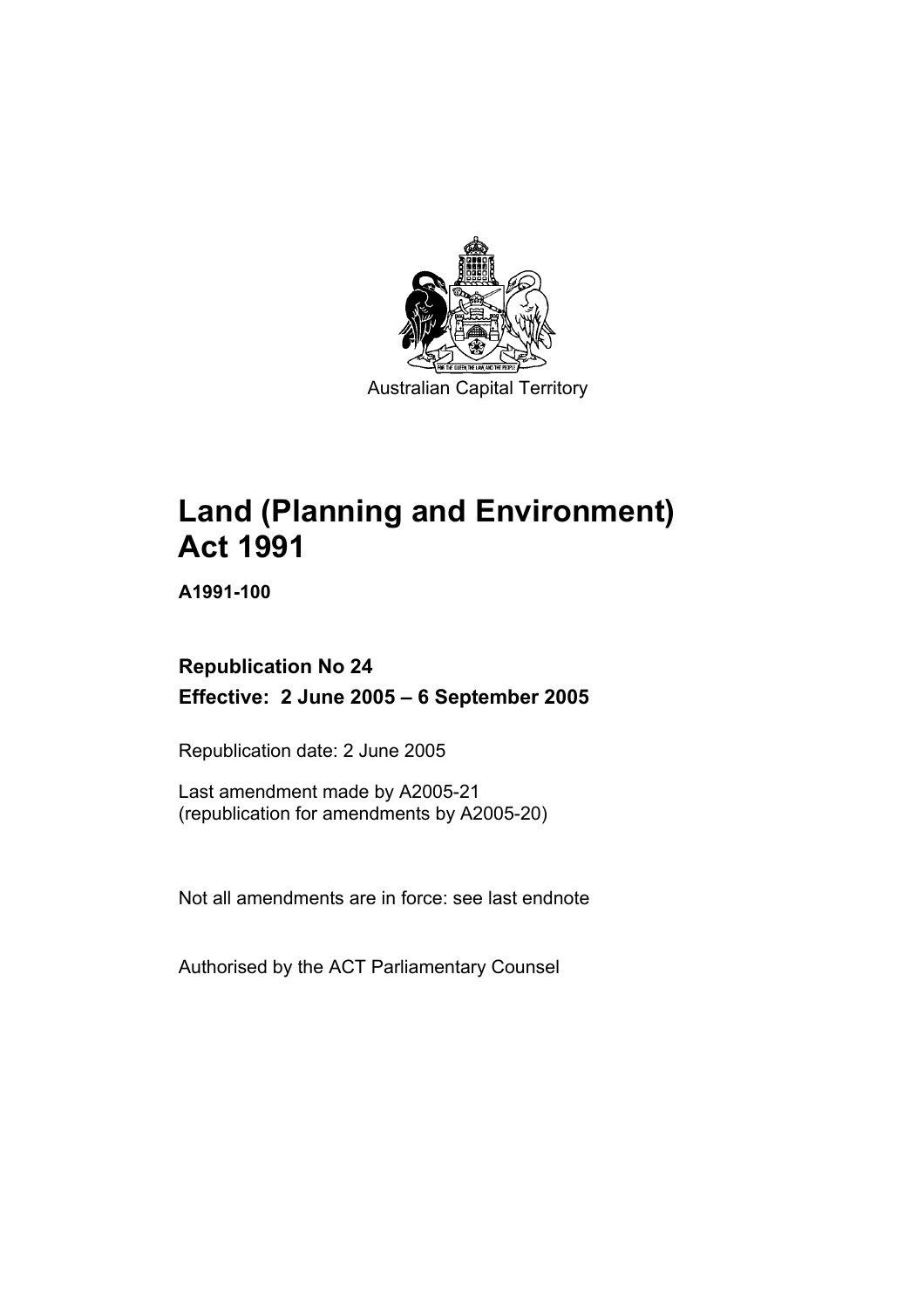#### **About this republication**

#### **The republished law**

This is a republication of the *Land (Planning and Environment) Act 1991* (including any amendment made under the *Legislation Act 2001*, part 11.3 (Editorial changes)) as in force on 2 June 2005*.* It also includes any amendment, repeal or expiry affecting the republished law to 2 June 2005.

The legislation history and amendment history of the republished law are set out in endnotes 3 and 4.

#### **Kinds of republications**

The Parliamentary Counsel's Office prepares 2 kinds of republications of ACT laws (see the ACT legislation register at www.legislation.act.gov.au):

- authorised republications to which the *Legislation Act 2001* applies
- unauthorised republications.

The status of this republication appears on the bottom of each page.

#### **Editorial changes**

The *Legislation Act 2001*, part 11.3 authorises the Parliamentary Counsel to make editorial amendments and other changes of a formal nature when preparing a law for republication. Editorial changes do not change the effect of the law, but have effect as if they had been made by an Act commencing on the republication date (see *Legislation Act 2001*, s 115 and s 117). The changes are made if the Parliamentary Counsel considers they are desirable to bring the law into line, or more closely into line, with current legislative drafting practice.

This republication includes amendments made under part 11.3 (see endnote 1).

#### **Uncommenced provisions and amendments**

If a provision of the republished law has not commenced or is affected by an uncommenced amendment, the symbol  $\mathbf{U}$  appears immediately before the provision heading. The text of the uncommenced provision or amendment appears only in the last endnote.

#### **Modifications**

If a provision of the republished law is affected by a current modification, the symbol  $\mathbf{M}$ appears immediately before the provision heading. The text of the modifying provision appears in the endnotes. For the legal status of modifications, see *Legislation Act 2001*, section 95.

#### **Penalties**

The value of a penalty unit for an offence against this republished law at the republication date is—

- (a) if the person charged is an individual—\$100; or
- (b) if the person charged is a corporation—\$500.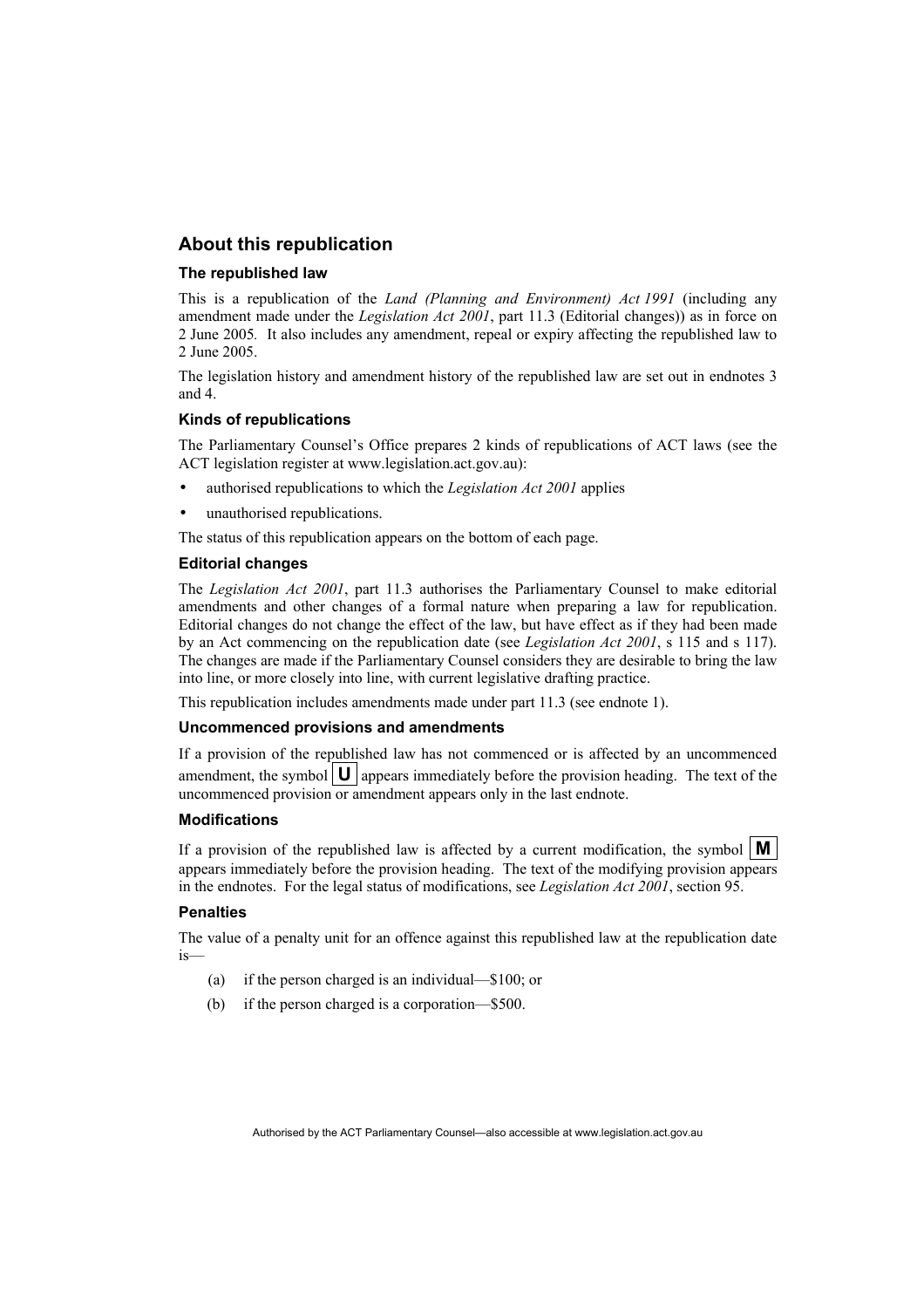

# **Land (Planning and Environment) Act 1991**

# **Contents**

| Part 1              | <b>Preliminary</b>                                    |            |
|---------------------|-------------------------------------------------------|------------|
| 1                   | Name of Act                                           | 2          |
| 2                   | Dictionary                                            | 2          |
| 3                   | <b>Notes</b>                                          | 2          |
| 4                   | Offences against Act-application of Criminal Code etc | 2          |
| Part 2              | <b>Planning</b>                                       |            |
| <b>Division 2.1</b> | <b>Preliminary</b>                                    |            |
| 5                   | Definitions for pt 2                                  | 4          |
| <b>Division 2.2</b> | Territory plan—object and effect                      |            |
| 7                   | Object of territory plan                              | 6          |
| 8                   | Effect of plan                                        |            |
| R <sub>24</sub>     | Land (Planning and Environment) Act 1991              | contents 1 |
| 02/06/05            | Effective: 02/06/05-06/09/05                          |            |

Page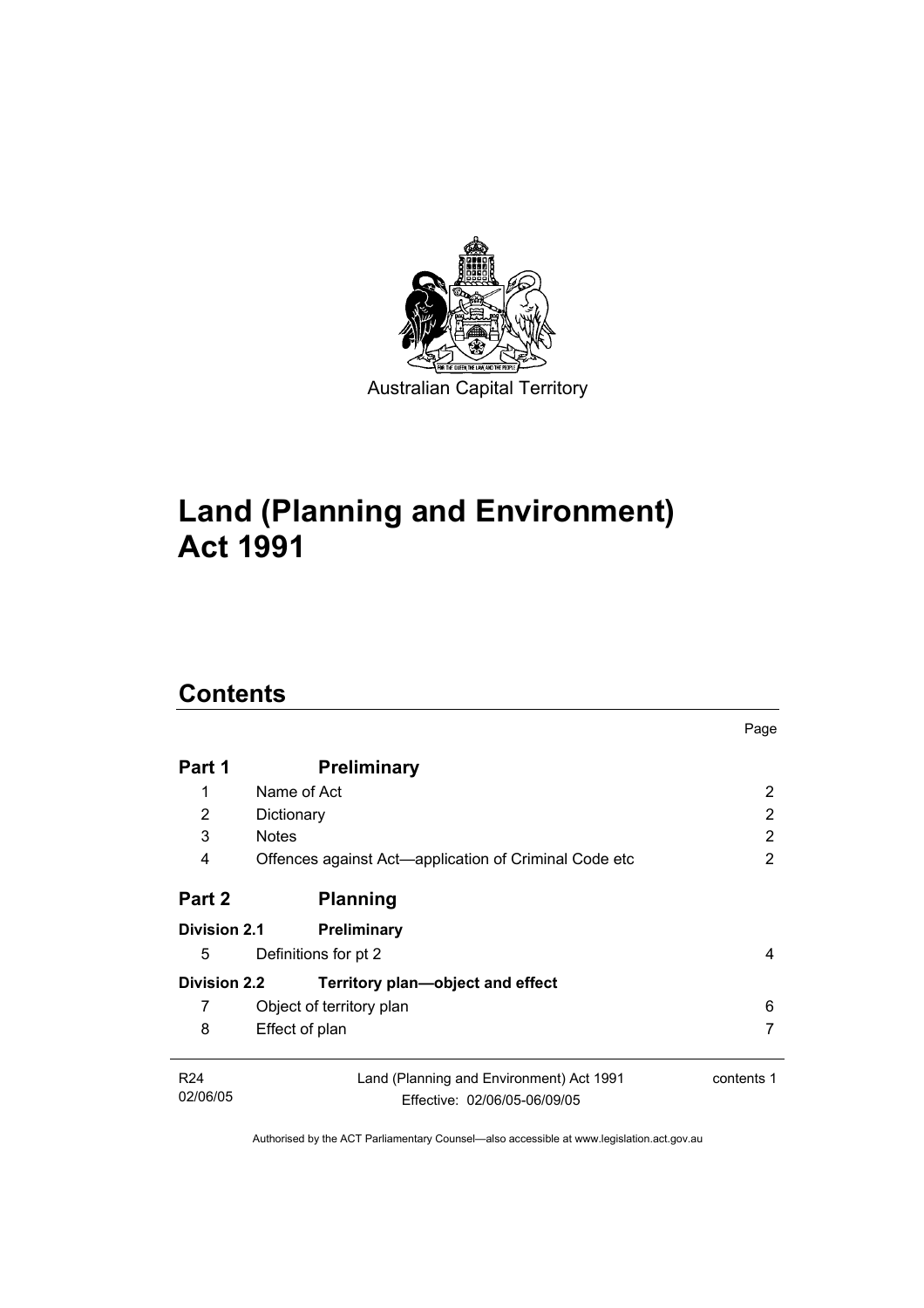| Contents |
|----------|
|----------|

|                     |                                                                                         | Page            |
|---------------------|-----------------------------------------------------------------------------------------|-----------------|
| 9                   | Effect of draft plan variation                                                          | 7               |
| 12                  | Plan not to have retrospective effect                                                   | 8               |
| <b>Division 2.3</b> | Territory plan-continuation and variation                                               |                 |
|                     | Subdivision 2.3.1 Territory plan                                                        |                 |
| 13                  | Continuation of plan                                                                    | 8               |
|                     | Subdivision 2.3.2 Preparation of variations of territory plan                           |                 |
| 14                  | Application of sdiv 2.3.2                                                               | 9               |
| 15                  | Preparation of plan variations                                                          | 9               |
| 16                  | Consultation with conservator                                                           | 9               |
| 17                  | Consultation with heritage council                                                      | 9               |
| 18                  | Environmental reports and inquiries                                                     | 9               |
| 19                  | Public consultation-notification                                                        | 10              |
| 19A                 | Public consultation-notice of interim effect etc                                        | 11              |
| 19B                 | Public consultation-availability of draft plan variation etc                            | 11              |
| 19 <sub>C</sub>     | Draft plan variations that do not affect rights                                         | 12              |
| 20                  | Consultation with national capital authority                                            | 12              |
| 21                  | Public inspection of comments                                                           | 13              |
| 22                  | Revision, deferral or withdrawal of draft plan variations                               | 13              |
|                     | Subdivision 2.3.3 Minister approval and consideration by Legislative<br><b>Assembly</b> |                 |
| 23                  | Application of sdiv 2.3.3                                                               | 14              |
| 24                  | Submission of draft plan variation to Minister                                          | 14              |
| 25                  | Consideration by Legislative Assembly committee                                         | 16              |
| 26                  | Minister's powers                                                                       | 16              |
| 27                  | Return of draft plan variation to authority                                             | 17              |
| 28                  | Notice of revival of deferred draft plan variation                                      | 18              |
| 29                  | Consideration of plan variation by Legislative Assembly                                 | 18              |
| 30                  | Rejection of plan variation by Legislative Assembly                                     | 21              |
| 30A                 | Partial rejection of plan variation by Legislative Assembly                             | 21              |
| 30B                 | Partial rejection of plan variation-newspaper publication etc                           | 22              |
|                     | Subdivision 2.3.4 Plan variations-defined land                                          |                 |
| 31                  | Definition for sdiv 2.3.4                                                               | 22              |
| 32                  | Plan variations in relation to defined land                                             | 22              |
| contents 2          | Land (Planning and Environment) Act 1991                                                | R <sub>24</sub> |
|                     | Effective: 02/06/05-06/09/05                                                            | 02/06/05        |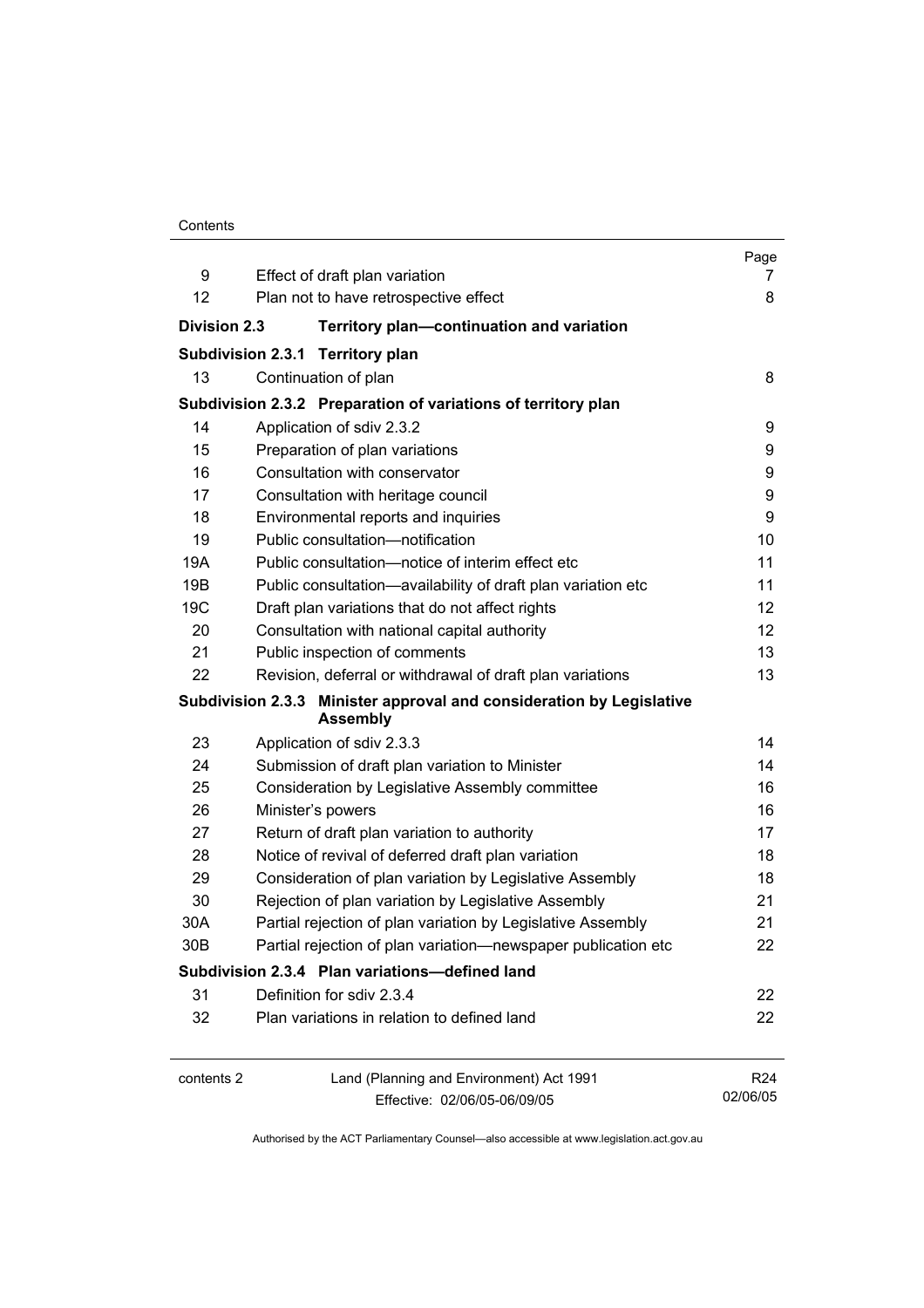|                     |                                                                                               | Contents |
|---------------------|-----------------------------------------------------------------------------------------------|----------|
|                     |                                                                                               | Page     |
| Division 2.5        | <b>Miscellaneous</b>                                                                          |          |
| 51                  | Challenge to validity of provisions of plan                                                   | 24       |
| Part 4              | <b>Environmental assessments and inquiries</b>                                                |          |
| <b>Division 4.1</b> | Preliminary                                                                                   |          |
| 111                 | Definitions for pt 4                                                                          | 25       |
| 112                 | Proponents                                                                                    | 27       |
| <b>Division 4.2</b> | <b>Preliminary assessments</b>                                                                |          |
| 113                 | <b>Directions</b>                                                                             | 27       |
| 114                 | Mandatory preliminary assessments                                                             | 27       |
| 115                 | Content                                                                                       | 28       |
| 116                 | Submission to Minister                                                                        | 28       |
| 117                 | Public inspection                                                                             | 28       |
| 118                 | Exclusion of material                                                                         | 29       |
| Division 4.3        | <b>Assessments</b>                                                                            |          |
|                     | Subdivision 4.3.1 Form and content                                                            |          |
| 119                 | Form                                                                                          | 30       |
| 120                 | Content of public environment reports and environmental impact<br>statements                  | 30       |
|                     | Subdivision 4.3.2 Direction of assessments                                                    |          |
| 121                 | Decisions to direct assessments                                                               | 30       |
| 122                 | Environment Minister's power to direct assessments                                            | 31       |
| 123                 | <b>Directions</b>                                                                             | 31       |
|                     | Subdivision 4.3.3 Preparation, evaluation and consideration by Legislative<br><b>Assembly</b> |          |
| 124                 | Public environment reports--preparation                                                       | 33       |
| 125                 | Environmental impact statements-consultation and public inspection                            | 33       |
| 126                 | Environmental impact statements-consideration of relevant comments<br>and reports             | 35       |
| 127                 | Submission of reports and statements to Environment Minister                                  | 35       |
| 128                 | Consultation                                                                                  | 35       |
| 129                 | Further information                                                                           | 36       |
| 130                 | Further revision                                                                              | 37       |
|                     |                                                                                               |          |

| R24      | Land (Planning and Environment) Act 1991 | contents 3 |
|----------|------------------------------------------|------------|
| 02/06/05 | Effective: 02/06/05-06/09/05             |            |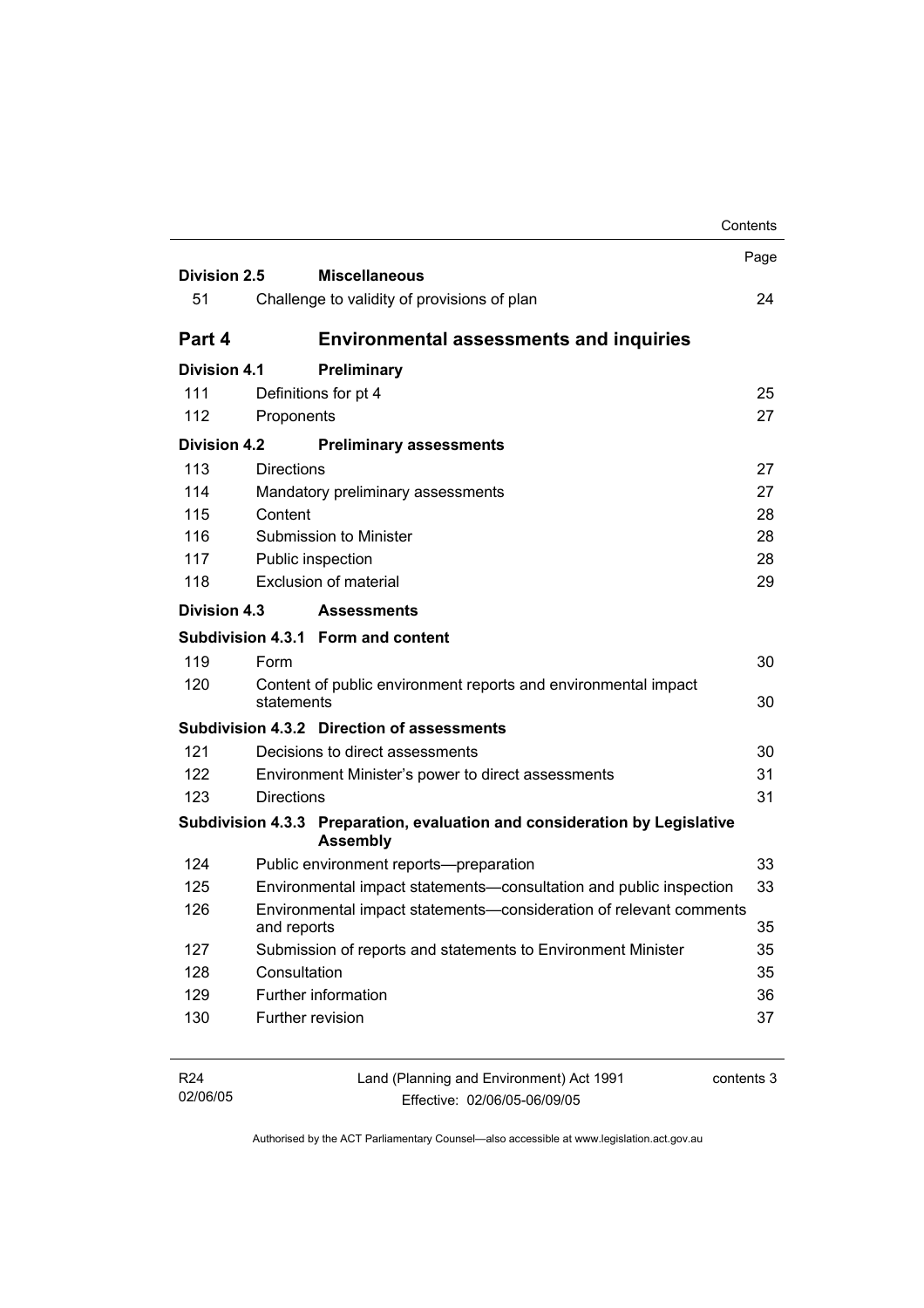#### **Contents**

 $\overline{a}$ 

|                     |                                                                  | Page |
|---------------------|------------------------------------------------------------------|------|
| 131                 | <b>Evaluation by Environment Minister</b>                        | 37   |
| 132                 | Presentation to Legislative Assembly and public inspection       | 38   |
| 133                 | Exclusion of material                                            | 39   |
| 134                 | Exemptions                                                       | 39   |
| <b>Division 4.4</b> | <b>Inquiries</b>                                                 |      |
|                     | Subdivision 4.4.1 Establishment of panels and terms of reference |      |
| 135                 | Constitution                                                     | 40   |
| 136                 | Combined inquiries                                               | 41   |
| 138                 | Terms of reference                                               | 41   |
| 139                 | Notification                                                     | 42   |
|                     | Subdivision 4.4.2 Inquiry reports                                |      |
| 140                 | Inquiry reports                                                  | 42   |
| 141                 | Presentation to Legislative Assembly and public inspection       | 42   |
| 142                 | Exclusion of material                                            | 43   |
|                     | Subdivision 4.4.3 Procedures and powers                          |      |
| 143                 | Definitions for sdiv 4.4.3                                       | 43   |
| 144                 | Notice of inquiry hearings                                       | 44   |
| 145                 | Public hearings                                                  | 44   |
| 146                 | General procedure                                                | 45   |
| 147                 | Special hearings-consultation with interested persons            | 46   |
| 148                 | Assessments for purpose of inquiries                             | 46   |
| 149                 | Witnesses-summons to appear                                      | 47   |
| 150                 | Victimisation of witnesses                                       | 48   |
| 151                 | Inspection of books and documents                                | 49   |
| 152                 | Power of entry                                                   | 49   |
| 153                 | Search warrants                                                  | 50   |
| 154                 | Powers of search and inspection                                  | 52   |
| 156                 | Contempt                                                         | 52   |
| 157                 | Protection of panel members and witnesses                        | 53   |
| Part 5              | <b>Land administration</b>                                       |      |
| Division 5.1        | Preliminary                                                      |      |
| 159                 | Definitions for pt 5                                             | 54   |
|                     |                                                                  |      |

contents 4 Land (Planning and Environment) Act 1991 Effective: 02/06/05-06/09/05

R24 02/06/05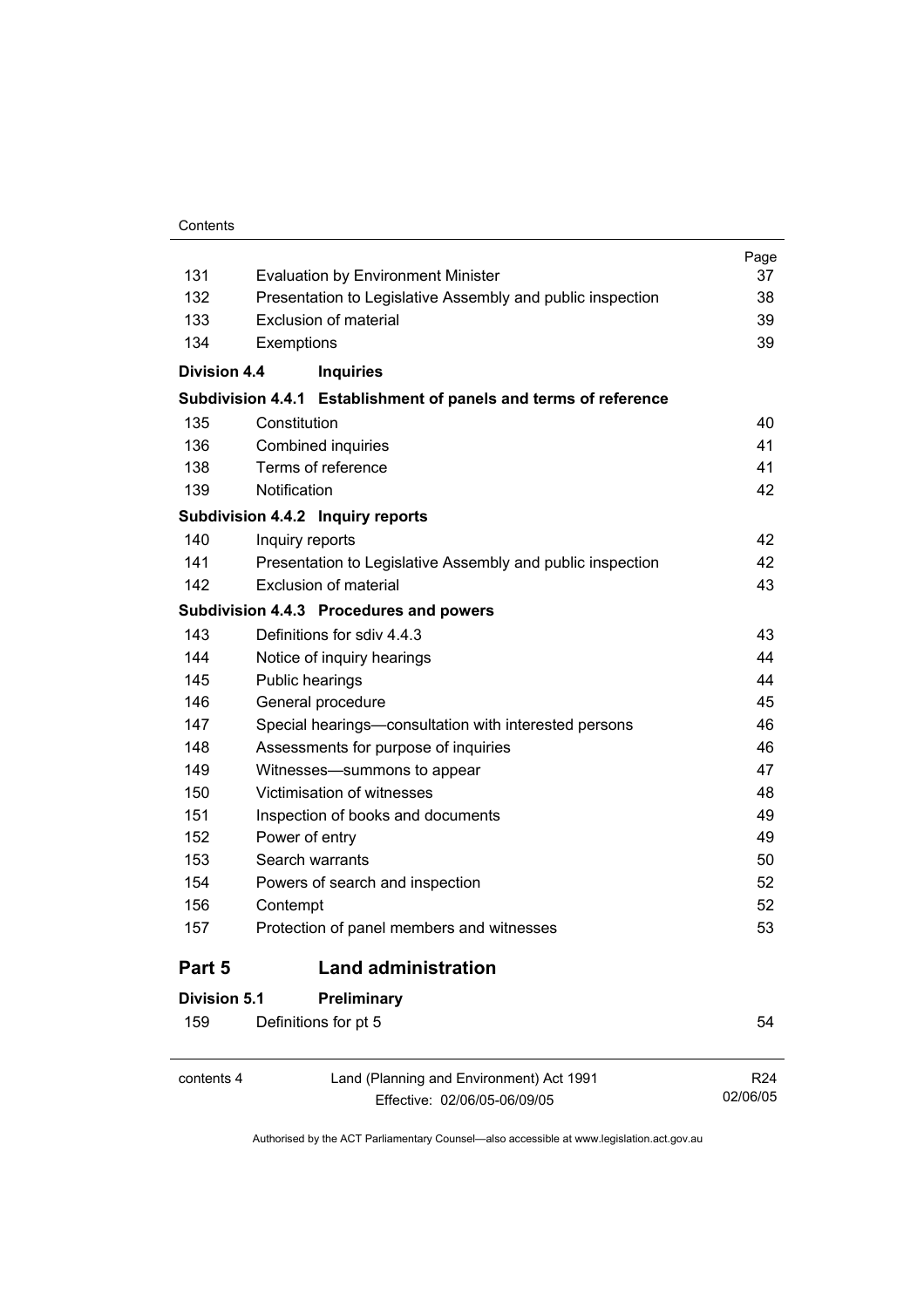**Contents** 

| 160                         | Application of pt 5                                                      | Page<br>56 |
|-----------------------------|--------------------------------------------------------------------------|------------|
| Division 5.2                | <b>Leases</b>                                                            |            |
| 160A                        | <b>Effect qualified</b>                                                  | 56         |
| 160B                        | Planning and land authority may grant leases                             | 56         |
| 161                         | Granting of leases                                                       | 56         |
| 163                         | Leases to community organisations                                        | 57         |
| 164                         | Special leases                                                           | 58         |
| 166                         | Inquiries and assessments in relation to granting of leases              | 60         |
| 166A                        | Grants of leases after inquiries or assessments                          | 60         |
| 167                         | Eligibility for certain classes of leases                                | 61         |
| 168                         | Authority need not grant lease                                           | 62         |
| 169                         | Payment for leases                                                       | 63         |
| 170                         | Failure to accept and execute lease                                      | 63         |
| 171                         | Grant of further residential leases                                      | 64         |
| 171A                        | Grant of further rural leases                                            | 65         |
| 172                         | Grant of further leases for purposes other than residential or rural     | 66         |
| 172A                        | Grant of further lease-unit titles                                       | 67         |
| 172B                        | Grant of further lease-community title                                   | 68         |
| 172C                        | No right to use, flow and control of water                               | 68         |
| 173                         | Lessee's rights in relation to improvements                              | 69         |
| 174                         | Deciding value of improvements                                           | 72         |
| 175                         | Use of land for leased purpose                                           | 73         |
| 176                         | Variation of rent                                                        | 73         |
| 177                         | Review of variations of rent                                             | 74         |
| 178                         | Refund on lease surrender or termination                                 | 74         |
| 179                         | Certificates of compliance                                               | 75         |
| 180                         | Transfer of land subject to building and development provision           | 76         |
| 181                         | Mortgage of leasehold subject to building and development provision      | 78         |
| 182                         | Land leased to be held as undivided parcel                               | 79         |
| 183                         | Power of lessee to sublet part of building or land in certain cases      | 79         |
| <b>Division 5.3</b>         | <b>Variation of leases</b>                                               |            |
| 183A                        | <b>Effect qualified</b>                                                  | 80         |
| 184                         | Application to surrender and regrant of leases                           | 80         |
| 184A                        | Variation of nominal rent lease-change of use charge                     | 80         |
| R <sub>24</sub><br>02/06/05 | Land (Planning and Environment) Act 1991<br>Effective: 02/06/05-06/09/05 | contents 5 |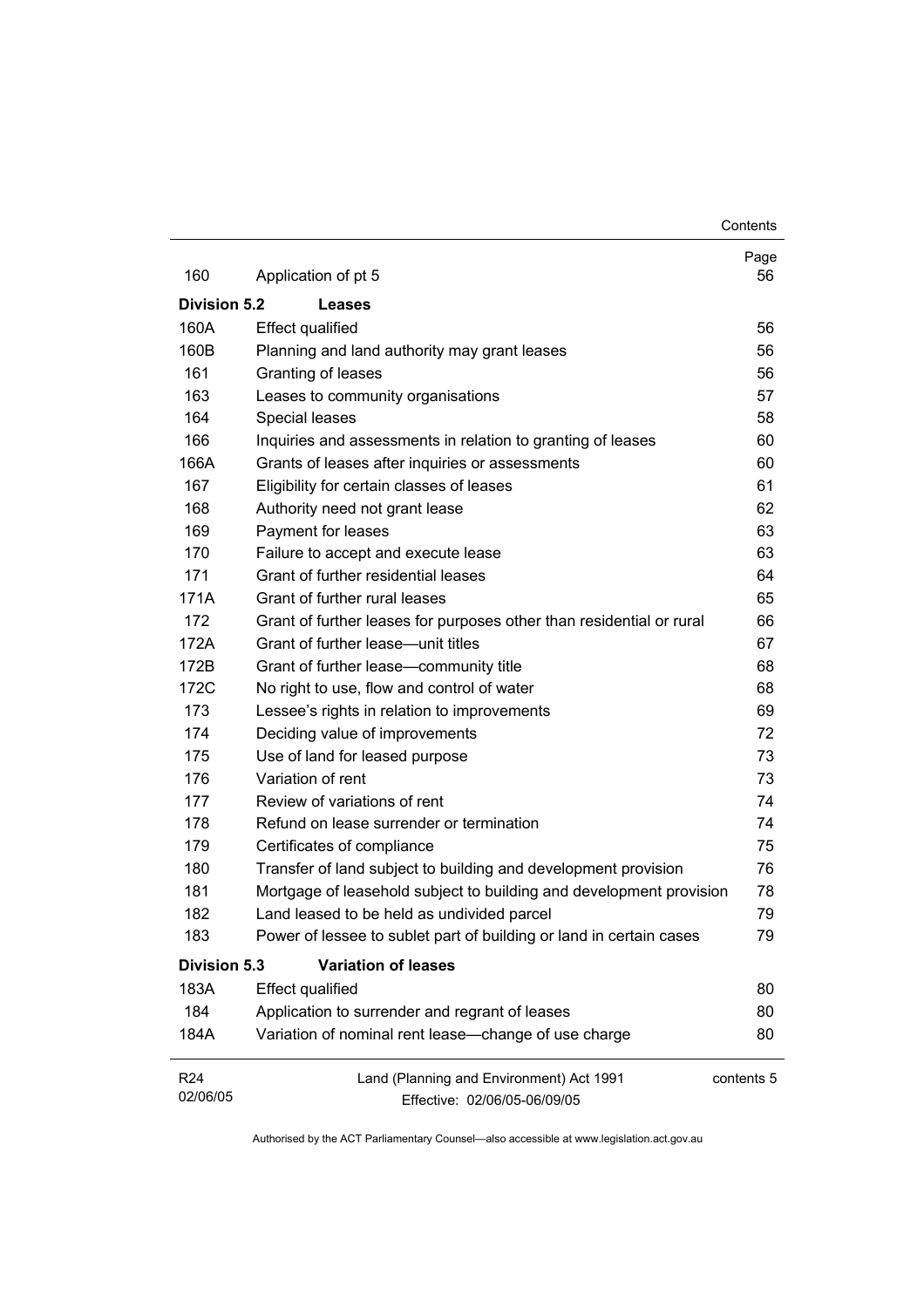|                     |                                                            | Page |
|---------------------|------------------------------------------------------------|------|
| 184C                | Change of use charge for variations of nominal rent leases | 82   |
| 184D                | Variation of rental leases                                 | 82   |
| 185                 | Advice of rent payable on variation of lease               | 83   |
| 186                 | Variation of lease to pay out rent                         | 83   |
| 186A                | No variations to extend term                               | 84   |
| <b>Division 5.4</b> | <b>Restrictions on rural leases</b>                        |      |
| 186B                | Definitions for div 5.4                                    | 84   |
| 186C                | Land management agreements                                 | 85   |
| 186D                | Dealings with rural leases                                 | 86   |
| 186E                | Discharge amount                                           | 87   |
| 186F                | Discharge amount-special Pialligo leases                   | 89   |
| 186G                | Index numbers                                              | 90   |
| 186H                | No subdivision or consolidation                            | 91   |
| Division 5.5        | <b>Consolidation and subdivision</b>                       |      |
| 187AA               | <b>Effect qualified</b>                                    | 91   |
| 187                 | Application-nominal rent leases of territory land          | 91   |
| 187A                | Consolidation and subdivision--change of use charge        | 91   |
| 187C                | Change of use charge for consolidations and subdivisions   | 92   |
| <b>Division 5.6</b> | <b>Recovery of land</b>                                    |      |
| 188                 | <b>Termination of leases</b>                               | 93   |
| 189                 | How land may be recovered                                  | 94   |
| 190                 | Evidence of ending of lease                                | 95   |
| Division 5.7        | <b>Public land</b>                                         |      |
|                     | <b>Subdivision 5.7.1 Preliminary</b>                       |      |
| 191                 | Definitions for div 5.7                                    | 96   |
|                     | Subdivision 5.7.2 Public land                              |      |
| 192                 | Recommendations to planning and land authority             | 96   |
|                     | Subdivision 5.7.3 Management of public land                |      |
| 193                 | Reserved areas                                             | 96   |
| 194                 | Management                                                 | 97   |
| 195                 | Management objectives                                      | 97   |
|                     |                                                            |      |

| contents 6 | Land (Planning and Environment) Act 1991 | R24      |
|------------|------------------------------------------|----------|
|            | Effective: 02/06/05-06/09/05             | 02/06/05 |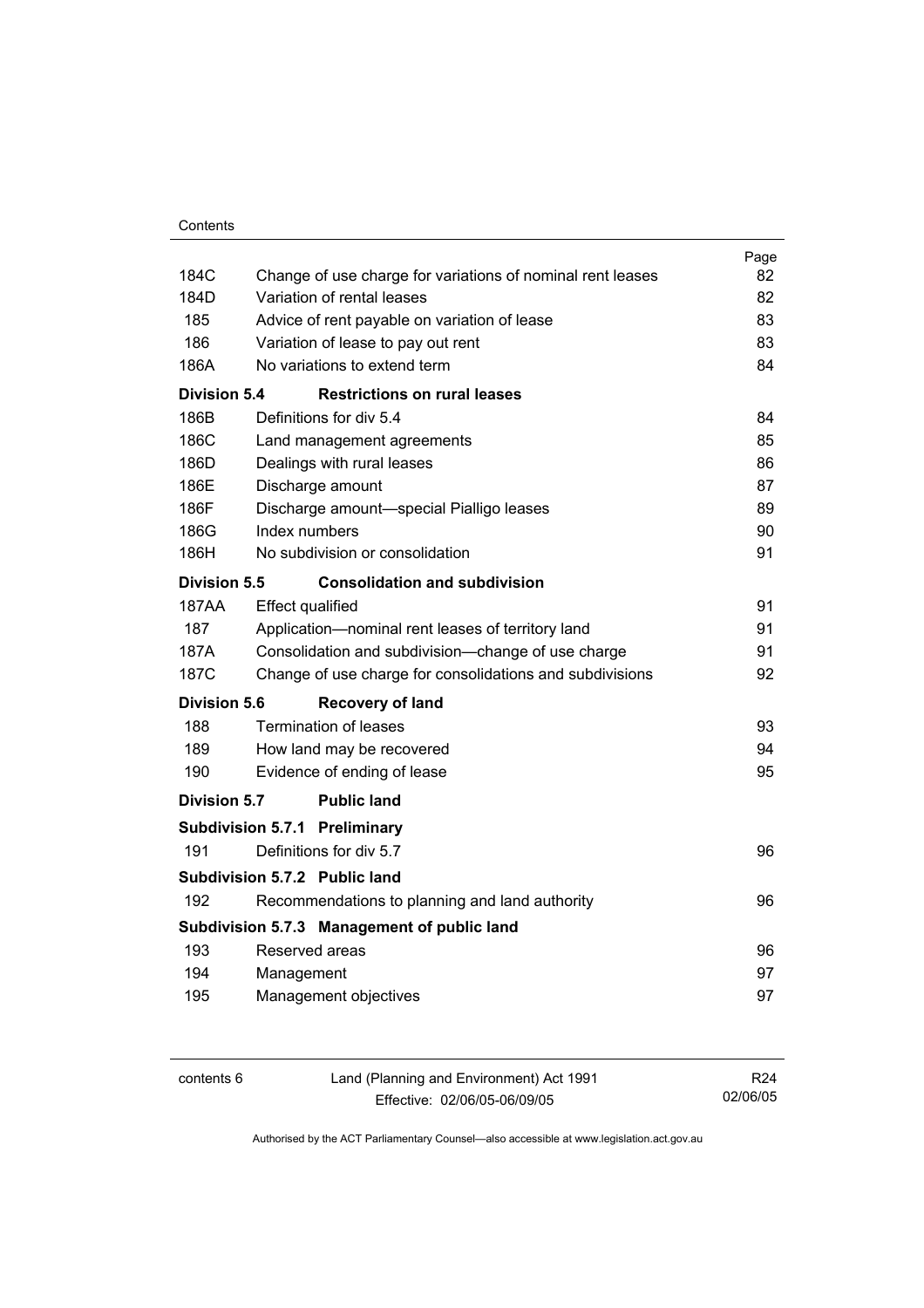|                     | Subdivision 5.7.4 Plans of management                                    | Page |
|---------------------|--------------------------------------------------------------------------|------|
| 196                 | Content                                                                  | 98   |
| 197                 | Preparation                                                              | 99   |
| 198                 | Variations                                                               | 99   |
| 199                 | Environmental assessments and inquiries                                  | 99   |
| 200                 | Public consultation                                                      | 99   |
| 201                 | Revision                                                                 | 100  |
| 202                 | Submission to Minister                                                   | 100  |
| 203                 | Consideration of plan of management by Legislative Assembly<br>committee | 101  |
| 204                 | Minister's powers                                                        | 101  |
| 205                 | Referral back to conservator                                             | 102  |
| 206                 | Notice of revival of deferred draft plan of management                   | 102  |
| 207                 | Notification, presentation, disallowance and date of effect              | 103  |
|                     | Subdivision 5.7.5 Leases and licences                                    |      |
| 208                 | Leases-generally                                                         | 103  |
| 209                 | Grant of leases                                                          | 104  |
| 210                 | Licences                                                                 | 104  |
| 211                 | Miner's rights in relation to public land                                | 105  |
| <b>Division 5.8</b> | <b>Miscellaneous</b>                                                     |      |
| 214                 | Lessee may surrender lease or part of lease                              | 106  |
| 215                 | Reduction of rent and relief from provisions of lease                    | 106  |
| 216                 | Access to leased land from roads and road related areas                  | 107  |
| 216A                | Notification of certain leases                                           | 108  |
| 217                 | Licences in relation to land that is not public land                     | 109  |
| 218                 | Reservation of minerals                                                  | 110  |
| 219                 | Rights to extract minerals                                               | 110  |
| 220                 | Access to lease documents and development agreements                     | 111  |
| Part 6              | <b>Approvals and orders</b>                                              |      |
| <b>Division 6.1</b> | Preliminary                                                              |      |
| 222                 | Definitions for pt 6                                                     | 112  |
| 223                 | Meaning of variation for pt 6                                            | 115  |

| R24      | Land (Planning and Environment) Act 1991 | contents 7 |
|----------|------------------------------------------|------------|
| 02/06/05 | Effective: 02/06/05-06/09/05             |            |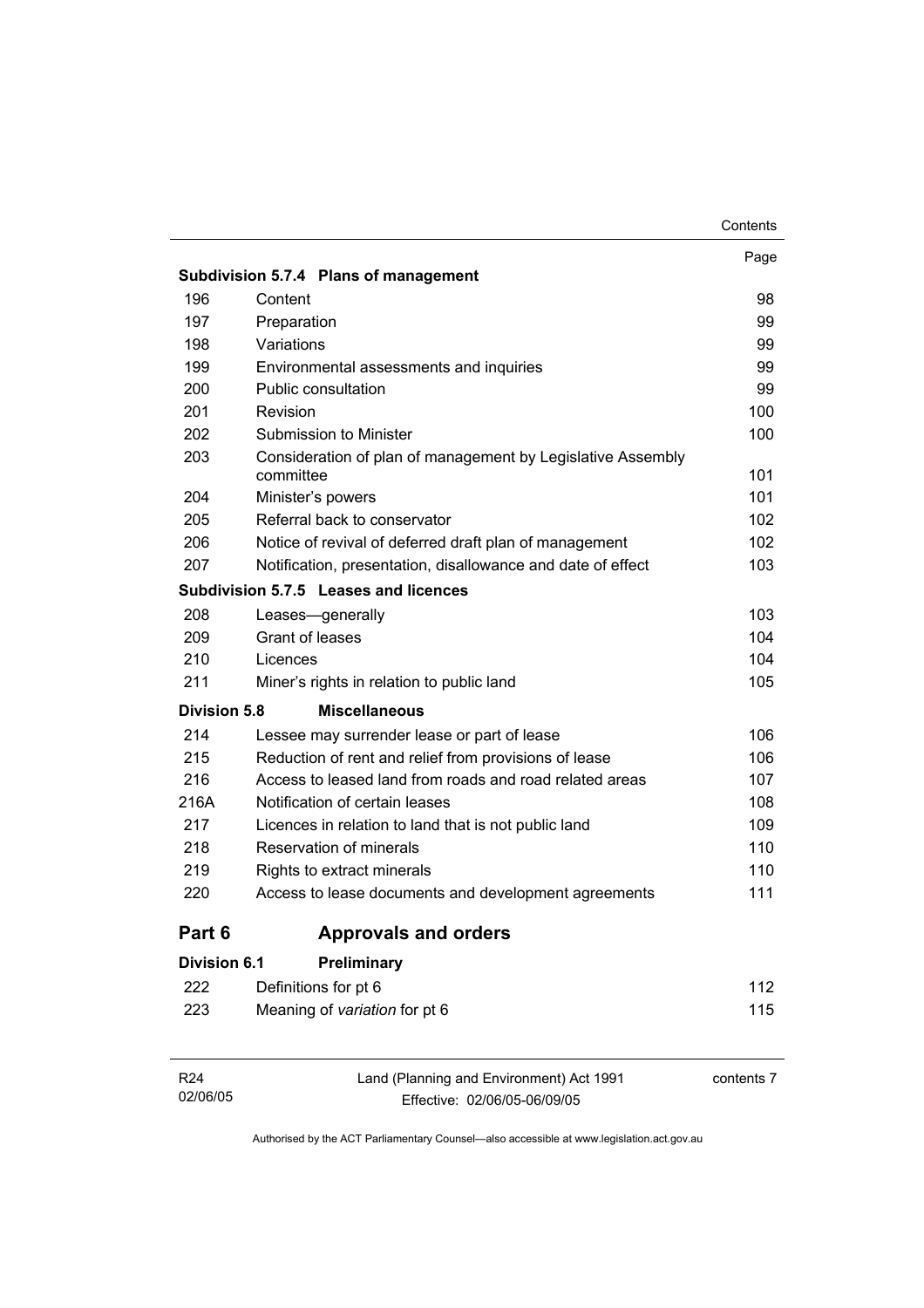#### **Contents**

|                          |                                                                                     | Page |
|--------------------------|-------------------------------------------------------------------------------------|------|
| <b>Division 6.2</b>      | <b>Approvals</b>                                                                    |      |
| <b>Subdivision 6.2.1</b> | General                                                                             |      |
| 225                      | Offence-development                                                                 | 115  |
| 226                      | Application to undertake development                                                | 116  |
| 227                      | Register of applications, approvals, orders and lease and development<br>conditions | 118  |
| 228                      | Restrictions on inspection of applications                                          | 119  |
| 229                      | Notice of application                                                               | 120  |
| 229A                     | Direction that applications be submitted to Minister                                | 123  |
| 229B                     | Minister may decide some applications                                               | 123  |
| 230                      | Approvals                                                                           | 125  |
| 231                      | Matters to be considered by relevant authority                                      | 126  |
| 232                      | Duty of applicants                                                                  | 128  |
| 233                      | More information                                                                    | 128  |
| 234                      | Effect of failure to give further information                                       | 129  |
| 236                      | Environmental assessments and inquiries                                             | 129  |
|                          | <b>Subdivision 6.2.2 Objections</b>                                                 |      |
| 237                      | Objections-general                                                                  | 129  |
| 238                      | Inspection of objections                                                            | 130  |
| 239                      | Identity of objectors                                                               | 130  |
|                          | <b>Subdivision 6.2.3 Approvals</b>                                                  |      |
| 242                      | Approvals—notices to applicants and registrar-general                               | 130  |
| 243                      | Notification of approval or refusal of application                                  | 131  |
| 244                      | Notification if more than 1 objector                                                | 132  |
| 244A                     | Notice of decision to heritage council                                              | 132  |
| 245                      | Conditional approvals                                                               | 132  |
|                          | Subdivision 6.2.4 Reconsideration of applications for approval                      |      |
| 245A                     | Definitions for sdiv 6.2.4                                                          | 134  |
| 246                      | Applications for reconsideration                                                    | 135  |
| 246A                     | Reconsideration of decisions                                                        | 135  |
| 246B                     | No action by planning and land authority within time                                | 137  |
| 246C                     | Notice of decision on reconsideration                                               | 137  |

contents 8 Land (Planning and Environment) Act 1991 Effective: 02/06/05-06/09/05

R24 02/06/05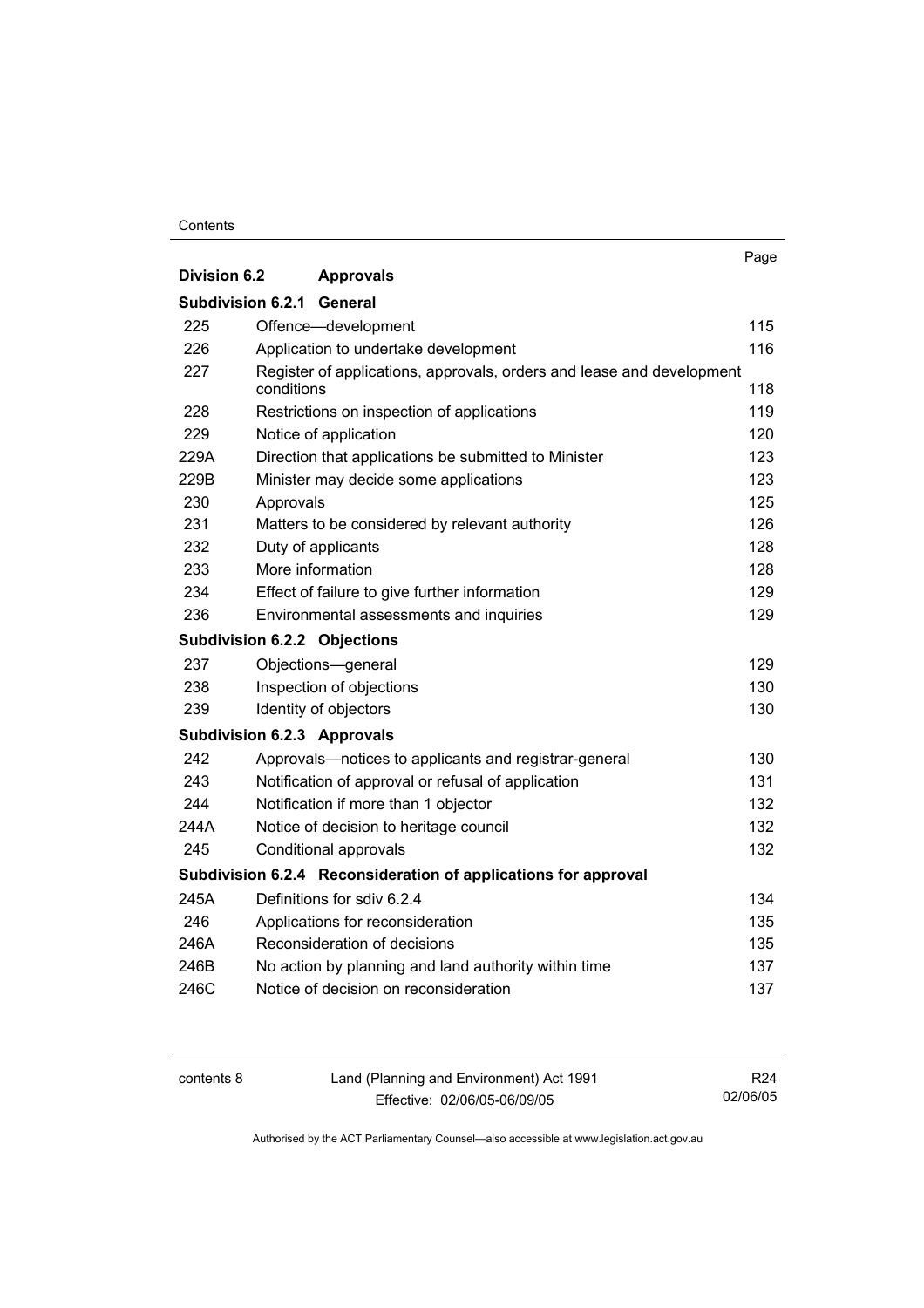|                             |                                                                          | Contents   |
|-----------------------------|--------------------------------------------------------------------------|------------|
|                             |                                                                          | Page       |
|                             | Subdivision 6.2.5 Approvals-miscellaneous                                |            |
| 247                         | Minor amendments                                                         | 137        |
| 248                         | Corrections                                                              | 138        |
| 249                         | When approvals take effect                                               | 138        |
| 250                         | Execution of approvals for variations of leases                          | 139        |
| 251                         | End of approvals                                                         | 139        |
| 252                         | Extension of time                                                        | 140        |
| 253                         | Revocation of approval                                                   | 140        |
|                             | Subdivision 6.2.6 Powers of Supreme Court                                |            |
| 253A                        | Injunctions to require compliance with approvals                         | 141        |
| Division 6.3                | <b>Orders</b>                                                            |            |
|                             | <b>Subdivision 6.3.1</b><br><b>Making of orders</b>                      |            |
| 254                         | Applications to planning and land authority for orders                   | 141        |
| 254A                        | Decision on application to planning and land authority for order         | 143        |
| 255                         | Proposed orders on planning and land authority's own initiative          | 144        |
| 256                         | Decision on proposed order on planning and land authority's own          |            |
|                             | initiative                                                               | 146        |
| 257                         | Content of orders                                                        | 147        |
| 257A                        | Notice of making of orders                                               | 149        |
| 257B                        | Who is bound by an order?                                                | 150        |
| 258                         | Contravening orders                                                      | 150        |
| 258A                        | Ending of orders                                                         | 151        |
| 258B                        | Notice ending orders                                                     | 151        |
| 258C                        | Effect of orders about pest animals or plants                            | 152        |
|                             | Subdivision 6.3.2 Rectification work                                     |            |
| 259                         | Definitions for sdiv 6.3.2                                               | 152        |
| 259A                        | Direction to carry out rectification work                                | 152        |
| 259B                        | Contravening direction to carry out rectification work                   | 154        |
| 259C                        | Authorisation to carry out rectification work                            | 154        |
| 259D                        | Obstructing etc authorised people                                        | 155        |
| 259E                        | Liability for cost of rectification work                                 | 155        |
| 259F                        | Determination of criteria for deferral of rectification work cost        | 155        |
| 259G                        | Application for deferral of rectification work cost                      | 155        |
| R <sub>24</sub><br>02/06/05 | Land (Planning and Environment) Act 1991<br>Fffective: 02/06/05-06/09/05 | contents 9 |

Effective: 02/06/05-06/09/05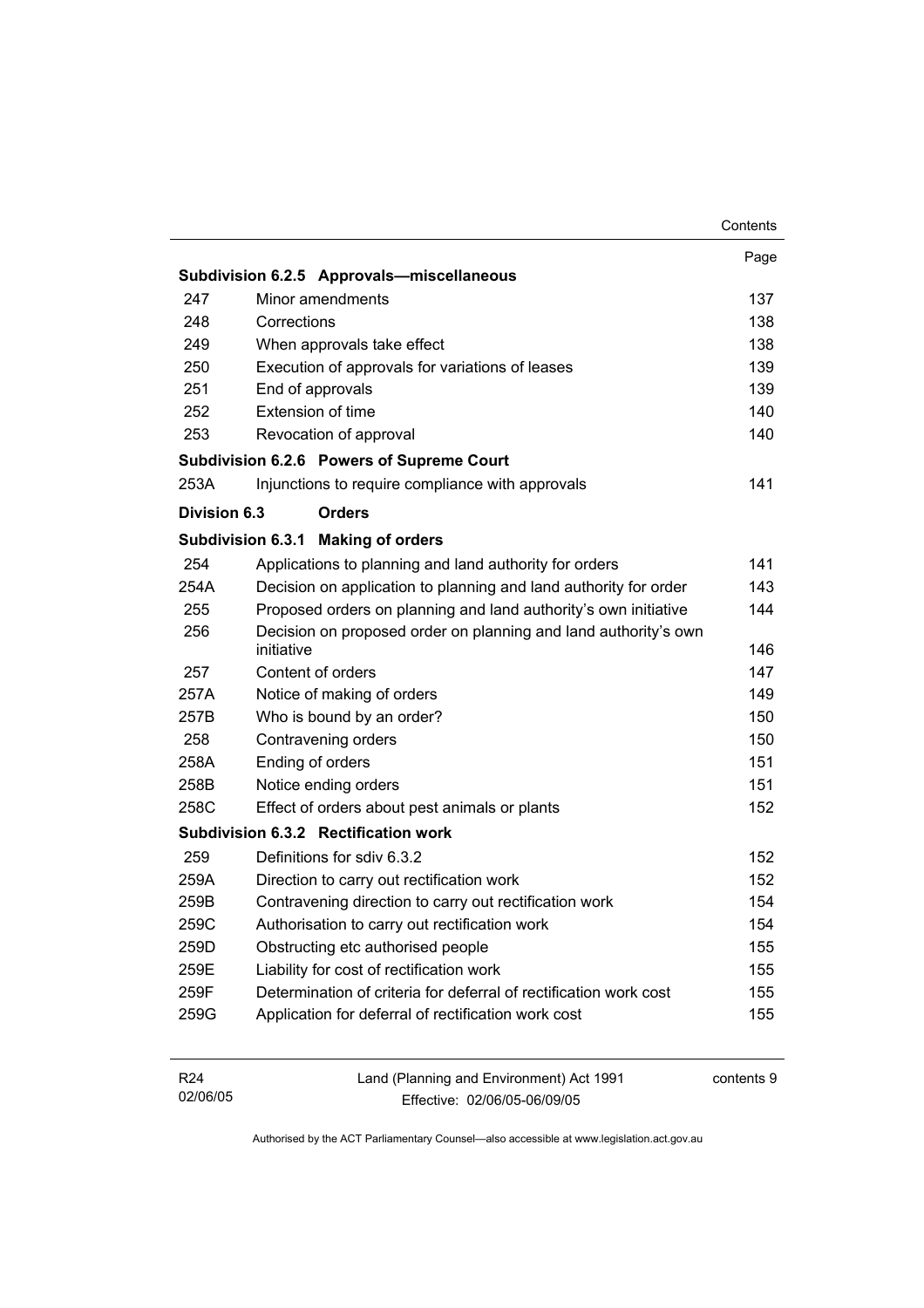#### **Contents**

| 259H                | Deferral of rectification work cost                                    | Page<br>156 |
|---------------------|------------------------------------------------------------------------|-------------|
| 2591                | Security for deferred rectification work cost                          | 156         |
| 259J                | Payment of deferred rectification work cost                            | 157         |
|                     | Subdivision 6.3.3 Prohibition notices and injunctions                  |             |
| 260                 | Prohibition notices-making                                             | 157         |
| 260A                | Contravening prohibition notices                                       | 159         |
| 260B                | Prohibition notices-ending                                             | 160         |
| 260C                | Injunctions to restrain contravention of orders or prohibition notices | 160         |
|                     | Subdivision 6.3.4 Other matters                                        |             |
| 261                 | Declaration of pest animal or pest plant                               | 161         |
| <b>Division 6.4</b> | Inspection and seizure powers                                          |             |
|                     | Subdivision 6.4.1 Preliminary                                          |             |
| 262                 | Definitions for div 6.4                                                | 162         |
| 263                 | Appointment of inspectors                                              | 163         |
| 264                 | Identity cards                                                         | 163         |
| 265                 | Power not to be exercised before identity card shown                   | 164         |
|                     | Subdivision 6.4.2 Inspection                                           |             |
| 266                 | Inspections etc                                                        | 164         |
| 267                 | Consent to entry                                                       | 165         |
| 269                 | Powers of inspection                                                   | 165         |
| 271                 | Taking samples                                                         | 166         |
| 272                 | Disposal of seized items                                               | 167         |
| 273                 | Search warrants                                                        | 168         |
| <b>Division 6.6</b> | <b>Miscellaneous</b>                                                   |             |
|                     | Subdivision 6.6.1 Review of decisions                                  |             |
| 275                 | AAT review-general                                                     | 169         |
| 275A                | Approvals subject to entity's satisfaction                             | 170         |
| 276                 | Review of decisions-objectors and third parties to approvals           | 170         |
| 277                 | Review of decisions-orders and prohibition notices                     | 171         |
| 278                 | Notification of objectors                                              | 172         |
| 279                 | Application for review by objectors-notification to applicants         | 173         |
| 279A                | Challenge to validity of certain decisions                             | 173         |
|                     |                                                                        |             |
|                     |                                                                        |             |

contents 10 Land (Planning and Environment) Act 1991 Effective: 02/06/05-06/09/05

R24 02/06/05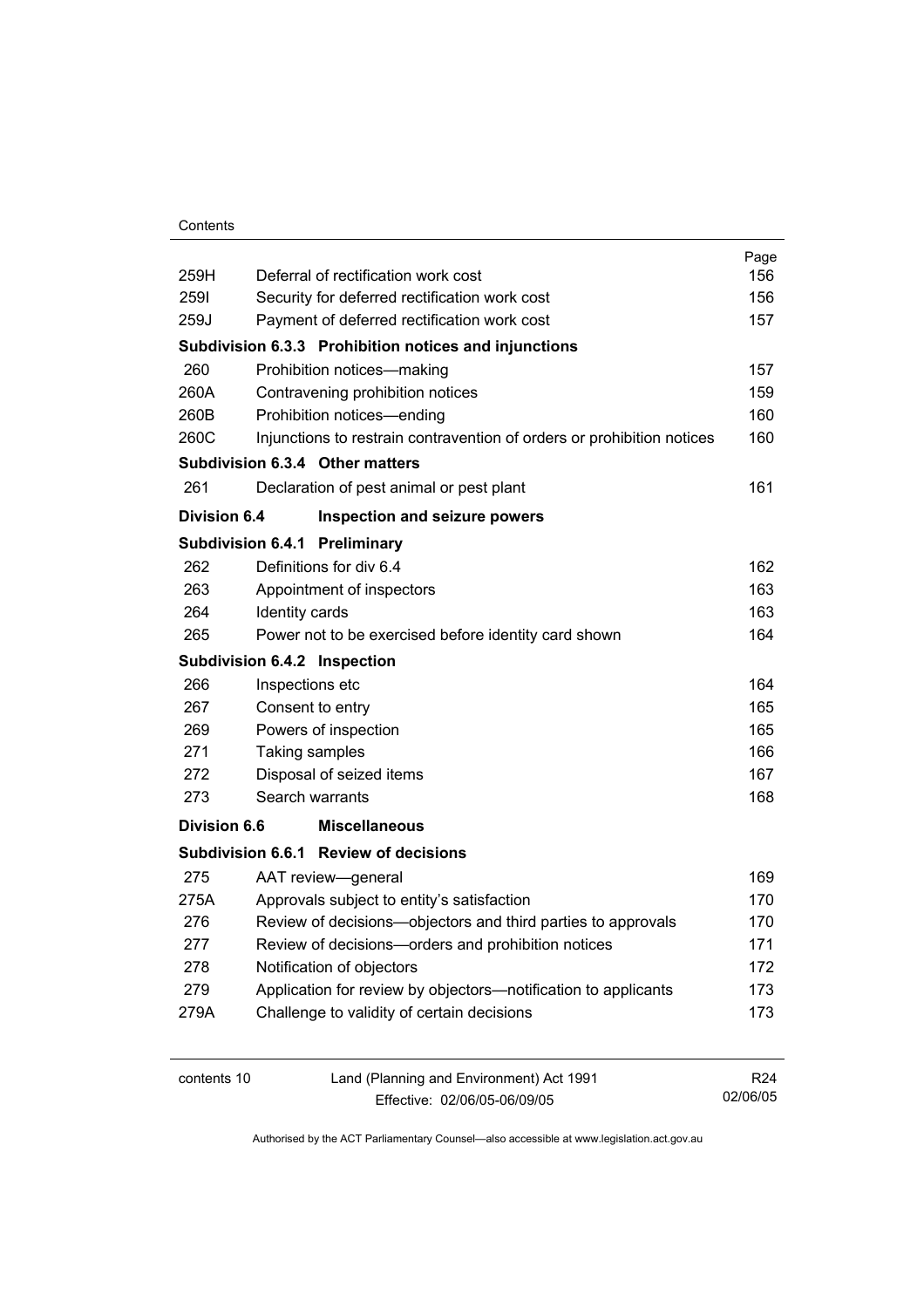|                   |                                                               | Contents |
|-------------------|---------------------------------------------------------------|----------|
|                   |                                                               | Page     |
|                   | Subdivision 6.6.2 General                                     |          |
| 282               | Regulations for pt 6                                          | 173      |
| Part 7            | <b>Administrative appeals</b>                                 |          |
| 282A              | AAT review of decisions                                       | 175      |
| Part 8            | <b>Miscellaneous</b>                                          |          |
| 283               | Delegation by Executive                                       | 176      |
| 284               | Power of administrative appeals tribunal and Supreme Court    | 176      |
| 286               | Acts and omissions of representatives                         | 177      |
| 287               | Determination of fees                                         | 178      |
| 287A              | Approved forms                                                | 178      |
| 288               | Regulation-making power                                       | 179      |
| Part 9            | <b>Transitional</b>                                           |          |
| 289               | Status of leases and licences                                 | 180      |
| 290               | Continued application of certain repealed Acts and provisions | 180      |
| 291               | <b>Conversion of Commonwealth leases</b>                      | 182      |
| 294               | Territory plan variation-omission of heritage places register | 183      |
|                   |                                                               |          |
| <b>Schedule 1</b> | <b>Management objectives for public land</b>                  | 184      |
|                   |                                                               |          |
| <b>Schedule 3</b> | <b>Content of preliminary assessments</b>                     | 186      |
| <b>Schedule 4</b> | Decisions reviewable by AAT                                   | 188      |
|                   |                                                               |          |
| <b>Part 4.1</b>   | Reviewable decisions under part 6                             | 188      |
| <b>Part 4.2</b>   | Other reviewable decisions                                    | 189      |
|                   |                                                               |          |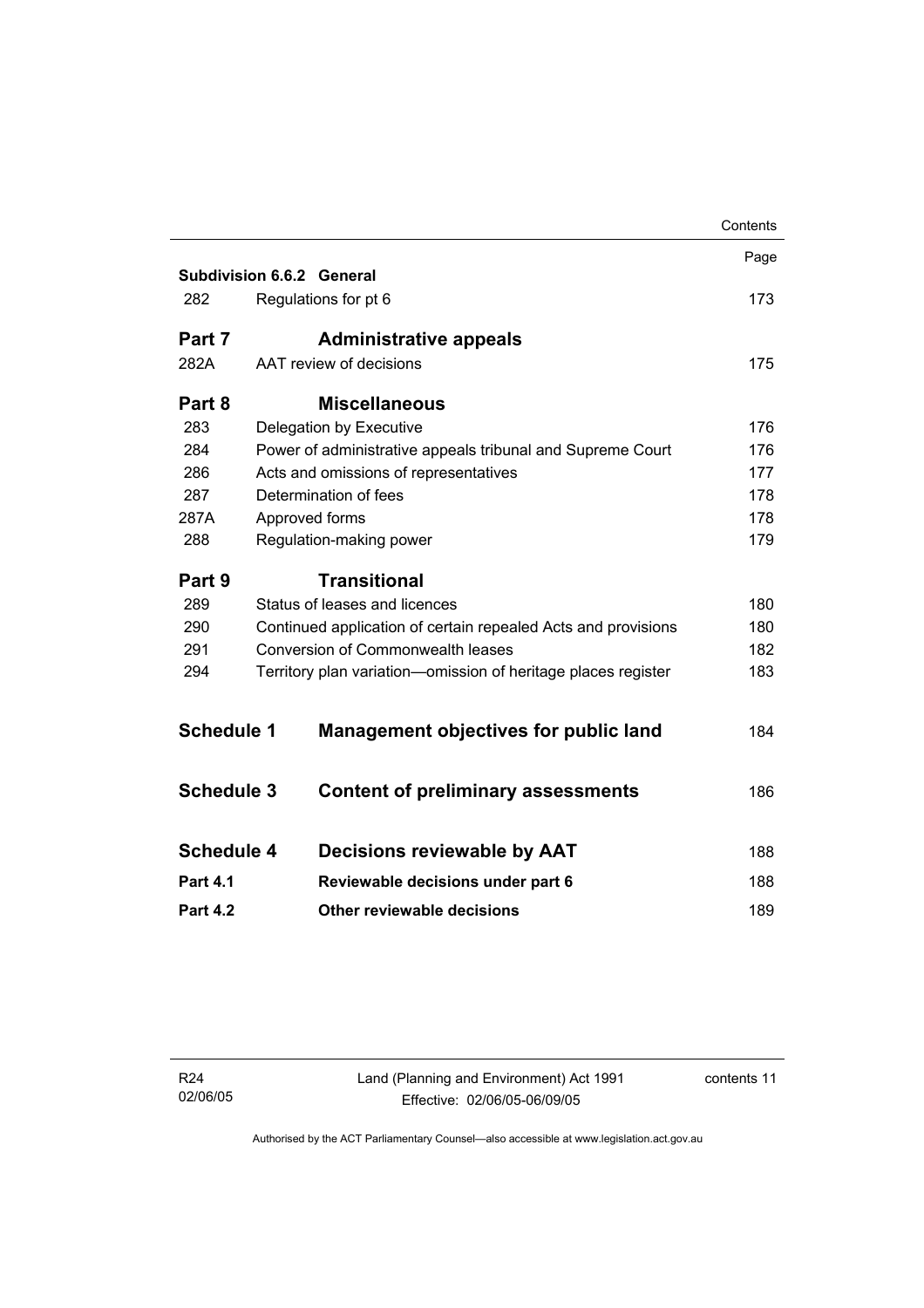#### **Contents**

| <b>Schedule 5</b><br><b>Activities subject to orders</b> | Page<br>193 |
|----------------------------------------------------------|-------------|
| <b>Dictionary</b>                                        | 195         |
| <b>Endnotes</b>                                          |             |
| About the endnotes                                       | 202         |
| Abbreviation key                                         | 202         |
| Legislation history                                      | 203         |
| Amendment history                                        | 211         |
| Earlier republications                                   | 251         |
| Uncommenced amendments                                   | 252         |
|                                                          |             |

contents 12 Land (Planning and Environment) Act 1991 Effective: 02/06/05-06/09/05

R24 02/06/05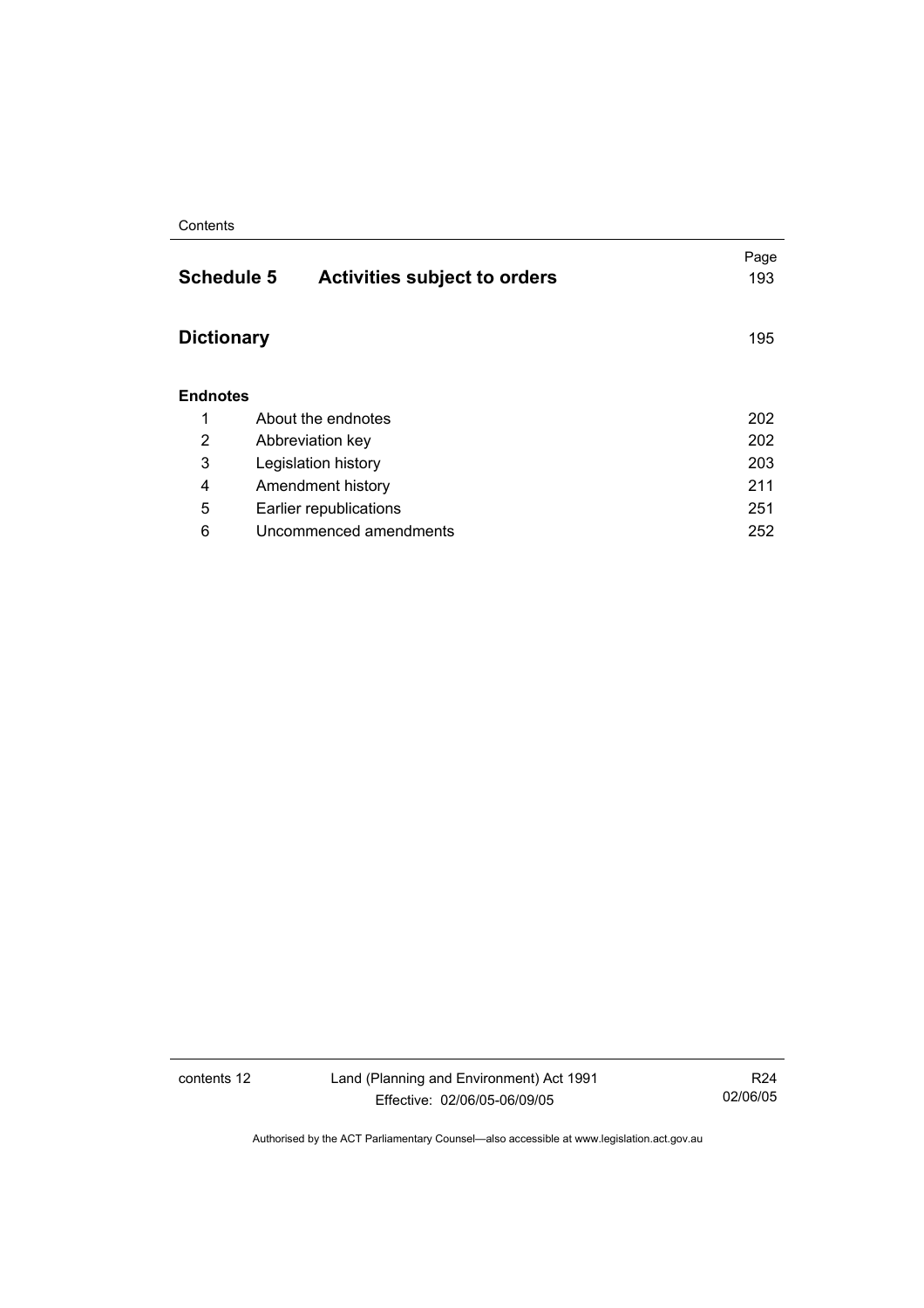

# **Land (Planning and Environment) Act 1991**

An Act relating to the use of land in the ACT, and for related purposes

R24 02/06/05

I

Land (Planning and Environment) Act 1991 Effective: 02/06/05-06/09/05

page 1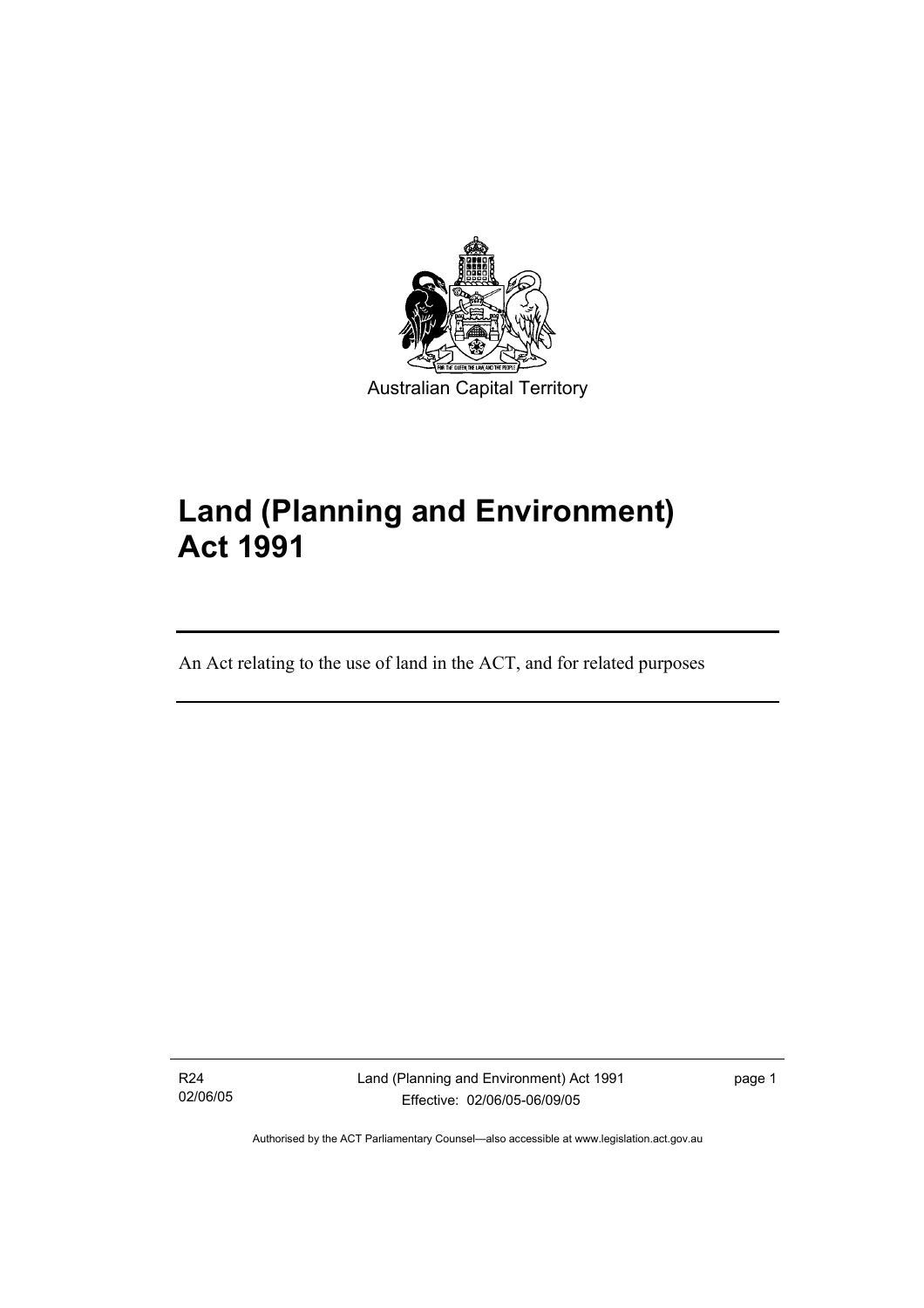#### Part 1 **Preliminary**

Section 1

### **Part 1** Preliminary

#### **1 Name of Act**

This Act is the *Land (Planning and Environment) Act 1991*.

#### **2 Dictionary**

The dictionary at the end of this Act is part of this Act.

*Note 1* The dictionary at the end of this Act defines certain terms used in this Act, and includes references (*signpost definitions*) to other terms defined elsewhere in this Act.

> For example, the signpost definition '*order*, for part 6 (Approvals and orders)—see section 222.' means that the term 'order' is defined in that section and the definition applies to pt 6.

*Note 2* A definition in the dictionary (including a signpost definition) applies to the entire Act unless the definition, or another provision of the Act, provides otherwise or the contrary intention otherwise appears (see Legislation Act,  $s$  155 and  $s$  156 (1)).

#### **3 Notes**

A note included in this Act is explanatory and is not part of this Act.

*Note* See the Legislation Act, s 127 (1), (4) and (5) for the legal status of notes.

#### **4 Offences against Act—application of Criminal Code etc**

Other legislation applies in relation to offences against this Act.

#### *Note 1 Criminal Code*

 The Criminal Code, ch 2 applies to the following offences against this Act (see Code, pt 2.1):

- s 258 (Contravening orders)
- s 259B (Contravening direction to carry out rectification work)
- s 259D (1) (Obstructing etc authorised people)

| page 2 | Land (Planning and Environment) Act 1991 | R <sub>24</sub> |
|--------|------------------------------------------|-----------------|
|        | Effective: 02/06/05-06/09/05             | 02/06/05        |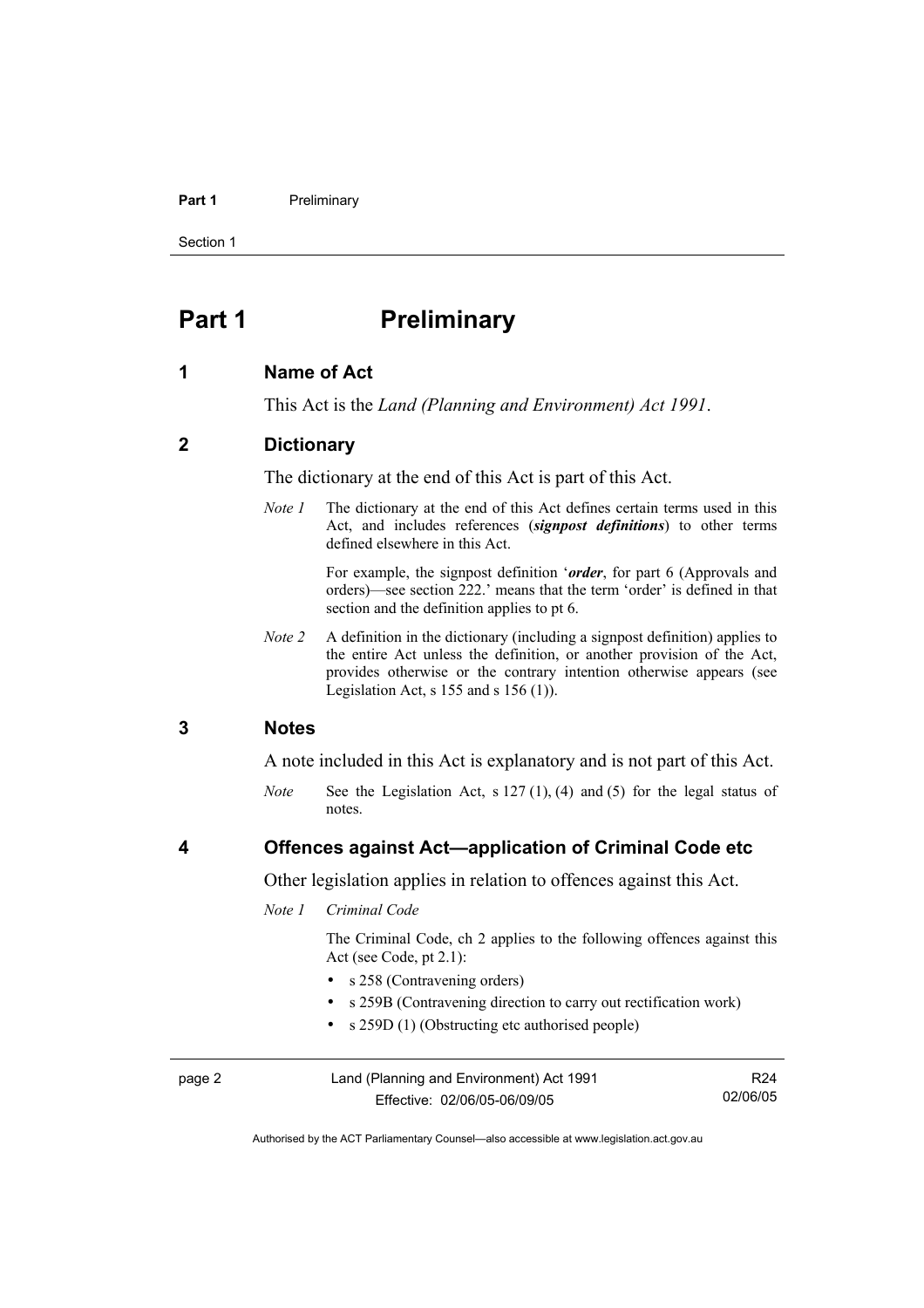- s 260A (Contravening prohibition notices)
- $s$  264 (3) (Identity cards).

 The chapter sets out the general principles of criminal responsibility (including burdens of proof and general defences), and defines terms used for offences to which the Code applies (eg *conduct*, *intention*, *recklessness* and *strict liability*).

*Note 2 Penalty units*

 The Legislation Act, s 133 deals with the meaning of offence penalties that are expressed in penalty units.

R24 02/06/05 page 3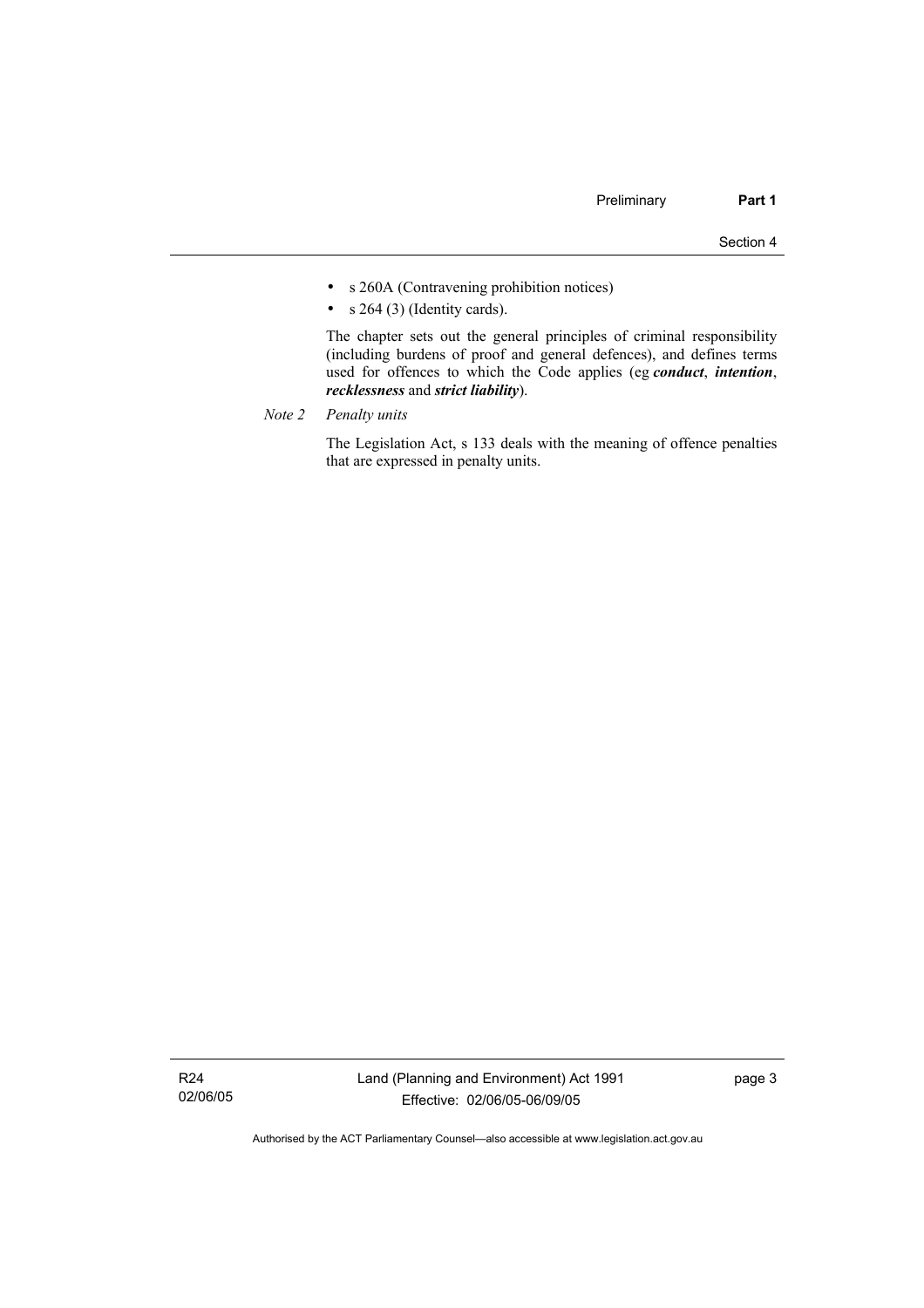**Part 2** Planning<br>**Division 2.1** Prelimina **Division 2.1** Preliminary Section 5

# **Part 2 Planning**

#### **Division 2.1 Preliminary**

#### **5 Definitions for pt 2**

In this part:

*background papers*, in relation to a draft plan variation or a plan variation means—

- (a) an explanatory statement; and
- (b) a copy of—
	- (i) any relevant direction of the Minister; and

*Note* The Minister may give directions under this Act, s 26 and s 94 (1) (b) and the *Planning and Land Act 2002*, s 12 (1) (b).

- (ii) any submission of the conservator mentioned in section 16, including any preliminary draft plan of management (prepared under subdivision 5.7.4) accompanying such a submission; and
- (iii) any recommendation or submission made by the heritage council and mentioned in section 17 (Consultation with heritage council); and
- (iv) any relevant environmental report; and
- (v) the report of any relevant inquiry; and
- (vi) the report of any other inquiry relating to the variation; and
- (c) a statement, by the planning and land authority, of the reasons for any inconsistency between the draft plan and—
	- (i) a direction mentioned in paragraph (b) (i); or

| page 4 | Land (Planning and Environment) Act 1991 | R24      |
|--------|------------------------------------------|----------|
|        | Effective: 02/06/05-06/09/05             | 02/06/05 |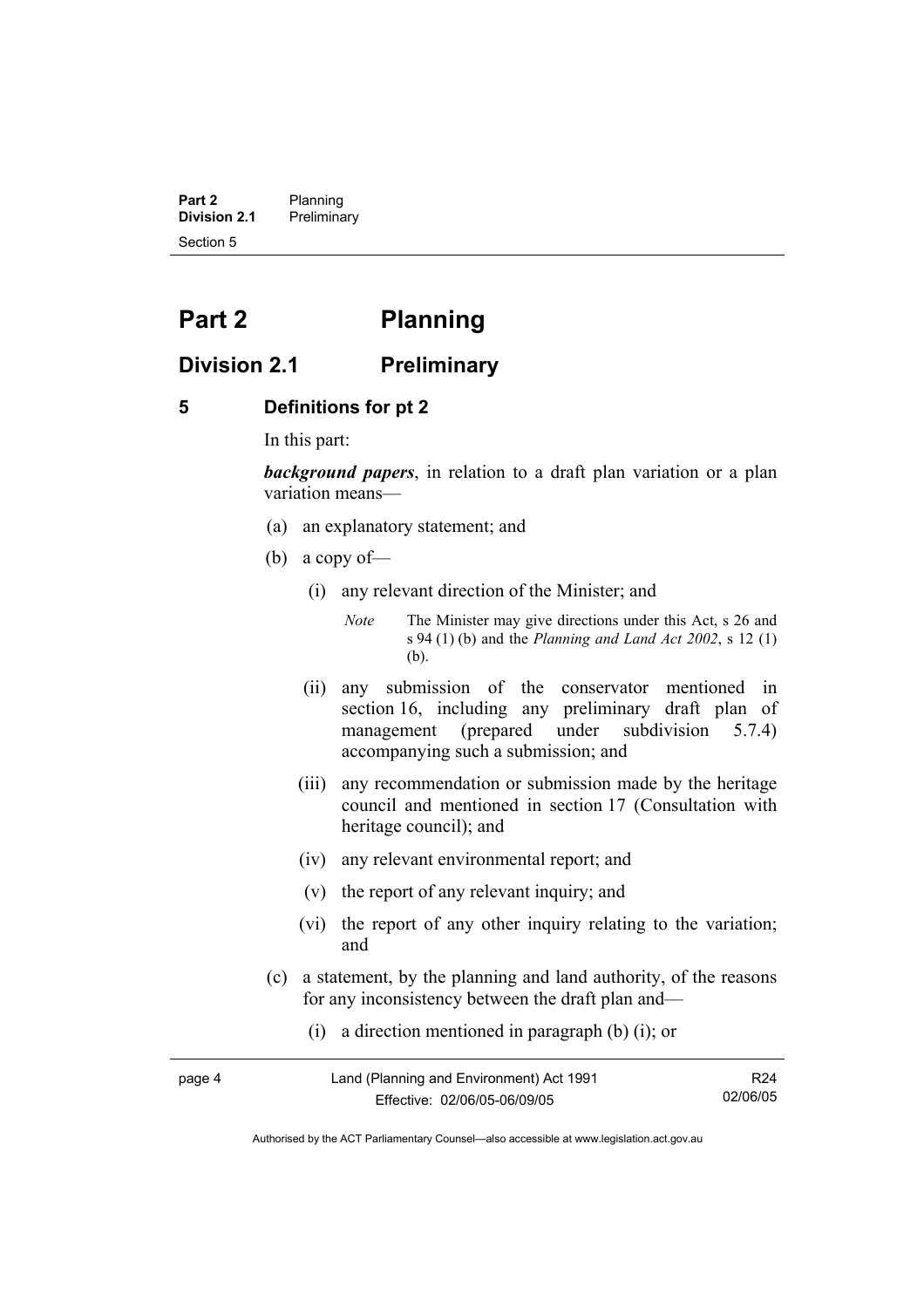| Planning    | Part 2              |
|-------------|---------------------|
| Preliminary | <b>Division 2.1</b> |
|             | Section 5           |

- (ii) a submission of the conservator mentioned in paragraph (b) (ii); or
- (iii) any recommendation or submission made by the heritage council and mentioned in section 17 (Consultation with heritage council); and
- (iv) a recommendation in a report mentioned in paragraph (b)  $(iv)$ ,  $(v)$  or  $(vi)$ ; and
- (d) any other documents—
	- (i) considered by the authority to be necessary or useful in explaining the draft plan variation; and
	- (ii) designated by the authority in writing as background papers.

*consultation notice*—see section 19 (Public consultation notification).

*development*, in relation to land, means—

- (a) the erection, alteration or demolition of a building on that land; or
- (b) the carrying on of work on that land; or
- (c) the use or change of use of that land; or
- (d) the use or change of use of a building or works on that land; or
- (e) the subdivision or consolidation of that land; or
- (f) the display of signs or advertising material on that land.

#### *draft plan variation*—

 (a) means a draft plan variation prepared by the planning and land authority under section 15 (Preparation of plan variations) and—

page 5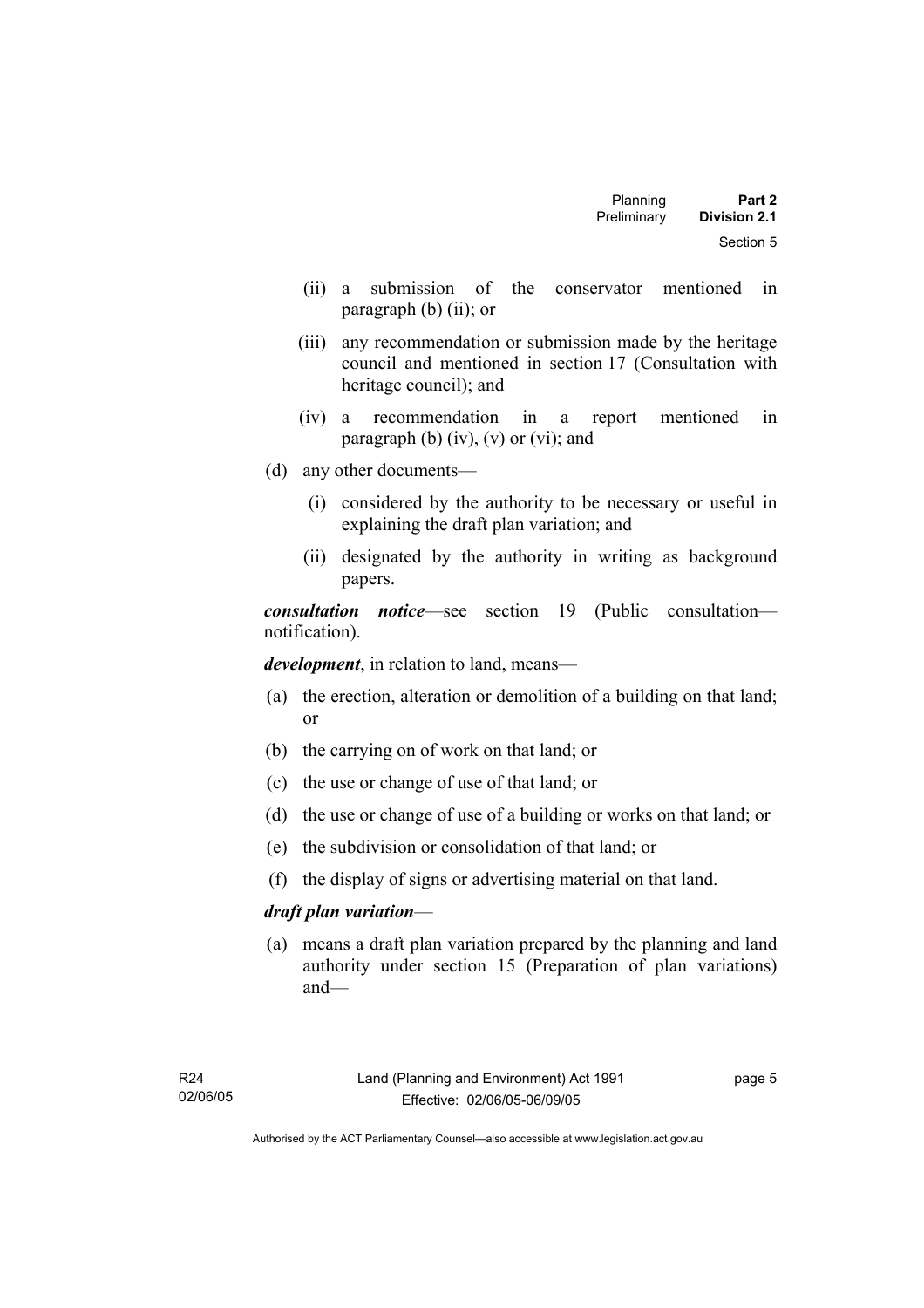- (i) if section 19C (Draft plan variations that do not affect rights) does not apply—notified under section 19 (Public consultation—notification); or
- (ii) if section 19C applies—notified in the legislation register under section 19C (2); and
- (b) for a draft plan variation that has been revised under section 22 (1) (a) or 27—includes the draft plan variation as revised.

#### *environmental report* means—

- (a) a preliminary assessment under division 4.2; or
- (b) a report under section 128; or
- (c) an assessment.

*land* includes water.

*national capital plan* means the plan approved under the *Australian Capital Territory (Planning and Land Management) Act 1988* (Cwlth), section 19.

*Note* A reference to an instrument under a law includes a reference to the instrument as amended from time to time (see Legislation Act, s 102)

*variation*, in relation to the plan, includes the revocation of the plan and its substitution with a new plan.

#### **Division 2.2 Territory plan—object and effect**

#### **7 Object of territory plan**

- (1) The object of the plan is to ensure, in a way not inconsistent with the national capital plan, that the planning and development of the ACT provides the people of the ACT with an ecologically sustainable, healthy, attractive, safe and efficient environment in which to live, work and have their recreation.
- (2) The plan must set out the planning principles and policies for giving effect to its object.

| page 6 | Land (Planning and Environment) Act 1991 | R <sub>24</sub> |
|--------|------------------------------------------|-----------------|
|        | Effective: 02/06/05-06/09/05             | 02/06/05        |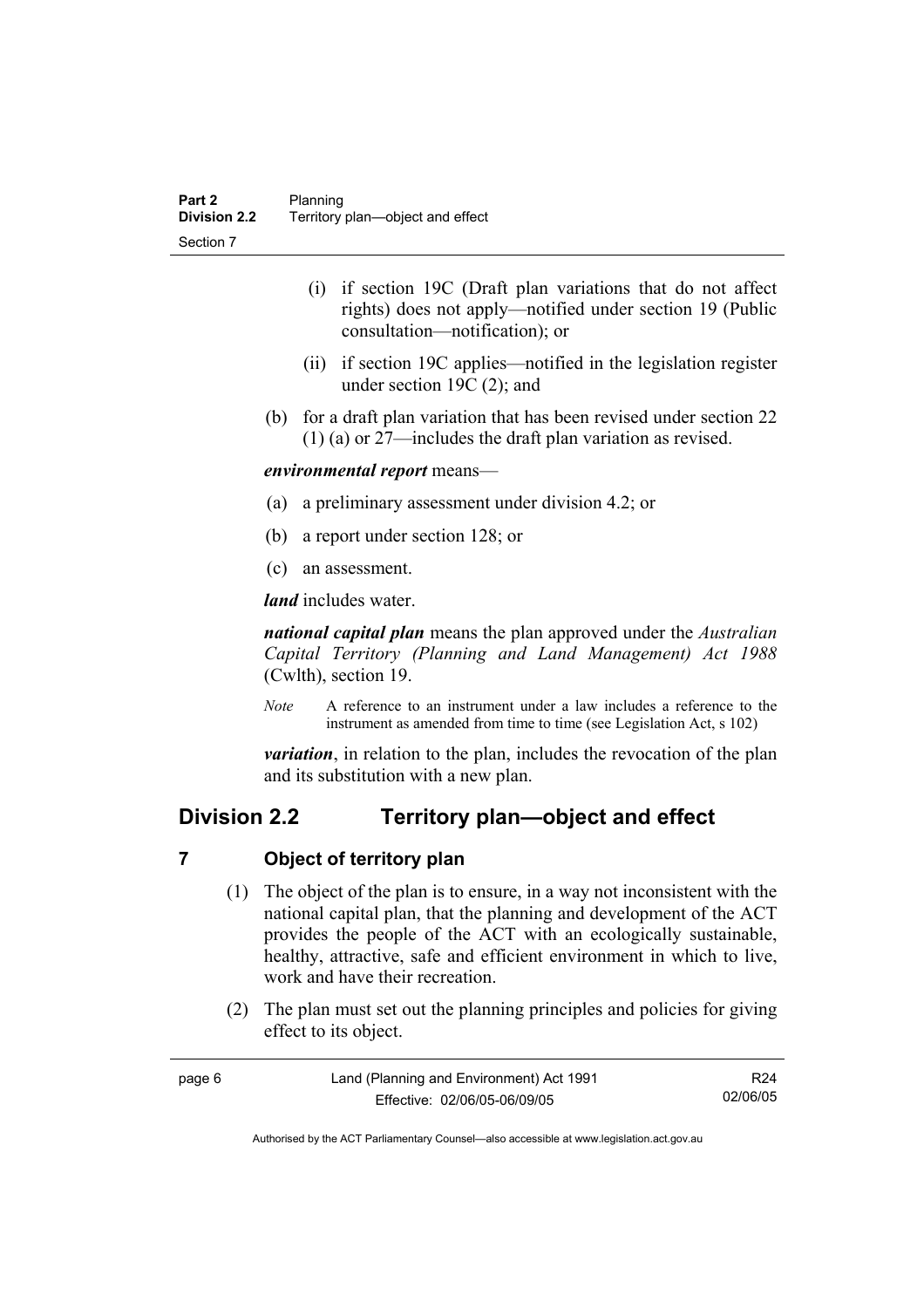- (3) For giving effect to the object of the plan and the principles and policies mentioned in subsection (2), the plan may—
	- (a) set out specific objectives and policies; and
	- (b) specify purposes for which land may be used; and
	- (c) identify land for subdivision 2.3.4, specifying in addition the principles and policies for its development; and
	- (d) for division 5.7—identify an area of land as public land and reserve it for a purpose specified in section 193; and
	- (e) provide for other matters relevant to the exercise of the powers of the Territory, the Executive or a territory authority under a territory law, or the administrative review of the exercise of those powers; and
	- (f) provide for other matters that are necessary or convenient.

#### **8 Effect of plan**

The Territory, the Executive, a Minister or a territory authority must not do any act, or approve the doing of any act, that is inconsistent with the plan.

#### **9 Effect of draft plan variation**

- (1) This section applies to a draft plan variation if a consultation notice states that it applies.
- (2) The Territory, the Executive, a Minister or a territory authority must not, during the defined period or a period stated in the consultation notice, whichever is shorter, do or approve the doing of anything that—
	- (a) would be inconsistent with the plan if it were varied in accordance with the draft variation; or
	- (b) is inconsistent with the plan.

page 7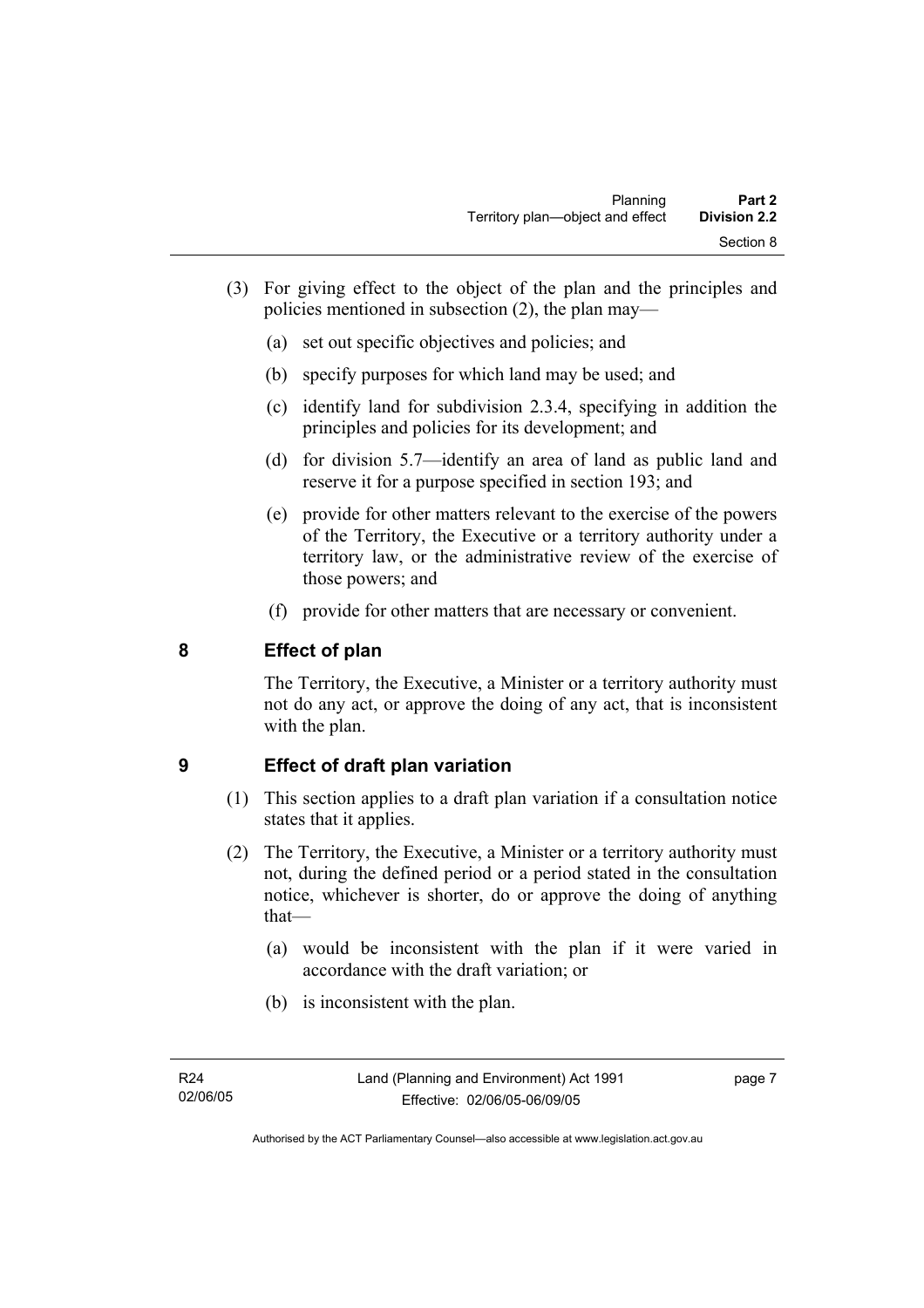- (3) If a draft plan variation to which this section applies is deferred under section 22 (1) (b) or section 27 (a), this section does not apply in relation to that draft variation during the period of its deferral.
- (4) In this section:

*defined period* means the period beginning on the day when the draft plan variation is notified under the Legislation Act (see section 19 (Public consultation—notification)) and ending at the end of the day before—

- (a) the date the draft variation comes into effect; or
- (b) the date the corresponding plan variation is rejected by the Legislative Assembly; or
- (c) the date the draft variation, or the corresponding plan variation, is withdrawn under section 22 (1) (c), section 27 (a) or section 30A (3) (b).

*draft plan variation* includes a provision of a draft plan variation.

#### **12 Plan not to have retrospective effect**

If, immediately before the plan comes into effect under this Act, it would be lawful to use any land in a particular way in the exercise of a right derived from an estate in that land, the plan does not prevent the use of that land in that way during the term of the estate.

#### **Division 2.3 Territory plan—continuation and variation**

#### **Subdivision 2.3.1 Territory plan**

#### **13 Continuation of plan**

The plan established under the *Interim Planning Act 1990*, part 3, being that plan as in effect under that Act immediately before the

R24 02/06/05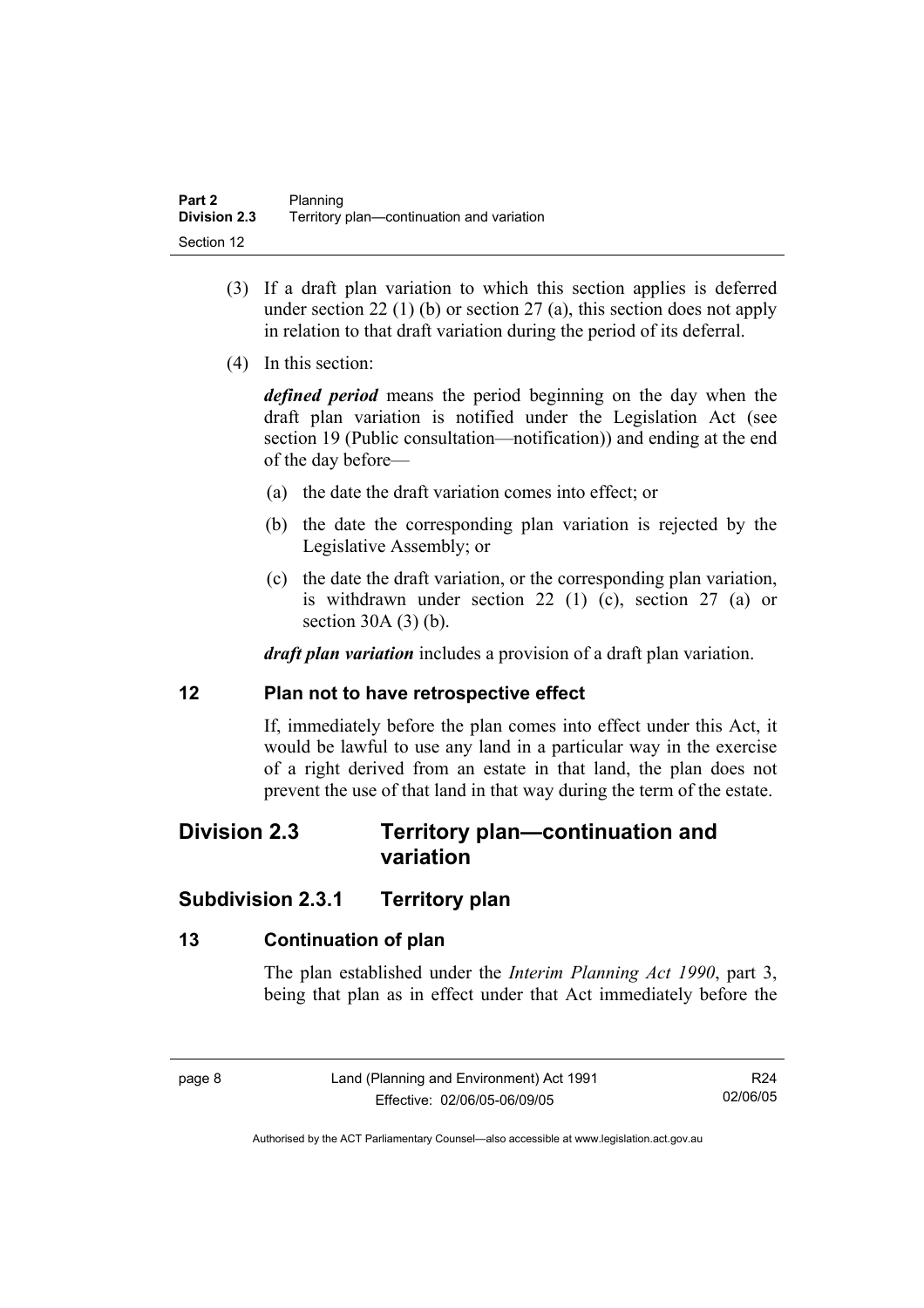commencement of this section, continues in effect under this Act as the territory plan and may be varied in accordance with this part.

### **Subdivision 2.3.2 Preparation of variations of territory plan**

#### **14 Application of sdiv 2.3.2**

This subdivision does not apply in relation to a variation to the plan under subdivision 2.3.4.

#### **15 Preparation of plan variations**

- (1) The planning and land authority may prepare variations to the plan.
- (2) A plan variation may be prepared in separate stages or parts.

#### **16 Consultation with conservator**

In preparing a draft plan variation, the planning and land authority must—

- (a) consider any recommendation or submission made by the conservator in relation to the draft variation, including any preliminary draft plan of management under subdivision 5.7.4 accompanying the recommendation or submission; and
- (b) if the draft variation is to identify or affect public land consult with the conservator, unless the draft gives effect to a recommendation of the conservator under section 192.

#### **17 Consultation with heritage council**

In preparing a draft plan variation, the planning and land authority must consult the heritage council and consider any recommendation or submission made by the council in relation to the variation.

#### **18 Environmental reports and inquiries**

 (1) In preparing a draft plan variation, the planning and land authority must consider—

| R24      | Land (Planning and Environment) Act 1991 | page 9 |
|----------|------------------------------------------|--------|
| 02/06/05 | Effective: 02/06/05-06/09/05             |        |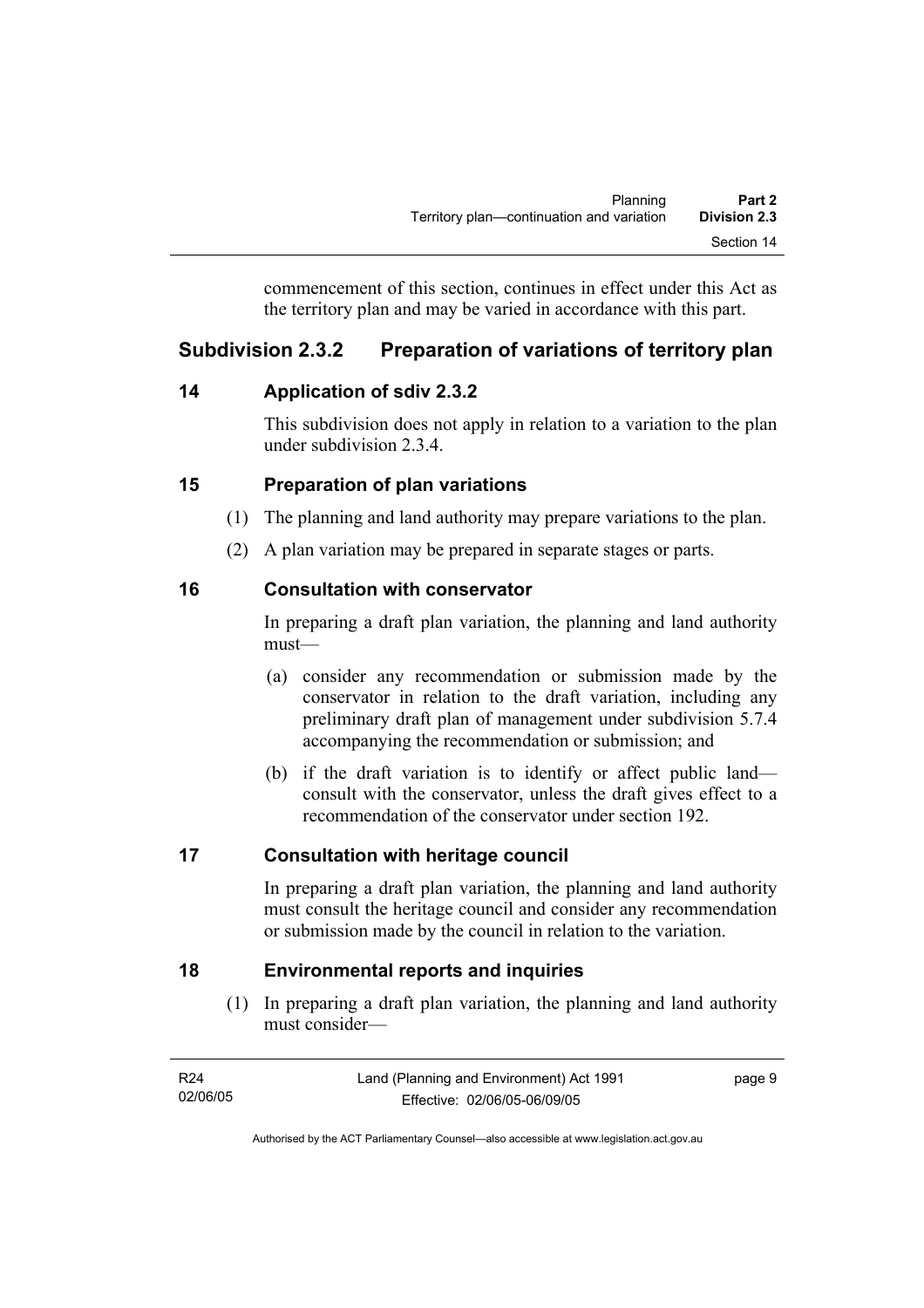- (a) any relevant environmental report; and
- (b) the report of any relevant inquiry; and
- (c) any relevant report required to be prepared by the plan.
- (2) The Minister may direct that an assessment be made, or establish a panel to conduct an inquiry, about any aspect of a draft plan variation or a proposed draft plan variation.
- (3) The Minister may initiate action under subsection (2) or act on written request by the planning and land authority.

#### **19 Public consultation—notification**

- (1) Before submitting a draft plan variation to the Minister, the planning and land authority must prepare a notice (a *consultation notice*)—
	- (a) stating that copies of the draft plan variation and the background papers are available for public inspection and purchase during a stated period of not less than 15 business days at stated places; and
	- (b) inviting interested people to give written comments about the draft variation to the authority at a stated address during a stated period of not less than 15 business days; and
	- (c) stating that copies of written comments about the draft variation, given in response to the invitation in paragraph (b) or otherwise, or received from the national capital authority, will be made available for public inspection for a period of 15 business days after the end of the period mentioned in paragraph (b), at stated places; and
	- (d) complying with section 19A (as applicable).
- (2) The planning and land authority may, in writing (by an *extension notice*), extend or further extend the consultation period mentioned in subsection  $(1)$   $(a)$  or  $(b)$ .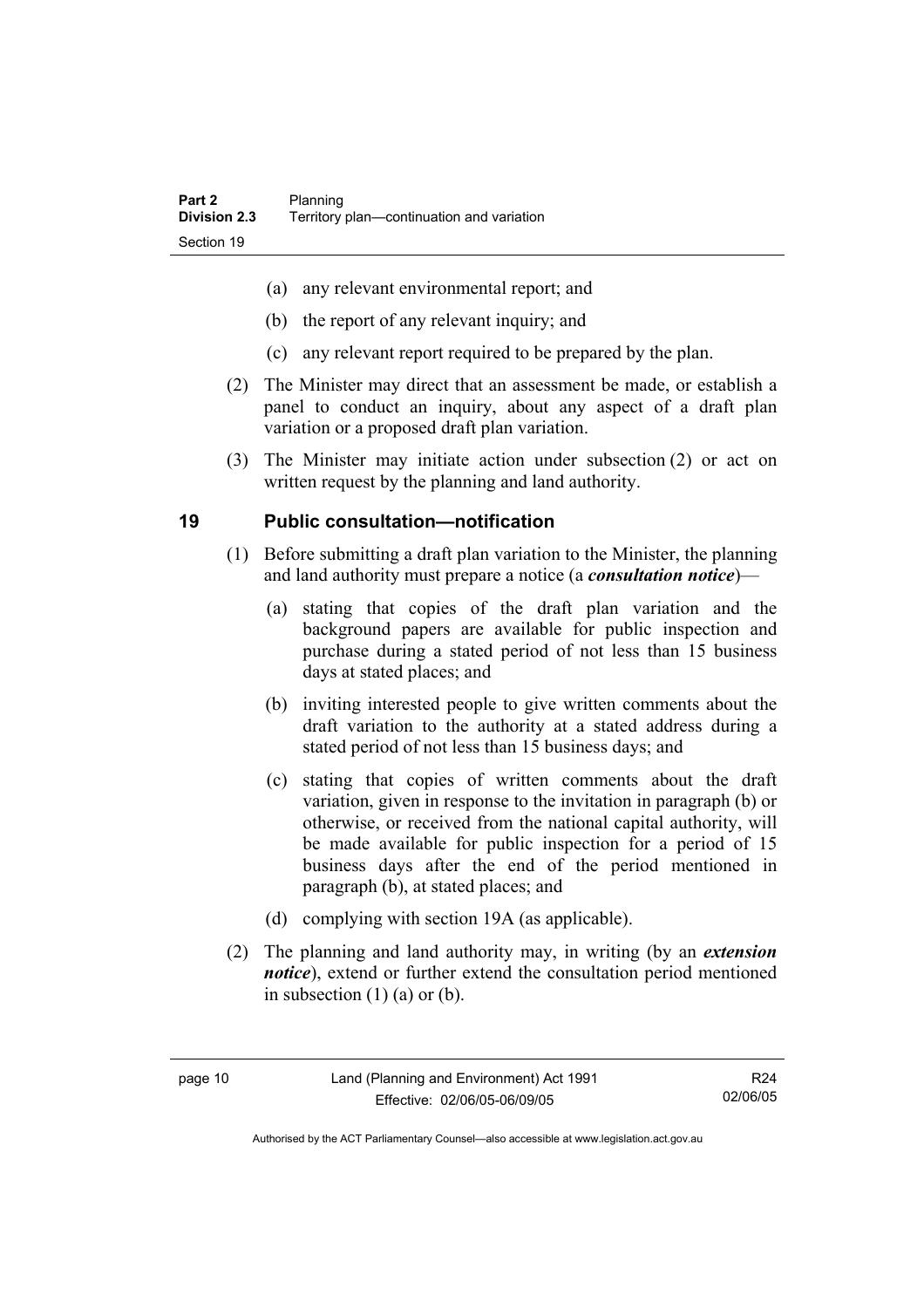- (3) An extension notice may be given after the end of the period to be extended.
- (4) The following are notifiable instruments:
	- (a) the consultation notice;
	- (b) any extension notice.
	- *Note* A notifiable instrument must be notified under the Legislation Act.
- (5) The planning and land authority must also publish the consultation notice and any extension notice in a daily newspaper.
- (6) This section does not apply in relation to a draft plan variation that has been revised by the planning and land authority in accordance with a direction under section 26 (1) (b) (Minister's powers).

#### **19A Public consultation—notice of interim effect etc**

- (1) A consultation notice under section 19 must state whether or not section 9 (Effect of draft plan variation) applies in relation to the draft variation.
- (2) A consultation notice that states that section 9 applies must also state—
	- (a) for section 9 (2) (b), a period not longer than 1 year that is the maximum period during which the draft variation is to have interim effect; and
	- (b) the effect of section 9.
- (3) A consultation notice that states that section 11 applies must state the effect of that section.

#### **19B Public consultation—availability of draft plan variation etc**

(1) The planning and land authority must make copies of the draft plan variation and the background papers mentioned in a consultation

page 11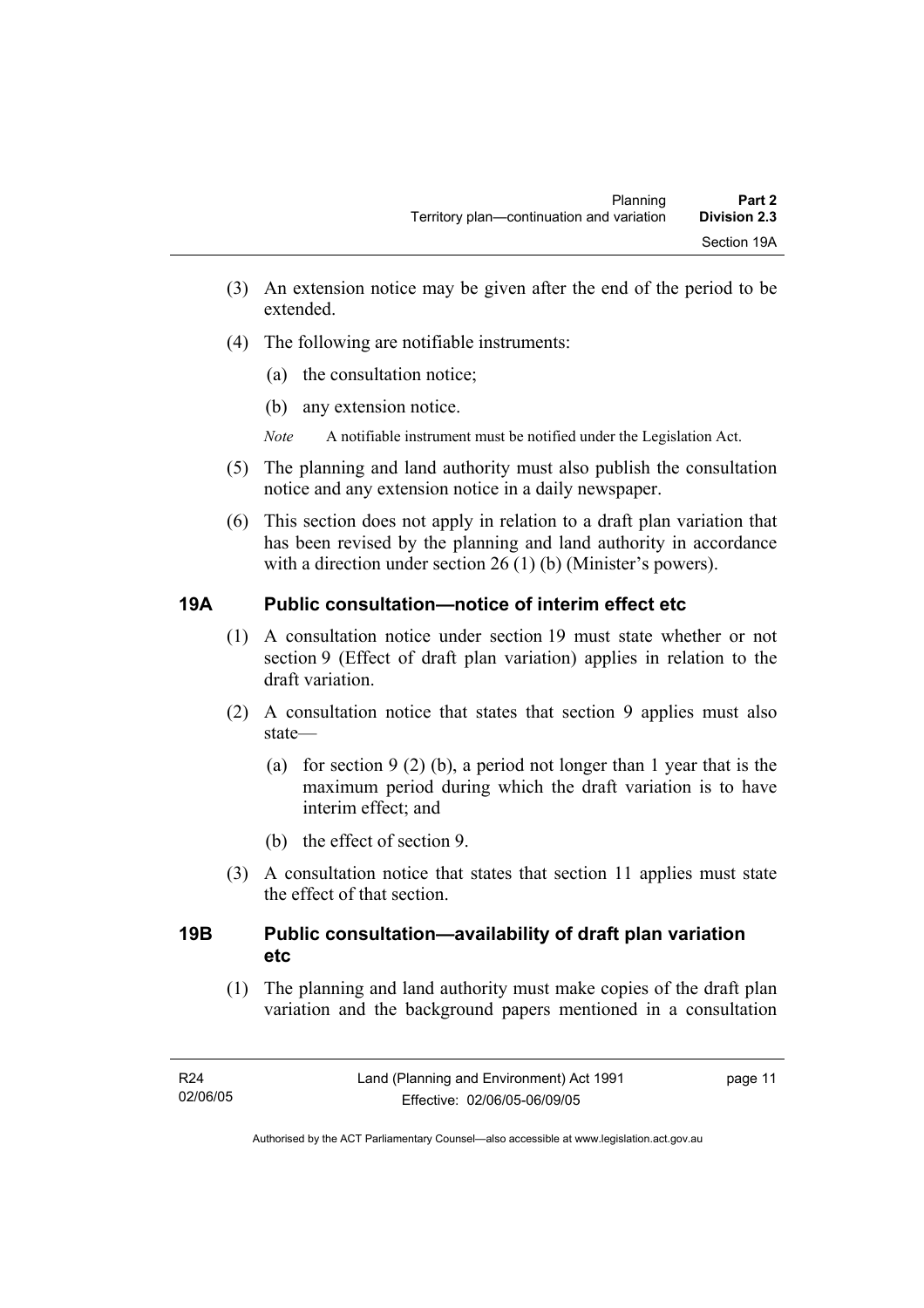notice available for public inspection and purchase during office hours during the period, and at the places, stated in the notice.

- (2) If, in the planning and land authority's opinion, it would not be in the public interest for part of the draft plan variation or of any background paper to be published, the authority must exclude that part from each copy of the document made available under subsection  $(1)$ .
- (3) If part of the draft plan variation or a background paper is excluded from the copies of the document made available for public inspection or purchase under subsection (1), each copy of the document must include a statement to the effect that an unspecified part of the document has been excluded in the public interest.

#### **19C Draft plan variations that do not affect rights**

- (1) This section applies if the planning and land authority is satisfied that a draft plan variation—
	- (a) would, if approved, not affect adversely anybody's rights; or
	- (b) has as its only object the correction of a formal error in the plan.
- (2) The draft plan variation is a notifiable instrument.

*Note* A notifiable instrument must be notified under the Legislation Act.

 (3) Section 19 and section 19B do not apply to the draft plan variation, but the planning and land authority must take reasonable steps to inform itself about public attitudes to the draft plan variation.

#### **20 Consultation with national capital authority**

Before giving a draft plan variation to the Minister, the planning and land authority must consult with the national capital authority.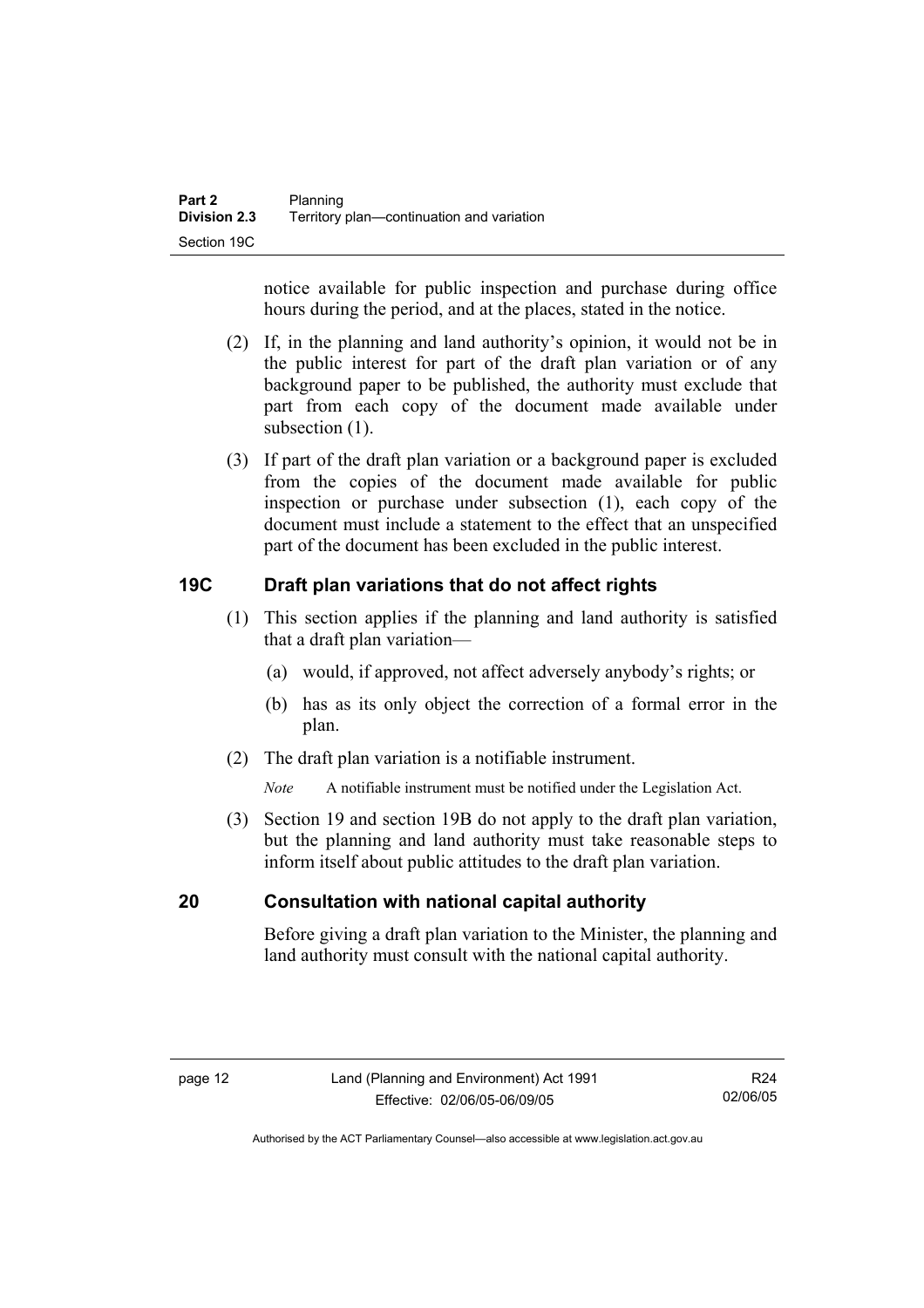#### **21 Public inspection of comments**

- (1) The planning and land authority must make copies of any comments mentioned in section 19 (1) (c) available for public inspection during office hours during the period, and at the places, mentioned in the consultation notice under section 19 that refers to the relevant draft plan variation.
- (2) The planning and land authority may omit from the copy of a comment made available under subsection (1) information that would identify the person who had made the comment if—
	- (a) the person has asked that the information be omitted; and
	- (b) the authority is reasonably satisfied that it would not be in the public interest for the information to be published.

#### **22 Revision, deferral or withdrawal of draft plan variations**

- (1) After the end of the period specified in the notice under section 19 (1) (b) the planning and land authority may, in writing—
	- (a) revise the draft plan variation; or
	- (b) defer until a specified date, or until the happening of a specified event, the submission of the draft plan variation to the Minister; or
	- (c) withdraw the draft plan variation.
- (2) A deferral or withdrawal of a draft plan variation must include a statement of the effect of section 9 (Effect of draft plan variation) in relation to the deferral or withdrawal.
- (3) A deferral or withdrawal of a draft plan variation is a notifiable instrument.

*Note* A notifiable instrument must be notified under the Legislation Act.

(4) The planning and land authority must also publish a deferral or withdrawal of a draft plan variation in a daily newspaper on the

page 13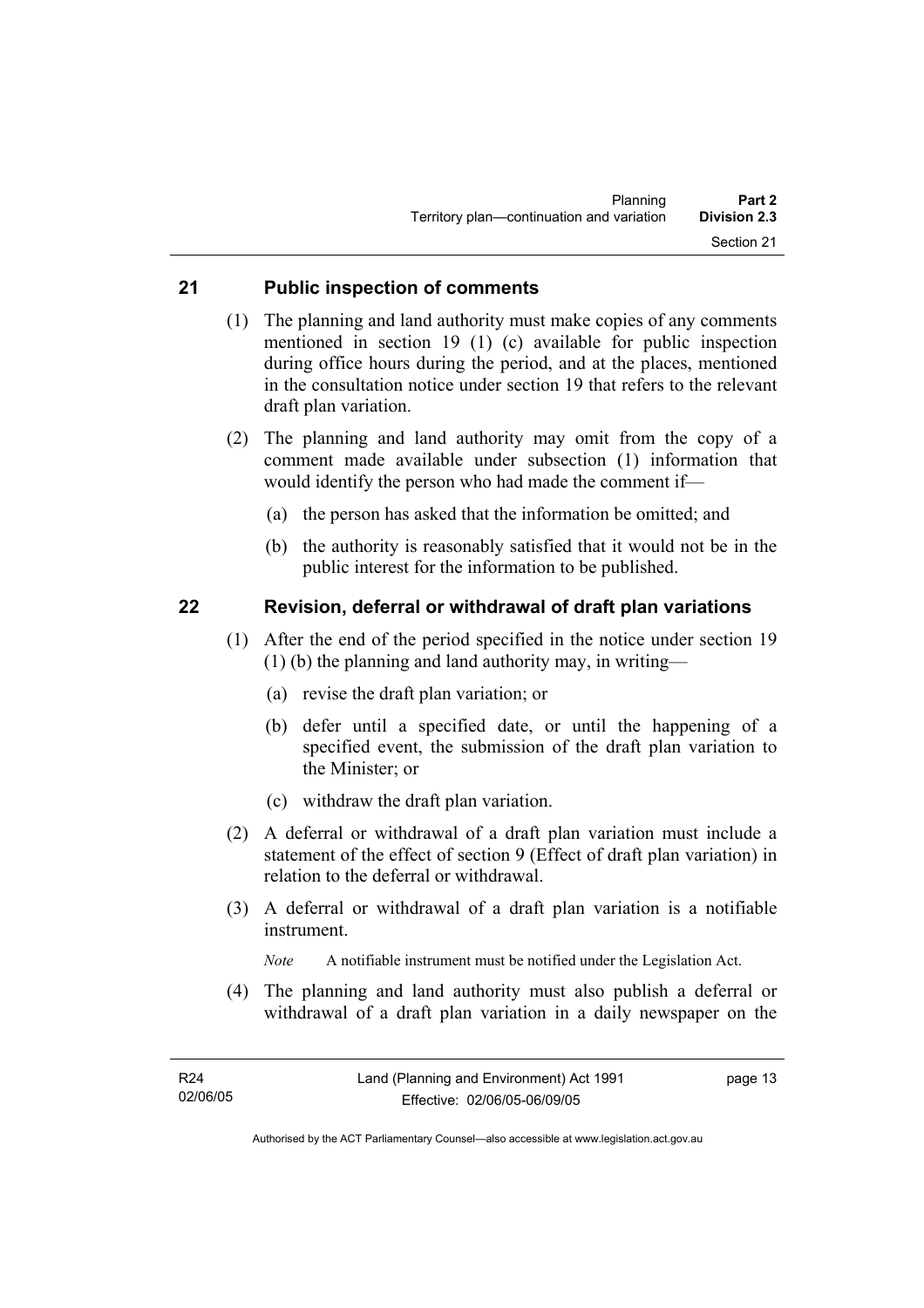same day, or as soon as practicable after the day, the deferral or withdrawal is notified under the Legislation Act.

- (5) In revising, deferring or withdrawing a draft plan variation under subsection (1), the planning and land authority must consider written comments about the draft variation received from any person or the national capital authority.
- (6) In addition to its power under subsection (1), the planning and land authority may, at any time before the submission or resubmission of a draft plan variation to the Minister, revise the draft variation to correct any formal error.
- (7) If the planning and land authority defers a draft plan variation, on the day stated in the deferral, or as soon as practicable after the event mentioned in the deferral, the authority must prepare a notice stating—
	- (a) that the draft plan variation is revived; and
	- (b) the effect of section 9 in relation to the revival.
- (8) The notice under subsection (7) is a notifiable instrument.

*Note* A notifiable instrument must be notified under the Legislation Act.

(9) The planning and land authority must also publish the notice in a daily newspaper as soon as practicable after preparing it.

#### **Subdivision 2.3.3 Minister approval and consideration by Legislative Assembly**

#### **23 Application of sdiv 2.3.3**

This subdivision does not apply in relation to a plan variation under subdivision 2.3.4

#### **24 Submission of draft plan variation to Minister**

 (1) After the end of the period specified in the notice under section 19 (1) (b), the planning and land authority must submit a

| page 14 | Land (Planning and Environment) Act 1991 | R24      |
|---------|------------------------------------------|----------|
|         | Effective: 02/06/05-06/09/05             | 02/06/05 |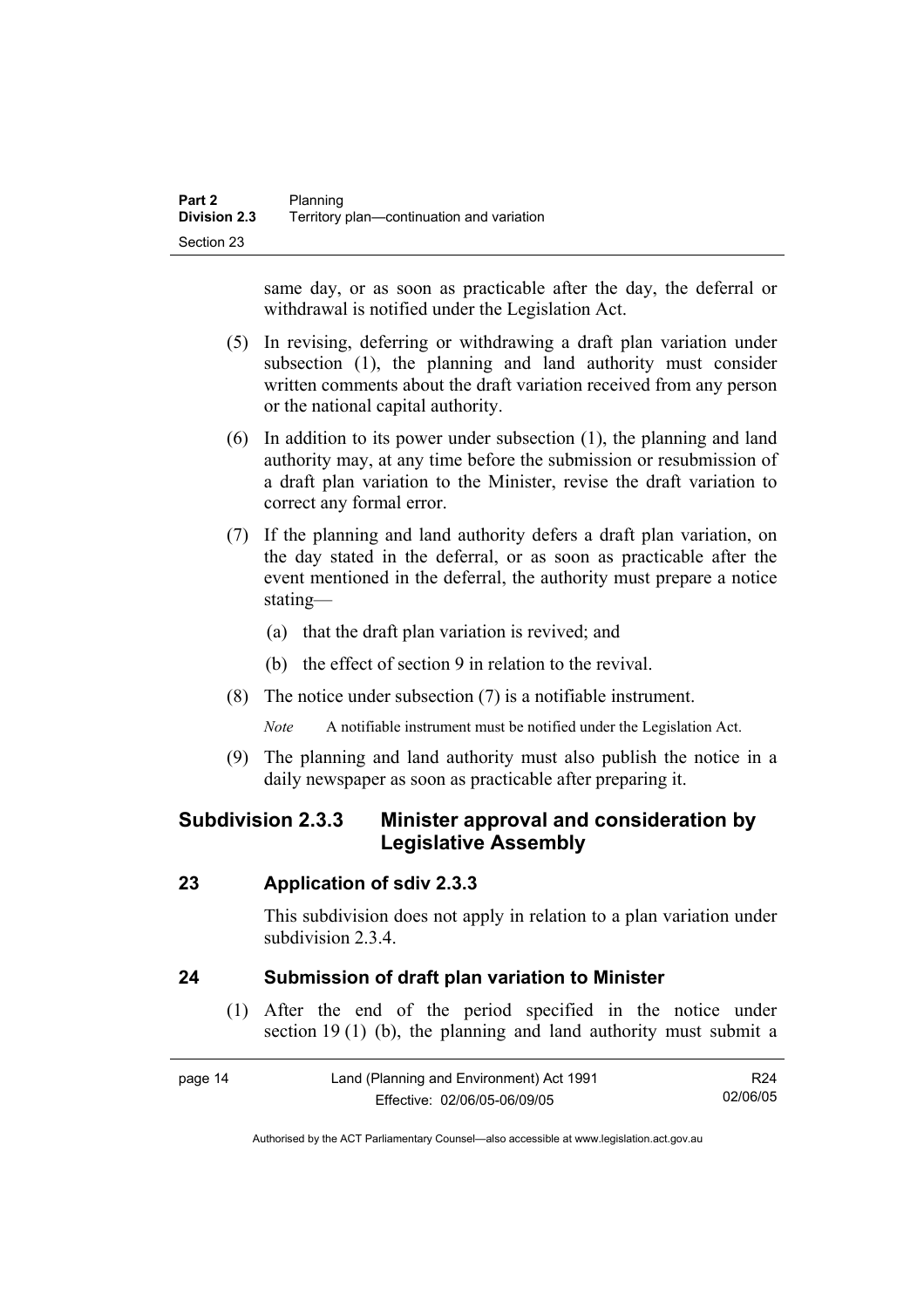draft plan variation (as revised, if at all, under section 22) to the Minister for approval, together with—

- (a) the background papers; and
- (b) a written report setting out the issues raised in any written comments about the draft variation submitted under the invitation in the notice under section 19 (1) or otherwise; and
- (c) a written report about its consultation with the public and the national capital authority; and
- (d) a written report about any consultation between the authority and the heritage council relating to the draft variation that specifies any difference between the views of the authority and the heritage council in relation to any site of heritage significance; and
- (e) a copy of any written comments submitted to the authority by the national capital authority in relation to the draft variation.
- (2) The planning and land authority must give the Executive a written report about the authority's consultation with the national capital authority.
- (3) The planning and land authority must prepare a written notice stating that the documents mentioned in subsection (1) are available for public inspection.
- (4) The notice is a notifiable instrument.

*Note* A notifiable instrument must be notified under the Legislation Act.

- (5) The planning and land authority must also publish the notice in a daily newspaper.
- (6) The planning and land authority must make copies of the documents mentioned in subsection (1) available for public inspection during office hours during the period, and at the places, stated in the notice.

page 15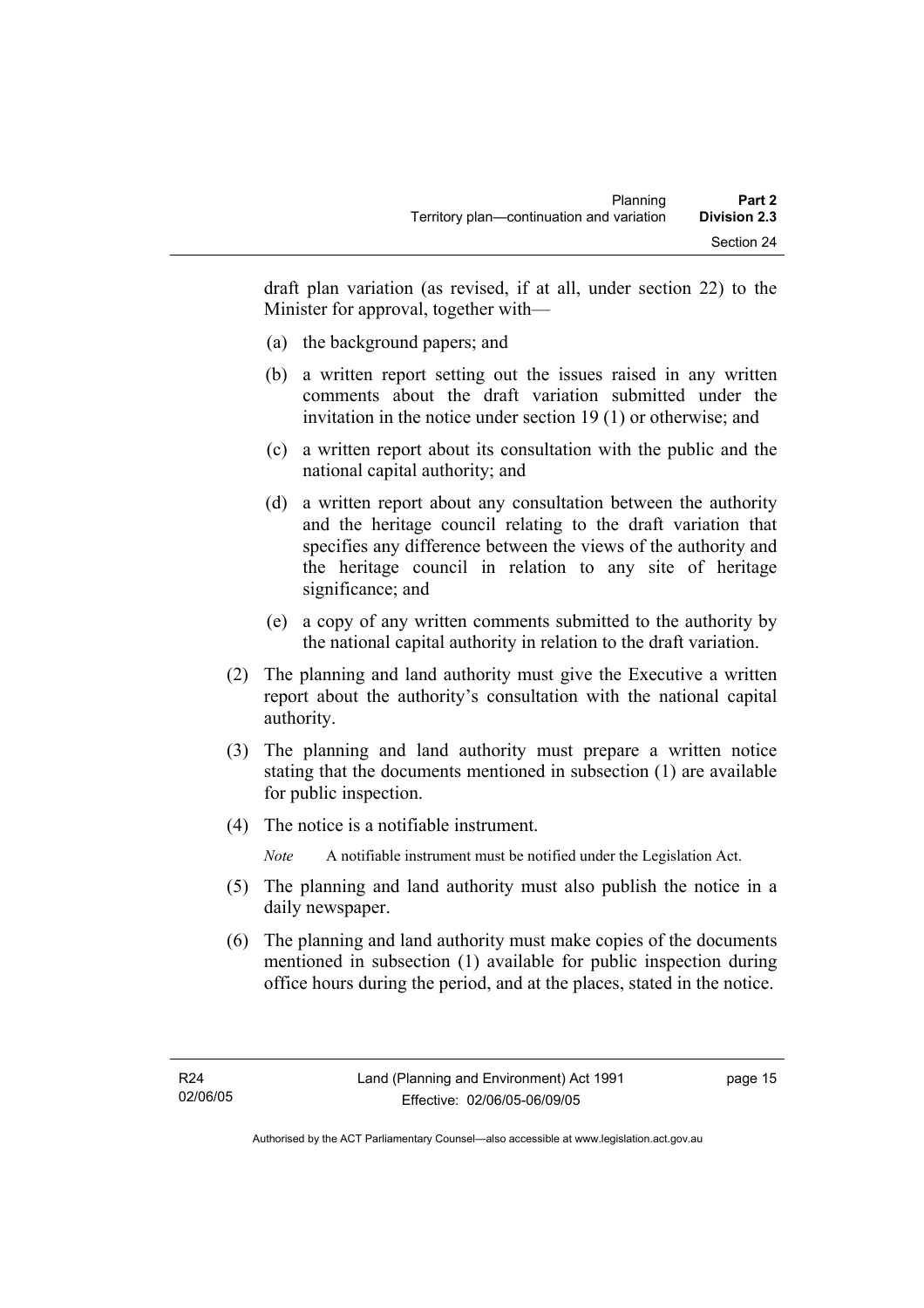#### **25 Consideration by Legislative Assembly committee**

The Minister must, within 28 days of receiving a draft plan variation under section 24, refer—

- (a) the draft plan variation; and
- (b) the documents mentioned in section 24 (1) that relate to the draft plan variation;

to an appropriate committee of the Legislative Assembly together with a request that the committee report on the draft plan to the Legislative Assembly.

#### **26 Minister's powers**

- (1) On receipt of a draft plan variation submitted or resubmitted for approval, the Minister must—
	- (a) approve the draft variation in the form in which it is submitted or resubmitted; or
	- (b) return the draft variation to the planning and land authority together with any or all of the following written directions:
		- (i) to conduct further specified consultation;
		- (ii) to consider any relevant environmental report, the report of any relevant inquiry, or any other relevant report;
		- (iii) to consider any revision suggested by the Minister;
		- (iv) to revise the draft variation in a specified way;
		- (v) to defer, in writing, the resubmission of the draft variation to the Minister until a specified date or the happening of a specified event;
		- (vi) to withdraw the draft variation in writing.
- (2) Before taking action under subsection (1), the Minister must consider any recommendation made by a committee of the

| page 16 | Land (Planning and Environment) Act 1991 | R24      |
|---------|------------------------------------------|----------|
|         | Effective: 02/06/05-06/09/05             | 02/06/05 |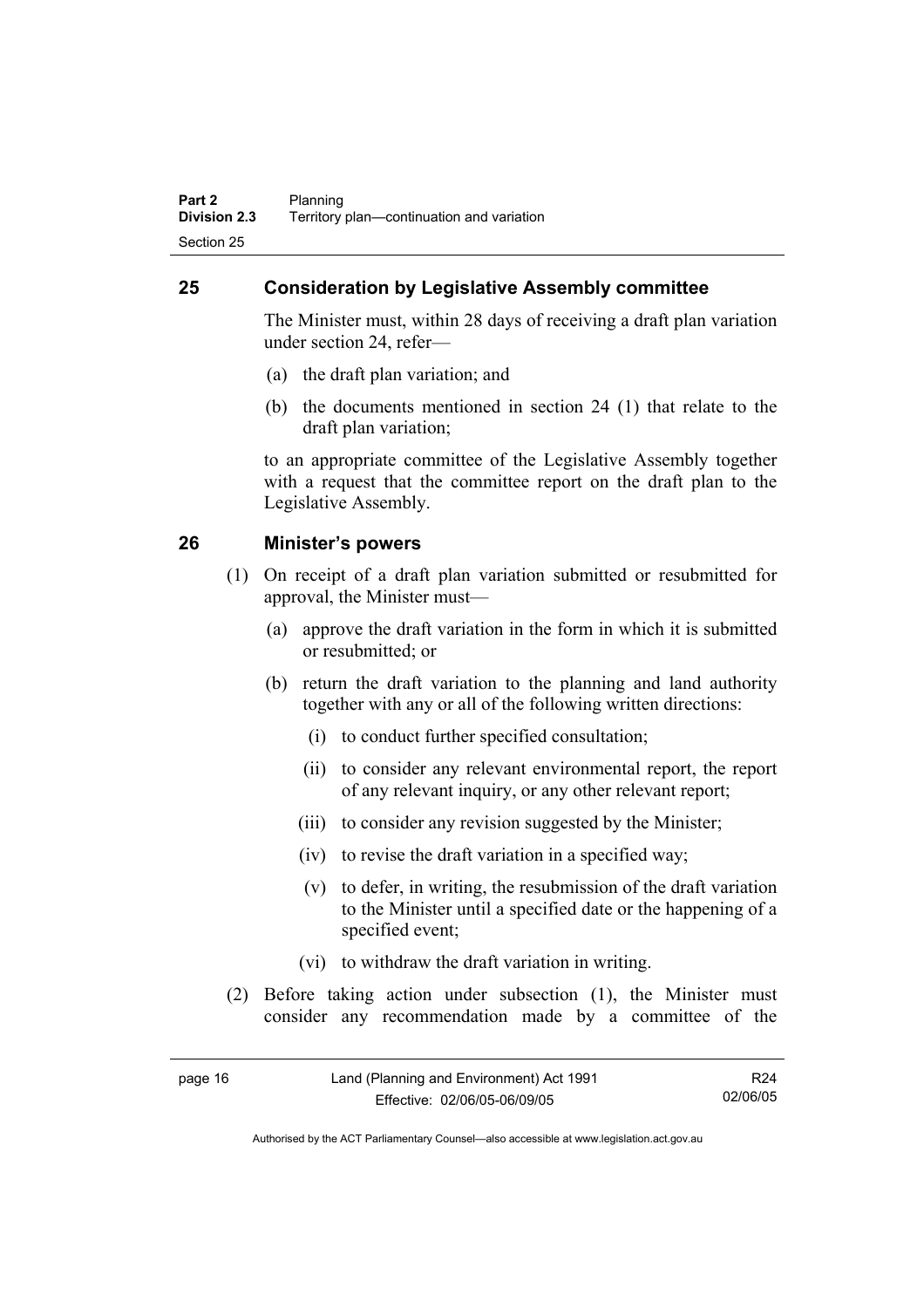Legislative Assembly in relation to the draft variation, or related documents, referred to the committee under section 25.

- (3) A deferral or withdrawal directed under subsection (1) (b) (v) or (vi) must state the effect of section 9 in relation to the deferral or withdrawal of the draft plan variation.
- (4) The following are notifiable instruments:
	- (a) a direction under subsection  $(1)$  (b);
	- (b) a deferral directed under subsection  $(1)$  (b)  $(v)$ ;
	- (c) a withdrawal directed under subsection (1) (b) (vi).
	- *Note* A notifiable instrument must be notified under the Legislation Act.
- (5) The authority must also publish a deferral or withdrawal directed under subsection (1) (b) (v) or (vi) in a daily newspaper on the same day, or as soon as practicable after, the deferral or withdrawal is notified under the Legislation Act.
- (6) After approving a draft plan variation under subsection (1) (a), the Minister may, before the draft variation is presented to the Legislative Assembly, revoke the approval and return the draft variation to the planning and land authority under subsection (1) (b).

#### **27 Return of draft plan variation to authority**

- (1) This section applies if the Minister returns a draft plan variation to the authority with directions under section 26 (1) (b).
- (2) The authority must comply with each direction.
- (3) If a direction is given under section 26 (1) (b) (i), (ii) or (iii), the authority may revise the draft variation and resubmit it to the Minister for approval together with a written report about the authority's compliance with the Minister's direction and any further revision of the draft variation under section 22 (6).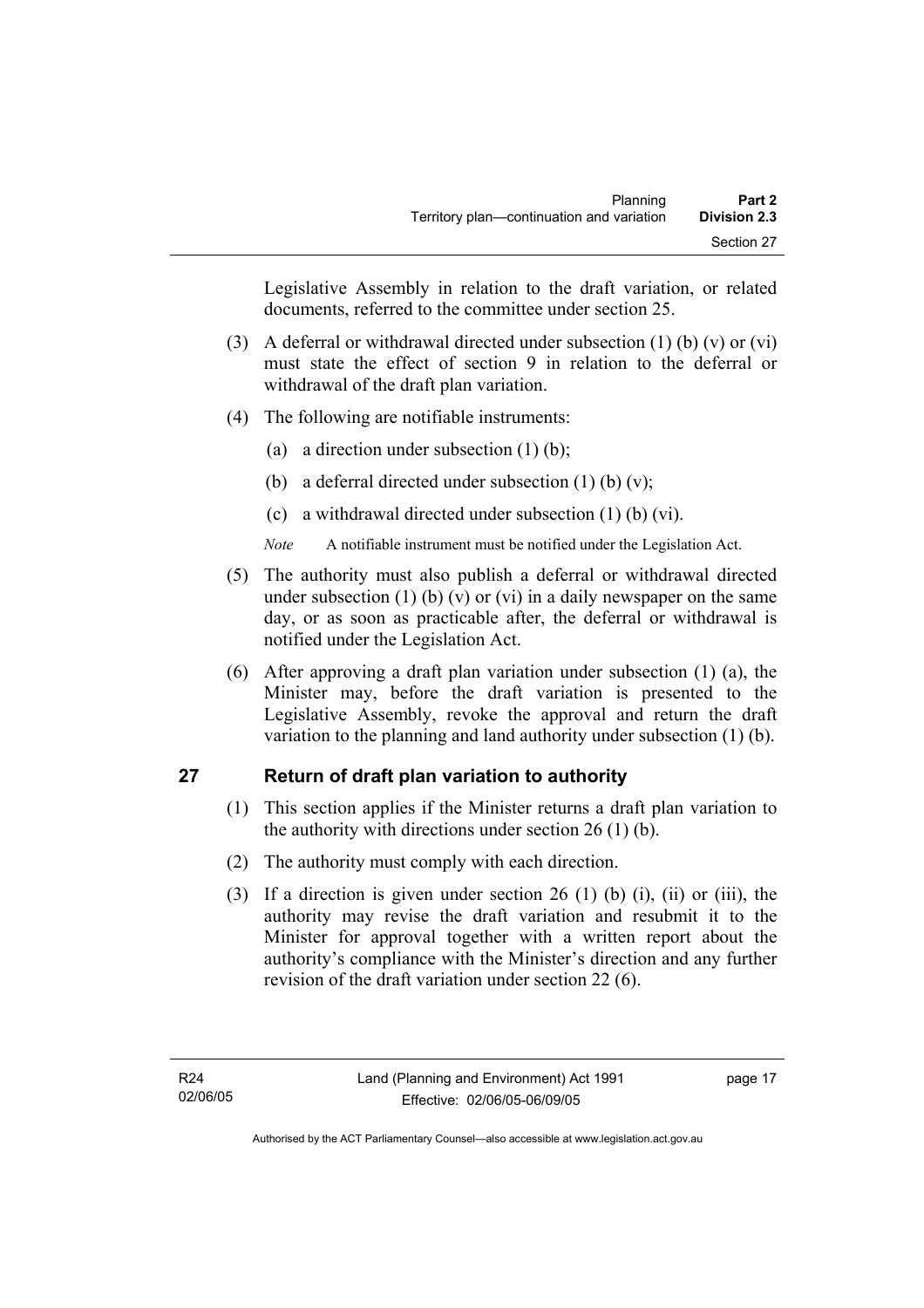(4) If a direction is given under section 26 (1) (b) (iv), the authority must resubmit the draft variation (as revised) together with a written report about any further revision of the draft variation under section 22 (6).

#### **28 Notice of revival of deferred draft plan variation**

- (1) If the planning and land authority defers a draft plan variation as directed under section 26 (1) (b) (v) (Minister's powers), on the day stated in the deferral, or as soon as practicable after the event mentioned in the deferral, the authority must—
	- (a) prepare a notice stating—
		- (i) that the draft plan variation is revived; and
		- (ii) the effect of section 9 (Effect of draft plan variation) in relation to the revival; and
		- (iii) the effect of any revision under section 22 (6) (Revision, deferral or withdrawal of draft plan variations); and
	- (b) resubmit the draft variation to the Minister; and
	- (c) advise the Legislative Assembly.
- (2) A notice under subsection (1) (a) is a notifiable instrument.

*Note* A notifiable instrument must be notified under the Legislation Act.

(3) The planning and land authority must also publish the notice in a daily newspaper.

#### **29 Consideration of plan variation by Legislative Assembly**

- (1) A plan variation must be presented to the Legislative Assembly within 5 sitting days after the day it is approved by the Minister, together with copies of the following documents in relation to the variation:
	- (a) the background papers;

R24 02/06/05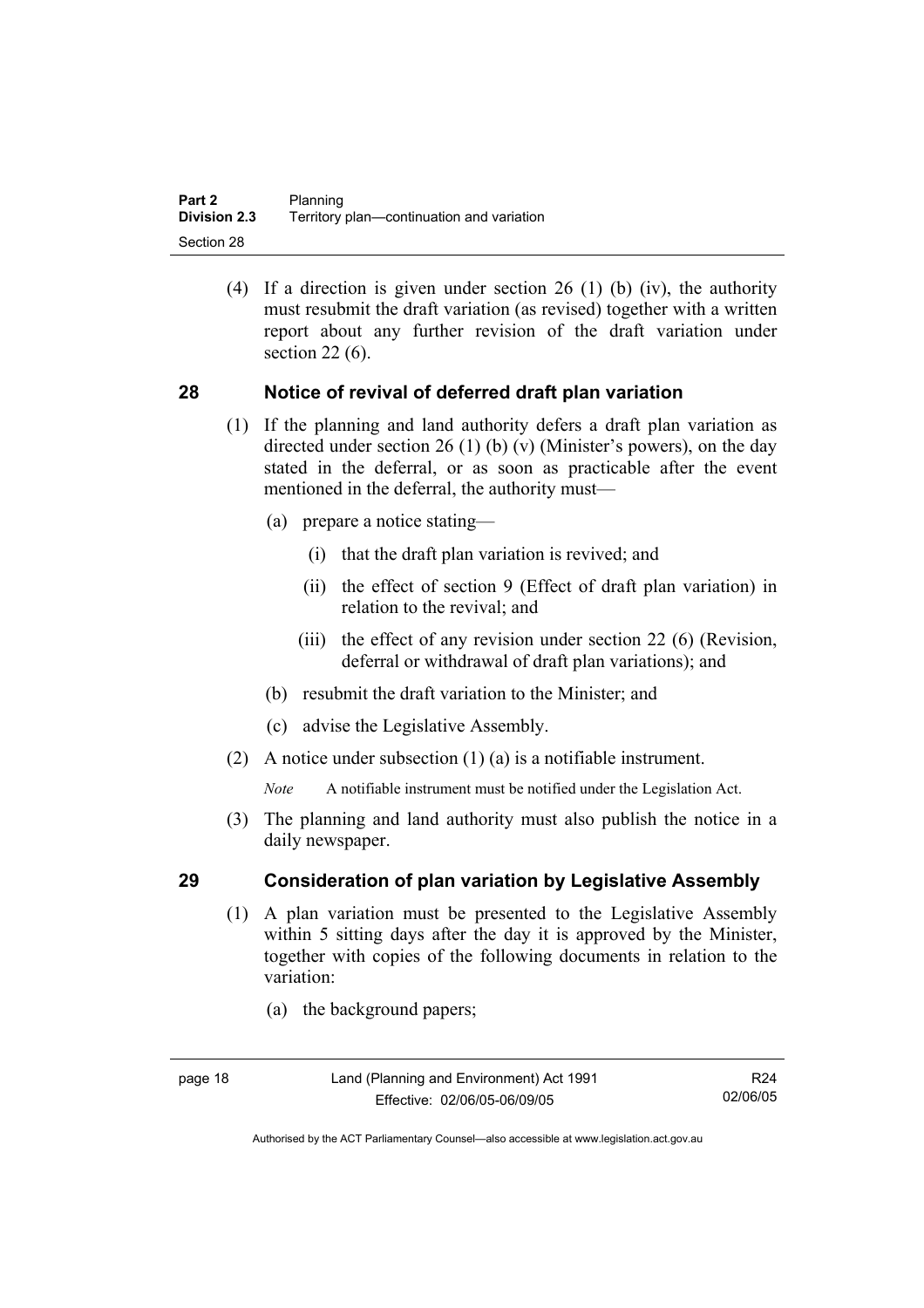- (b) the summaries and reports mentioned in section 24 (1) (b),  $(c)$ and  $(d)$ ;
- (c) any direction under section 26 (1) (b);
- (d) any report mentioned in section  $26(1)$  (b) (ii);
- (e) any report mentioned in section 27 (c).
- (2) Subsection (1) is subject to section 26 (6) (Minister's powers).
- (3) If a plan variation is not presented to the Legislative Assembly in accordance with subsection (1), it does not come into effect.
- (4) The Legislative Assembly may, on a motion of which notice has been given within 5 sitting days after a plan variation has been presented to it, by resolution reject the variation or any provision of it.
- (5) If, at the end of 5 sitting days after notice of a motion to reject a plan variation or a provision of a plan variation has been given in the Legislative Assembly (being notice given within 5 sitting days after the variation was presented to the Legislative Assembly)—
	- (a) the notice has not been called on; or
	- (b) the motion has been called on and moved and has not been withdrawn or otherwise disposed of;

the plan variation or provision specified in the motion is taken to have been rejected by the Legislative Assembly.

- (6) If, before the end of 5 sitting days after a notice of motion to disallow a plan variation or a provision of a plan variation has been given in the Legislative Assembly (being notice given within 5 sitting days after the variation was presented to the Legislative Assembly)—
	- (a) the Legislative Assembly is dissolved or expires; and
	- (b) at the time of dissolution or expiry—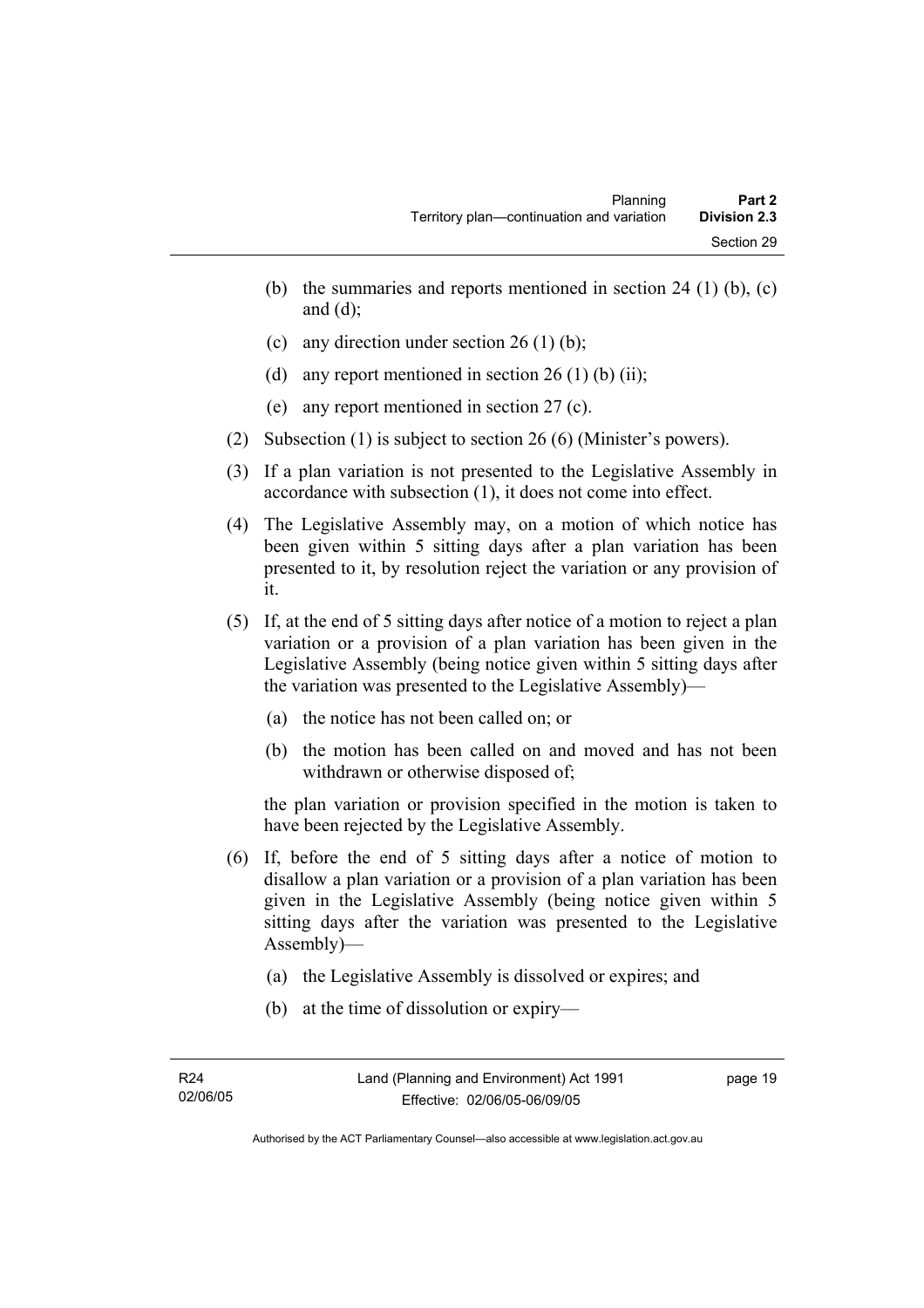- (i) the notice has not been withdrawn and the motion has not been called on; or
- (ii) the motion has been called on and moved and has not been withdrawn or otherwise disposed of;

the plan variation is taken, for subsections (4) and (5), to have been presented to the Legislative Assembly on the first sitting day of the Legislative Assembly after the next general election of members of the Assembly.

- (7) If, at the end of 5 sitting days after a plan variation is presented to the Legislative Assembly, the Assembly has not passed a resolution rejecting the variation or any provision of it and is not, under subsection (5), taken to have rejected the variation or any provision of it, the Minister must, in writing, fix a day when the plan variation is to commence.
	- *Note* An instrument under this subsection is a *commencement notice* (see Legislation Act, s 11). A commencement notice must be notified under the Legislation Act.
- (8) The planning and land authority must publish in a daily newspaper details of—
	- (a) the commencement notice under subsection (7); and
	- (b) where copies of the plan variation may be inspected or purchased.
- (9) The planning and land authority must make copies of the plan variation available for inspection or purchase during office hours at the places, and during the period, published in the newspaper under subsection  $(8)$  (b).
- (10) A plan variation notified under subsection (7) commences on the day fixed by the notice.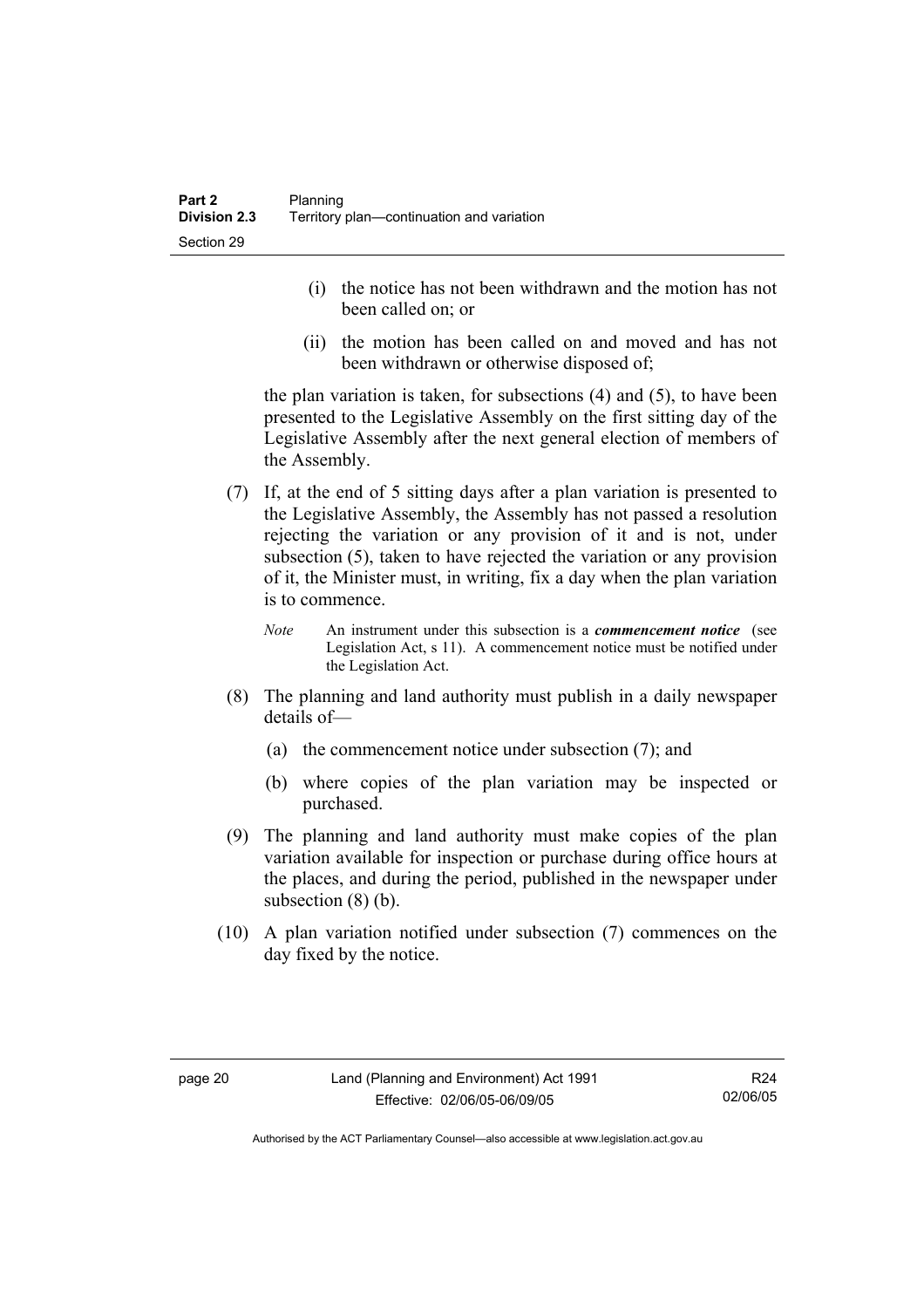#### **30 Rejection of plan variation by Legislative Assembly**

- (1) This section applies if a plan variation is completely rejected under section 29 (4) (Consideration of plan variation by Legislative Assembly), or taken to be completely rejected under section 29 (5).
- (2) The plan variation does not come into force if this section applies.
- (3) The planning and land authority must prepare a notice stating that the plan variation has been rejected.
- (4) The notice is a notifiable instrument.

*Note* A notifiable instrument must be notified under the Legislation Act.

(5) The planning and land authority must also publish the notice in a daily newspaper.

#### **30A Partial rejection of plan variation by Legislative Assembly**

- (1) This section applies if a plan variation is partly rejected under section 29 (4) (Consideration of plan variation by Legislative Assembly), or taken to be partly rejected under section 29 (5).
- (2) A provision of a plan variation does not come into force if—
	- (a) it is rejected by the Legislative Assembly under section 29 (4) or  $(5)$ ; or
	- (b) it is withdrawn under subsection (3) (b).
- (3) The Minister must, in relation to each provision of the plan that is not rejected under section 29 (4) or (5), in writing—
	- (a) fix a day when the provision (an *approved provision*) is to commence; or
	- (b) withdraw the provision.
	- *Note* An instrument under par (a) is a *commencement notice* (see Legislation Act, s 11). A commencement notice must be notified under the Legislation Act.

page 21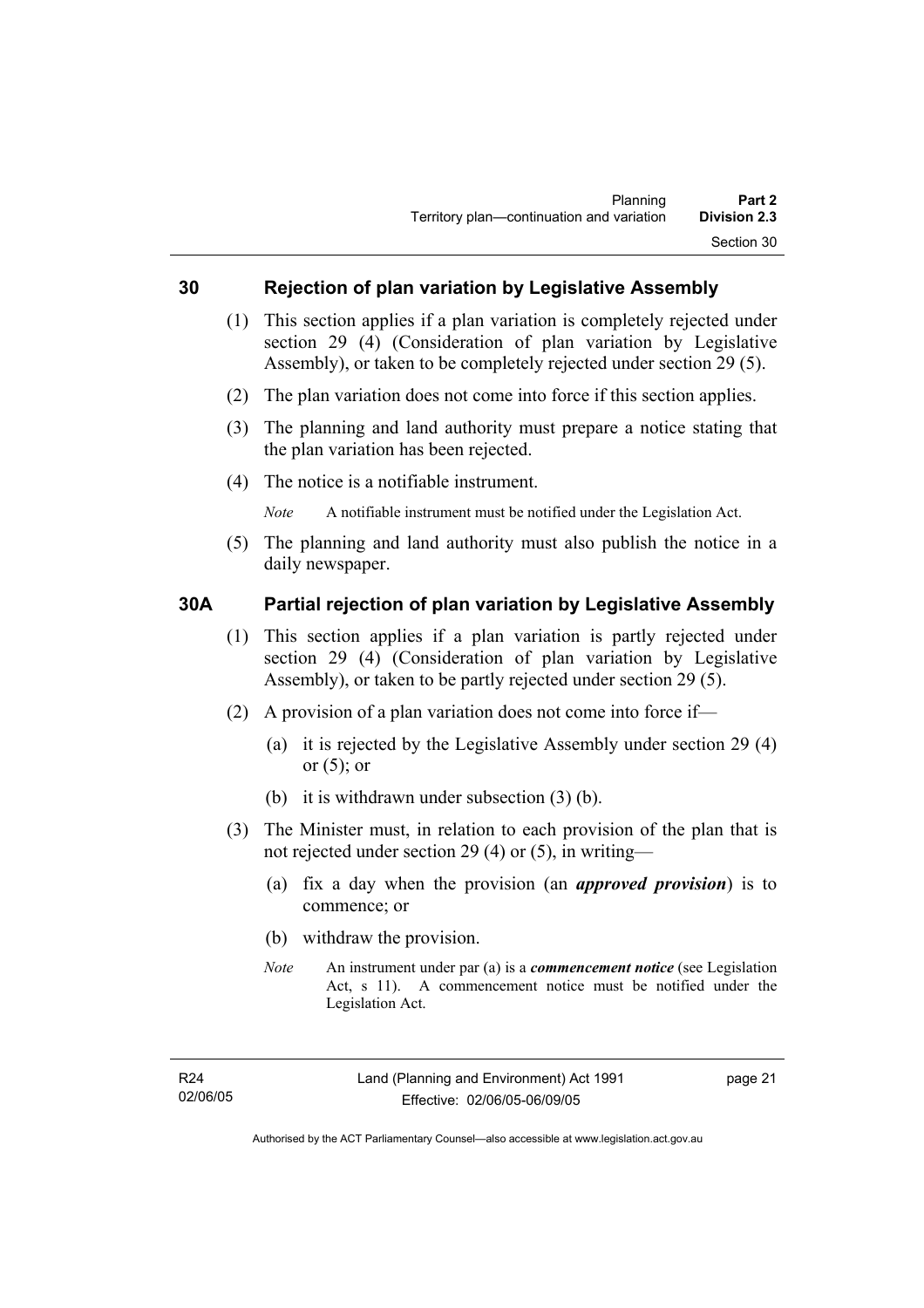(4) A withdrawal under subsection (3) (b) is a notifiable instrument.

*Note* A notifiable instrument must be notified under the Legislation Act.

#### **30B Partial rejection of plan variation—newspaper publication etc**

- (1) The planning and land authority must publish in a daily newspaper details of—
	- (a) a commencement notice under section 30A (3) (a) for a provision (an *approved provision*); or
	- (b) a withdrawal notice under section 30A (3) (b).
- (2) The details of a commencement notice published under subsection (1) (a) for an approved provision must include details of where, and for what period, copies of the provision may be inspected or purchased.
- (3) The planning and land authority must make copies of each approved provision available for inspection or purchase during office hours at the place or places, and during the period, mentioned in subsection (2).

### **Subdivision 2.3.4 Plan variations—defined land**

#### **31 Definition for sdiv 2.3.4**

In this subdivision:

*defined land* means land identified in the plan pursuant to section  $7(3)(c)$ .

#### **32 Plan variations in relation to defined land**

 (1) On approval of the subdivision of a parcel or part of a parcel of defined land, the planning and land authority must, in writing, vary the plan to specify the purposes for which that land may be used.

R24 02/06/05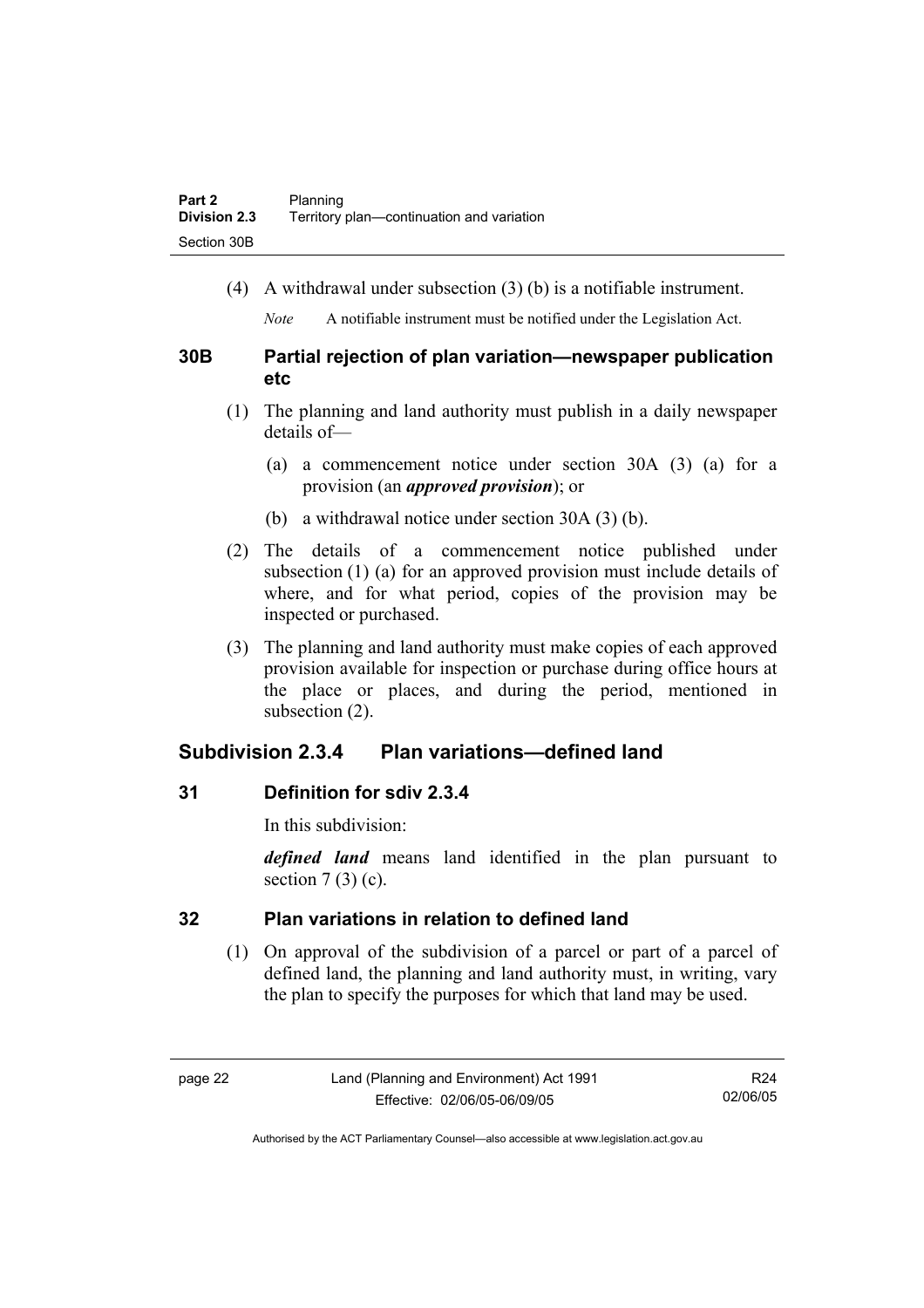- (2) A variation of the plan under subsection (1) in relation to a parcel, or part of a parcel, of land must include a map of that parcel or part showing the purposes for which identified parts of that land may be used.
- (3) A variation of the plan under subsection (1) is to be consistent with—
	- (a) the relevant subdivision and any conditions subject to which that subdivision is approved; and
	- (b) the principles and policies specified in the plan for the development of the relevant defined land.
- (4) A variation of the plan under subsection (1) is a notifiable instrument.

*Note* A notifiable instrument must be notified under the Legislation Act.

- (5) A variation of the plan under subsection (1) has the effect of the parcel, or part of a parcel, of land which is subdivided ceasing to be defined land.
- (6) Within 7 days after a variation of the plan under subsection (1) is notified under the Legislation Act, the planning and land authority must publish a notice in a daily newspaper that—
	- (a) specifies the variation made to the plan; and
	- (b) includes a copy of the map that was included in the variation; and
	- (c) specifies when the variation to the plan took effect or is to take effect.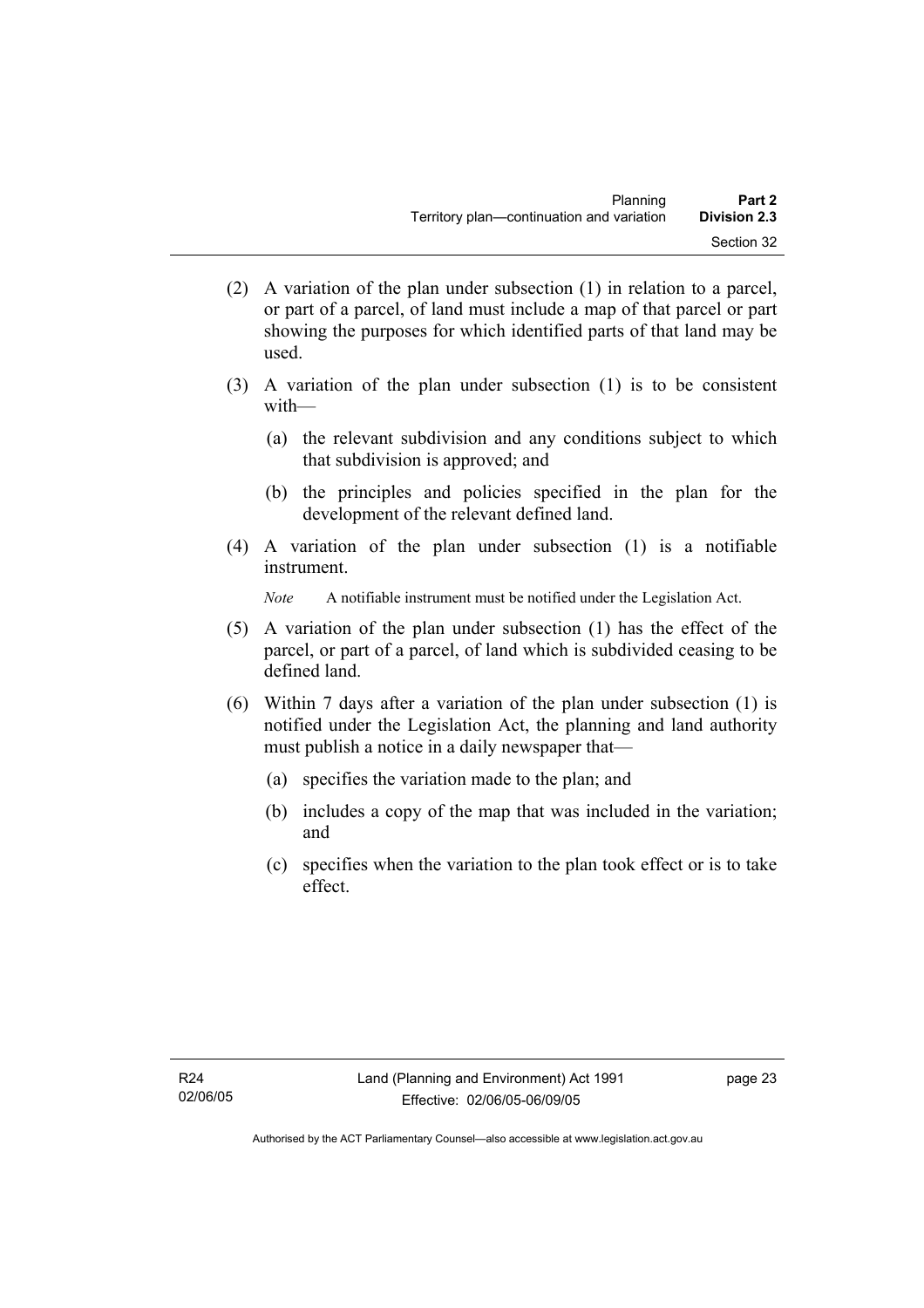**Part 2** Planning **Division 2.5** Miscellaneous Section 51

## **Division 2.5 Miscellaneous**

## **51 Challenge to validity of provisions of plan**

The validity of a provision of the plan must not be questioned in any legal proceedings except those commenced within 3 months after the date of the commencement of the provision or of a variation of the provision.

page 24 Land (Planning and Environment) Act 1991 Effective: 02/06/05-06/09/05

R24 02/06/05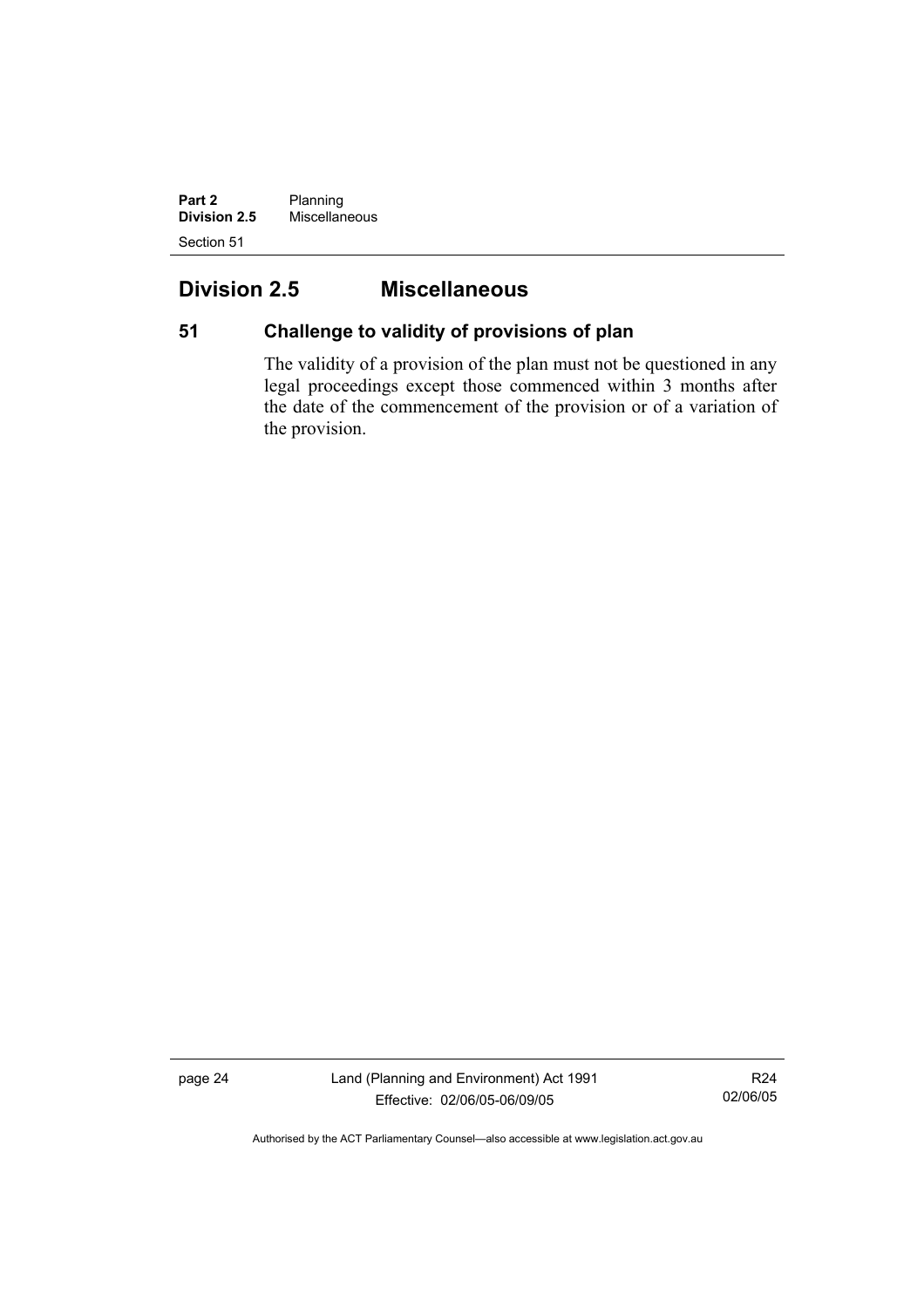# **Part 4 Environmental assessments and inquiries**

## **Division 4.1 Preliminary**

*Note* The Environment Minister may delegate a function of the Environment Minister under this part to the planning and land authority (see Legislation Act, s 254A).

### **111 Definitions for pt 4**

In this part:

*defined decision* means a decision of the Territory, the Executive, a Minister or a territory authority about a proposal in relation to which a Minister is empowered under part 2, part 5 or part 6, an Act other than this Act or a subordinate law—

- (a) to direct that an assessment be made; or
- (b) to establish a panel to conduct an inquiry.

*environmental impact*, in relation to a proposal that is the subject of a defined decision, includes the following potential effects of the proposal (if carried out), either by itself or in combination with the potential effects of another such proposal:

- (a) environmental effect on a community;
- (b) physical, biological or cultural transformation of an area;
- (c) environmental effect on the social system or the ecosystems of an area;
- (d) change to the aesthetic, recreational, scientific or other environmental qualities, or values, of an area;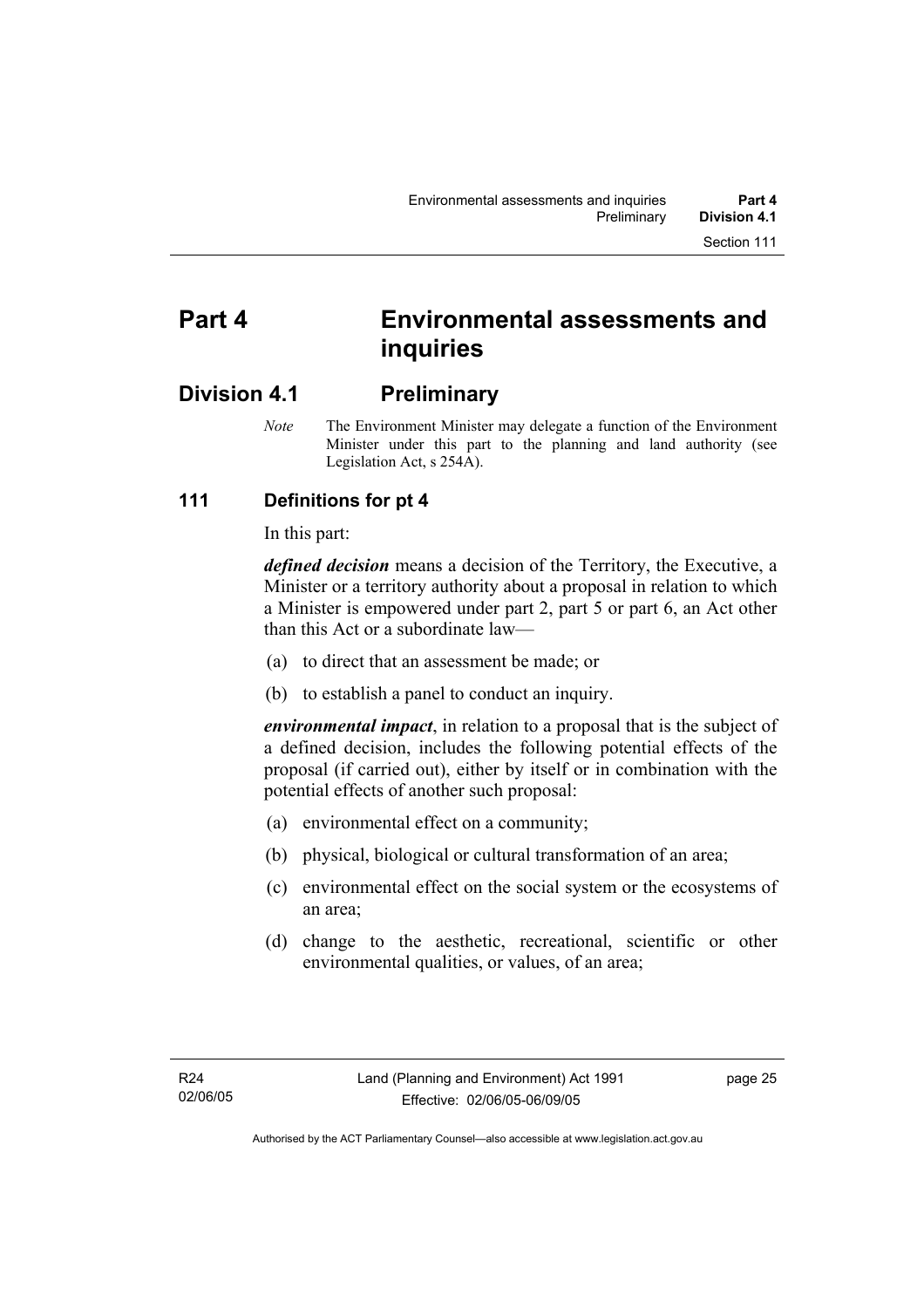- (e) environmental effect on any premises or land or the surroundings of any premises or land, that has heritage significance;
- (f) the endangering, or further endangering, of a community or an area;
- (g) the endangering, or further endangering, of any species of fauna or flora;
- (h) long-term environmental effects including those with potential to place demands on the social system;
- (i) curtailing of the range of beneficial uses of the environment;
- (j) pollution;
- (k) problems associated with the disposal of waste;
- (l) increased demands on natural resources that are, or are likely to be, in short supply;
- (m) change to the values or lifestyles of particular groups and communities or to existing social relationships;
- (n) socioeconomic effect.

*environmental impact statement* means an environmental impact statement prepared in accordance with division 4.3.

*land* includes water.

*panel* means a panel established to conduct an inquiry.

*preliminary assessment* means an assessment made under division 4.2.

*proponent*, in relation to a defined decision, means the person designated as the proponent under section 112.

*public environment report* means a public environment report prepared in accordance with division 4.3.

page 26 Land (Planning and Environment) Act 1991 Effective: 02/06/05-06/09/05

R24 02/06/05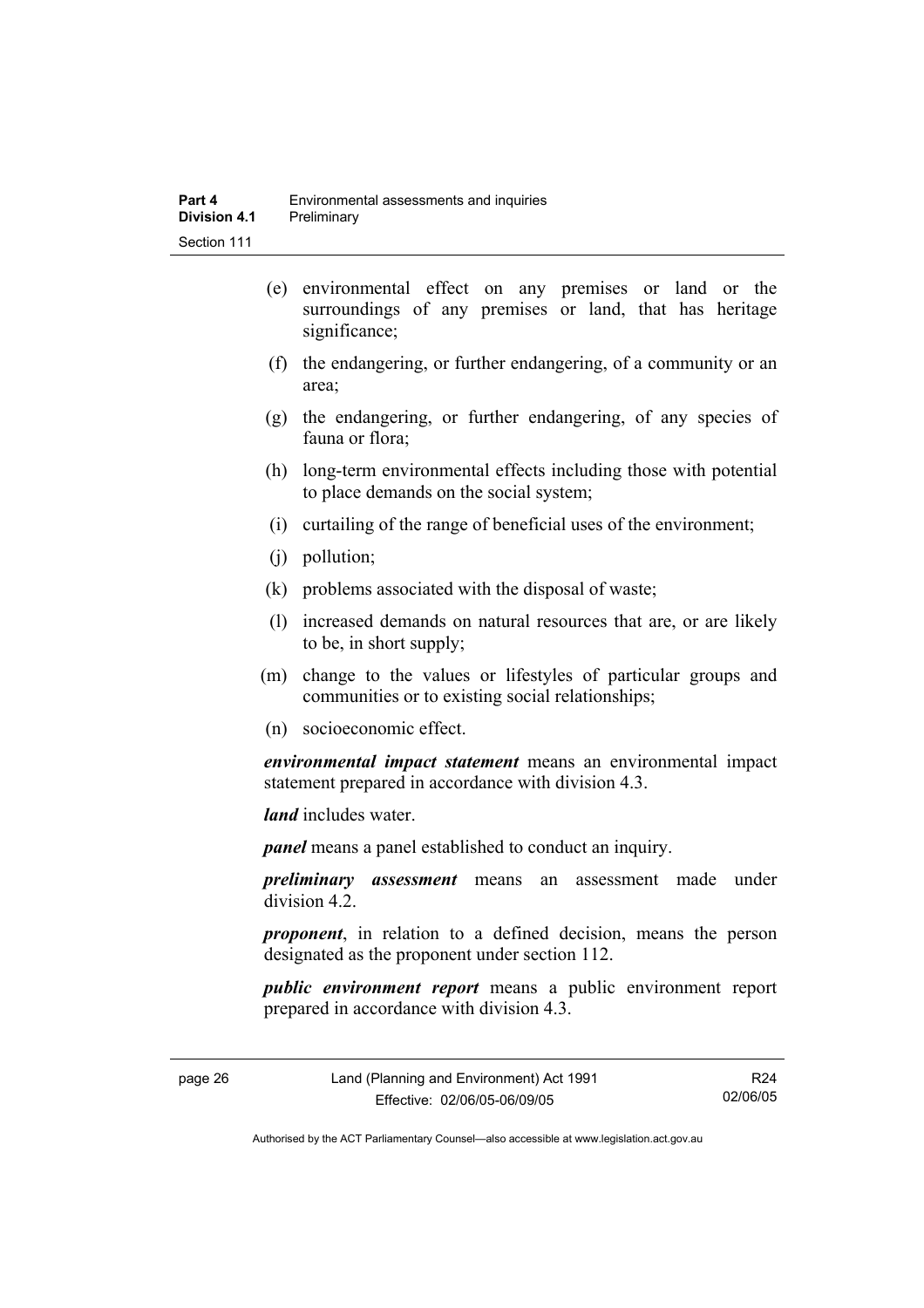*relevant Minister*, means the Minister responsible for the administration of the Act or subordinate law under which—

- (a) in relation to an assessment or inquiry—that assessment or inquiry is authorised to be made or conducted; or
- (b) in relation to a defined decision—the relevant decision is authorised to be made.

#### **112 Proponents**

- (1) For this part, the relevant Minister in relation to a defined decision may, in writing, designate a person or territory authority as the proponent in relation to the decision.
- (2) The relevant Minister must designate, as the proponent in relation to a defined decision, the person or territory authority whose interests would be most directly affected by the decision, unless, in the opinion of that Minister, the public interest requires otherwise.

## **Division 4.2 Preliminary assessments**

#### **113 Directions**

The relevant Minister in relation to a defined decision, or the Environment Minister, may, by written notice to the relevant proponent within 28 days after the day when the decision that a preliminary assessment be required is made, direct the proponent to prepare a preliminary assessment of the environmental impact of the relevant proposal.

#### **114 Mandatory preliminary assessments**

If a defined decision is of a class prescribed by the plan, the relevant Minister must, within the period mentioned in section 113, issue a notice under that section in relation to the relevant proposal.

page 27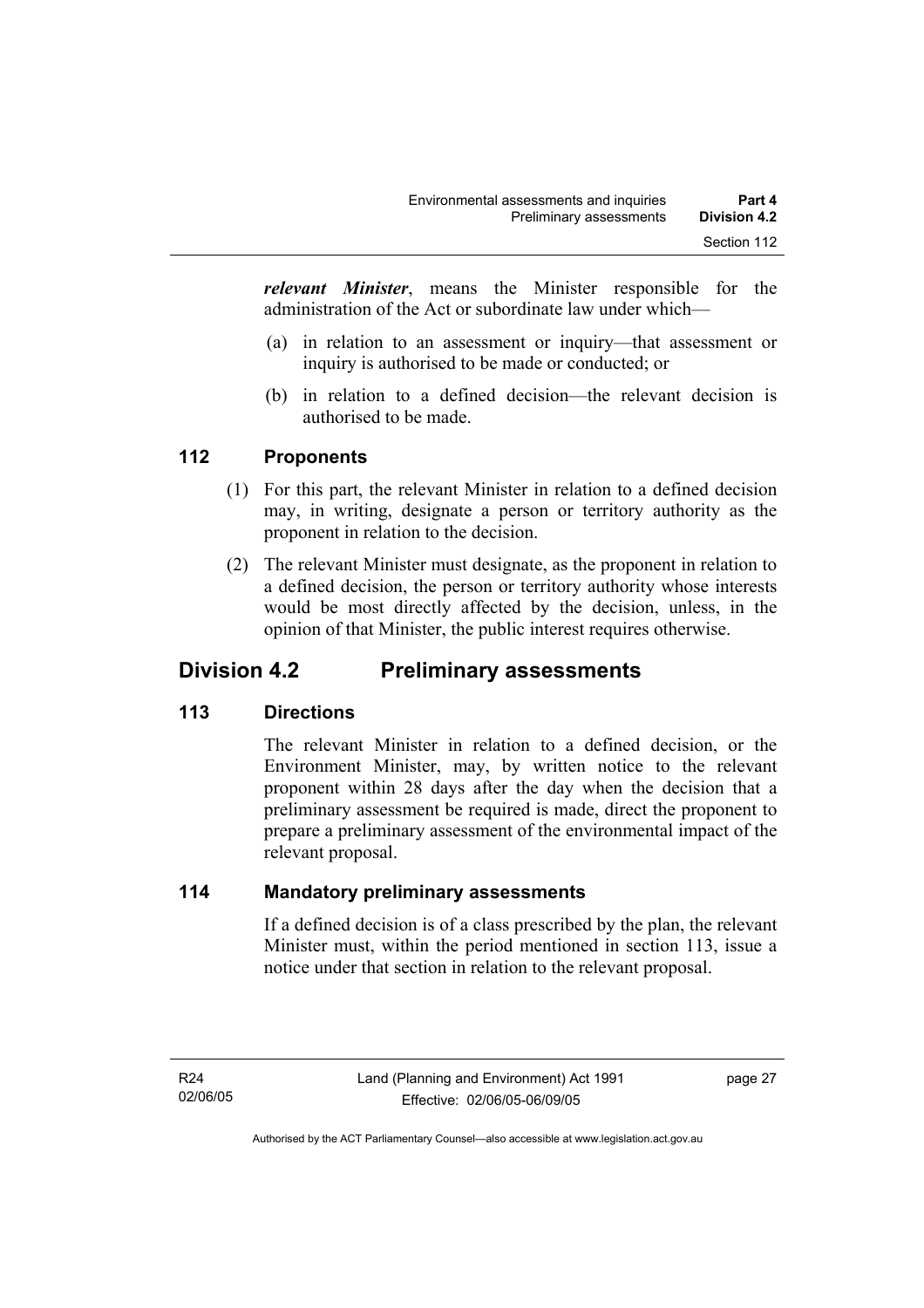#### **115 Content**

A preliminary assessment must consist of the matters specified in schedule 3.

#### **116 Submission to Minister**

 (1) On notice under section 113, the proponent must submit a preliminary assessment to the Environment Minister in accordance with the notice.

*Note* A fee may be determined under s 287 for this subsection.

 (2) If the Environment Minister is not the relevant Minister in relation to a preliminary assessment, the Environment Minister must give the preliminary assessment to the relevant Minister.

#### **117 Public inspection**

- (1) After a preliminary assessment is submitted to the Environment Minister under section 116, the Environment Minister must prepare a written notice stating that copies of the preliminary assessment are available for public inspection during a specified period of not less than 15 business days at specified places.
- (2) The Environment Minister may, in writing, extend or further extend the period stated in the notice.
- (3) The power under subsection (2) may be exercised after the end of the period to be extended.
- (4) The following are notifiable instruments:
	- (a) a notice under subsection (1);
	- (b) an extension or further extension under subsection (2).
	- *Note* A notifiable instrument must be notified under the Legislation Act.
- (5) The planning and land authority must also publish a notice under subsection (1), or an extension or further extension under subsection (2), in a daily newspaper.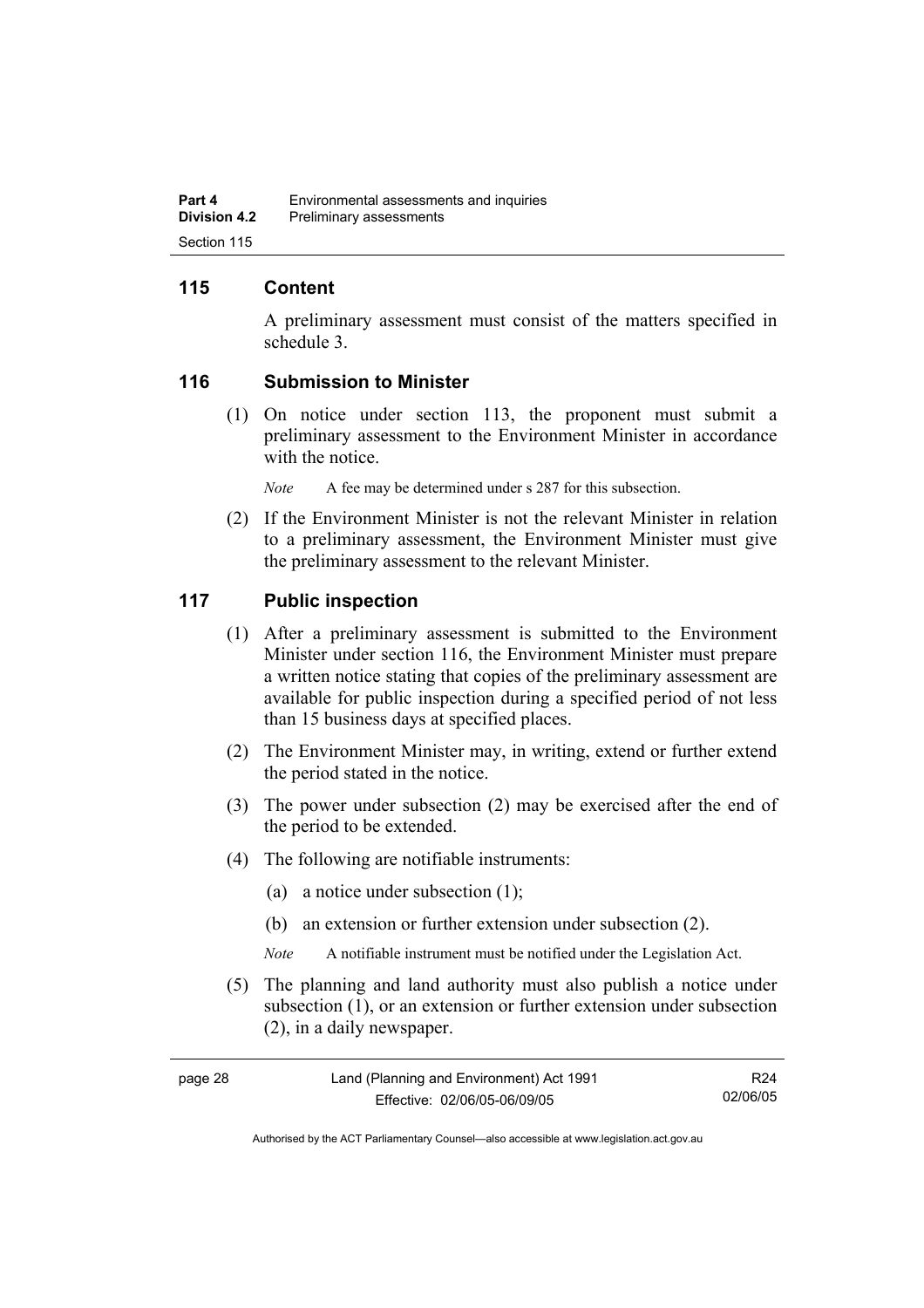- (6) The Environment Minister must, at the places, and within the period, specified in a notice under subsection (1)—
	- (a) make copies of the preliminary assessment mentioned in the notice available for public inspection; and
	- (b) give a copy of the preliminary assessment to any person on request.

*Note* A fee may be determined under s 287 for par (b).

 (7) The Environment Minister must send a copy of the preliminary assessment mentioned in the notice under subsection (1), without charge, to the Conservation Council of the South-East Region and Canberra (Inc.).

#### **118 Exclusion of material**

- (1) If, in the opinion of the Environment Minister based on reasonable grounds—
	- (a) a part of a preliminary assessment contains information related to the personal or business affairs of a person—
		- (i) supplied to the proponent or the Minister in confidence; or
		- (ii) the publication of which would reveal a trade secret; or
		- (iii) the disclosure of which would, or would reasonably be expected to, adversely affect a person in relation to the lawful business affairs of that person; and
	- (b) it would not be in the public interest for that part to be published;

the Environment Minister must exclude that part from each copy of the preliminary assessment made available to the public or for public inspection.

page 29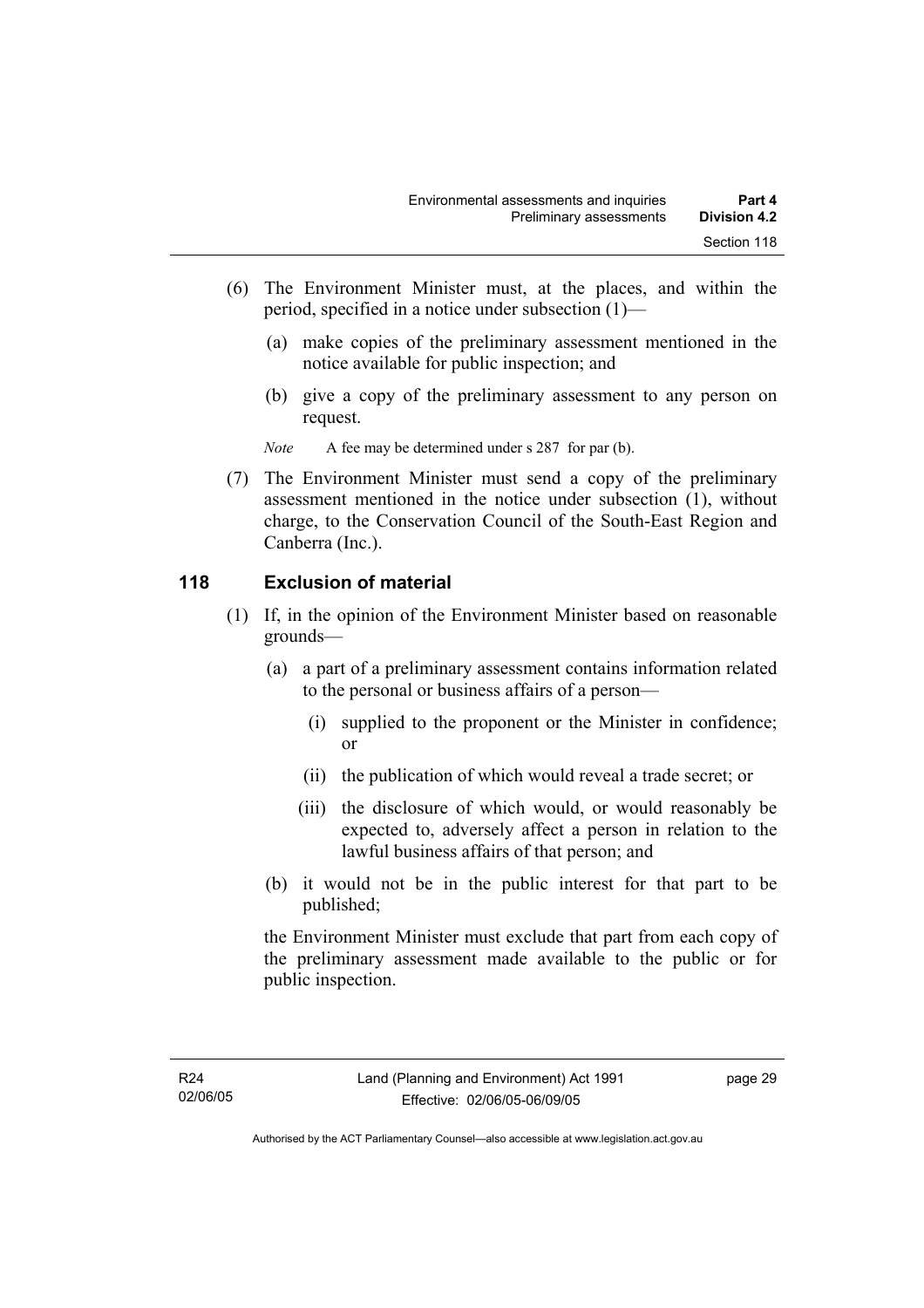| Part 4              | Environmental assessments and inquiries |
|---------------------|-----------------------------------------|
| <b>Division 4.3</b> | Assessments                             |
| Section 119         |                                         |

 (2) If a part of a preliminary assessment is excluded from the copies of that assessment made available to the public or for public inspection, each copy must include a statement to the effect that an unspecified part of the assessment has been excluded for the purpose of protecting the confidentiality of information included in that part.

## **Division 4.3 Assessments**

### **Subdivision 4.3.1 Form and content**

#### **119 Form**

Unless otherwise specified in the Act or subordinate law under which it is directed, an assessment consists of—

- (a) a public environment report; or
- (b) an environmental impact statement;

about the proposal that is the subject of a defined decision, together with the report under section 131 evaluating that public environment report or environmental impact statement.

### **120 Content of public environment reports and environmental impact statements**

Public environment reports and environmental impact statements are each to include the matters that are—

- (a) prescribed; and
- (b) directed under section 123.

## **Subdivision 4.3.2 Direction of assessments**

#### **121 Decisions to direct assessments**

 (1) The relevant Minister may direct that an assessment be made of the proposal if, in the opinion of the relevant Minister based on

| page 30 | Land (Planning and Environment) Act 1991 | R24      |
|---------|------------------------------------------|----------|
|         | Effective: 02/06/05-06/09/05             | 02/06/05 |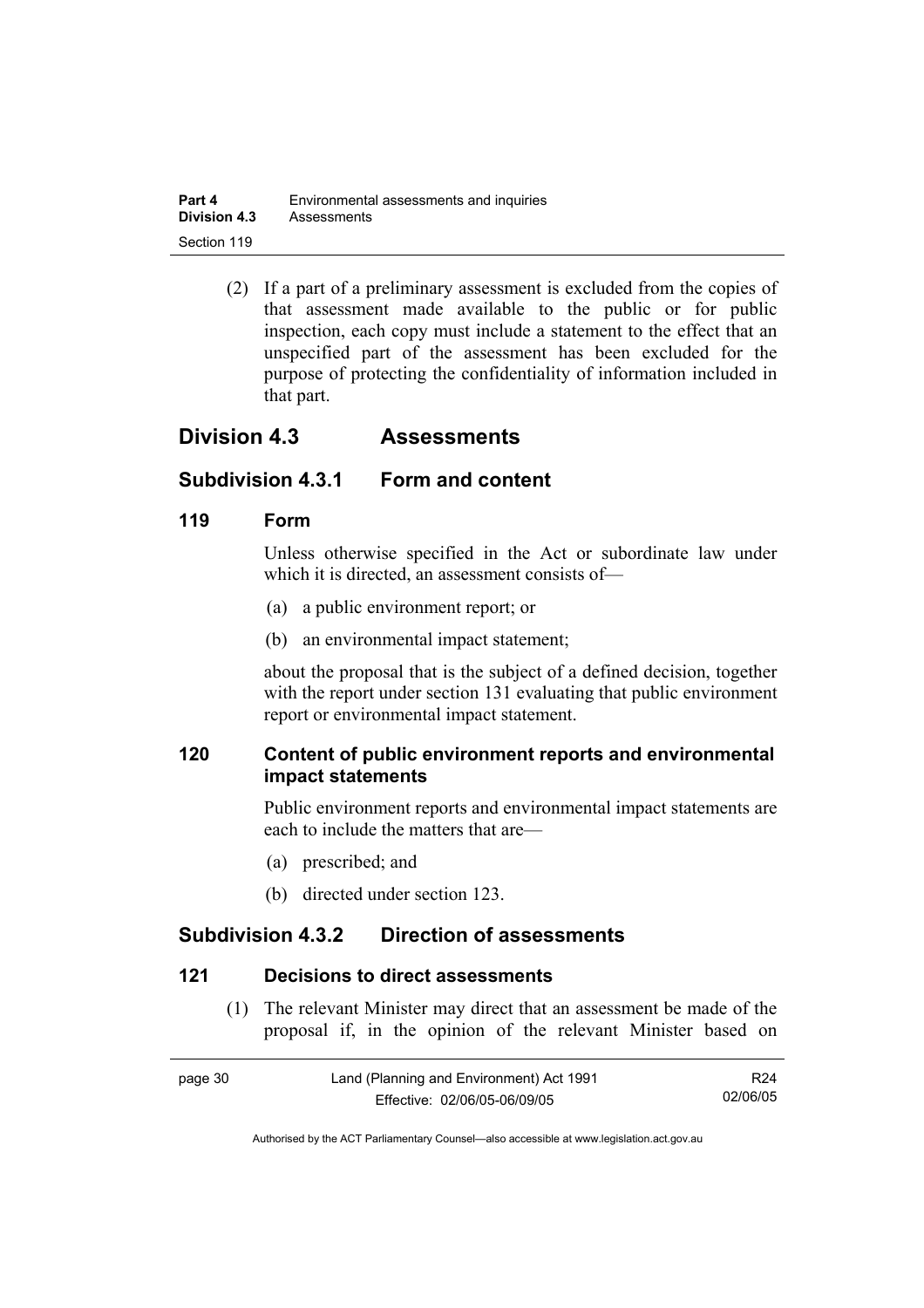reasonable grounds, the environmental impact of the proposal would be of sufficient significance.

- (2) A direction may only be given within the prescribed time after a proponent submits a preliminary assessment to the Environment Minister or any further time that the Minister administering this Act allows.
- (3) In making a decision under subsection (1), the relevant Minister must consider—
	- (a) the preliminary assessment; and
	- (b) the report of any meeting called under section 128; and
	- (c) whether any aspect of the environmental impact of that proposal is, or could be, the subject of—
		- (i) an inquiry or another assessment; or
		- (ii) any environmental assessment action taken by or on behalf of the Commonwealth, a State or the Northern Territory.
- (4) This section does not apply if a Minister is required under an Act or subordinate law to direct that an assessment be made.

#### **122 Environment Minister's power to direct assessments**

If a Minister other than the Environment Minister has the power under an Act or subordinate law to direct that an assessment be made, the Environment Minister also has that power.

#### **123 Directions**

- (1) A direction by a Minister that an assessment be made in relation to a defined decision must be in writing given to the proponent.
- (2) Within 14 days after a direction by a Minister under subsection (1) that an assessment is to be made in relation to a defined decision,

page 31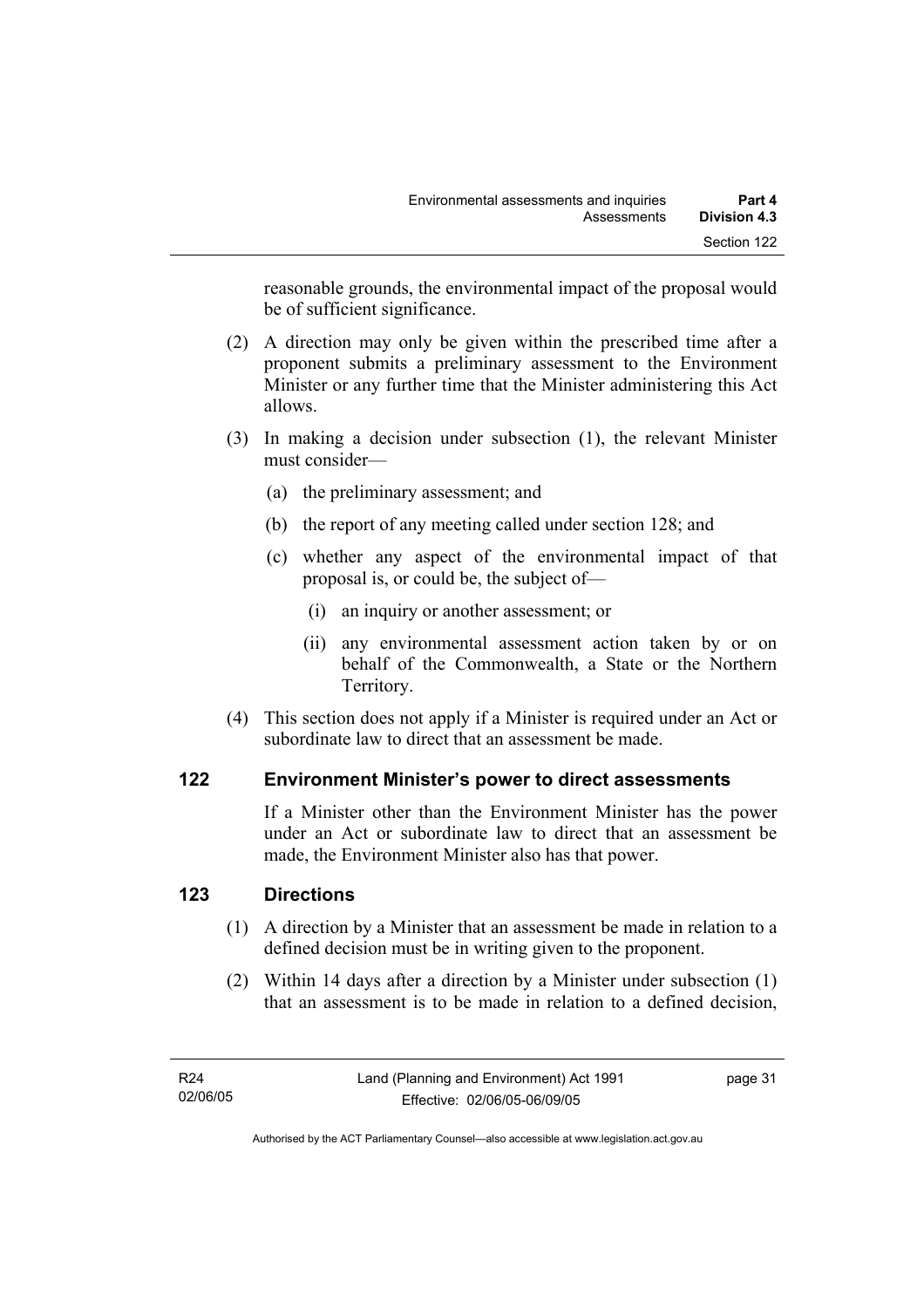the Minister must give the proponent detailed directions specifying the following:

- (a) the form of the assessment;
- (b) the matters to be included in the public environment report or the environmental impact statement and the relative emphasis to be given to each matter;
- (c) subject to section 124 or section 125 and section 126, how the report or statement is to be prepared;
- (d) if, in the opinion of the Environment Minister based on reasonable grounds, the environmental impact of a proposal that is the subject of another defined decision is relevant to the environmental impact of the relevant proposal—sufficient details of the firstmentioned proposal to enable the proponent to assess the potential combined effects of the proposals.
- (3) The Environment Minister must, in consultation with the relevant Minister, decide the matters to be specified under subsection (2).
- (4) If a Minister gives detailed directions for an assessment under subsection (2), that Minister must prepare a written notice that sets out—
	- (a) the name of the proponent; and
	- (b) the matters specified in the directions; and
	- (c) the name of any consultant nominated by the Minister under subsection (7) to assist in the preparation of the assessment.
- (5) The notice is a notifiable instrument.

*Note* A notifiable instrument must be notified under the Legislation Act.

- (6) The Minister who prepared the notice must also publish it in a daily newspaper.
- (7) A Minister who directs that an assessment be made may, under subsection (2) (c), direct the proponent in relation to an assessment

| page 32 | Land (Planning and Environment) Act 1991 | R24      |
|---------|------------------------------------------|----------|
|         | Effective: 02/06/05-06/09/05             | 02/06/05 |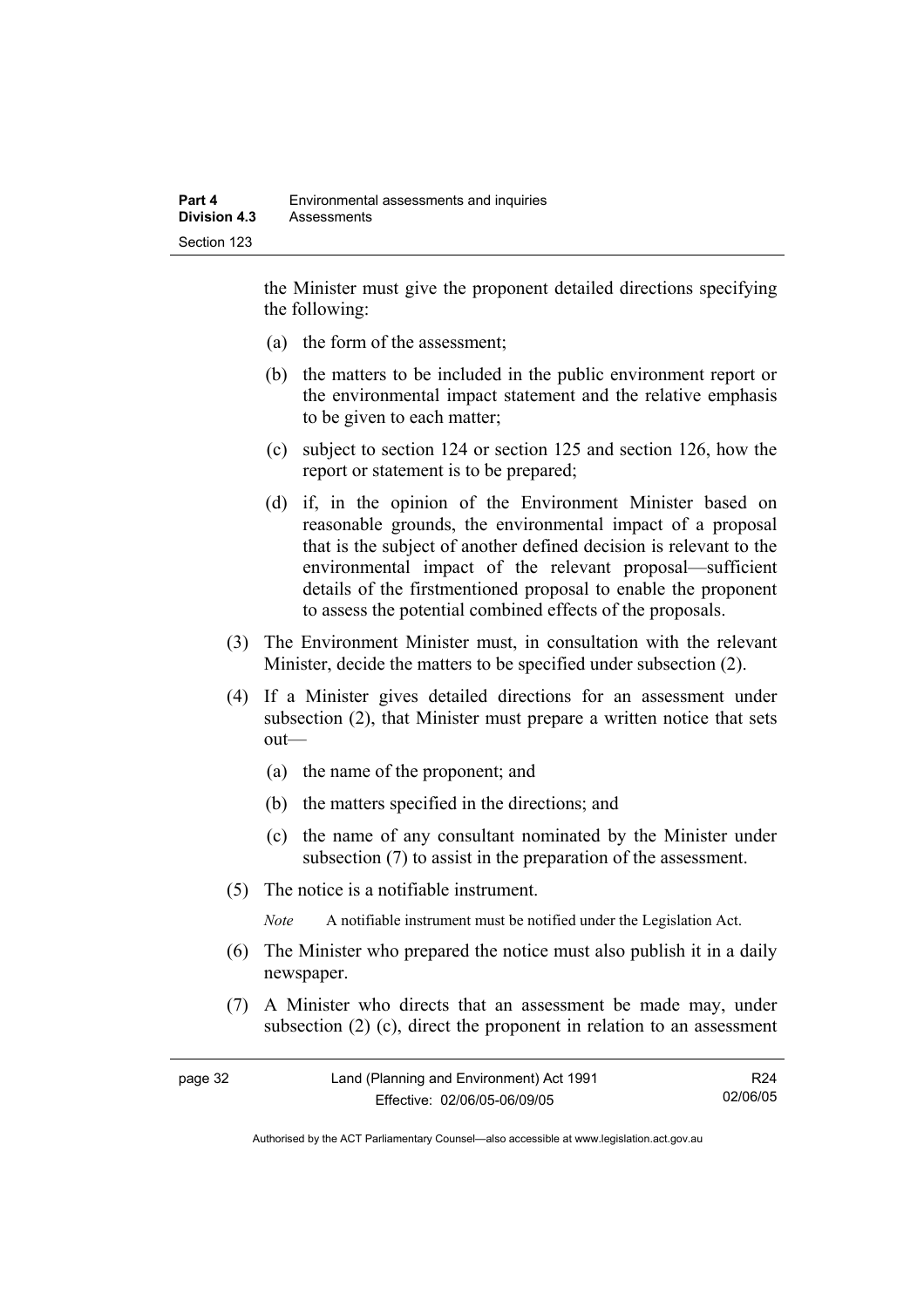to engage the services of a consultant specified by the Minister in accordance with the prescribed criteria to assist the proponent in the preparation of the assessment.

## **Subdivision 4.3.3 Preparation, evaluation and consideration by Legislative Assembly**

#### **124 Public environment reports—preparation**

- (1) The Environment Minister may, in writing, direct the proponent in relation to a public environment report—
	- (a) to undertake the consultation in relation to the preparation of the report that is specified; and
	- (b) after any such consultation, to make the report available, in a specified way and form, for public inspection, with the notice of that availability that is specified.
- (2) The proponent in relation to a public environment report must comply with a direction under subsection (1).
- (3) This section does not apply in relation to the preparation of a public environment report for the purposes of an assessment that will be—
	- (a) a background paper within the meaning of part 2; or
	- (b) notified together with a draft plan of management under division 5.7.

#### **125 Environmental impact statements—consultation and public inspection**

- (1) The proponent in relation to an environmental impact statement must prepare a written notice approved in writing by the Environment Minister—
	- (a) stating that copies of the draft environmental impact statement are available for public inspection and purchase from the proponent at specified places and times; and

| R24      | Land (Planning and Environment) Act 1991 | page 33 |
|----------|------------------------------------------|---------|
| 02/06/05 | Effective: 02/06/05-06/09/05             |         |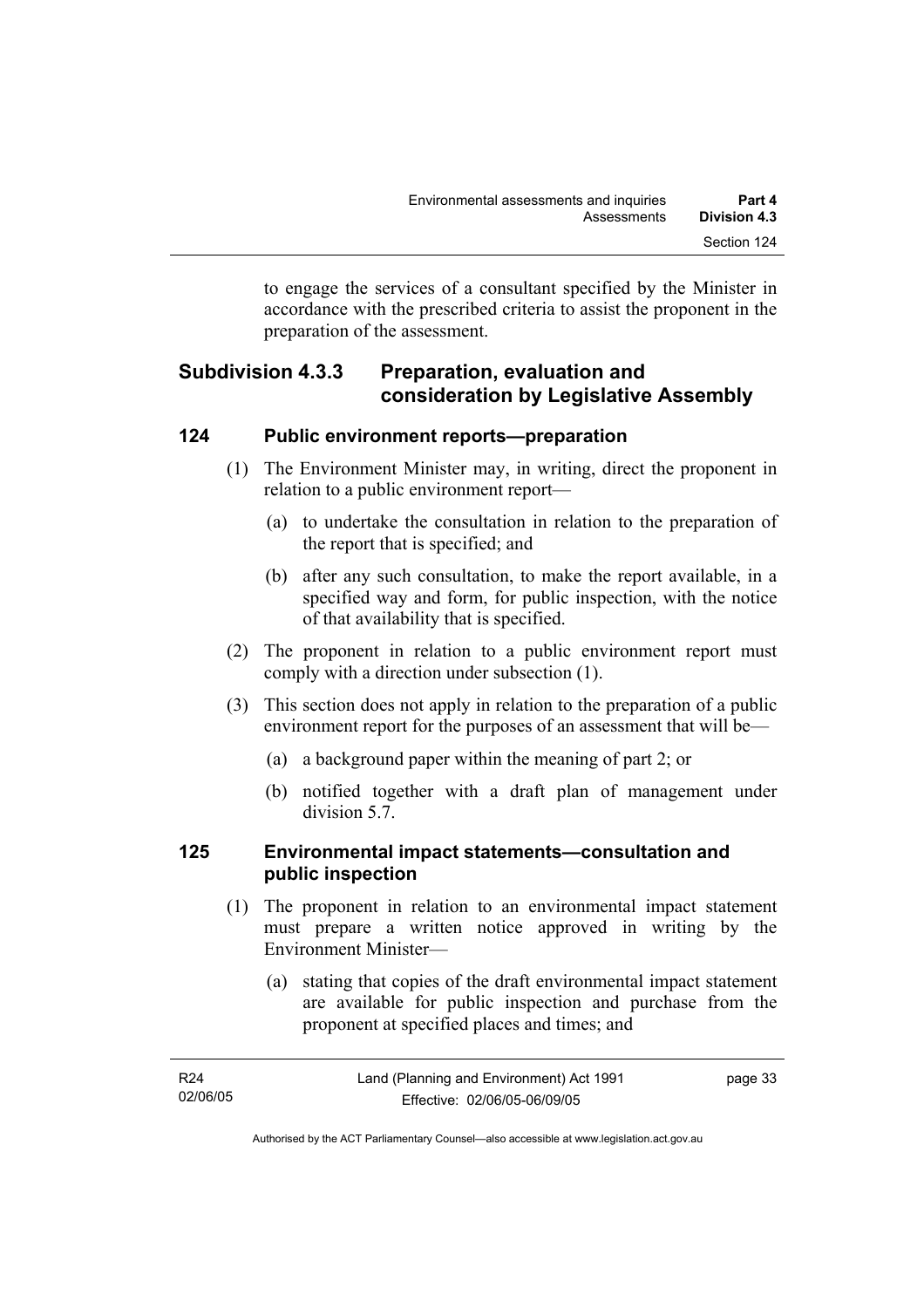- (b) inviting interested people to submit written comments about the draft to the proponent at a specified address and within a period of 20 business days or the longer period directed in writing by the relevant Minister.
- (2) The notice approved by the Environment Minister is a notifiable instrument.

*Note* A notifiable instrument must be notified under the Legislation Act.

- (3) The proponent must also publish the notice approved by the Environment Minister in a daily newspaper.
- (4) The proponent in relation to an environmental impact statement must make copies of the draft statement available for inspection and purchase at the places and times specified in the notice under subsection  $(1)$ .
- (5) A proponent must not sell a copy of a draft environmental impact statement that the proponent has made available for purchase under subsection (4) at a price that exceeds a price fixed by the Environment Minister as the maximum price for the sale of a copy of the statement.
- (6) In fixing a maximum price at which a proponent may sell a copy of a draft environmental impact statement, the Environment Minister must fix a price that will reimburse the proponent for the cost of producing the copy but not for the expense incurred by the proponent in preparing the draft statement.
- (7) A notice under section 282A (3) (AAT Review of decisions) must include particulars of the calculation of the amount fixed as the maximum price that the proponent may charge for a copy of the draft environmental impact statement.
- (8) This section does not apply in relation to the preparation of an environmental impact statement for the purposes of an assessment which will be—
	- (a) a background paper within the meaning of part 2; or

| page 34 | Land (Planning and Environment) Act 1991 | R <sub>24</sub> |
|---------|------------------------------------------|-----------------|
|         | Effective: 02/06/05-06/09/05             | 02/06/05        |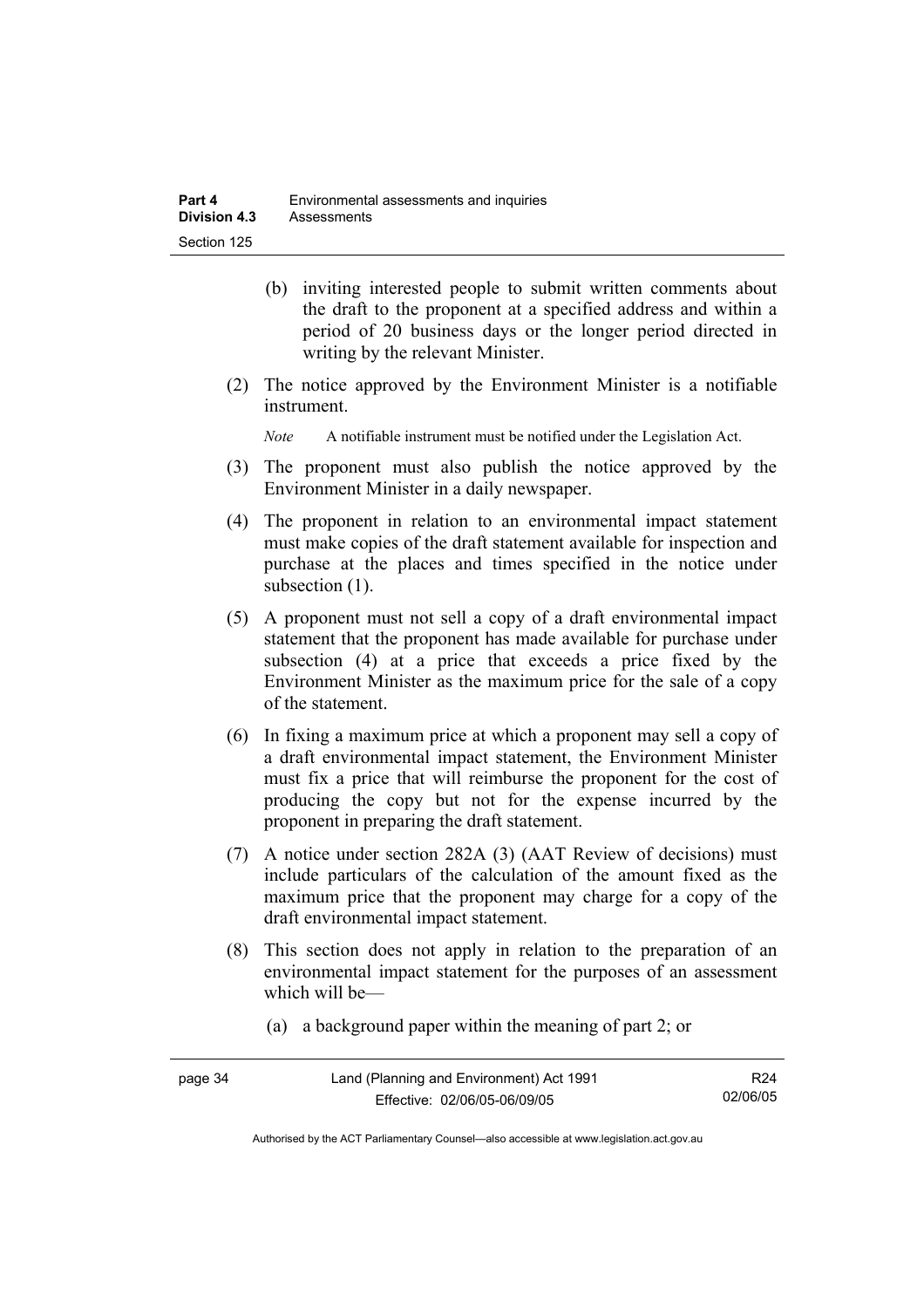(b) notified together with a draft plan of management under division 5.7.

#### **126 Environmental impact statements—consideration of relevant comments and reports**

The proponent in relation to an environmental impact statement must, in preparing the statement, consider any written comments from any person or territory authority, and any reports, related to the environmental impact of the relevant proposal.

#### **127 Submission of reports and statements to Environment Minister**

The proponent must submit the relevant public environment report or environmental impact statement to the Environment Minister, together with—

- (a) a written report about the proponent's consultation in relation to the report or statement; and
- (b) a copy of each written comment about the report or statement received by the proponent; and
- (c) a copy of each report mentioned in section 126 that is not available to the public.

#### **128 Consultation**

- (1) The Environment Minister may, by giving reasonable notice to—
	- (a) the proponent of a proposal that has an environmental impact; and
	- (b) any other person that the Environment Minister believes on reasonable grounds to have an interest directly affected by the proposal; and
	- (c) any other person that the Environment Minister considers appropriate;

| R24      | Land (Planning and Environment) Act 1991 | page 35 |
|----------|------------------------------------------|---------|
| 02/06/05 | Effective: 02/06/05-06/09/05             |         |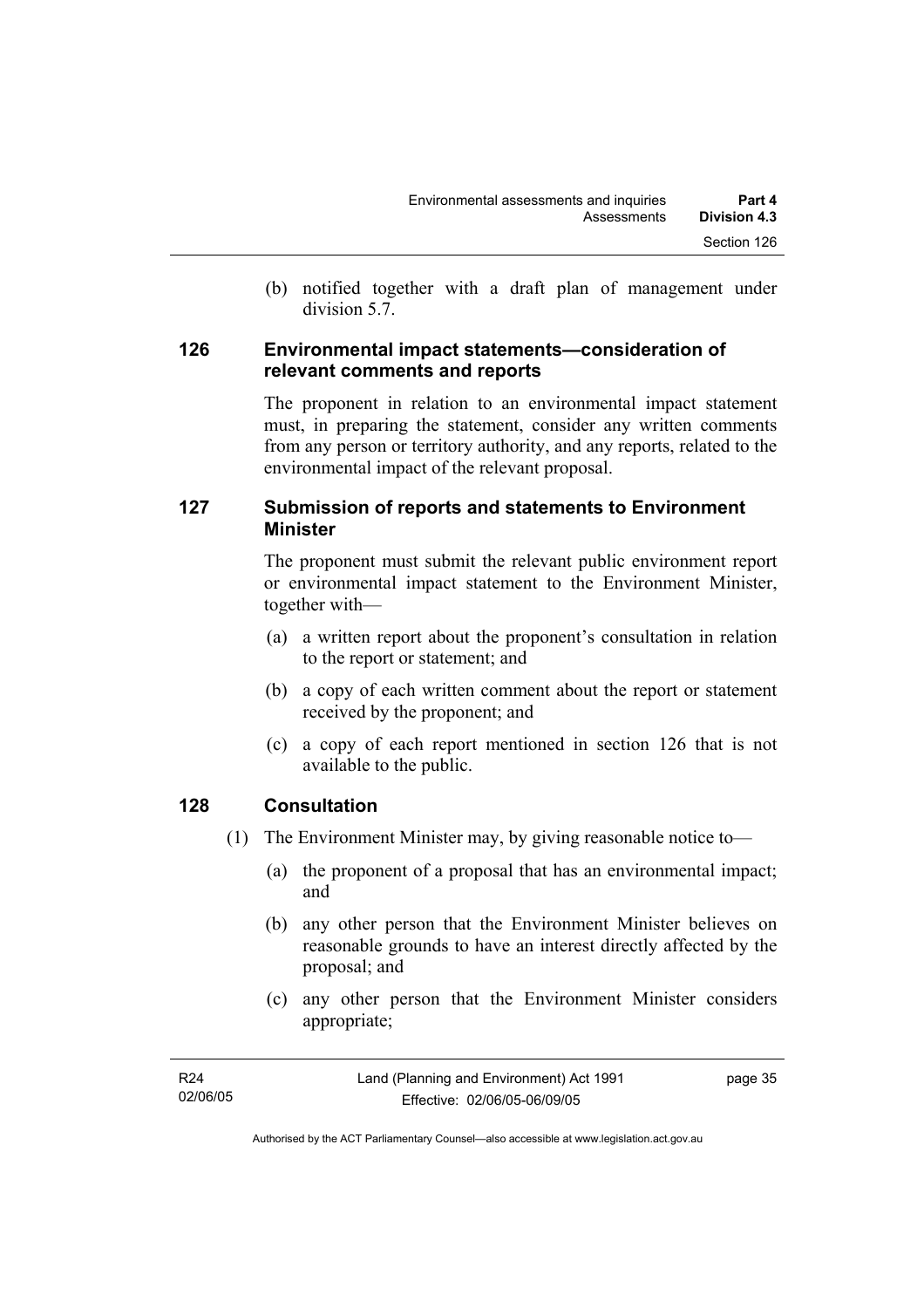call a meeting of them for the purposes of—

- (d) clarifying the proposal or concerns relating to the proposal; or
- (e) clarifying the report of a panel established to conduct an inquiry into the proposal; or
- (f) discussing any ways in which the proposal could be modified to reduce or eliminate any potential adverse environmental impact.
- (2) The Environment Minister must give a written report to each participant in the meeting stating—
	- (a) the outcome of the meeting; and
	- (b) any recommendations that the Environment Minister intends to include in his or her report under section 131 as a result of the meeting.
- (3) If a meeting recommends that a proposal be varied, the Environment Minister must make copies of the report prepared in relation to the meeting for subsection (2) available for public inspection at times and places decided, in writing, by the Environment Minister.
- (4) The decision is a notifiable instrument.

*Note* A notifiable instrument must be notified under the Legislation Act.

(5) The Environment Minister must also publish the decision in a daily newspaper.

#### **129 Further information**

 (1) Within the prescribed period after the submission of a public environment report or an environmental impact statement to the Environment Minister, that Minister may, by written notice to the proponent, direct the proponent to provide further specified information in relation to the proposal, report or statement.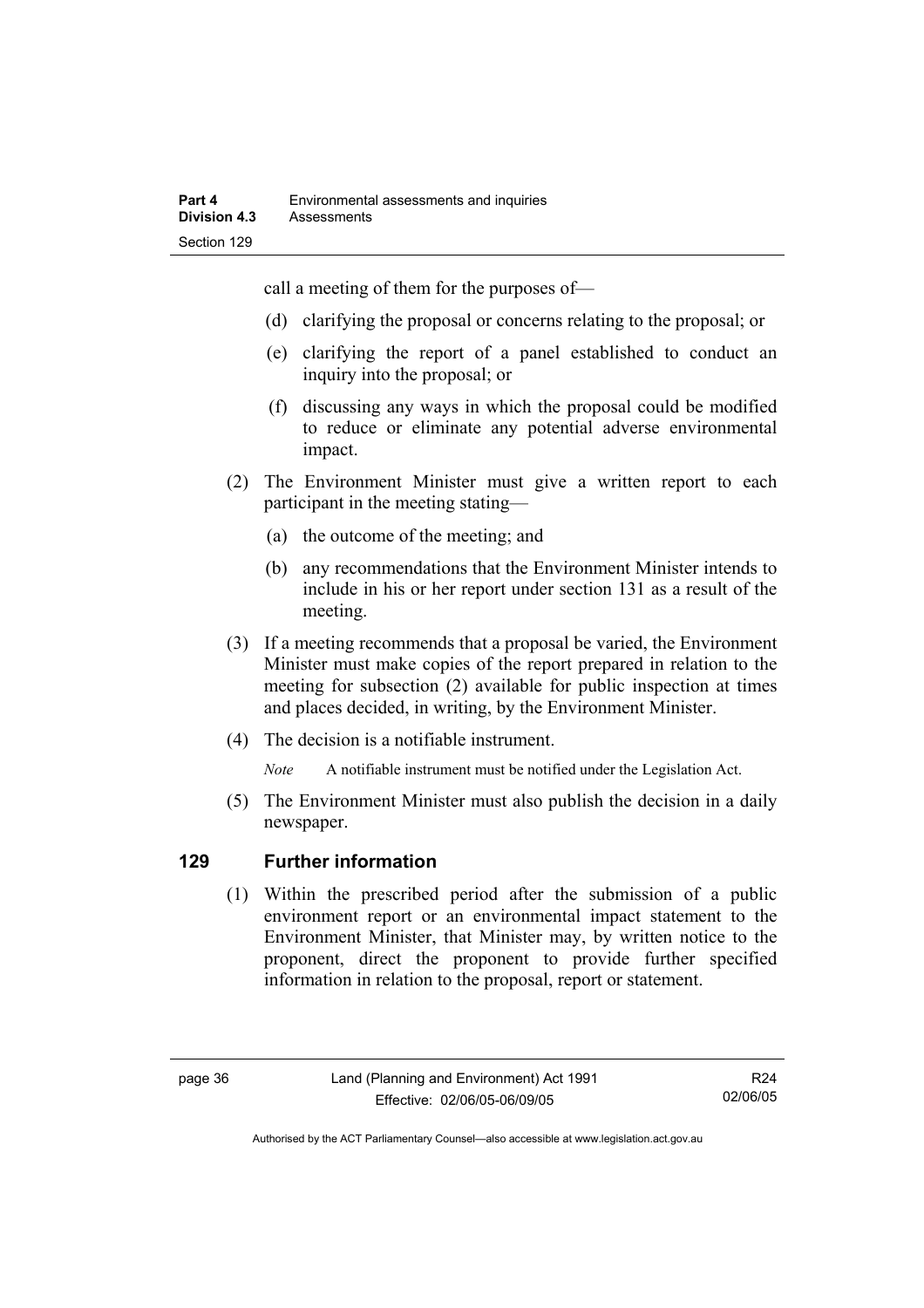(2) On notice under subsection (1), the proponent must, in writing, provide the specified information to the Environment Minister.

#### **130 Further revision**

- (1) Within the prescribed period after the submission of a public environment report or an environmental impact statement to the Environment Minister, that Minister may, by written notice to the proponent, request the proponent to revise the report or statement in consideration of specified matters.
- (2) On notice under subsection (1), the proponent may revise the report or statement in consideration of the specified matters.
- (3) The proponent must—
	- (a) if the report or statement is revised—resubmit the revised report or statement to the Environment Minister; or
	- (b) if the report or statement is not revised—submit a written report to the Environment Minister stating the reasons why the proponent has not revised the report or statement.

#### **131 Evaluation by Environment Minister**

- (1) Unless subsection (2) applies, within the prescribed period after the submission of a public environment report or environmental impact statement to the Environment Minister, that the Minister must prepare a written report evaluating it.
- (2) If the Environment Minister gives a notice to a proponent under section 130 (1), that Minister must prepare a written report evaluating a public environment report or statement within the prescribed period after the proponent—
	- (a) resubmits the report or statement under section 130 (3) (a); or
	- (b) submits a report under section 130 (3) (b).

page 37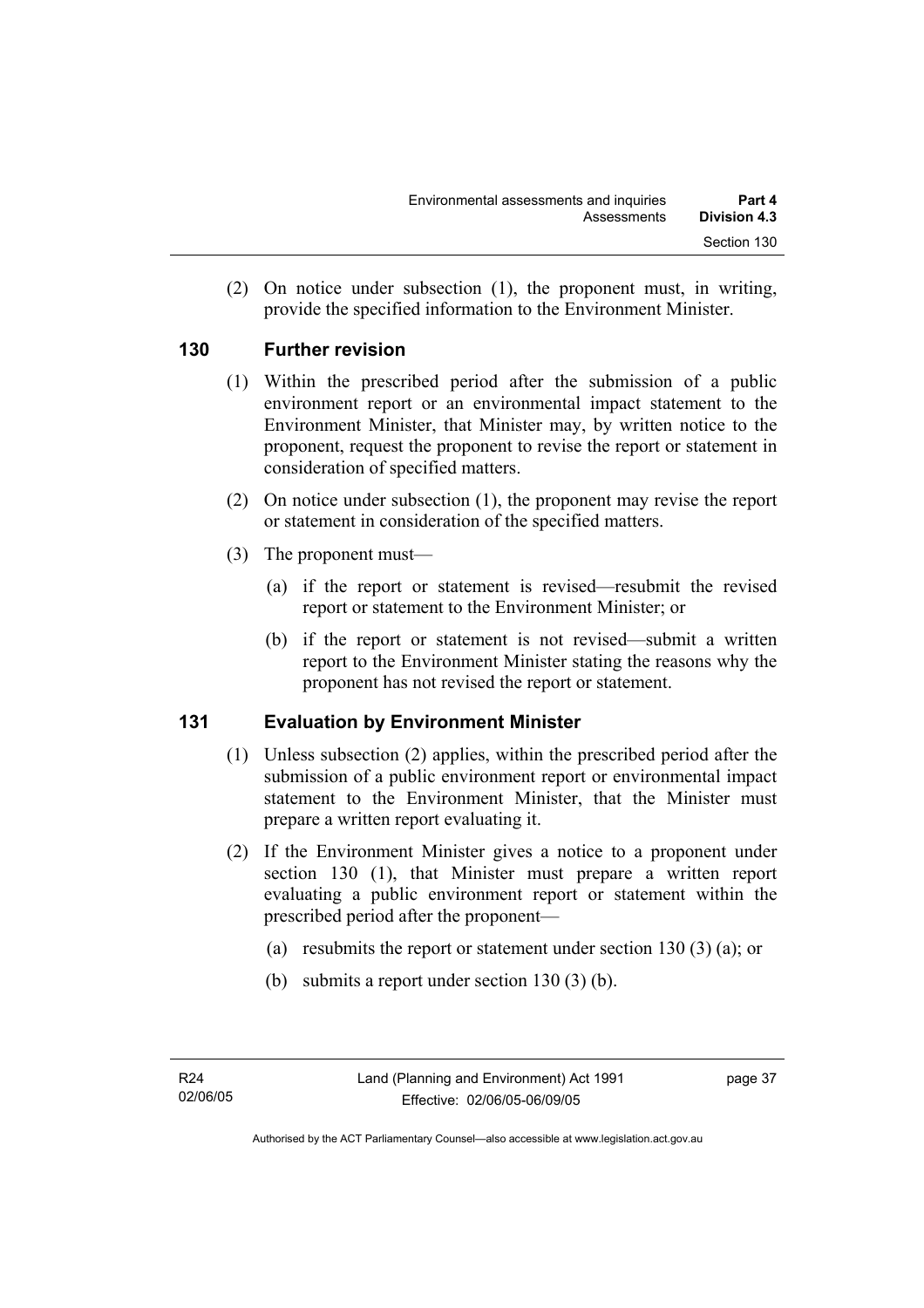- (3) A report under subsection (1) must include—
	- (a) a statement about whether, in the opinion of the Environment Minister, the public environment report or environmental impact statement has been prepared in accordance with this division, and with the relevant directions under this division; and
	- (b) any comment by that Minister about the environmental impact of the relevant proposal; and
	- (c) if that Minister has called a meeting under section 128—the report of that meeting referred to in section 128 (2); and
	- (d) any recommendation of that Minister about the conditions subject to which the proposal should be approved.

#### **132 Presentation to Legislative Assembly and public inspection**

- (1) Within 6 sitting days after the completion of a report mentioned in section 131, the relevant Minister must present to the Legislative Assembly a copy of—
	- (a) the relevant assessment; and
	- (b) any notice given by the Environment Minister under section 129 or section 130; and
	- (c) any report, comment or written information submitted to the Environment Minister under section 127, section 129 or section 130.
- (2) After an assessment is finished, the relevant Minister must make copies of the assessment, together with copies of any documents mentioned in subsection (1) (c), available to the public during office hours at places stated in a written notice prepared by the relevant Minister.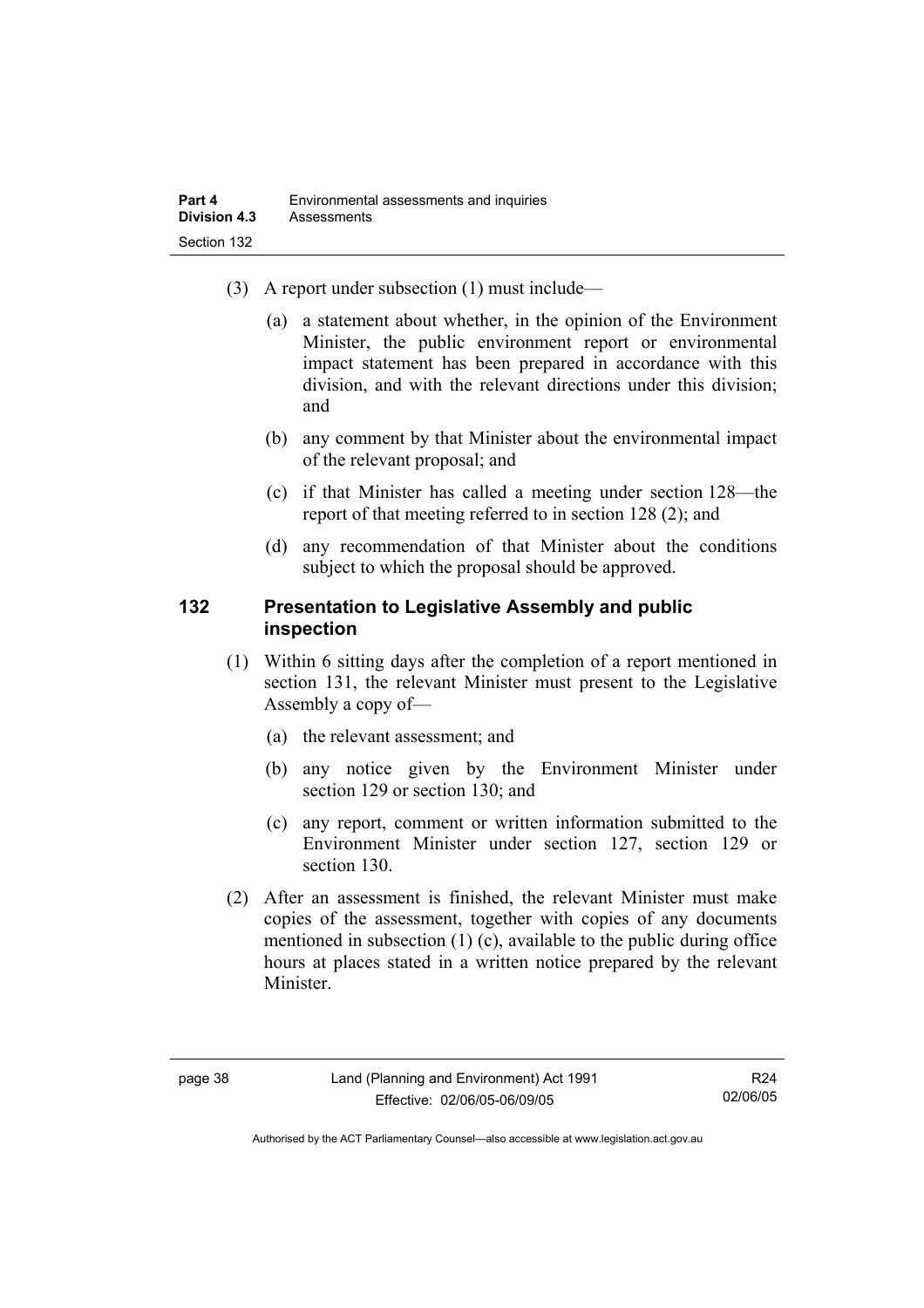(3) The notice under subsection (2) is a notifiable instrument.

*Note* A notifiable instrument must be notified under the Legislation Act.

(4) The relevant Minister must also publish the notice under subsection (2) in a daily newspaper.

#### **133 Exclusion of material**

- (1) If, in the relevant Minister's opinion, based on reasonable grounds—
	- (a) a part of an assessment contains information related to the personal or business affairs of a person—
		- (i) supplied to the proponent or that Minister in confidence; or
		- (ii) the publication of which would reveal a trade secret; and
	- (b) it would not be in the public interest for that part to be published;

the relevant Minister must exclude that part from the copy of the assessment presented to the Legislative Assembly, and from any copy of the assessment made available to the public or for public inspection.

 (2) If a part of an assessment is excluded from the copies of that assessment made available to the public or for public inspection, each copy must include a statement to the effect that an unspecified part of the assessment has been excluded for the purpose of protecting the confidentiality of information included in that part.

#### **134 Exemptions**

- (1) The Environment Minister may, in writing (by an *exemption*)—
	- (a) exempt a specified defined decision, or defined decisions of a specified class, from being the subject of an assessment directed under any Act or subordinate law; or

page 39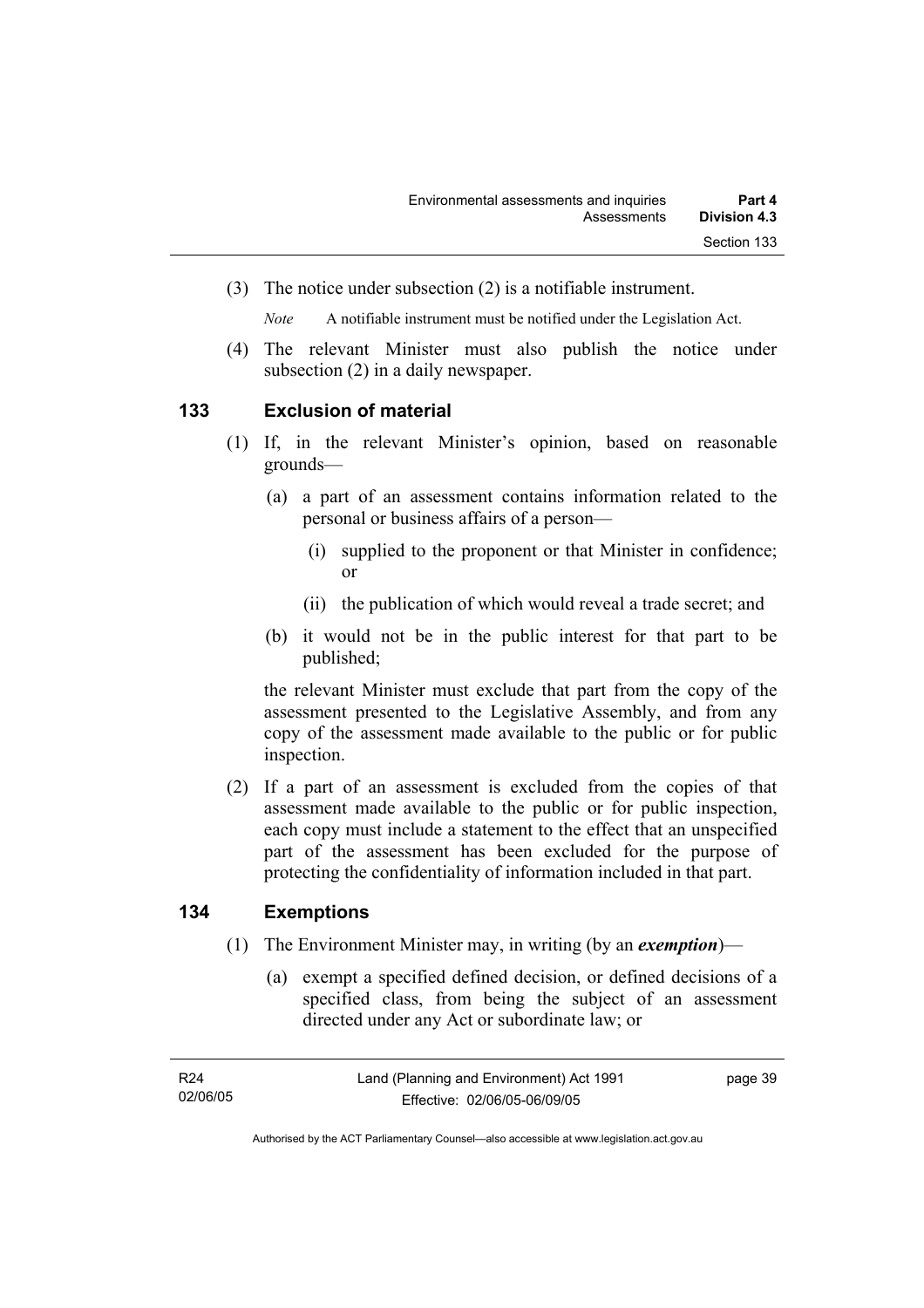- (b) declare that specified provisions of this division are not to apply in relation to a specified assessment, or to assessments of a specified class.
- (2) An exemption is a disallowable instrument.
	- *Note* A disallowable instrument must be notified, and presented to the Legislative Assembly, under the Legislation Act.
- (3) The Legislation Act, chapter 7 (Presentation, amendment and disallowance of subordinate laws and disallowable instruments) applies to an exemption as if each reference in that chapter to 6 sitting days were a reference to 5 sitting days.
- (4) Subject to any disallowance under the Legislation Act, chapter 7, the exemption commences—
	- (a) on the day after the 5th sitting day after the day it is presented to the Legislative Assembly under that chapter; or
	- (b) if the exemption provides for a later date or time of commencement—on that date or at that time.
- (5) The Environment Minister must notify an exemption in a daily newspaper.
- (6) The validity of an exemption is not affected by a failure to comply with subsection  $(5)$ .

## **Division 4.4 Inquiries**

## **Subdivision 4.4.1 Establishment of panels and terms of reference**

#### **135 Constitution**

 (1) If the relevant Minister in relation to a defined decision decides to establish a panel to inquire into the proposal that is the subject of that decision that Minister must, in writing, appoint a person or people to constitute a panel to conduct the inquiry.

page 40 Land (Planning and Environment) Act 1991 Effective: 02/06/05-06/09/05 R24 02/06/05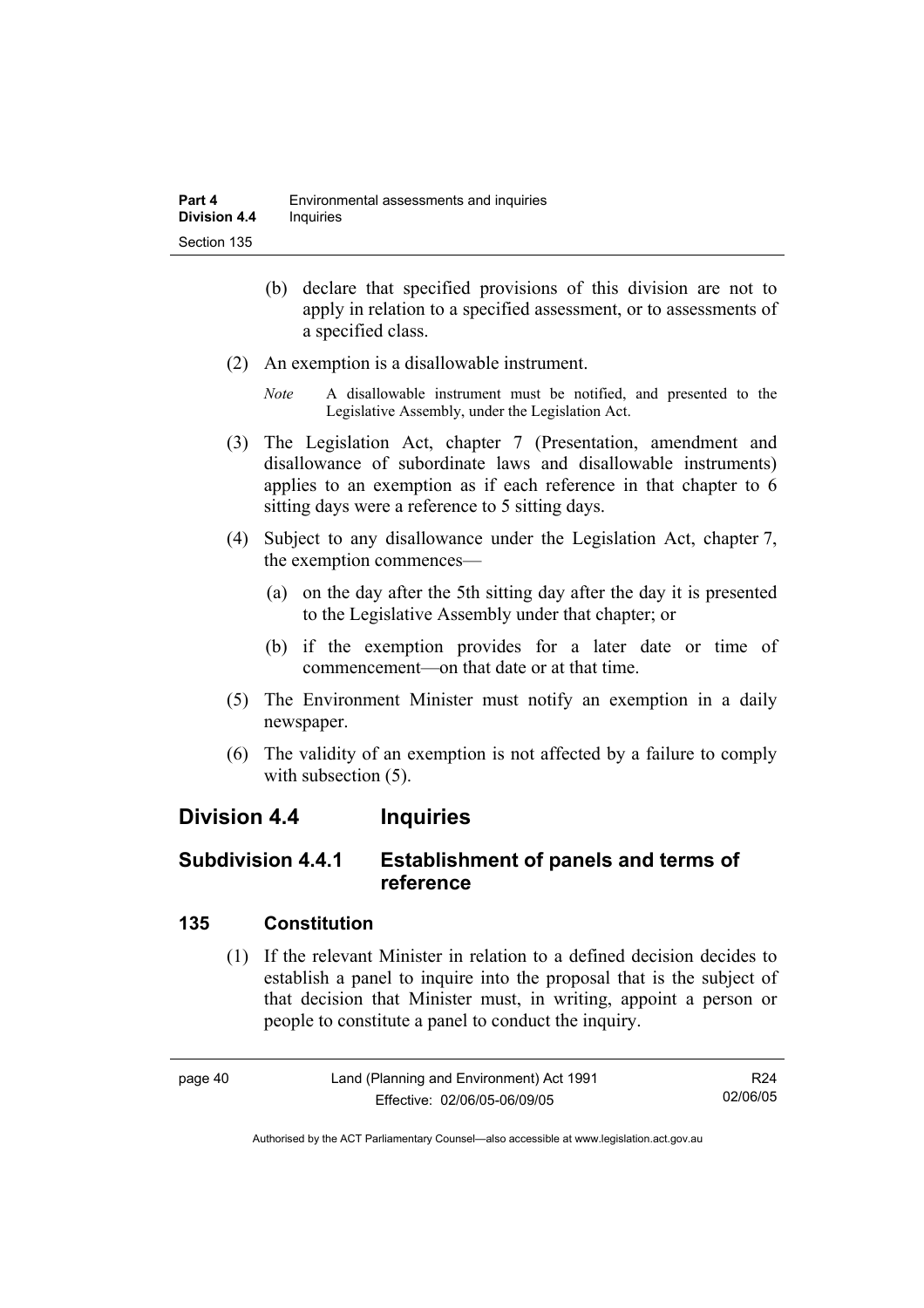(2) The relevant Minister must nominate 1 member (or, for a panel constituted by 1 member, that member) of the panel as the presiding member.

#### **136 Combined inquiries**

If 2 or more proposals, the subject of 2 or more defined decisions, would in the opinion of the Environment Minister have substantially interconnected effects, that Minister may, under section 135, with the consent of the relevant Minister in relation to each decision, establish a panel to conduct an inquiry into the potential combined effect of those proposals.

#### **138 Terms of reference**

- (1) The relevant Minister must, in writing, decide the terms of reference of an inquiry.
- (2) The terms of reference of an inquiry—
	- (a) must—
		- (i) specify the defined decision; and
		- (ii) require the panel to assess the potential costs and benefits to the community and to the Territory of the proposal that is the subject of that decision; and
		- (iii) specify a reasonable period within which the panel is to report; and
	- (b) may require the panel—
		- (i) to investigate specified aspects of that proposal; or
		- (ii) to consider any specified report.
- (3) The relevant Minister may, at the request of a panel, or on his or her own initiative, in writing, vary the terms of reference of the relevant inquiry.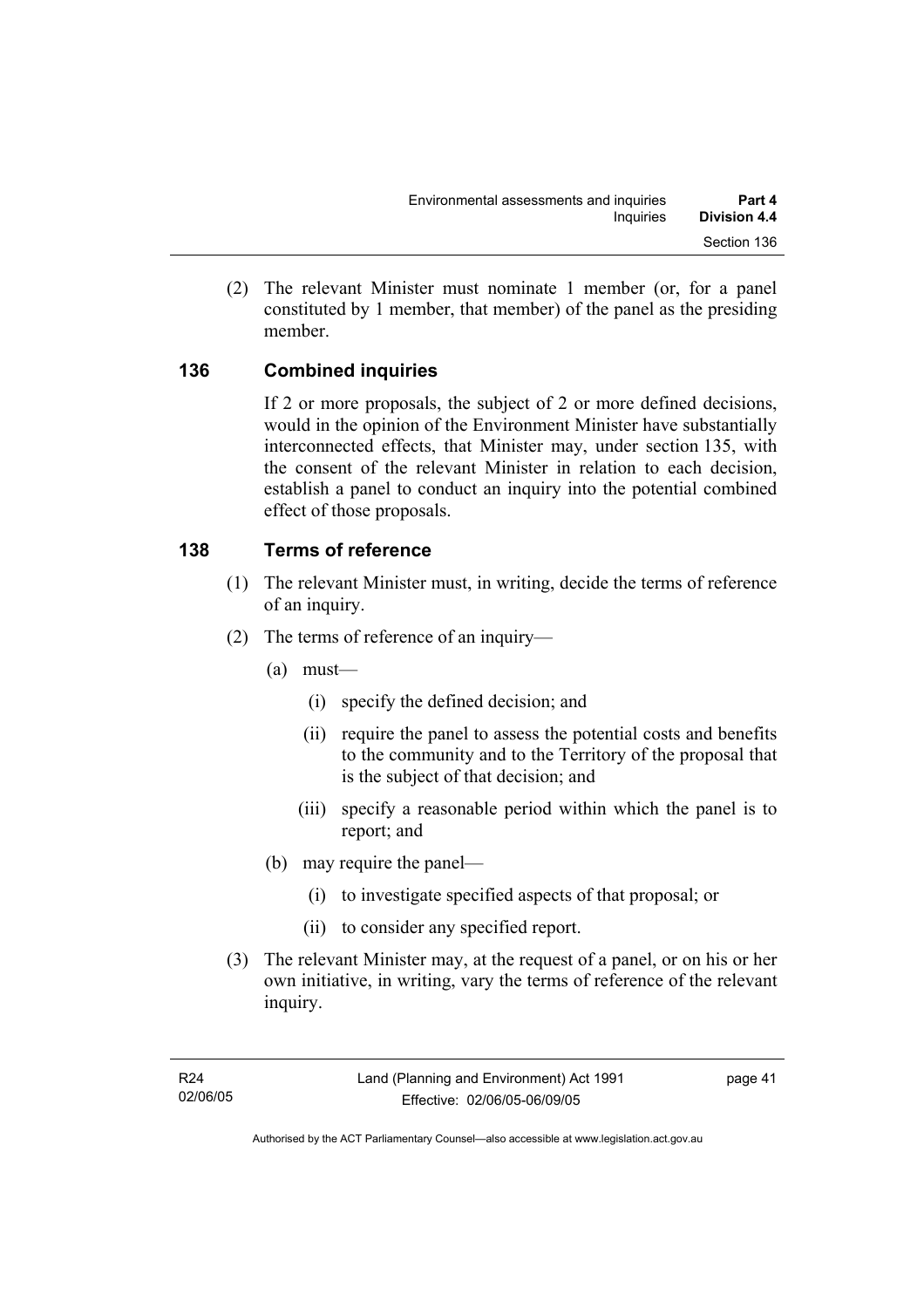(4) A variation of terms of reference is a notifiable instrument. *Note* A notifiable instrument must be notified under the Legislation Act.

#### **139 Notification**

- (1) The relevant Minister for an inquiry must, in writing, decide—
	- (a) the members of the panel, and the presiding member; and
	- (b) the terms of reference of the inquiry; and
	- (c) the period within which the panel is to report; and
	- (d) the other matters that Minister considers necessary.
- (2) A decision is a notifiable instrument.

*Note* A notifiable instrument must be notified under the Legislation Act.

## **Subdivision 4.4.2 Inquiry reports**

#### **140 Inquiry reports**

A panel must report its findings and recommendations in writing to the relevant Minister in accordance with the terms of reference decided under section 138.

### **141 Presentation to Legislative Assembly and public inspection**

- (1) The relevant Minister must present a copy of the report of a panel's findings and recommendations to the Legislative Assembly within 6 sitting days after the day the Minister receives the report.
- (2) After a report is completed, the relevant Minister must make copies of the report available to the public during office hours at places stated in a written notice prepared by the relevant Minister.
- (3) The notice is a notifiable instrument.

*Note* A notifiable instrument must be notified under the Legislation Act.

R24 02/06/05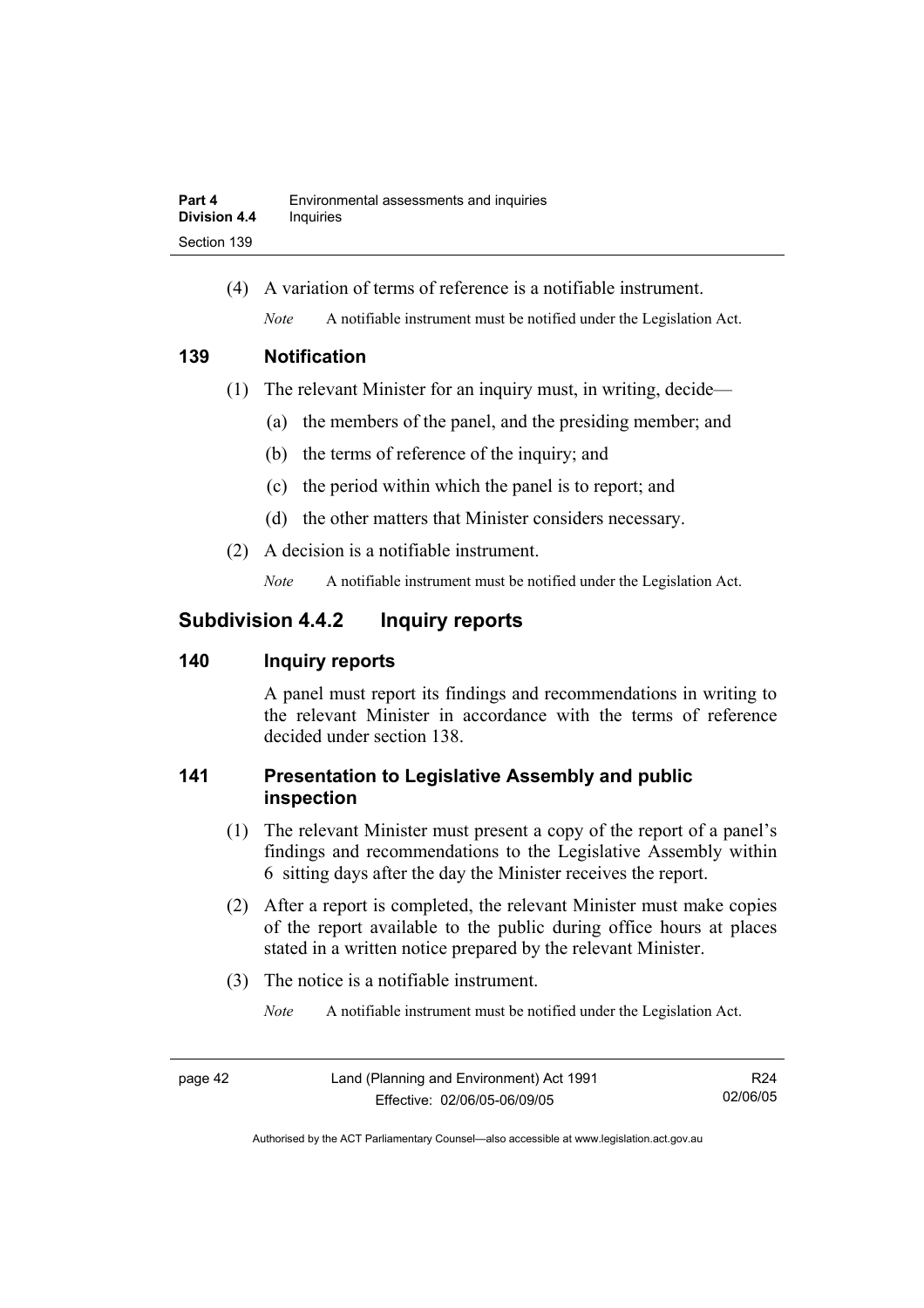(4) The relevant Minister must also publish the notice in a daily newspaper.

#### **142 Exclusion of material**

- (1) If, in the panel's opinion based on reasonable grounds and expressed in its report—
	- (a) a part of a report contains information related to the personal or business affairs of a person—
		- (i) supplied to the panel in confidence; or
		- (ii) the publication of which would reveal a trade secret; and
	- (b) it would not be in the public interest for that part to be published;

the relevant Minister may exclude that part from the copy of the report presented to the Legislative Assembly, and from any copy made available to the public or for public inspection.

 (2) If a part of a report is excluded under subsection (1), each copy of the report presented to the Legislative Assembly or made available to the public or for public inspection must include a statement to the effect that an unspecified part of the report has been excluded for the purpose of protecting the confidentiality of information included in that part.

## **Subdivision 4.4.3 Procedures and powers**

#### **143 Definitions for sdiv 4.4.3**

In this subdivision:

#### *authorised person* means—

- (a) a panel member; or
- (b) a person assisting a panel member in a way authorised in writing by the member.

page 43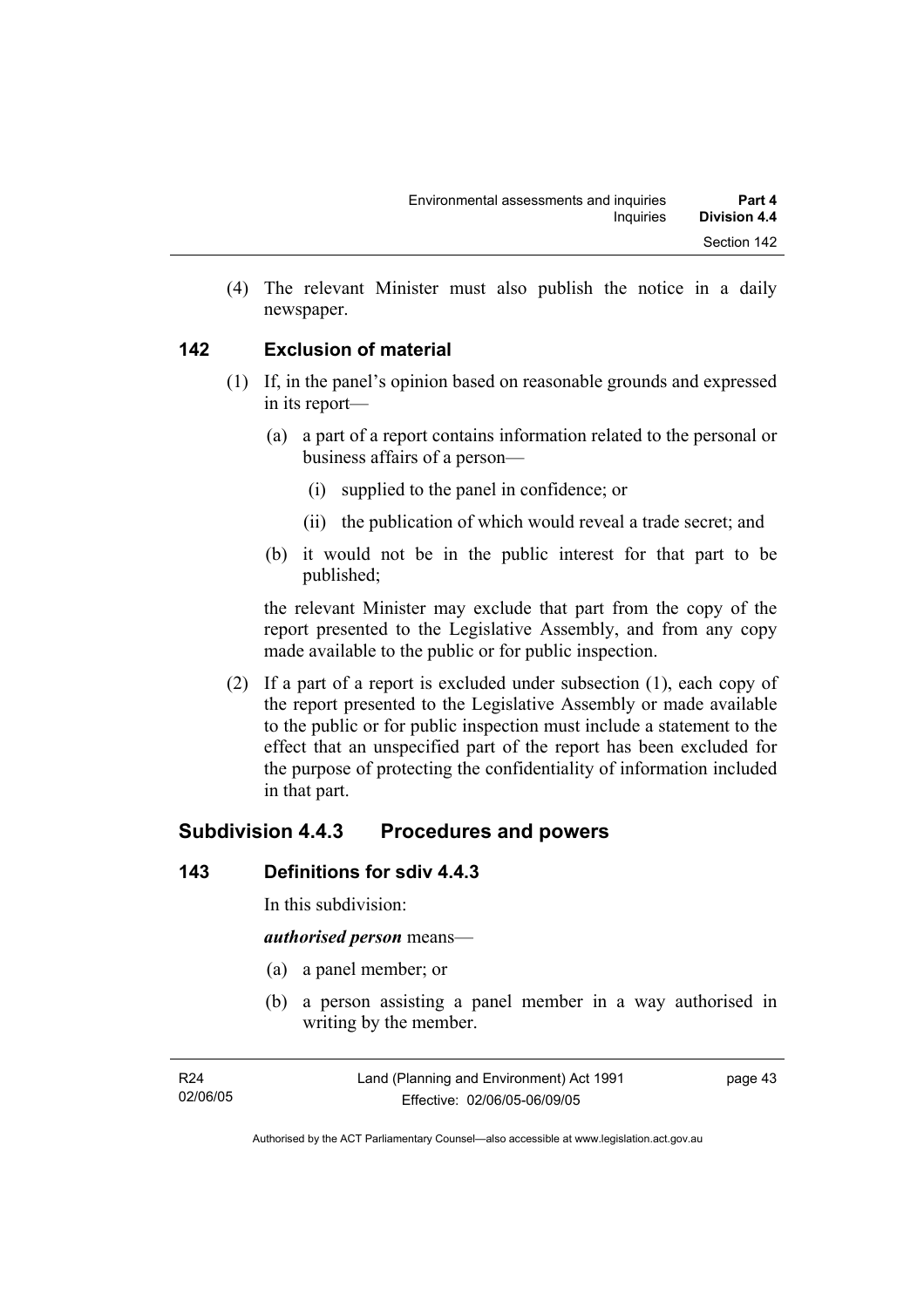*occupier*, of a place, includes—

- (a) a person believed, on reasonable grounds, to be an occupier of the place; and
- (b) a person apparently in charge of the place.

*place* includes premises, land, vehicle, aircraft or vessel.

#### **144 Notice of inquiry hearings**

- (1) At a reasonable time before the beginning of an inquiry, the presiding member of a panel must prepare a notice stating—
	- (a) the subject matter of the inquiry; and
	- (b) the time when, and place where, the inquiry is to begin.
- (2) The notice is a notifiable instrument.

*Note* A notifiable instrument must be notified under the Legislation Act.

(3) The presiding member must also publish the notice in a daily newspaper.

#### **145 Public hearings**

- (1) A panel must conduct its inquiry in public, except as provided by subsection (2).
- (2) A panel may—
	- (a) direct that the inquiry or any part of it be held in private, and give directions about who may be present during any private hearing; or
	- (b) give directions prohibiting or restricting the publication of evidence given before the inquiry, or of matters contained in documents lodged with the inquiry; or
	- (c) give directions prohibiting or restricting the disclosure to any specified person of such evidence or such matters.

R24 02/06/05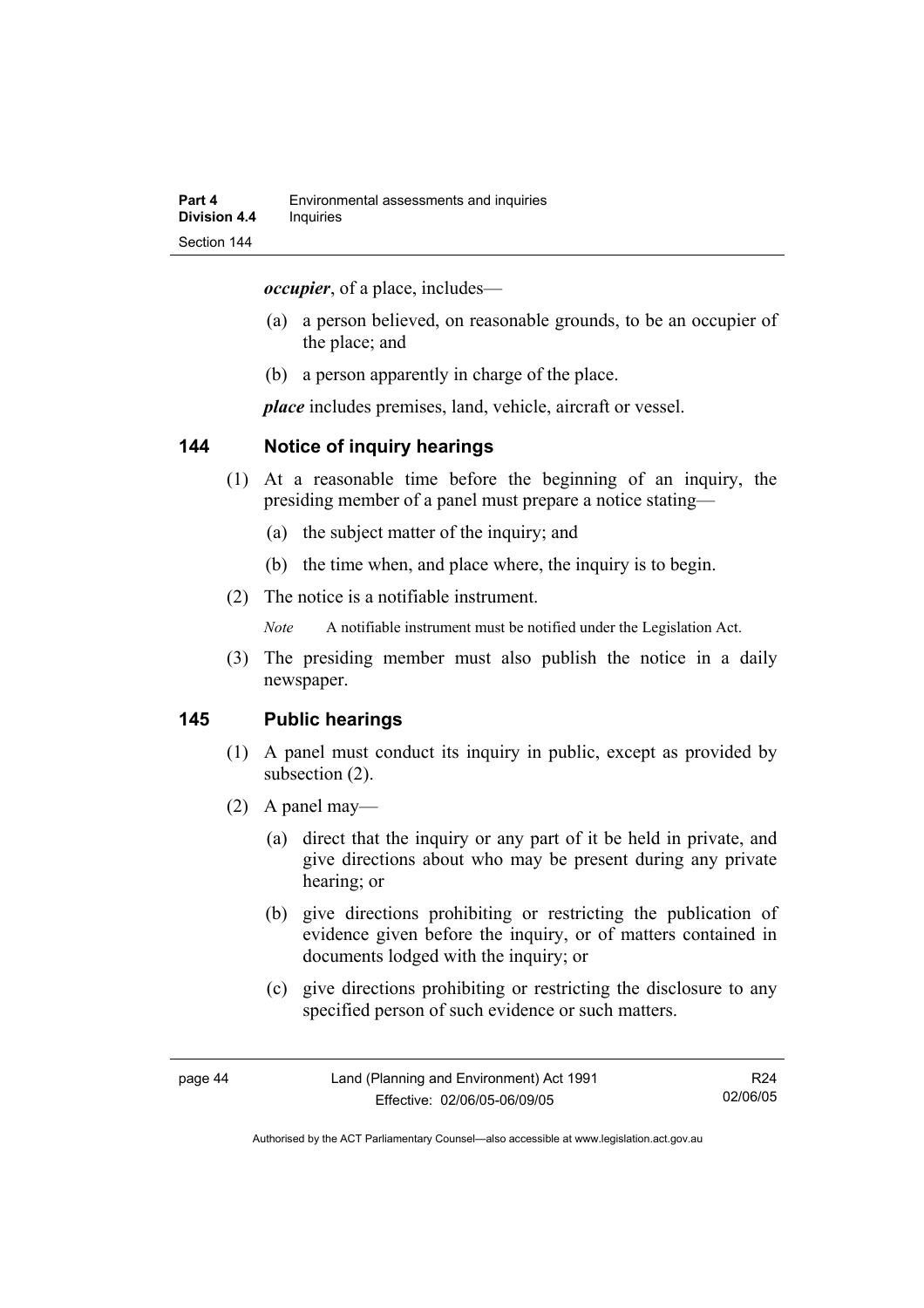- (3) In making a direction under subsection (2), a panel must consider—
	- (a) the principle that it is desirable that the inquiry should be held in public, and that evidence given before the inquiry, and documents lodged with the inquiry, should be available to interested people and to the public; and
	- (b) in the circumstances, whether confidentiality is required for the relevant proceedings, evidence or matter.
- (4) A panel may issue a direction under subsection (2) for a special hearing under section 147.

#### **146 General procedure**

- (1) At a hearing of an inquiry, the panel—
	- (a) must not conduct the hearing in an unduly formal way; and
	- (b) is not bound by the rules of evidence, and may inform itself—
		- (i) in any way it considers appropriate; and
		- (ii) without notice to any person who has made a submission to the inquiry; and
	- (c) may take evidence on oath, or affirmation, administered by a member of the panel; and
	- *Note* For the taking of an oath or the making of an affirmation, see the *Oaths and Affirmations Act 1984.*
	- (d) may prohibit or regulate cross-examination; and
	- (e) subject to this subdivision, may otherwise decide its own procedures.
- (2) Unless otherwise required by the panel, a person may make a submission to an inquiry orally or in writing or partly orally and partly in writing.
- (3) The panel may adjourn an inquiry from time to time and from place to place (whether within or outside the ACT).

| R <sub>24</sub> | Land (Planning and Environment) Act 1991 | page 45 |
|-----------------|------------------------------------------|---------|
| 02/06/05        | Effective: 02/06/05-06/09/05             |         |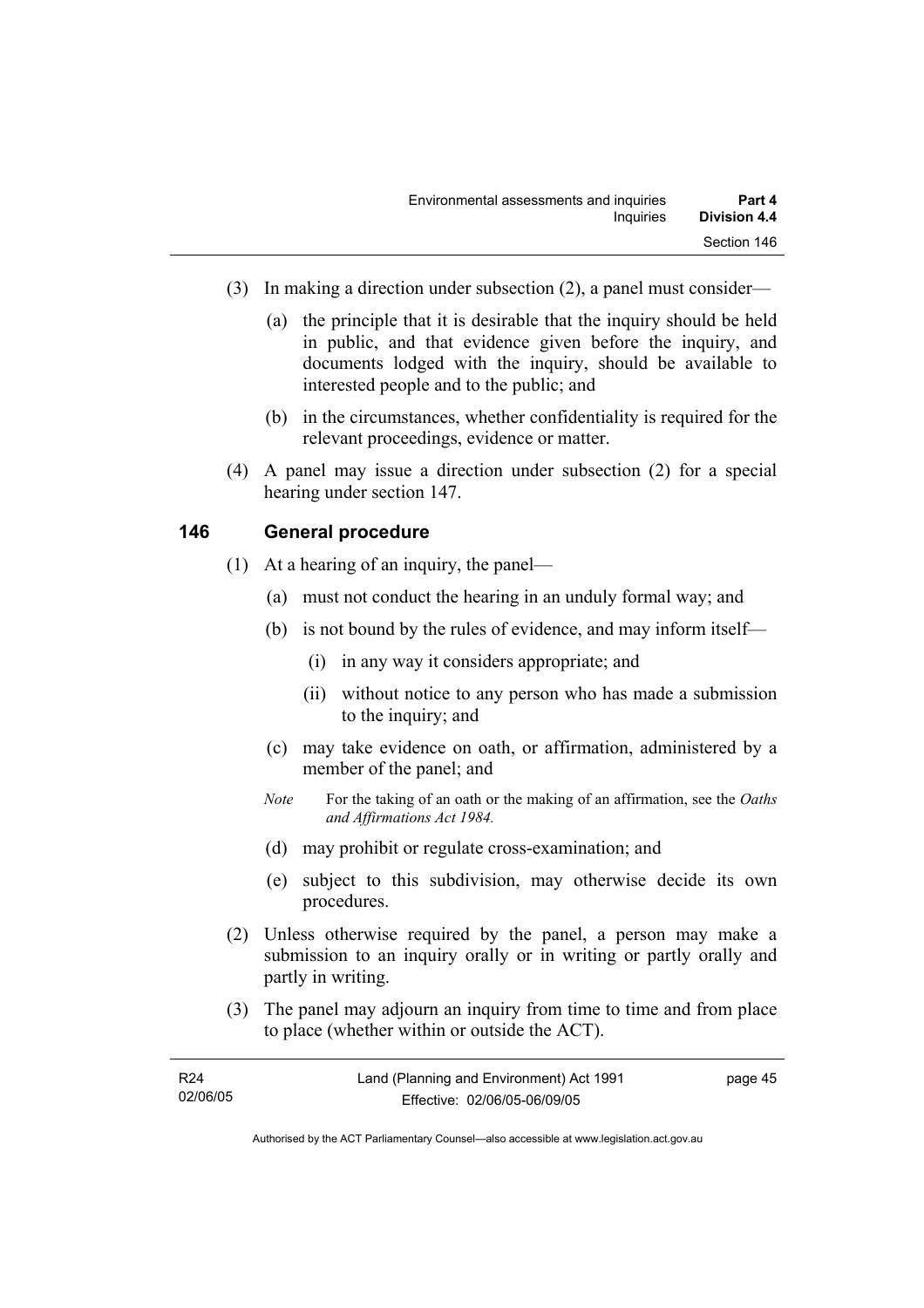#### **147 Special hearings—consultation with interested persons**

- (1) A panel may hold a special hearing of the inquiry to consult with—
	- (a) the proponent; and
	- (b) any other person that the panel believes on reasonable grounds to have an interest directly affected by the proposal; and
	- (c) any other person the panel considers appropriate;

for the purposes of—

- (d) clarifying the proposal; and
- (e) discussing ways in which the proposal could be modified to reduce or eliminate any potential environmental impact.
- (2) The panel must give each person mentioned in subsection (1) reasonable written notice of the special hearing.

*Note* For how documents may be given, see the Legislation Act, pt 19.5.

- (3) The panel must conduct a special hearing in an informal way.
- (4) The panel must include in the report of an inquiry a report stating—
	- (a) the outcome of the special hearing; and
	- (b) any influence the special hearing has had on the panel's recommendations in relation to the proposal.

#### **148 Assessments for purpose of inquiries**

- (1) For the purposes of an inquiry, the relevant Minister may, at the written request of the panel, or on his or her own initiative, direct that an assessment be made of the environmental impact of any aspect of the proposal that is the subject of the relevant defined decision.
- (2) An assessment under subsection (1) consists of a public environment report or an environmental impact statement, but does not include a report of the Environment Minister under section 131

| page 46 | Land (Planning and Environment) Act 1991 | R24      |
|---------|------------------------------------------|----------|
|         | Effective: 02/06/05-06/09/05             | 02/06/05 |

Authorised by the ACT Parliamentary Counsel—also accessible at www.legislation.act.gov.au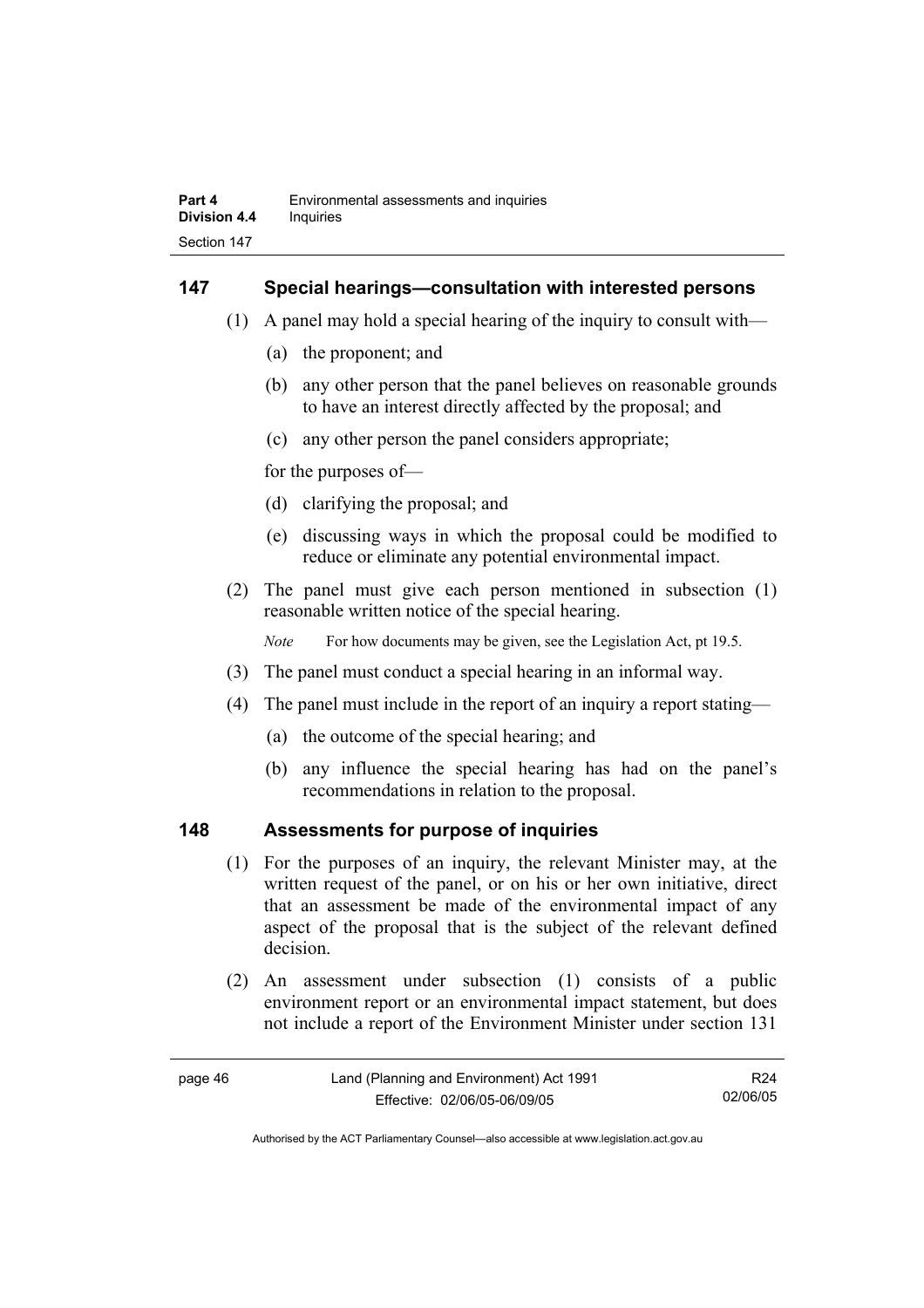evaluating the public environment report or environmental impact statement.

- (3) Section 127, section 128, section 129 and section 130 apply to an assessment under subsection (1) as if the references to the Environment Minister in those sections were references to the relevant Minister.
- (4) Section 131 does not apply in relation to an assessment under subsection  $(1)$ .
- (5) For section 132 (1), the relevant Minister must present a copy of an assessment under subsection (1), together with any notice, report, comment or information mentioned in section 132 (1) (b) or (c), to the Legislative Assembly within 6 sitting days after—
	- (a) receiving the assessment under section 127; or
	- (b) if the Minister issues a notice under section 129, but does not issue a notice under section 130—receiving the relevant information under section 129 (2); or
	- (c) if the Minister issues a notice under section 130—receiving the assessment or report under section 130 (3).

#### **149 Witnesses—summons to appear**

- (1) The presiding member of a panel may, by writing, summon a person to attend a hearing of the inquiry at a specified time and place to give evidence and to produce the books and documents that are—
	- (a) relevant to any matter at issue in the inquiry; and
	- (b) specified in the summons.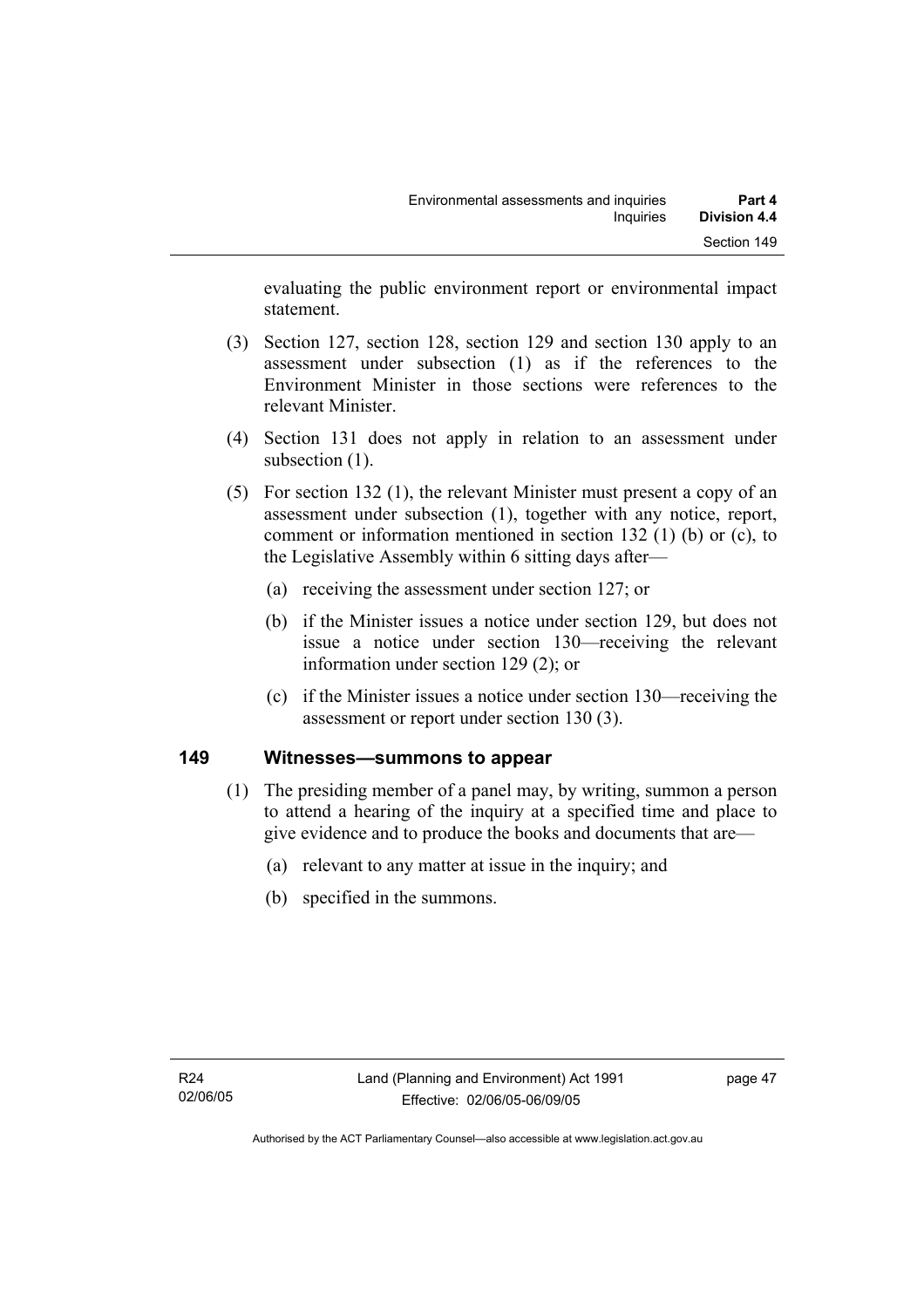| Part 4              | Environmental assessments and inquiries |
|---------------------|-----------------------------------------|
| <b>Division 4.4</b> | Inquiries                               |
| Section 150         |                                         |

 (2) A person served with a summons under subsection (1) must not, without reasonable excuse, fail to comply with the summons.

Maximum penalty: 50 penalty units, imprisonment for 6 months or both.

 (3) The Territory must pay a witness summoned to appear at an inquiry the allowances that are prescribed.

#### **150 Victimisation of witnesses**

- (1) A person must not—
	- (a) use violence to or inflict injury on; or
	- (b) cause or procure violence, damage, loss or disadvantage to; or
	- (c) cause or procure the punishment of;

a person on account of the person's giving, or proposing to give, evidence to an inquiry.

Maximum penalty: 100 penalty units, imprisonment for 1 year or both.

- (2) An employer must not—
	- (a) dismiss an employee from his or her employment, or prejudice an employee in his or her employment, on account of the employee's giving, or proposing to give, evidence to an inquiry; or
	- (b) threaten so to dismiss, or so to prejudice, an employee on account of the employee's proposing to give evidence to an inquiry.

Maximum penalty: 100 penalty units, imprisonment for 1 year or both.

 (3) For subsection (2) (a), in proceedings for an offence against subsection (2), if it is established that an employer dismissed an employee from his or her employment, or prejudiced an employee in

| r<br>. .<br>۰.<br>× |  |
|---------------------|--|
|---------------------|--|

R24 02/06/05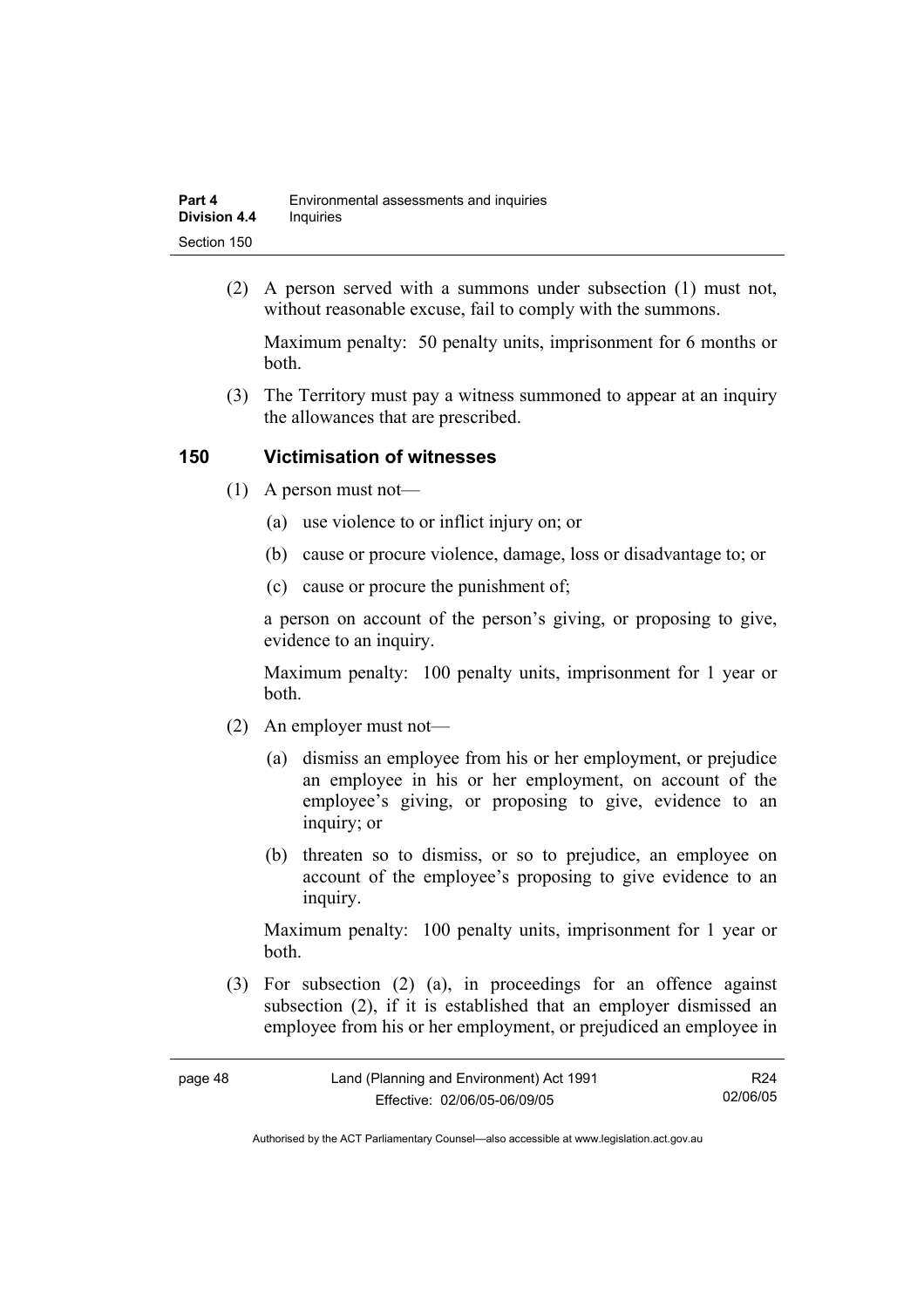his or her employment, after the employee gave, or proposed to give, evidence to an inquiry, it is to be presumed that that dismissal or prejudice was because of the employee's giving, or proposing to give, evidence at the inquiry, but that presumption is rebuttable.

 (4) For subsection (2) (b), in proceedings for an offence against subsection (2), if it is established that an employer threatened to dismiss an employee from his or her employment, or to prejudice an employee in his or her employment, after the employee proposed to give evidence to an inquiry, it is to be presumed that that threat was because of the employee's proposal, but that presumption is rebuttable.

#### **151 Inspection of books and documents**

- (1) An authorised person may inspect any book or document given in evidence to the inquiry, and may make copies of, or copy extracts from, such a book or document.
- (2) A book or document given in evidence to an inquiry may be kept by the panel for the reasonable period the panel considers appropriate.
- (3) A panel must allow the owner of a book or document kept by the panel reasonable access to the book or document.

#### **152 Power of entry**

- (1) For an inquiry, an authorised person may enter any place—
	- (a) with the consent of the occupier; or
	- (b) under a warrant issued under section 153.
- (2) Before seeking the consent of the occupier of a place for subsection (1), an authorised person must—
	- (a) if the authorised person is a panel member—produce written evidence of his or her appointment; and

page 49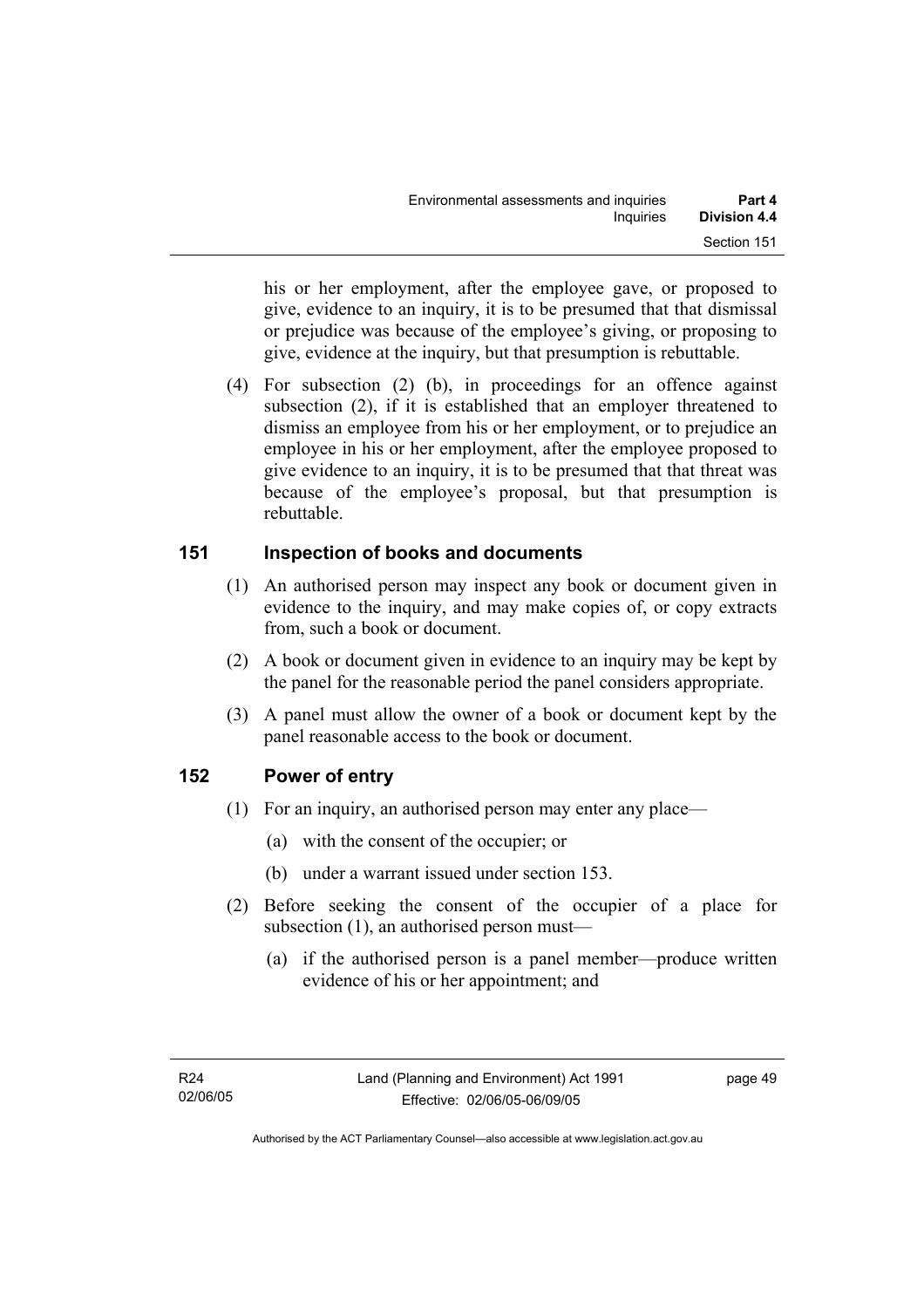- (b) if the authorised person is the assistant of a panel member produce written evidence of his or her authority; and
- (c) inform the occupier that the occupier may refuse to give consent.
- (3) If an authorised person obtains the consent of the occupier to enter a place under subsection (1), the authorised person must ask the occupier to sign a written acknowledgment—
	- (a) that the occupier has been informed that the occupier may refuse to so consent; and
	- (b) that the occupier has consented; and
	- (c) of the day and time when the occupier consented.
- (4) If it is material, in any proceedings, for a court to be satisfied that an occupier has consented to the entry of premises by an authorised person under subsection (1) and an acknowledgment in accordance with subsection (3) signed by the occupier is not produced in evidence, it must be presumed that the occupier did not consent, but that presumption is rebuttable.

#### **153 Search warrants**

- (1) If a panel member believes on reasonable grounds that it is necessary, for the inquiry, for an authorised person to enter and inspect any place and to search for and inspect anything or any kind of thing, within the next 28 days the member may—
	- (a) lay before a magistrate an information on oath setting out those grounds; and
	- (b) apply for the issue of a warrant to search the place for such a thing or things, and to inspect it or them.
- (2) On application under subsection (1), the magistrate may issue a warrant authorising the authorised person named in the warrant,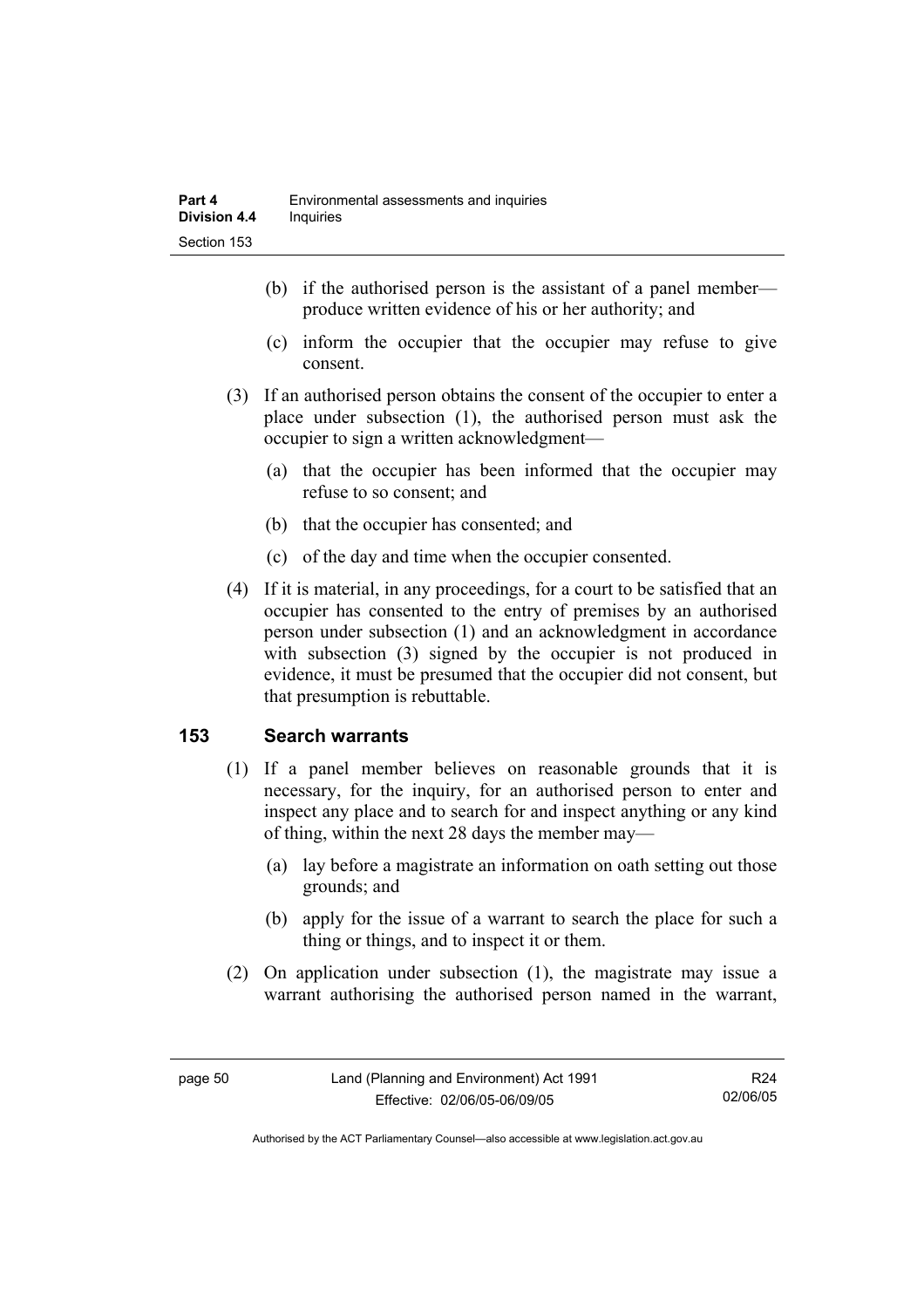with the assistance and by the force that is necessary and reasonable—

- (a) to enter the place; and
- (b) to search for any specified thing or anything of a specified kind; and
- (c) to inspect any such thing.
- (3) A magistrate must not issue a warrant unless—
	- (a) the applicant or another person has given the magistrate, either orally or by affidavit, any further information that the magistrate requires about the grounds on which the issue of the warrant is sought; and
	- (b) the magistrate is satisfied that there are reasonable grounds for issuing the warrant.
- (4) A warrant must—
	- (a) specify the inquiry in relation to which the entry, search and inspection are authorised; and
	- (b) state the purpose for which it is issued; and
	- (c) specify particular hours during which the entry is authorised, or state that the entry is authorised at any time of the day or night; and
	- (d) include a description of the things, or kinds of things, in relation to which any power under section 154 may be exercised; and
	- (e) specify a date not later than 28 days after the date of issue of the warrant when the warrant ceases to have effect.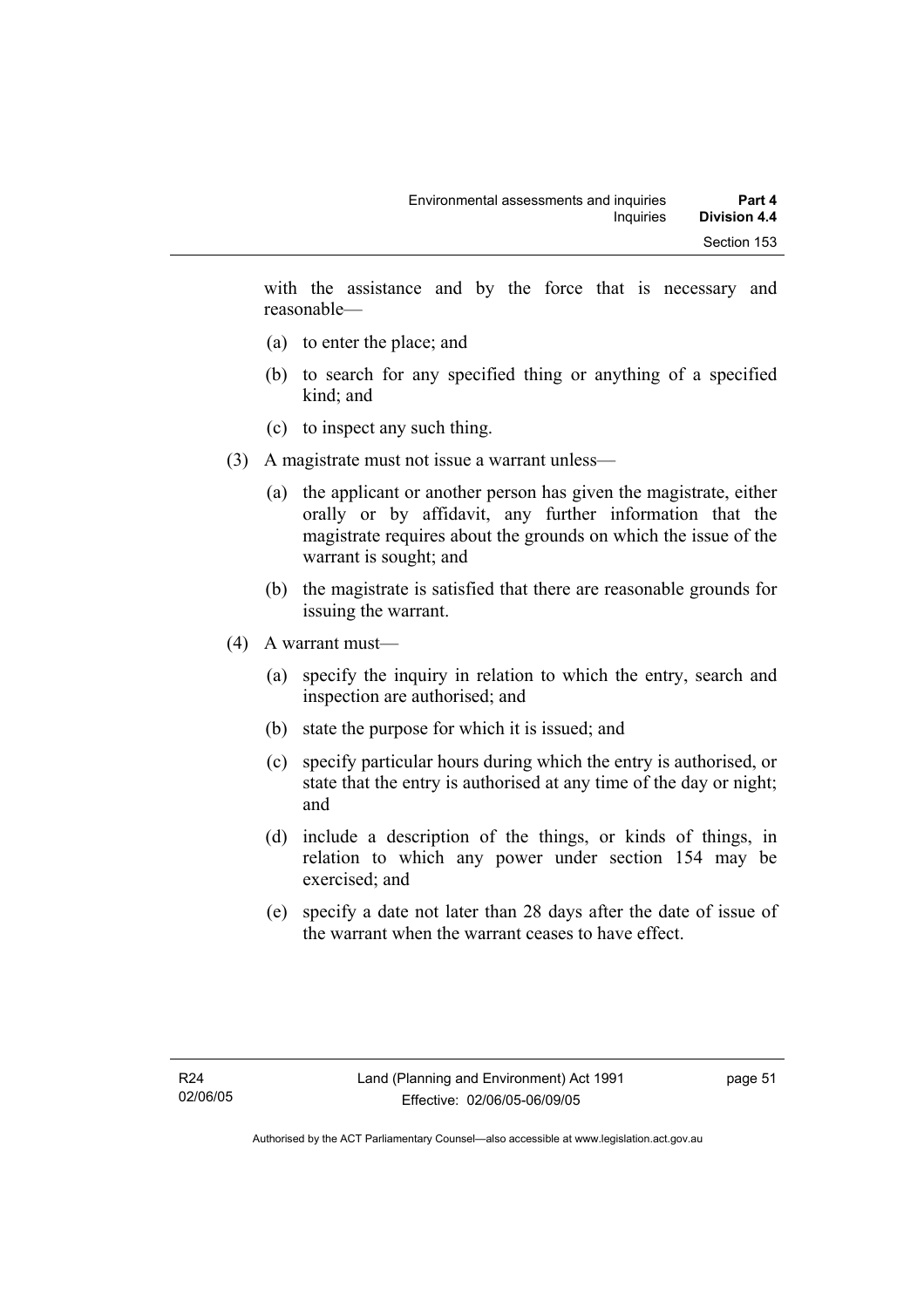#### **154 Powers of search and inspection**

- (1) Subject to the terms of any warrant issued under section 153, if an authorised person enters a place in accordance with section 152, the authorised person may, for the purposes of the inquiry—
	- (a) inspect the place; or
	- (b) search for and inspect anything; or
	- (c) require the occupier to give the authorised person the assistance that is reasonable to enable the authorised person to exercise his or her powers under this section.
- (2) A person must not, without reasonable excuse, contravene a requirement made of the person under subsection (1) (c).

Maximum penalty: 50 penalty units.

#### **156 Contempt**

A person must not, without reasonable excuse—

- (a) contravene a direction lawfully given by a panel member; or
- (b) disturb a panel member in the exercise of the member's functions; or
- (c) interrupt a hearing of an inquiry; or
- (d) use insulting language, or act in an insulting way, towards a panel member; or
- (e) create a disturbance, or participate in the creation or continuation of a disturbance, in or near a place where a hearing of an inquiry is taking place; or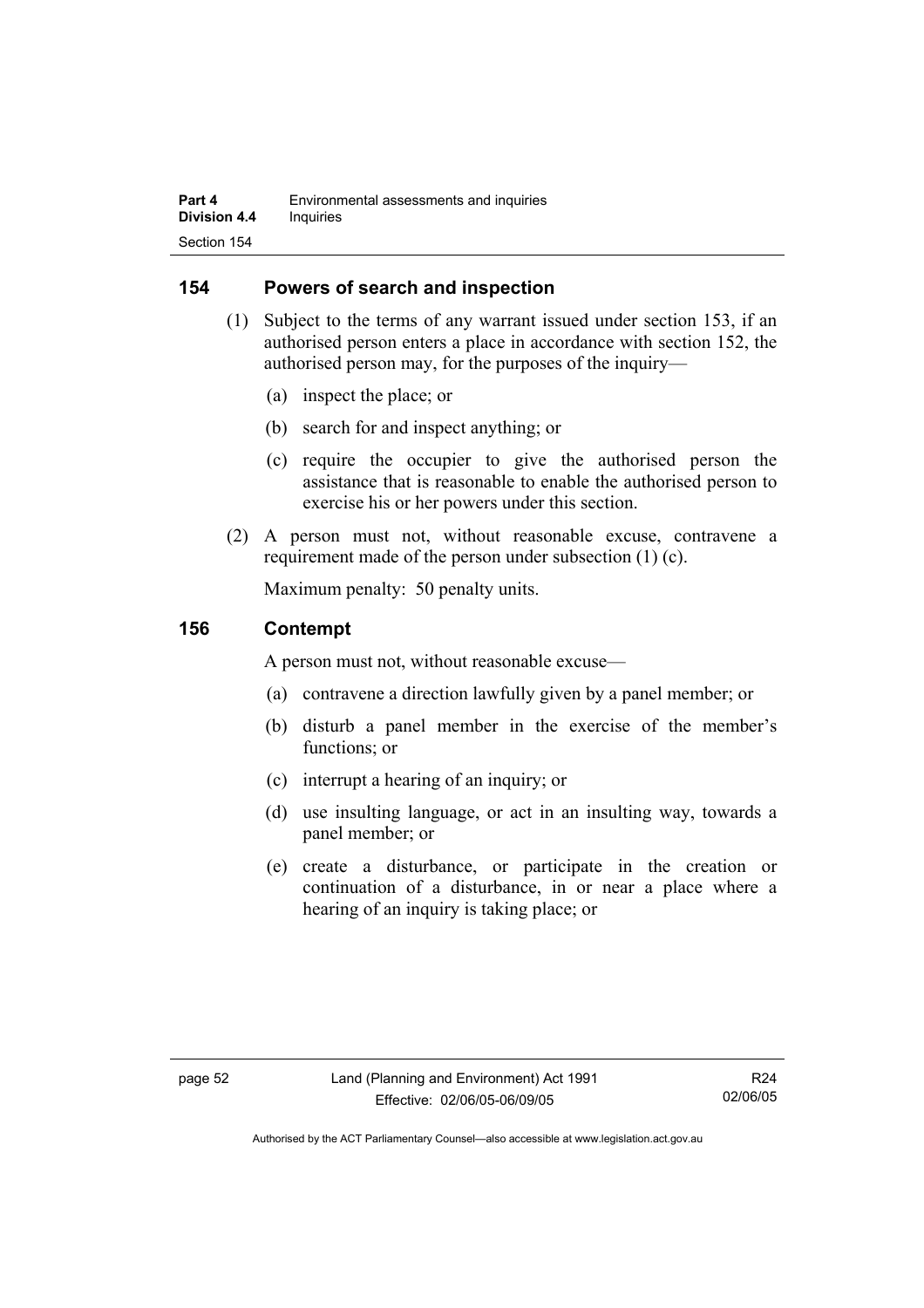(f) do any other act or thing that would, if the panel were a court of record, constitute a contempt of that court.

Maximum penalty: 50 penalty units, imprisonment for 6 months or both.

#### **157 Protection of panel members and witnesses**

- (1) A panel member has, in the exercise of the member's functions, the same protection and immunity as a judge of the Supreme Court.
- (2) Subject to this division, a person giving evidence to an inquiry has the same protection, and is subject to the same liabilities, in any civil or criminal proceeding as a witness in a proceeding in the Supreme Court.

R24 02/06/05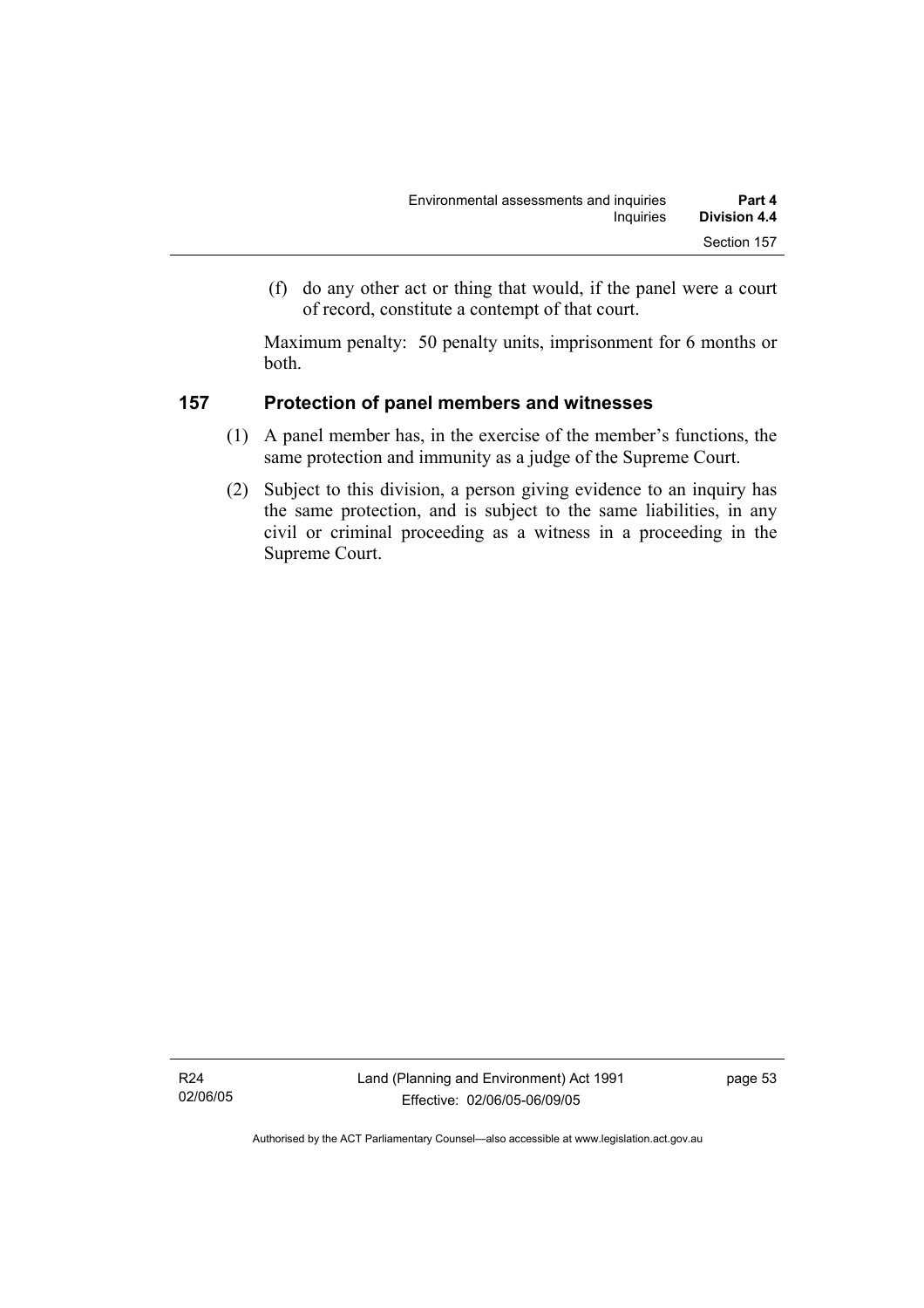**Part 5 Land administration Division 5.1** Preliminary Section 159

# **Part 5 Land administration**

### **Division 5.1 Preliminary**

#### **159 Definitions for pt 5**

In this part:

*building and development provision*, in relation to a lease, means a provision of the lease that requires the lessee to carry out specified works on the land comprised in the lease or on any unleased territory land.

*consolidation* means the surrender of 2 or more leases held by the same lessee and the grant of a new lease or leases to that lessee for the purpose of consolidating the parcels of land comprised in the surrendered leases.

*lease* means a lease (other than a sublease)—

- (a) granted under this Act; or
- (b) that is taken under section 289 (Status of leases and licences) to have been granted under this Act; or
- (c) granted or arising under the *Unit Titles Act 2001*.

*lessee* means the person who is the proprietor of a lease, whether or not the person is the registered proprietor of the lease, and whether or not the lease was granted to the person or the lease passed to the person by assignment, transfer, devolution or operation of law.

*market value*, of a lease, means the amount that could be expected to be paid for the lease on the open market if it were sold by a willing but not anxious seller to a willing but not anxious buyer.

*nominal rent lease* means a lease of territory land for nominal rent.

R24 02/06/05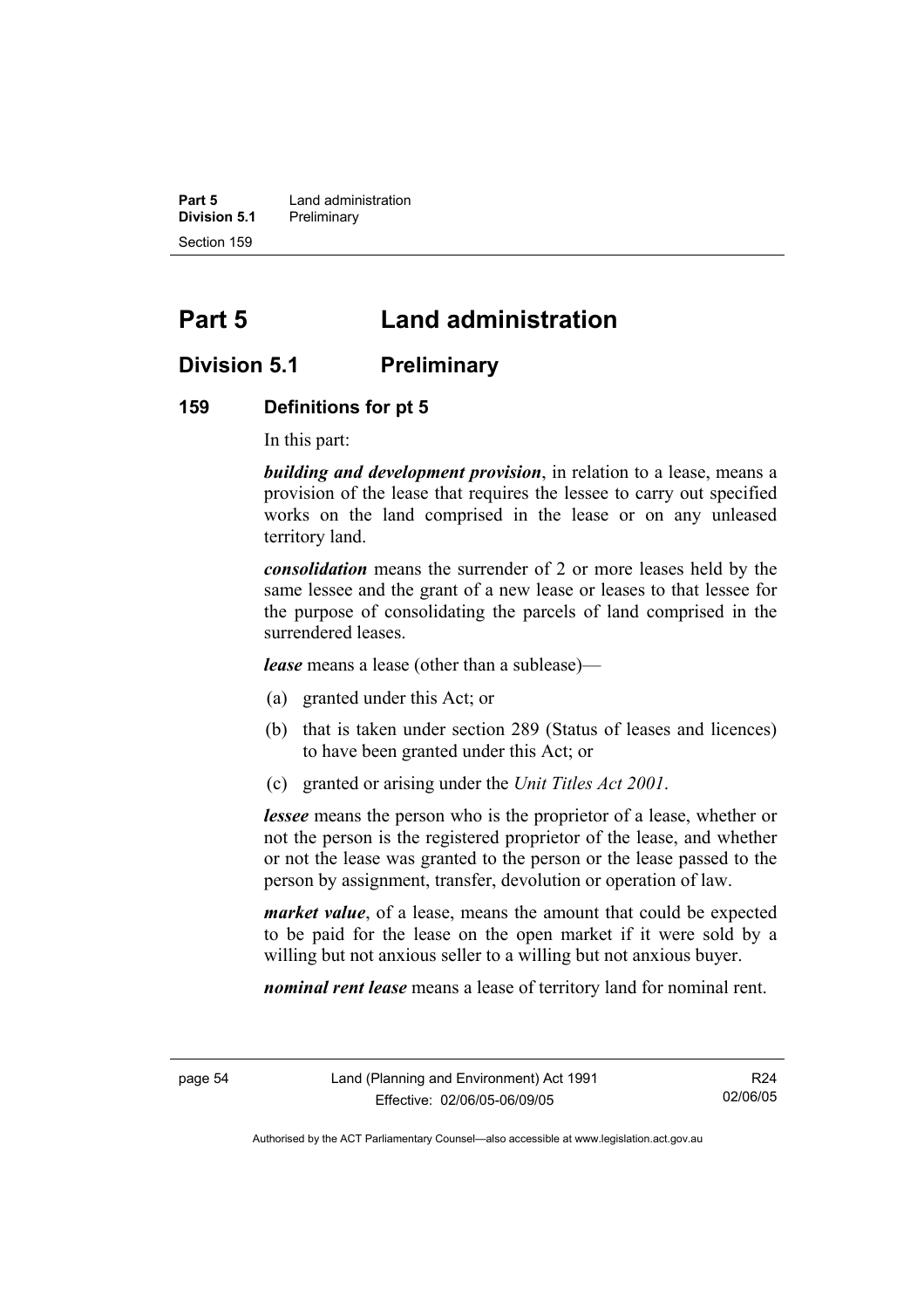*provision*, of a lease, includes a provision incorporated in the lease by reference and any other provision to which the lease is subject.

*public car park* means a road related area within the meaning of the *Road Transport (Safety and Traffic Management) Act 1999*, section 42 (Regulations about parking) that is available for use by the public for parking without the payment of money.

*registered lease* means a lease registered in the register kept under the *Land Titles Act 1925.*

*registered proprietor*, in relation to a lease, means the person who is registered under the *Land Titles Act 1925* as proprietor of the lease.

*rental lease* means a lease of territory land for rent in excess of nominal rent.

*residential lease* means a lease of territory land granted for residential purposes only.

*rural lease* means a lease of territory land granted for rural purposes or purposes including rural purposes.

*subdivision* means the surrender of 1 lease, or the surrender of more than 1 lease, held by the same lessee, and the grant of new leases to that lessee for the purpose of subdividing the parcel or parcels of land comprised in the surrendered lease or leases, but does not include the subdivision of land under the *Unit Titles Act 2001*.

*sublease* means a sublease of a parcel of land, or part of a parcel of land, subject to a lease, or of a building, or a part of a building, on a parcel of land subject to a lease.

*sublessee* means the person who is the proprietor of a sublease, whether the sublease was granted to the person or the sublease has passed to the person by assignment, transfer, devolution or operation of law.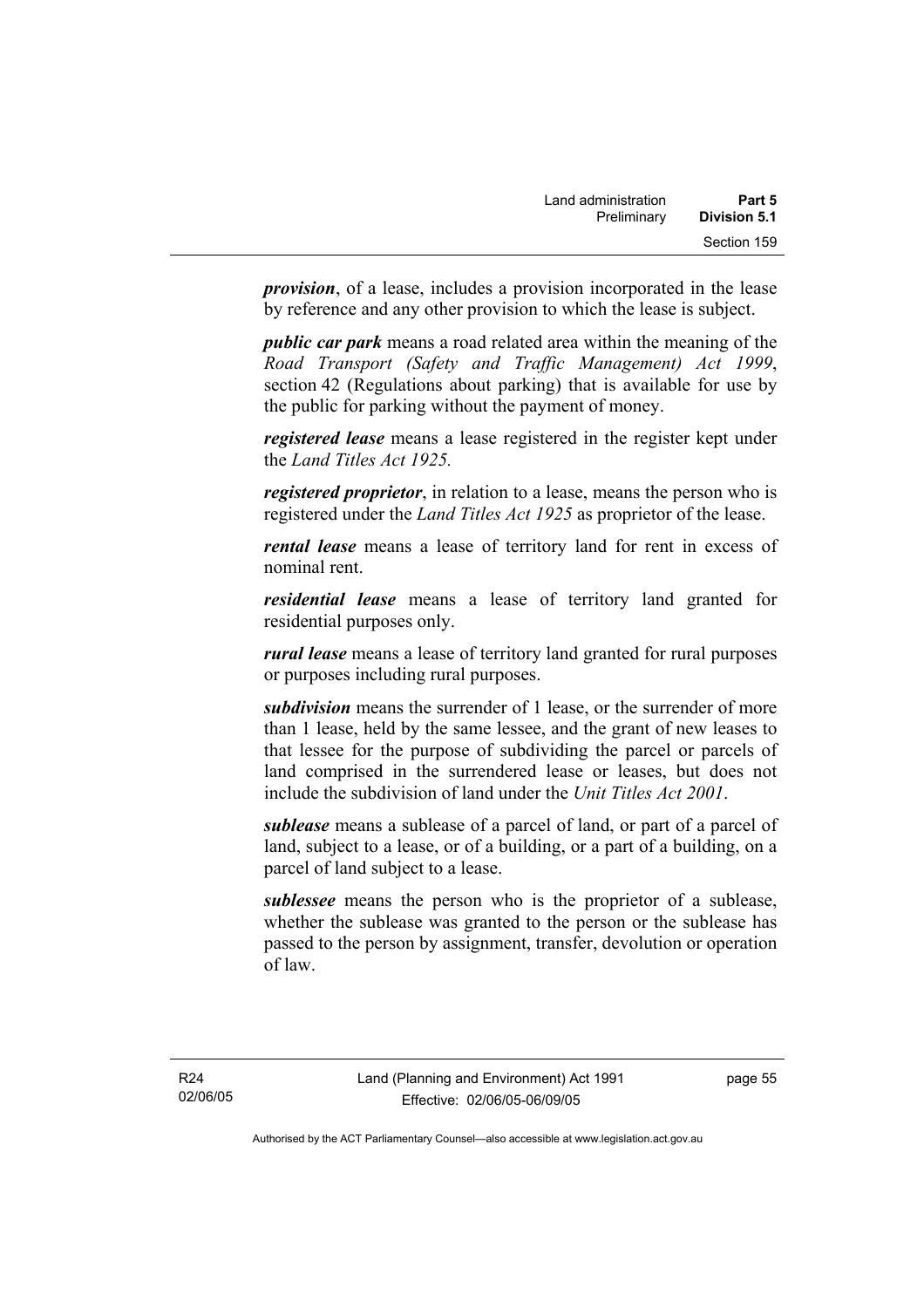| Part 5       | Land administration |
|--------------|---------------------|
| Division 5.2 | Leases              |
| Section 160  |                     |

#### **160 Application of pt 5**

- (1) This part applies to the grant of an interest in territory land by the planning and land authority on behalf of the Executive.
- (2) This part does not apply to a transfer by the Territory of a registered lease of which the Territory is the registered proprietor.

### **Division 5.2 Leases**

#### **160A Effect qualified**

This division has effect subject to division 5.4 (Restrictions on rural leases).

#### **160B Planning and land authority may grant leases**

- (1) The planning and land authority is authorised to grant, on behalf of the Executive, leases that the Executive may grant on behalf of the Commonwealth.
- (2) In this section:

*lease* means a lease of territory land.

#### **161 Granting of leases**

- (1) The planning and land authority may grant a lease by—
	- (a) auction; or
	- (b) tender; or
	- (c) ballot; or
	- (d) direct grant.

*Note* A fee may be determined under s 287 for this section.

- (2) A lease granted under this section may include provisions—
	- (a) requiring the lessee to develop the land comprised in the lease, or any unleased territory land, in a specified way; or

| page 56 | Land (Planning and Environment) Act 1991 | R <sub>24</sub> |
|---------|------------------------------------------|-----------------|
|         | Effective: 02/06/05-06/09/05             | 02/06/05        |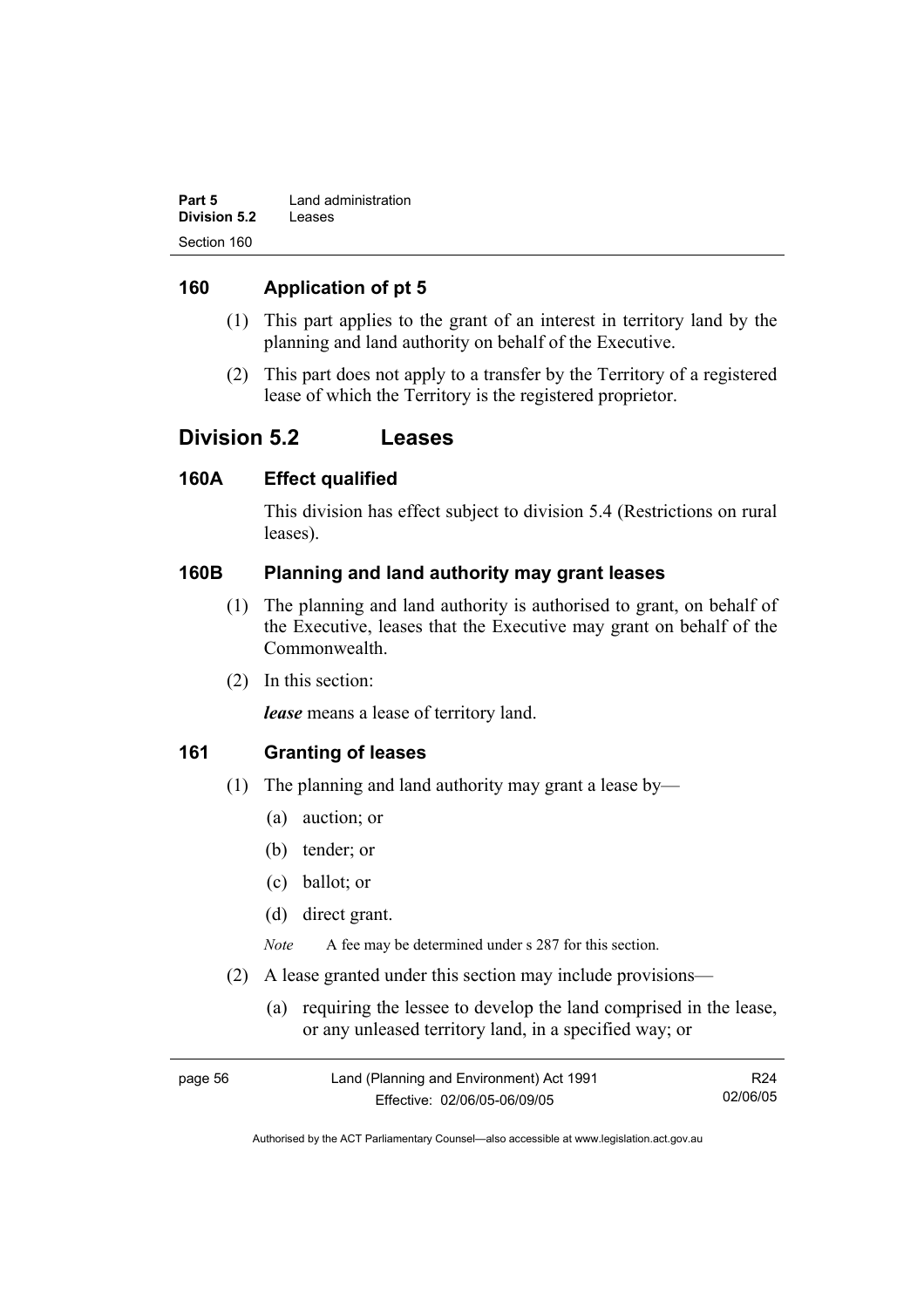- (b) requiring the lessee to give security for the performance of any of his or her obligations under the lease.
- (3) The planning and land authority may restrict the people eligible for the grant of a lease under subsection  $(1)$   $(a)$ ,  $(b)$  or  $(c)$  by specifying, in the relevant notice of auction, tender or ballot, a class of people eligible or ineligible for the grant of a lease under the auction, tender or ballot.
- (4) If, under a restriction imposed under subsection (3), only 1 person is eligible for the grant of a lease under subsection  $(1)$   $(a)$ ,  $(b)$  or  $(c)$ , the planning and land authority may grant a lease to that person under subsection (1) (d) without auctioning the lease, calling tenders or conducting a ballot.
- (5) A lease granted under subsection (1) (d) must be granted subject to the provisions that are agreed between the planning and land authority and the applicant for the lease.
- (6) The planning and land authority must not grant a lease of territory land under subsection (1) (d) otherwise than in accordance with criteria specified under subsection (7).
- (7) The Executive may, for this section, in writing—
	- (a) specify criteria for the granting of leases under subsection (1) (d); or
	- (b) amend or revoke criteria so specified.
- (8) An instrument under subsection (7) is a disallowable instrument.
	- *Note* A disallowable instrument must be notified, and presented to the Legislative Assembly, under the Legislation Act.

#### **163 Leases to community organisations**

(1) In this section:

page 57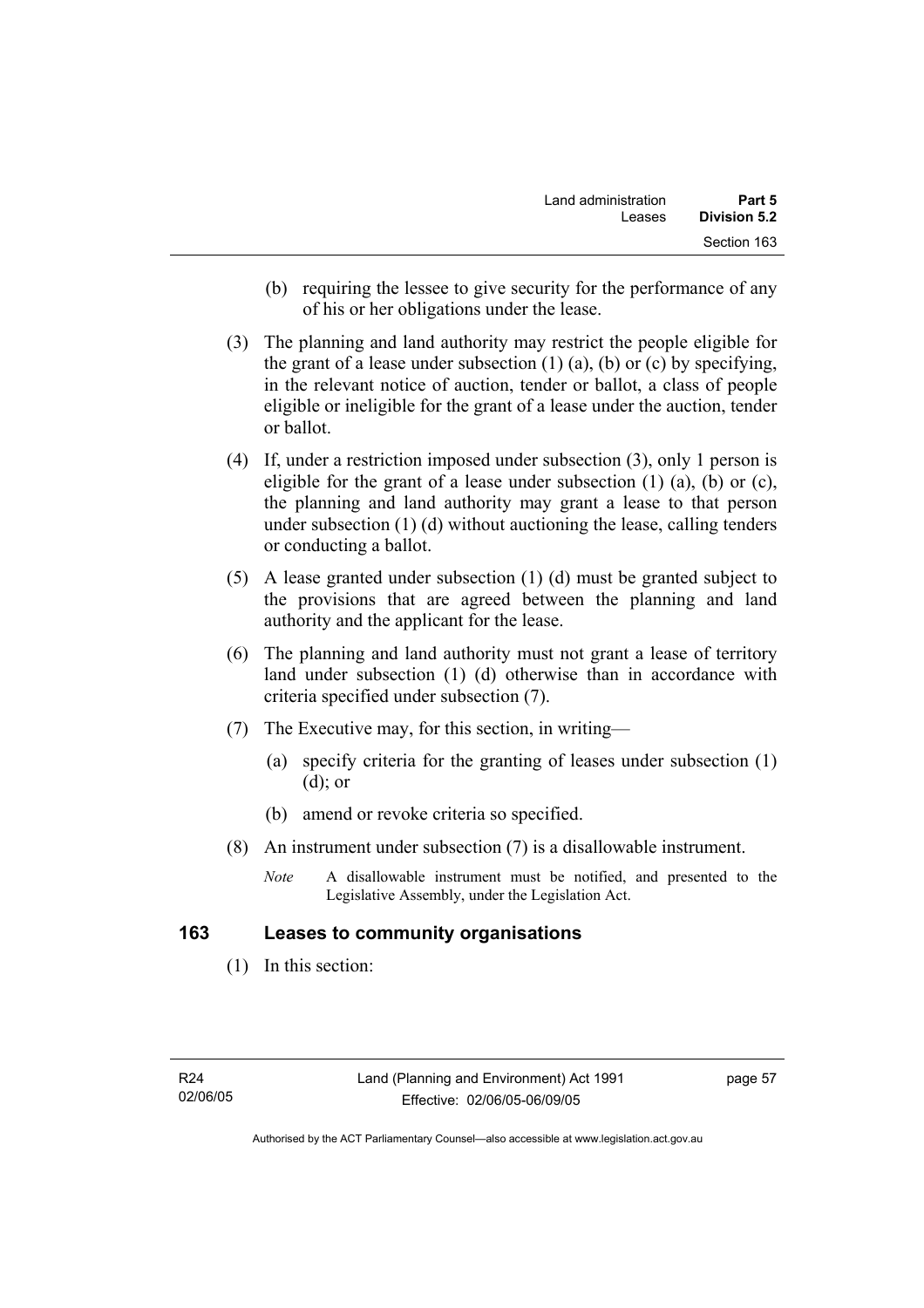*community organisation* means a corporation that—

- (a) has as its principal purpose the provision of a service, or a form of assistance, to people living or working in the ACT; and
- (b) is not carried on for the pecuniary profit or gain of its members; and
- (c) does not hold a club licence under the *Liquor Act 1975*.
- (2) The planning and land authority may grant a lease of territory land to a community organisation without charge or for a charge that is less than the market value of the lease.
- (3) The planning and land authority must not grant a lease under this section otherwise than in accordance with criteria for the granting of leases to community organisations specified under subsection (4).
- (4) The Executive may, for this section, in writing—
	- (a) specify criteria for the granting of leases to community organisations; or
	- (b) amend or revoke criteria so specified.
- (5) An instrument under subsection (4) is a disallowable instrument.
	- *Note* A disallowable instrument must be notified, and presented to the Legislative Assembly, under the Legislation Act.
- (6) A community organisation must not transfer a lease granted under this section and a purported transfer of such a lease is of no effect.
- (7) This section does not limit the power of the planning and land authority to grant a lease of territory land to a community organisation otherwise than under this section.

#### **164 Special leases**

 (1) The planning and land authority may grant a lease of territory land for a charge that is less than the market value of the lease if the

R24 02/06/05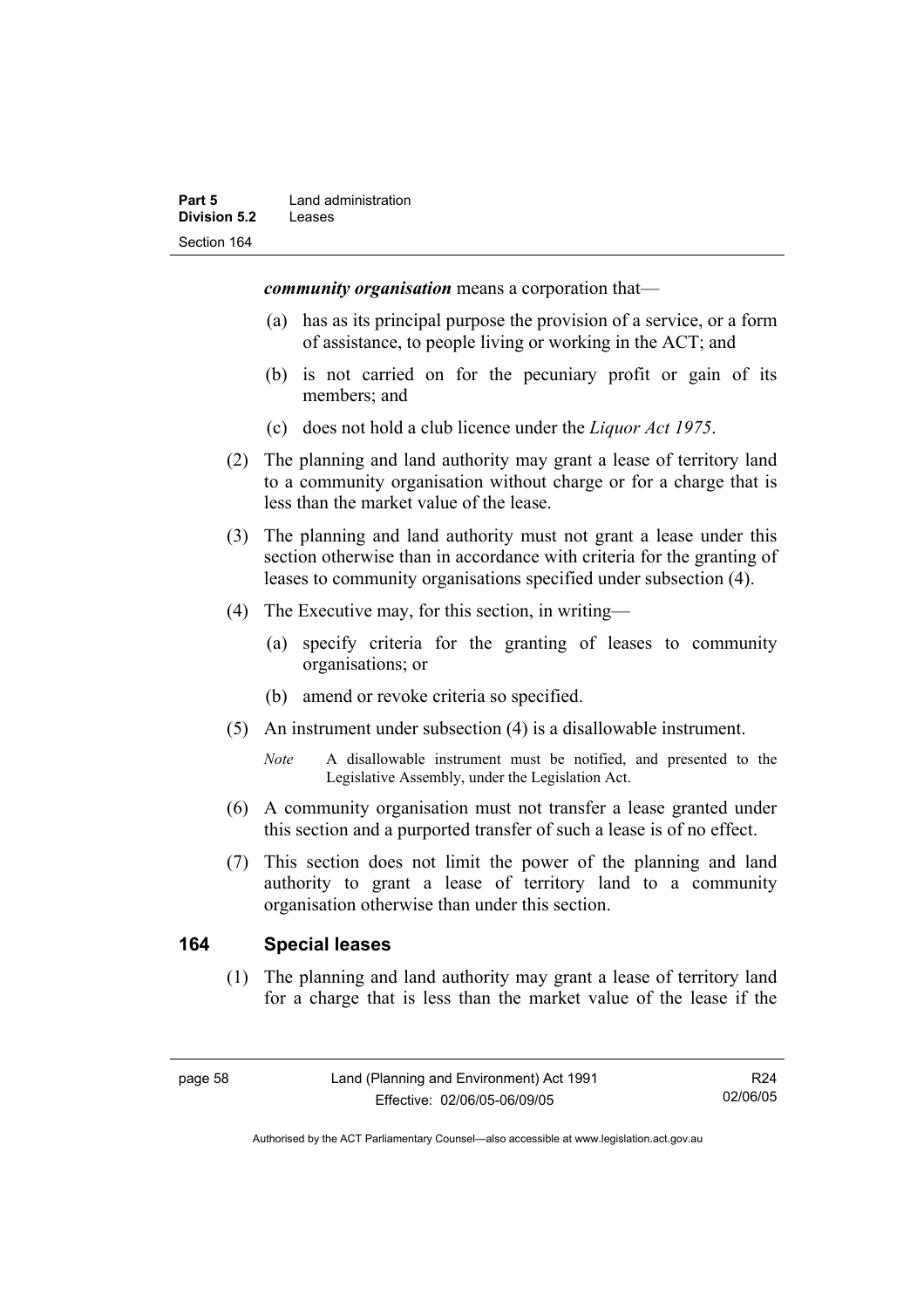authority is satisfied it is desirable and in the public interest to do so to facilitate—

- (a) the economic development of the ACT; or
- (b) the development of business in the ACT.
- (2) The planning and land authority must not grant a lease of territory land under this section otherwise than in accordance with criteria for the granting of special leases specified under subsection (3).
- (3) The Executive may, for this section, in writing—
	- (a) specify criteria for the granting of special leases; or
	- (b) amend or revoke criteria so specified.
- (4) An instrument under subsection (3) is a disallowable instrument.

```
Note A disallowable instrument must be notified, and presented to the 
Legislative Assembly, under the Legislation Act.
```
- (5) The lessee under a lease to which this section applies must not, for a period of 5 years after the day when the lease is granted—
	- (a) assign or transfer the lease; or
	- (b) sublet the land comprised in the lease or any part of it; or
	- (c) part with possession of the land comprised in the lease or any part of it;

without having obtained the written consent of the planning and land authority and any assignment, transfer, sublease, agreement or arrangement made or entered into in contravention of this subsection is of no effect.

- (6) The planning and land authority must not consent to the lessee under a lease to which this section applies—
	- (a) assigning or transferring the lease; or
	- (b) subletting the land comprised in the lease or any part of it; or

page 59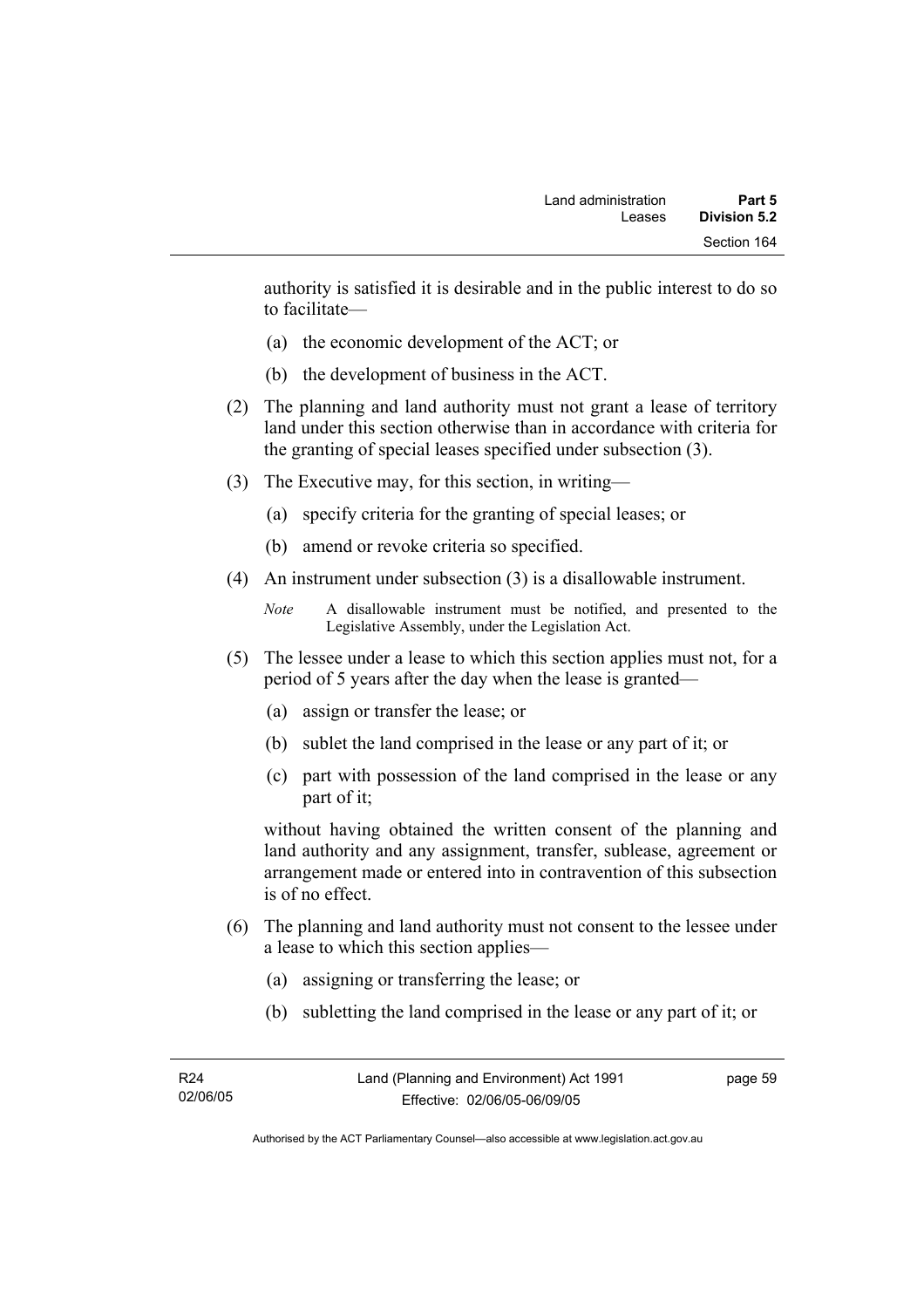| Part 5              | Land administration |
|---------------------|---------------------|
| <b>Division 5.2</b> | Leases              |
| Section 166         |                     |

 (c) parting with possession of the land comprised in the lease or any part of it;

unless it is satisfied that the person to whom it is proposed that the lease should be assigned or transferred, the person to whom it is proposed that a sublease should be granted or the person to whom it is proposed that possession of the land should be given is a person who satisfies the criteria of eligibility specified under subsection (2) in relation to the class of leases in which the lease is included.

### **166 Inquiries and assessments in relation to granting of leases**

If it is proposed that a lease of territory land be granted, the Minister may—

- (a) establish a panel to conduct an inquiry into whether the proposed lease should be granted; or
- (b) direct that an assessment be made into the possible environmental impact of a decision to grant the lease.

#### **166A Grants of leases after inquiries or assessments**

- (1) This section applies if the Minister, under section 166, establishes a panel to conduct an inquiry, or directs that an assessment be made, in relation to the proposed grant of a lease.
- (2) The Minister must—
	- (a) consider the report of the panel or the assessment; and
	- (b) review the provisions of the proposed lease taking the report or assessment into account; and
	- (c) direct the planning and land authority—
		- (i) to grant the proposed lease; or
		- (ii) to grant the proposed lease as varied in accordance with the direction; or

| page 60 | Land (Planning and Environment) Act 1991 | R24      |
|---------|------------------------------------------|----------|
|         | Effective: 02/06/05-06/09/05             | 02/06/05 |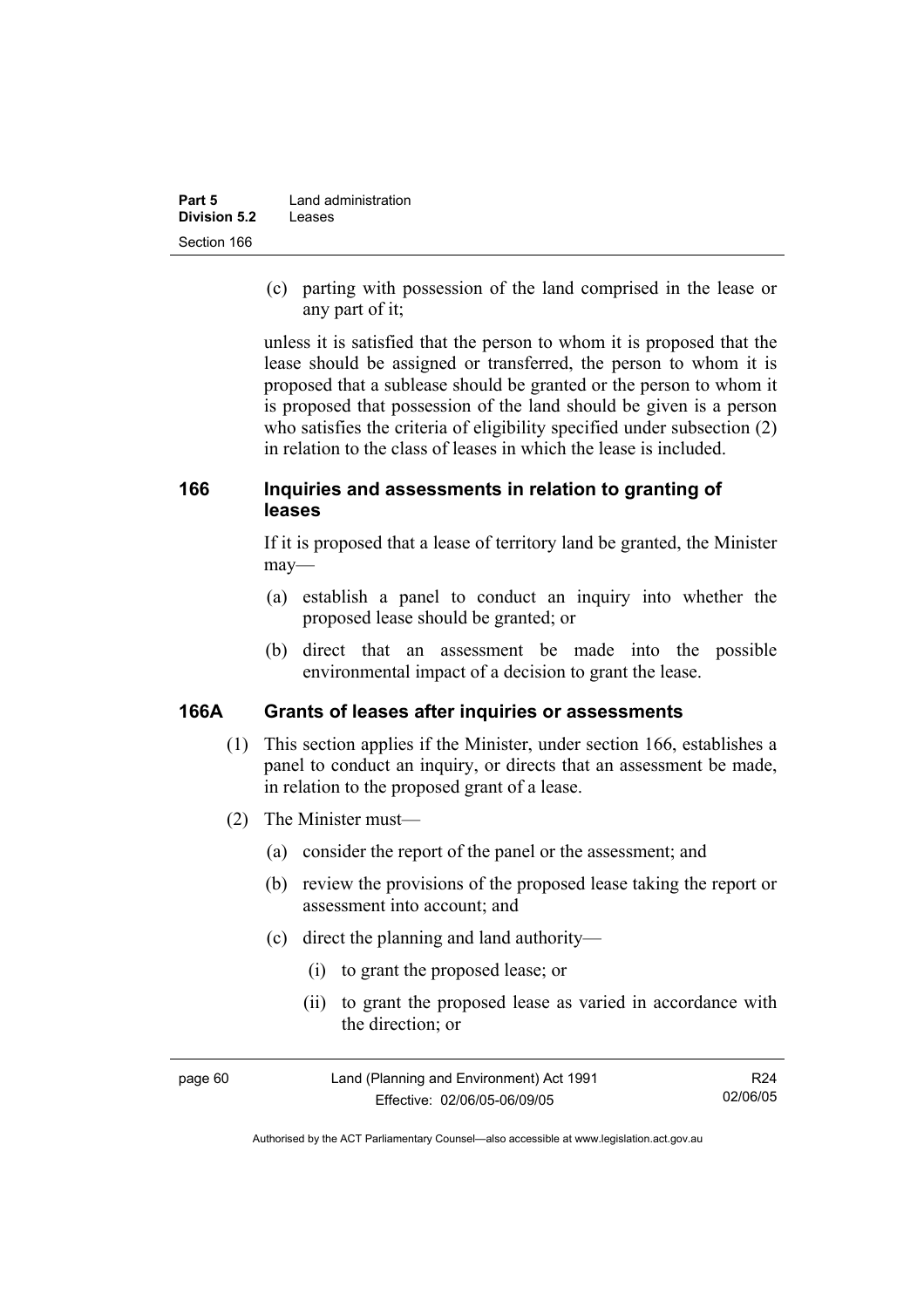- (iii) to refuse to grant the proposed lease.
- (3) The planning and land authority may grant the proposed lease only in accordance with a direction of the Minister under subsection  $(2)$   $(c)$ .

#### **167 Eligibility for certain classes of leases**

- (1) The Executive may, in writing—
	- (a) declare a specified class of leases to be leases to which this section applies; or
	- (b) specify, in relation to a class of leases declared under paragraph (a) to be leases to which this section applies, criteria for deciding whether a person is eligible to hold the land comprised in a lease included in that class; or
	- (c) amend or revoke a declaration under paragraph (a) or criteria specified under paragraph (b).
- (2) An instrument under subsection (1) is a disallowable instrument.

*Note* A disallowable instrument must be notified, and presented to the Legislative Assembly, under the Legislation Act.

- (3) The planning and land authority must not grant a lease to which this section applies to a person who does not satisfy the criteria specified under subsection (1) (b) in relation to the class of leases in which the lease is included.
- (4) The validity of a lease to which this section applies is not taken to be affected by a failure to comply with subsection (3).
- (5) The lessee under a lease to which this section applies, or any other person having an interest in such a lease, must not—
	- (a) assign or transfer the lease; or
	- (b) sublet the land comprised in the lease or any part of it; or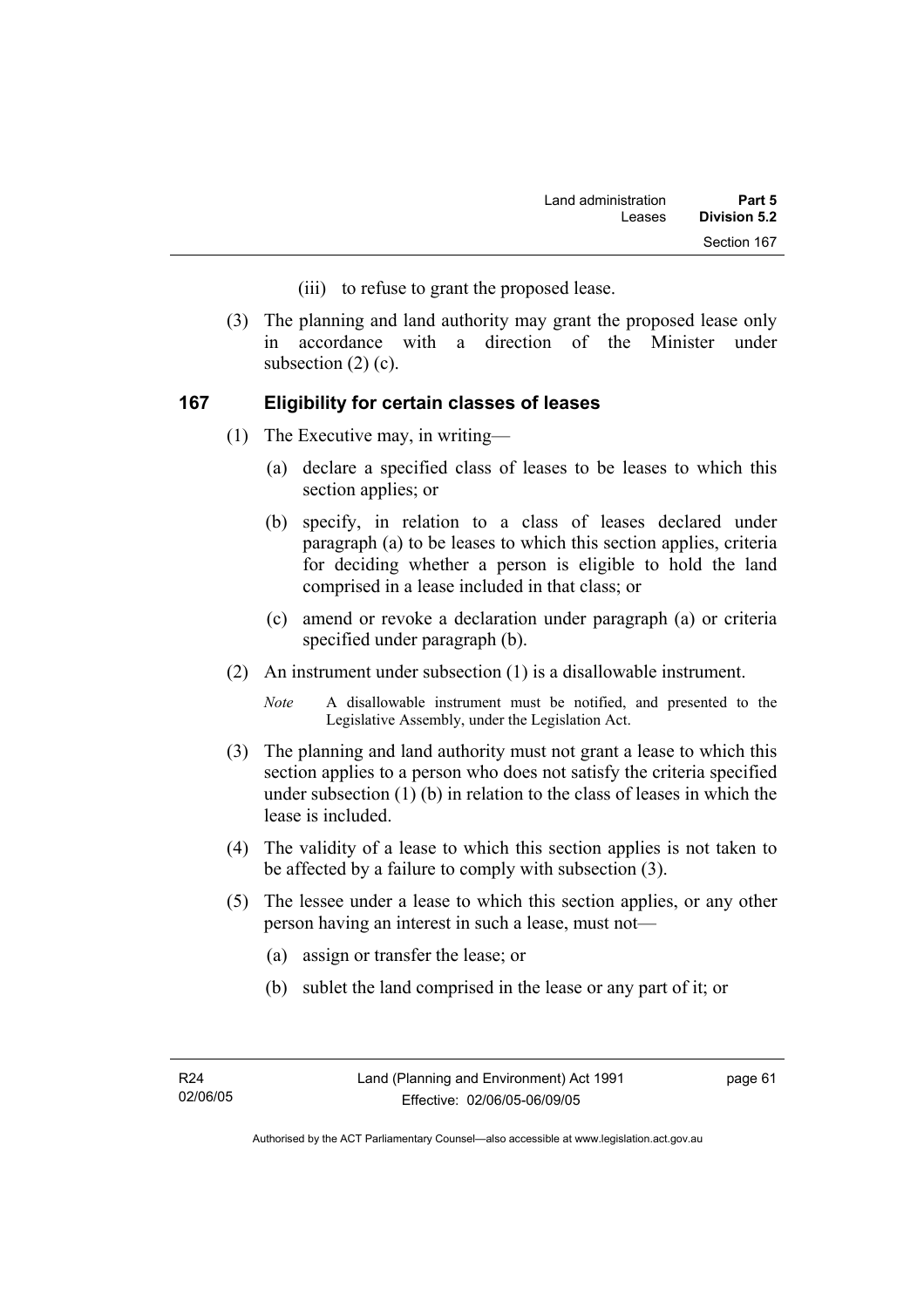| Part 5              | Land administration |
|---------------------|---------------------|
| <b>Division 5.2</b> | Leases              |
| Section 168         |                     |

 (c) part with possession of the land comprised in the lease or any part of it;

without having obtained the written consent of the planning and land authority and any assignment, transfer, sublease, agreement or arrangement made or entered into in contravention of this subsection is of no effect.

- (6) The planning and land authority must not consent to the lessee under a lease to which this section applies, or to any other person having an interest in such a lease—
	- (a) assigning or transferring the lease; or
	- (b) subletting the land comprised in the lease or any part of it; or
	- (c) parting with possession of the land comprised in the lease or any part of it;

unless it is satisfied that the person to whom it is proposed that the lease should be assigned or transferred, the person to whom it is proposed that a sublease should be granted or the person to whom it is proposed that possession of the land should be given is a person who satisfies the criteria of eligibility specified under subsection (1) (b) in relation to the class of leases in which the lease is included.

### **168 Authority need not grant lease**

- (1) The planning and land authority need not grant a lease of territory land to an applicant, even if applications for the lease have been invited.
- (2) If applications for a lease have been invited subject to conditions, the planning and land authority may, without granting a lease, invite fresh applications for the lease subject to the same or other conditions.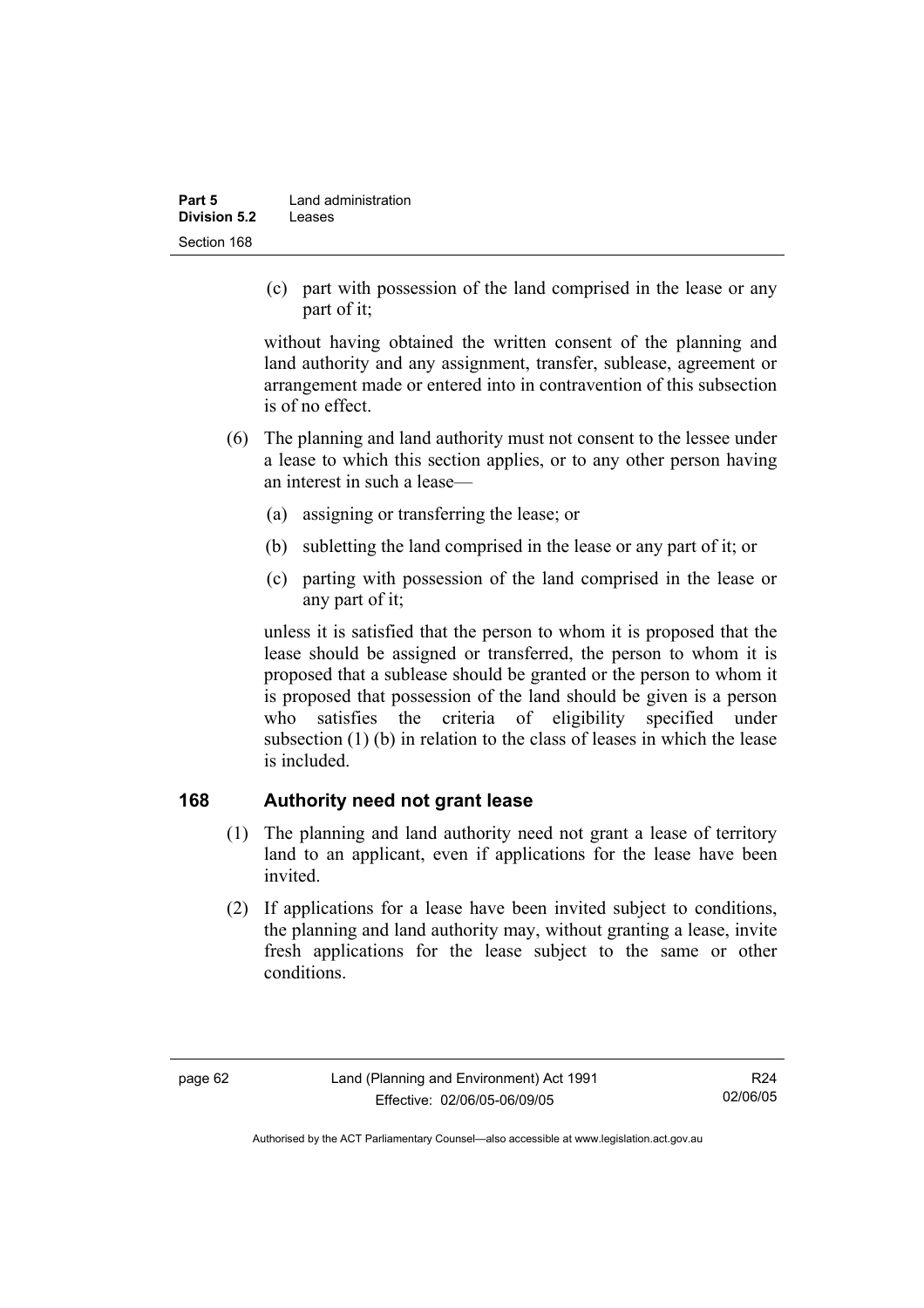#### **169 Payment for leases**

- (1) Subject to subsection (2), the planning and land authority must not grant a lease of territory land otherwise than for payment of an amount that is not less than the market value of the lease.
- (2) Subsection (1) does not apply in relation to—
	- (a) a lease granted for a rent that is the full market rental value of the lease; or
	- (b) a lease granted under section 161 (1) (d), section 163, section 164, section 171, section 171A or section 172.

### **170 Failure to accept and execute lease**

- (1) Subject to subsection (2), if a person who is entitled to the grant of a lease of territory land under this part fails to—
	- (a) accept and execute the lease; or
	- (b) pay any amount that he or she is required to pay before being granted the lease;

within the prescribed period, the planning and land authority may, by instrument served on the person, terminate his or her right to the grant of the lease.

- (2) An instrument under subsection (1) must—
	- (a) specify the ground on which it is given; and
	- (b) state that it takes effect on the day 28 days after the day it is served.
- (3) An instrument under subsection (1) may be served on a person by—
	- (a) giving it to the person personally; or
	- (b) sending it to the person by post; or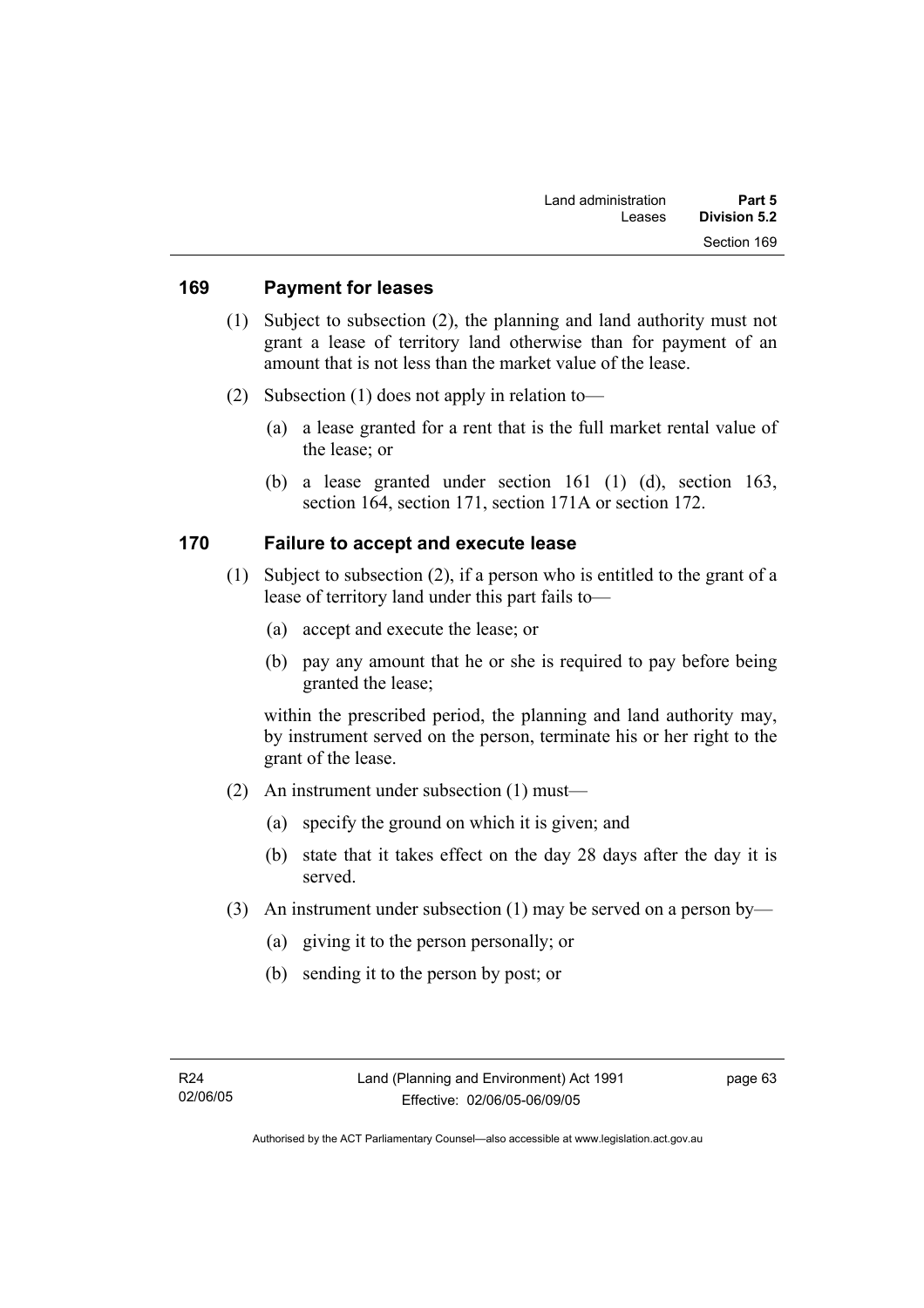| Part 5              | Land administration |
|---------------------|---------------------|
| <b>Division 5.2</b> | Leases              |
| Section 171         |                     |

- (c) if the residential address of the person is not known to the planning and land authority—publishing a copy of the instrument in a daily newspaper.
- (4) An instrument under subsection (1) takes effect on the day 28 days after the day it is served.
- (5) A person whose right to the grant of a lease has been terminated under this section does not have any claim for compensation in relation to the termination of the right or for the recovery of any money paid to the planning and land authority in relation to the grant of the lease.

### **171 Grant of further residential leases**

- (1) This section applies if—
	- (a) the holder of a residential lease of land applies to the planning and land authority for the grant of a further residential lease of the land; and
	- (b) neither the Territory nor the Commonwealth needs the land for a public purpose; and
	- (c) the lessee pays the fee worked out under the determination under subsection (3); and
	- (d) the lessee surrenders the existing lease.
- (2) The planning and land authority must grant the lessee a further residential lease of the land for a term not longer than 99 years to begin on the day after the day the existing lease is surrendered.
- (3) The Minister may make a determination, in writing, for subsection (1) (c).
- (4) If the term of a further lease granted under subsection (2) is not longer than the term of the existing lease, the fee payable under subsection (1) (c) must not be more than the cost of granting the lease.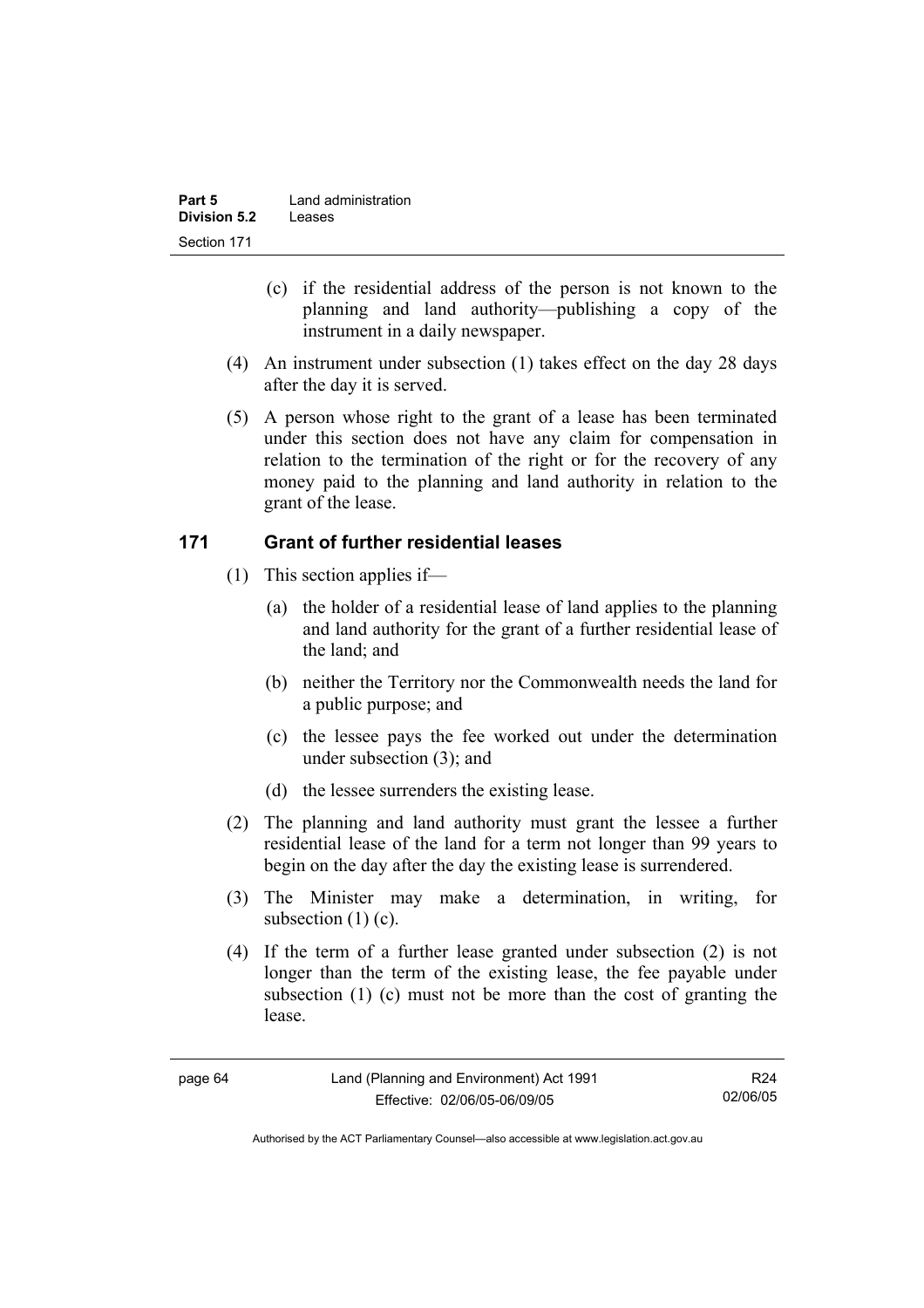- (5) A determination under subsection (3) is a disallowable instrument.
	- *Note* A disallowable instrument must be notified, and presented to the Legislative Assembly, under the Legislation Act.

#### **171A Grant of further rural leases**

- $(1)$  If—
	- (a) the holder of a rural lease applies to the planning and land authority for the grant of a further rural lease of the same land; and
	- (b) neither the Territory nor the Commonwealth requires the land for a public purpose; and
	- (c) all rent due under the existing lease is paid; and
	- (d) the lessee pays the determined fee; and
	- (e) the lessee surrenders the existing lease;

the authority must grant the lessee a further rural lease of that land for a term not longer than the maximum set out in the determination under subsection (2), and subject to any conditions set out in that determination, to begin on the day immediately following the date of surrender of the existing lease.

- (2) The Minister may make a determination, in writing, for subsection  $(1)$ .
- (3) A determination under subsection (2) may—
	- (a) include a condition that a lessee pays, for the grant of a further lease—
		- (i) an amount stated in, or worked out in accordance with, the determination (an *amount condition*); or
		- (ii) the market value of the lease; and
	- (b) provide that an amount condition ceases to apply to a lessee if the lessee—

| R <sub>24</sub> | Land (Planning and Environment) Act 1991 | page 65 |
|-----------------|------------------------------------------|---------|
| 02/06/05        | Effective: 02/06/05-06/09/05             |         |
|                 |                                          |         |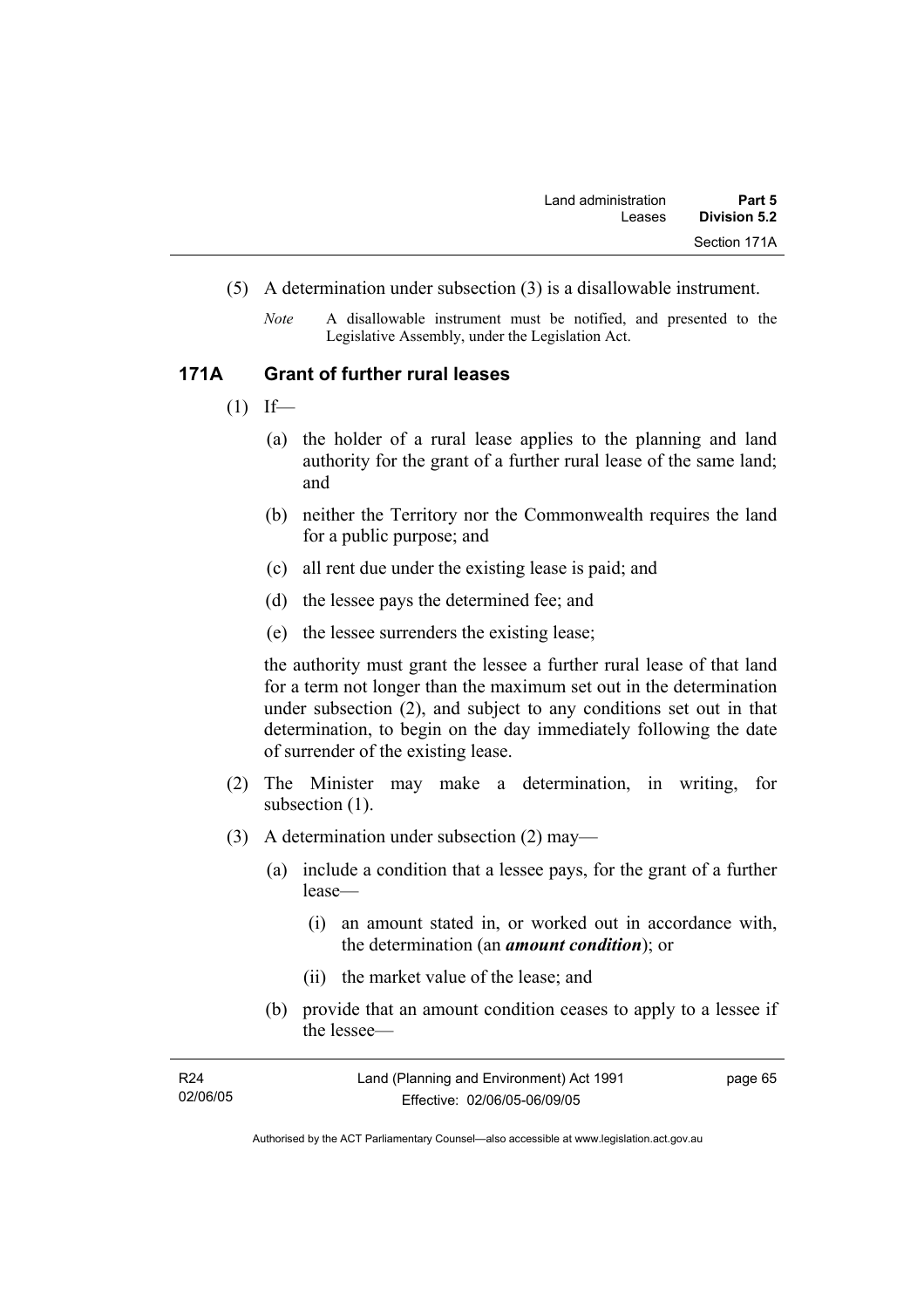| Part 5              | Land administration |
|---------------------|---------------------|
| <b>Division 5.2</b> | Leases              |
| Section 172         |                     |

- (i) has not applied for the grant of a further rural lease under subsection (1) within the period stated in the determination for applying for such a grant; and
- (ii) has not accepted in writing an offer for the grant of such a lease within the period stated in the determination for accepting such an offer.
- (4) A provision mentioned in subsection (3) (b) may apply to an amount condition of a determination made before or after the commencement of that subsection.
- (5) If the national capital authority has set a maximum term for a rural lease of land in a designated area, a determination under subsection (2) relating to the land must not set a term for a further rural lease of the land that is longer than the maximum term.
- (6) In subsection (5):

*designated area*—see the *Australian Capital Territory (Planning and Land Management) Act 1988* (Cwlth), section 4.

- (7) If the term of a further lease granted under subsection (1) does not exceed the term of the existing lease, the fee payable under subsection (1) (d) must not exceed the cost of granting the lease.
- (8) A determination under subsection (2) is a disallowable instrument.
	- *Note* A disallowable instrument must be notified, and presented to the Legislative Assembly, under the Legislation Act.

### **172 Grant of further leases for purposes other than residential or rural**

- (1) This section applies if—
	- (a) the holder of a lease of territory land other than a residential lease or a rural lease applies to the planning and land authority for the grant of a further lease of the land for the same purposes; and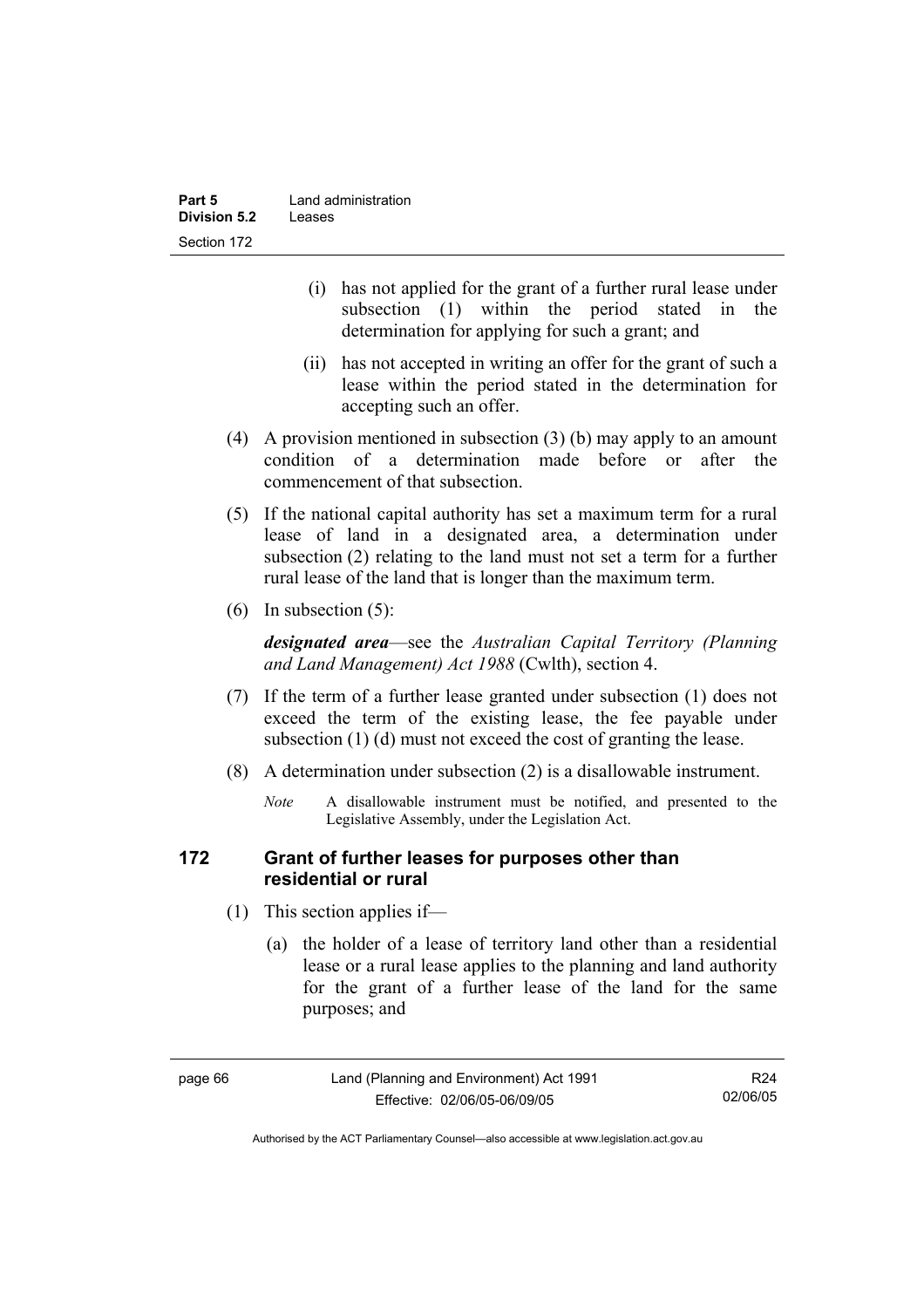- (b) neither the Territory nor the Commonwealth needs the land for a public purpose; and
- (c) all rent due under the existing lease is paid; and
- (d) the lessee pays the fee worked out under the determination under subsection (3); and
- (e) the lessee surrenders the existing lease.
- (2) The planning and land authority must grant the lessee a further lease of the land for the same purposes for a term not longer than 99 years to begin on the day after the day the existing lease is surrendered.
- (3) The Minister may make a determination, in writing, for subsection (1) (d).
- (4) If the term of a further lease granted under subsection (2) is not longer than the term of the existing lease, the fee payable under subsection (1) (d) must not be more than the cost of granting the lease.
- (5) A determination under subsection (3) is a disallowable instrument.
	- *Note* A disallowable instrument must be notified, and presented to the Legislative Assembly, under the Legislation Act.

### **172A Grant of further lease—unit titles**

- (1) The planning and land authority may grant a further lease of a unit, or the common property, under a units plan only on an application by the owners corporation.
- (2) The planning and land authority may grant a further lease of a unit, or the common property, under a units plan only if—
	- (a) the authority grants further leases for all the units and the common property; and
	- (b) the further leases are all granted for the same term.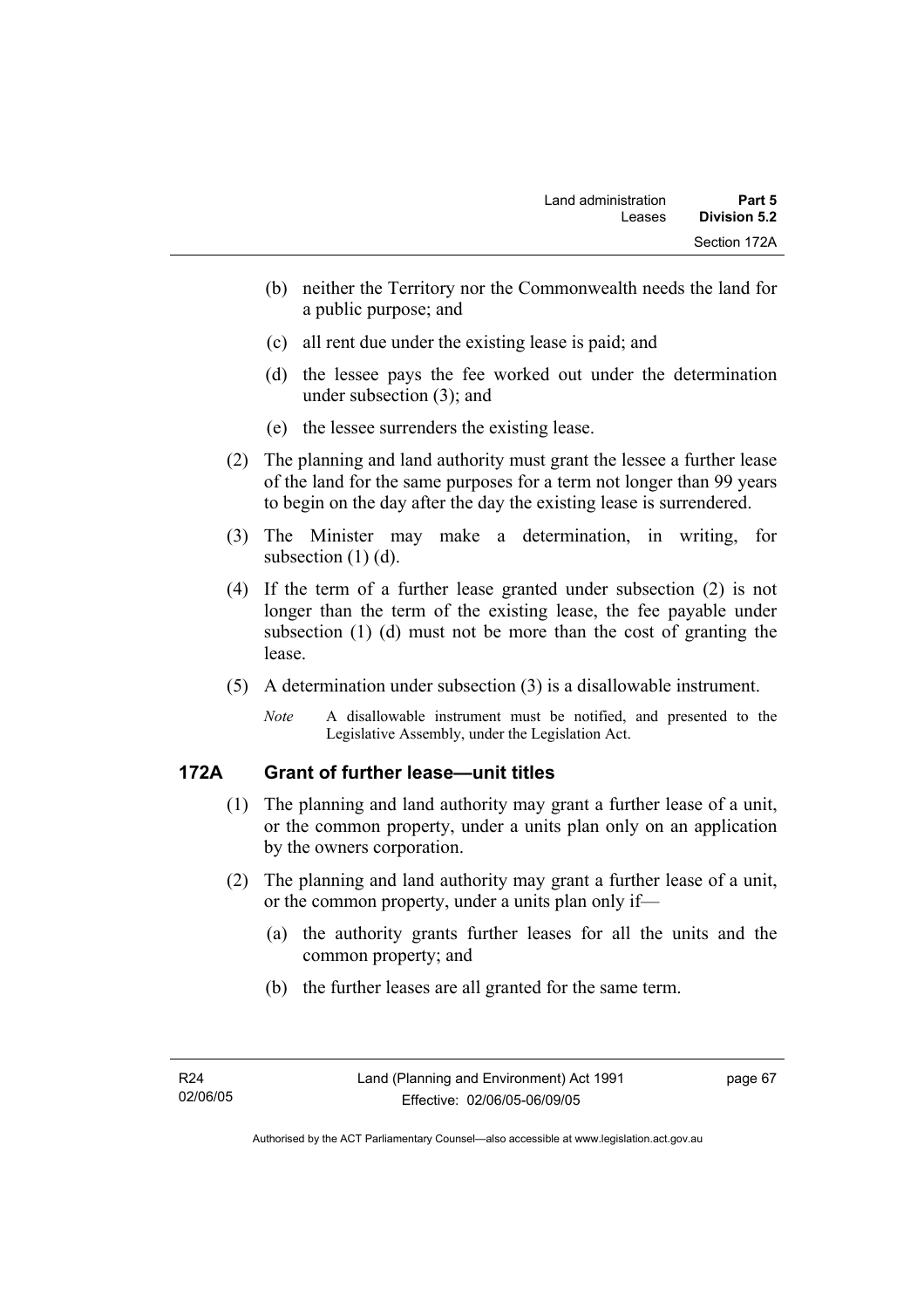| Part 5              | Land administration |
|---------------------|---------------------|
| <b>Division 5.2</b> | Leases              |
| Section 172B        |                     |

- (3) An application must be supported by an ordinary resolution of the owners corporation.
- (4) A certificate under the *Unit Titles Act 2001*, section 109 about the resolution must be attached to the application.
- (5) In this section:

*further lease* means a lease under section 171, section 171A or section 172.

*units plan* means a units plan under the *Unit Titles Act 2001*, section 7.

### **172B Grant of further lease—community title**

- (1) The planning and land authority may grant a further lease of a lot in a community title scheme only on an application by the body corporate of the scheme.
- (2) The planning and land authority may grant a further lease of a lot in a community title scheme only if—
	- (a) the authority grants further leases for all the lots in the scheme; and
	- (b) the further leases are all granted for the same term.
- (3) An application must be supported by an ordinary resolution of the body corporate.
- (4) An application must have attached to it a certificate under the seal of the body corporate that states that at a general meeting of the body corporate held on a stated day a resolution was passed for subsection (3) in the terms set out in the certificate.

### **172C No right to use, flow and control of water**

A lease or further lease of territory land granted under this division after the commencement of this section must not be taken to give a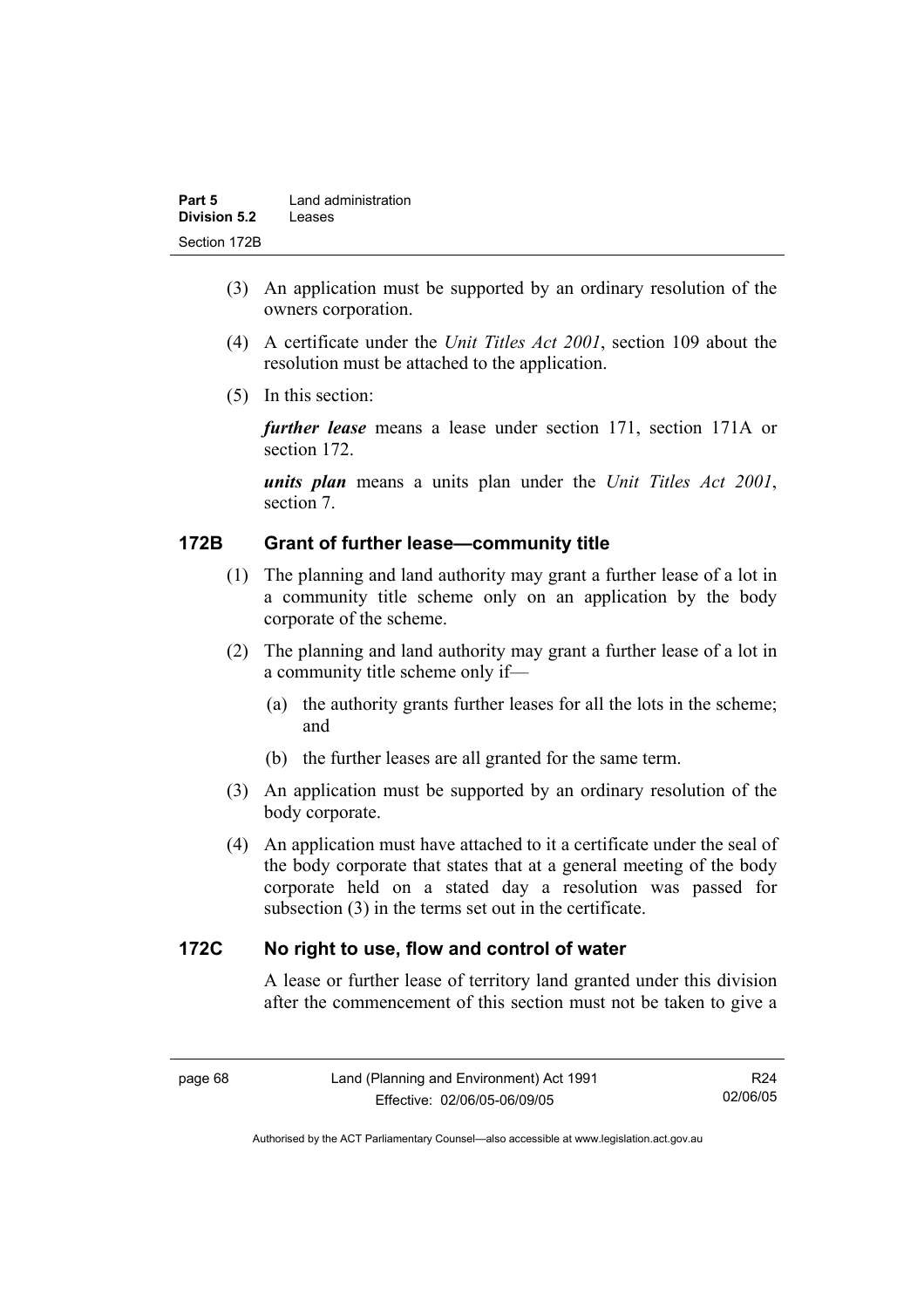right to the use, flow and control of water (including water containing impurities) under the land the subject of the lease.

### **173 Lessee's rights in relation to improvements**

(1) In this section:

*improvement*, in relation to land, means—

- (a) a building or a structure on the land; or
- (b) in relation to land held under a rural lease—
	- (i) a building or structure on or under the land; or
	- (ii) any improvement to the land reasonably undertaken for rural purposes.

*lessee,* for a lease that has been surrendered or ended, or the term of that has ended, means the person who was the lessee under the lease at the time of the surrender or ending.

*undertaken*, in relation to an improvement that is a building or structure, means the construction, erection or installation of the building or structure.

- (2) This section applies only to the following improvements to land:
	- (a) an improvement undertaken in a way consistent with the law of the Territory, and with any lease over the land, except—
		- (i) an improvement undertaken by the Territory or the Commonwealth (subject to paragraph (b)); or
		- (ii) an improvement acquired by the Territory or the Commonwealth (subject to paragraph (c));
	- (b) an improvement undertaken by the Territory or the Commonwealth, if the Territory or the Commonwealth has received, or is entitled to receive, payment for that improvement;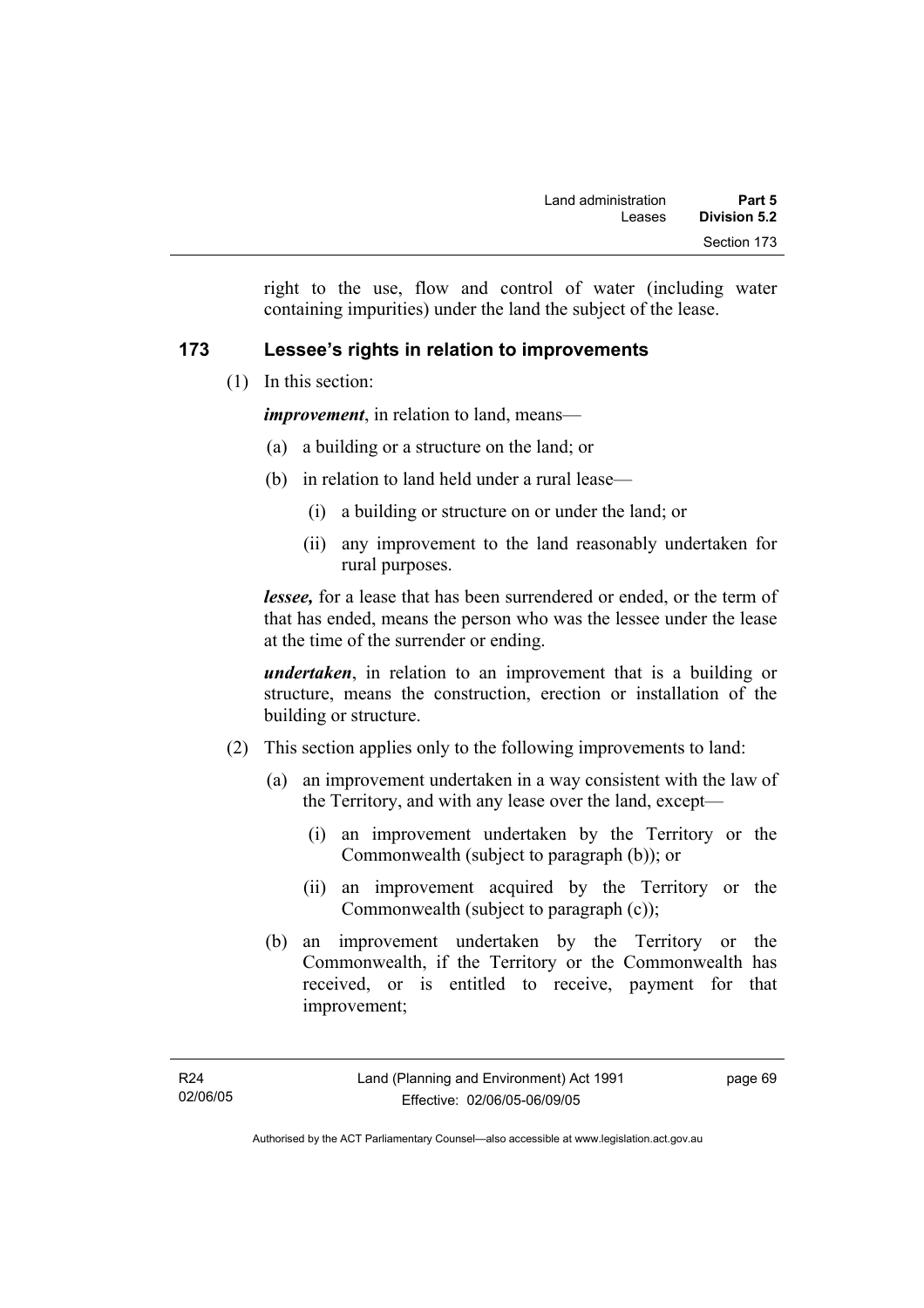- (c) an improvement acquired by the Territory or the Commonwealth, if the Territory or the Commonwealth has received, or is entitled to receive, payment for the improvement.
- (3) If, on the expiry of the term of a lease of territory land on which there are improvements to which this section applies, the lessee is granted a further lease of that land or any part of it, the lessee is not liable to make any payment to the planning and land authority for the improvements on the land or part of the land.
- (4) Subject to subsections (5) and (12), if, on the expiry of the term of a lease of territory land on which there are improvements to which this section applies, the lessee is not granted a further lease of the land, or is granted a lease of part only of the land, the planning and land authority is liable to pay the lessee—
	- (a) if no further lease of the land is granted to the lessee—the amount decided by the planning and land authority to be the value of the improvements on the land; or
	- (b) if a further lease of part only of the land is granted to the lessee—the amount decided by the planning and land authority to be the value of the improvements to which this section applies on the part of the land not so leased.
- (5) Before the end of the term of a lease of territory land, the planning and land authority may declare that the land comprised in the lease, or part of the land, is available for a further lease.
- (6) If the lessee does not elect to take a further lease of the land, or part of the land, declared to be available within 6 months after the end of the term of the lease, the amount of any expenditure reasonably incurred by the Territory, the planning and land authority or both, in relation to the grant of a lease of the land, or part of the land, to anyone else must be deducted from the amount payable to the lessee under this section.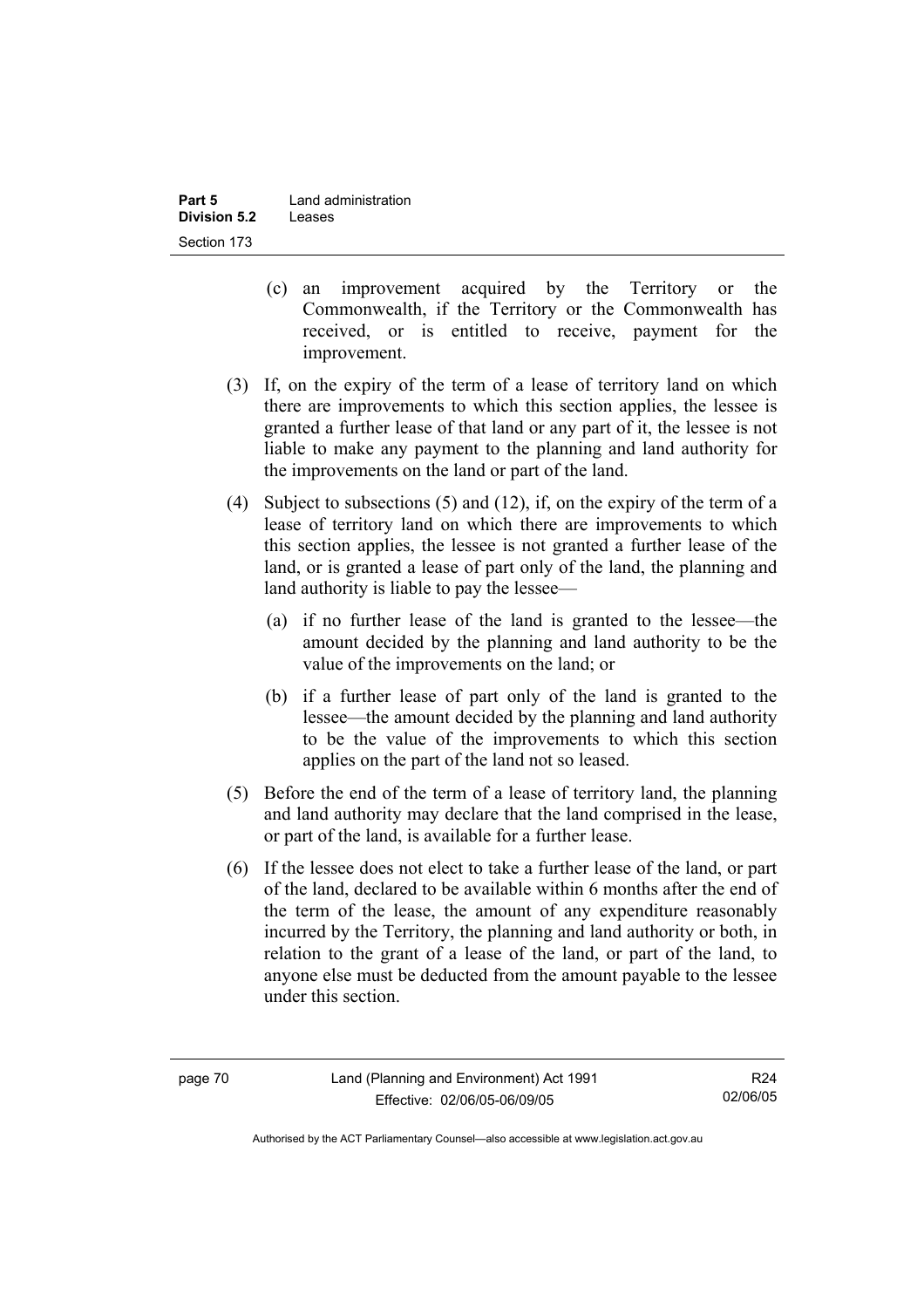- (7) Subject to subsections (9), (10) and (12), if a lease is surrendered or ended, the provisions of this section relating to the payment to the lessee of the value of the improvements on the land comprised in the lease on the expiration of the term apply (so far as applicable) as if the term of the lease had expired on the day of the surrender or ending.
- (8) Subject to subsections (9) and (12), if, before the expiry of the term of a lease of territory land, the planning and land authority withdraws all or part of the leased land from the lease under a provision of the lease, the provisions of this section relating to the payment to the lessee of the value of the improvements on the land on the expiry of the term apply (so far as applicable) as if the term of the lease had expired on the day of the withdrawal.
- (9) Subsection (7) or (8) applies in relation to a lease only if the lessee has fully complied with the provisions (if any) of the lease relating to the erection of a building on the land comprised in the lease.
- (10) If a lease is surrendered or ended, the planning and land authority may work out the amount of the expenditure reasonably incurred by the Territory, the planning and land authority or both, in relation  $to$ —
	- (a) the surrender or ending of the lease; and
	- (b) any grant of a further lease of the land or part of the land.
- (11) The amount worked out under subsection (10) must be deducted from any amount payable under subsection (7) to the lessee of the surrendered or ended lease.
- (12) Subsections (4), (7) and (8) apply in relation to a lease subject to any provisions of the lease that preclude or limit the right of the lessee to payment in relation to improvements on the land comprised in the lease.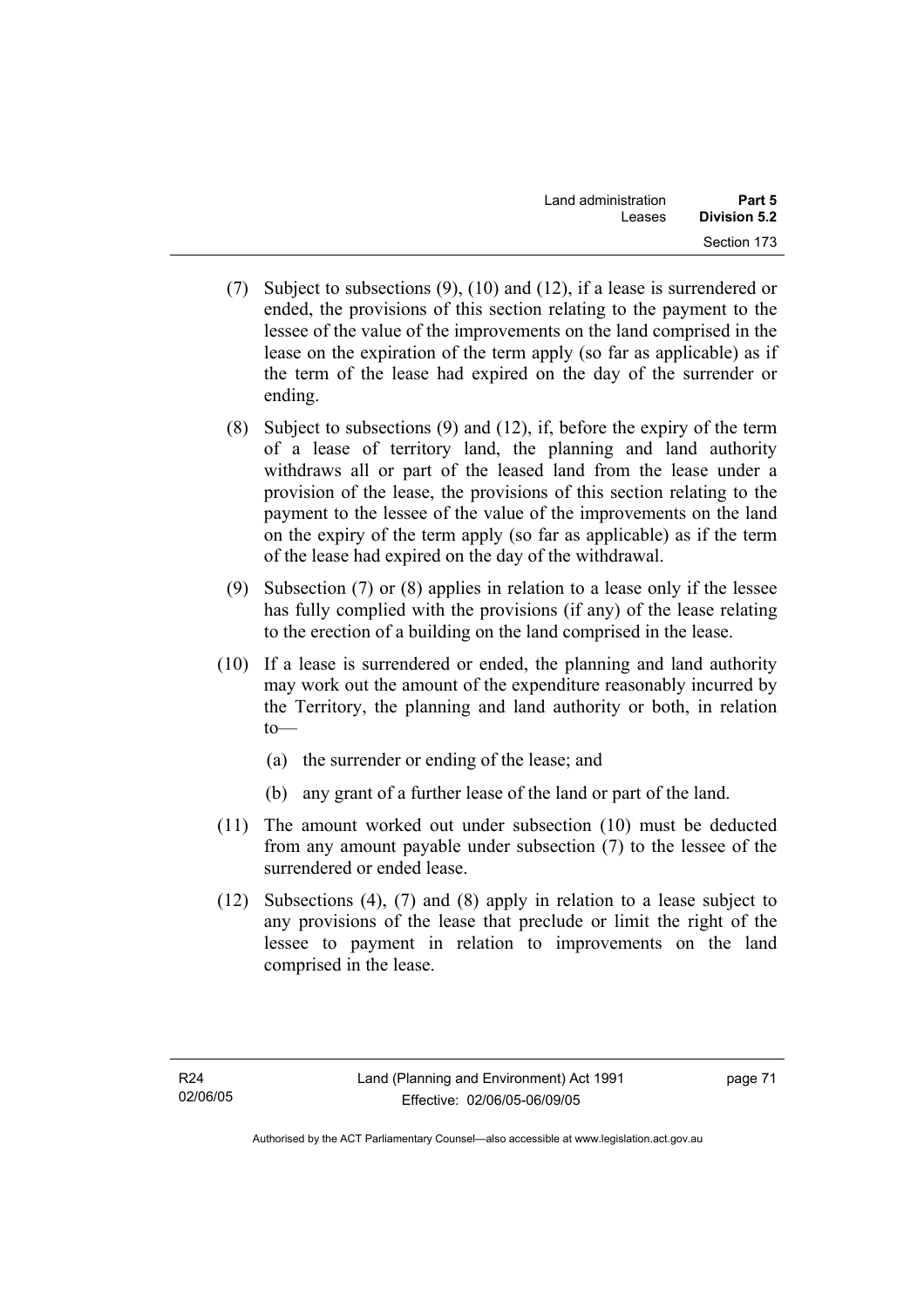### **174 Deciding value of improvements**

(1) In this section:

*assessment day* means—

- (a) in relation to land a lease of which has expired—the day of expiry; or
- (b) in relation to land a lease of which has been terminated or surrendered—the day of termination or surrender; or
- (c) in relation to land that has been withdrawn from a lease—the day of withdrawal.

*lessee*—see section 173.

*market value*, in relation to improvements on land, means the amount by which the improvements increase the value of the lease of the land, assuming that the lease, together with the improvements, were offered for sale on the open market on the day immediately before the prescribed day on the reasonable terms and conditions that a genuine seller might require.

- (2) If compensation is payable under section 173 in relation to improvements, the planning and land authority must, as soon as practicable after the assessment day in relation to the land where the improvements are situated, in writing, decide, in accordance with this section, the market value of the improvements on the land as at the assessment day.
- (3) If compensation is payable under section 173 (4), the planning and land authority must, in valuing the improvements, assume that a further lease of the land had been granted subject to the same provisions, and for the same term, as the lease that has expired.
- (4) If compensation is payable under section 173 (7), the planning and land authority must, in valuing the improvements, assume that the lease of the land had not been terminated or surrendered.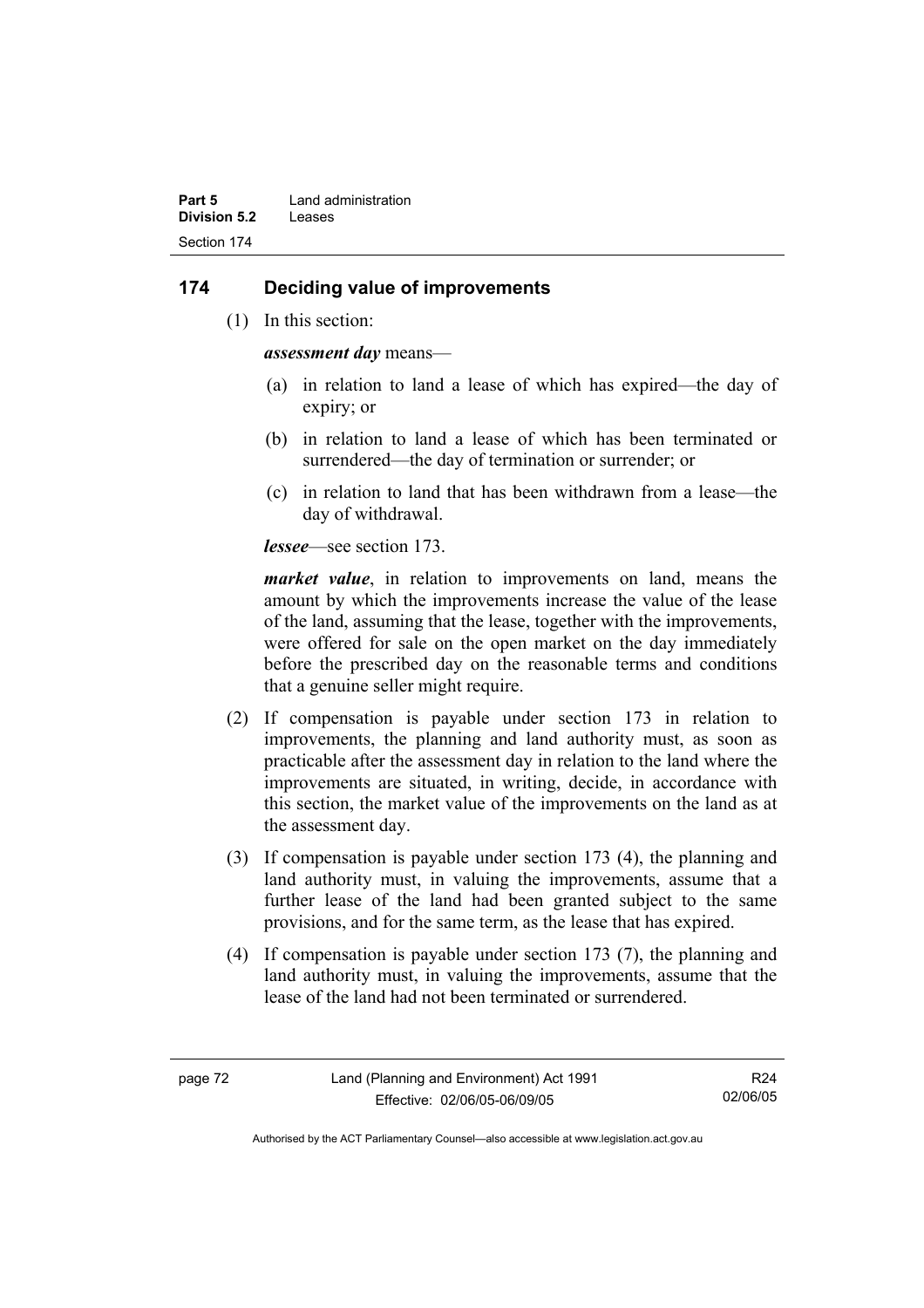(5) If compensation is payable under section 173 (8), the planning and land authority must, in valuing the improvements, assume that the leased land or part of the leased land had not been withdrawn from the lease.

### **175 Use of land for leased purpose**

- (1) Territory land in relation to which a lease has been granted, whether before or after the commencement of this part, must not be used for any purpose other than a purpose authorised by the lease, subject to this section.
- (2) Despite the lease of territory land for residential purposes, the land may also be used—
	- (a) for a home occupation within the meaning of the plan; or
	- (b) for a home business within the meaning of the plan, in accordance with an approval under part 6.
- (3) Despite the purpose permitted by a lease of territory land, the land may be used—
	- (a) for a development of a type prescribed by regulation, in accordance with an approval under part 6; or
	- (b) for any other activity prescribed by regulation.

### **176 Variation of rent**

- (1) If the rent payable under a lease of territory land is varied in accordance with the provisions of the lease, the planning and land authority must give the lessee written notice of the variation by post.
- (2) A variation of rent mentioned in a notice under subsection (1) must come into operation on—
	- (a) the day 28 days after the day the notice is given; or
	- (b) if the lease under which the variation is made provides that the variation comes into operation on a later day—that later day.

| R24      | Land (Planning and Environment) Act 1991 | page 73 |
|----------|------------------------------------------|---------|
| 02/06/05 | Effective: 02/06/05-06/09/05             |         |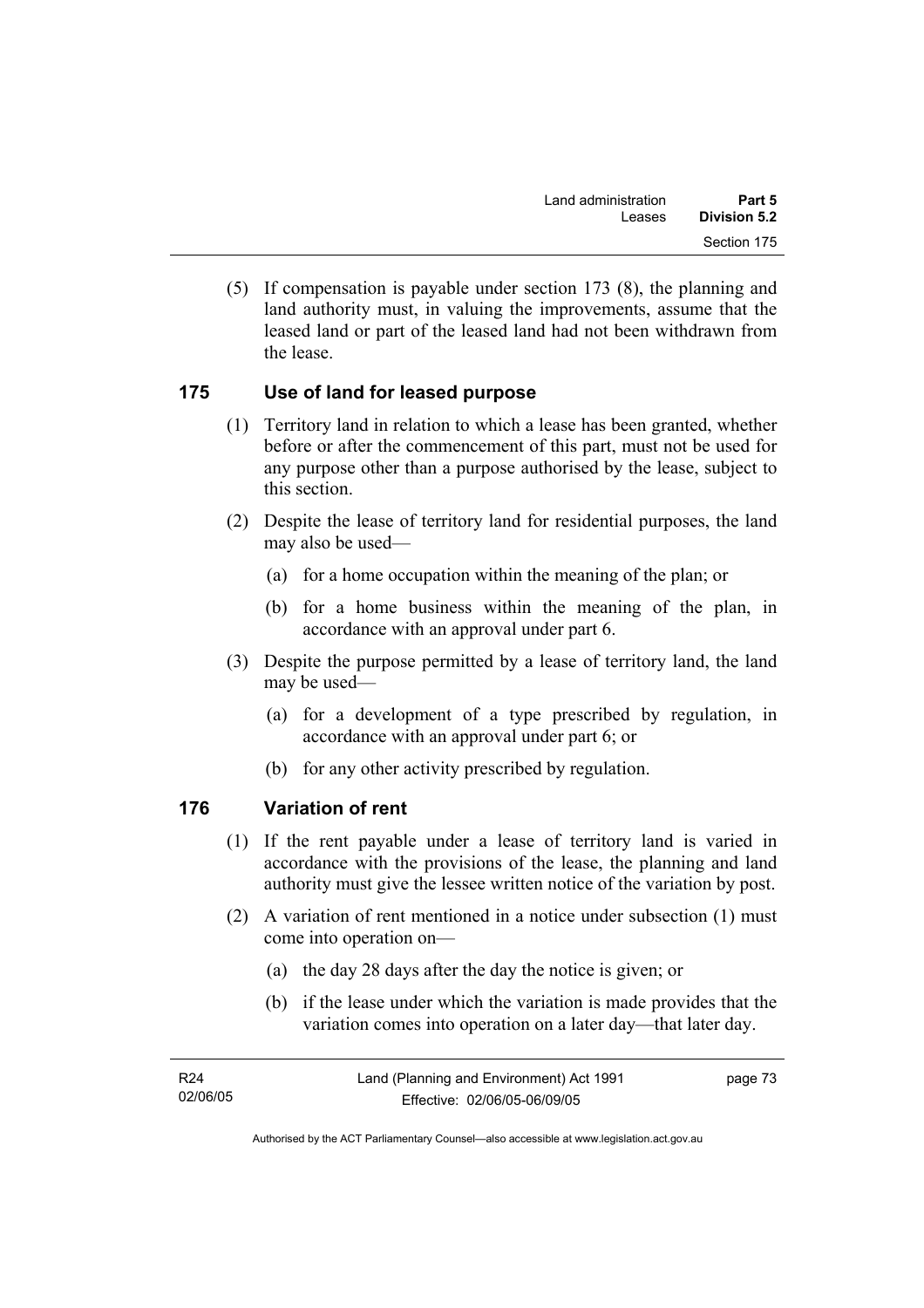# **177 Review of variations of rent**

- $(1)$  If—
	- (a) the rent payable under a lease of territory land is varied in accordance with the provisions of the lease; and
	- (b) the lease does not provide for the submission to arbitration of differences between the parties to the lease regarding variation of the rent;

the lessee may, within 28 days after receiving the notice under section 176 (1) relating to the variation, serve on the planning and land authority a written request that the authority review the variation.

- (2) The making of a request under subsection (1) does not affect the operation of the variation to which the request relates or prevent the taking of action to implement the variation.
- (3) If a request is made under subsection (1) in relation to a variation, the planning and land authority must review the variation and may confirm the variation or set it aside and substitute any other variation the authority considers appropriate.

### **178 Refund on lease surrender or termination**

- (1) This section applies if a lease of territory land is surrendered or terminated under this Act.
- (2) On application by the person surrendering the lease or the person whose lease has been terminated, the planning and land authority may authorise payment of the amount prescribed by regulation to the person.

*Note* A fee may be determined under s 287 for this provision.

 (3) The planning and land authority must not authorise the payment of an amount under this section otherwise than in accordance with criteria under subsection (4) for the authorisation of payments.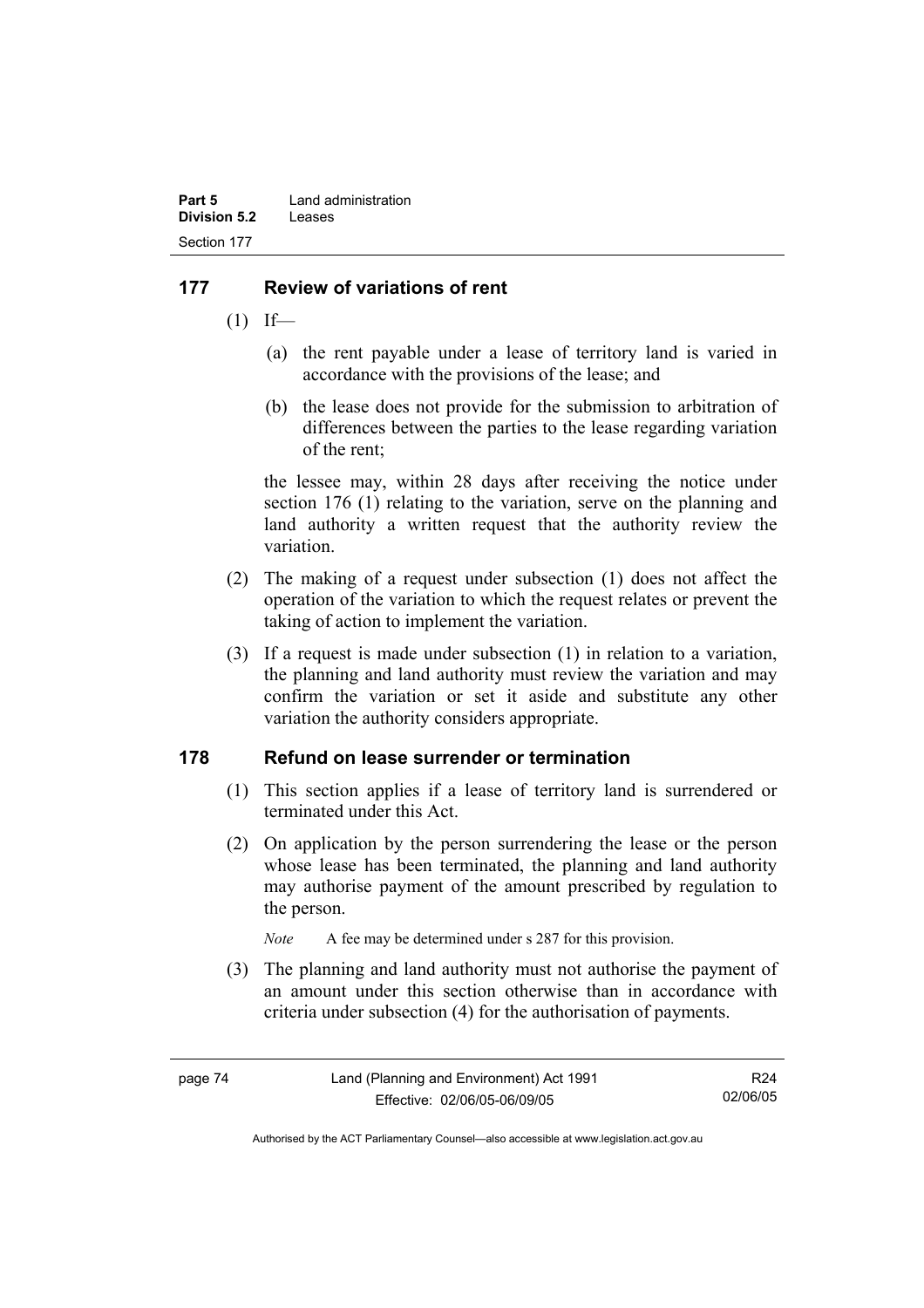- (4) The Minister may, in writing, determine criteria for the authorisation of payments under this section.
	- *Note* The power to make a statutory instrument (including the statement of criteria) includes power to amend or repeal the instrument (see Legislation Act, s 46).
- (5) A determination is a disallowable instrument.
	- *Note* A disallowable instrument must be notified, and presented to the Legislative Assembly, under the Legislation Act.

#### **179 Certificates of compliance**

 (1) Subject to subsection (4), if a building and development provision of a lease of territory land has been fully complied with, the planning and land authority must, on application by the lessee, issue a certificate of compliance to the effect that the provision has been so complied with.

*Note* A fee may be determined under s 287 for this subsection.

- (2) Subject to subsection (4), if a building and development provision of a lease of territory land has been partially complied with, the planning and land authority may issue a certificate of compliance to that effect.
- (3) A certificate of compliance under subsection (2) may be issued subject to a condition (specified in the certificate) that the lessee provide security in a specified form against failure to complete specified outstanding work.
- (4) The planning and land authority must not issue a certificate of compliance in relation to a building and development provision to which a lease under the *Unit Titles Act 2001* is subject unless the other requirements of this section are satisfied and the authority is satisfied—
	- (a) for every other lease in relation to the same subdivision under the *Unit Titles Act 2001* that is subject to a building and development provision—that the provision has been complied

page 75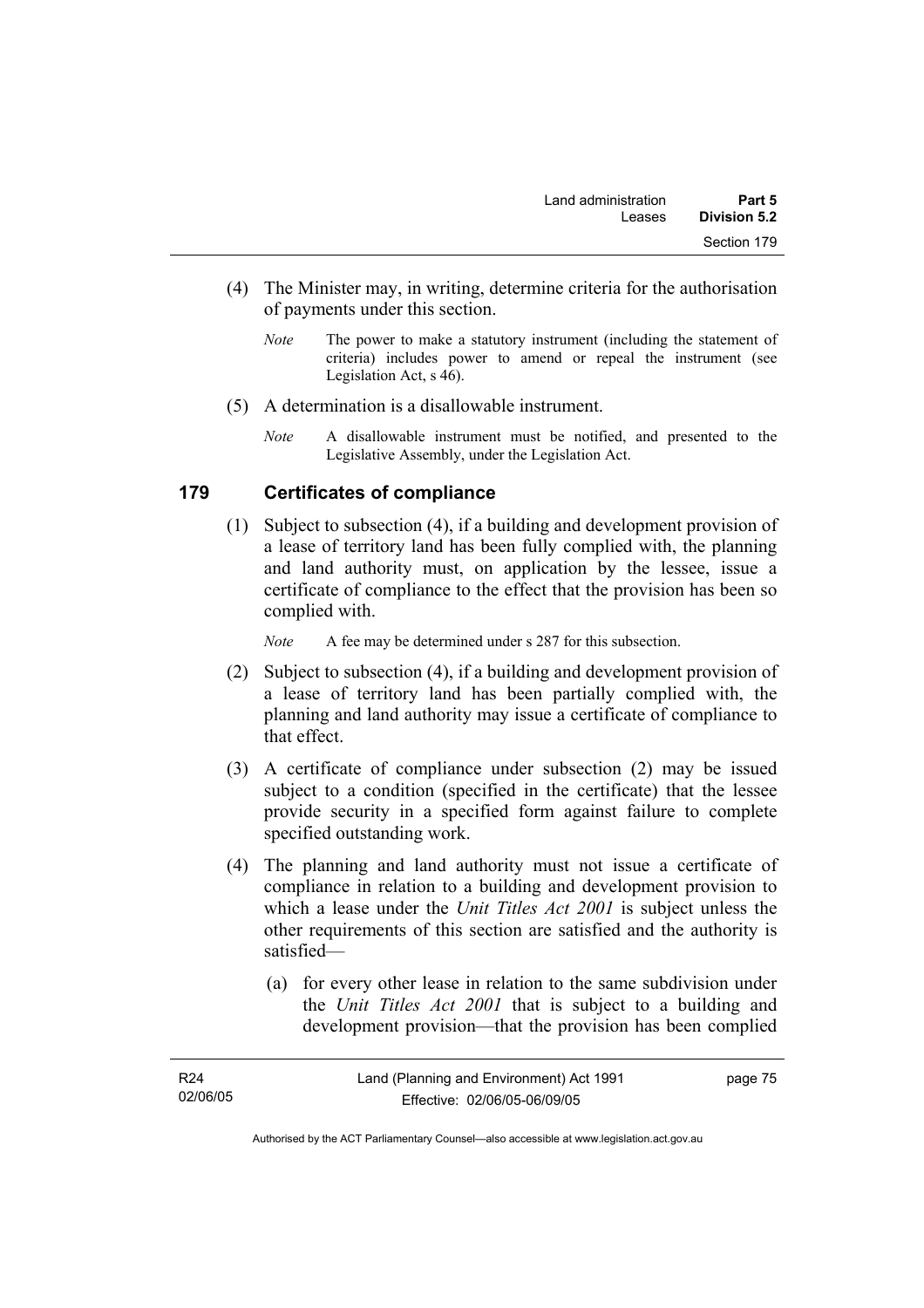| Part 5              | Land administration |
|---------------------|---------------------|
| <b>Division 5.2</b> | Leases              |
| Section 180         |                     |

with, or a certificate of compliance has been issued under this section in relation to that provision; or

 (b) that the occupier of the unit that is held under the lease will not, as occupier, be substantially inconvenienced by works being carried out, or that are to be carried out, in compliance with a building and development provision to which the lease of the common property or another unit contained in the same subdivision under the *Unit Titles Act 2001* is subject.

### **180 Transfer of land subject to building and development provision**

- (1) If a lease of territory land contains a building and development provision, the lease, or an interest in the lease, is not capable of being assigned or transferred, either at law or in equity unless—
	- (a) the lessee has died; or
	- (b) the transfer or assignment is made under any of the following orders:
		- (i) an order of the Family Court;
		- (ii) an order of another court having jurisdiction under the *Family Law Act 1975* (Cwlth);
		- (iii) an order under the *Domestic Relationships Act 1994,*  part 3.2 adjusting the property interests of the parties in a domestic relationship; or
	- (c) the transfer or assignment happens by operation of, or under, bankruptcy or insolvency; or
	- (d) the lessee has obtained—
		- (i) a certificate of compliance under section 179; or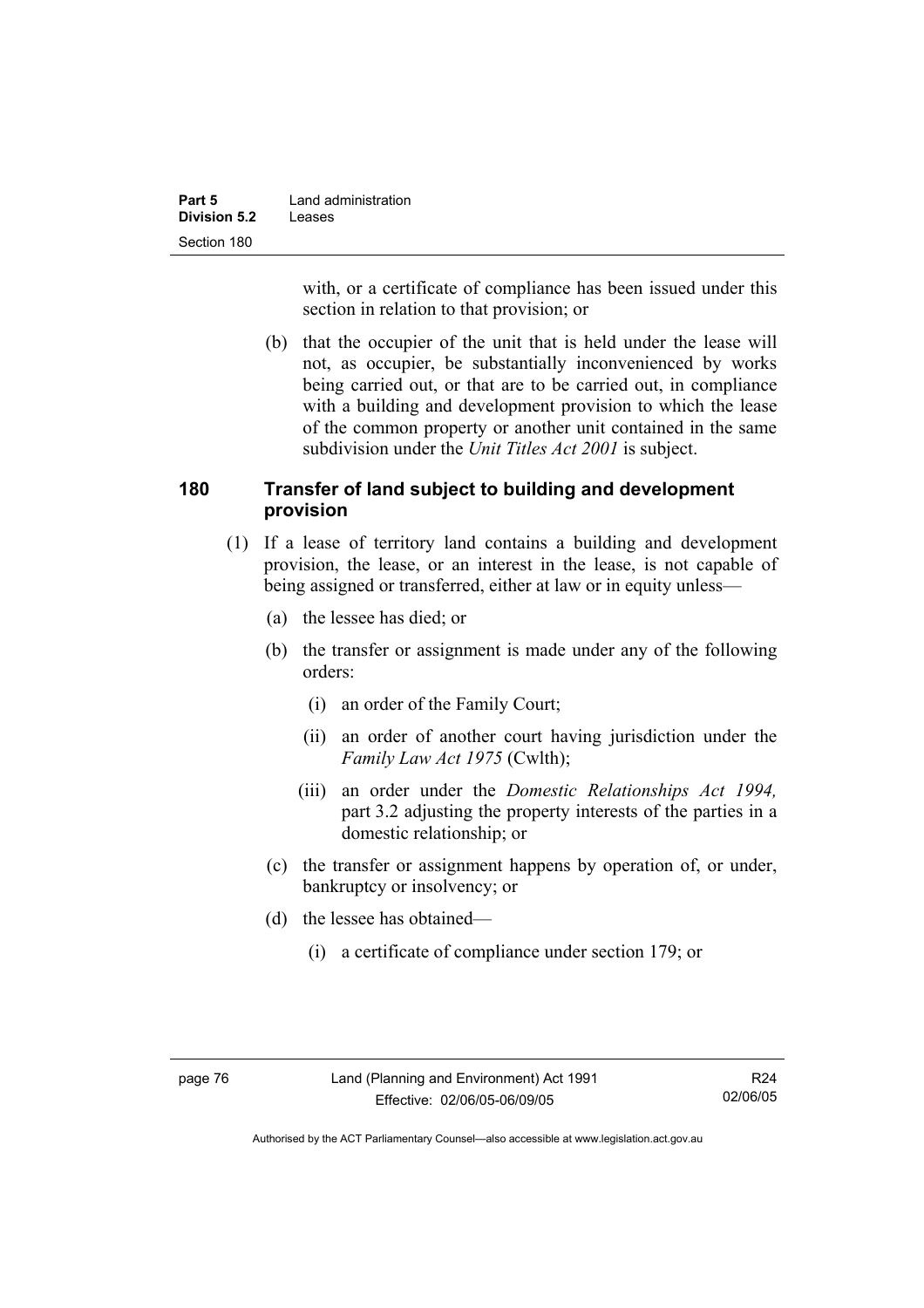- (ii) the consent of the planning and land authority under subsection  $(2)$  or  $(3)$ .
- *Note* A consent under the *City Area Leases Ordinance 1936* may be taken to be a consent under s (2) (see s 292).
- (2) The planning and land authority may, in writing, consent to a legal or equitable assignment or transfer of a lease, or an interest in a lease, mentioned in subsection (1) if—
	- (a) the authority—
		- (i) is satisfied that the proposed assignee or transferee intends to comply with the building and development provision; and
		- (ii) has been given the security (if any) required by the authority for compliance with the provision by the proposed assignee or transferee; and
	- (b) either—
		- (i) the authority is satisfied that the lessee cannot, for personal or financial reasons, comply with the building and development provision; or
		- (ii) the proposed transferee or assignee (the *homebuyer*) has a contract with the person (the *builder*) proposing to transfer or assign the lease and, under the contract, the builder is required to build a home on the leased land for the homebuyer.
	- *Note* A fee may be determined under s 287 for this provision.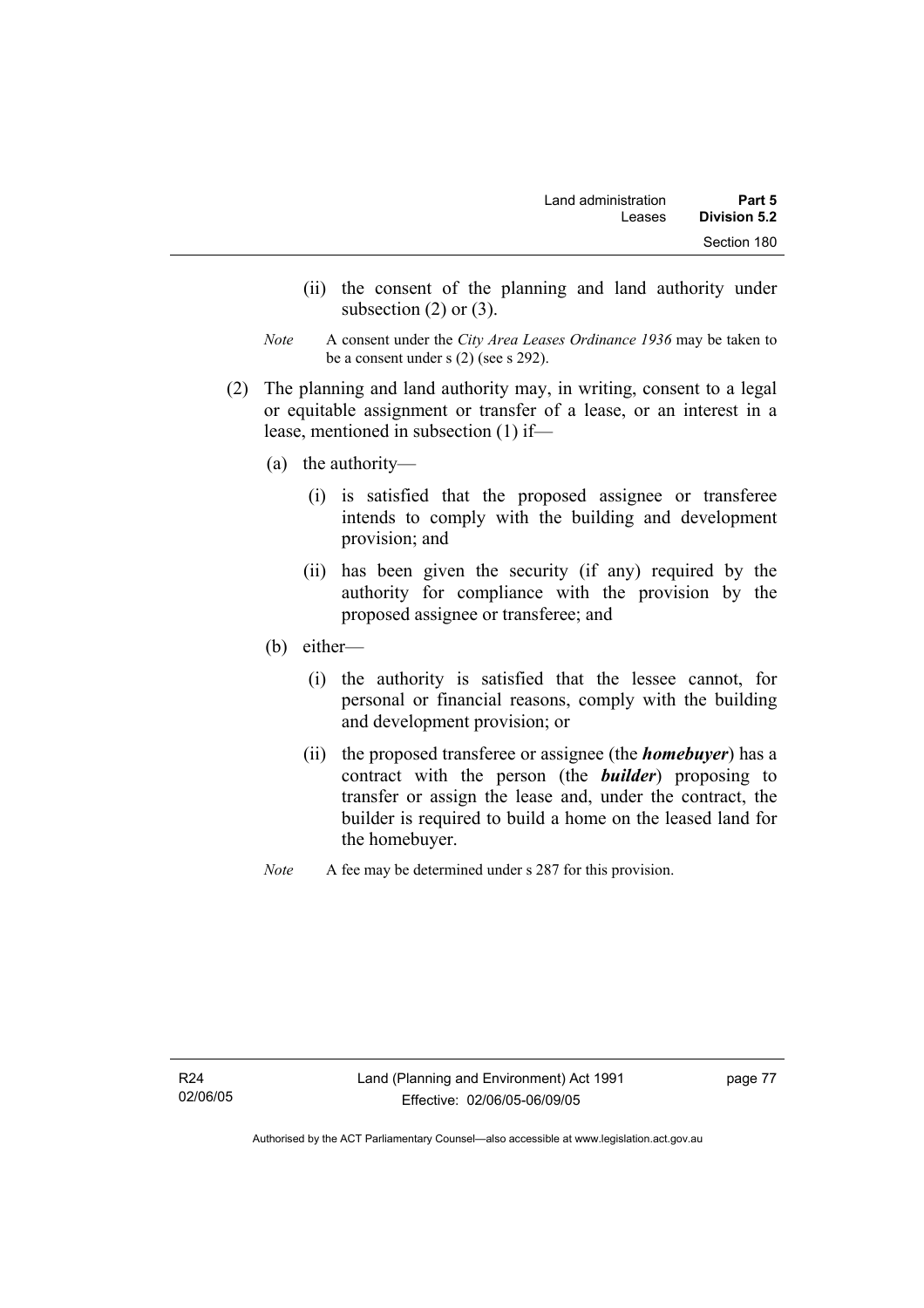| Part 5              | Land administration |
|---------------------|---------------------|
| <b>Division 5.2</b> | Leases              |
| Section 181         |                     |

 (3) The planning and land authority may also, in writing, consent to a transfer of a lease, or an interest in a lease, mentioned in subsection (1) if the proposed transfer is the first sale of an individual lease of undeveloped land by the person who provided the infrastructure on, and subdivided, the holding lease of which the individual lease is a subdivision.

*Note* A fee may be determined under s 287 for this provision.

- (4) In deciding under subsection (2) or (3) whether to consent to an assignment or transfer of a lease, the planning and land authority must take into consideration any matters determined by the Minister, in writing, for the subsection.
- (5) A determination under subsection (4) is a disallowable instrument.
	- *Note* A disallowable instrument must be notified, and presented to the Legislative Assembly, under the Legislation Act.

#### **181 Mortgage of leasehold subject to building and development provision**

If a lease contains a building and development provision, the lease, or an interest in the lease, is not capable of being mortgaged unless—

- (a) the lessee has obtained a certificate of compliance under section 179; or
- (b) the mortgage is required by the lessee—
	- (i) to enable the lessee to repay money borrowed by the lessee for the purpose of acquiring the lease or interest; or
	- (ii) to secure money borrowed by the lessee for the purpose of acquiring the lease or interest; or
	- (iii) to enable the lessee to comply with a building and development provision of the lease.

Authorised by the ACT Parliamentary Counsel—also accessible at www.legislation.act.gov.au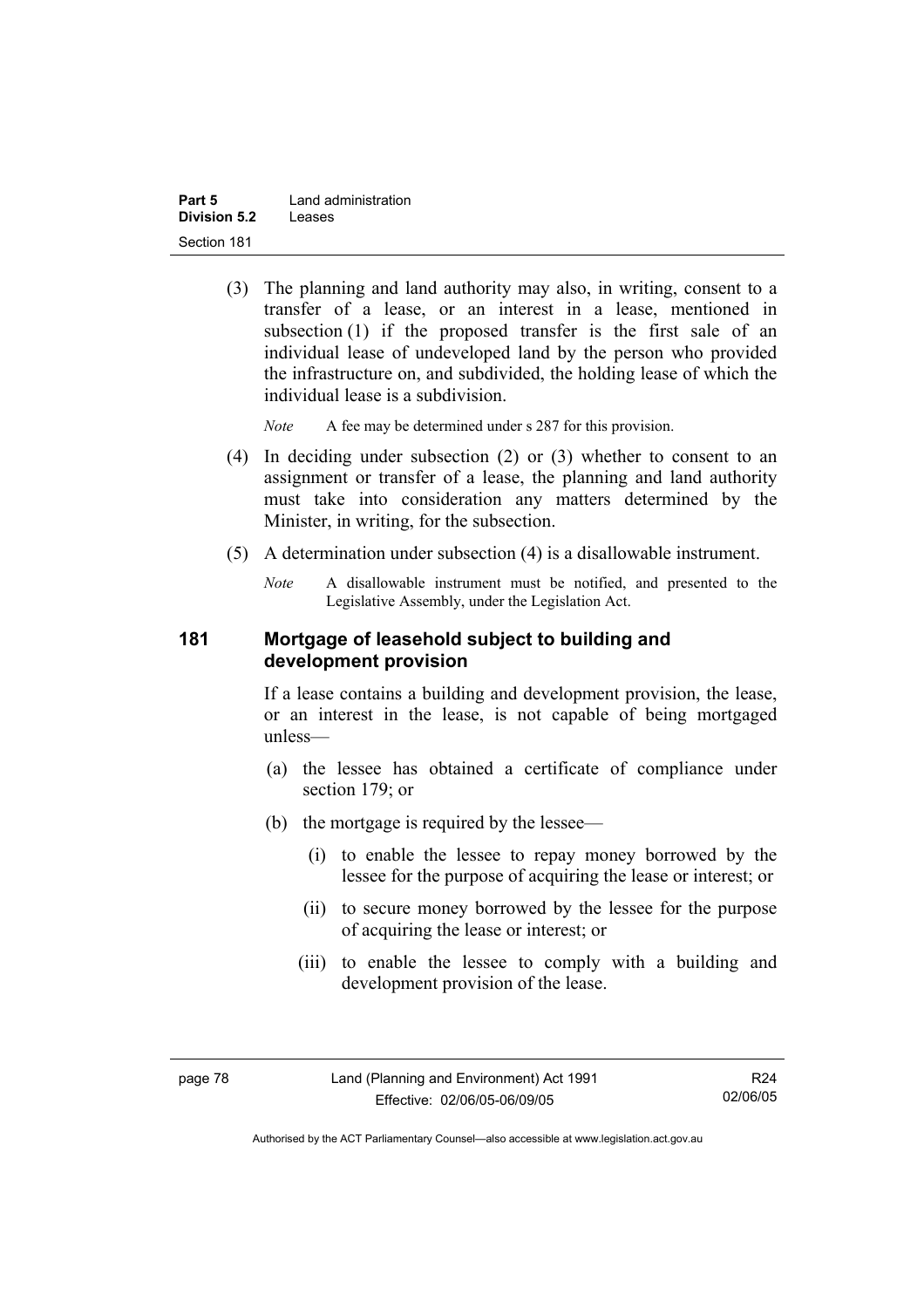### **182 Land leased to be held as undivided parcel**

- (1) Subject to section 183, the land comprised in a lease of territory land must at all times be held and occupied by or under the lessee as 1 undivided parcel.
- (2) Subject to this part, the land comprised in a lease of territory land may be sublet and the lease and any interest in it may be assigned, transferred or mortgaged.

### **183 Power of lessee to sublet part of building or land in certain cases**

- (1) Any part of a building erected on land comprised in a lease of territory land may, subject to the lease and any sublease of the land, be sublet separately from the remainder of that building.
- (2) If a part of a building is sublet separately from the remainder of the building, any part of the parcel of land where the building is erected may be sublet with the part of the building separately from the remainder of the parcel of land, provided that the part of the parcel of land so sublet adjoins that part of the parcel of land where the building is erected.
- $(3)$  If—
	- (a) a lease of territory land authorises the use of the land comprised in the lease as a mobile home park; and
	- (b) any part of the land is being used, or intended to be used, for the siting of a mobile home;

that part may, subject to the lease and any sublease of the land, be sublet separately from the remainder of the land.

(4) In subsection (3):

*mobile home* means a dwelling (whether or not on wheels) capable of being transferred from place to place and re-erected.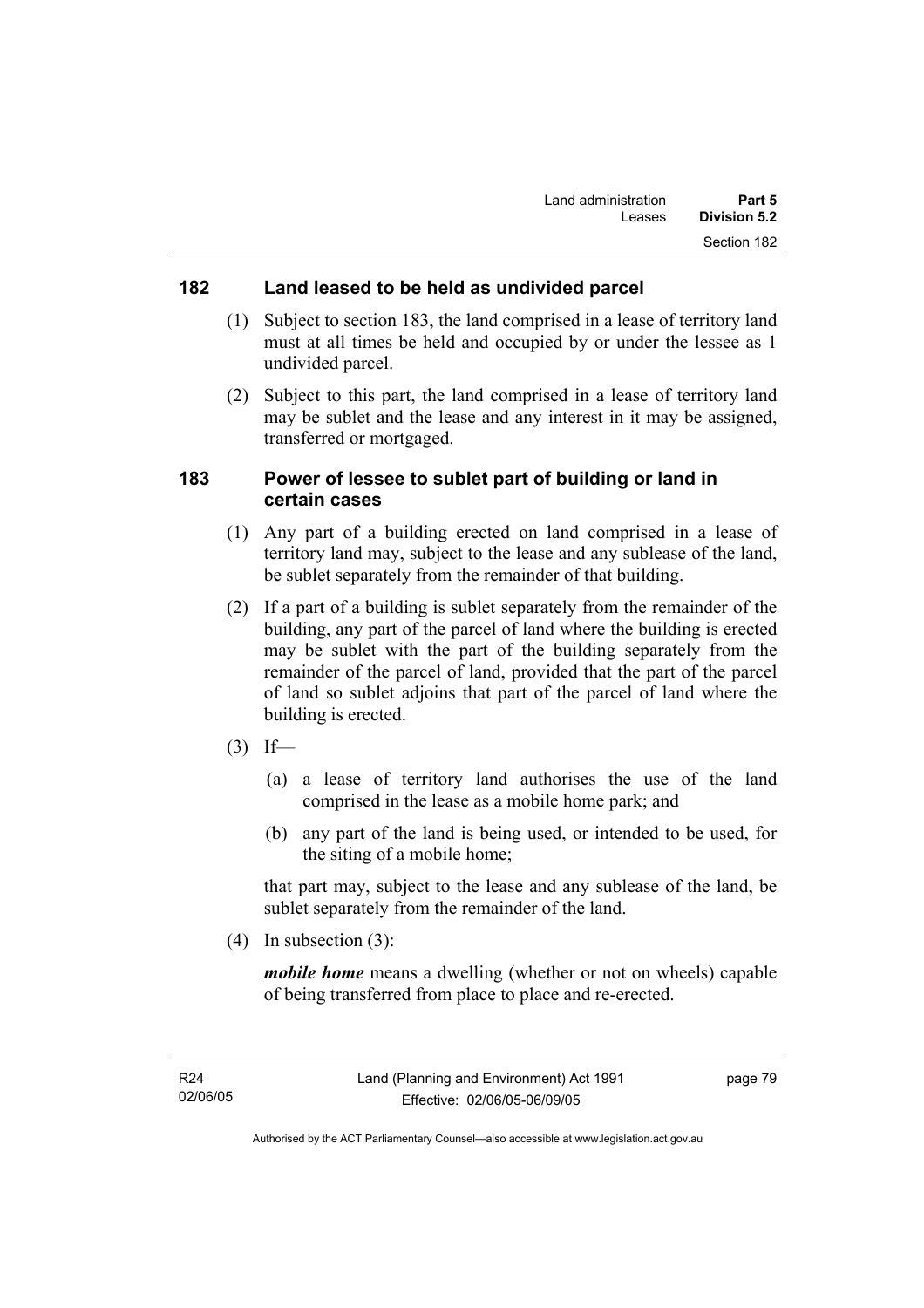| Part 5       | Land administration |
|--------------|---------------------|
| Division 5.3 | Variation of leases |
| Section 183A |                     |

*mobile home park* means land used for the purpose of accommodating mobile homes or caravans, and includes a caravan park or camping ground.

# **Division 5.3 Variation of leases**

#### **183A Effect qualified**

This division has effect subject to division 5.4 (Restrictions on rural leases).

#### **184 Application to surrender and regrant of leases**

A reference in this division to the *variation* of a lease includes a reference to the surrender of a lease and the grant of a new lease to the same lessee, subject to different provisions, over land—

- (a) that is the whole or part of the land comprised in the surrendered lease; and
- (b) that is not defined land within the meaning of subdivision  $2.3.4$ ;

except if a lease is surrendered and a further lease is granted under section 171, section 171A or section 172.

### **184A Variation of nominal rent lease—change of use charge**

- (1) The planning and land authority must not execute a variation of a nominal rent lease unless the lessee has paid the Territory any change of use charge decided by the authority under subsection (2), subject to any remission or increase under section 184C.
- (2) The planning and land authority must decide the change of use charge for a variation of a nominal rent lease in accordance with the formula—

$$
CUC = (V_1 - V_2) \times 75\%
$$

(3) In subsection (2):

page 80 Land (Planning and Environment) Act 1991 Effective: 02/06/05-06/09/05

Authorised by the ACT Parliamentary Counsel—also accessible at www.legislation.act.gov.au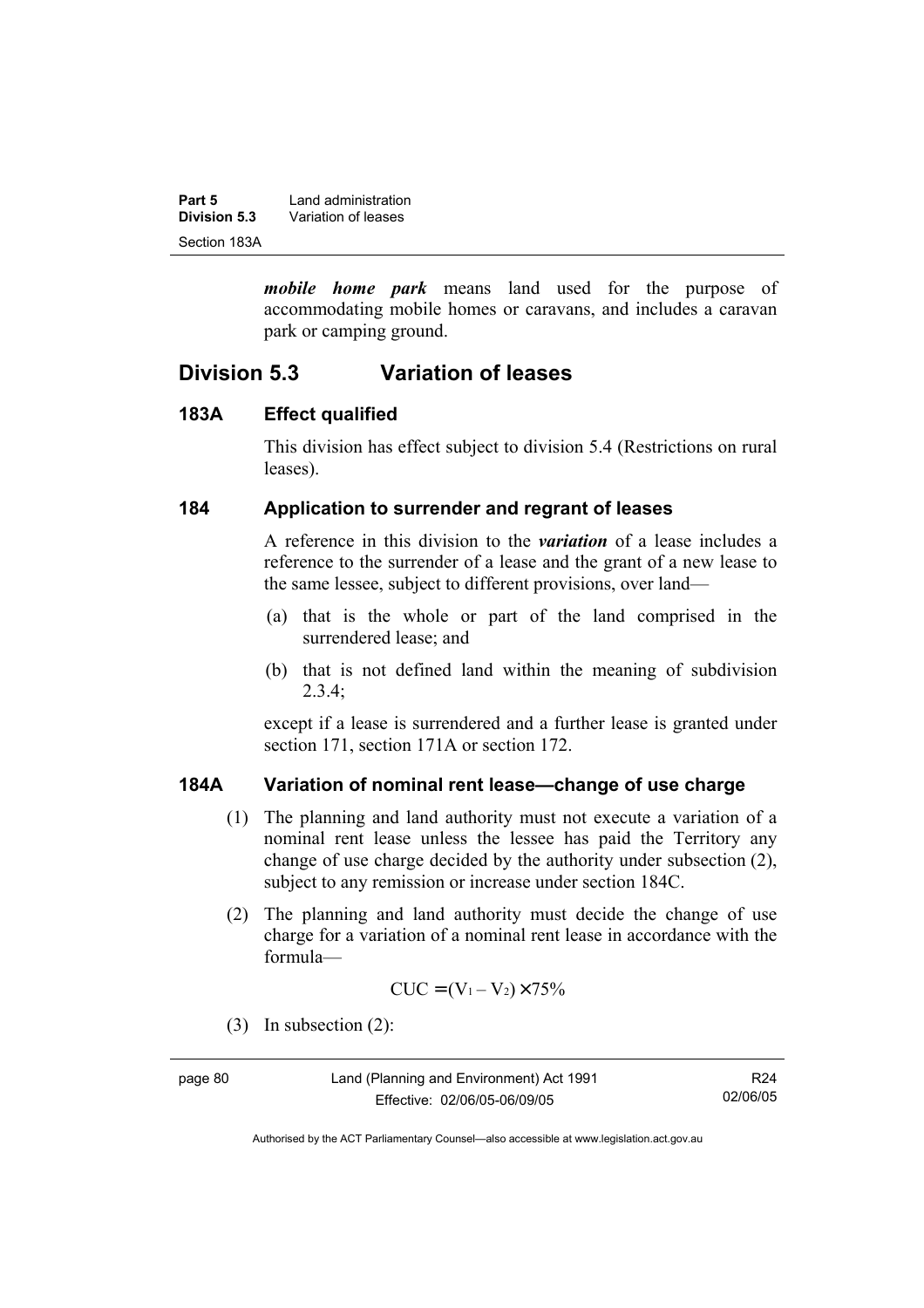*CUC* means the change of use charge payable for the variation of the lease.

 $V_1$  means the capital sum that the lease might be expected to realise if—

- (a) the lease were to be varied as proposed; and
- (b) the lease were offered for sale in good faith immediately after the variation on the reasonable terms and conditions that a genuine seller would require; and
- (c) the rent payable throughout the term of the lease were a nominal rent.

 $V_2$  means the capital sum that the lease might be expected to realise if—

- (a) the lease were not to be varied during the remainder of its term; and
- (b) the lease were offered for sale in good faith immediately before the variation on the reasonable terms and conditions that a genuine seller would require; and
- (c) the rent payable throughout the term of the lease were a nominal rent.
- (4) If the capital value assessed as  $V_I$  under subsection (3) is equal to or less than the capital value assessed as  $V_2$  under that subsection, no change of use charge is payable under subsection (1).
- (5) So far as this section applies, because of section 184, to the surrender of a lease and the grant of a new lease—
	- (a) the reference in subsection (3), definition of  $V_I$ , paragraph (c) to the term of the lease is a reference to the term of the new lease; and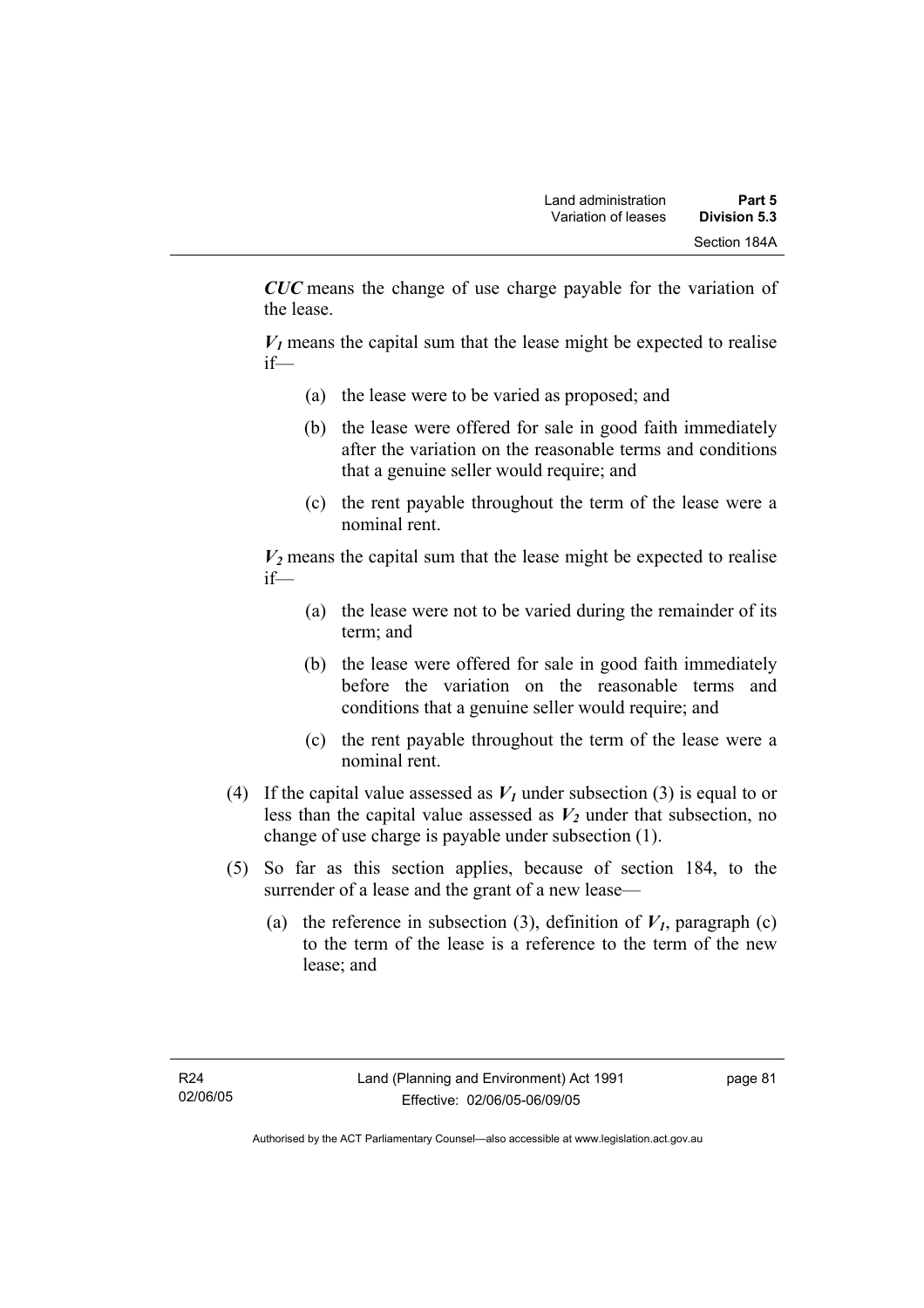| Part 5       | Land administration |
|--------------|---------------------|
| Division 5.3 | Variation of leases |
| Section 184C |                     |

- (b) the reference in subsection (3), definition of  $V_2$ , paragraph (c) to the term of the lease is a reference to the term of the lease to be surrendered.
- (6) A variation of a lease has no effect if the change of use charge payable under subsection (1) for the variation is not paid.

### **184C Change of use charge for variations of nominal rent leases**

- (1) On application by the lessee of a nominal rent lease who applies for a variation of the lease, the planning and land authority must remit a change of use charge under section 184A (Variation of nominal rent lease—change of use charge) in circumstances prescribed by regulation.
- (2) The planning and land authority must increase a change of use charge under section 184A in circumstances prescribed by regulation.

### **184D Variation of rental leases**

- (1) The planning and land authority must not execute a variation of a rental lease unless any rent and additional rent payable under the lease up to the day of variation has been paid.
- (2) If the planning and land authority executes a variation of a rental lease, the authority must reappraise the rent payable under the lease, following (to the extent possible) the method provided by the rental provisions of the lease.
- (3) If the planning and land authority executes a variation of a rental lease, the rent payable under the lease is to be adjusted in accordance with the reappraisal under subsection (2) with effect from the date of variation.
- (4) Subsections (2) and (3) do not apply to a variation of a rental lease—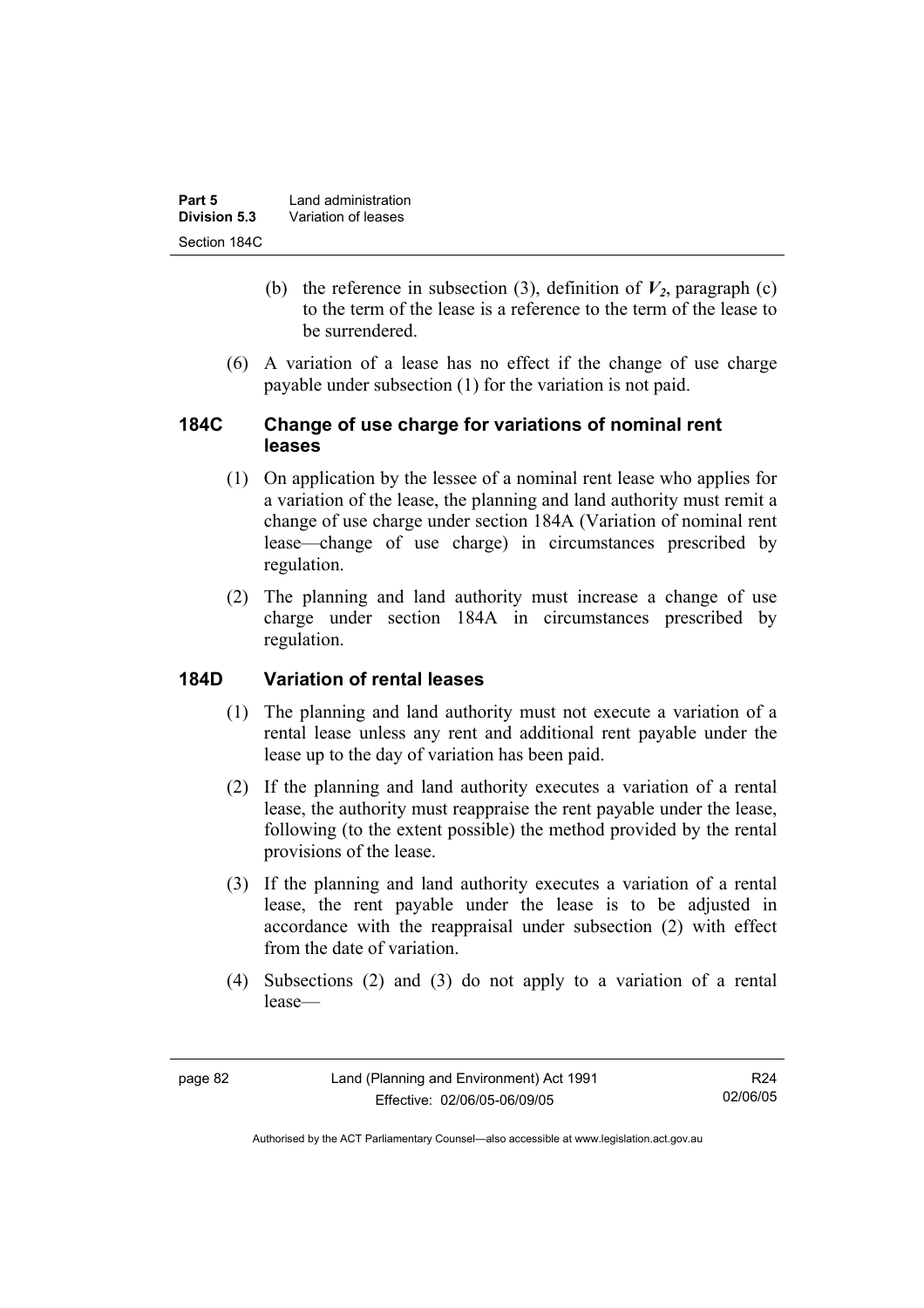- (a) to reduce the rent payable to a nominal rent; or
- (b) otherwise affecting the rental provisions of the lease.

#### **185 Advice of rent payable on variation of lease**

If the planning and land authority agrees to a variation of a lease of territory land, being a lease under which rent or additional rent is payable, it must—

- (a) calculate the amount that would be payable under the lease for rent and additional rent up to the day when it expects the variation to be executed; and
- (b) give the lessee written notice of—
	- (i) the amount calculated for rent and additional rent under paragraph (a); and
	- (ii) the day up to which the amount payable for rent and additional rent has been calculated; and
	- (iii) the day by which the authority requires payment of the amount specified under subparagraph (i) to enable the variation of the lease to be executed on the day specified under subparagraph (ii).

#### **186 Variation of lease to pay out rent**

- (1) A lease must not be varied to reduce the rent payable to a nominal rent unless—
	- (a) the lease is included in a prescribed class of leases; and
	- (b) all amounts payable to the Territory up to the day of variation of the lease for rates and land tax levied in relation to the land comprised in the lease have been paid; and
	- (c) the provisions of the lease requiring the lessee to develop the land comprised in the lease have been complied with up to the day of the variation; and

| R24      | Land (Planning and Environment) Act 1991 | page 83 |
|----------|------------------------------------------|---------|
| 02/06/05 | Effective: 02/06/05-06/09/05             |         |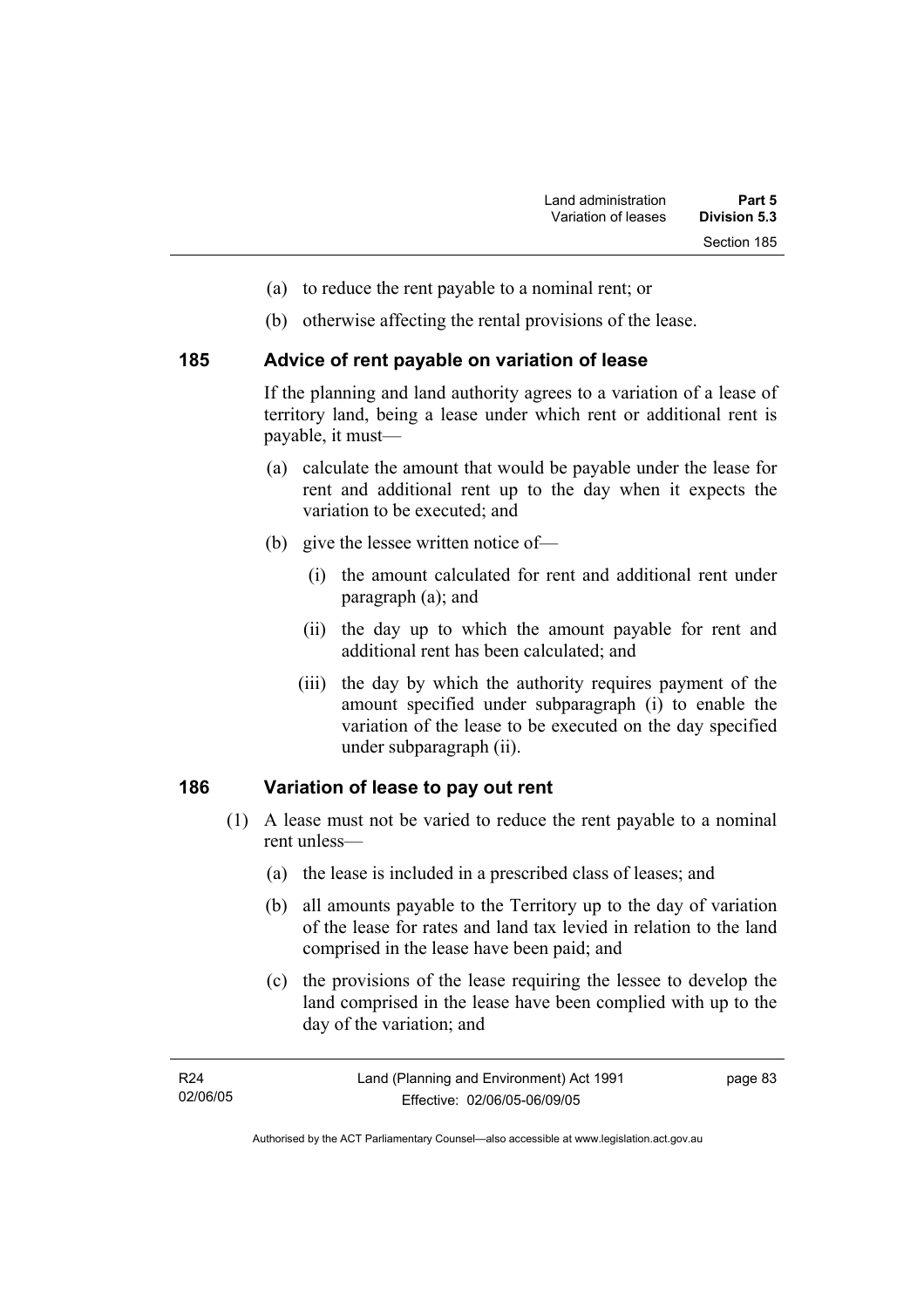- (d) the lessee has paid the Territory an amount decided by the planning and land authority by reference to any policy direction made under subsection (2).
- (2) The Minister may, in writing, make policy directions for subsection (1) (d).
- (3) A policy direction under subsection (2) is a disallowable instrument.

- (4) If a lease of Territory land is varied to reduce the rent payable to a nominal rent, the lease as varied must provide that the lessee is to pay a rent of 5 cents per annum if and when that rent is demanded.
- (5) The requirements of this section are in addition to, and not in substitution for, the requirements of the other provisions of this Act relating to the variation of leases.

### **186A No variations to extend term**

The planning and land authority must not execute a variation of a lease of territory land to extend the term of the lease.

# **Division 5.4 Restrictions on rural leases**

### **186B Definitions for div 5.4**

In this division:

*dealing*, in relation to a lease, means—

- (a) assigning or transferring the lease; or
- (b) subletting the land comprised in the lease or any part of it; or
- (c) parting with possession of the land comprised in the lease or any part of it.

*Note* A disallowable instrument must be notified, and presented to the Legislative Assembly, under the Legislation Act.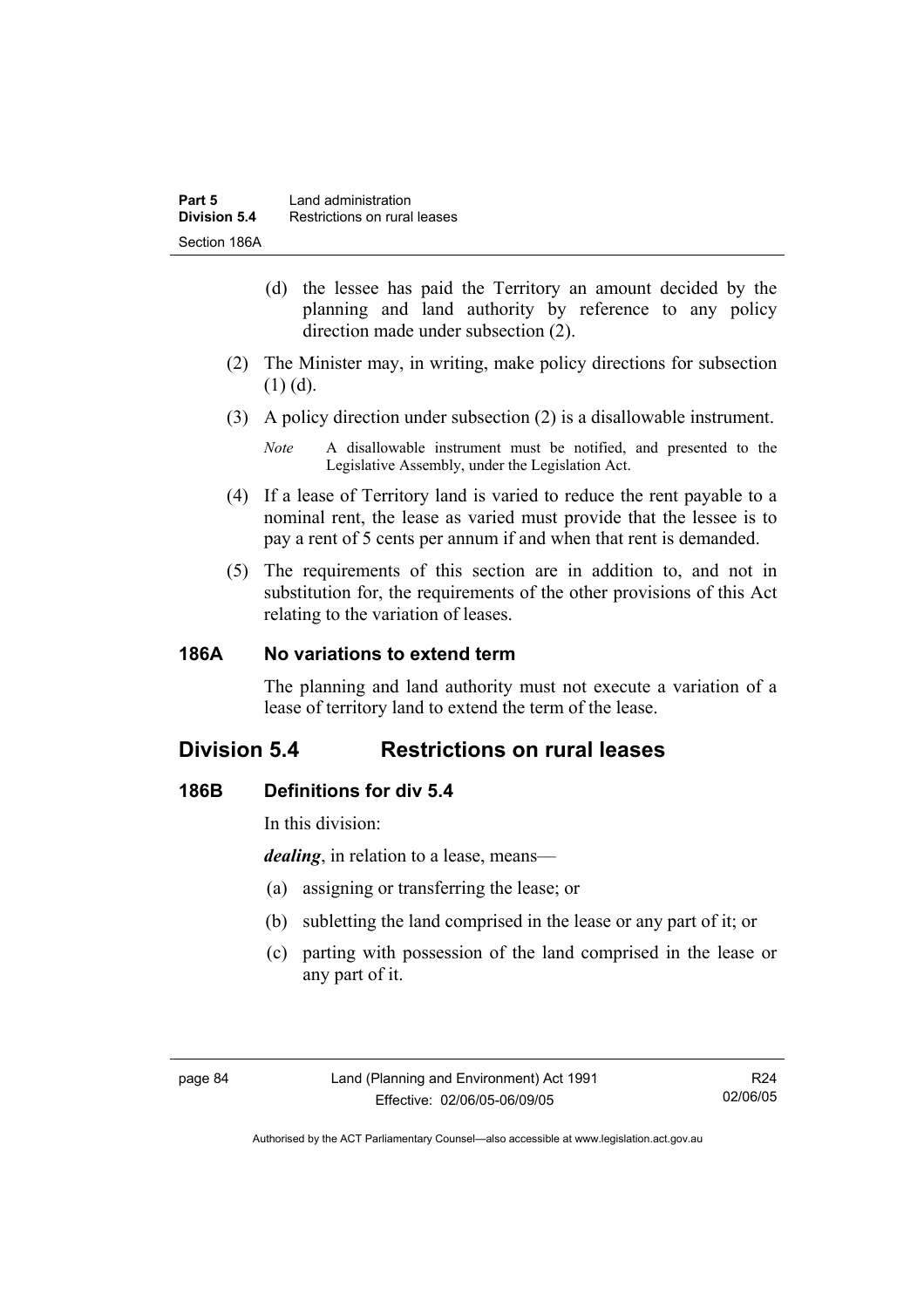#### *discharge amount—*

- (a) in relation to a special Pialligo lease—means an amount decided in accordance with section 186F; or
- (b) in any other case—means an amount decided in accordance with section 186E.

*earlier index number***,** for a lease, means the last index number issued before the lease was granted under section 161 or section 171A.

*holding period* is a period ending—

- (a) in relation to a long lease—10 years after the lease is granted; or
- (b) in relation to a short lease—at the end of  $\frac{1}{3}$  the term of the lease.

*index number*—see section 186G.

*later index number* means—

- (a) for a special Pialligo lease—the last index number issued before the discharge amount is to be paid; or
- (b) for any other lease—the last index number issued before the last amount is worked out under section 186E.

*long lease* means a lease for a term of at least 21 years.

*short lease* means a lease for a term less than 21 years.

*special Pialligo lease* means a lease comprising land in block 6, 12, 13, 14, 15, 19, 20 or 52 of section 2 of the district of Majura.

#### **186C Land management agreements**

- (1) The planning and land authority may—
	- (a) grant a rural lease; or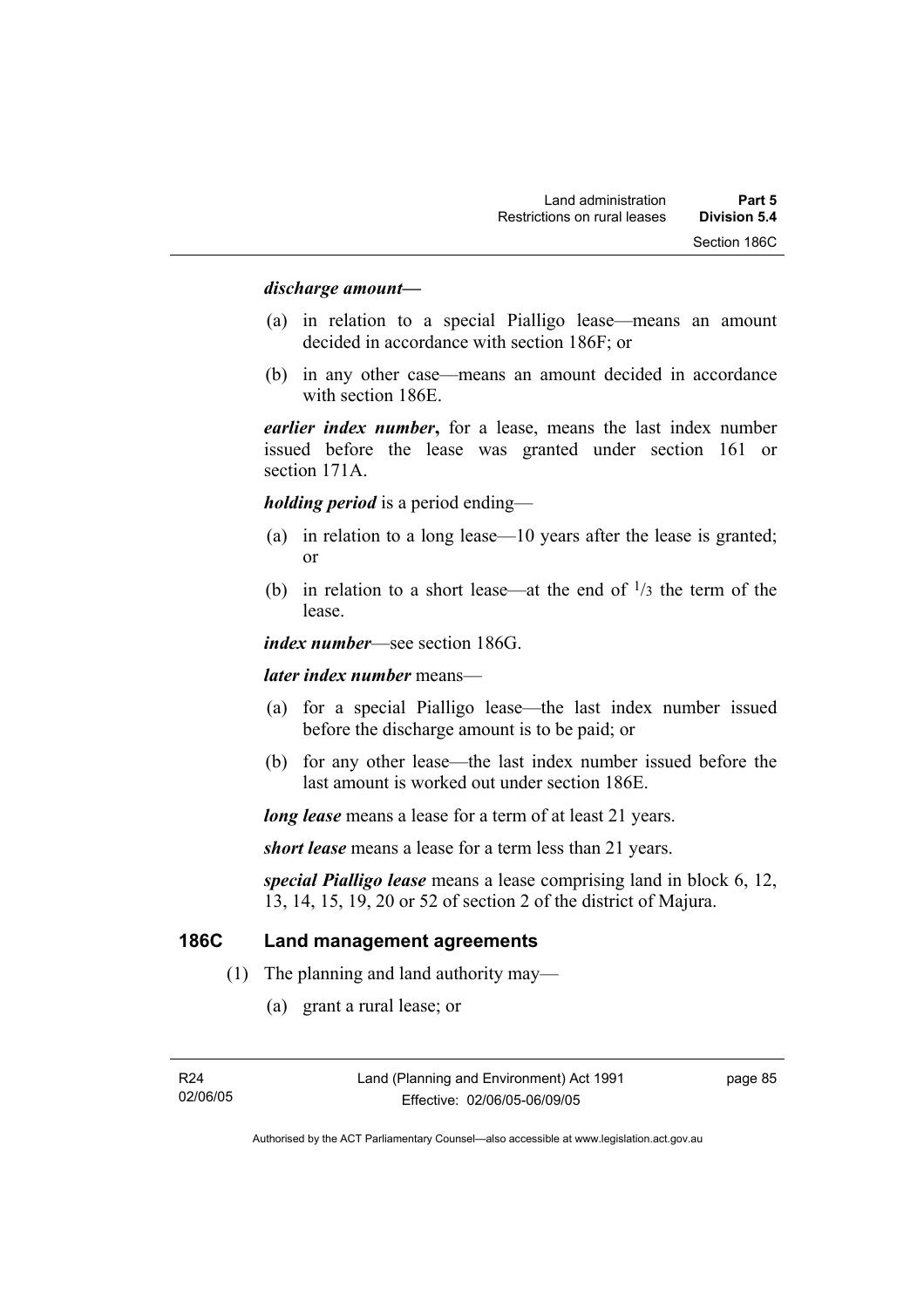- (b) grant a further rural lease; or
- (c) vary a rural lease; or
- (d) consent to the assignment or transfer of a rural lease;

only if the person to whom the lease is to be granted, assigned or transferred, or the person whose lease is to be varied, (the *relevant person*) has entered into an agreement that complies with this section with the Territory about managing the rural land subject to the lease.

- (2) An agreement complies with this section if it is—
	- (a) in accordance with a form approved by the Minister under section 287A (Approved forms) for this section; and
	- (b) signed by—
		- (i) the conservator; and
		- (ii) the relevant person.
- (3) An agreement may contain a provision allowing the agreement to be varied other than by agreement between the parties.

#### **186D Dealings with rural leases**

- (1) This section applies to—
	- (a) a rural lease granted under section 161 (Granting of leases) after 15 December 1999 for consideration less than the market value of the lease; and
	- (b) a lease granted under section 171A (Grant of further rural leases) after 15 December 1999 on the payment of an amount worked out on the application of an amount condition mentioned in section 171A (3) (a).
- (2) However, this section does not apply to a lease mentioned in subsection (1) (b) that was granted on the surrender of a lease for which a discharge amount had been paid.

| page 86 | Land (Planning and Environment) Act 1991 | R24      |
|---------|------------------------------------------|----------|
|         | Effective: 02/06/05-06/09/05             | 02/06/05 |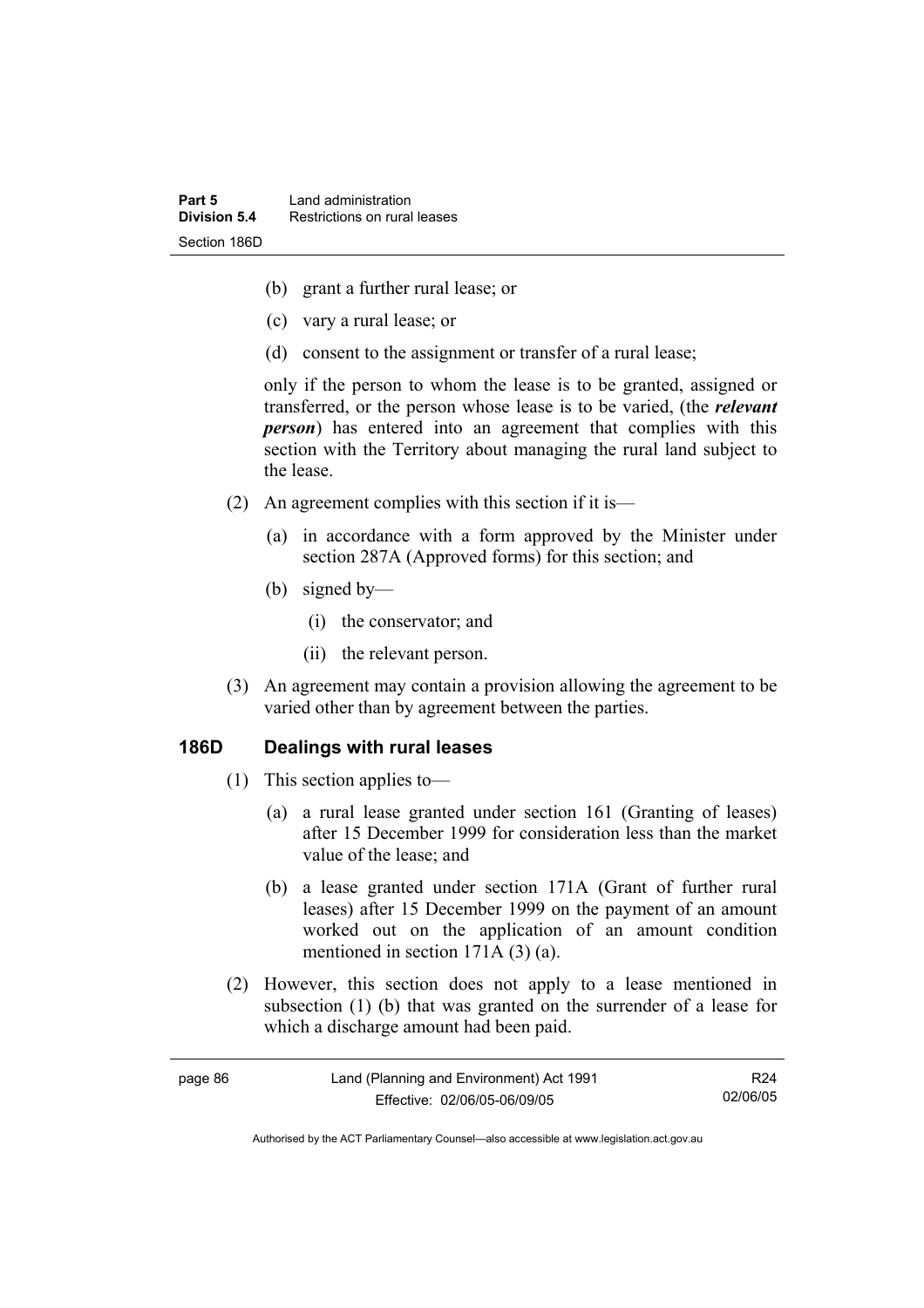- (3) A lessee, or other person with an interest in the lease, may deal with a lease to which this section applies within the holding period only with the written consent of the planning and land authority.
- (4) A dealing in relation to a lease made or entered into without consent has no effect.
- (5) The planning and land authority must consent under this section to a dealing if—
	- (a) the person to whom—
		- (i) the lease is being assigned or transferred; or
		- (ii) the land comprised in the lease, or part of it, is sublet; or
		- (iii) possession of the land comprised in the lease, or part of it, is being given;

is the lessee's domestic partner or child; or

(b) the discharge amount has been paid in relation to the lease;

but may not consent otherwise.

- (6) The validity of a dealing made or entered into with the consent of the planning and land authority under subsection (5) is not affected—
	- (a) by a defect or irregularity in relation to the giving of the consent; or
	- (b) because a ground, or all grounds, for the consent had not arisen.
- (7) In this section:

*child*, of a lessee, includes a child of the lessee's domestic partner.

#### **186E Discharge amount**

 (1) The discharge amount for a lease (other than a special Pialligo lease) is the amount decided in accordance with the formula—

| R24      | Land (Planning and Environment) Act 1991 | page 87 |
|----------|------------------------------------------|---------|
| 02/06/05 | Effective: 02/06/05-06/09/05             |         |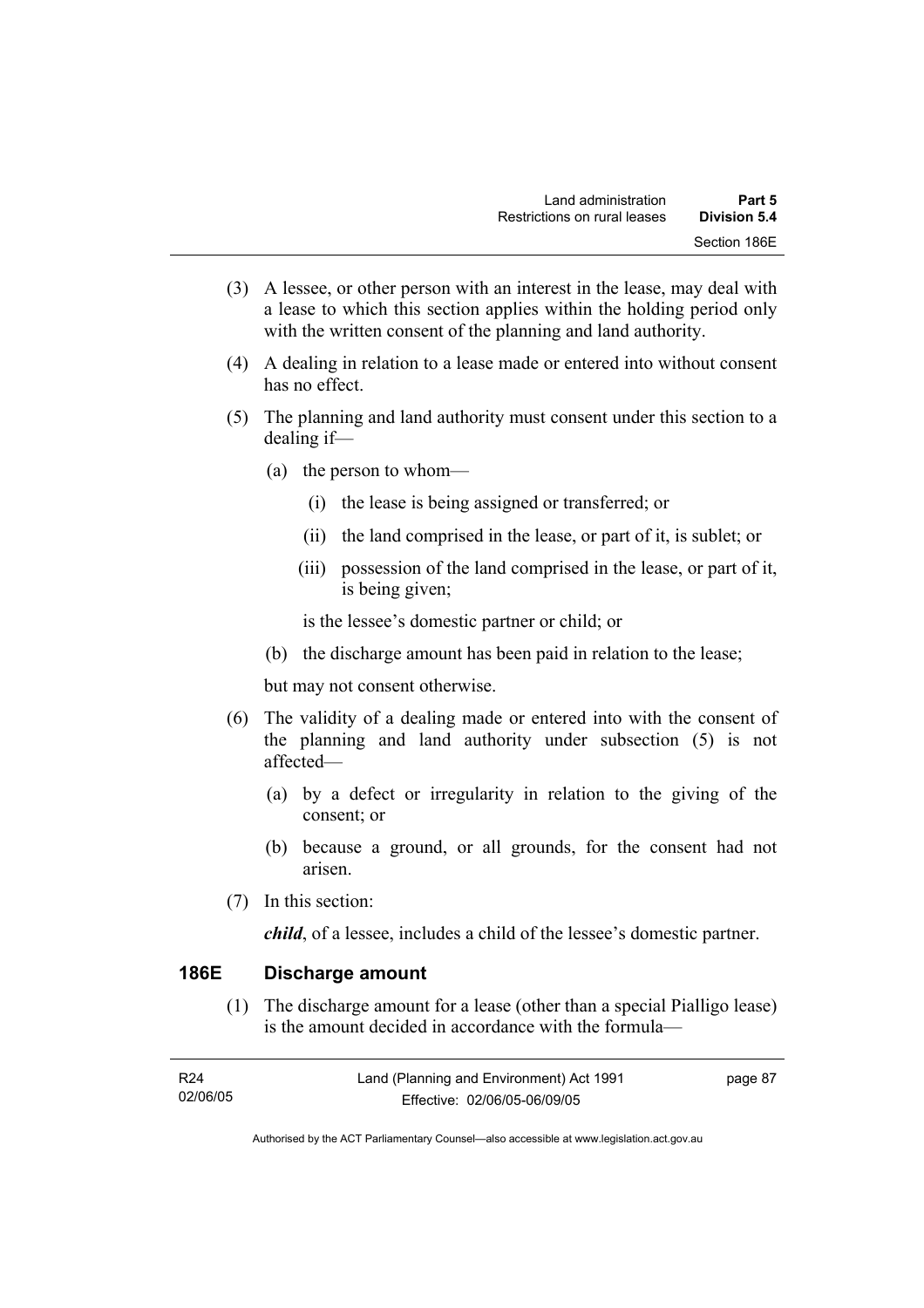$(y) \times 50\%$  + owed amount earlier index no ((last amount - (first amount  $\times \frac{\text{later index no}}{\text{inter index}}$ )) $\times$  50%) +

(2) In this section:

*earlier index no*—see section 186B, definition of *earlier index number*.

*first amount* means—

- (a) in relation to a nominal rent lease—the consideration for the lease when granted under section 161 or section 171A; or
- (b) in relation to a short lease—the value of the lease decided when the lease was granted under section 161 or section 171A: or
- (c) in relation to any other lease—any consideration for the lease when granted under section 161 or section 171A plus any amount to be paid under the lease;

other than an amount attributable to lessee-owned improvements to the land comprised in the lease.

*last amount*, in relation to a lease, means—

- (a) the consideration for the dealing with the lease, not including any amount attributable to lessee-owned improvements to the land comprised in the lease; or
- (b) if—
	- (i) there is no consideration; or
	- (ii) the dealing relates to only part of the land comprised in the lease; or
	- (iii) the consideration is less than the market value of the lease;

Authorised by the ACT Parliamentary Counsel—also accessible at www.legislation.act.gov.au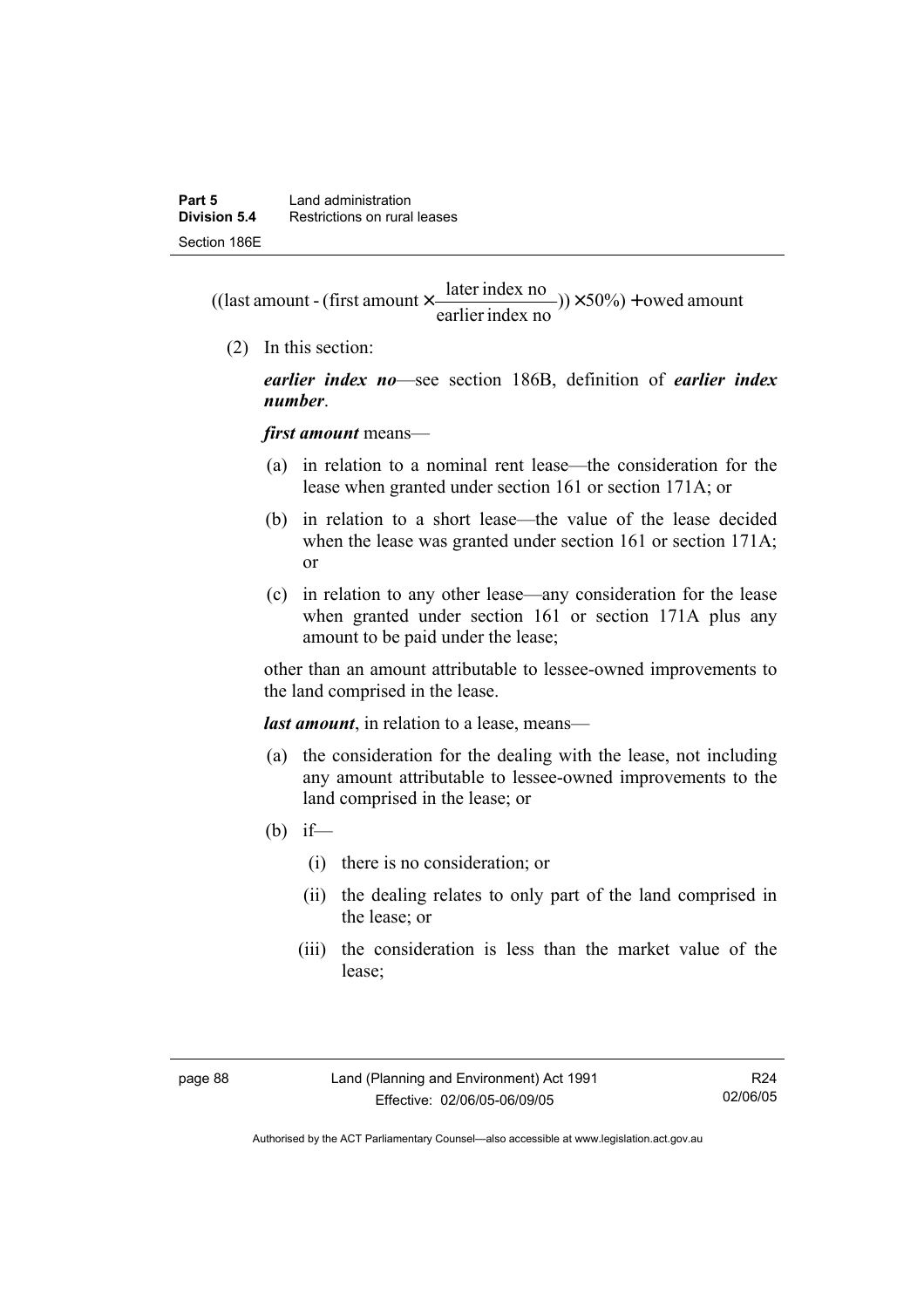the market value of the lease, not including any amount attributable to the lessee-owned improvements to the land comprised in the lease.

*later index no*—see section 186B, definition of *later index number*.

*owed amount* means—

- (a) in relation to a long lease—any amount remaining to be paid under the lease, even if the amount is not owing; or
- (b) in relation to a short lease—any rent and additional rent payable under the lease up to the day of the dealing with the lease.

# **186F Discharge amount—special Pialligo leases**

- (1) The discharge amount for a special Pialligo lease granted less than 1 year before the discharge amount is to be paid is an amount equal to the total of the amount paid and the owed amount for the lease.
- (2) The discharge amount for a special Pialligo lease granted at least 1 year before the discharge amount is to be paid is the amount decided in accordance with the formula—

 $) +$  owed amount 10 amount paid - (cpi adjusted amount  $\times \frac{\text{years since grant}}{\text{#}}$ ) +

 (3) The cpi adjusted amount in relation to a lease is the amount decided in accordance with the formula—

> earlier index number amount paid  $\times \frac{\text{later index number}}{\text{linter index}}$

(4) In this section:

#### *amount paid* means—

 (a) in relation to a nominal rent lease—the consideration for the lease when granted under section 161 or section 171A; or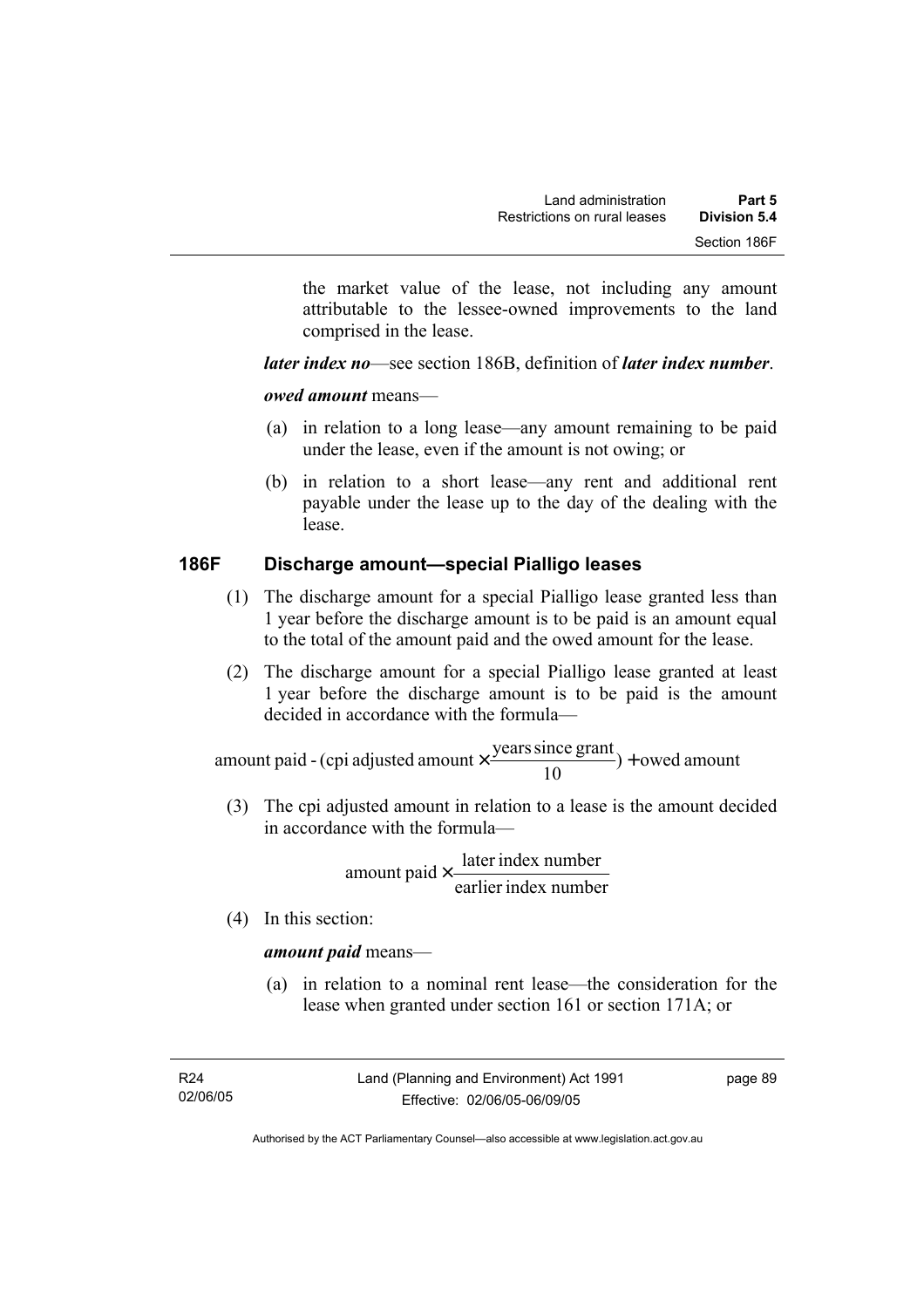| Part 5       | Land administration          |  |
|--------------|------------------------------|--|
| Division 5.4 | Restrictions on rural leases |  |
| Section 186G |                              |  |

 (b) in relation to any other lease—any consideration for the lease when granted under section 161 or section 171A plus any amount to be paid under the lease;

other than an amount attributable to lessee-owned improvements to the land comprised in the lease.

*years since grant*, in relation to a lease, means the number of whole years since the lease was granted under section 161 or section 171A.

*owed amount*, in relation to a lease, means any amount remaining to be paid under the lease, even if the amount is not owing.

#### **186G Index numbers**

(1) In this division:

*index number* means the All Groups Consumer Price Index number, being the weighted average of the 8 capital cities, published by the Australian Statistician from time to time.

- (2) However, in deciding index numbers for this division—
	- (a) if the Australian Statistician revises the calculation of an index number for a reason other than a change in the reference base for the All Groups Consumer Price Index and, as a result of the calculation, publishes an index number for a period in substitution for the previous index number—the later index number is disregarded; and
	- (b) if the Australian Statistician changes the reference base for the consumer price index after the lease is granted but before the calculation of the later index number—the earlier index number is the index number that would have been applicable if the new reference base had been in effect when the lease was granted.

Authorised by the ACT Parliamentary Counsel—also accessible at www.legislation.act.gov.au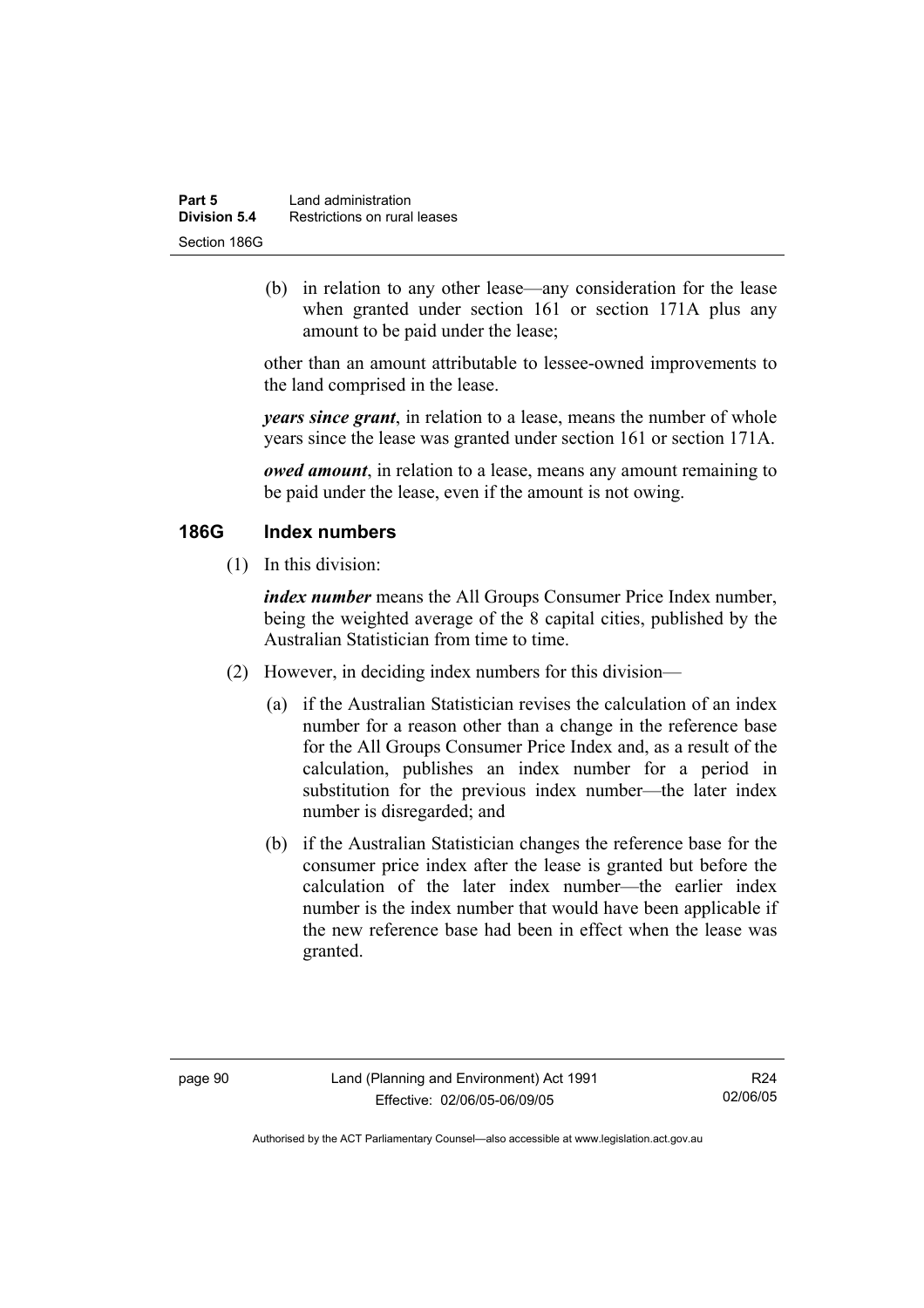#### **186H No subdivision or consolidation**

The planning and land authority may not consent to the consolidation or subdivision of a lease to which section 186D applies during the holding period.

# **Division 5.5 Consolidation and subdivision**

#### **187AA Effect qualified**

This division has effect subject to division 5.4 (Restrictions on rural leases).

#### **187 Application—nominal rent leases of territory land**

This division applies only in relation to the consolidation and subdivision of nominal rent leases.

#### **187A Consolidation and subdivision—change of use charge**

- (1) The planning and land authority must not execute a consolidation or a subdivision unless the lessee has paid the Territory any change of use charge decided by the authority under subsection (2), subject to any remission or increase under section 187C.
- (2) The planning and land authority must decide the change of use charge for a consolidation or a subdivision in accordance with the formula—

$$
CUC = (V_1 - V_2) \times 75\%
$$

(3) In subsection (2):

*CUC* means the change of use charge payable for the consolidation or subdivision.

 $V_1$  means the capital sum that the new lease or leases to be granted under the consolidation or subdivision might be expected to realise if—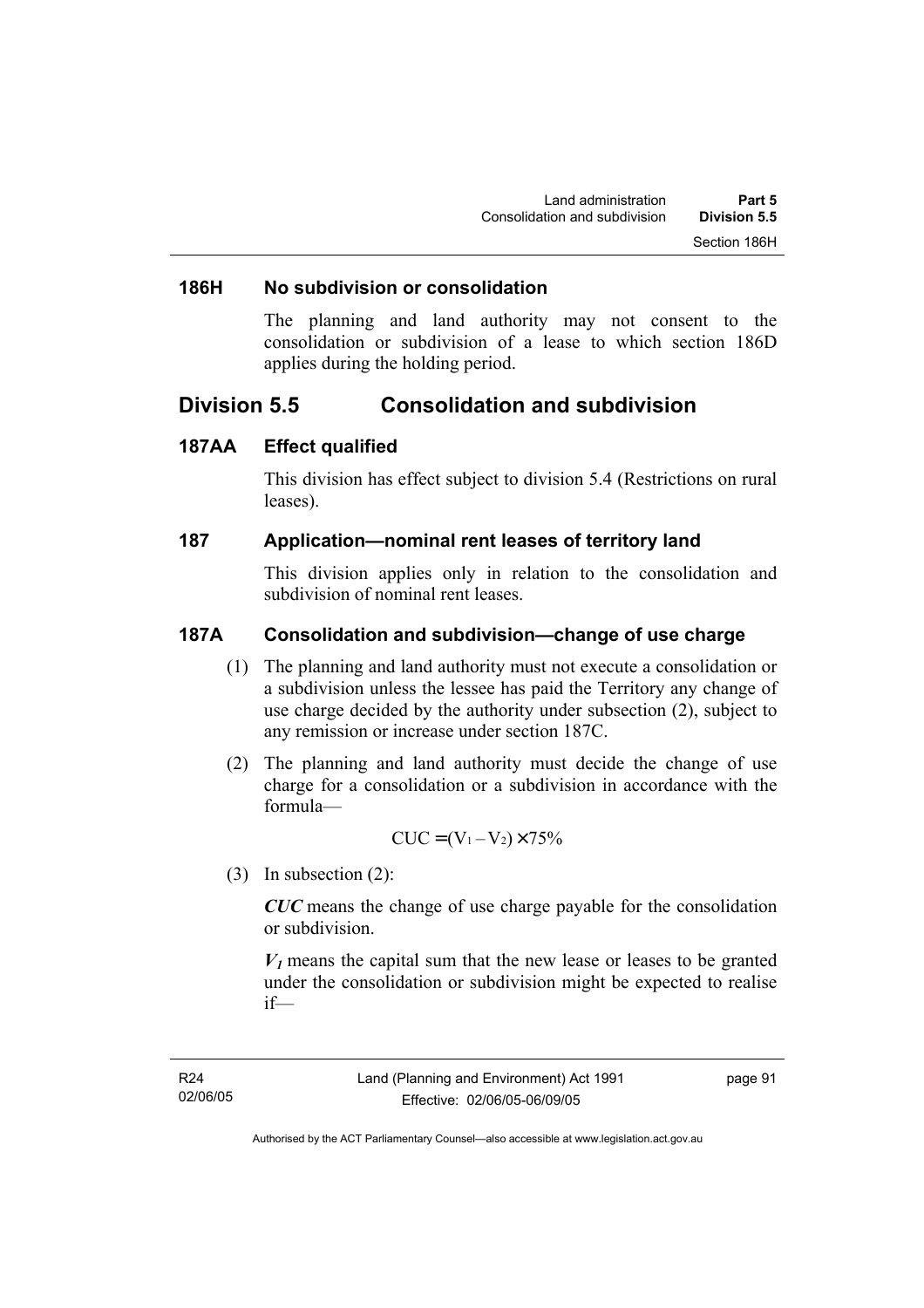- (a) the consolidation or subdivision were to take place as proposed; and
- (b) the new lease or leases were offered for sale in good faith immediately after the variation on the reasonable terms and conditions that a genuine seller would require; and
- (c) the rent payable throughout the term of the new lease or leases were a nominal rent.

 $V_2$  means the capital sum that the lease or leases to be surrendered under the consolidation or subdivision might be expected to realise if—

- (a) no consolidation or subdivision were to take place during the remainder of the term of the surrendered lease or leases; and
- (b) the lease or leases were offered for sale in good faith immediately before the consolidation or subdivision on the reasonable terms and conditions that a genuine seller would require; and
- (c) the rent payable throughout the term of the lease or leases to be surrendered were a nominal rent.
- (4) If the capital value assessed as  $V_I$  under subsection (3) is equal to or less than the capital value assessed as  $V_2$  under that subsection, no change of use charge is payable under subsection (1).
- (5) A consolidation or subdivision has no effect if the change of use charge payable under subsection (1) for the consolidation or subdivision is not paid.

### **187C Change of use charge for consolidations and subdivisions**

 (1) On application by a lessee who applies for a consolidation or subdivision of a lease or leases, the planning and land authority must remit a change of use charge under section 187A

| page 92 | Land (Planning and Environment) Act 1991 |          |
|---------|------------------------------------------|----------|
|         | Effective: 02/06/05-06/09/05             | 02/06/05 |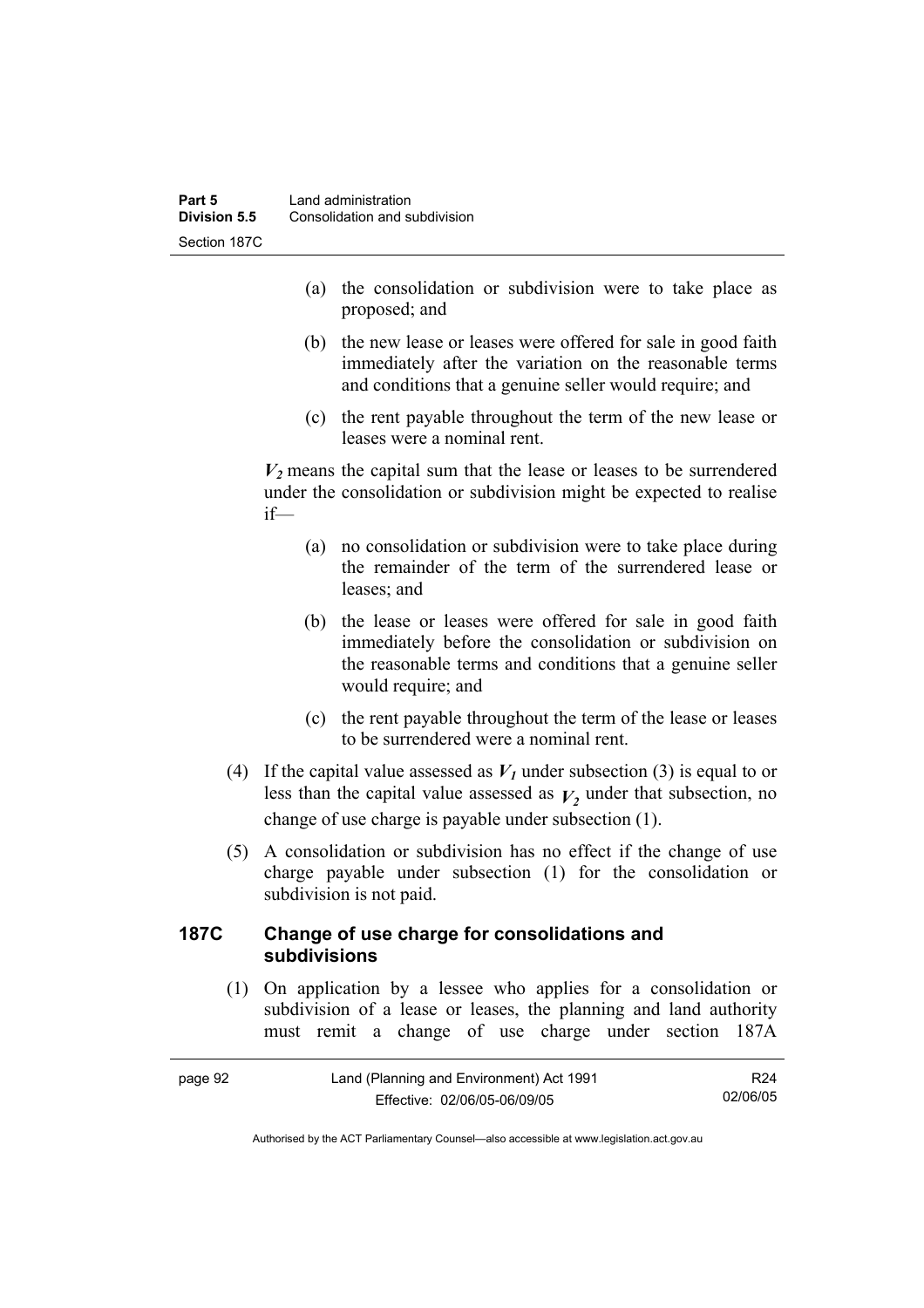(Consolidation and subdivision—change of use charge) in circumstances prescribed by regulation.

 (2) The planning and land authority must increase a change of use charge under section 187A in circumstances prescribed by regulation.

# **Division 5.6 Recovery of land**

### **188 Termination of leases**

- (1) Subject to subsection (6), if a lessee of territory land contravenes this part or the lease, the planning and land authority may, by written notice served on the lessee by post, terminate the lease.
- (2) A notice under subsection (1) takes effect on the day 14 days after the day it is served.
- (3) The planning and land authority must serve a copy of a notice of the termination of a lease of territory land under subsection (1) on—
	- (a) the registrar-general; and
	- (b) any person having an interest in the land that is registered under the *Land Titles Act 1925*;

at the same time as, or as soon as practicable after, the notice under subsection (1) is served.

- (4) Subject to subsection (6), if a person who occupies territory land under a licence from the Commonwealth or the Territory contravenes this part or the licence, the planning and land authority may, by written notice served on the licensee by post, terminate the licence.
- (5) A notice under subsection (4) takes effect on the day 7 days after the day it is served.
- (6) The planning and land authority must not terminate a lease or a licence under this section unless it has—

page 93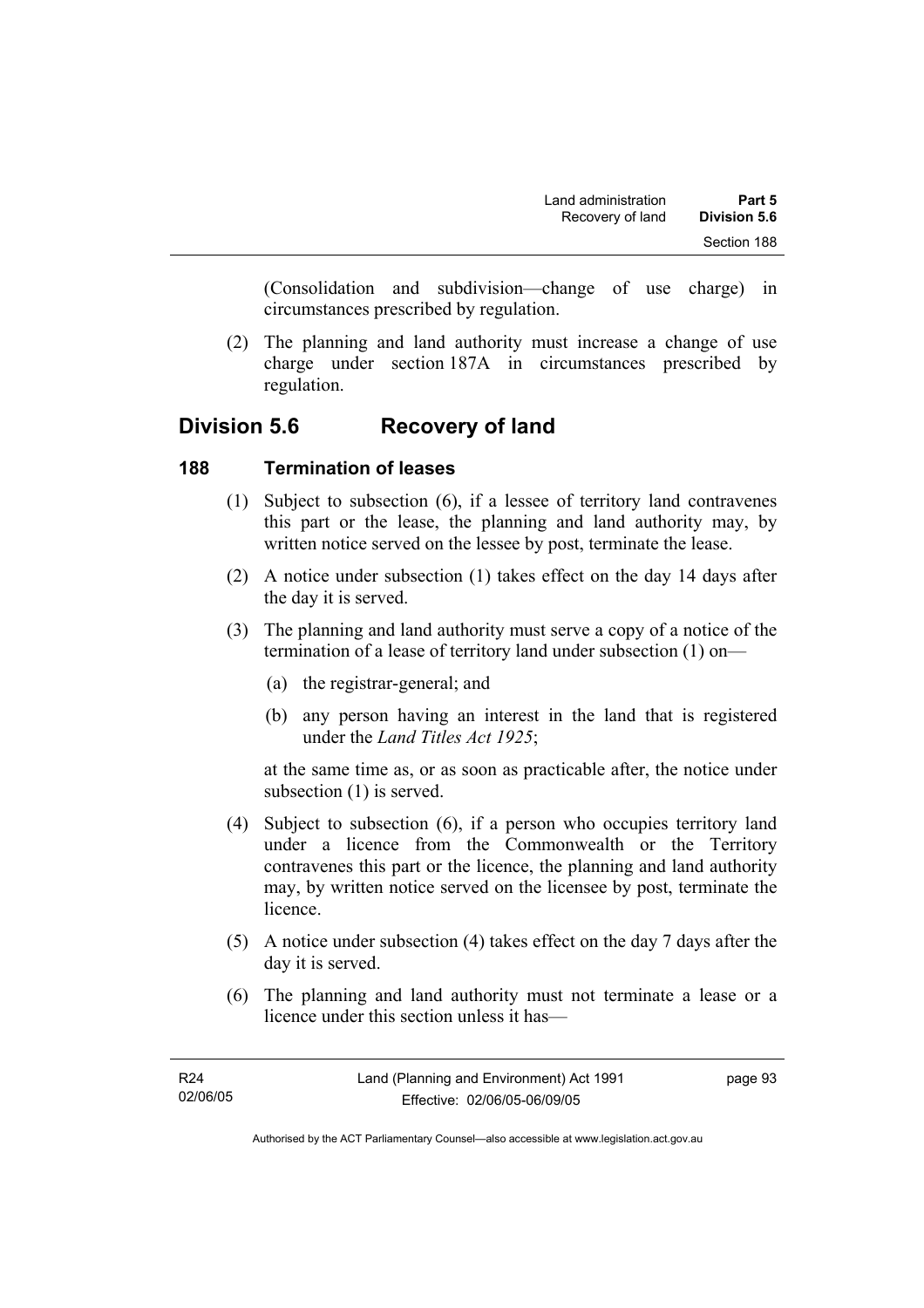- (a) by written notice served on the lessee or licensee by post—
	- (i) informed the lessee or licensee that it is considering terminating the lease or licence; and
	- (ii) specified the grounds on which it is considering taking that action; and
	- (iii) invited the lessee or licensee to notify the authority in writing within 21 days after the date of the notice of any reasons why the lessee or licensee considers that the lease or licence should not be terminated; and
- (b) taken into account any reasons for not terminating the lease or licence notified to the authority by the lessee or licensee in accordance with the notice served on the lessee or licensee under paragraph (a).
- (7) The validity of the termination of a lease is not affected by a failure to comply with subsection (3).

#### **189 How land may be recovered**

- (1) This section applies if—
	- (a) a person who has been a lessee of territory land remains in possession of the land after—
		- (i) the term of the lease has ended; or
		- (ii) the lease has been surrendered or ended; or
	- (b) a person who has been a licensee of territory land remains in possession of the land after—
		- (i) the term of the licence has ended; or
		- (ii) the licence has been surrendered or ended.
- (2) The Executive may, by written notice to the person (the *unlawful occupier*), demand that the unlawful occupier give possession of the

R24 02/06/05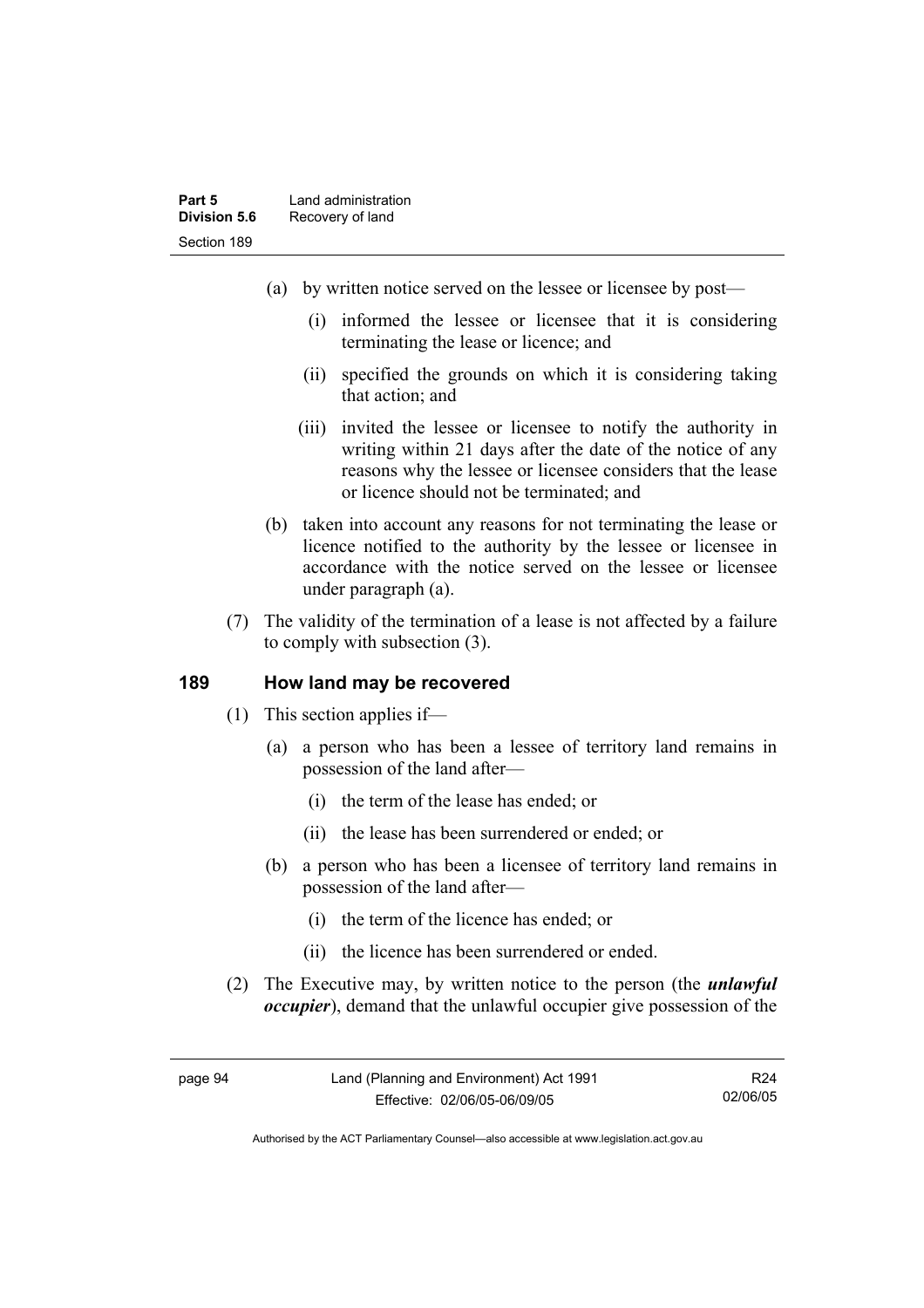land to the Executive within the reasonable period stated in the demand.

- (3) If a demand is not complied with—
	- (a) the Executive may apply to the Magistrates Court for an order that possession of the land be given to the Executive; and
	- (b) the court may issue a warrant authorising a police officer, within 30 days after the day the warrant is issued, to enter the land with the assistance and by the force that is reasonable, and give possession of the land to the Executive.
- (4) The planning and land authority is authorised to do any of the following on behalf of the Executive:
	- (a) make a demand under subsection (2);
	- (b) make an application to the Magistrates Court under subsection  $(3)$   $(a)$ ;
	- (c) take possession of land under this section.
- (5) In this section:

*licence* means a licence granted by the Territory, the Commonwealth or the planning and land authority.

### **190 Evidence of ending of lease**

- (1) The planning and land authority may certify in writing that a lease of territory land mentioned in the certificate has ended.
- (2) A certificate under subsection (1) is evidence of the matter it states.
- (3) A document that purports to be a certificate under subsection (1) is taken to be such a certificate, unless the contrary is proved.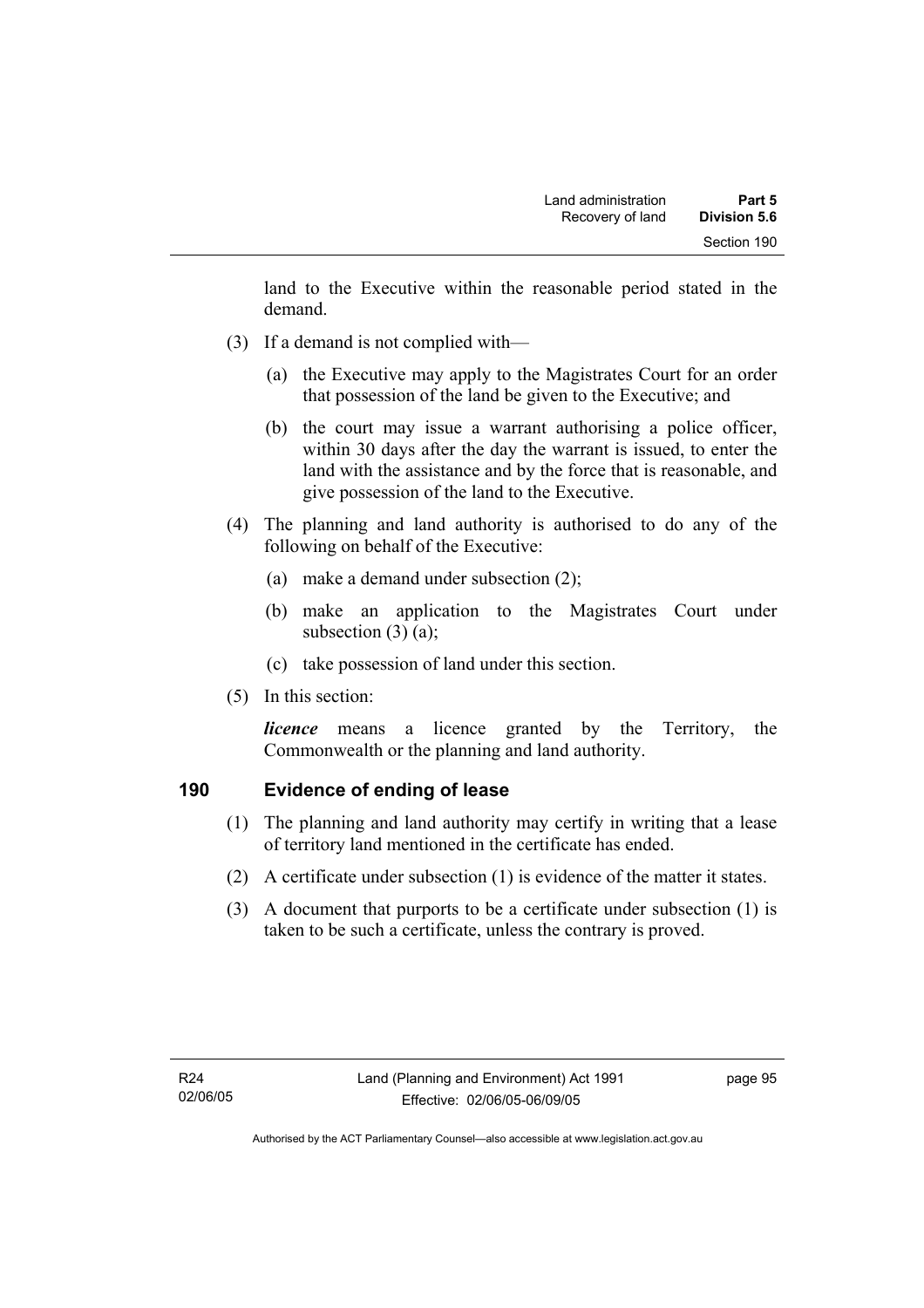**Part 5 Land administration**<br>**Division 5.7** Public land **Division 5.7** Section 191

# **Division 5.7 Public land**

### **Subdivision 5.7.1 Preliminary**

### **191 Definitions for div 5.7**

In this division:

*plan of management* means a plan of management prepared under subdivision 5.7.4, as varied and in effect from time to time.

*variation*, in relation to a plan of management, includes the revocation of the plan and its substitution with a new plan.

### **Subdivision 5.7.2 Public land**

### **192 Recommendations to planning and land authority**

The conservator may, in writing, recommend to the planning and land authority that the plan be varied to provide for—

- (a) the identification of an area of land as public land and its reservation for a purpose mentioned in section 193; or
- (b) in relation to an area already identified in the plan as public land—
	- (i) the variation of its boundaries to reduce or increase the size or the area, or to alter the shape of the area; or
	- (ii) the variation of the purpose for which it is reserved; or
	- (iii) the cessation of its designation as public land.

### **Subdivision 5.7.3 Management of public land**

#### **193 Reserved areas**

Public land may be reserved by the plan under section 7 (3) (d) for any of the following purposes:

R24 02/06/05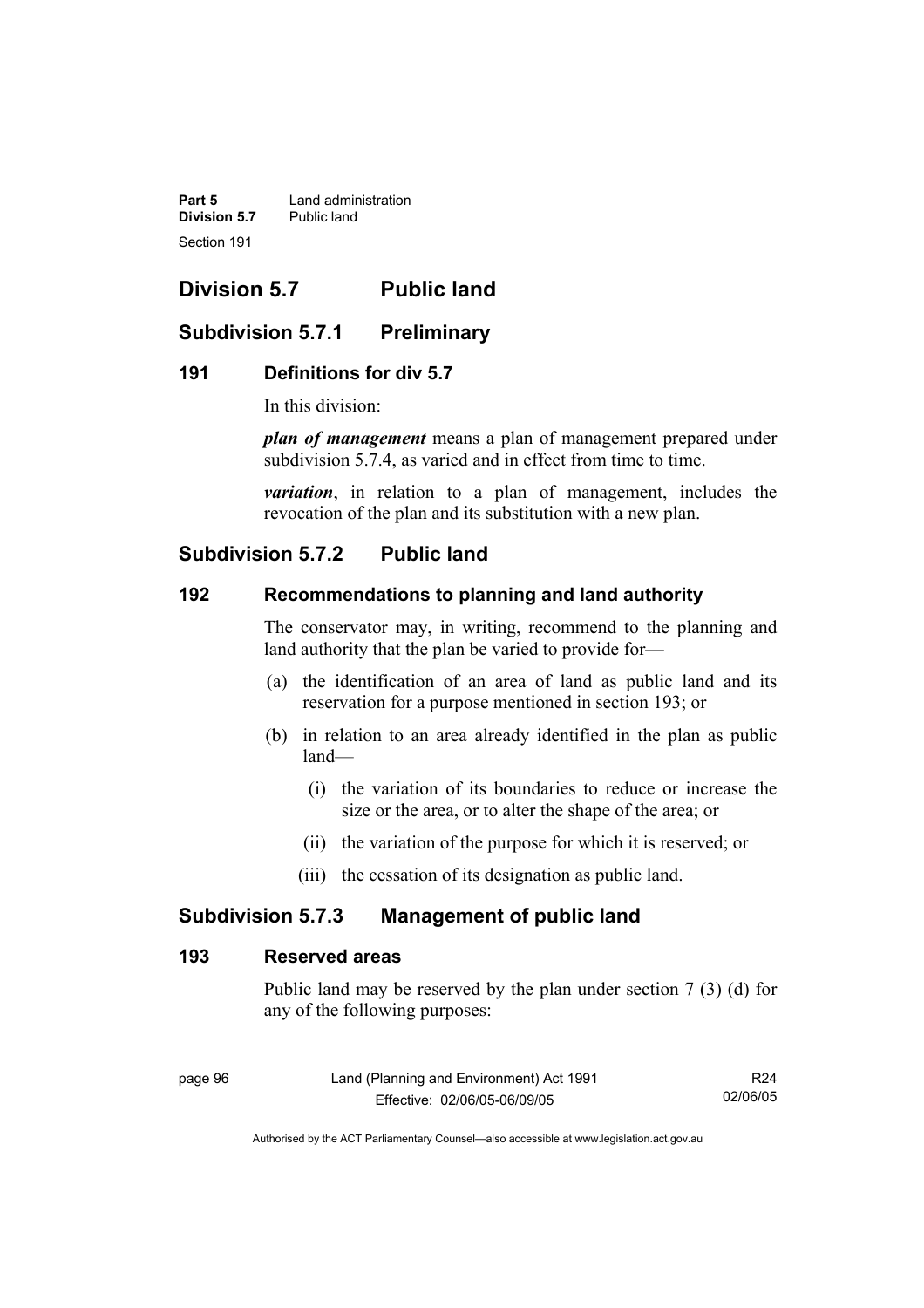- (a) a wilderness area;
- (b) a national park;
- (c) a nature reserve;
- (d) a special purpose reserve;
- (e) an urban open space;
- (f) a cemetery or burial ground;
- (g) a lake;
- (h) a sport and recreation reserve;
- (i) a heritage area.

### **194 Management**

An area of public land must be managed in accordance with—

- (a) the management objectives applying to the area; and
- (b) the plan of management (if any) for the area.

### **195 Management objectives**

- (1) For section 194, the management objectives for an area of public land reserved for a particular purpose are—
	- (a) objectives specified in schedule 1; and
	- (b) objectives specified by the conservator under subsection (2);

in relation to areas of land reserved for that purpose.

- (2) The conservator may, in writing, determine management objectives for an area of public land reserved for a purpose mentioned in schedule 1.
	- *Note* A power given under an Act to make a statutory instrument (including a determination of management objectives) includes power to amend or repeal the instrument (see Legislation Act, s 46 (1)).

R24 02/06/05 page 97

Authorised by the ACT Parliamentary Counsel—also accessible at www.legislation.act.gov.au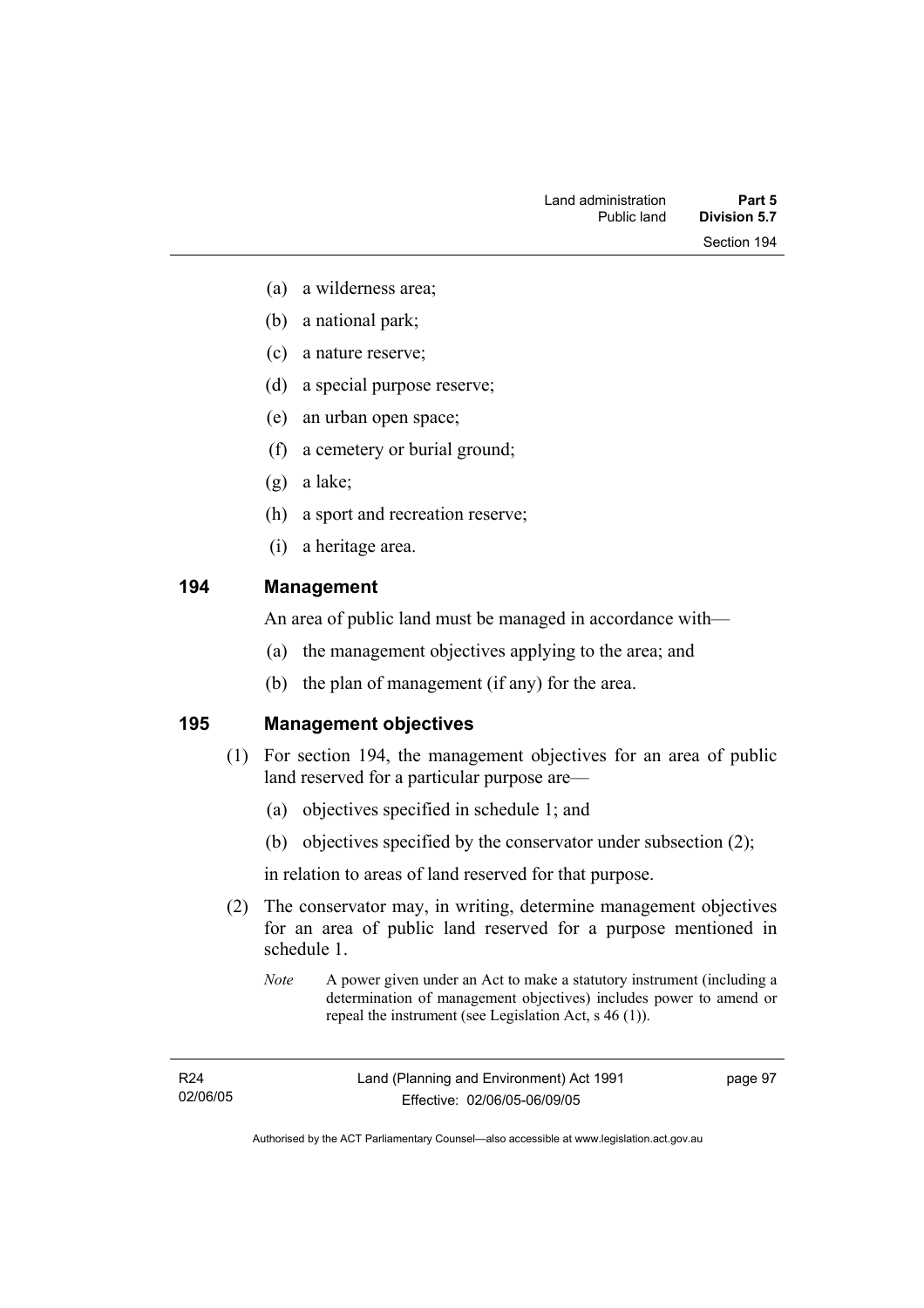- (3) A determination of management objectives is a disallowable instrument.
	- *Note 1* A disallowable instrument must be notified, and presented to the Legislative Assembly, under the Legislation Act.
	- *Note 2* An amendment or repeal of a determination of management objectives is also a disallowable instrument (see Legislation Act, s 46 (2))*.*
- (4) If there is an inconsistency between the application of 2 management objectives specified in schedule 1 in relation to an area of public land, the objective appearing later in the schedule is to be read subject to the other objective.
- (5) If there is an inconsistency between the application of a management objective specified in schedule 1 and a management objective specified by the conservator under subsection (2) in relation to an area of public land, the objective specified by the conservator is to be read subject to the other objective.
- (6) In schedule 1:

*natural environment* means all biological, physical and visual elements of the earth and its atmosphere, whether natural or modified.

### **Subdivision 5.7.4 Plans of management**

### **196 Content**

A plan of management includes—

- (a) a description of the area of public land to which it applies; and
- (b) how the relevant management objectives mentioned in section 195 (1) are to be implemented or promoted in that area.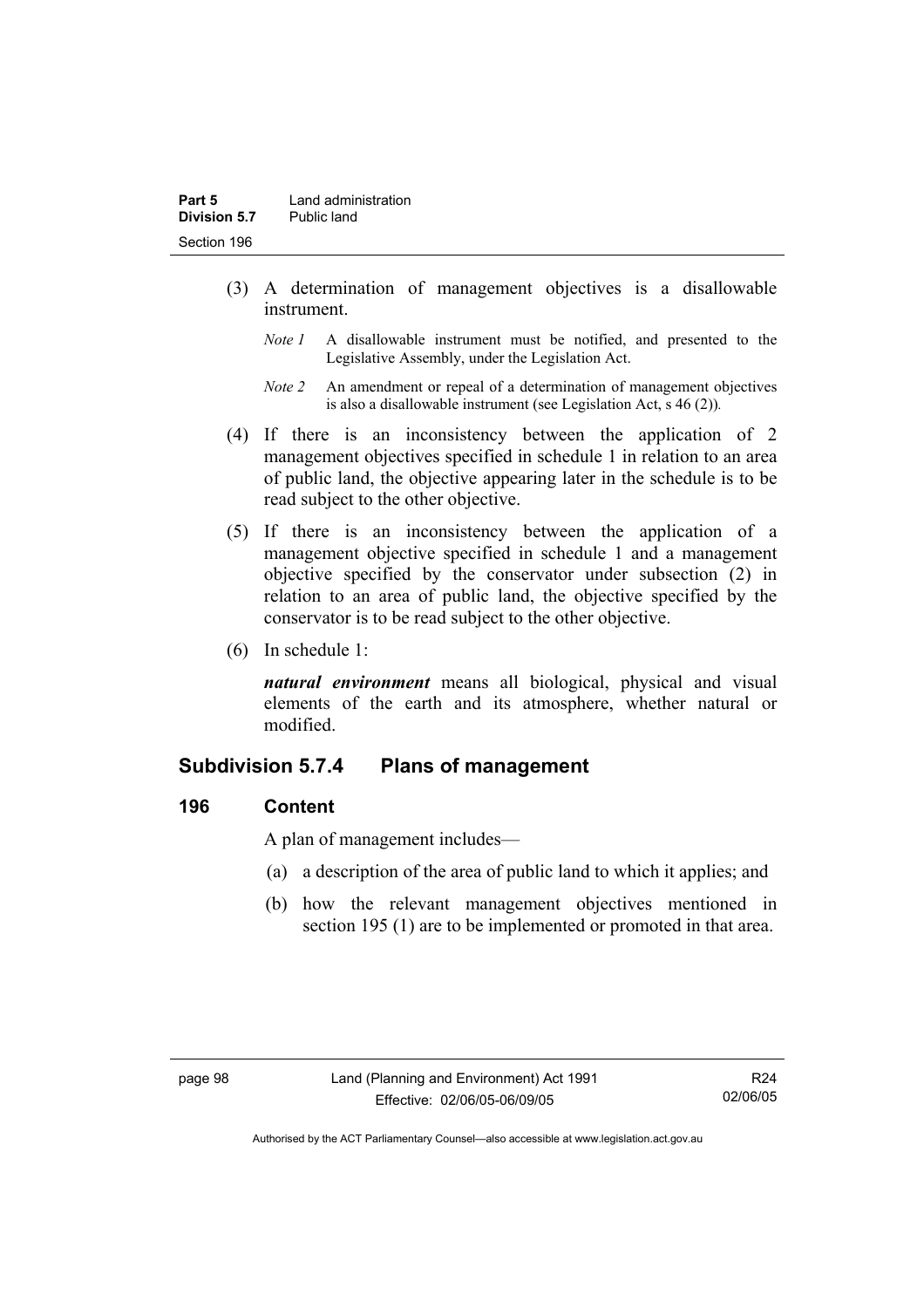### **197 Preparation**

- (1) The conservator must prepare a draft plan of management for an area of public land as soon as practicable after the area is identified as such in the plan.
- (2) In preparing a draft plan of management, the conservator must consider any recommendation submitted by the authority.

### **198 Variations**

- (1) The conservator may prepare a draft variation of a plan of management in the same way as a draft plan of management.
- (2) This subdivision applies to a draft variation of a plan of management as if it were a draft plan of management.

### **199 Environmental assessments and inquiries**

- (1) At the written request of the conservator, or on his or her own initiative, at any time before a draft plan of management is approved under section 204 (a), the Minister may—
	- (a) direct that an assessment be made; or
	- (b) establish a panel to conduct an inquiry;

about any aspect of the draft plan.

 (2) In preparing or revising a draft plan of management, the conservator must consider any relevant assessment or the report of any relevant inquiry.

### **200 Public consultation**

- (1) This section applies to a draft plan of management for an area of public land if—
	- (a) no corresponding preliminary draft plan of management for that area has been notified under section 19; or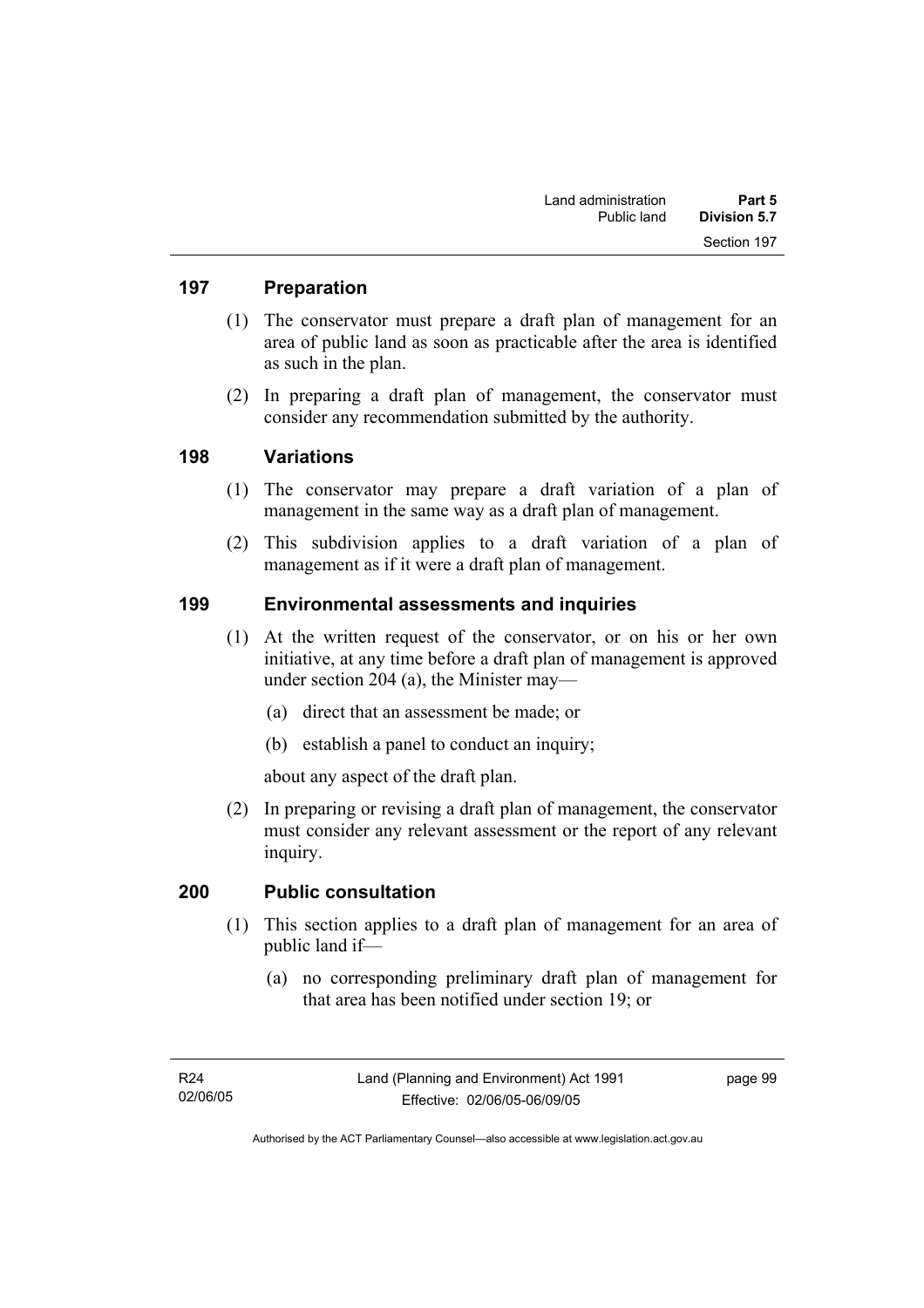- (b) if such a preliminary draft has been so notified—the firstmentioned draft plan of management differs significantly from that preliminary draft.
- (2) The conservator must make copies of a draft plan of management to which this section applies available to an appropriate committee of the Legislative Assembly.
- (3) The conservator must make copies of a draft plan of management to which this section applies available for public inspection during office hours at the places specified in a written notice prepared by the conservator.
- (4) A notice under subsection (3) must include a statement inviting people to submit written comments about the draft plan of management to the conservator at a specified address and within a specified period of not less than 21 days from the date of the notice.
- (5) A notice under subsection (3) is a notifiable instrument.

*Note* A notifiable instrument must be notified under the Legislation Act.

(6) The conservator must also publish the notice in a daily newspaper.

### **201 Revision**

The conservator may revise a draft plan of management—

- (a) in consideration of any written comments received from any person about the draft plan; or
- (b) to correct any formal error.

### **202 Submission to Minister**

The conservator must submit a draft plan of management (as revised under section 201) to the Minister for approval, together with—

 (a) a written report setting out the issues raised in any written comments submitted to the conservator in relation to the draft; and

page 100 Land (Planning and Environment) Act 1991 Effective: 02/06/05-06/09/05 R24 02/06/05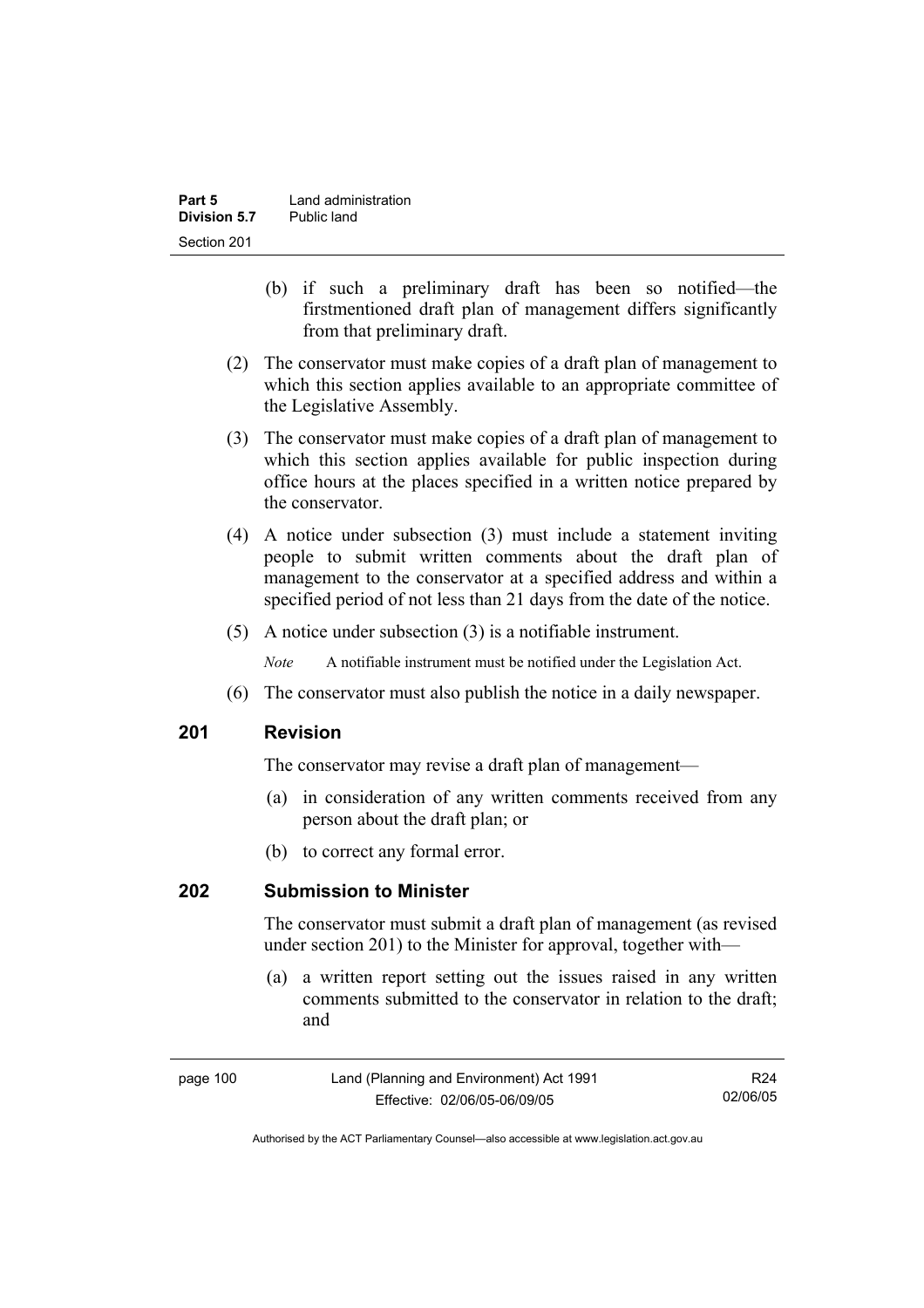(b) a written report about the conservator's consultation with the public and with any other person or authority about the draft.

### **203 Consideration of plan of management by Legislative Assembly committee**

If the conservator submits a draft plan of management to the Minister under section 202, the Minister must, within 7 days of receiving the draft plan give—

- (a) a copy of the draft plan; and
- (b) a copy of the reports mentioned in section 202 (a) and (b) relating to the draft plan; and
- (c) all other documents relating to the draft plan submitted to the Minister by the conservator;

to an appropriate committee of the Legislative Assembly.

### **204 Minister's powers**

- (1) On receipt of a draft plan of management submitted under section 202 or section 205 for approval, the Minister must consider any recommendation relating to the draft by a committee of the Legislative Assembly that considers the draft under section 203 and—
	- (a) in writing, approve a plan of management in the form in which the draft is submitted; or
	- (b) refer the draft to the conservator together with any of the following written directions:
		- (i) to conduct further specified consultation;
		- (ii) to consider any revision suggested by the Minister;
		- (iii) to revise the draft in a specified way;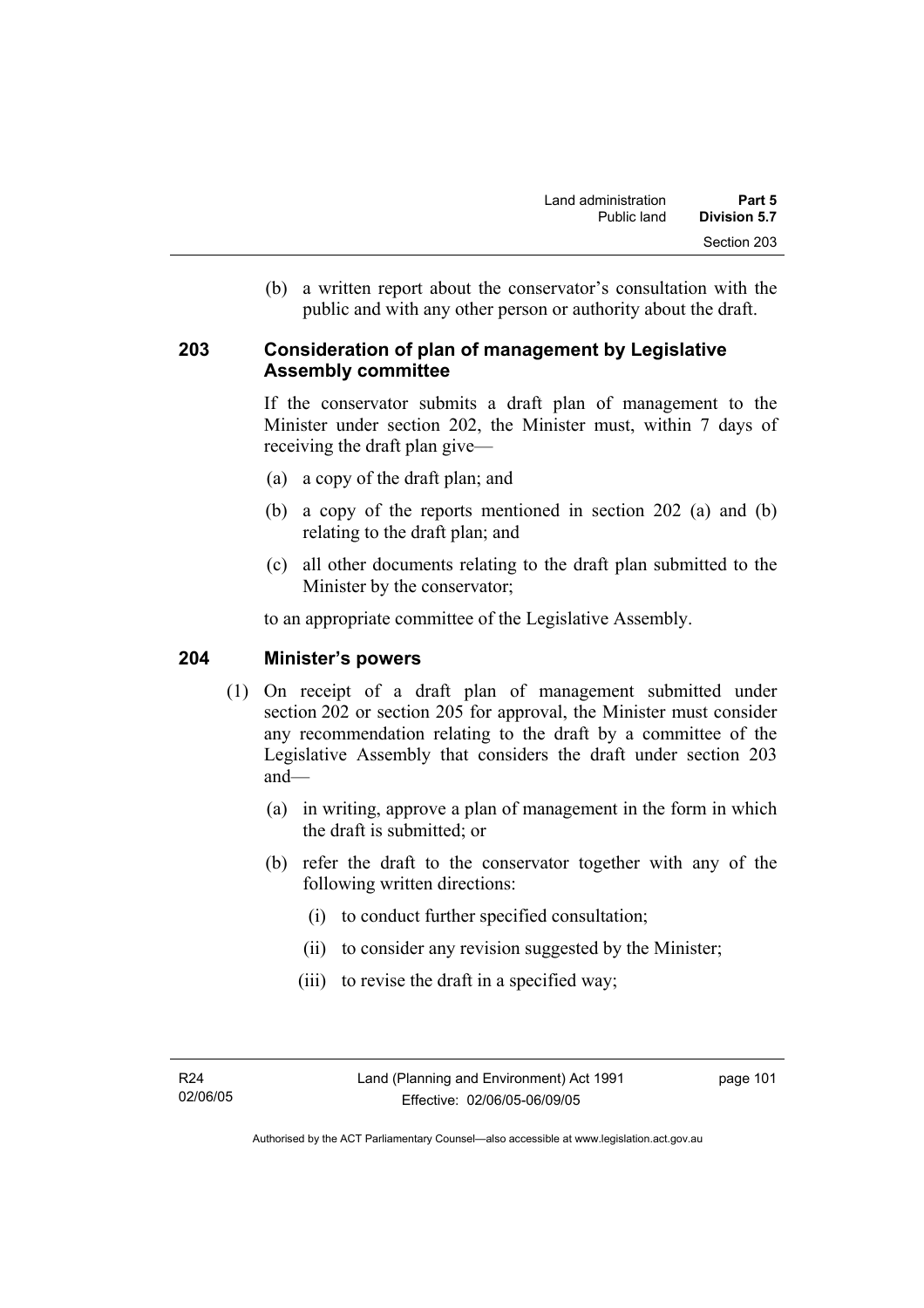- (iv) to defer, in writing, until a specified date or the happening of a specified event, the resubmission of the draft to the Minister;
- (v) to withdraw the draft in writing.
- (2) The following are notifiable instruments:
	- (a) a deferral directed under subsection  $(1)$  (b)  $(iv)$ ;
	- (b) a withdrawal directed under subsection (1) (b) (v).
	- *Note* A notifiable instrument must be notified under the Legislation Act.

### **205 Referral back to conservator**

If the Minister refers a draft plan of management to the conservator under section 204  $(1)$  (b), the conservator must—

- (a) comply with the Minister's directions; and
- (b) if the Minister gives a direction under section 204 (1) (b) (i) or (ii)—if the conservator considers appropriate, revise the draft plan; and
- (c) revise the draft to correct any formal error; and
- (d) resubmit the draft plan of management (as revised) to the Minister for approval together with a written report about the conservator's compliance with the Minister's directions and about any revision of the draft under paragraph (c).

### **206 Notice of revival of deferred draft plan of management**

(1) If the conservator defers a draft plan of management as directed under section 204 (1) (b) (iv) (Minister's powers), on the day stated in the deferral, or as soon as possible after the event mentioned in the deferral, the conservator must prepare a written notice stating that the draft plan of management is revived.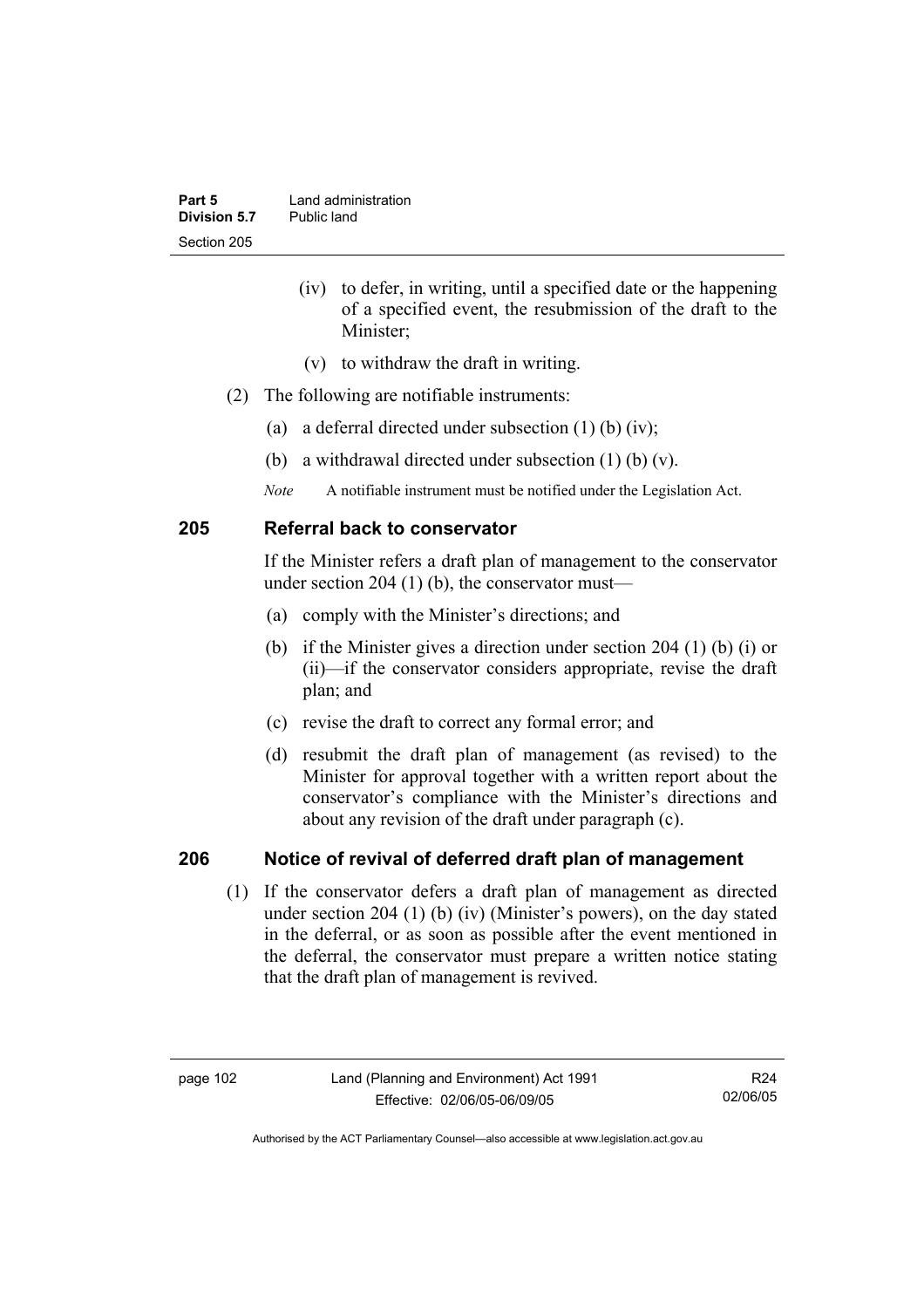(2) A notice is a notifiable instrument.

*Note* A notifiable instrument must be notified under the Legislation Act.

(3) The conservator must also publish the notice in a daily newspaper.

#### **207 Notification, presentation, disallowance and date of effect**

 (1) A plan of management, as approved by the Minister under section 204, is a disallowable instrument.

- (2) The Legislation Act, chapter 7 (Presentation, amendment and disallowance of subordinate laws and disallowable instruments) applies to a plan of management as if each reference in that chapter to 6 sitting days were a reference to 5 sitting days.
- (3) Subject to any disallowance under the Legislation Act, chapter 7, the plan of management commences—
	- (a) on the day after the 5th sitting day after the day it is presented to the Legislative Assembly under that chapter; or
	- (b) if the plan provides for a later date or time of commencement—on that date or at that time.

### **Subdivision 5.7.5 Leases and licences**

### **208 Leases—generally**

- (1) Except as provided by section 209, the planning and land authority must not grant a lease—
	- (a) of public land; or
	- (b) during the defined period, of land designated, in a draft variation of the plan notified under section 19, to become public land.

*Note* A disallowable instrument must be notified, and presented to the Legislative Assembly, under the Legislation Act.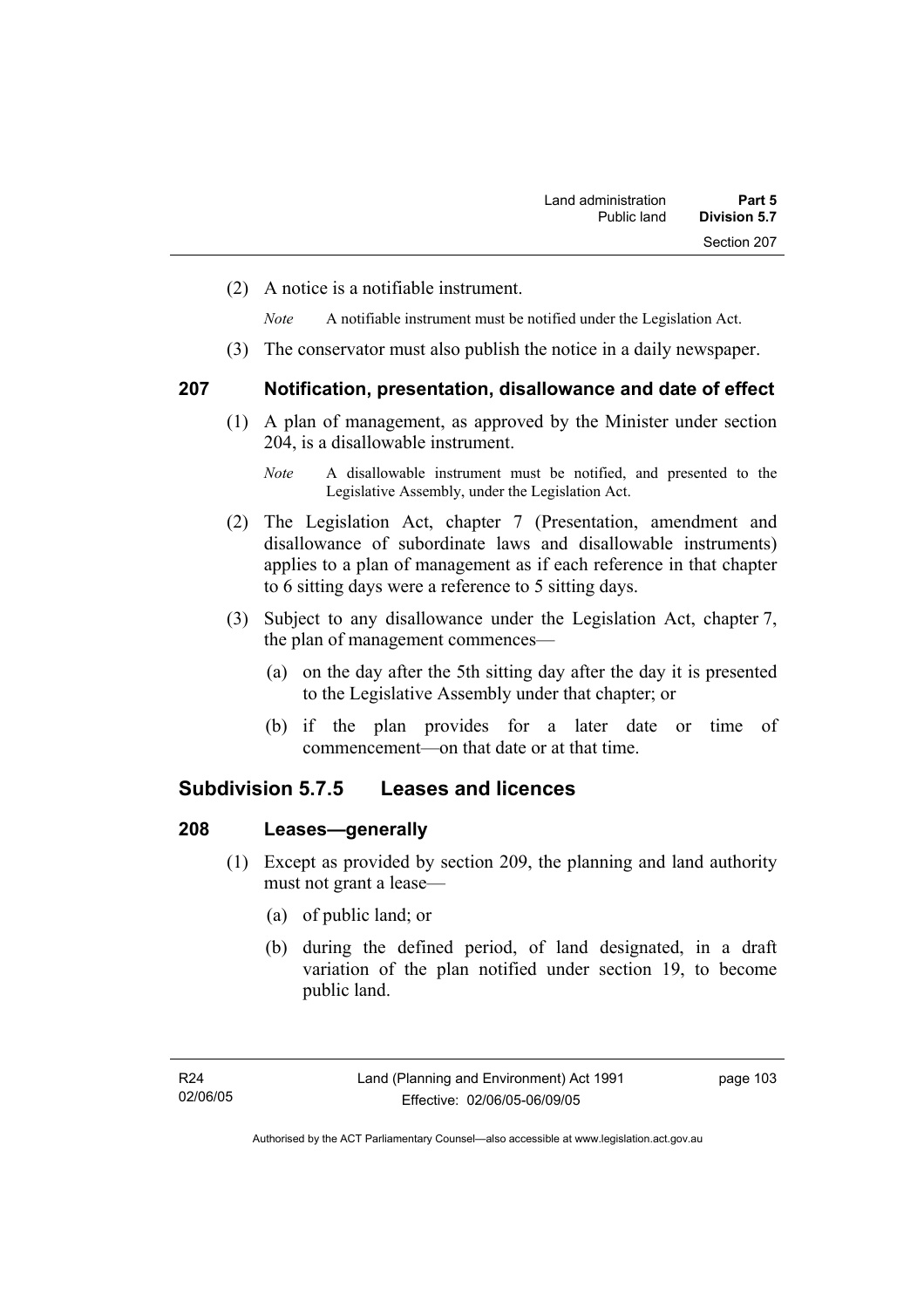| Part 5       | Land administration |  |
|--------------|---------------------|--|
| Division 5.7 | Public land         |  |
| Section 209  |                     |  |

(2) In subsection (1):

*defined period*, in relation to land designated, in a draft variation of the plan, to become public land, means the period of interim effect, under part 2, of that draft variation.

### **209 Grant of leases**

- (1) On the written recommendation of the conservator, the planning and land authority may grant a lease of an area, or part of an area, of public land except if that area is reserved under the plan as a wilderness area.
- (2) On the written recommendation of the conservator, the planning and land authority may during the defined period mentioned in section 208 (2), grant a lease of an area, or part of an area, of land designated in a draft variation of the plan to become public land except if it is proposed in that draft variation that the area be reserved as a wilderness area.

### **210 Licences**

 (1) The planning and land authority may, on the written recommendation of the conservator, grant a licence to a person to occupy or use an area of unleased public land.

#### **Example of when a licence might be given to a person**

to allow a building (including a fitting attached to the building) owned or occupied by the person to encroach onto, over or under an area of unleased public land

- *Note* An example is part of the Act, is not exhaustive and may extend, but does not limit, the meaning of the provision in which it appears (see Legislation Act, s 126 and s 132).
- (2) An application for a licence under subsection (1) must—
	- (a) be in writing signed by the applicant; and
	- (b) specify—
		- (i) the land in relation to which the licence is sought; and

| page 104 | Land (Planning and Environment) Act 1991 |          |
|----------|------------------------------------------|----------|
|          | Effective: 02/06/05-06/09/05             | 02/06/05 |

Authorised by the ACT Parliamentary Counsel—also accessible at www.legislation.act.gov.au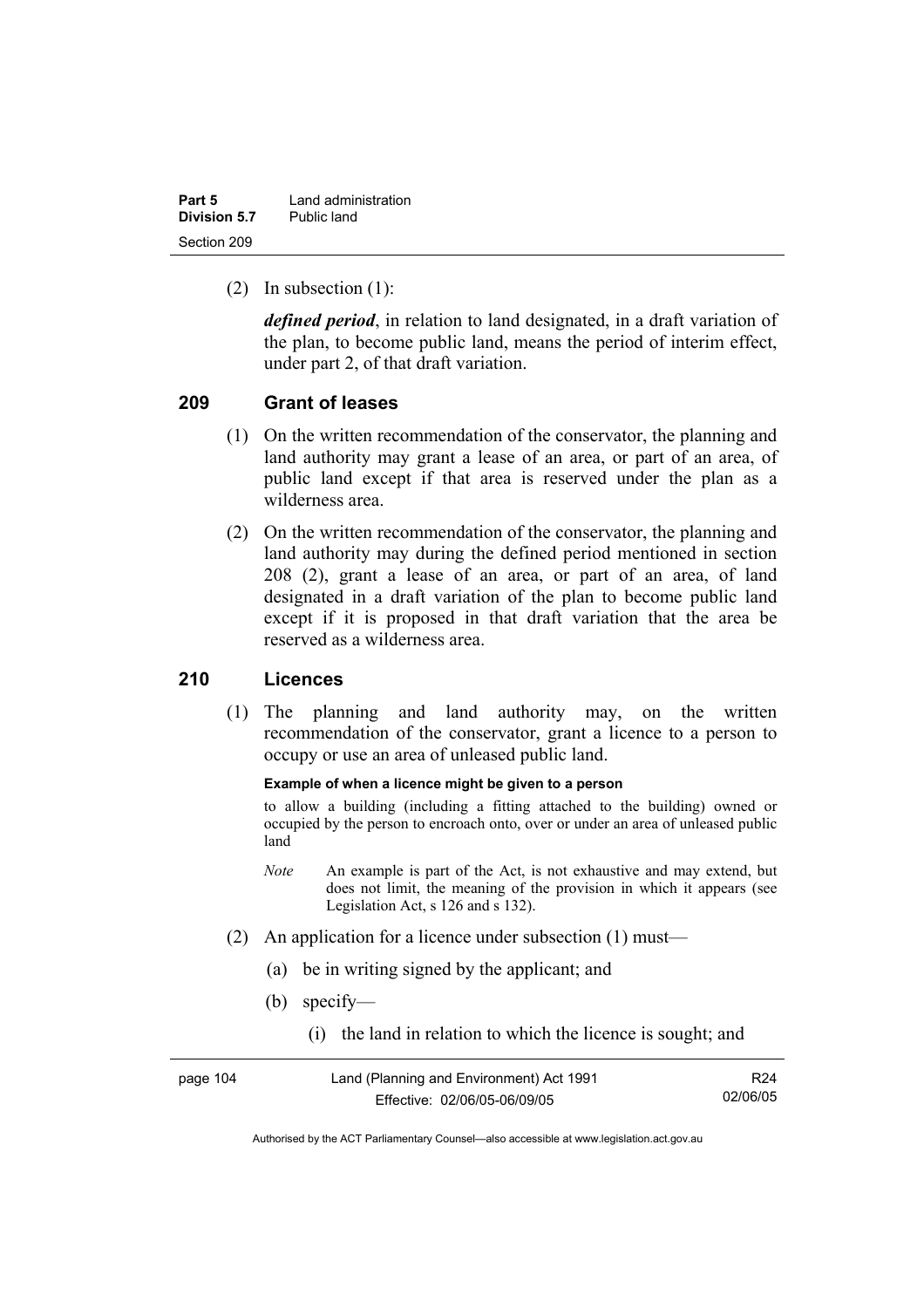- (ii) the period for which the licence is sought; and
- (iii) the purposes for which it is proposed that the land should be used under the licence.
- *Note* A fee may be determined under s 287 for this subsection.
- (3) A licence under subsection (1) must—
	- (a) be in writing; and
	- (b) apply to the person to whom it is granted and to all other people to whom it is expressed to apply; and
	- (c) specify the period for which it is granted; and
	- (d) be subject to the conditions (if any) specified in the licence.
- (4) A person is not required to hold a licence under this section to occupy or use an area of unleased public land if—
	- (a) the person holds a permit under the *Roads and Public Places Act 1937* to place an object in, over or across the area; and
	- (b) the area is being occupied or used in accordance with the permit; and
	- (c) for an occupation or use that requires an approval under division 6.2 (Approvals)—
		- (i) the occupation or use has been approved under that division; and
		- (ii) the person is complying with any conditions under section 245 (Conditional approvals) that apply to the approval.

### **211 Miner's rights in relation to public land**

A miner's right must not be granted in relation to public land.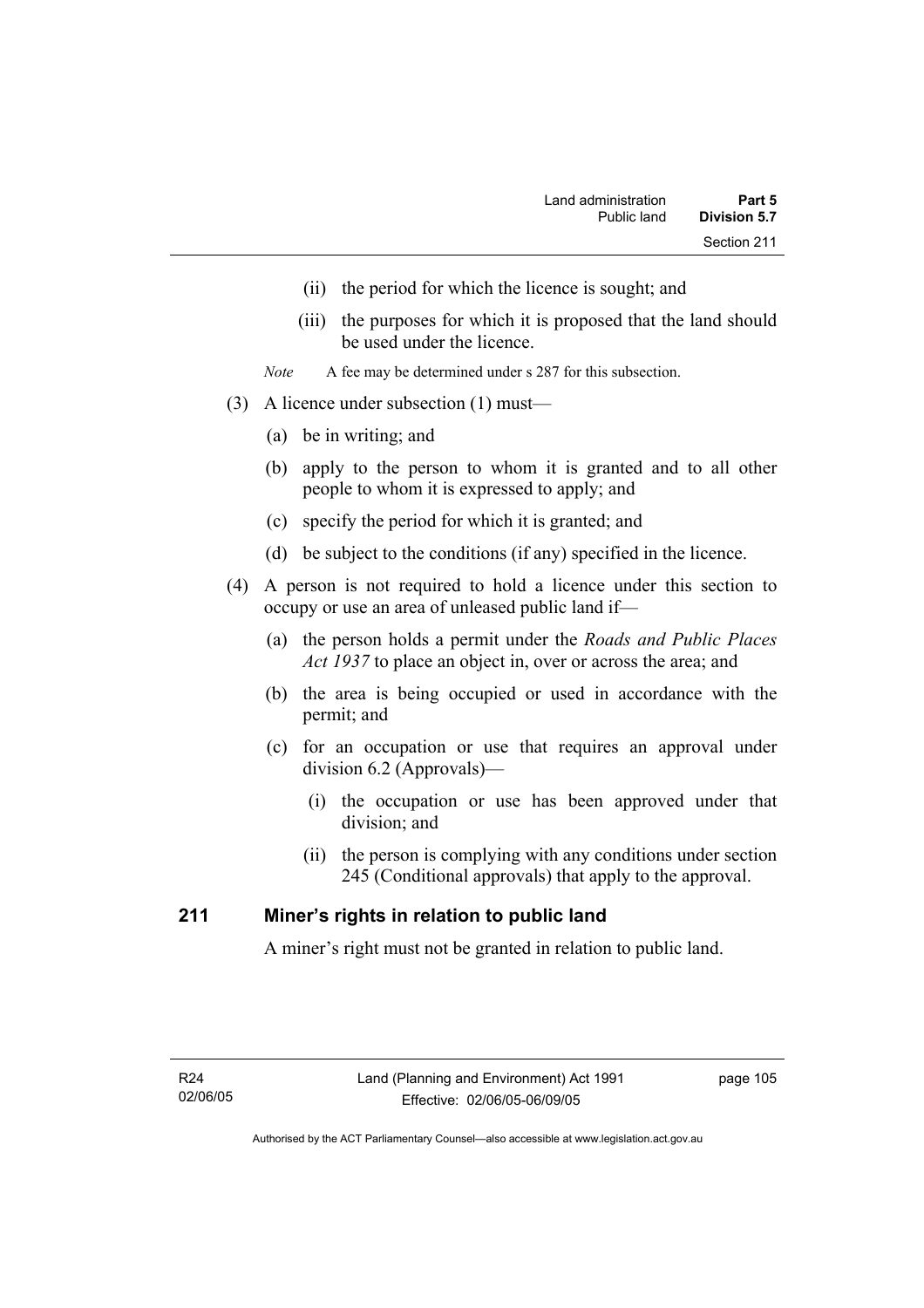**Part 5 Land administration Division 5.8** Miscellaneous Section 214

# **Division 5.8 Miscellaneous**

### **214 Lessee may surrender lease or part of lease**

- (1) A person who holds a lease of territory land may, at any time, with the consent of the planning and land authority, surrender the lease or any part of the land comprised in the lease.
- (2) The planning and land authority may agree to accept the surrender of a lease, or part of the land comprised in a lease, under subsection (1) either unconditionally or subject to any condition the authority considers appropriate.
- (3) The surrender of a lease, or of part of the land comprised in a lease, does not entitle the lessee to a refund or remission of any rent already paid or owing.

### **215 Reduction of rent and relief from provisions of lease**

- (1) The planning and land authority may approve—
	- (a) a reduction of the rent payable under a lease of territory land, or of the amount payable, in relation to any occupation of territory land; or
	- (b) the grant of relief, to a lessee or occupier of territory land, from compliance, completely or partly, with any provision to which the person's lease or occupation is subject.
- (2) The reduction or grant of relief may be for any period (including a period before the commencement of this section or any other period before the approval).
- (3) If the planning and land authority gives an approval under subsection (1), the liability or obligation of the lessee or occupier under the lease, or in relation to the person's occupation, is discharged for the period approved, to the extent of the reduction or grant of relief approved.

R24 02/06/05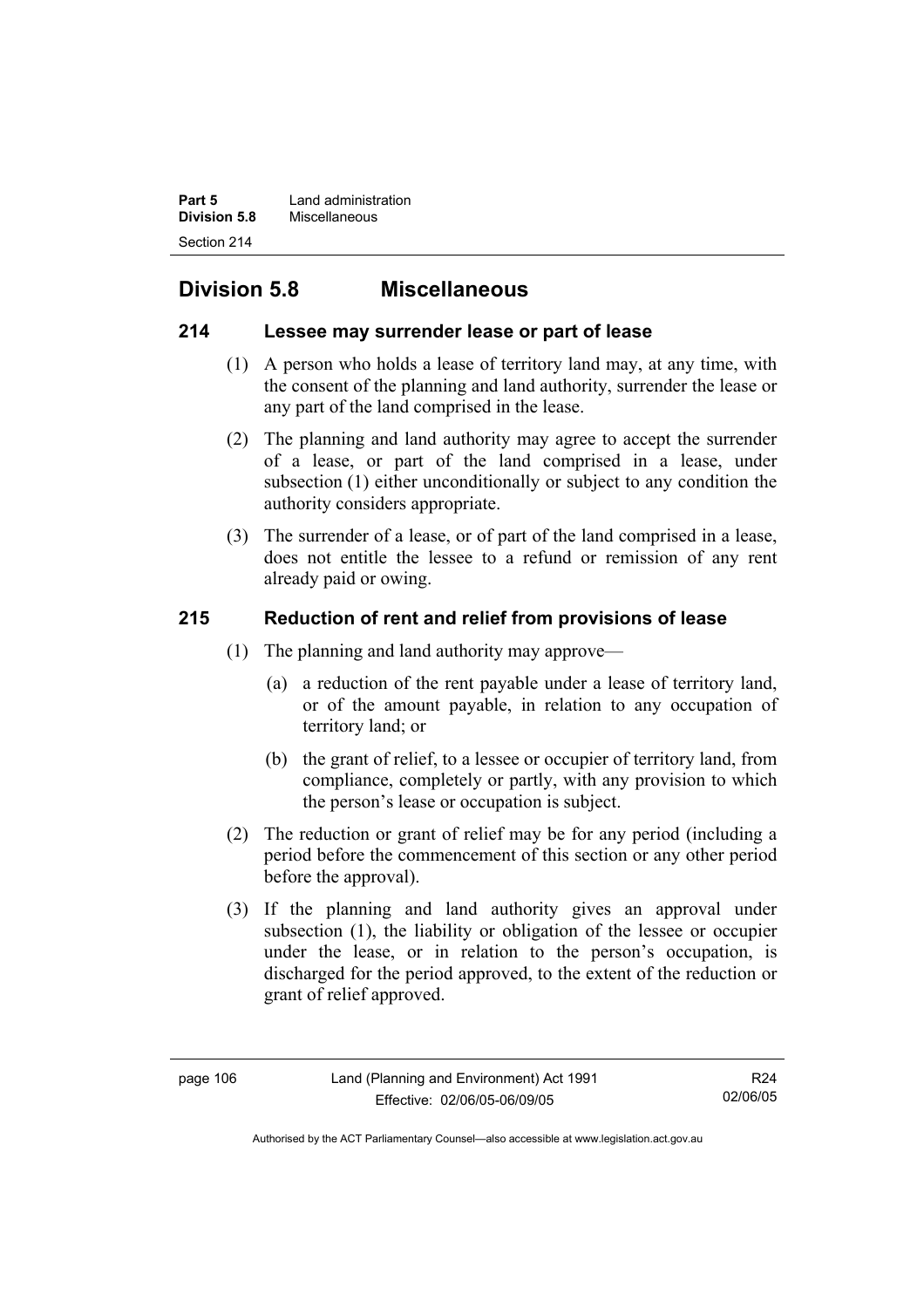- (4) An approval under subsection (1) may be made subject to conditions.
- (5) If the planning and land authority approves a grant of relief to a lessee or occupier under subsection (1), it must give to the lessee or occupier notice of the reduction of rent or other grant of relief approved.

*Note* For how documents may be given, see the Legislation Act, pt 19.5.

### **216 Access to leased land from roads and road related areas**

- (1) The planning and land authority may grant a lease of territory land only if satisfied that the lessee will, during the term of the lease, have—
	- (a) direct access to the leased land from a road or road related area; or
	- (b) access to the leased land from a road or road related area by way of an access road or track, or in another way, that the lessee may use without charge and for all purposes at any hour of the day or night.
- (2) A way of access to leased land provided by the planning and land authority because of subsection (1) (b)—
	- (a) must not interfere with a building, garden or stockyard on the land at the time the way of access is provided; and
	- (b) must be located in a way that causes as little damage or inconvenience to the lessee as possible.
- (3) The validity of a lease granted under this part is not affected by a failure to comply with this section.
- (4) In this section:

*road*—see the *Road Transport (General) Act 1999*, dictionary.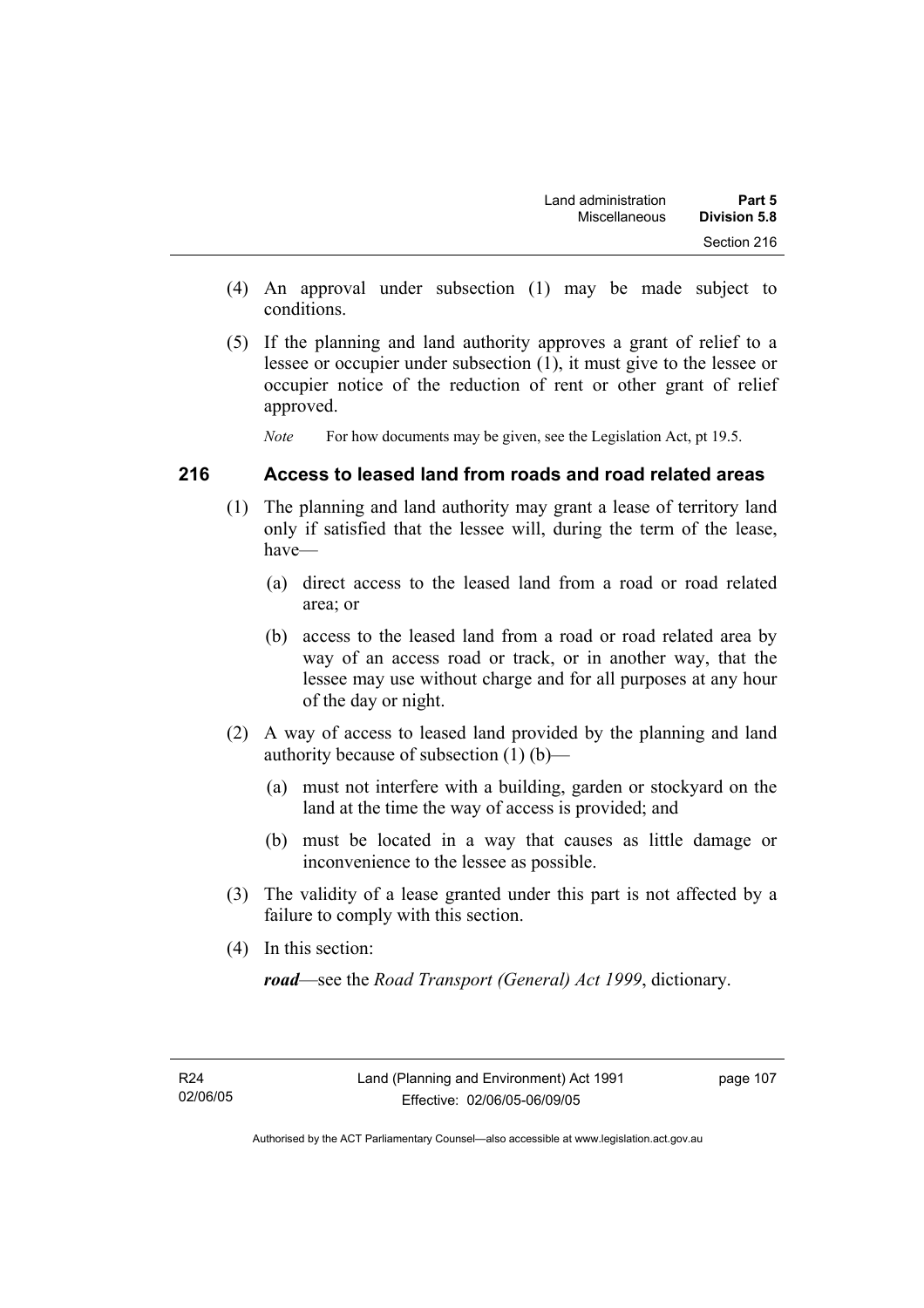| Part 5       | Land administration |  |
|--------------|---------------------|--|
| Division 5.8 | Miscellaneous       |  |
| Section 216A |                     |  |

*road related area*—see the *Road Transport (General) Act 1999*, dictionary.

### **216A Notification of certain leases**

- (1) This section applies if, during a quarter, the planning and land authority grants a lease—
	- (a) by direct grant; or
	- (b) under section 163 (Leases to community organisations), section 164 (Special leases) or section 209 (Grant of leases).
- (2) The planning and land authority must, within 5 working days after the end of the quarter, give the Minister a statement that sets out, in relation to any lease mentioned in subsection (1) granted during the quarter—
	- (a) the name of the lessee; and
	- (b) a description of the land comprised in the lease in accordance with the *Districts Act 2002*, section 9 (Description of parcel of land for dealings); and
	- (c) the amount (if any) paid for the grant of the lease; and
	- (d) the provision of this Act under which the lease was granted.
- (3) The Minister must present to the Legislative Assembly a copy of a statement received under subsection (2) within 5 sitting days after the day the Minister receives it.
- (4) The validity of a lease is not affected by a failure to comply with subsection  $(2)$  or  $(3)$ .
- (5) In this section—

*quarter* means a period of 3 months beginning on 1 January, 1 April, 1 July or 1 October in a year.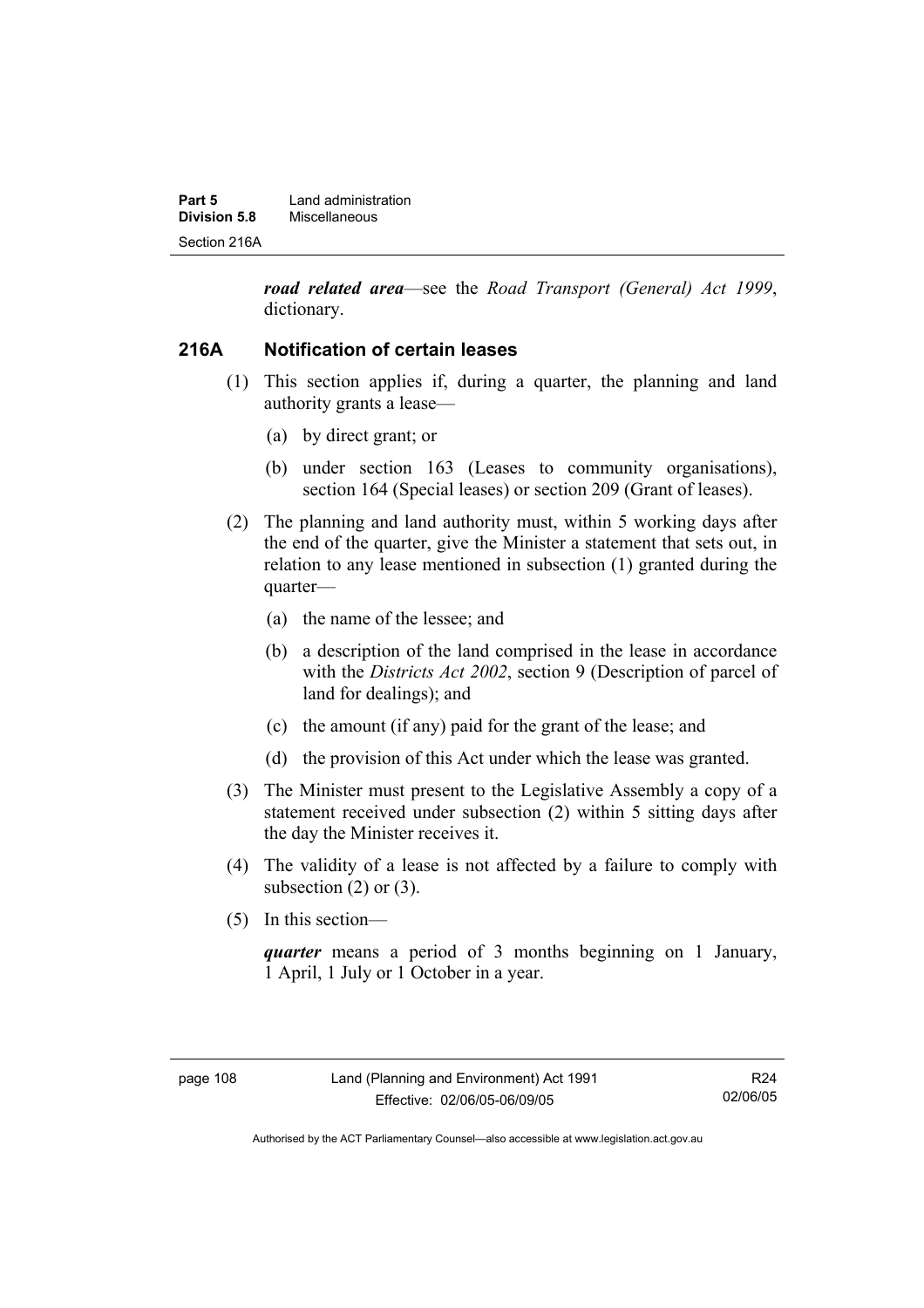### **217 Licences in relation to land that is not public land**

 (1) A person may apply to the planning and land authority for a licence to occupy or use an area of unleased territory land that is not public land.

#### **Example of when a licence might be given to a person**

to allow a building (including a fitting attached to the building) owned or occupied by the person to encroach onto, over or under an area of unleased territory land that is not public land

- *Note* An example is part of the Act, is not exhaustive and may extend, but does not limit, the meaning of the provision in which it appears (see Legislation Act, s 126 and s 132).
- (2) An application under subsection (1) must—
	- (a) be in writing signed by the applicant; and
	- (b) specify—
		- (i) the land in relation to which the licence is sought; and
		- (ii) the period for which the licence is sought; and
		- (iii) the purposes for which it is proposed that the land should be used under the licence.
	- *Note* A fee may be determined under s 287 for this subsection.
- (3) On receiving an application under subsection (1) the planning and land authority may grant the applicant a licence to occupy or use the land specified in the application for the purposes and period specified in the application.
- (4) A licence under subsection (1) must—
	- (a) be in writing; and
	- (b) apply to the person to whom it is granted and to all other people to whom it is expressed to apply; and
	- (c) specify the period for which it is granted; and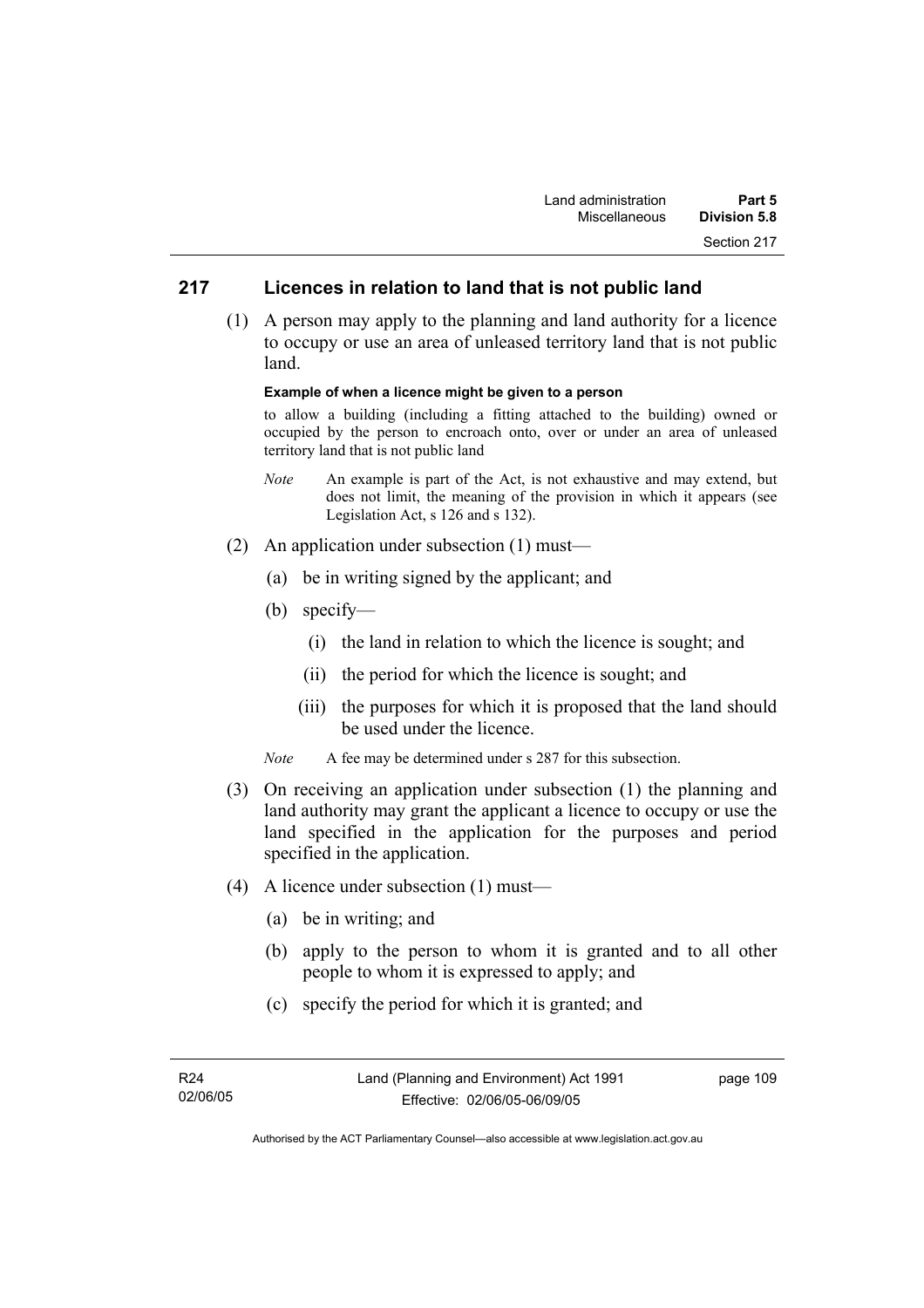| Part 5       | Land administration |  |
|--------------|---------------------|--|
| Division 5.8 | Miscellaneous       |  |
| Section 218  |                     |  |

- (d) be subject to the conditions (if any) that are specified in the licence.
- (5) A person is not required to hold a licence under this section to occupy or use an area of unleased territory land that is not public land if—
	- (a) the person holds a permit under the *Roads and Public Places Act 1937* to place an object in, over or across the area; and
	- (b) the area is being occupied or used in accordance with the permit; and
	- (c) for an occupation or use that requires an approval under division 6.2 (Approvals)—
		- (i) the occupation or use has been approved under that division; and
		- (ii) the person is complying with any conditions under section 245 (Conditional approvals) that apply to the approval.

### **218 Reservation of minerals**

A reservation of minerals contained in a lease of territory land must be read as a reservation of all minerals and mineral substances in or on the land, including gold, silver, copper, tin, other metals, ores and substances containing metals, gems, precious stones, coal, limestone, shale, mineral oils, valuable earths and substances, stone, clay, gravel and sand.

### **219 Rights to extract minerals**

- (1) The planning and land authority may, by a lease or other agreement, grant a person the right to extract minerals from specified territory land.
- (2) The provisions of a lease or other agreement entered under subsection (1) are the provisions agreed between the parties.

R24 02/06/05

Authorised by the ACT Parliamentary Counsel—also accessible at www.legislation.act.gov.au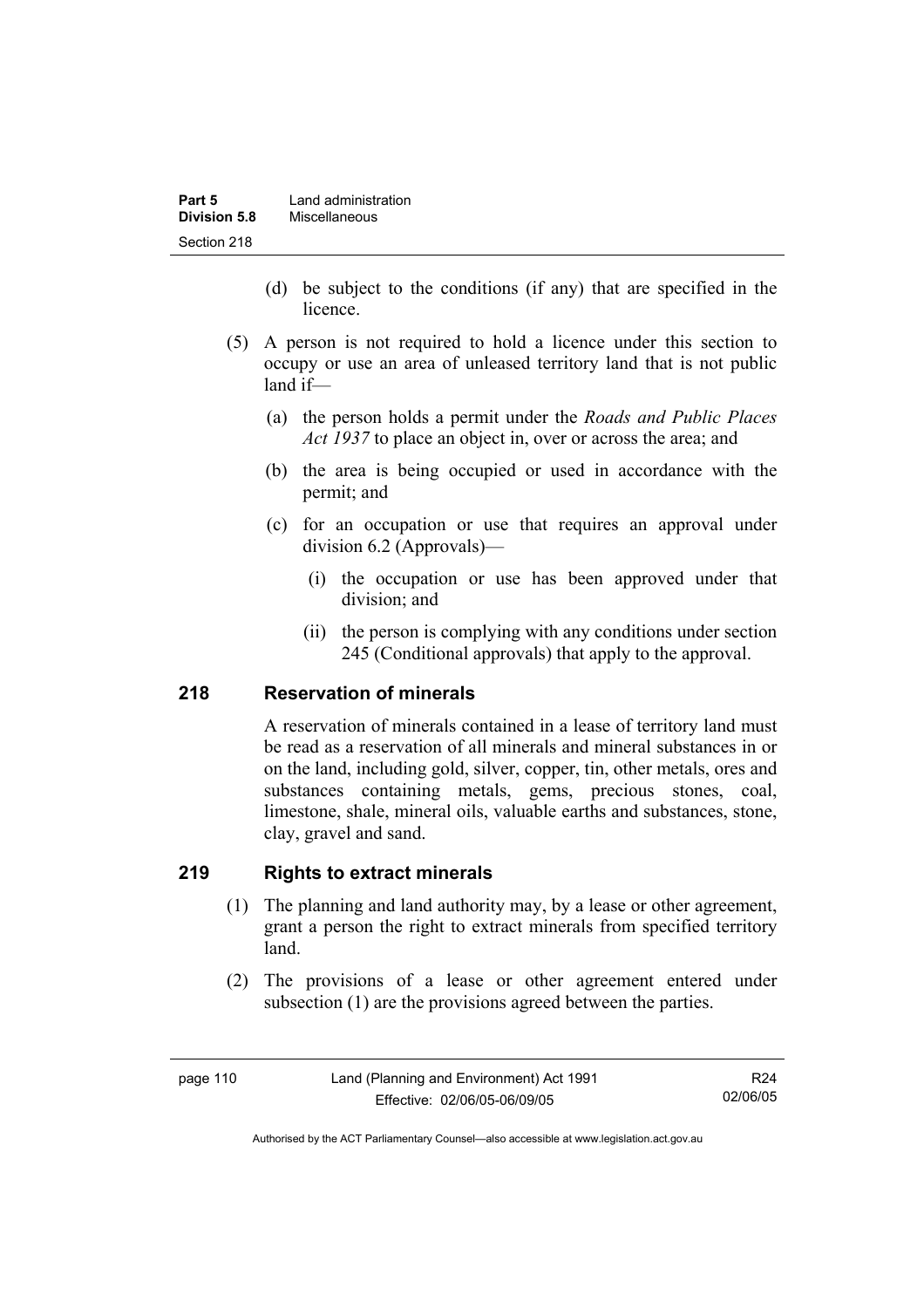### **220 Access to lease documents and development agreements**

- (1) The *Freedom of Information Act 1989*, section 11 (2) does not apply to a document that is—
	- (a) a lease; or
	- (b) a variation of a lease; or
	- (c) a renewal of a lease;

if the document became a document of a Commonwealth agency before 1 January 1977.

- (2) A document that is—
	- (a) a lease; or
	- (b) a variation of a lease; or
	- (c) a renewal of a lease;

is taken not to be an exempt document for the *Freedom of Information Act 1989*.

 (3) A reference in this section to a *lease* is a reference to a lease of territory land.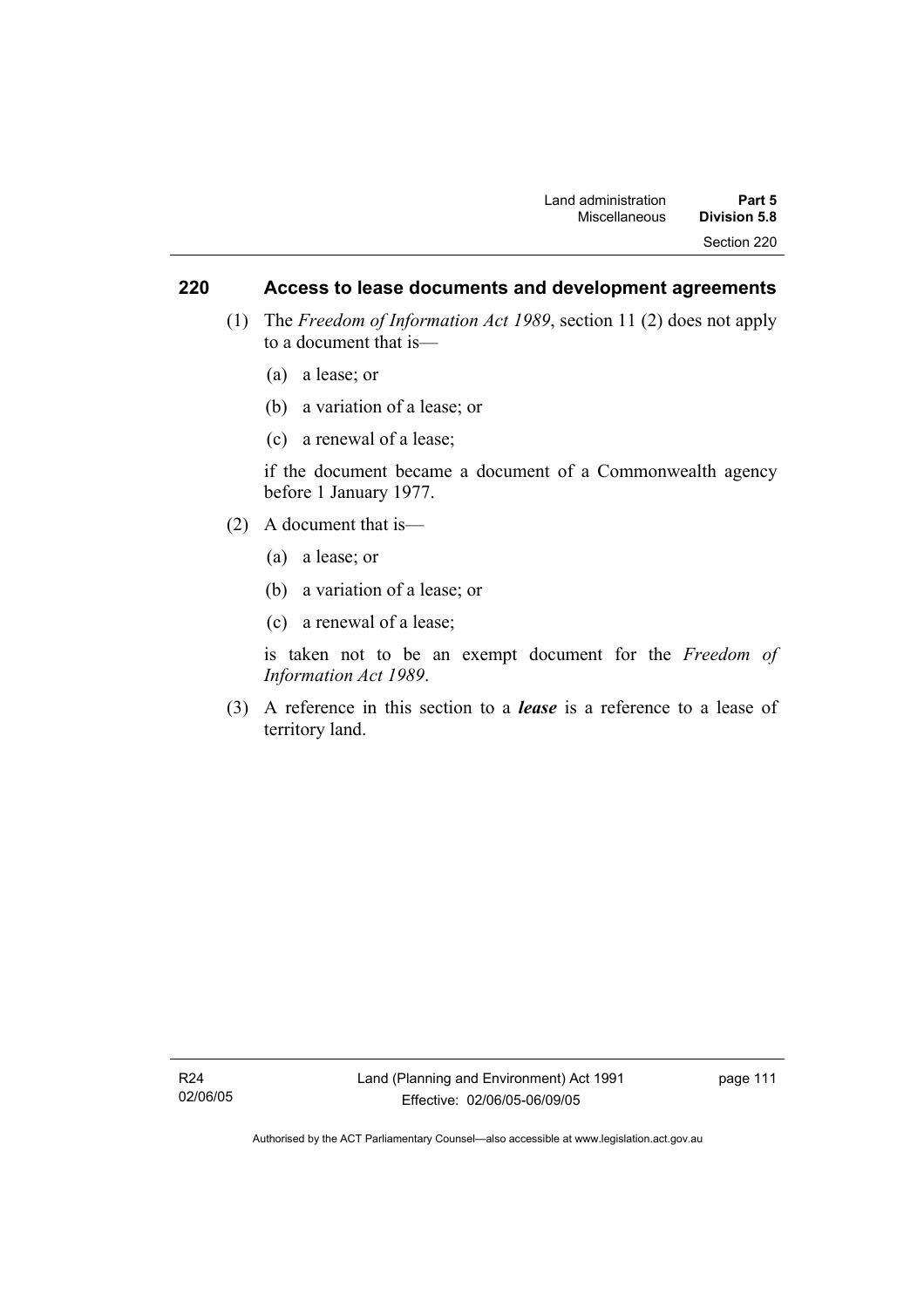**Part 6 Approvals and orders**<br>**Division 6.1 Preliminary Division 6.1** Preliminary Section 222

# **Part 6 Approvals and orders**

# **Division 6.1 Preliminary**

### **222 Definitions for pt 6**

In this part:

*application* means an application for approval to undertake a development.

*approval* means—

- (a) an approval under section 230 (Approvals); or
- (b) if, on reconsideration of an original decision, an application for development is approved—an approval on reconsideration.

*Note* Div 6.2.4 deals with reconsideration of original decisions.

### *building* includes—

- (a) an addition to a building; and
- (b) a structure attached to a building; and
- (c) a part of a building.

*building work*—see the *Building Act 2004*, section 6.

*consolidation*—see section 159.

*development* means activity in relation to land that consists of 1 or more of the following activities:

- (a) the erection, alteration or demolition of a building or structure on or under the land;
- (b) the carrying out of earthworks or other construction work on or under the land;

R24 02/06/05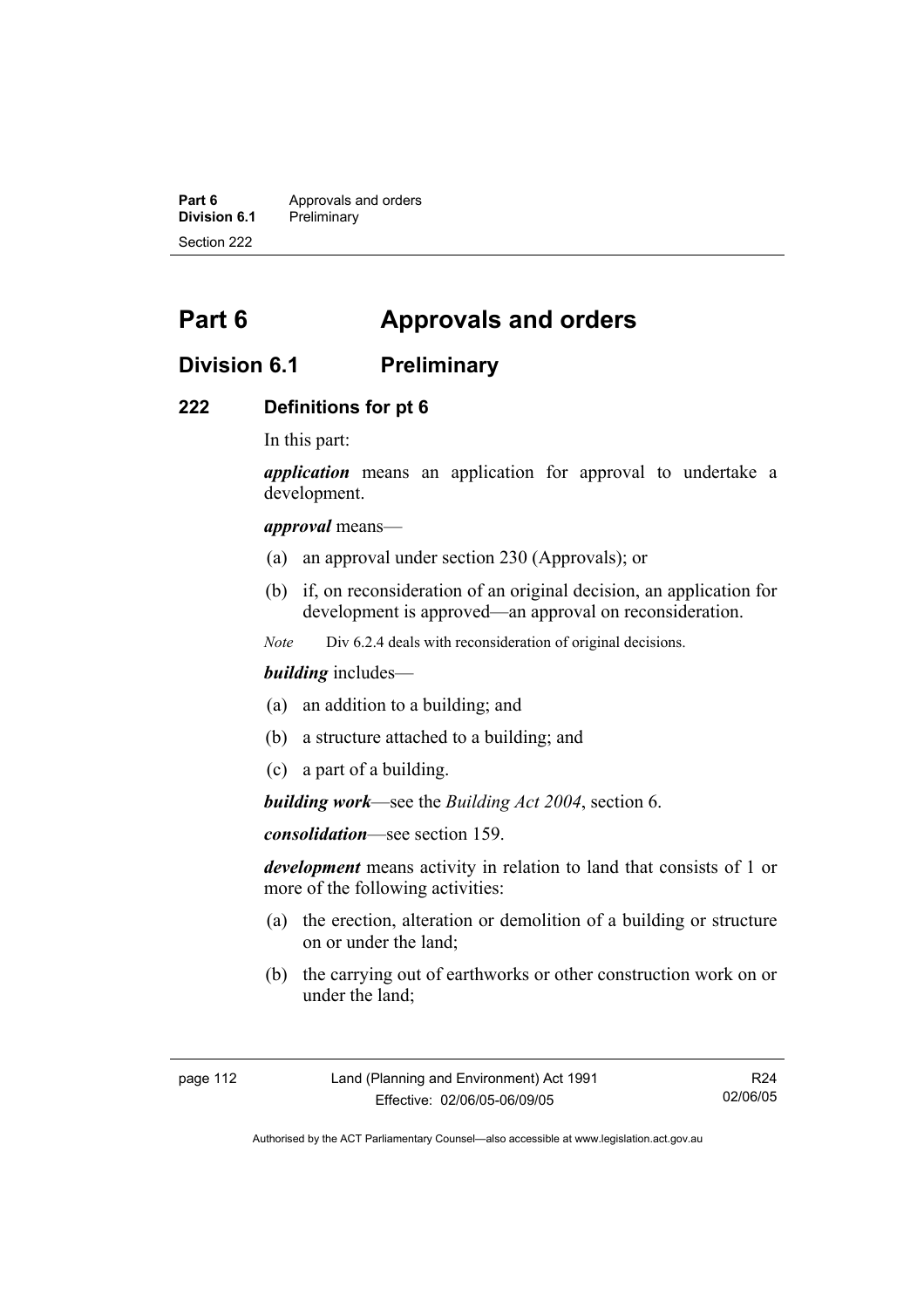- (c) the carrying out of work that would affect the landscape of the land except if the land—
	- (i) is leased for residential purposes only; and
	- (ii) is not registered, or nominated for provisional registration, under the *Heritage Act 2004*;
- (d) a use of the land for a business—
	- (i) that is a home business within the meaning of the plan; and
	- (ii) that is not expressly authorised by a current lease;
- (e) a use of the land for an activity—
	- (i) that is prescribed for section  $175(3)(a)$ ; and
	- (ii) that is not expressly authorised by a current lease;
- (f) if the land is unleased territory land—a use of the land that is not authorised by a current licence or permit granted for the land under an Act;
- (g) the erection, fixing or displaying of a sign or advertising material on the land, or on a structure or building on the land, otherwise than in accordance with a right to do so expressly given by a current licence granted under this Act, a current lease or a current permit under the *Roads and Public Places Act 1937*;
- (h) a variation of a lease of the land;
- (i) an activity declared by another Act to be a development activity for this part;

but does not include a use of unleased territory land by or on behalf of the Territory for a purpose for which it was used before the commencement of this Act.

*Executive* includes a Minister acting on behalf of the Executive.

| R <sub>24</sub> | Land (Planning and Environment) Act 1991 | page 113 |
|-----------------|------------------------------------------|----------|
| 02/06/05        | Effective: 02/06/05-06/09/05             |          |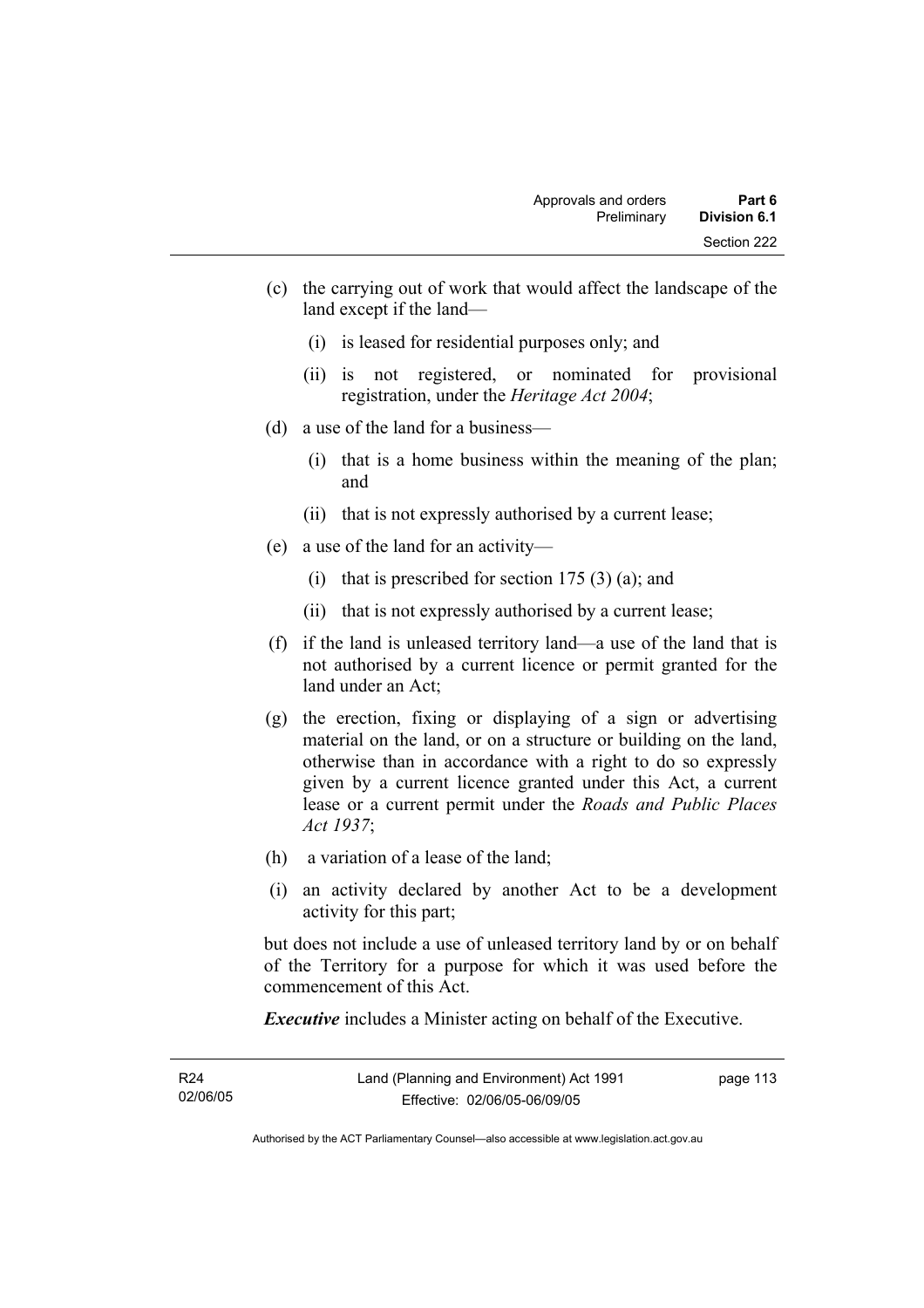**Part 6 Approvals and orders**<br>**Division 6.1 Preliminary Division 6.1** Preliminary Section 222

> *inspector* means a person appointed as an inspector under section 263 (1).

*lease*—see section 159.

*lessee*—see section 159.

*objection* means an objection under section 237.

*order* means—

- (a) an order under division 6.3; or
- (b) a decision under another Act that is declared by an Act to be an order for this part.

*original decision*—see section 246 (1).

*prescribed period* means the period specified in, or ascertained in accordance with, a regulation.

*prohibition notice*—see section 260 (1).

*relevant authority*, in relation to an application, means—

- (a) if the Minister has, under section 229B (Minister may decide some applications), decided to consider an application—the Minister; or
- (b) the planning and land authority.

*structure* includes a fence, mast, antenna, aerial, road, footpath, driveway, carpark, culvert or service conduit or cable.

*subdivision—*see section 159.

*variation*, of a lease—see section 223.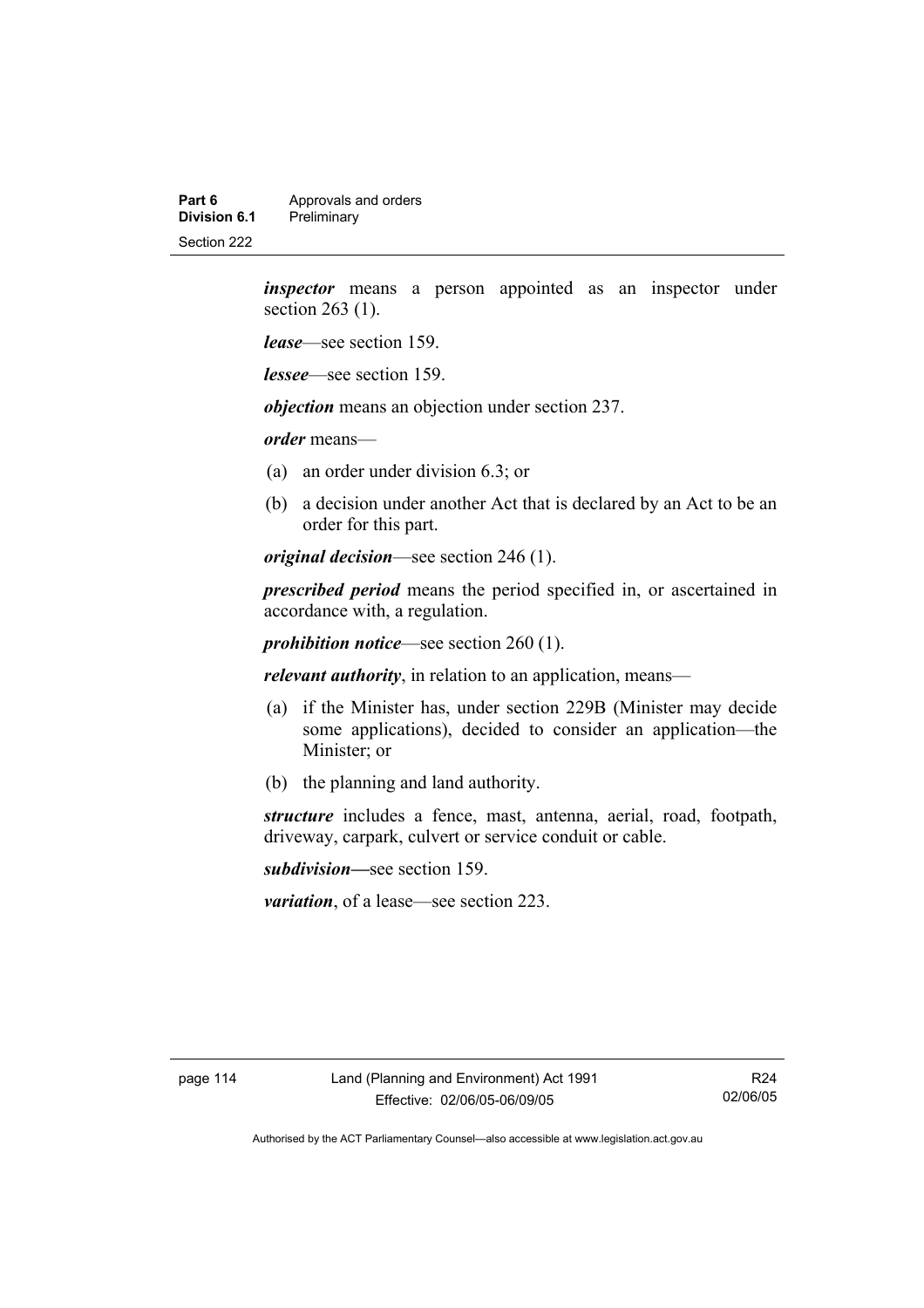### **223 Meaning of** *variation* **for pt 6**

- (1) In this part, *variation*, of a lease, includes—
	- (a) the surrender of a lease and the granting of a new lease subject to different provisions to the same lessee over all or part of the land comprised in the surrendered lease; and
	- (b) a consolidation; and
	- (c) a subdivision.
- (2) However, the *variation* of a lease does not include the surrender of a lease and the granting of a new lease to the same lessee over all or part of the land comprised in the surrendered lease if—
	- (a) the land is defined land within the meaning of section 31; or
	- (b) the new lease is granted under any of the following provisions:
		- (i) section 171 (Grant of further residential leases);
		- (ii) section 171A (Grant of further rural leases);
		- (iii) section 172 (Grant of further leases for purposes other than residential or rural).

# **Division 6.2 Approvals**

## **Subdivision 6.2.1 General**

### **225 Offence—development**

 (1) A person must not, without reasonable excuse, undertake a development otherwise than in accordance with an approval.

Maximum penalty: 50 penalty units.

 (2) A territory authority must not, without reasonable excuse, undertake a development except in accordance with an approval.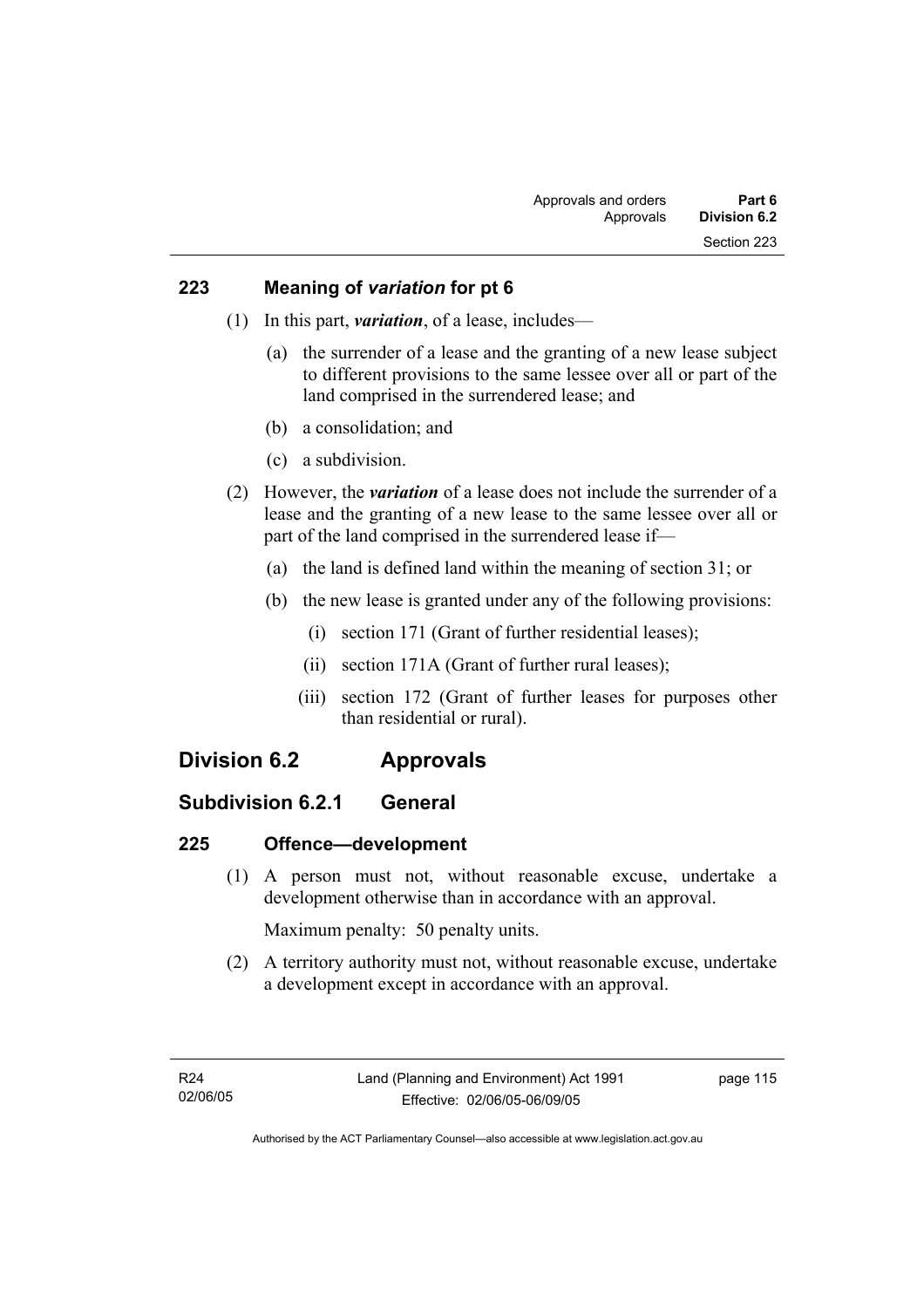#### **Part 6 Approvals and orders Division 6.2** Approvals Section 226

### **226 Application to undertake development**

- (1) An application for approval must—
	- (a) be signed by the applicant; and
	- (b) if the application is for approval of a variation of a lease—be accompanied by an assessment by an accredited valuer that sets out the amounts of the values represented by  $V_1$  and  $V_2$ in—
		- (i) for a variation that is not a consolidation or subdivision section 184A; or
		- (ii) for a variation consisting of a consolidation or subdivision—section 187C.
	- *Note 1* A fee may be determined under s 287 for this subsection.
	- *Note 2* If a form is approved under s 287A for an application or a declaration, the form must be used.
- (2) If the development to which the application relates requires construction work to be carried out on land that has previously been developed, and that is not leased for rural purposes, the application must be accompanied by a survey certificate given by a registered surveyor that shows—
	- (a) the boundaries of the land where the development is to be undertaken; and
	- (b) the location of each building or structure on the land; and
	- (c) the existing contours of the land.
- (3) A person is not entitled to apply to undertake a development of a rural lease if—
	- (a) the development is a variation of the lease that is a consolidation or subdivision; and
	- (b) the planning and land authority may not consent to the consolidation or subdivision under section 186H.

| page 116 | Land (Planning and Environment) Act 1991 | R24      |
|----------|------------------------------------------|----------|
|          | Effective: 02/06/05-06/09/05             | 02/06/05 |

Authorised by the ACT Parliamentary Counsel—also accessible at www.legislation.act.gov.au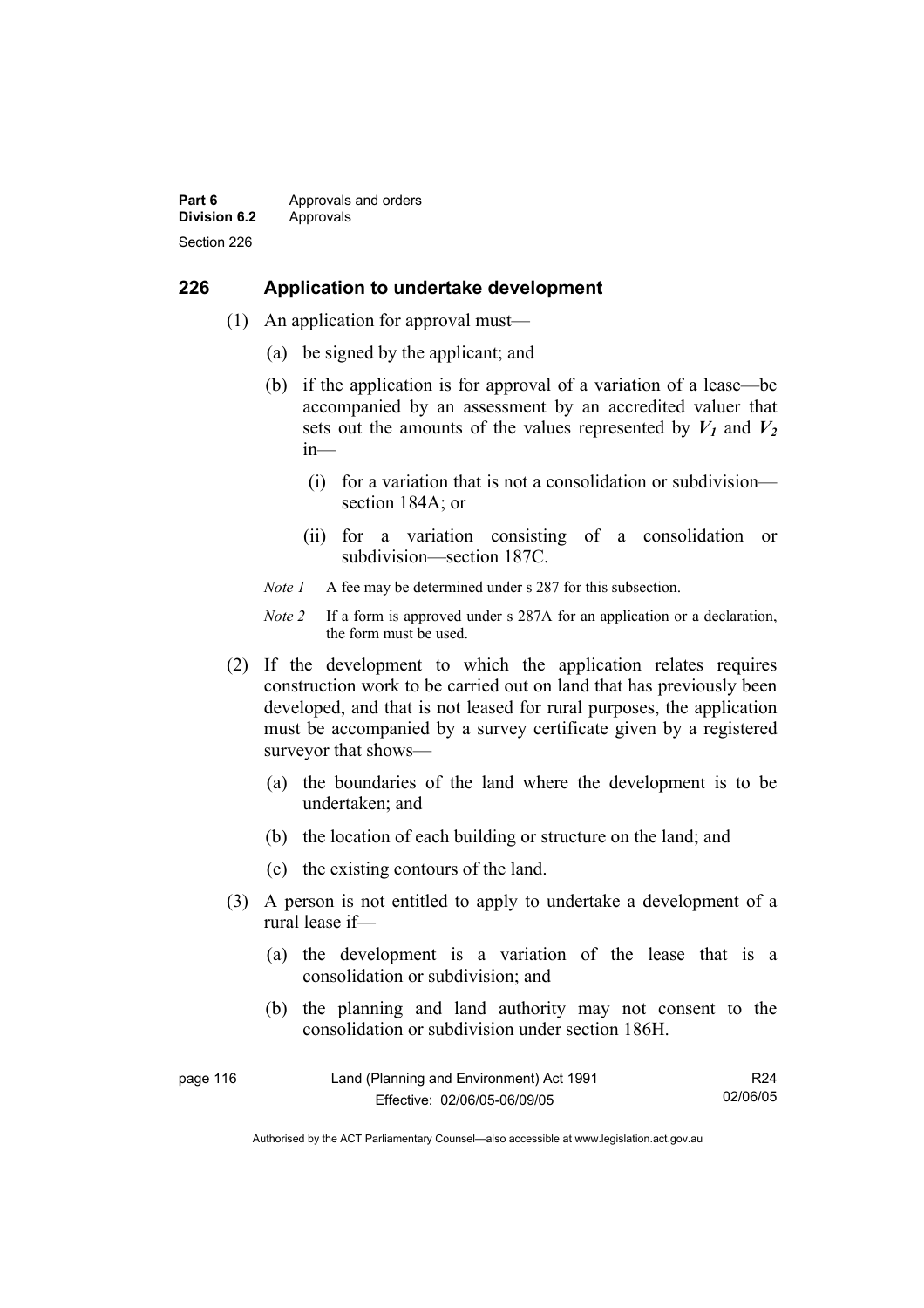- (4) If an application is made by a person who is not the lessee of the place to which the application relates, the application must, in addition to being signed by the person by whom it is made, be signed by—
	- (a) if the place to which the application relates is subject to a lease—the lessee of the place; or
	- (b) in any other case—the planning and land authority.
- (5) A lessee may, by writing, appoint a person to act on his or her behalf in relation to an application.
- (6) A person who signs an application under subsection (4) (a) is taken to be an applicant in relation to the application.
- (7) The planning and land authority may—
	- (a) correct a formal error in an application; or
	- (b) at the request of the applicant, make an alteration to an application.
- (8) If the planning and land authority makes an alteration or correction under subsection (7), the authority must—
	- (a) advise the applicant, or if there is more than 1, each applicant, that the alteration or correction has been made; and
	- (b) if notice has been given under section 229 of the making of the application—give notice in accordance with that section of the application as so altered or corrected.
- (9) An application may be made under this section in relation to a development that has been undertaken without approval.
- (10) The Minister may, in writing, exempt developments mentioned in subsection (2) from the application of the subsection.
- (11) An exemption is a disallowable instrument.
	- *Note* A disallowable instrument must be notified, and presented to the Legislative Assembly, under the Legislation Act.

| R <sub>24</sub> | Land (Planning and Environment) Act 1991 | page 117 |
|-----------------|------------------------------------------|----------|
| 02/06/05        | Effective: 02/06/05-06/09/05             |          |

Authorised by the ACT Parliamentary Counsel—also accessible at www.legislation.act.gov.au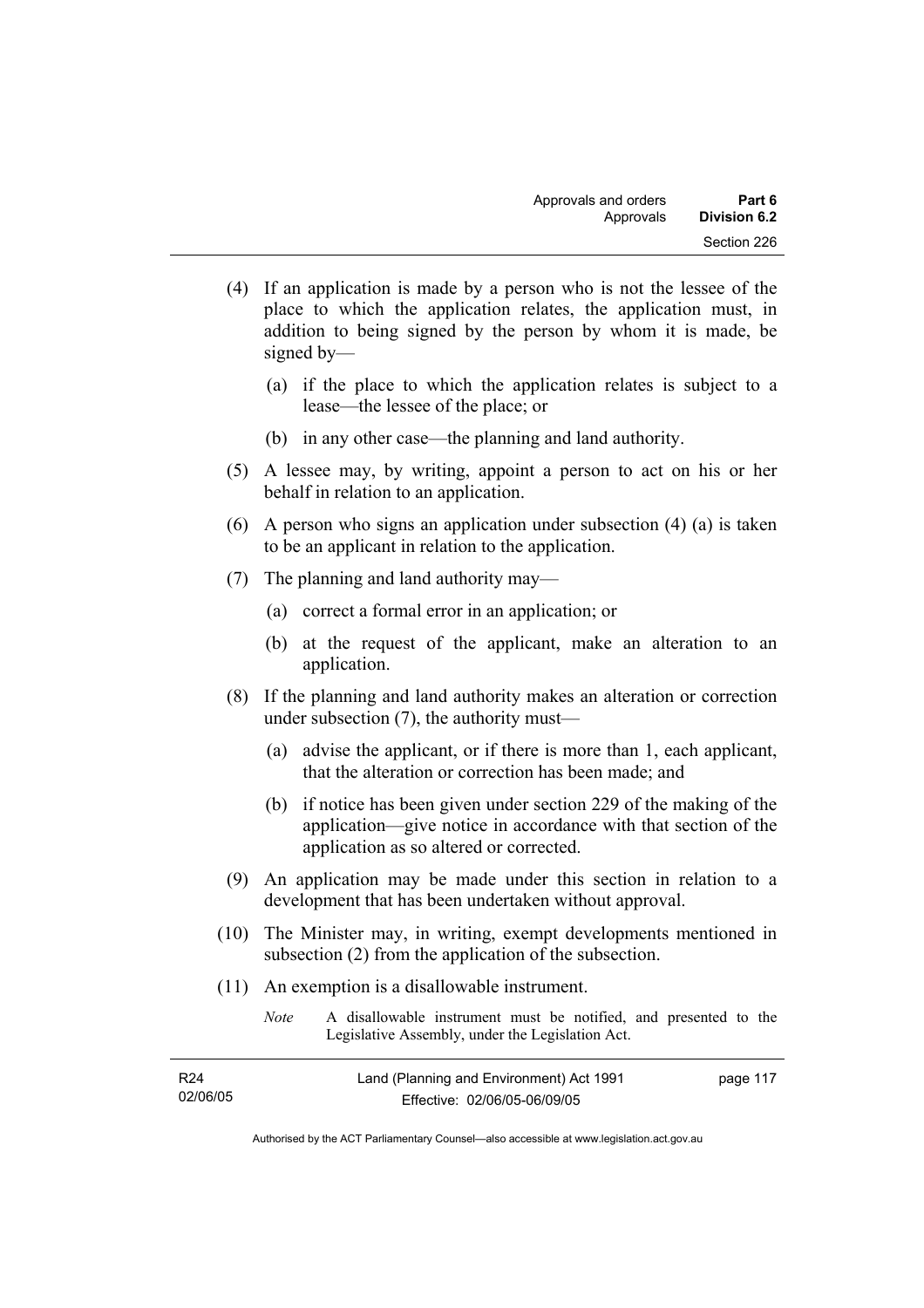(12) In this section:

*accredited valuer* means a person who is—

- (a) registered, licensed or approved under the law of the Commonwealth or a State to carry out valuations of property; or
- (b) accredited as a certified practising valuer by the body known as the Australian Property Institute.

### **227 Register of applications, approvals, orders and lease and development conditions**

- (1) The planning and land authority must keep a register of—
	- (a) each alteration or correction to an application made under section 226 (7); and
	- (b) each application that has not been withdrawn, or that is not to be taken to have been withdrawn and in relation to which the period for making an application under section 275 or section 276 has not ended; and
	- (c) each notice given to the heritage council under section 229 of a development application that relates to a place or object registered, or nominated for provisional registration, under the *Heritage Act 2004*; and
	- (d) each advice given to the planning and land authority by the heritage council under the *Heritage Act 2004*, section 60 (Advice about effect of development on heritage significance); and
	- (e) each approval in relation to which the period for making an application under section 275 or section 276 has not ended; and
	- (f) each approval, for the period for which it remains in force; and
	- (g) each order, for the period for which it remains in effect; and

| page 118 | Land (Planning and Environment) Act 1991 | R <sub>24</sub> |
|----------|------------------------------------------|-----------------|
|          | Effective: 02/06/05-06/09/05             | 02/06/05        |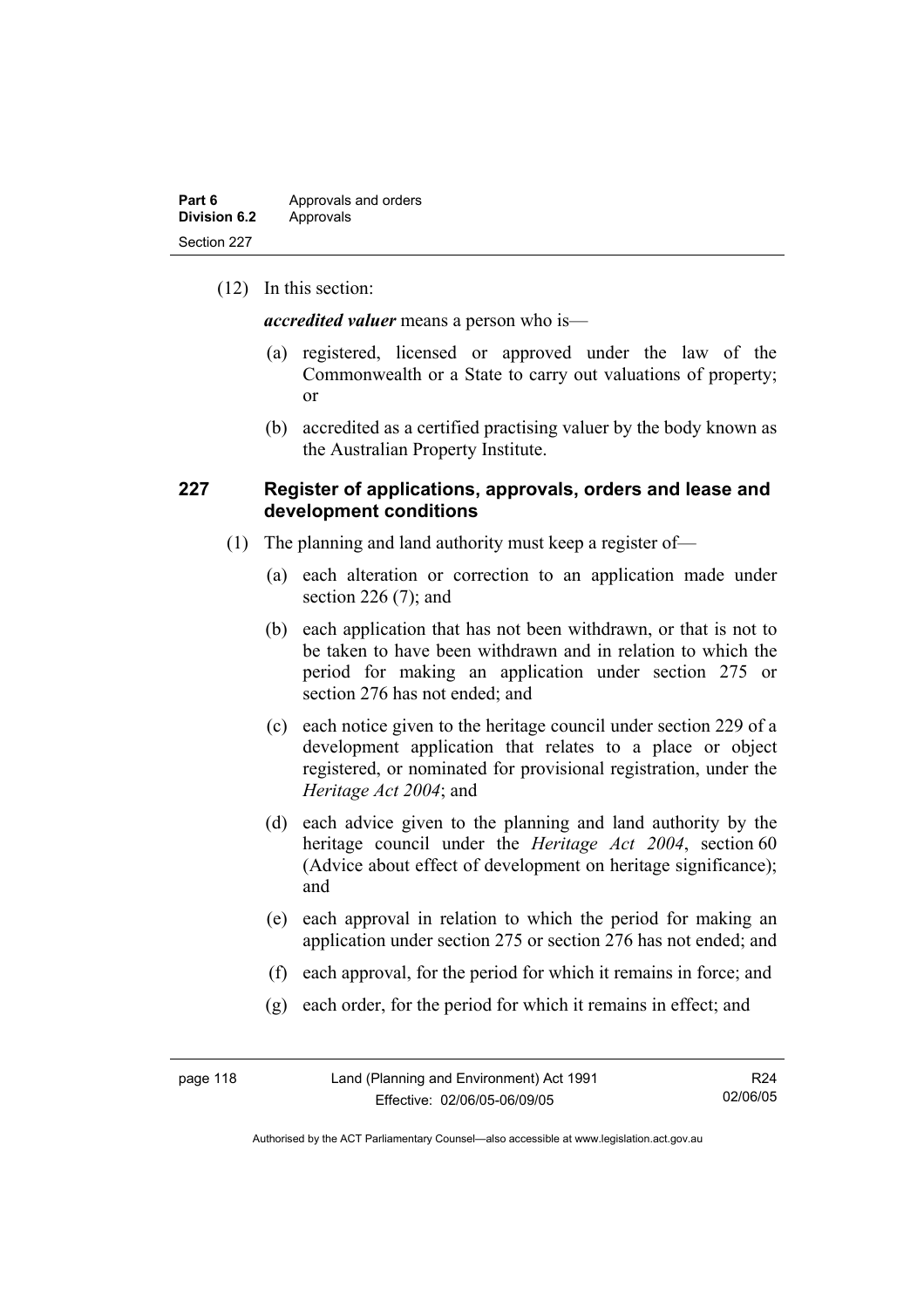- (h) the lease and development conditions (if any) applicable to a lease granted after the commencement of this paragraph; and
- (i) any comments of the planning and land authority or the planning and land council given to the planning and land authority for the Minister's consideration of an application under section 229B (Minister may decide some applications); and
- (j) if an application has been reconsidered under subdivision 6.2.4—the date and details of the decision on reconsideration; and
- (k) details of any minor amendment made under section 247.
- (2) The planning and land authority may enter in the register details of lease and development conditions applicable to a lease granted before the commencement of subsection (1) (h).
- (3) A person may, during office hours—
	- (a) inspect the register; and
	- (b) make copies of, or take extracts from, the register or any part of a document relevant to an application.
	- *Note* A fee may be determined under s 287 for par (b).
- (4) In this section:

*lease and development condition*, for a lease, means a condition, other than a condition contained in the lease, that—

- (a) was approved by the Territory when the lease was granted; and
- (b) regulates the development or use of the land that is subject to the lease.

### **228 Restrictions on inspection of applications**

 (1) An applicant for approval to undertake a development may apply in writing to the planning and land authority for a part of any copy of

| R24      | Land (Planning and Environment) Act 1991 | page 119 |
|----------|------------------------------------------|----------|
| 02/06/05 | Effective: 02/06/05-06/09/05             |          |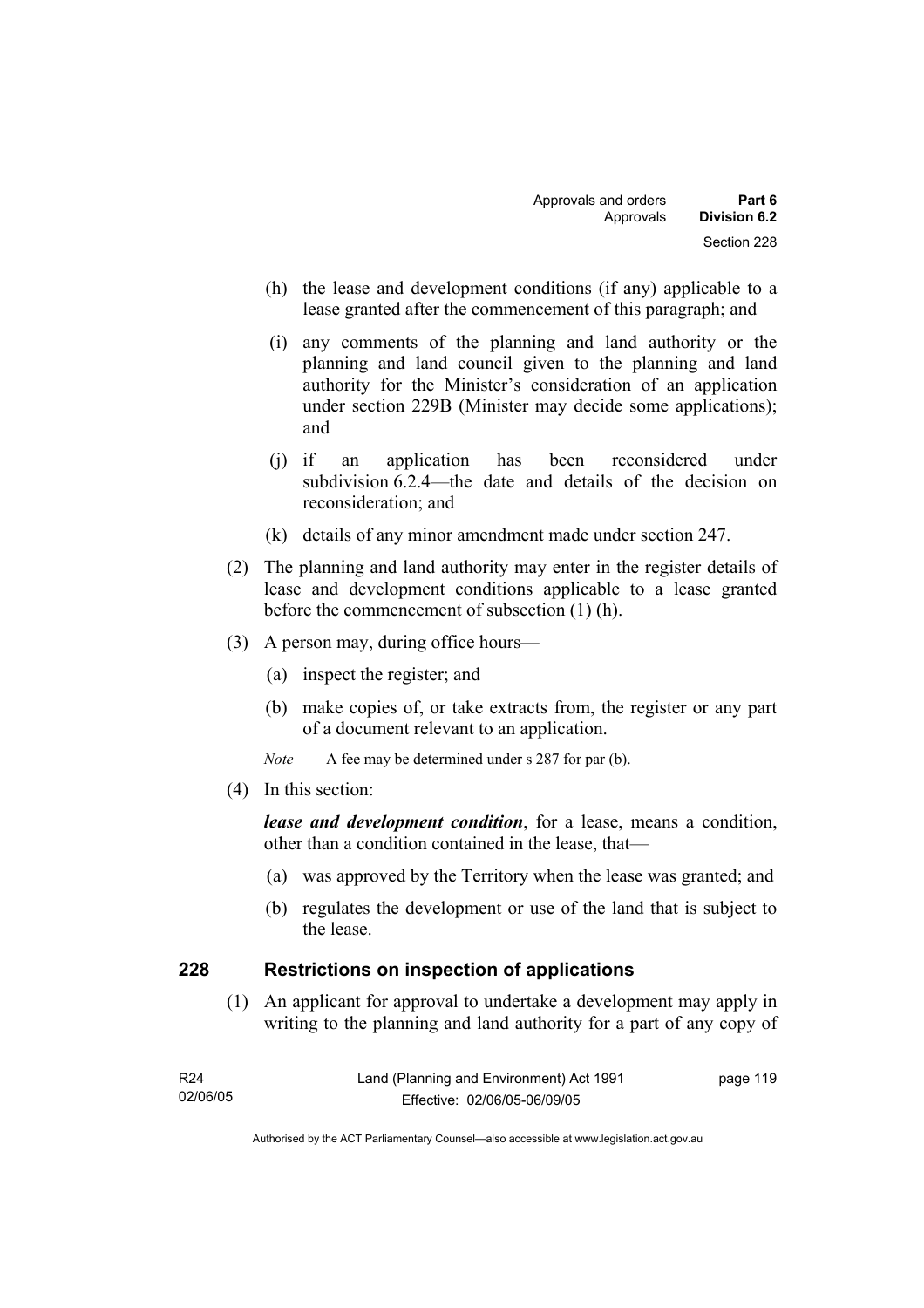| Part 6              | Approvals and orders |
|---------------------|----------------------|
| <b>Division 6.2</b> | Approvals            |
| Section 229         |                      |

the application to be excluded from being made available to the public or for public inspection.

- (2) The planning and land authority may approve or refuse to approve an application under subsection (1).
- (3) The planning and land authority must approve an application if satisfied that—
	- (a) the part of the application for approval to undertake a development to which the application under subsection (1) relates contains information—
		- (i) about the personal or business affairs of a person; or
		- (ii) that has been given to the authority in confidence; or
		- (iii) the publication of which would disclose a trade secret; or
		- (iv) the disclosure of which is likely to affect the conduct of a person's lawful business affairs; and
	- (b) it would not be in the public interest for the part to be published.
- (4) If a part of an application is excluded from the copies of that application made available to the public or for public inspection, each copy must include a statement to the effect that an unspecified part of the application has been excluded for the purpose of protecting the confidentiality of information included in that part.

### **229 Notice of application**

- (1) The planning and land authority must—
	- (a) if a place other than unleased land adjoining the place to which an application relates—
		- (i) is occupied—give notice by post of the making of the application to the lessee of the adjoining place at the address of the adjoining place; or

| page 120 | Land (Planning and Environment) Act 1991 | R <sub>24</sub> |
|----------|------------------------------------------|-----------------|
|          | Effective: 02/06/05-06/09/05             | 02/06/05        |

Authorised by the ACT Parliamentary Counsel—also accessible at www.legislation.act.gov.au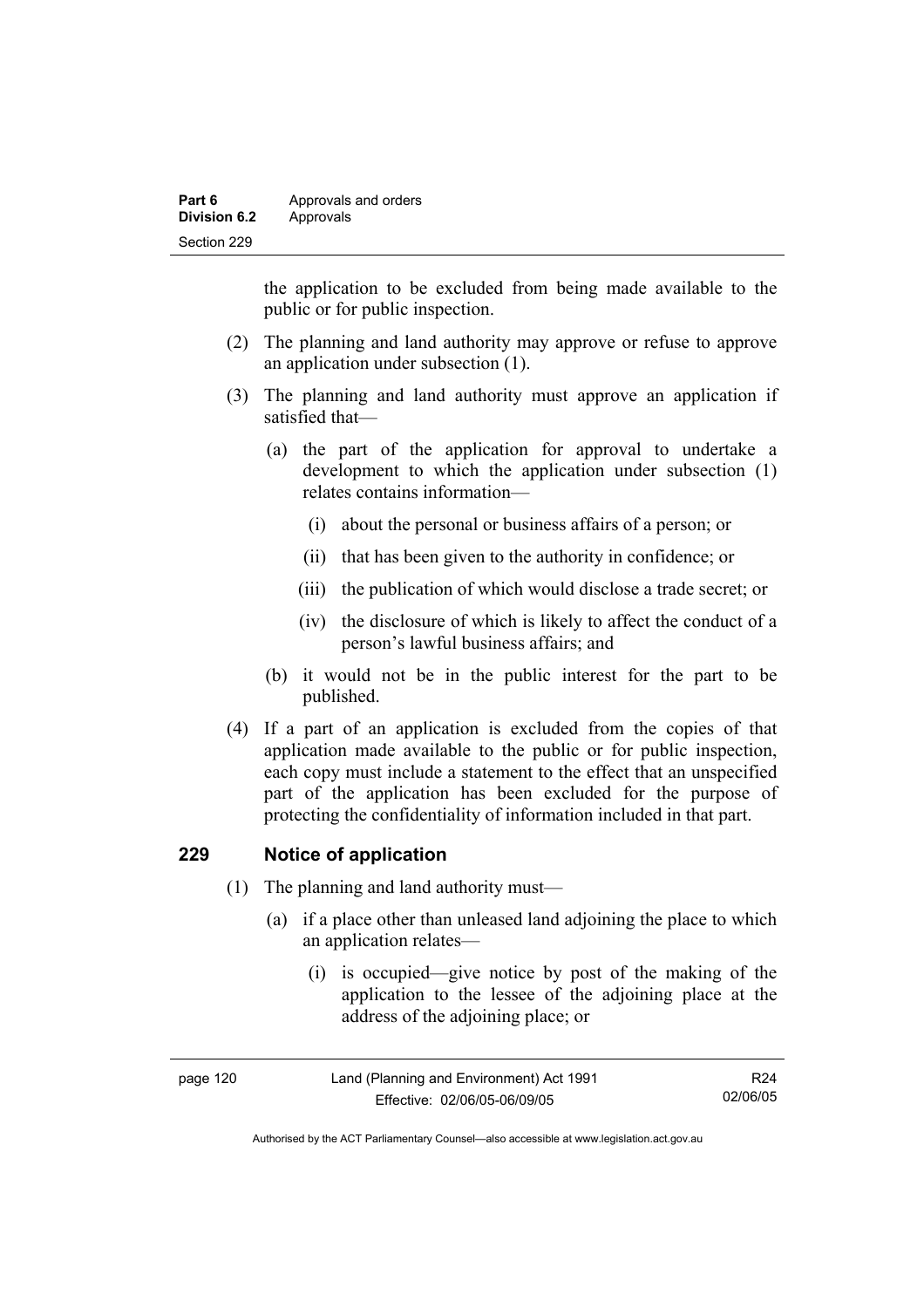- (ii) is unoccupied—give notice by post to the lessee of the adjoining place at the address of the lessee last-known to the authority; and
- (b) publish notice of the making of each application in a daily newspaper.
- (2) Subsection (1) (a) does not apply—
	- (a) if, in the opinion of the planning and land authority, the number of places adjoining the place to which the application relates is such that it would be impractical to give notice by post to the lessee of each place; or
	- (b) in relation to a place adjoining the place to which the application relates that is leased by the applicant or a person for whom the applicant has been appointed to act as agent.
- (3) The planning and land authority must, if the application relates to a development that is or includes a variation of a lease, give written notice of the making of the application to each person having an estate or interest in the land subject to the lease to be varied (being an estate or interest that is registered under the *Land Titles Act 1925*).

*Note* For how documents may be given, see the Legislation Act, pt 19.5.

- (4) The planning and land authority
	- (a) must give the heritage council—
		- (i) notice of each application that relates to a place or object registered, or nominated for provisional registration, under the *Heritage Act 2004*; and
		- (ii) a copy of each application mentioned in subparagraph (i); and
		- (iii) a copy of each objection, or document containing comments about the development, received by the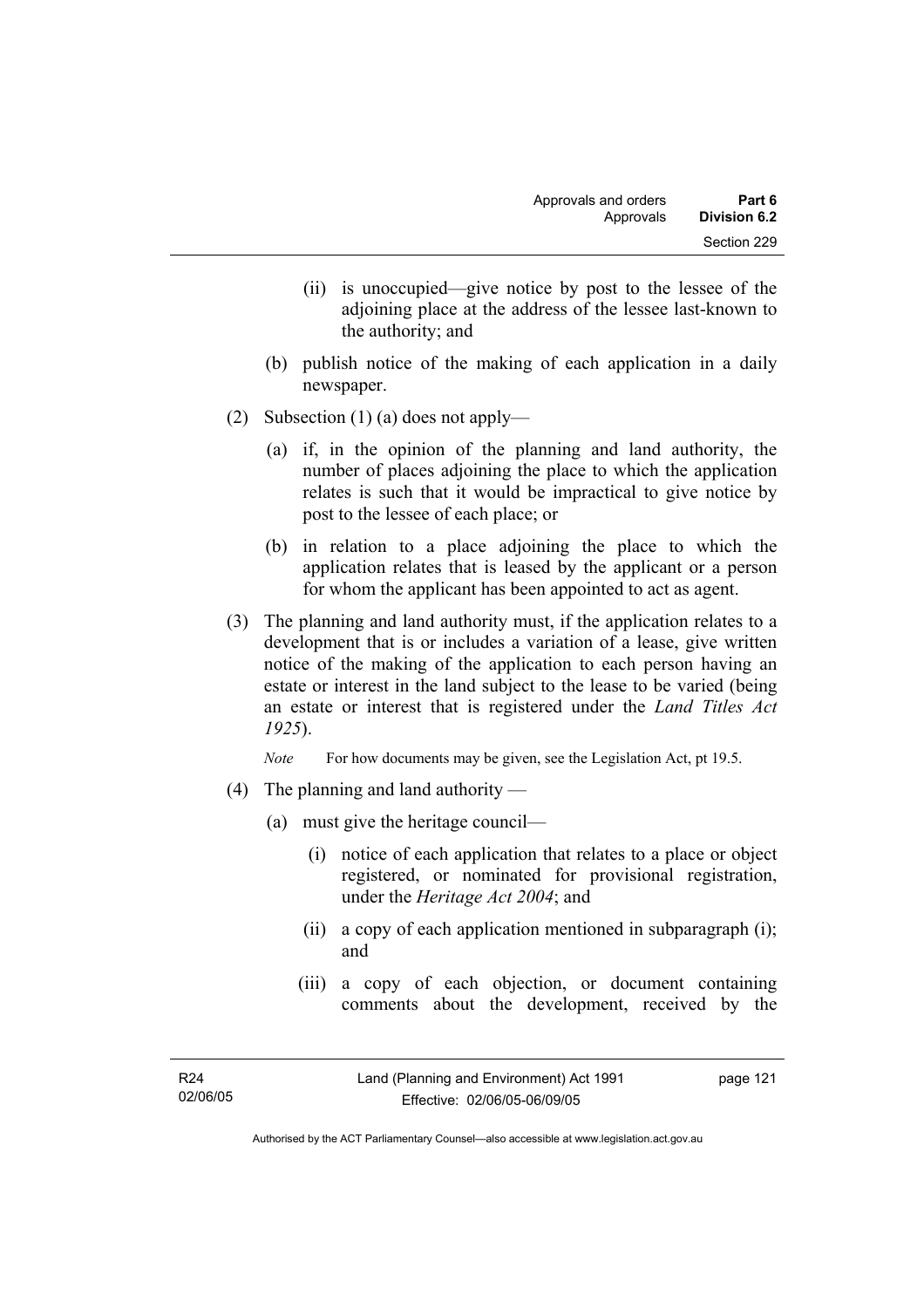| Part 6       | Approvals and orders |
|--------------|----------------------|
| Division 6.2 | Approvals            |
| Section 229  |                      |

authority that relate to the effect of the development on the heritage significance of the place or object; and

- (b) must give to the conservator a copy of each application that involves, or is likely to involve, damage to a significant tree under the *Tree Protection (Interim Scheme) Act 2001*; and
- (c) must give to the conservator for comment a copy of each application that relates to public land; and
- (d) may give a copy of an application to any other entity for comment.
- (5) The planning and land authority must give the environment protection authority written notice of an application in relation to a development—
	- (a) listed in the *Environment Protection Act 1997*, schedule 1; or
	- (b) that has the potential to cause serious or material environmental harm within the meaning of that Act.
- (6) The planning and land authority must erect on the place to which an application relates a sign that specifies the development proposed to be undertaken in relation to that place.
- (7) A person must not, without lawful excuse, move, deface, damage, obscure or otherwise interfere with a sign erected under subsection  $(6)$ .

Maximum penalty: 5 penalty units.

 (8) A person must not, without reasonable excuse, prevent or restrict access to a sign erected under subsection (6).

Maximum penalty: 5 penalty units.

 (9) The validity of an approval is not affected by a failure by the planning and land authority to comply with subsection (6).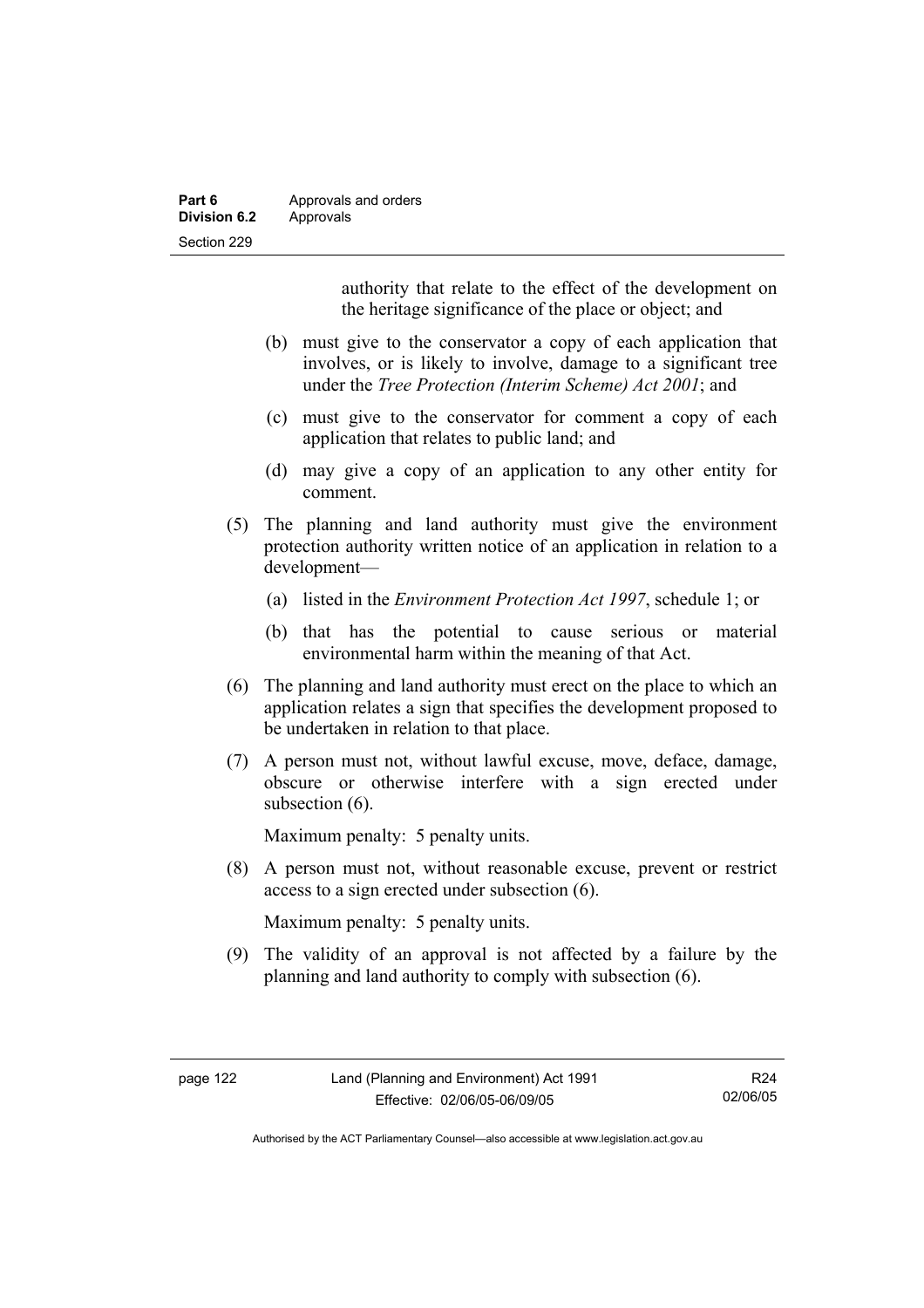(10) A reference in subsection (1) to a *lessee* is a reference to the person registered as lessee in the register kept under the *Land Titles Act 1925* in relation to the place to which the application relates.

### **229A Direction that applications be submitted to Minister**

- (1) The Minister may, in writing, direct the planning and land authority to refer to the Minister an application that has not been decided by the authority.
	- *Note* The *Planning and Land Act 2002*, s 10 provides that the planning and land authority must comply with directions given to it under a territory law.
- (2) If the application relates to a place or object registered, or nominated for provisional registration, under the *Heritage Act 2004*, the planning and land authority must give a copy of the direction to the heritage council.
- (3) When complying with the direction, the planning and land authority must also give the Minister—
	- (a) the information and documents received by the authority in relation to the application, including any advice under the *Heritage Act 2004*, section 60 (Advice about effect of development on heritage significance); and
	- (b) any other relevant information and documents held by the authority.
- (4) If the Minister gives a direction under subsection (1) in relation to an application, the planning and land authority must take no further action that would lead to a decision by the authority on the application.

### **229B Minister may decide some applications**

 (1) This section applies in relation to an application referred to the Minister under section 229A.

Authorised by the ACT Parliamentary Counsel—also accessible at www.legislation.act.gov.au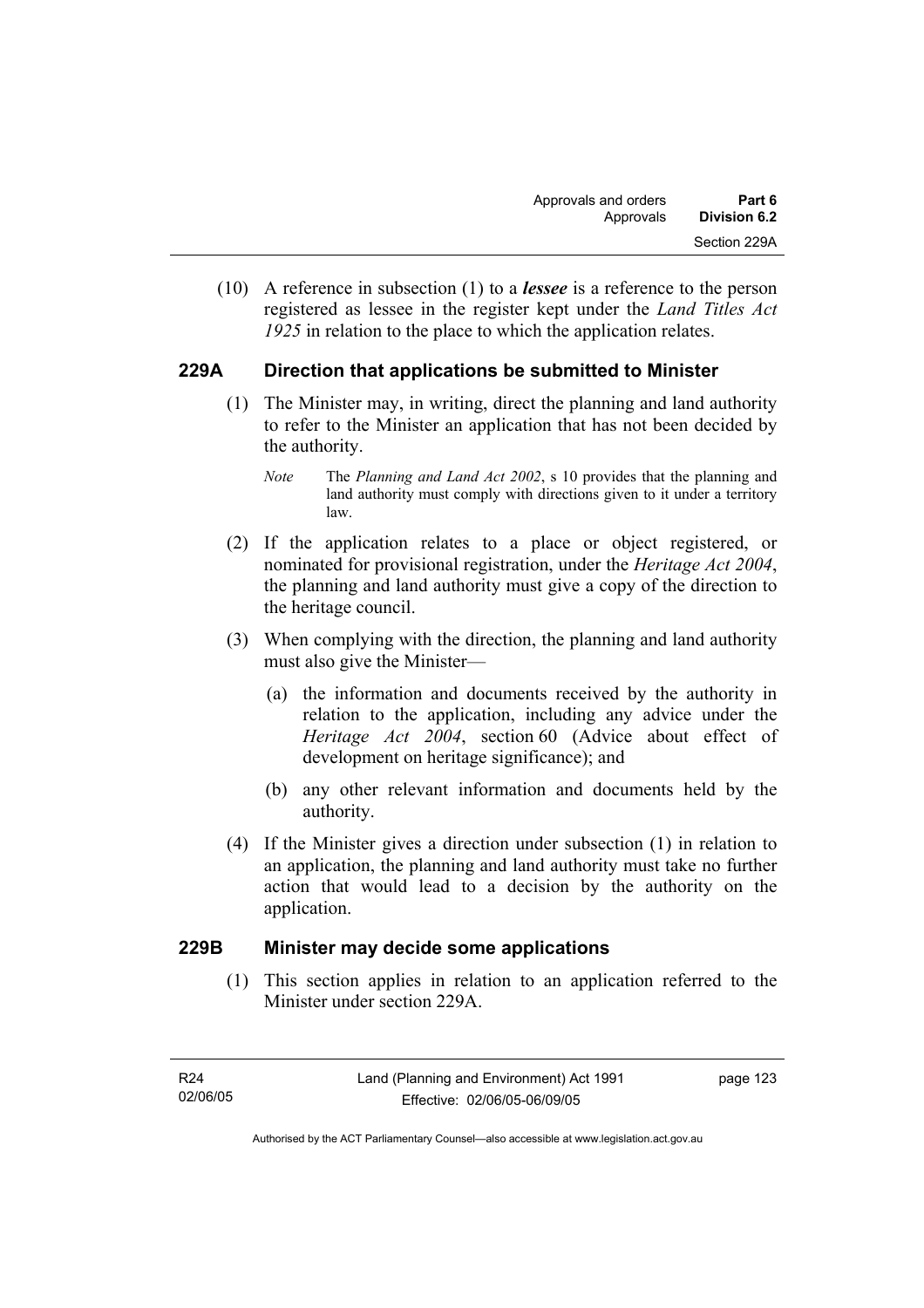- (2) The Minister may decide to consider the application if, in the Minister's opinion—
	- (a) the application raises a major policy issue; or
	- (b) the application seeks approval for a development that may have a substantial effect on the achievement or development of objectives of the territory plan; or
	- (c) the approval or refusal of the application would provide a substantial public benefit.
- (3) If the Minister decides to consider an application, the Minister must tell the planning and land authority in writing about the decision.
- (4) An advice under subsection (3) is a notifiable instrument.

*Note* A notifiable instrument must be notified under the Legislation Act.

- (5) An advice under subsection (3) must be notified under the Legislation Act within 3 weeks after the day it is given.
- (6) If the Minister decides to consider an application, the Minister must—
	- (a) tell the applicant in writing about the decision and the grounds on which the decision was made; and
	- (b) if the application relates to a place or object registered, or nominated for provisional registration, under the *Heritage Act 2004*—ensure that the Minister has the advice of the heritage council under that Act, section 60 (Advice about effect of development on heritage significance); and
	- (c) ensure that the Minister has the comments of the planning and land authority and the planning and land council on the application; and
	- (d) approve or refuse the application under section 230.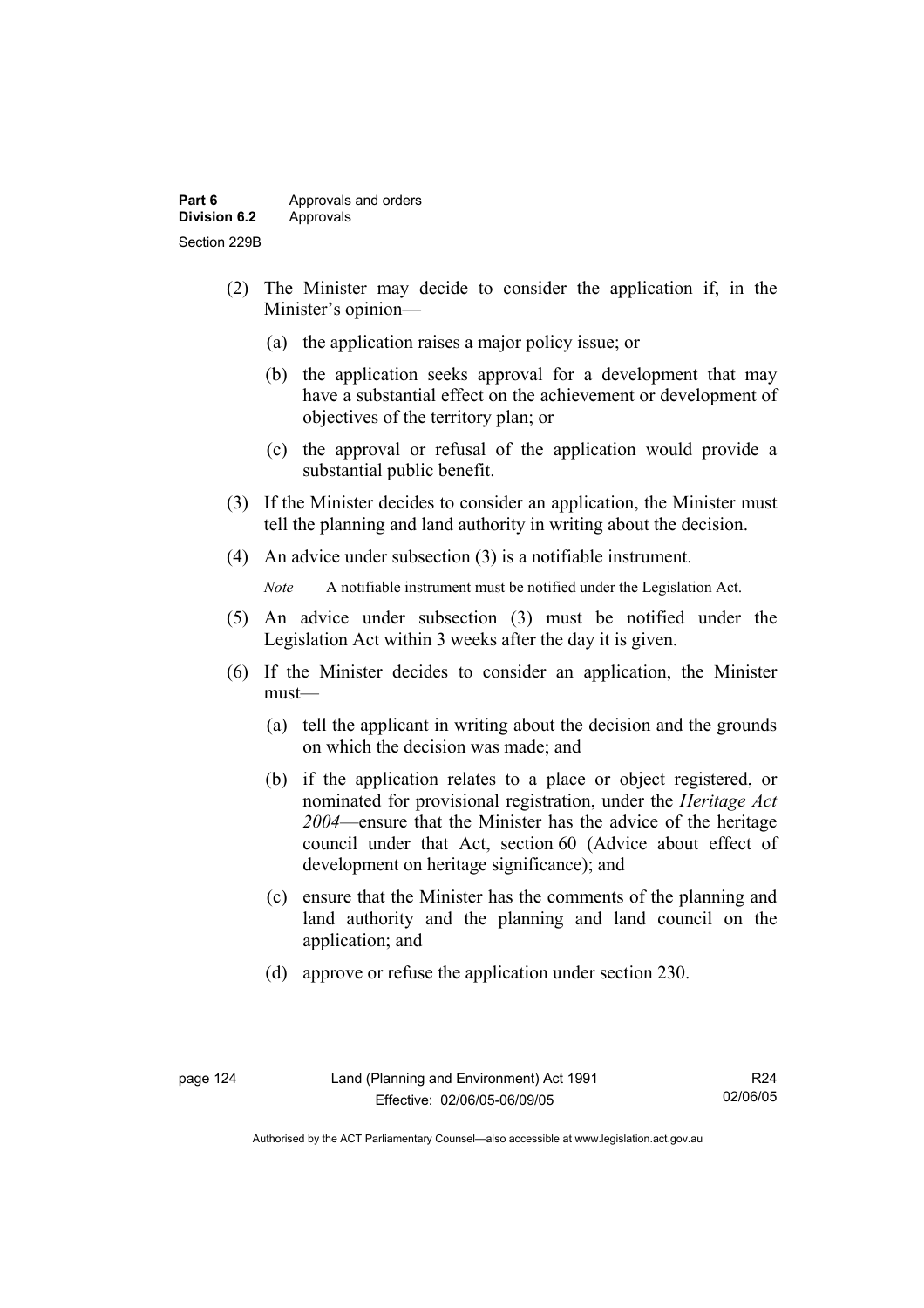- (7) Within 3 sitting days after the day the Minister decides an application, the Minister must present to the Legislative Assembly a statement containing—
	- (a) a description of the development to which the application relates; and
	- (b) details of the land where the development is proposed to take place; and
	- (c) the applicant's name; and
	- (d) details of the Minister's decision; and
	- (e) the grounds for the decision.
- (8) The statement under subsection (7) must be accompanied by a copy of the comments of the planning and land council on the application to which the statement relates.
- (9) If the Minister is satisfied that the Minister should not consider the application, the Minister must refer the application back to the planning and land authority for decision.

### **230 Approvals**

- (1) The relevant authority may approve or refuse to approve an application.
- (2) The relevant authority is taken to have refused to approve an application if the authority fails to make a decision in relation to the application before the end of the prescribed period.
- (3) However, the relevant authority may approve an application at any time until the earliest of the following dates:
	- (a) the date when the administrative appeals tribunal has finally dealt with an application under section 275 to review the relevant authority's deemed refusal under subsection (2) of this section;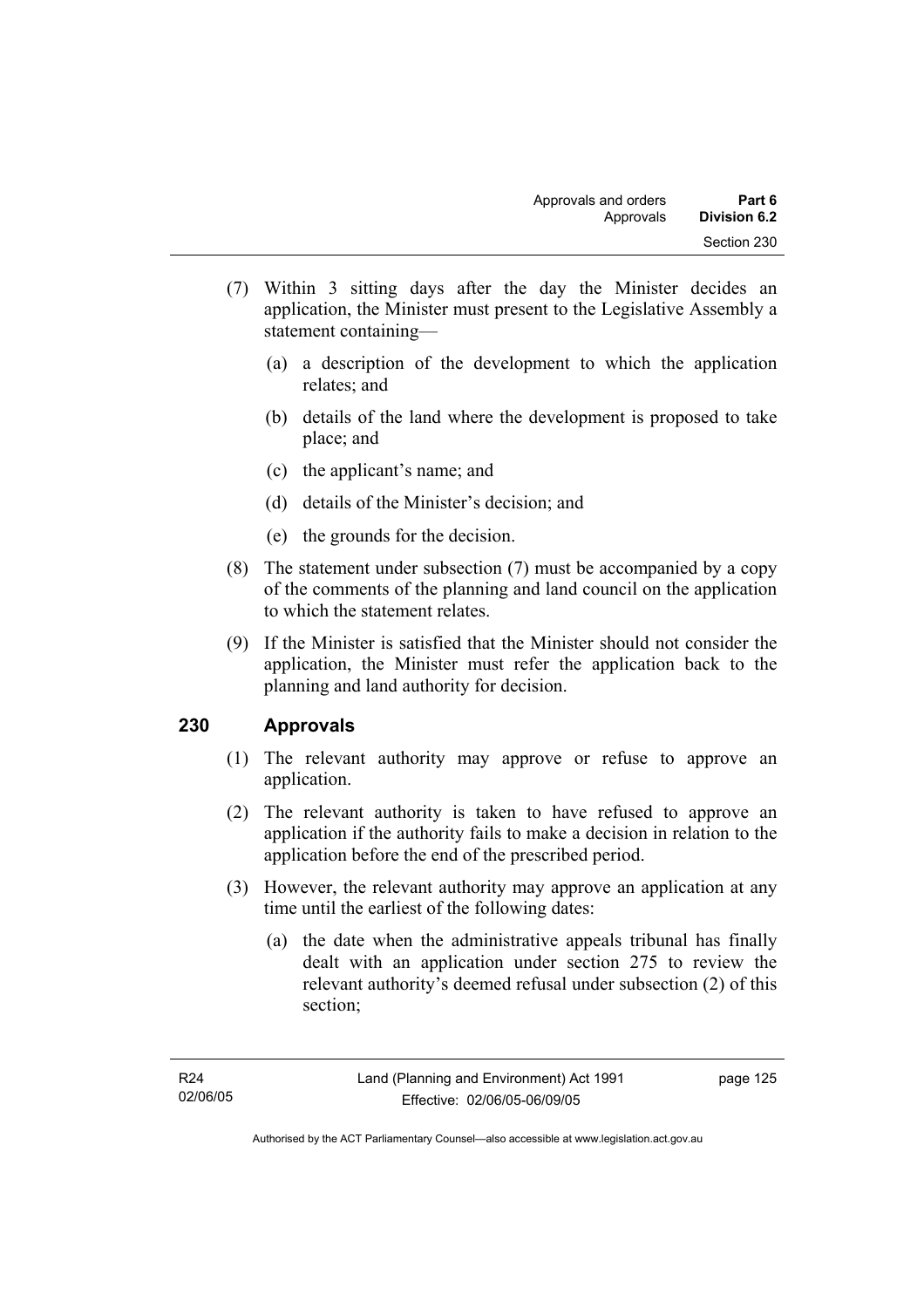- (b) 6 months after the date of the application, unless paragraph (c) applies;
- (c) if an assessment or a variation to the plan is required in relation to the application—12 months after the date of the application.
- (4) If the relevant authority approves an application to undertake a development that includes an activity that is not permitted by a lease of the land where the activity is to be carried out, the approval must not take effect in relation to that activity until the lease is varied to permit the activity.
- (5) Subsection (4) does not apply in relation to—
	- (a) an activity mentioned in section 222 (1), definition of *development*, paragraph (c); or
	- (b) an activity included in a development of a type prescribed for section 175 (3) (a); or
	- (c) an activity prescribed for section 175 (3) (b).

### **231 Matters to be considered by relevant authority**

- (1) In approving or refusing to approve an application, the relevant authority must consider the following:
	- (a) the comments of any entity to which the authority referred the application for comment;
	- (b) each objection or other submission received by the authority in relation to the application that has not been withdrawn;
	- (c) a preliminary assessment under division 4.2, or a report under section 128, in relation to the environmental impact of the proposed development;
	- (d) any assessment made, or the report of any inquiry conducted, in relation to the proposed development;

R24 02/06/05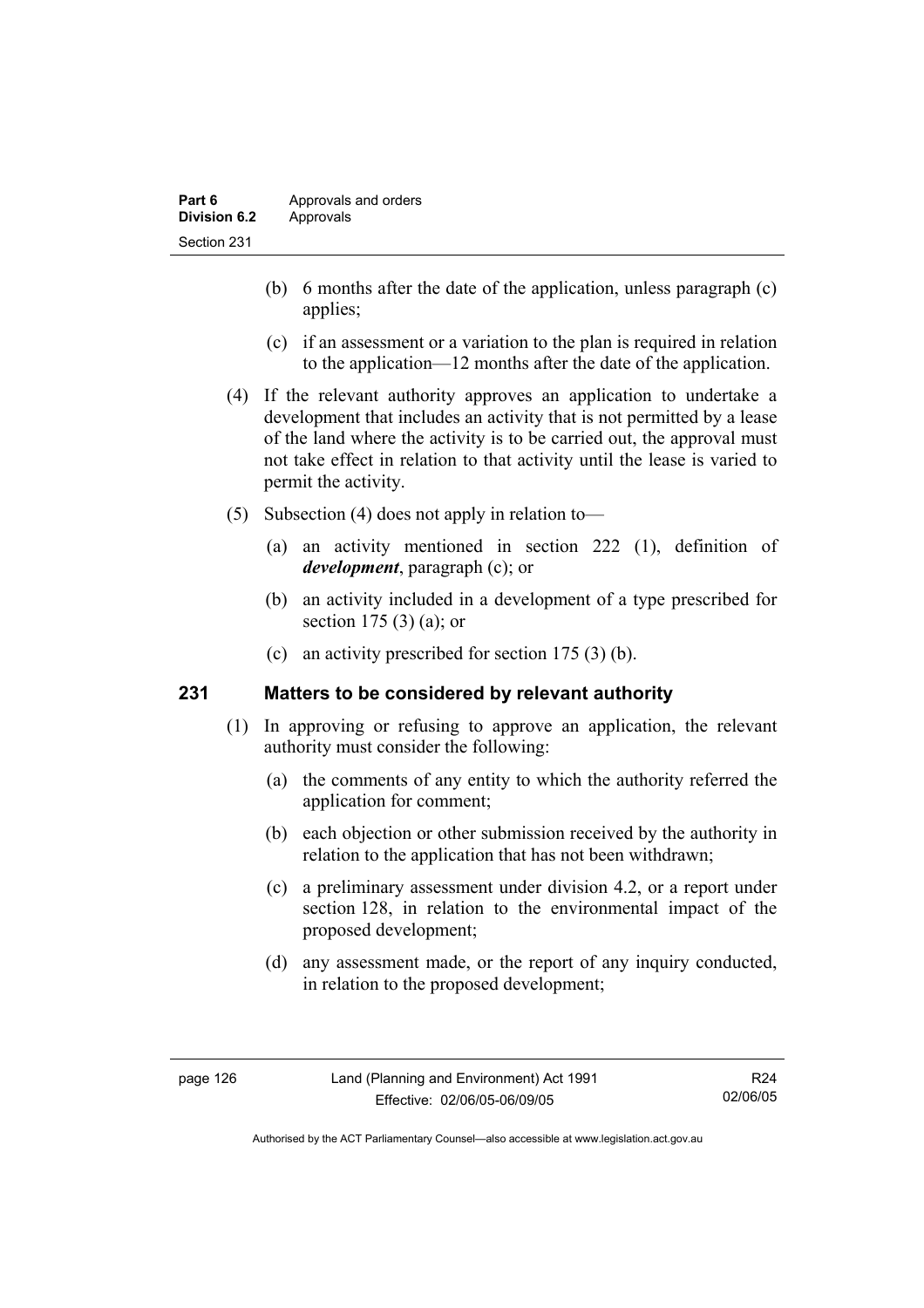- (e) any advice given to the authority by the heritage council under the *Heritage Act 2004*, section 60 (Advice about effect of development on heritage significance) within 15 working days after the day the council is given notice of the application by the authority;
- (f) if the relevant authority is the Minister—the comments of the planning and land authority and the planning and land council.
- (2) The relevant authority may make a decision under section 230 that is inconsistent with any heritage council advice under the *Heritage Act 2004*, section 60 only if satisfied that—
	- (a) the following have been considered—
		- (i) all applicable heritage guidelines;
		- (ii) all reasonable development options and design solutions;
		- (iii) any prudent and feasible alternative to the proposed development, or relevant aspects of it; and
	- (b) as far as practicable, the decision avoids or minimises any adverse impact on the heritage significance of the place; and
	- (c) on balance, the decision is consistent with the objects of the territory plan.
- (3) Also, if the proposed development would be affected by heritage guidelines relating to the heritage significance of an Aboriginal place or object registered, or nominated for provisional registration, under the *Heritage Act 2004*, the relevant authority must consult each representative Aboriginal organisation and consider any further comments by the heritage council about the development.
- (4) In this section:

*Aboriginal object*—see the *Heritage Act 2004*, section 9. *Aboriginal place*—see the *Heritage Act 2004*, section 9.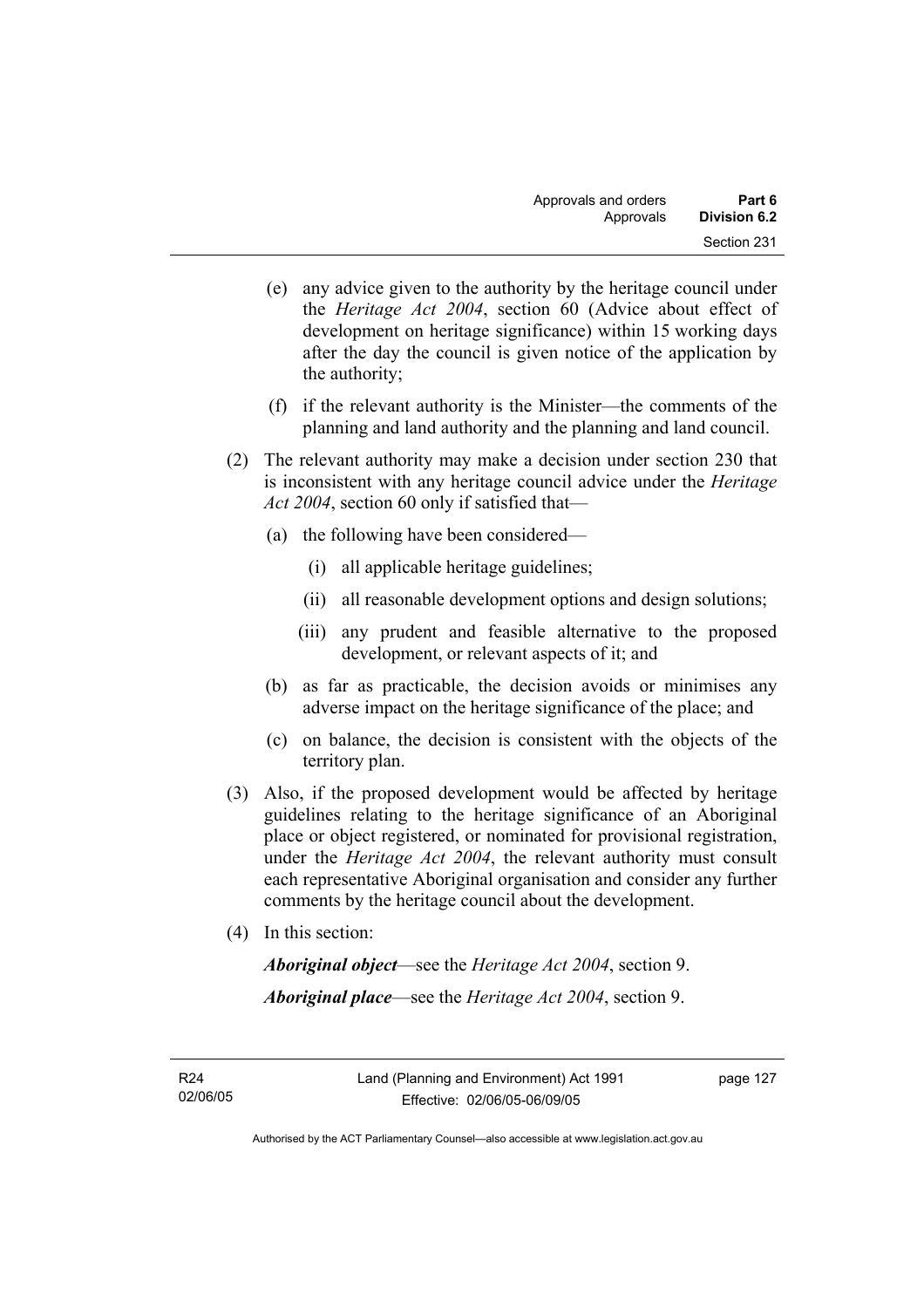| Part 6       | Approvals and orders |
|--------------|----------------------|
| Division 6.2 | Approvals            |
| Section 232  |                      |

*representative Aboriginal organisations*—see the *Heritage Act 2004*, section 14.

### **232 Duty of applicants**

- (1) The planning and land authority may direct an applicant—
	- (a) to give the notice of the application that the authority would, apart from this section, be required to give; and
	- (b) to give notice to any other person.
- (2) The planning and land authority need not give notice of an application under section 229 (Notice of application) or another Act if the authority gives a direction under subsection (1).
- (3) If an applicant fails to comply with a direction under subsection (1), the application is to have been withdrawn.
- (4) The applicant must pay the cost of a notice given in accordance with a direction under subsection (1).
- (5) If the planning and land authority publishes a notice under section 229 (1) (b), the reasonable cost of the notice is a debt payable by the applicant to the Territory.
	- *Note* If a form is approved under s 287A for a notice under par (a) or (b), the form must be used.

### **233 More information**

- (1) The planning and land authority may, by written notice, require an applicant to give to the authority, within the period specified in the notice (of not less than 28 days), either orally or in writing, the further information relating to the application that is specified in the notice.
- (2) An applicant may, at any time before the end of the period specified in a notice under subsection (1), apply to the planning and land authority for an extension of the period within which the applicant is to give information.

| page 128 | Land (Planning and Environment) Act 1991 | R24      |
|----------|------------------------------------------|----------|
|          | Effective: 02/06/05-06/09/05             | 02/06/05 |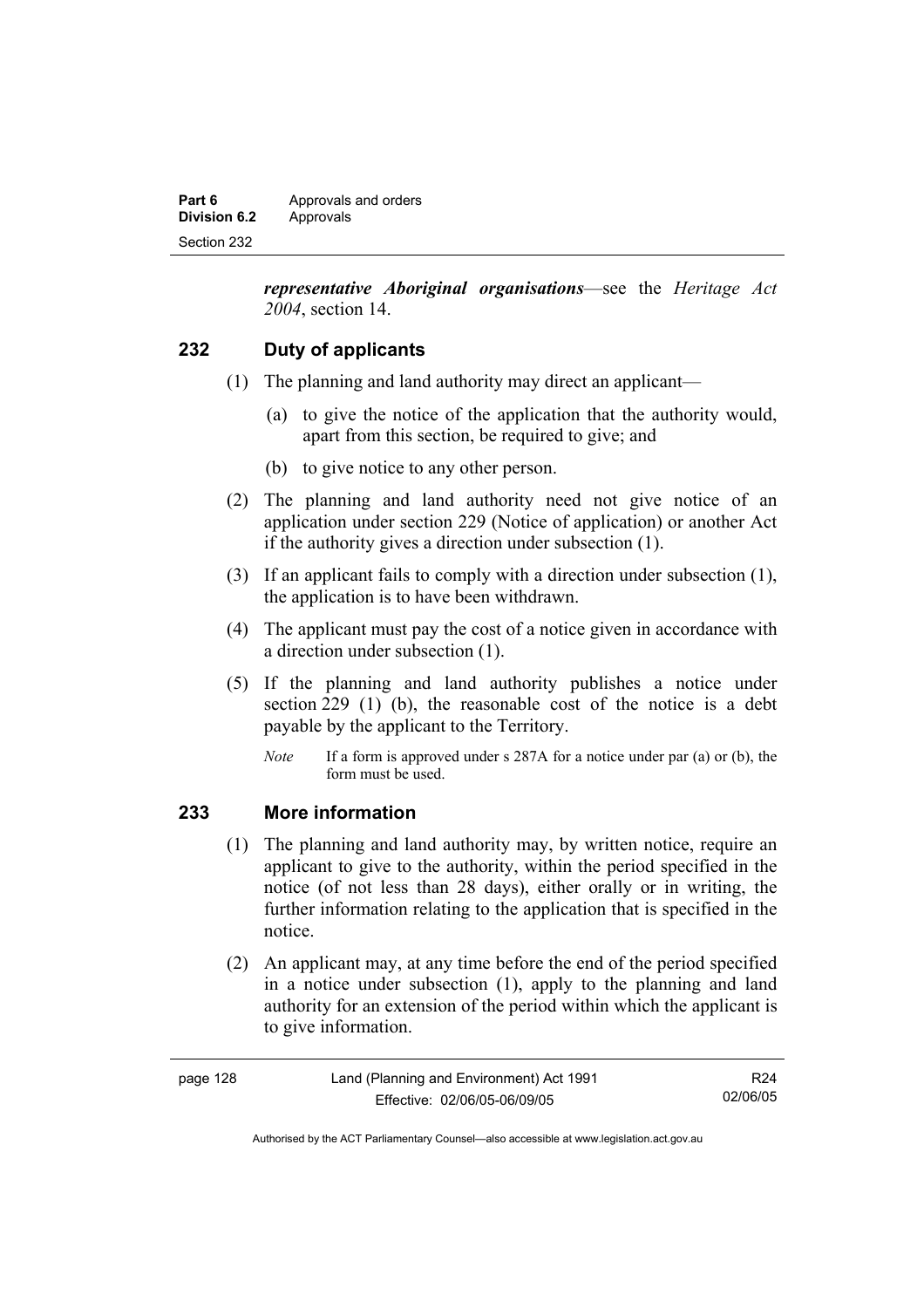(3) On receipt of an application under subsection (2), the planning and land authority may grant an extension of the period of not more than 6 months.

### **234 Effect of failure to give further information**

If a person fails to give information in accordance with a notice under section 233 (1), the planning and land authority must, for the purposes of enabling an application to be made to the administrative appeals tribunal under section 275, be taken to have made a decision refusing the application for approval to undertake the development.

### **236 Environmental assessments and inquiries**

The Minister may—

- (a) direct that an assessment be made; or
- (b) establish a panel to conduct an inquiry;

about any aspect of an application.

## **Subdivision 6.2.2 Objections**

### **237 Objections—general**

- (1) Any person who may be affected by the approval of an application may, within the prescribed period (or that period as extended under this section), object to the grant of the approval.
- (2) The planning and land authority may, by notice published in a daily newspaper, extend or further extend the period allowed under subsection (1) for the objection to the grant of an approval of an application.
- (3) The power under subsection (2) may be exercised after the end of the period to be extended.
- (4) An objection must be made to the planning and land authority in writing and must set out the grounds of the objection.

| R24      | Land (Planning and Environment) Act 1991 | page 129 |
|----------|------------------------------------------|----------|
| 02/06/05 | Effective: 02/06/05-06/09/05             |          |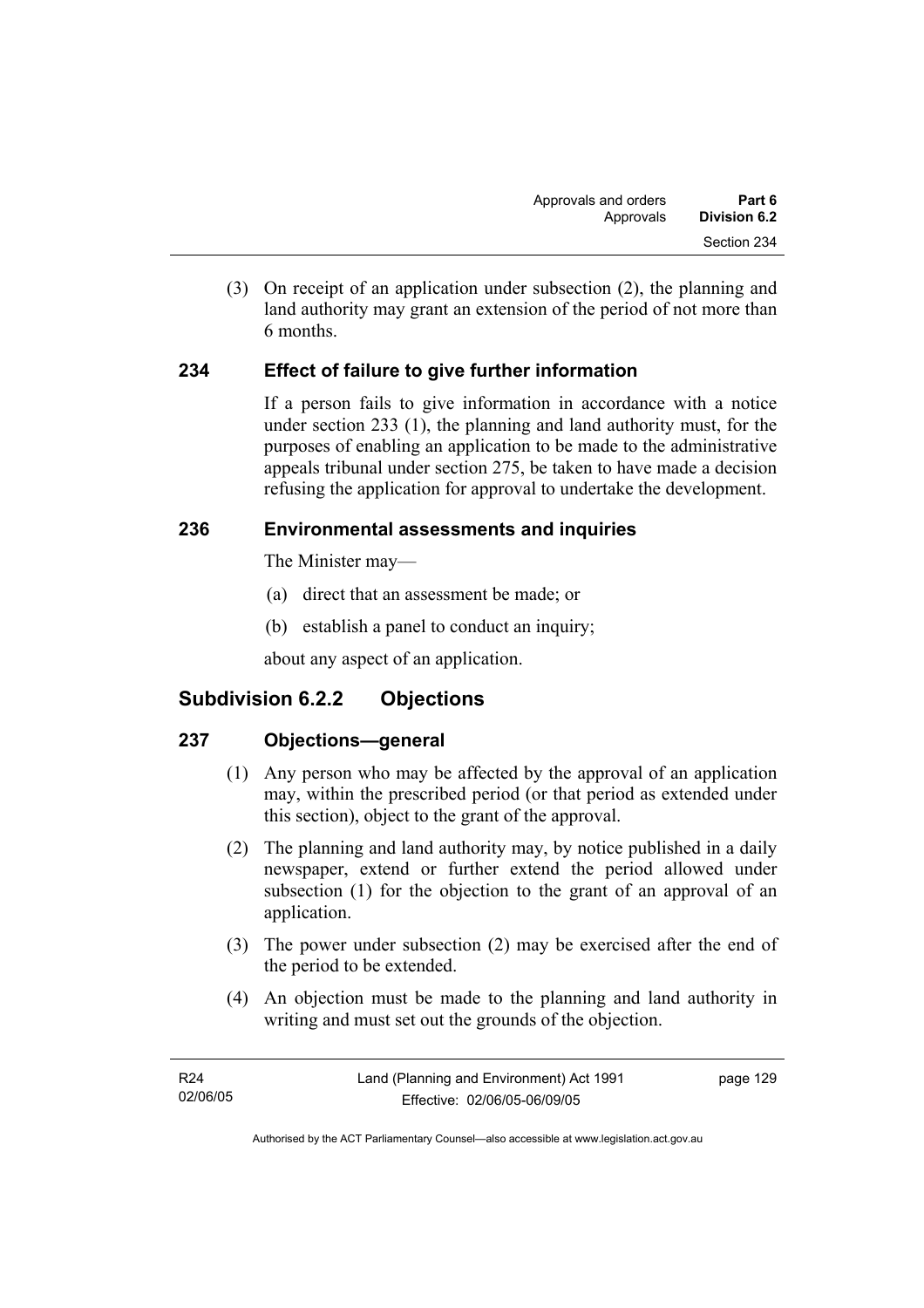| Part 6              | Approvals and orders |
|---------------------|----------------------|
| <b>Division 6.2</b> | Approvals            |
| Section 238         |                      |

- (5) The planning and land authority must give an applicant for approval to undertake a development a copy of each objection to the application, and any other submission received by the authority in relation to the application, that has not been withdrawn.
- (6) In this section:

*person* includes an unincorporated association.

### **238 Inspection of objections**

The planning and land authority must make a copy of each objection available for inspection by members of the public during office hours until the end of the period during which application may be made to the administrative appeals tribunal for a review of a decision in relation to the application.

### **239 Identity of objectors**

The planning and land authority may, on request by a person making an objection, exclude the identity of the objector from being made available under section 237 (5) or section 238 if, in the authority's opinion, based on reasonable grounds, it would not be in the public interest for that identity to be published.

## **Subdivision 6.2.3 Approvals**

### **242 Approvals—notices to applicants and registrar-general**

- (1) If an application is approved, the planning and land authority must give written notice—
	- (a) to the applicant; and
	- (b) if the application approved relates to a variation of a lease—to the registrar-general for notification under the *Land Titles Act 1925*.
	- *Note* An application may be approved under s 246A on reconsideration of an original refusal (see s 222 (1), def *approval*).

| page 130 | Land (Planning and Environment) Act 1991 | R24      |
|----------|------------------------------------------|----------|
|          | Effective: 02/06/05-06/09/05             | 02/06/05 |

Authorised by the ACT Parliamentary Counsel—also accessible at www.legislation.act.gov.au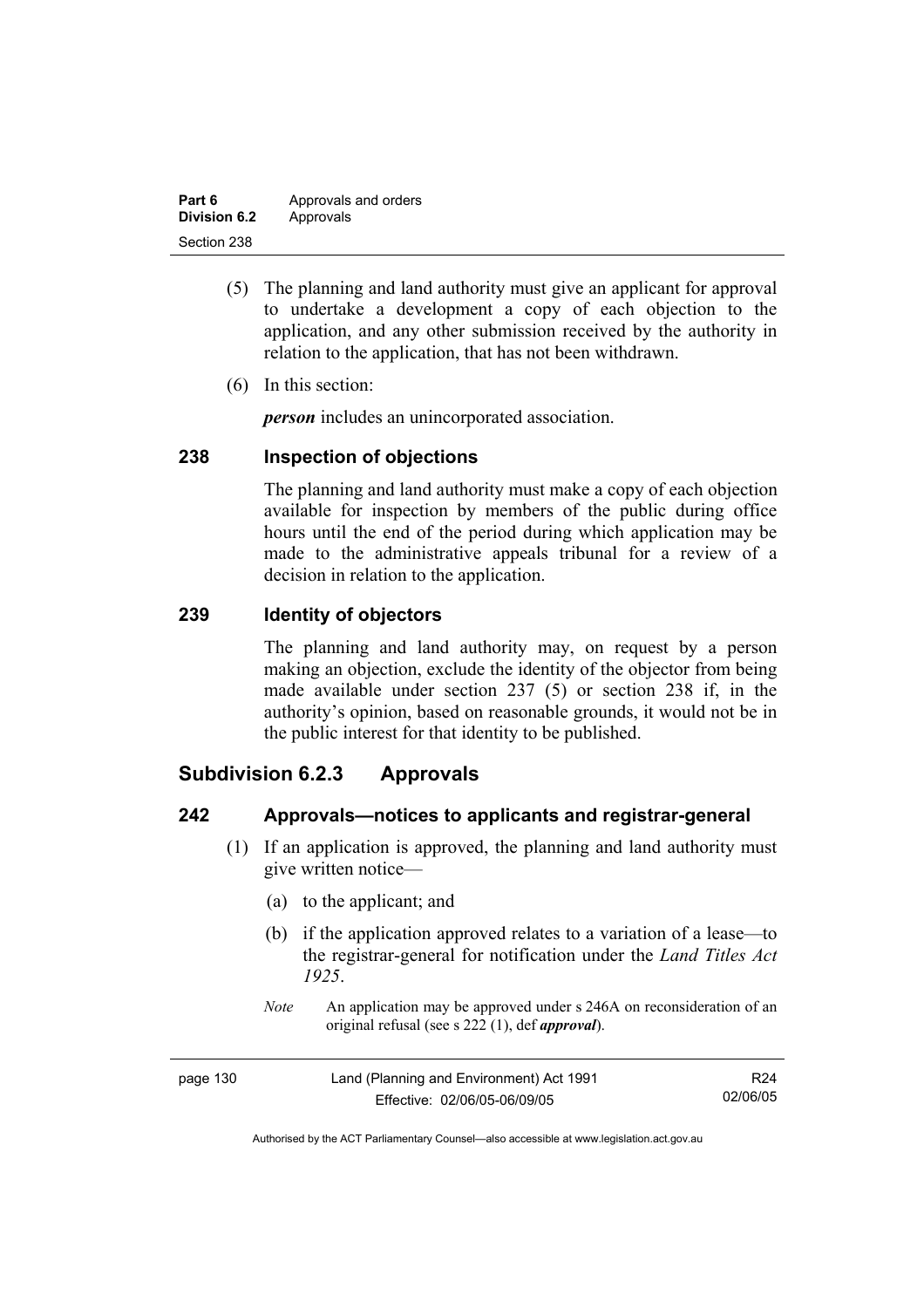(2) A notice to an applicant must state the date the approval takes effect.

*Note* For date of effect of an approval, see s 249.

# **243 Notification of approval or refusal of application**

 (1) If an application is approved, the planning and land authority must give each person who objected under section 237 (1) written notice of the approval.

- (2) Subsection (1) does not apply to an approval for which the planning and land authority has issued a certificate that an environmental impact statement made, or an inquiry conducted, under part 4 has substantially dealt with the matters forming the basis of the decision to approve the application.
- (3) A notice under subsection (1) must—
	- (a) contain—
		- (i) a description of the place to which the decision relates; and
		- (ii) a brief description of the development the subject of the decision; and
	- (b) set out the decision and the reasons for the decision; and
	- (c) specify—
		- (i) the place where, and times when, a copy of the application and the decision may be inspected; and
		- (ii) how application may be made to the administrative appeals tribunal for a review of the decision.
- (4) If an application is refused, the planning and land authority must give written notice of the refusal to the applicant and each person who objected under section 237 (1).

*Note* An application may be approved under s 246A on reconsideration of an original refusal (see s 222 (1), def *approval*).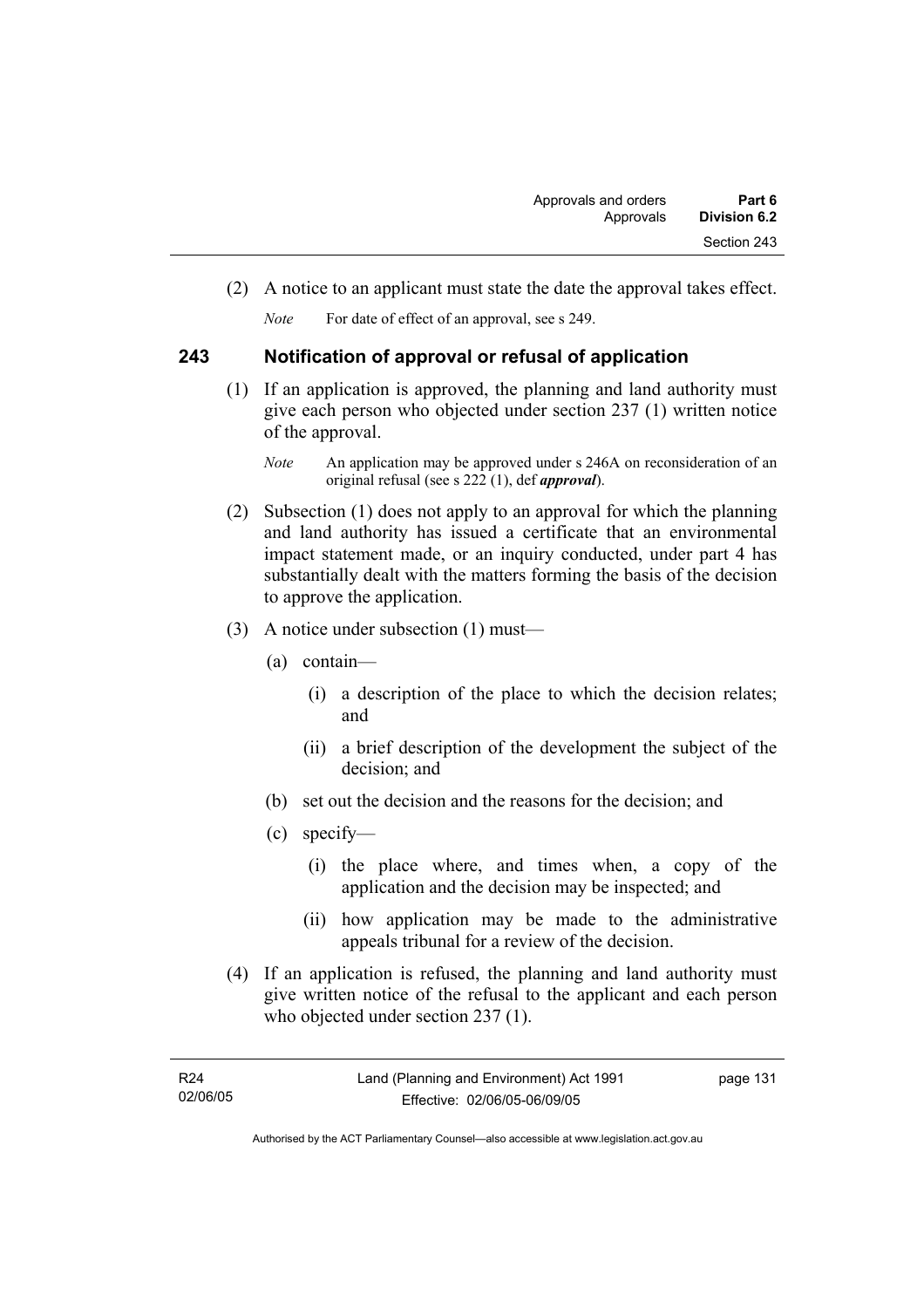| Part 6              | Approvals and orders |
|---------------------|----------------------|
| <b>Division 6.2</b> | Approvals            |
| Section 244         |                      |

(5) In this section:

*refused*, for an application, includes confirming a decision to refuse an application on reconsideration of the decision under subdivision 6.2.4.

- (6) A notice under subsection (4) must set out the reasons for the decision.
- (7) A notice under subsection (1) or (4) must comply with the requirements of the code of practice in force under the *Administrative Appeals Tribunal Act 1989*, section 25B (1).

## **244 Notification if more than 1 objector**

If a number of people make 1 objection, the planning and land authority is taken to have complied with section 243 (1) or (3) if the authority gives notice—

- (a) if the name and address of 1 of those people have been given as the person to whom notice of the decision is to be given—to that person; or
- (b) if no name and address has so been given—to 1 of the people who made that objection.

## **244A Notice of decision to heritage council**

If an application relates to a place registered, or nominated for provisional registration, under the *Heritage Act 2004*, the planning and land authority must give the heritage council—

- (a) written notice of the decision to approve or refuse the application; and
- (b) a copy of the decision.

#### **245 Conditional approvals**

(1) An approval may be conditional.

page 132 Land (Planning and Environment) Act 1991 Effective: 02/06/05-06/09/05

R24 02/06/05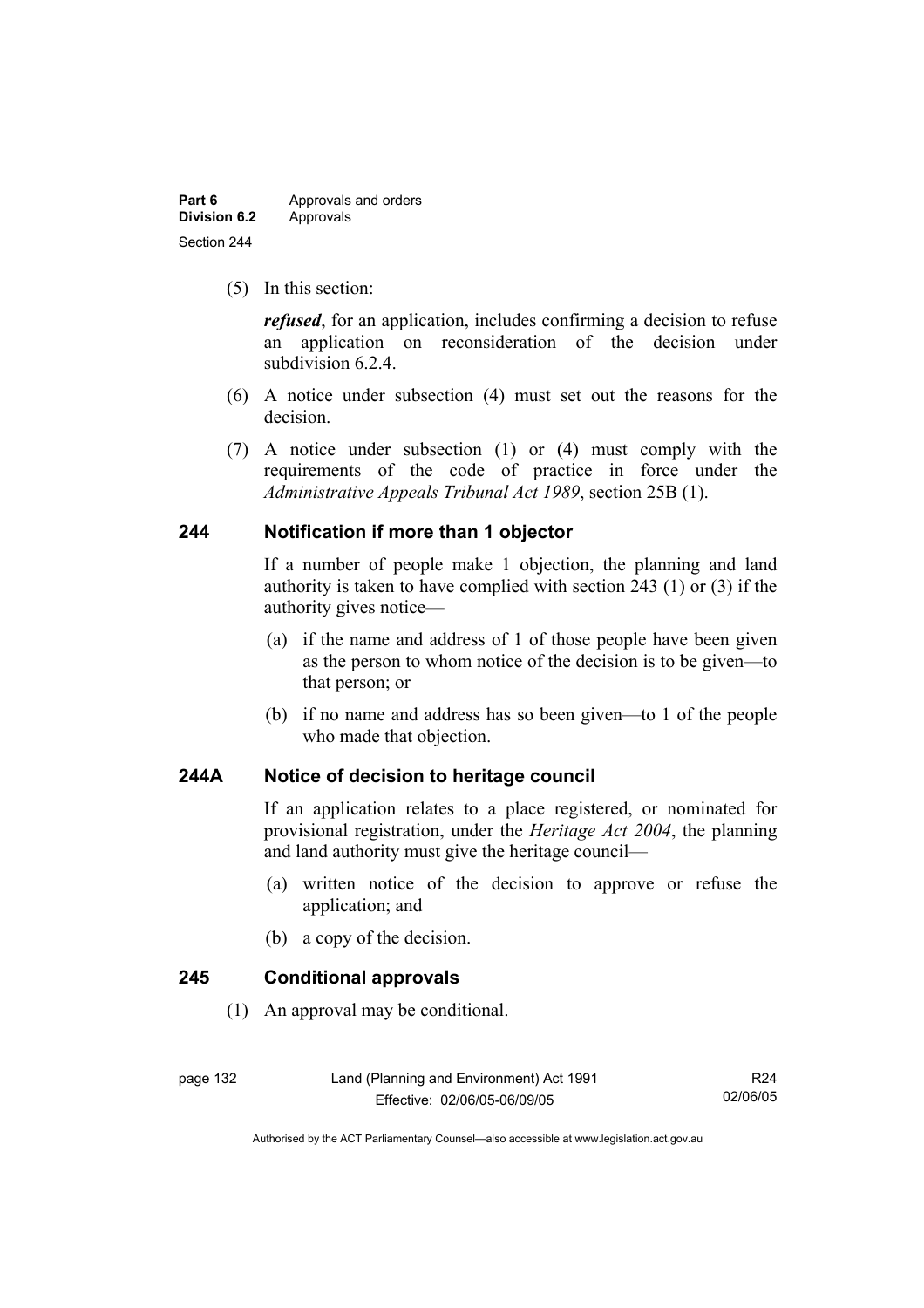- (2) The relevant authority—
	- (a) must include in an approval any condition that is required to be included by the plan; and
	- (b) must not include in an approval a condition inconsistent with a condition included under paragraph (a).
- (3) Without limiting subsection (1), the conditions subject to which an approval may be given may include a condition—
	- (a) that a development is to be carried out to the satisfaction of a specified entity; or
	- (b) requiring a development to be carried out in stages within the periods specified in or under the approval; or
	- (c) specifying a period in which a development or any stage of a development is to be carried out; or
	- (d) that an approval does not take effect unless a specified approval is revoked, amended or given; or
	- (e) in relation to an approval to carry out a development for a specified period—
		- (i) that building works or other works carried out in or on a place the subject of the approval are to be removed at the end of that period; or
		- (ii) that the place is to be restored to a specified state at the end of that period; or
	- (f) that a bond be entered into securing performance against the conditions of an approval; or
	- (g) if the approval is in relation to a place registered, or nominated for provisional registration, under the *Heritage Act 2004*—that the applicant enter into a heritage agreement under that Act for the conservation of the heritage significance of the place; or
	- (h) that a development be carried out to a specified standard; or

| R <sub>24</sub> | Land (Planning and Environment) Act 1991 | page 133 |
|-----------------|------------------------------------------|----------|
| 02/06/05        | Effective: 02/06/05-06/09/05             |          |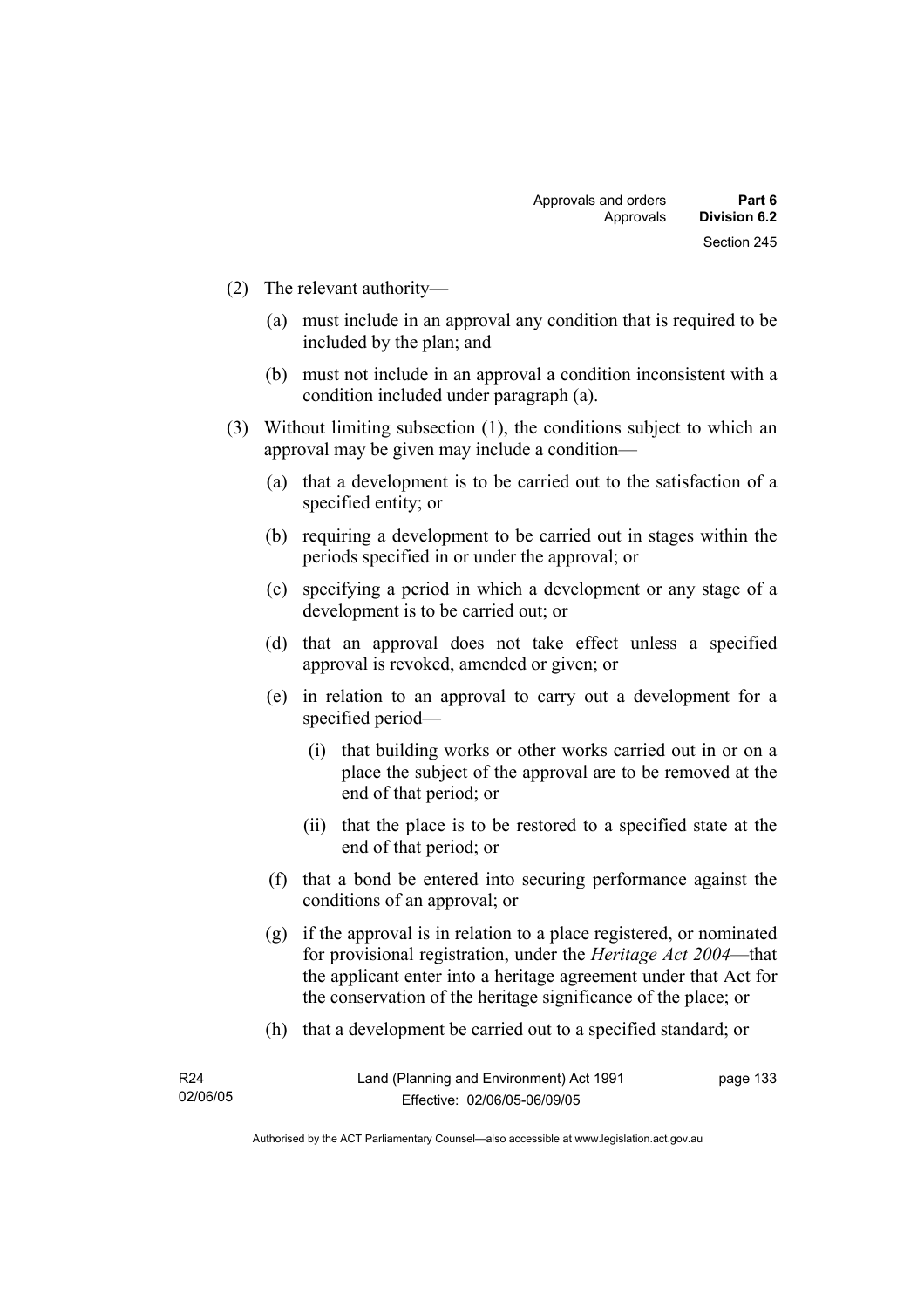- (i) that specified works, services or facilities that the relevant authority considers reasonable in the circumstances—
	- (i) be provided by the applicant on or to a place the subject of the approval, or on or to another place; or
	- (ii) be paid for in whole or in part by the applicant; or
	- (iii) be provided on or to a place the subject of the approval by agreement between the applicant and the Minister responsible for the provision of the works, services or facilities; or
- (j) that plans, drawings or other documents be prepared by the applicant and lodged with the planning and land authority for approval before the development or a specified part of it is begun; or
- (k) requiring changes to be made to any plan, drawing or other document forming part of the application for approval; or
- (l) that the applicant give to the planning and land authority a further assessment by a valuer that complies with section  $226(1)$  (b).
- (4) The planning and land authority may approve an amendment to a plan, drawing or other document approved under subsection (3) (j) if the amendment is not inconsistent with section 230 (4) or an approval under subsection (3) (j).

# **Subdivision 6.2.4 Reconsideration of applications for approval**

## **245A Definitions for sdiv 6.2.4**

In this subdivision:

*new application*—see section 246 (2).

*original application*—see section 246 (1) (a).

page 134 Land (Planning and Environment) Act 1991 Effective: 02/06/05-06/09/05

R24 02/06/05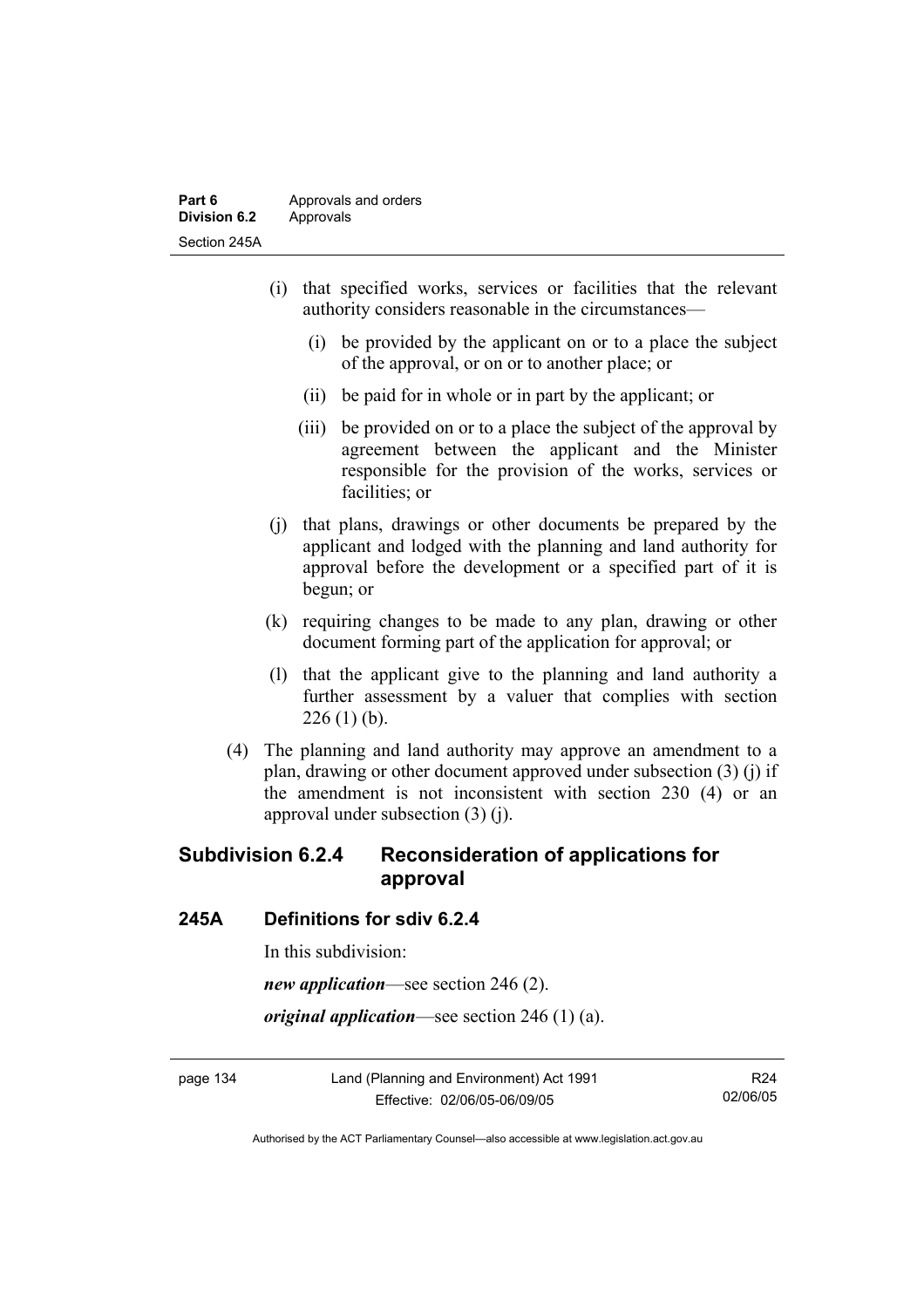*original decision*—see section 246 (1) (a).

## **246 Applications for reconsideration**

- (1) This section applies if—
	- (a) an application (the *original application*) has been approved or refused (the *original decision*) by the planning and land authority; and
	- (b) either—
		- (i) an application has not previously been made under this section for reconsideration of the original decision; or
		- (ii) an application has been previously made and the original decision was taken to be confirmed under section 246B (No action by planning and land authority within time).
- (2) The applicant for the original application may apply (the *new application*) for reconsideration of the original decision.
- (3) The new application must be made within—
	- (a) 4 weeks after the day the applicant is told about the decision by the planning and land authority; or
	- (b) any longer period allowed by the planning and land authority, either before or after the end of the 4 weeks.
- (4) The application must set out the grounds on which reconsideration of the original decision is sought.
- (5) The making of the application for reconsideration of the original decision automatically stays the operation of the decision.

## **246A Reconsideration of decisions**

- (1) Within 4 weeks after the day the planning and land authority receives the new application, the authority must—
	- (a) reconsider the original decision; and

| R24      | Land (Planning and Environment) Act 1991 | page 135 |
|----------|------------------------------------------|----------|
| 02/06/05 | Effective: 02/06/05-06/09/05             |          |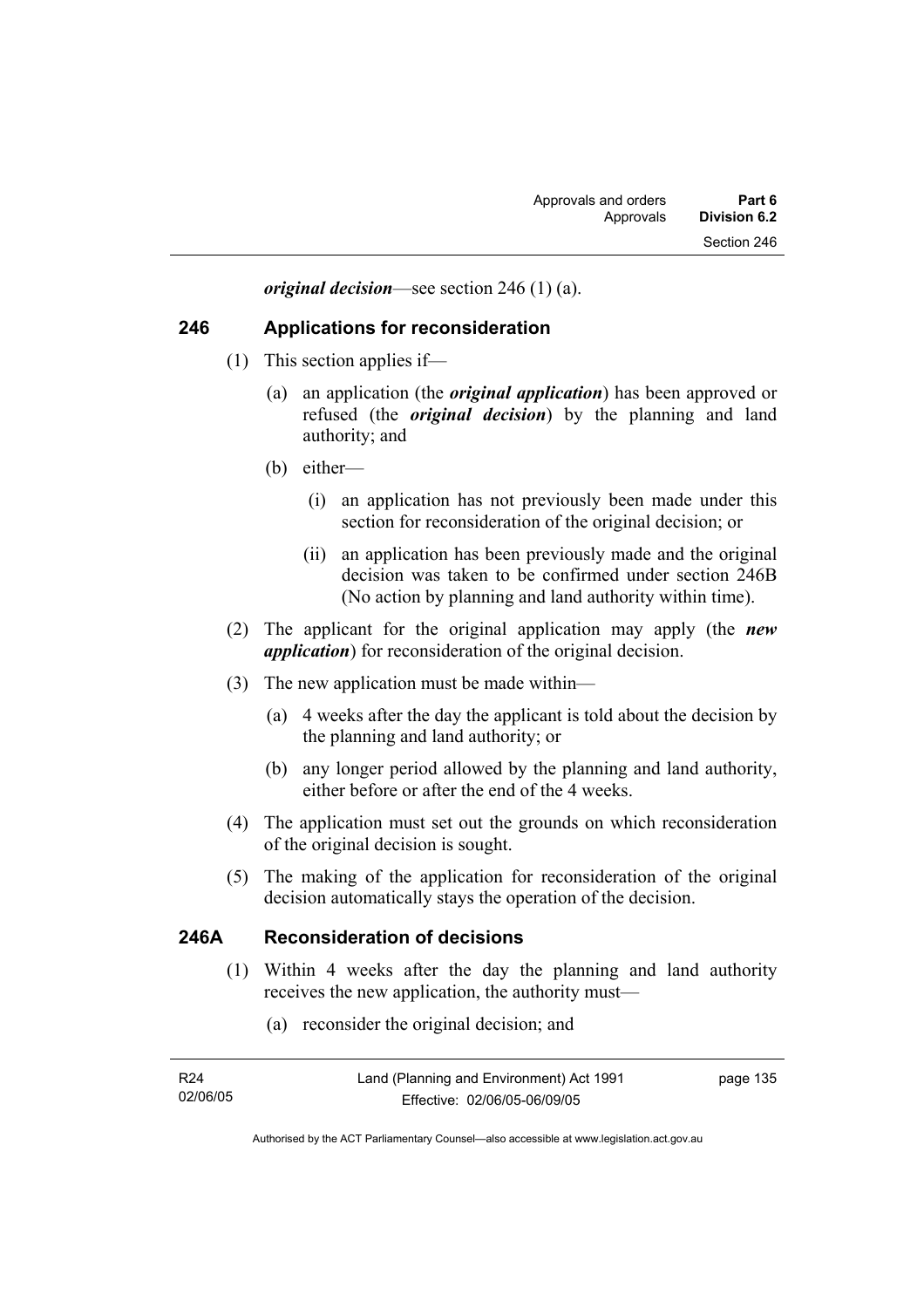- (b) after reconsideration—
	- (i) make any decision in substitution for the original decision that the authority could have made on the original application; or
	- (ii) confirm the original decision.
- (2) The 4 weeks mentioned in subsection (1) may be extended for a stated period by agreement between the planning and land authority and the applicant.
- (3) In reconsidering the original decision, the planning and land authority—
	- (a) need not give notice of the new application under section 229; but
	- (b) must give written notice of the new application to anyone who objected to the grant of approval for the original application, allow the person reasonable time (that is not shorter than 2 weeks) to make a submission on the new application, and consider any submission made within the time allowed.
- (4) Also, in reconsidering the original decision, the planning and land authority—
	- (a) must consider any information available to it when it made the original decision and information given in the new application; and
	- (b) may consider any other relevant information.

#### **Examples of other relevant information**

- 1 information from submissions by objectors
- 2 information from an assessment or panel ordered under section 236
- *Note* An example is part of the Act, is not exhaustive and may extend, but does not limit, the meaning of the provision in which it appears (see Legislation Act, s 126 and s 132).

page 136 Land (Planning and Environment) Act 1991 Effective: 02/06/05-06/09/05

R24 02/06/05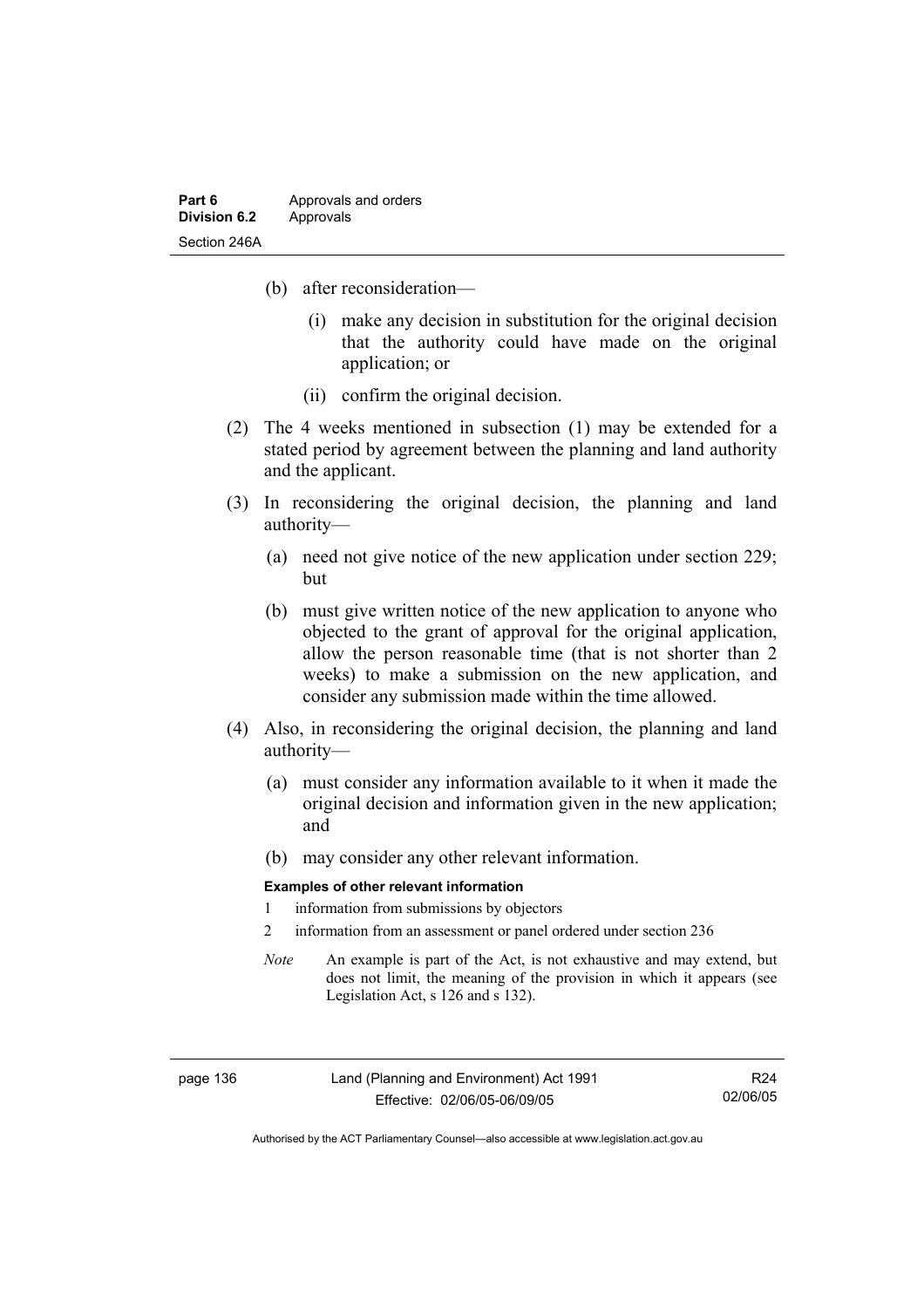(5) The planning and land authority must ensure that, if the original decision is made on its behalf by a person (the *original decision-maker*), the authority or someone other than the original decision-maker reconsiders the decision.

## **246B No action by planning and land authority within time**

If the planning and land authority does not make a substitute decision, nor confirm the original decision, within the 4 weeks mentioned in section 246A, the planning and land authority is taken to have confirmed the original decision.

## **246C Notice of decision on reconsideration**

- (1) As soon as practicable after reconsidering the original decision, the planning and land authority must give written notice of the decision on the reconsideration to the applicant and anyone who was given notice of the new application under section 246A (3) (b).
- (2) The notice must be in accordance with the requirements of the code of practice in force under the *Administrative Appeals Tribunal Act 1989*, section 25B (1).

# **Subdivision 6.2.5 Approvals—miscellaneous**

## **247 Minor amendments**

- (1) The lessee or an occupier of a place in relation to which an approval is in force may apply in writing to the planning and land authority for an amendment of it.
- (2) The planning and land authority may amend an approval, if satisfied that the amendment—
	- (a) does not change the effect of a condition subject to which the approval was given; and
	- (b) will not cause a significant increase in detriment to any person; and

| R24      | Land (Planning and Environment) Act 1991 | page 137 |
|----------|------------------------------------------|----------|
| 02/06/05 | Effective: 02/06/05-06/09/05             |          |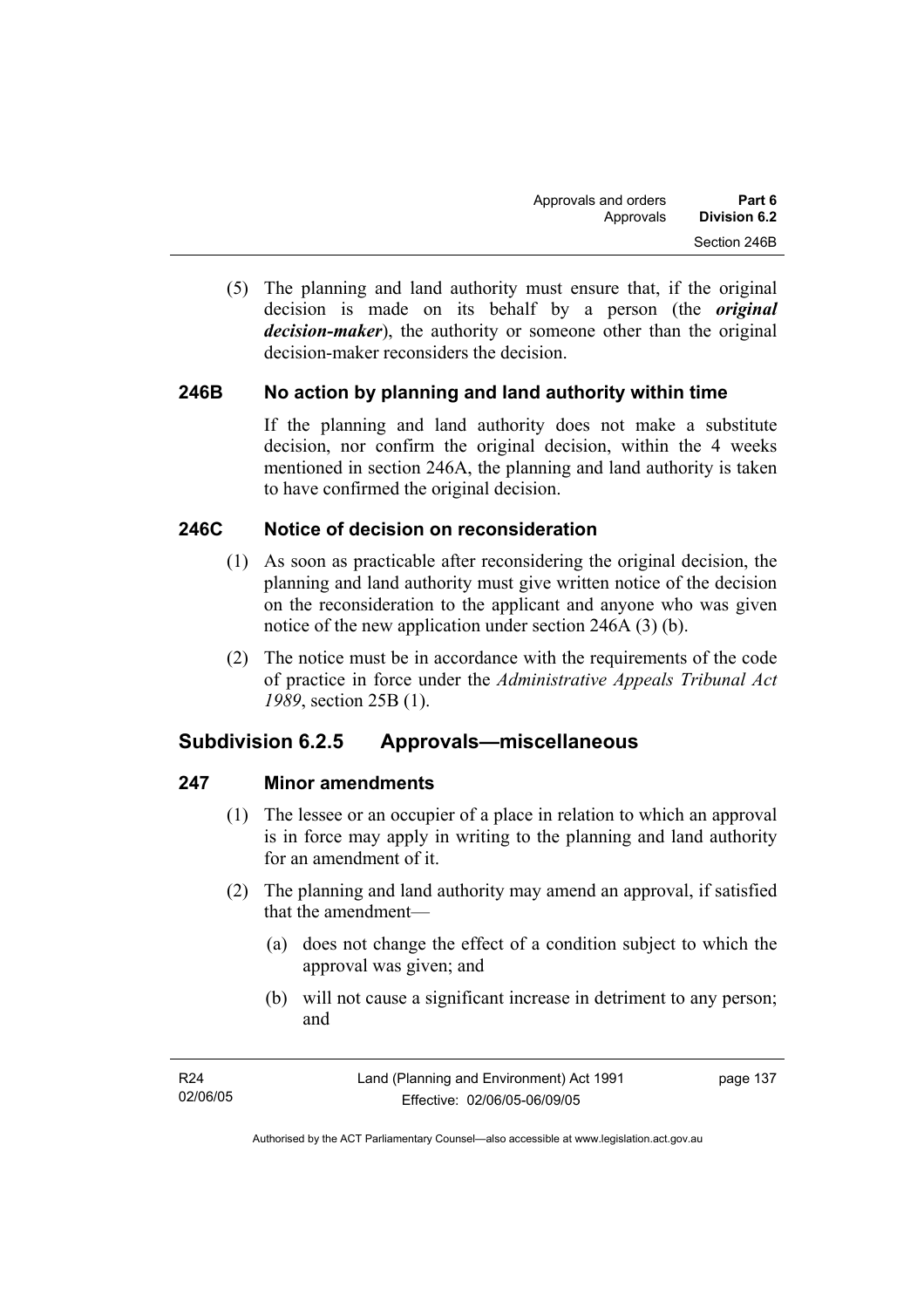| Part 6       | Approvals and orders |
|--------------|----------------------|
| Division 6.2 | Approvals            |
| Section 248  |                      |

- (c) does not change the kind of development approved but only the activity permitted.
- (3) The planning and land authority must give notice of an amendment—
	- (a) to the person who made the application to amend; and
	- (b) if that person is not the lessee or occupier of the place to which the approval relates—to the lessee; and
	- (c) to each person who had objected under section 237 (Objections—general) to the grant of the approval; and
	- (d) to any relevant territory authority.
	- *Note* For how documents may be given, see the Legislation Act, pt 19.5.

# **248 Corrections**

If the planning and land authority is satisfied that an approval contains a formal error, the authority must—

- (a) correct the approval; and
- (b) notify the applicant in writing.

## **249 When approvals take effect**

- (1) This section is subject to section 230 (4) and section 245 (3) (d).
	- *Note* Section 230 (4) prevents an approval of a development application for an activity not permitted by the lease from taking effect until the lease is varied. Section 245 (3) (d) allows a condition to be included in an application for approval that the approval does not take effect until a specified approval is given, amended or varied.
- (2) An approval under section 230 (Approvals) takes effect—
	- (a) if no objection to the relevant application has been made under section 237—on the day the approval is given; or

R24 02/06/05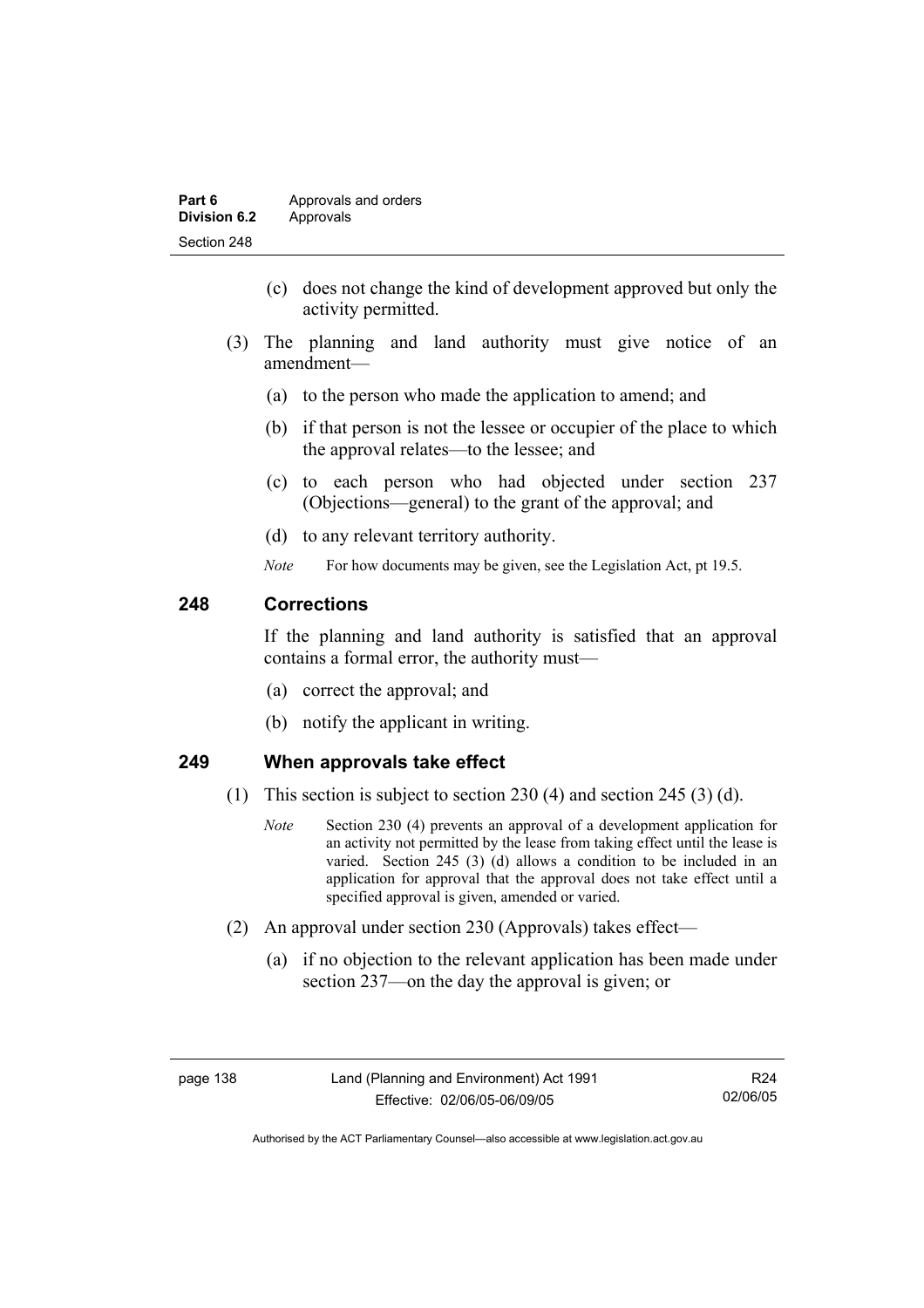- (b) if an objection to the relevant application has been made under section 237 and no application has been made to the AAT for review of the decision within 4 weeks after the day of the decision—on the day after the end of the period of 4 weeks; or
- (c) if application is made to the AAT for a review of the decision to grant the approval and the tribunal decides to confirm the decision (whether or not a condition is varied, omitted or imposed)—on the day the tribunal makes its decision.
- (3) An approval on reconsideration under division 6.2.4 takes effect on the day the decision granting the approval is given.
- (4) However, the operation of an approval mentioned in subsection (2) (a) or (3) is stayed if application is made to the  $AAT$ for review of the decision to grant the approval.
- (5) The stay of the operation of the approval remains in force until the application for review is decided by the tribunal.

# **250 Execution of approvals for variations of leases**

Subject to division 5.3, if an approval to undertake a development takes effect under section 249 and the development consists of or includes a variation of a lease, the planning and land authority must vary the lease in accordance with the terms of the approval.

# **251 End of approvals**

- (1) An approval to undertake a development (other than a development that consists only of a variation of a lease) ends if—
	- (a) the development or any stage of the development is not begun within the period specified in the approval; or
	- (b) the development or any stage of the development is not completed within the period specified in the approval; or
	- (c) if no period is specified in an approval for the beginning of the development or any stage of the development—the

| R24      | Land (Planning and Environment) Act 1991 | page 139 |
|----------|------------------------------------------|----------|
| 02/06/05 | Effective: 02/06/05-06/09/05             |          |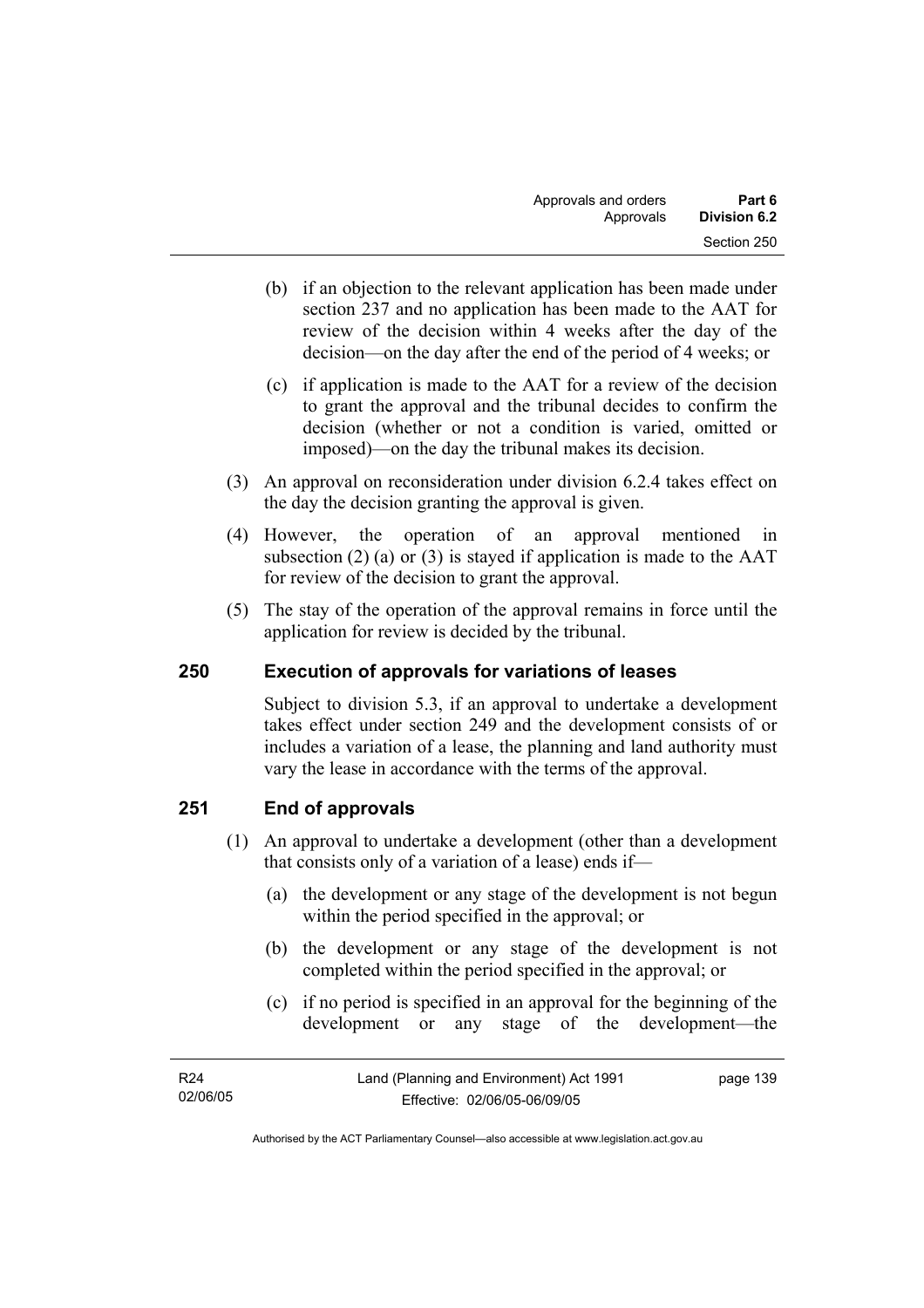| Part 6       | Approvals and orders |
|--------------|----------------------|
| Division 6.2 | Approvals            |
| Section 252  |                      |

development or stage of development is not begun within 2 years after the day the approval takes effect.

*Note* For when an approval takes effect, see s 249.

 (2) The end of an approval does not affect anything done under the approval before its end.

### **252 Extension of time**

- (1) The lessee or occupier of a place in relation to which an approval to undertake a development (other than a development that consists only of a variation of a lease) applies (being an approval that specifies the date for the completion of the development or any stage of the development) may, before the end of the approval, apply to the planning and land authority for an extension of the period within which to complete the development or any stage of it.
- (2) On receipt of an application under subsection (1), the planning and land authority may extend the period within which the development, or the stage of the development, is to be completed.

## **253 Revocation of approval**

A relevant authority may revoke an approval given by the authority if—

- (a) satisfied that the approval was obtained by fraud or misrepresentation; or
- (b) if the approval is in relation to a place registered, or nominated for provisional registration, under the *Heritage Act 2004*—the applicant is convicted of an offence against this part or the *Heritage Act 2004*.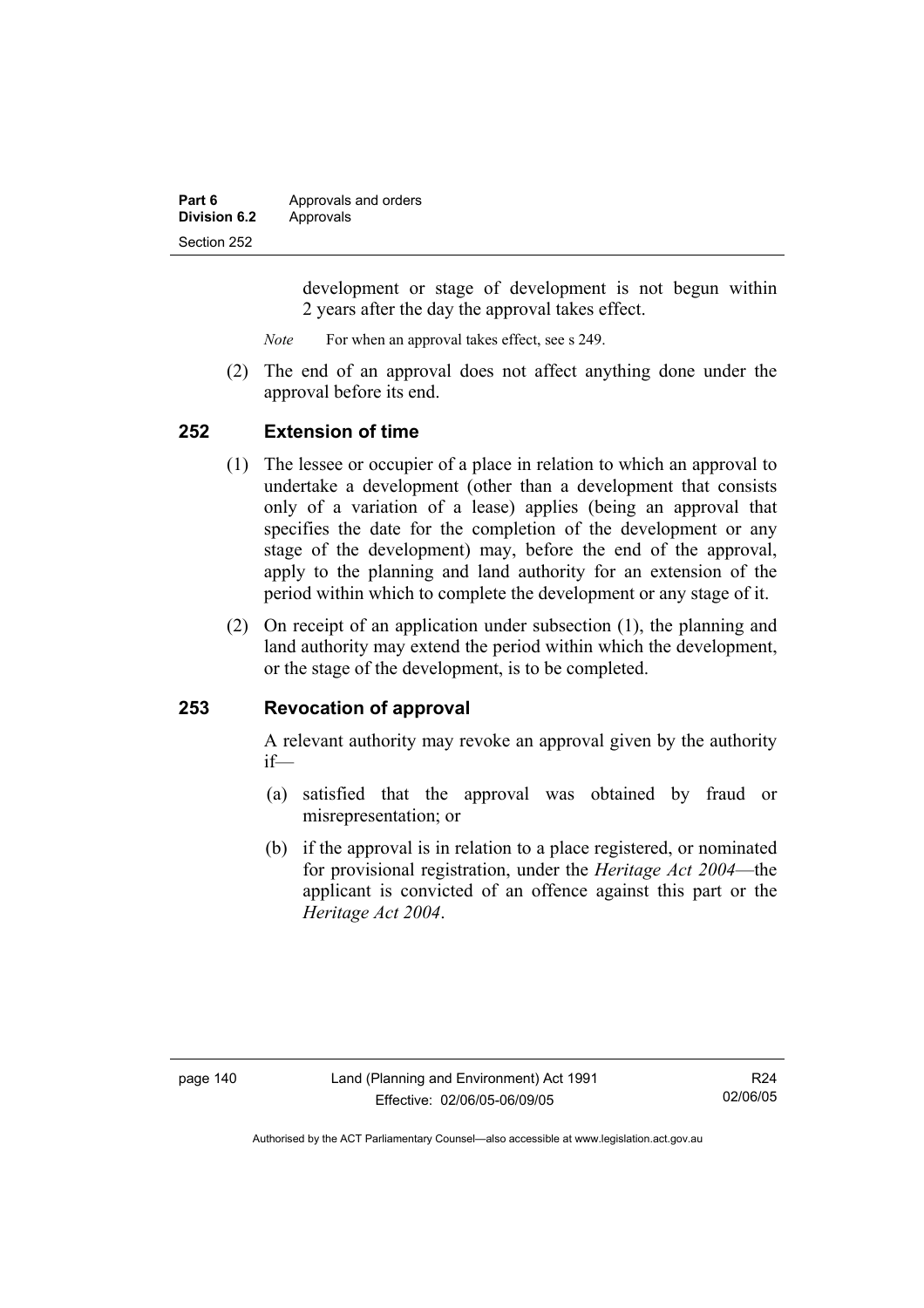# **Subdivision 6.2.6 Powers of Supreme Court**

## **253A Injunctions to require compliance with approvals**

- (1) This section applies if a person (the *relevant person*) has failed, is failing, or proposes to fail, to do something in accordance with the terms of an approval.
- (2) The planning and land authority or anyone else may apply to the Supreme Court for an injunction requiring the relevant person to do the thing.
- (3) On application under subsection (2), the Supreme Court may grant an injunction requiring the relevant person to do the thing.
- (4) The Supreme Court may grant an injunction requiring the relevant person to do a thing—
	- (a) if satisfied that the person has failed to do the thing, whether or not it appears to the court that the person intends to fail again, or to continue to fail, to do the thing; or
	- (b) if it appears to the court that, if an injunction is not granted, it is likely the person will fail to do the thing, whether or not the person has previously failed to do the thing and whether or not there is an imminent danger of substantial damage to someone else if the person fails to do the thing.
- (5) This section applies whether or not a proceeding for an offence against this part has begun or is about to begin.

# **Division 6.3 Orders**

# **Subdivision 6.3.1 Making of orders**

# **U 254 Applications to planning and land authority for orders**

 (1) A person may apply to the planning and land authority for an order directed to 1 or more of the following:

| R24      | Land (Planning and Environment) Act 1991 | page 141 |
|----------|------------------------------------------|----------|
| 02/06/05 | Effective: 02/06/05-06/09/05             |          |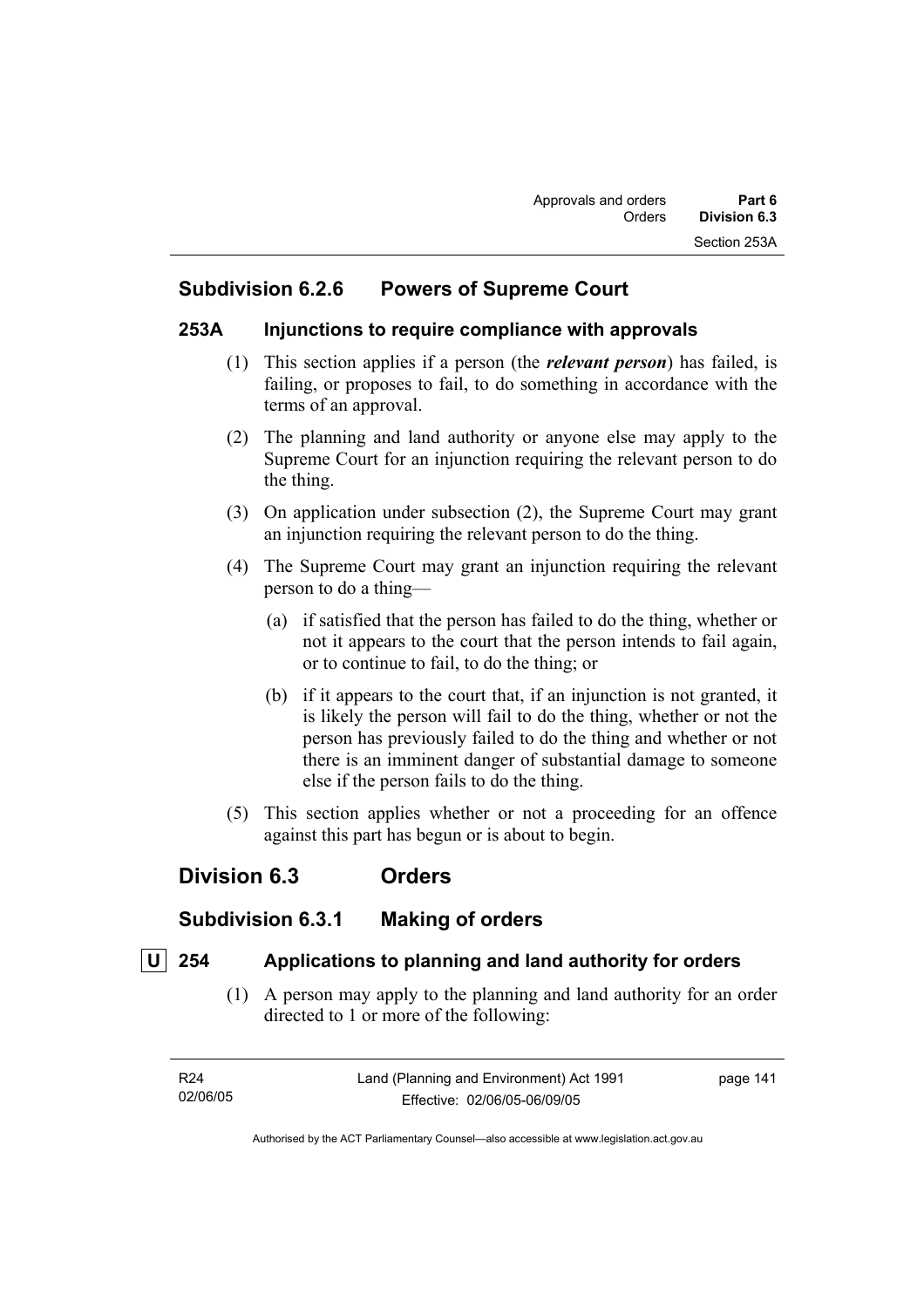- (a) the lessee or occupier of a place where a controlled activity was, is being, or is to be, conducted;
- (b) anyone by whom or on whose behalf a controlled activity was, is being, or is to be, conducted.
- (2) The application must state—
	- (a) the matter about which the order is sought; and
	- (b) the kind of order sought by the person; and
	- (c) each person to whom the order sought is to be directed; and
	- (d) the place in relation to which the order is sought; and
	- (e) the grounds on which the order is sought.
	- *Note* If a form is approved under s 287A for an application, the form must be used.
- (3) The planning and land authority must give written notice of the application to—
	- (a) each person to whom the order sought is to be directed; and
	- (b) if different from the person or people mentioned in paragraph (a)—the lessee or occupier of the place in relation to which the order is sought; and
	- (c) if the order sought relates to a place or object registered, or nominated for provisional registration, under the *Heritage Act 2004*—the heritage council; and
	- (d) if the order sought relates to the control of a pest animal or plant—the conservator; and
	- (e) if the order sought relates to the pruning of a significant tree under the *Tree Protection (Interim Scheme) Act 2001*—the conservator; and

*Note* For restrictions on pruning etc a significant tree, see the *Tree Protection (Interim Scheme) Act 2001*, s 10.

| page 142 | Land (Planning and Environment) Act 1991 | R24      |
|----------|------------------------------------------|----------|
|          | Effective: 02/06/05-06/09/05             | 02/06/05 |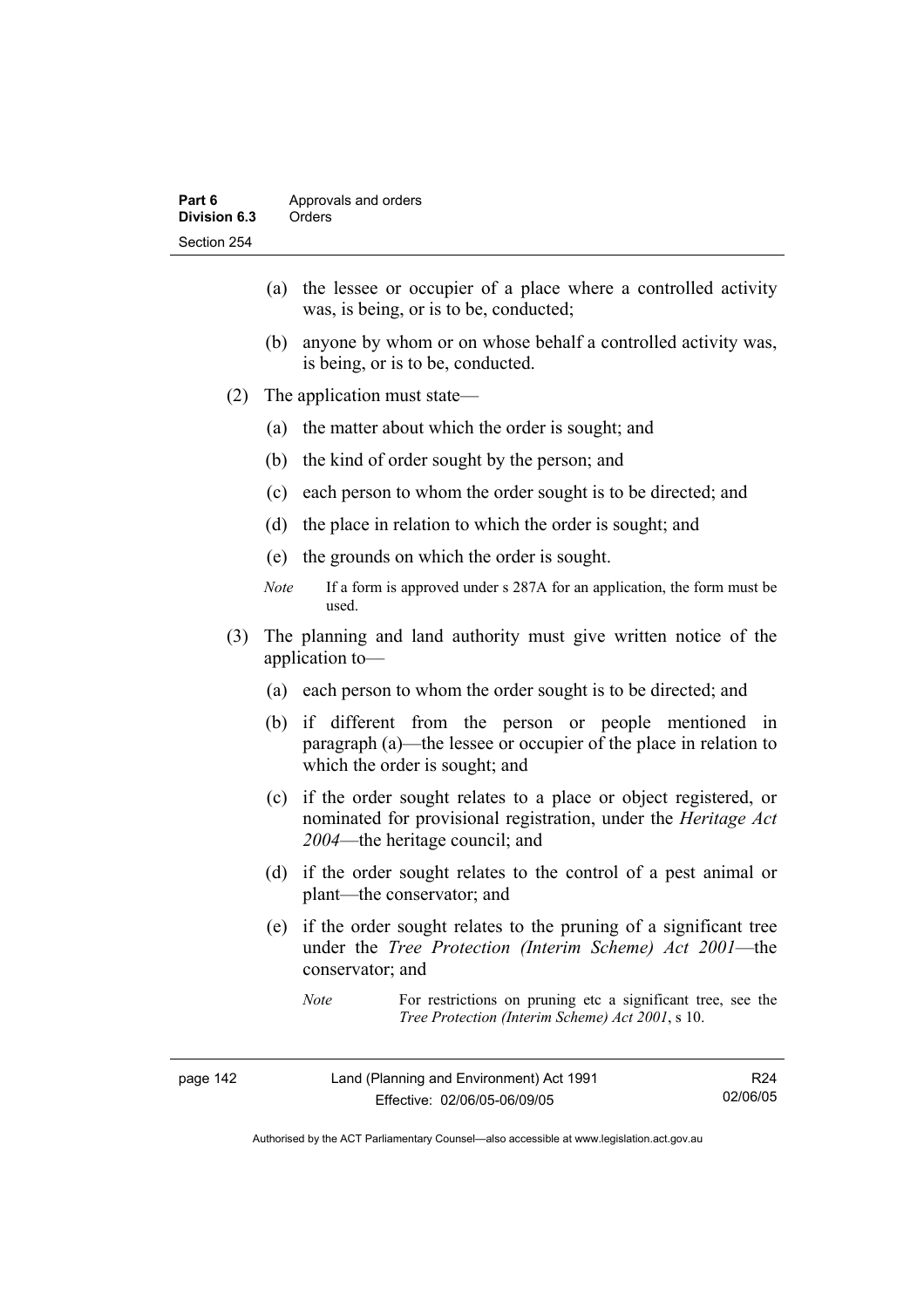- (f) if the order sought relates to the parking of a heavy vehicle on residential land under the *Road Transport (Safety and Traffic Management) Regulation 2000*, division 3.1.3—the road transport authority.
- *Note* For how documents may be given, see the Legislation Act, pt 19.5.
- (4) The notice must—
	- (a) be accompanied by a copy of the application; and
	- (b) contain a statement to the effect that the person to whom it is given may, within 7 days after the day the person is given the notice, make a submission to the planning and land authority about the making of the order.
- (5) The notice may also include any other information that the planning and land authority considers appropriate.

# **U 254A Decision on application to planning and land authority for order**

- (1) Before deciding whether to make an order on an application under section 254, the planning and land authority must consider any submission made by a person within 7 days after the day the person was given notice of the application under that section.
- (2) The planning and land authority may decide—
	- (a) to make an order of the kind sought; or
	- (b) to make an order (including a different kind of order) that is not more onerous than the order sought; or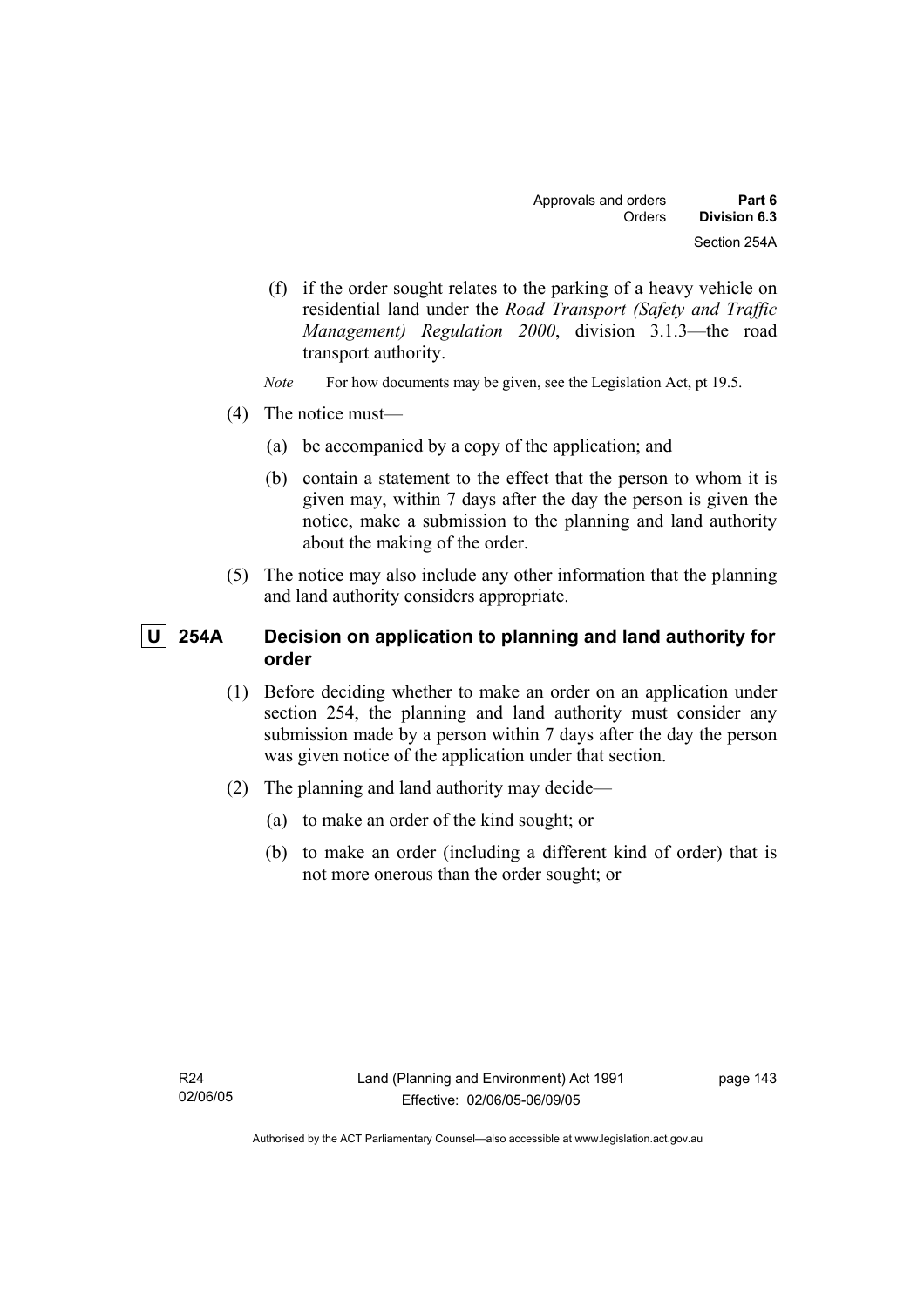| Part 6       | Approvals and orders |
|--------------|----------------------|
| Division 6.3 | Orders               |
| Section 255  |                      |

(c) not to make an order.

#### **Example of less onerous order—par (b)**

A person applies for an order for the demolition of an unapproved structure but the planning and land authority makes an order that a development application be lodged for the structure within a stated period and, if the application is not lodged within that period or is not approved, the structure is to be demolished.

- *Note* An example is part of the Act, is not exhaustive and may extend, but does not limit, the meaning of the provision in which it appears (see Legislation Act, s 126 and s 132).
- (3) An order may be directed to 1 or more of the following:
	- (a) the person against whom the order is sought to be directed;
	- (b) if the planning and land authority considers that the order would be more appropriately directed to someone else mentioned in section 254 (3) (a) or (b)—that person.
- (4) The planning and land authority is taken to have refused to make the order applied for under section 254 if the authority fails to decide the application before the end of the period prescribed by regulation.
- (5) The planning and land authority must refuse to make an order about the use or management of land in a way that fails to control a pest animal or plant if—
	- (a) there is a written agreement between the lessee or occupier of the land and the Environment Minister about control of the propagation of the pest animal or plant; and
	- (b) the authority is satisfied that the lessee or occupier is giving effect to the agreement.

# **U 255 Proposed orders on planning and land authority's own initiative**

 (1) This section applies if the planning and land authority proposes, on the authority's own initiative, to make an order (the *proposed order*) directed to 1 or more of the following:

R24 02/06/05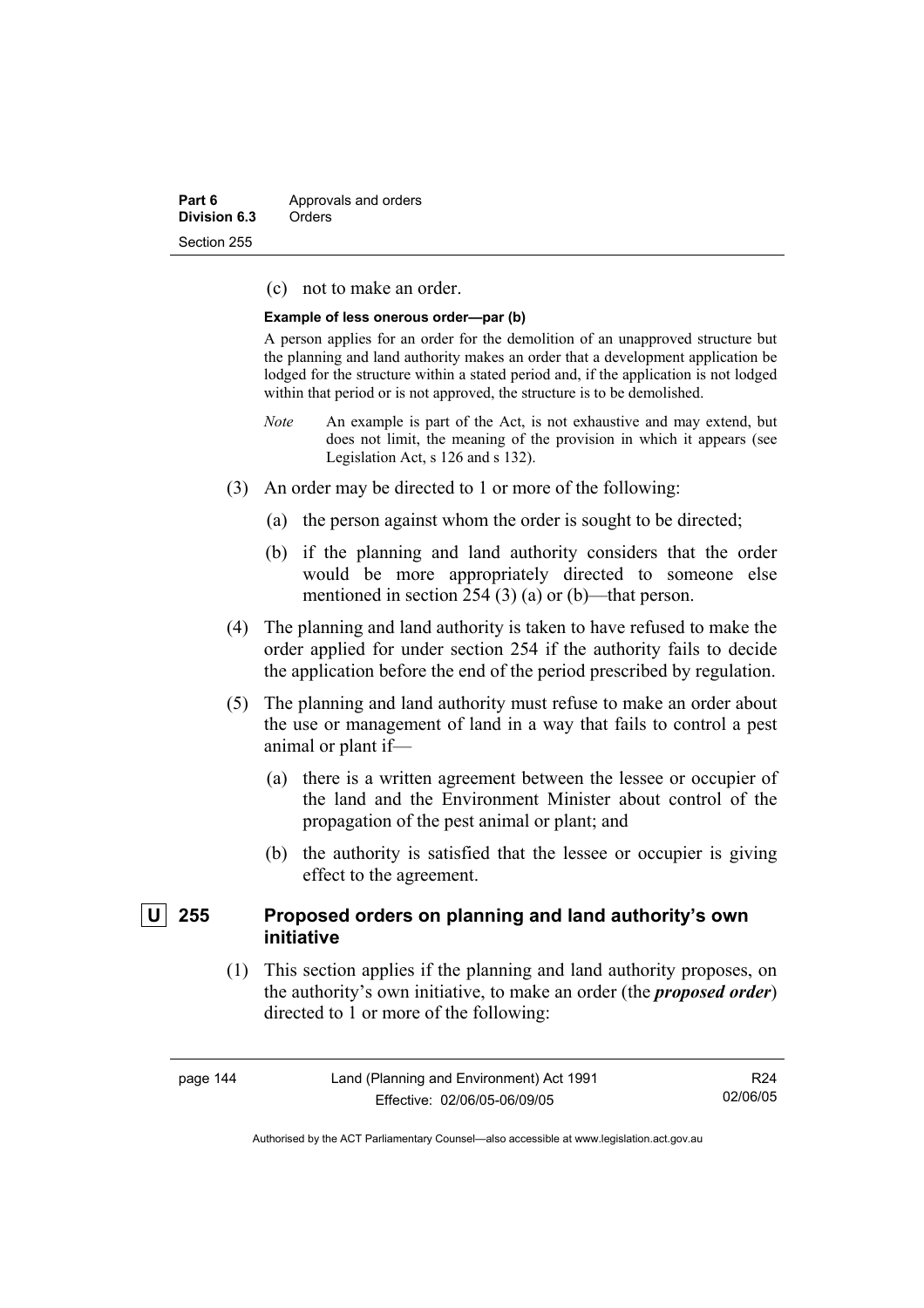- (a) the lessee or occupier of a place where a controlled activity was, is being, or is to be, conducted;
- (b) anyone by whom or on whose behalf a controlled activity was, is being, or is to be, conducted.
- (2) The planning and land authority must give written notice of the proposed order to—
	- (a) each person to whom the proposed order is directed; and
	- (b) if different from the person or people mentioned in paragraph (a)—the lessee or occupier of the place in relation to which the proposed order is to apply; and
	- (c) if the proposed order relates to a place or object registered, or nominated for provisional registration, under the *Heritage Act 2004*—the heritage council; and
	- (d) if the proposed order relates to the control of a pest animal or plant—the conservator; and
	- (e) if the proposed order relates to the pruning of a significant tree under the *Tree Protection (Interim Scheme) Act 2001*—the conservator; and
		- *Note* For restrictions on pruning etc a significant tree, see the *Tree Protection (Interim Scheme) Act 2001*, s 10.
	- (f) if the proposed order relates to the parking of a heavy vehicle on residential land under the *Road Transport (Safety and Traffic Management) Regulation 2000*, division 3.1.3—the road transport authority.
	- *Note* For how documents may be given, see the Legislation Act, pt 19.5.
- (3) The notice must state—
	- (a) each person to whom the proposed order is directed; and
	- (b) the terms of the proposed order and the place in relation to which it is to apply; and

| R24      | Land (Planning and Environment) Act 1991 | page 145 |
|----------|------------------------------------------|----------|
| 02/06/05 | Effective: 02/06/05-06/09/05             |          |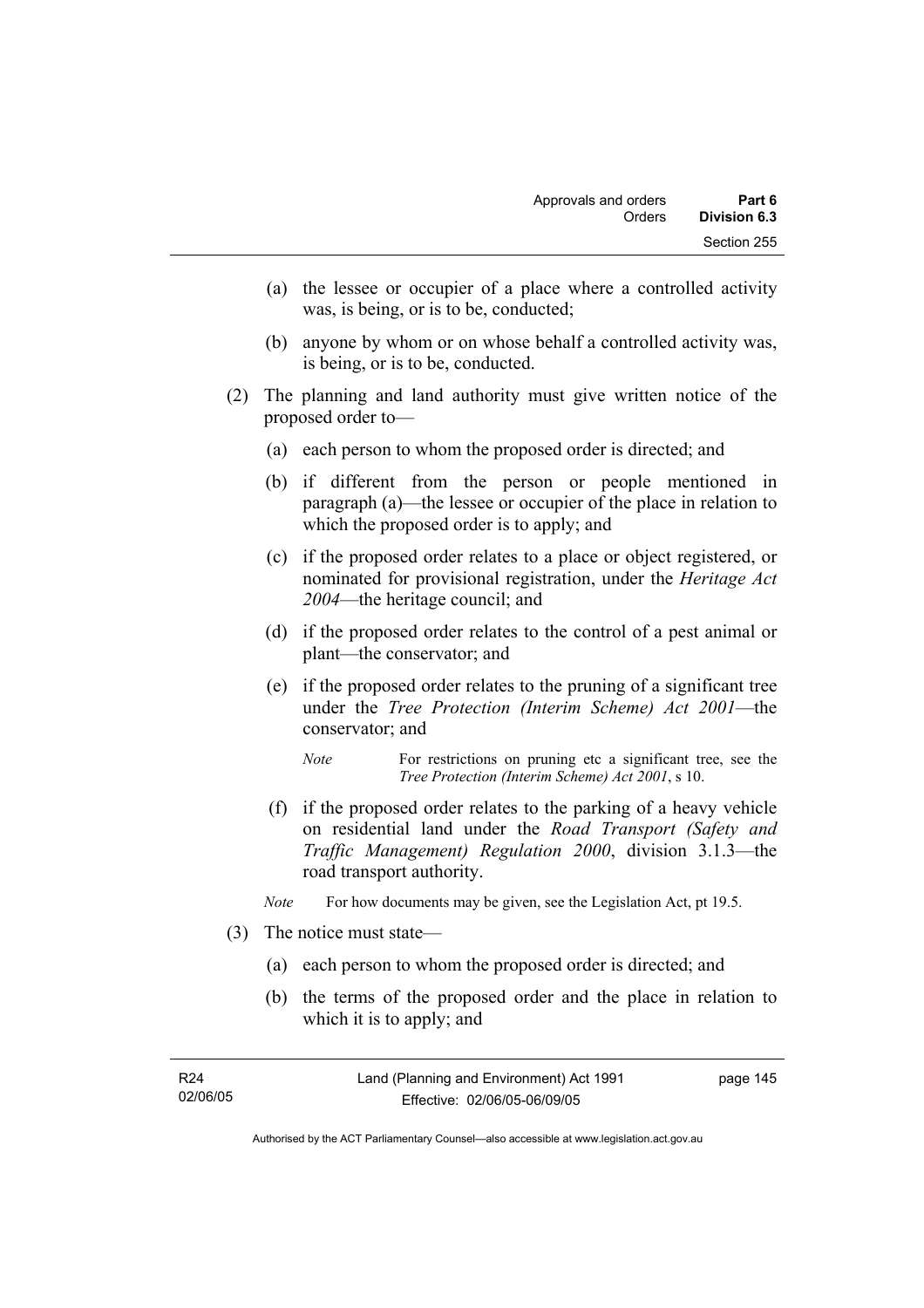- (c) the grounds for making the proposed order; and
- (d) when the proposed order will take effect; and
- (e) if appropriate—
	- (i) the period for compliance with the proposed order; and
	- (ii) when the proposed order will end (including, for example, on the happening of an event stated in the order).
- *Note* An example is part of the Act, is not exhaustive and may extend, but does not limit, the meaning of the provision in which it appears (see Legislation Act, s 126 and s 132).
- (4) Also, the notice must contain a statement to the effect that the person to whom it is given may, within 7 days after the day the person receives the notice, make a submission to the planning and land authority about the making of the proposed order.
- (5) Further, the notice may include any other information that the planning and land authority considers appropriate

## **256 Decision on proposed order on planning and land authority's own initiative**

- (1) Before deciding whether to make the proposed order mentioned in section 255, the planning and land authority must consider any submission made by a person within 7 days after the day the person was given notice of the proposed order under section 255 (2).
- (2) The planning and land authority may decide—
	- (a) to make the proposed order; or
	- (b) to make an order (including a different kind of order) that is not more onerous than the proposed order; or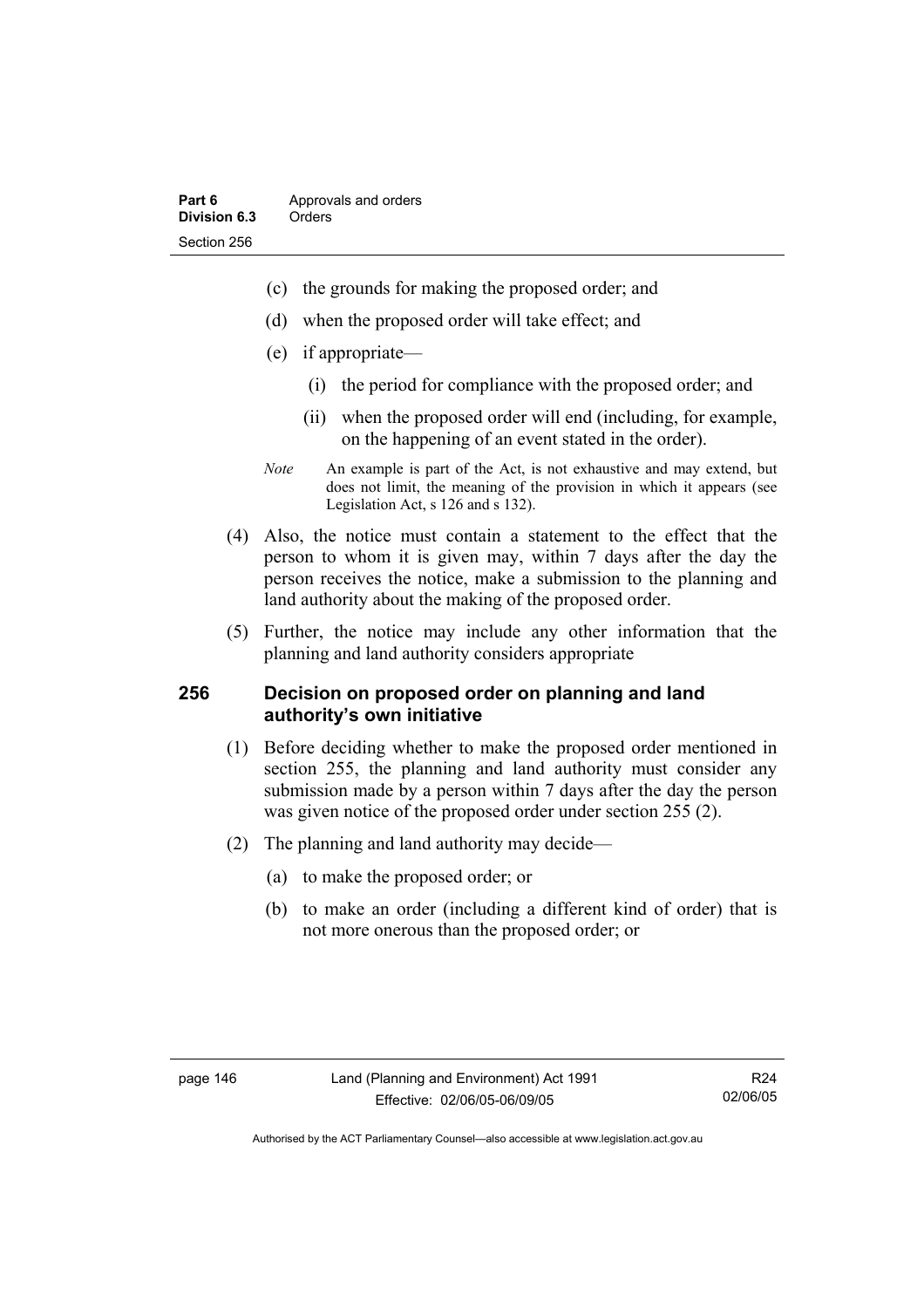(c) not to make the proposed order.

#### **Example of less onerous order—par (b)**

an order that requires the doing of an act within a period longer than that stated in the proposed order

- *Note* An example is part of the Act, is not exhaustive and may extend, but does not limit, the meaning of the provision in which it appears (see Legislation Act, s 126 and s 132).
- (3) An order may be directed to 1 or more of the following:
	- (a) the person against whom the proposed order is directed; or
	- (b) if the planning and land authority considers that the order would be more appropriately directed to someone else mentioned in section 255 (2) (a) or (b)—that person.

# **257 Content of orders**

- (1) An order must state—
	- (a) that it is an order under this Act made by the planning and land authority; and
	- (b) each person to whom the order is directed; and
	- (c) anyone else who is bound by the order (see section 257B); and
	- (d) the terms of the order and the place in relation to which the order applies; and
	- (e) the grounds on which the order is made; and
	- (f) when the order takes effect; and
	- (g) if appropriate—
		- (i) the period for compliance with the order; and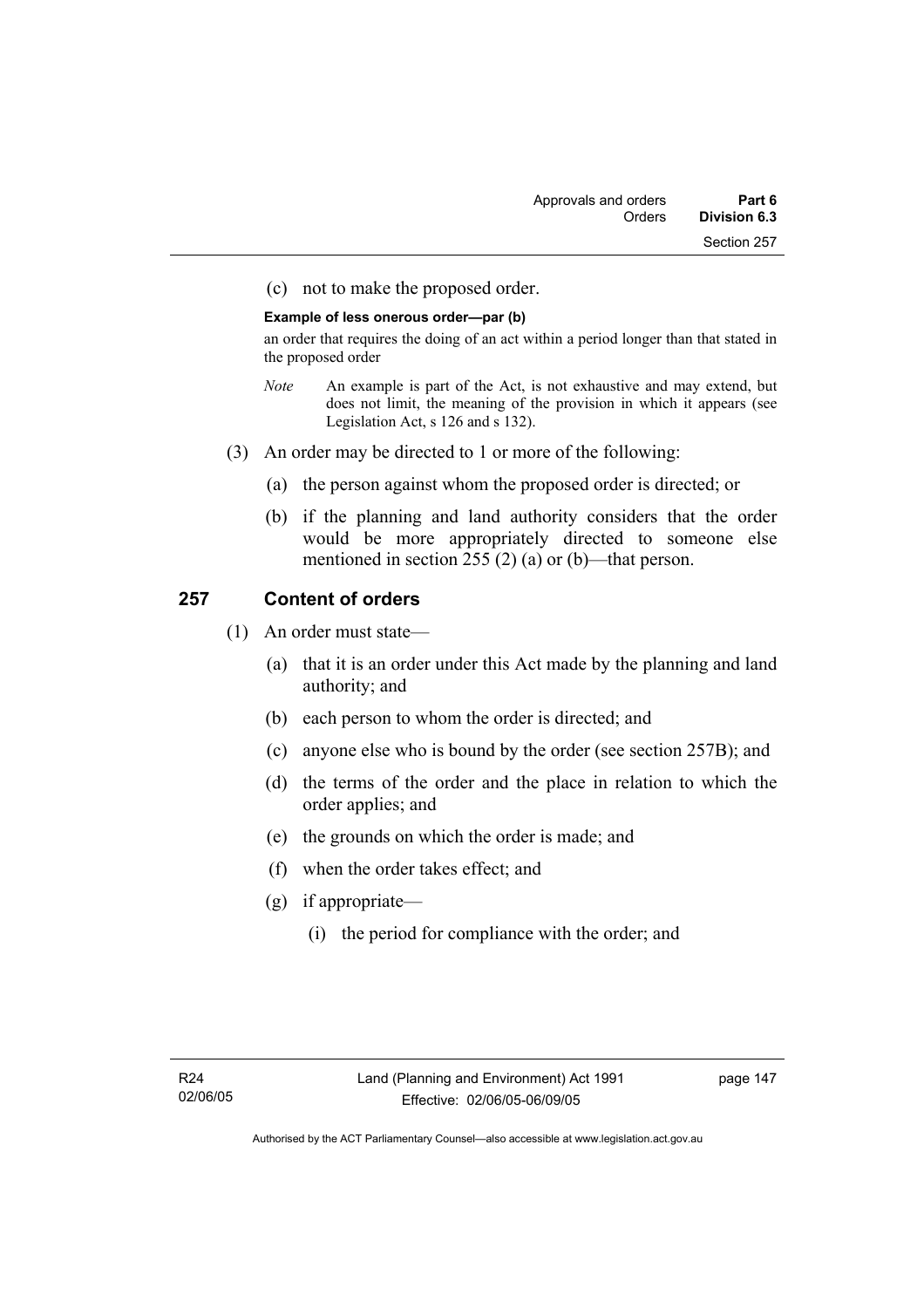- (ii) when the order ends (including, for example, on the happening of an event stated in the order).
- *Note* An example is part of the Act, is not exhaustive and may extend, but does not limit, the meaning of the provision in which it appears (see Legislation Act, s 126 and s 132).
- (2) An order must also contain a statement to the effect that the order operates until it is revoked or ends in accordance with the order.
- (3) An order may direct anyone to whom it is directed—
	- (a) not to begin a development without approval; or
	- (b) to stop carrying out a development without approval; or
	- (c) to stop, or not begin, a controlled activity other than a development; or
	- (d) to comply with the terms of an approval to undertake a development; or
	- (e) to stop carrying out a development other than in accordance with the conditions under which an approval to carry out the development was given; or
	- (f) to demolish a building or structure, or a part of a building or structure, that has been constructed or erected without approval or permission required under a territory law; or
	- (g) to demolish a building or structure, or a part of a building or structure, that encroaches onto, over or under unleased territory land without approval granted under a territory law; or
	- (h) to restore any land, building or structure that has been altered without approval or permission required under a territory law; or
	- (i) to replace with an identical building or structure any building or structure that has been demolished without approval or permission required under a territory law; or

R24 02/06/05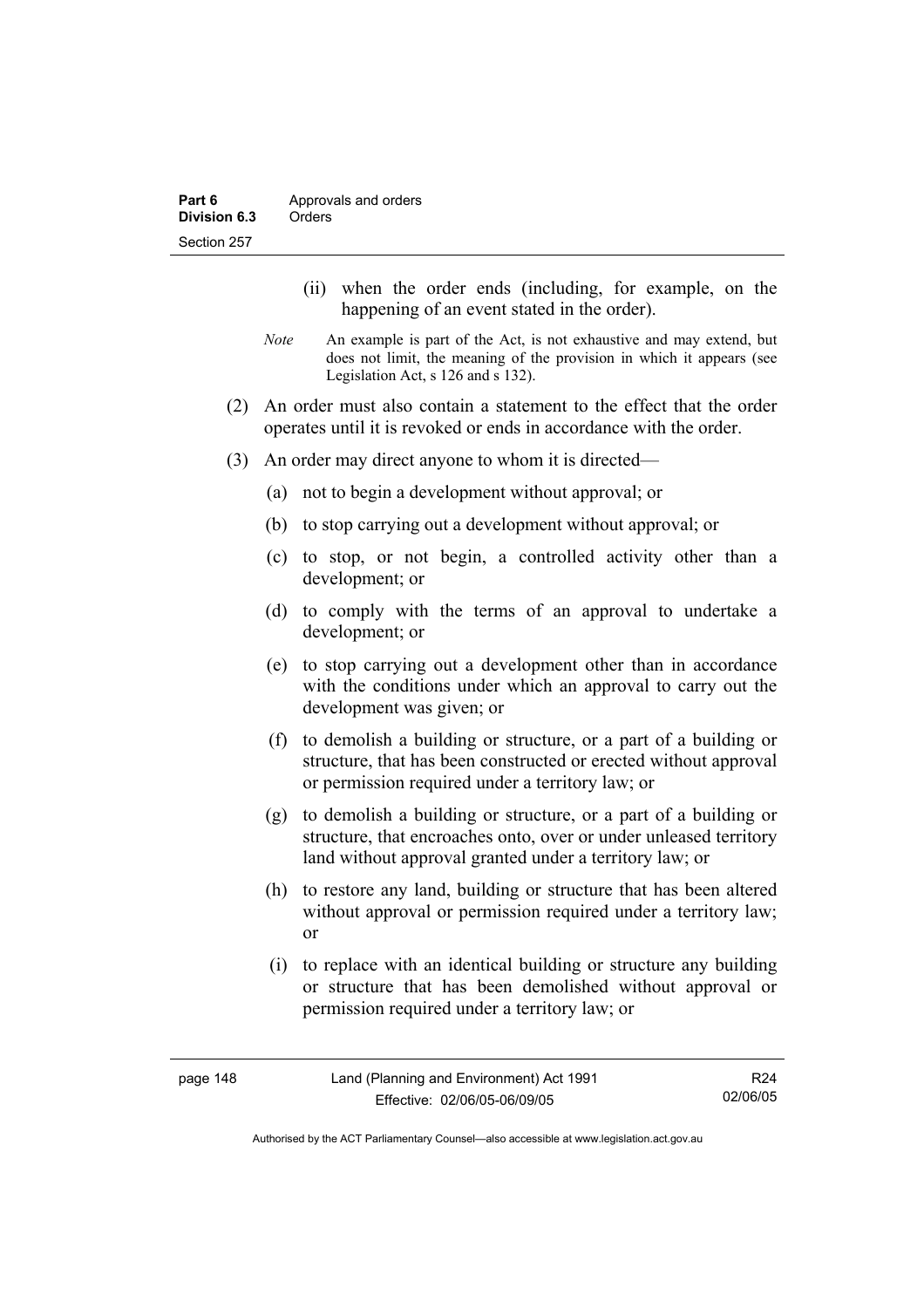- (j) to clean up a leasehold; or
- (k) to prune, in a way stated in the order, a tree, sapling, plant or shrub that overhangs a public place; or
	- *Note* For restrictions on pruning etc a significant tree, see the *Tree Protection (Interim Scheme) Act 2001*, s 10.
- (l) to stop carrying out an activity that is likely to cause soil erosion; or
- (m) to stop carrying out an activity that involves destroying, damaging, removing or otherwise interfering with vegetation (living or dead) or removing or otherwise interfering with soil that is—
	- (i) between the banks of a watercourse; or
	- (ii) within 20m of a bank of a watercourse; or
	- (iii) on land having a slope of more than 18° from the horizontal; or
- (n) to manage land held under a rural lease in accordance with the land management agreement applying to it; or
- (o) if the person to whom the order is directed is bound by a land management agreement—to comply with the land management agreement.

# **U 257A Notice of making of orders**

If the planning and land authority makes an order, the authority must give notice of the making of the order to the following:

- (a) each person to whom the order is directed;
- (b) the applicant (if any) for the order;
- (c) the lessee or occupier of the place in relation to which the order applies;
- (d) the registrar-general;

| R24      | Land (Planning and Environment) Act 1991 | page 149 |
|----------|------------------------------------------|----------|
| 02/06/05 | Effective: 02/06/05-06/09/05             |          |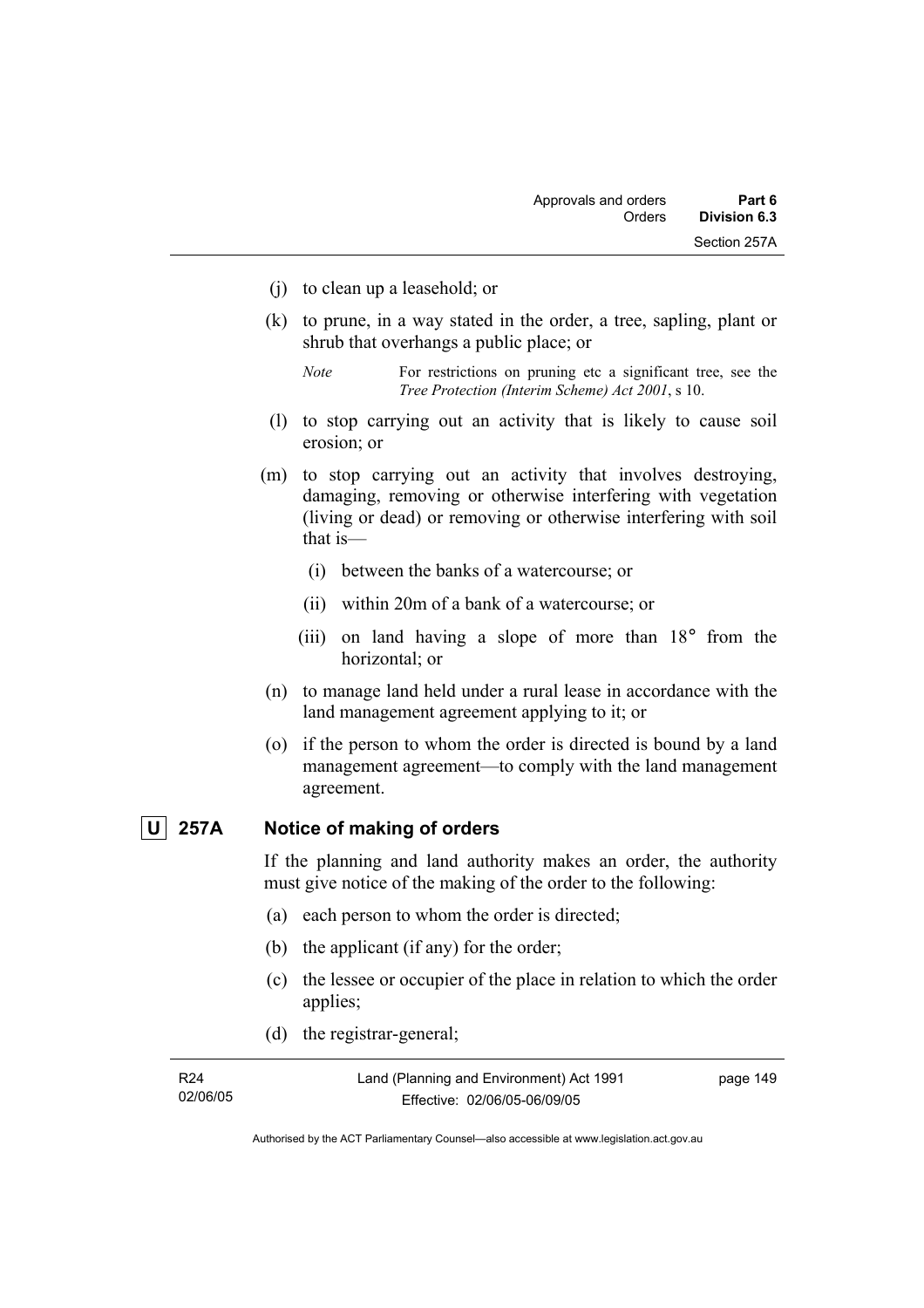- (e) if the order relates to the control of a pest animal or plant—the conservator;
- (f) if the order relates to the pruning of a significant tree under the *Tree Protection (Interim Scheme) Act 2001*—the conservator; and
- (g) if the order relates to the parking of a heavy vehicle on residential land under the *Road Transport (Safety and Traffic Management) Regulation 2000*, division 3.1.3—the road transport authority;
- (h) anyone else whose interests the authority believes are adversely affected by the order.
- *Note* For how documents may be given, see the Legislation Act, pt 19.5.

## **257B Who is bound by an order?**

- (1) An order binds each person to whom it is directed.
- (2) If an order binds the lessee of the place to which the order applies, the order also binds anyone who becomes the lessee of the place after the order is made (a *future lessee*) to the same extent as if the order had been directed to that person.
- (3) If an order binds the occupier of the place to which the order applies, the order also binds anyone who becomes an occupier of the place after the order is made (a *future occupier*) to the same extent as if the order had been directed to that person.
- (4) However, subsection (2) or (3) does not apply to an order if the order states that it does not bind a future lessee or a future occupier (as appropriate) of the lease.

## **258 Contravening orders**

- (1) A person commits an offence if—
	- (a) the planning and land authority makes an order directed to the person; and

| page 150 | Land (Planning and Environment) Act 1991 | R24      |
|----------|------------------------------------------|----------|
|          | Effective: 02/06/05-06/09/05             | 02/06/05 |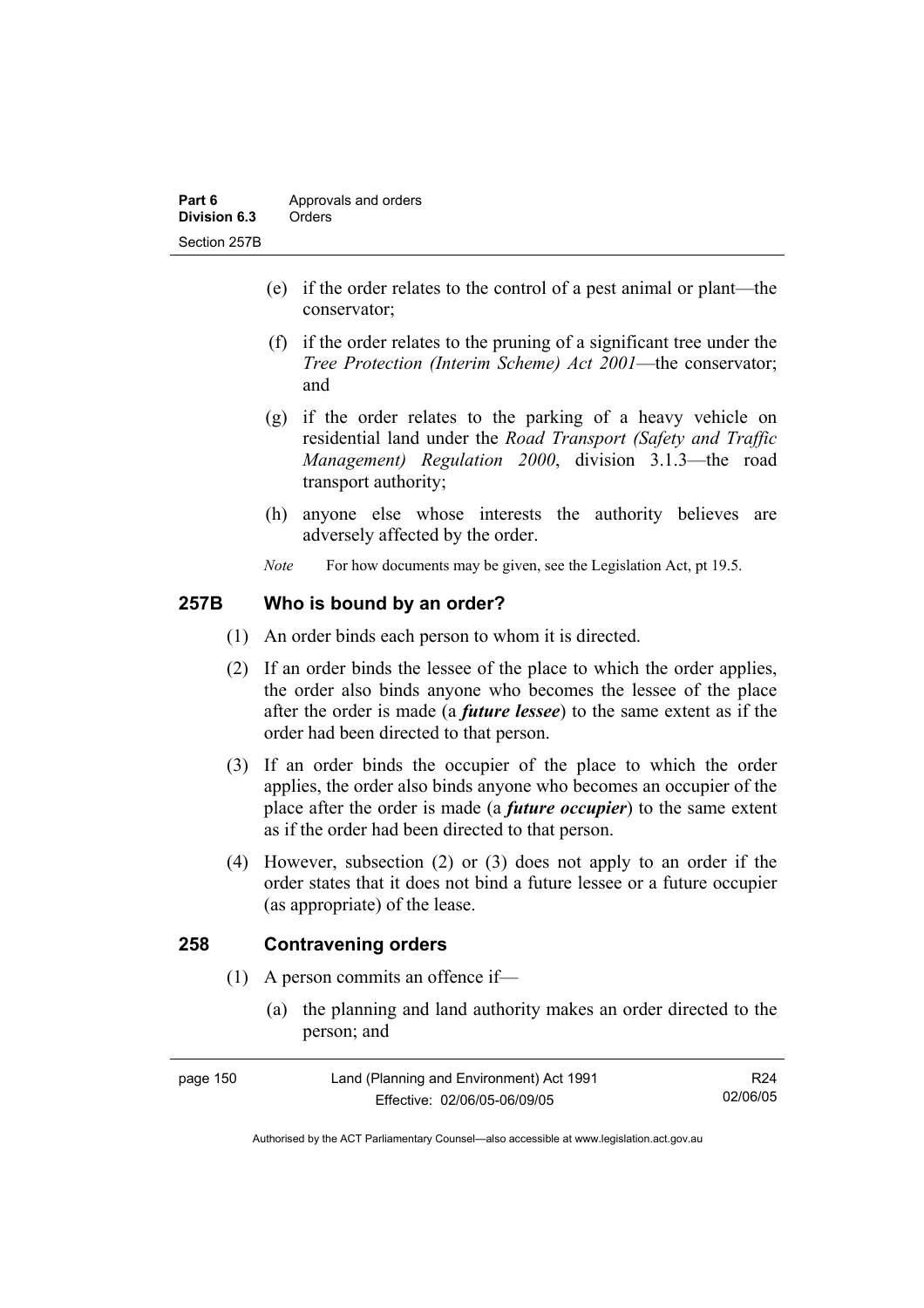- (b) the order requires the person to do, or not do, something stated in the order; and
- (c) the person is given notice of the making of the order (whether by being given a copy of the order or otherwise); and
- (d) the person contravenes the order.

Maximum penalty: the amount stated in schedule 5, column 3 in relation to the activity for which the order was made.

- *Note* A territory authority is not liable to be prosecuted for an offence against this section (see Legislation Act, s 121).
- (2) An offence against this section is a strict liability offence.

# **258A Ending of orders**

- (1) An order operates until it is revoked or ends in accordance with the order.
- (2) A person who is bound by an order may, in writing, apply to the planning and land authority for the revocation of the order.
- (3) The application must state the grounds on which the revocation of the order is sought.
- (4) The planning and land authority may revoke the order if satisfied, on reasonable grounds, that the order is no longer necessary or appropriate.

## **258B Notice ending orders**

- (1) If an order ends otherwise than by being revoked, the planning and land authority must give written notice of the ending of the order to the registrar-general.
- (2) If the planning and land authority revokes an order, the authority must give written notice of the revocation to—
	- (a) each person to whom the order was directed; and

page 151

Authorised by the ACT Parliamentary Counsel—also accessible at www.legislation.act.gov.au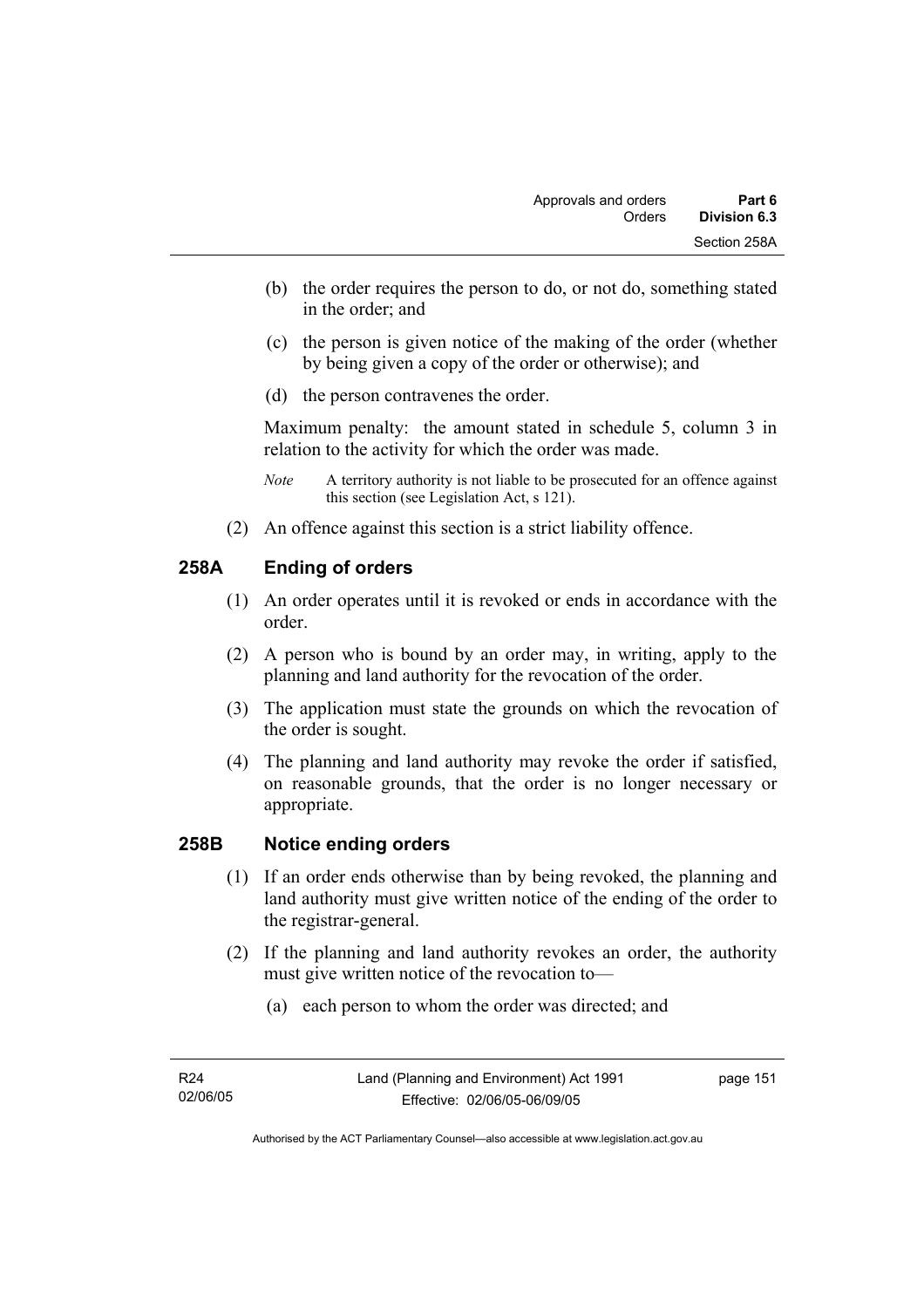| Part 6       | Approvals and orders |  |
|--------------|----------------------|--|
| Division 6.3 | Orders               |  |
| Section 258C |                      |  |

- (b) if different from the person or people mentioned in paragraph (a)—the lessee or occupier of the place in relation to which the order applied; and
- (c) the registrar-general.

# **U 258C Effect of orders about pest animals or plants**

- (1) This section applies if an order relates to the control of a pest animal or plant.
- (2) A person to whom the order is directed is not required to hold a licence under the *Nature Conservation Act 1980* for any action required to comply with the order in relation to the pest animal or plant.

# **Subdivision 6.3.2 Rectification work**

## **259 Definitions for sdiv 6.3.2**

In this subdivision:

*authorised person*—see section 259C (1).

#### *rectification work* means—

- (a) work in relation to a place where a controlled activity is being conducted to ensure compliance with the approval for the activity; or
- (b) the conduct of an activity required under an order that was not carried out within the period stated in the order.

## **259A Direction to carry out rectification work**

- (1) The planning and land authority may direct 1 or more of the following to carry out rectification work in relation to a controlled activity:
	- (a) the lessee or occupier of a place where the activity was or is being conducted;

| page 152 | Land (Planning and Environment) Act 1991 | R24      |
|----------|------------------------------------------|----------|
|          | Effective: 02/06/05-06/09/05             | 02/06/05 |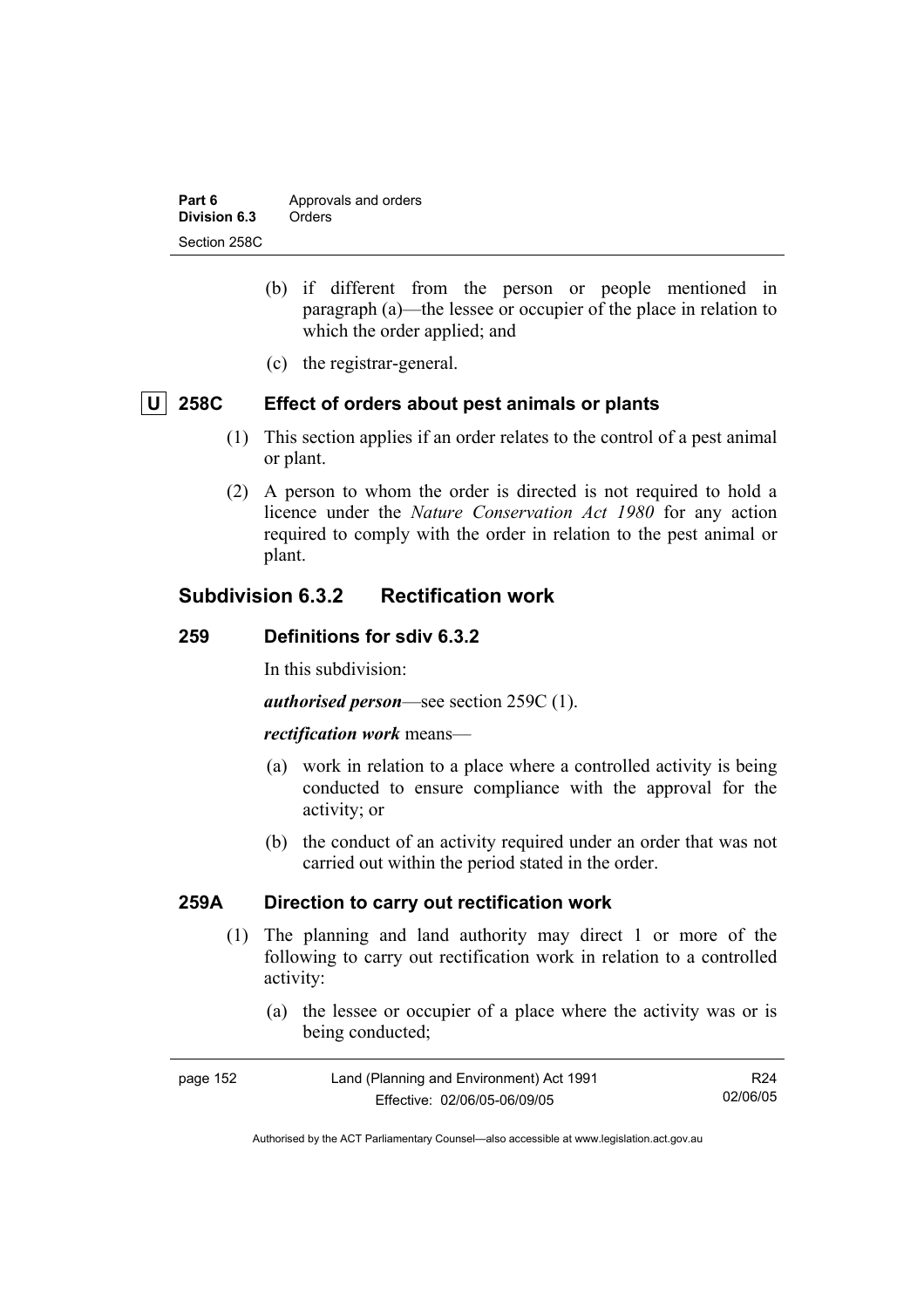- (b) anyone by whom or on whose behalf the activity was or is being conducted.
- (2) The planning and land authority must give notice of the direction to—
	- (a) the person who is required to comply with the direction; and
	- (b) if different from the person mentioned in paragraph (a)—the lessee or occupier of the place to which the direction applies.
	- *Note* For how documents may be given, see the Legislation Act, pt 19.5.
- (3) The notice must state—
	- (a) that it is a direction under this Act made by the planning and land authority; and
	- (b) the person who is required to comply with the direction; and
	- (c) the place in relation to which the direction applies; and
	- (d) the rectification work required; and
	- (e) the grounds on which the direction is made; and
	- (f) that the rectification work must be completed within 7 days after the day the notice is given to the person or any longer period stated in the notice.
- (4) The notice must also contain a statement to the effect that, if the rectification work is not completed within the period required by the notice—
	- (a) the planning and land authority may authorise someone else to carry out the work; and
	- (b) the reasonable cost of carrying out the work is a debt to the Territory by the person who is required to comply with the direction.
- (5) This section applies whether or not a proceeding for an offence against this part has been begun or is about to begin.

| R24      | Land (Planning and Environment) Act 1991 | page 153 |
|----------|------------------------------------------|----------|
| 02/06/05 | Effective: 02/06/05-06/09/05             |          |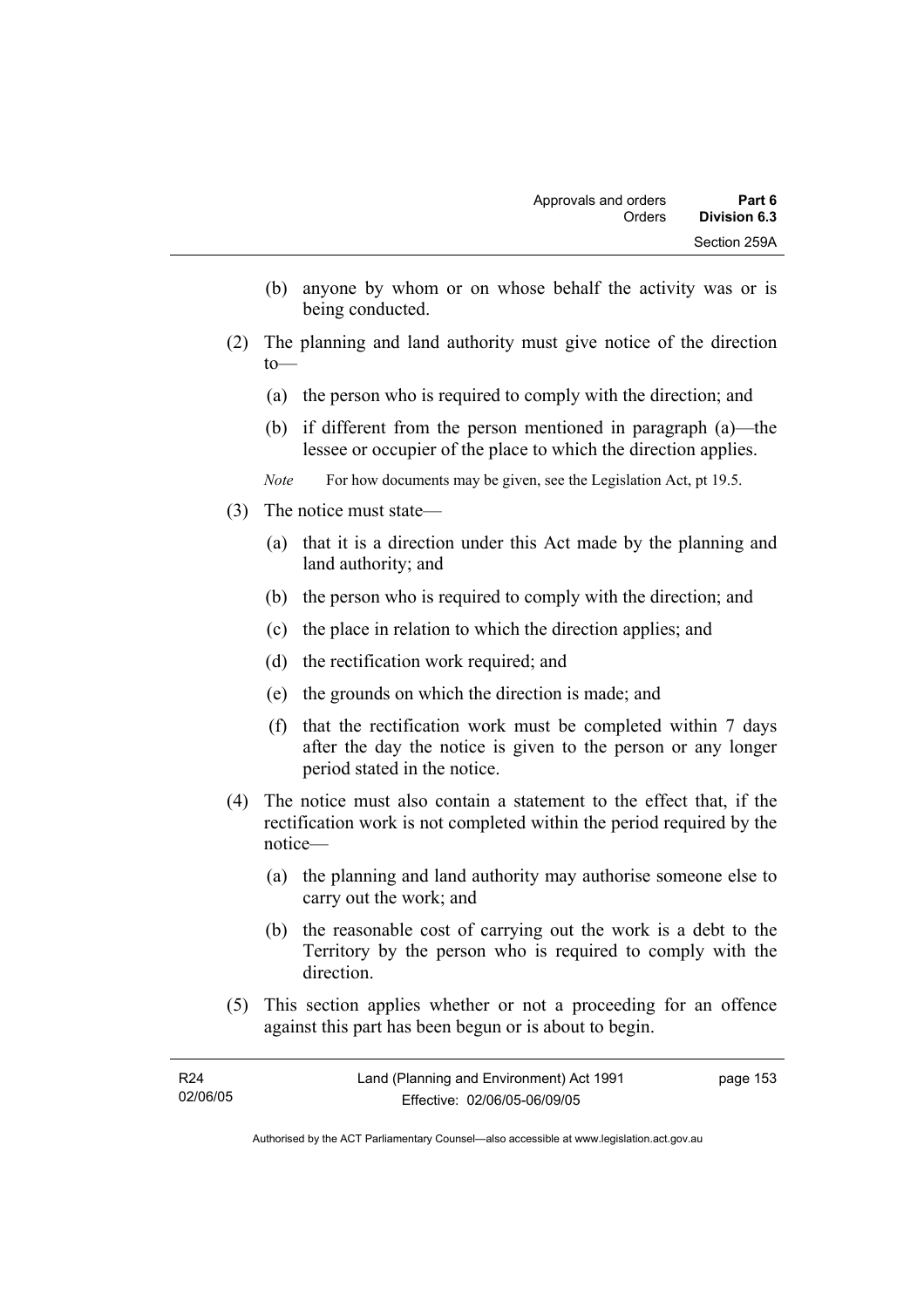## **259B Contravening direction to carry out rectification work**

- (1) A person commits an offence if—
	- (a) the planning and land authority makes a direction to carry out rectification work in relation to a controlled activity; and
	- (b) the person is required to comply with the direction; and
	- (c) the person is given notice of the making of the direction; and
	- (d) the person contravenes the direction.

Maximum penalty: 50 penalty units.

- *Note* A territory authority is not liable to be prosecuted for an offence against this section (see Legislation Act, s 121).
- (2) An offence against this section is a strict liability offence.

## **259C Authorisation to carry out rectification work**

- (1) The planning and land authority may authorise a person (an *authorised person*) to enter the place to which a direction under section 259A applies to carry out the rectification work required by the notice under that section if the work is not completed within the period required by the notice.
- (2) However, the planning and land authority must not give the authorisation—
	- (a) until the end of the period within which an application may be made to the administrative appeals tribunal for the review of the decision to make the order to which the rectification work relates; or
	- (b) if an application is made to the administrative appeals tribunal for a review of the decision—unless the decision is upheld or the application is withdrawn.
- (3) The authorised person must carry out the rectification work in accordance with the directions of an inspector.

| page 154 | Land (Planning and Environment) Act 1991 | R24      |
|----------|------------------------------------------|----------|
|          | Effective: 02/06/05-06/09/05             | 02/06/05 |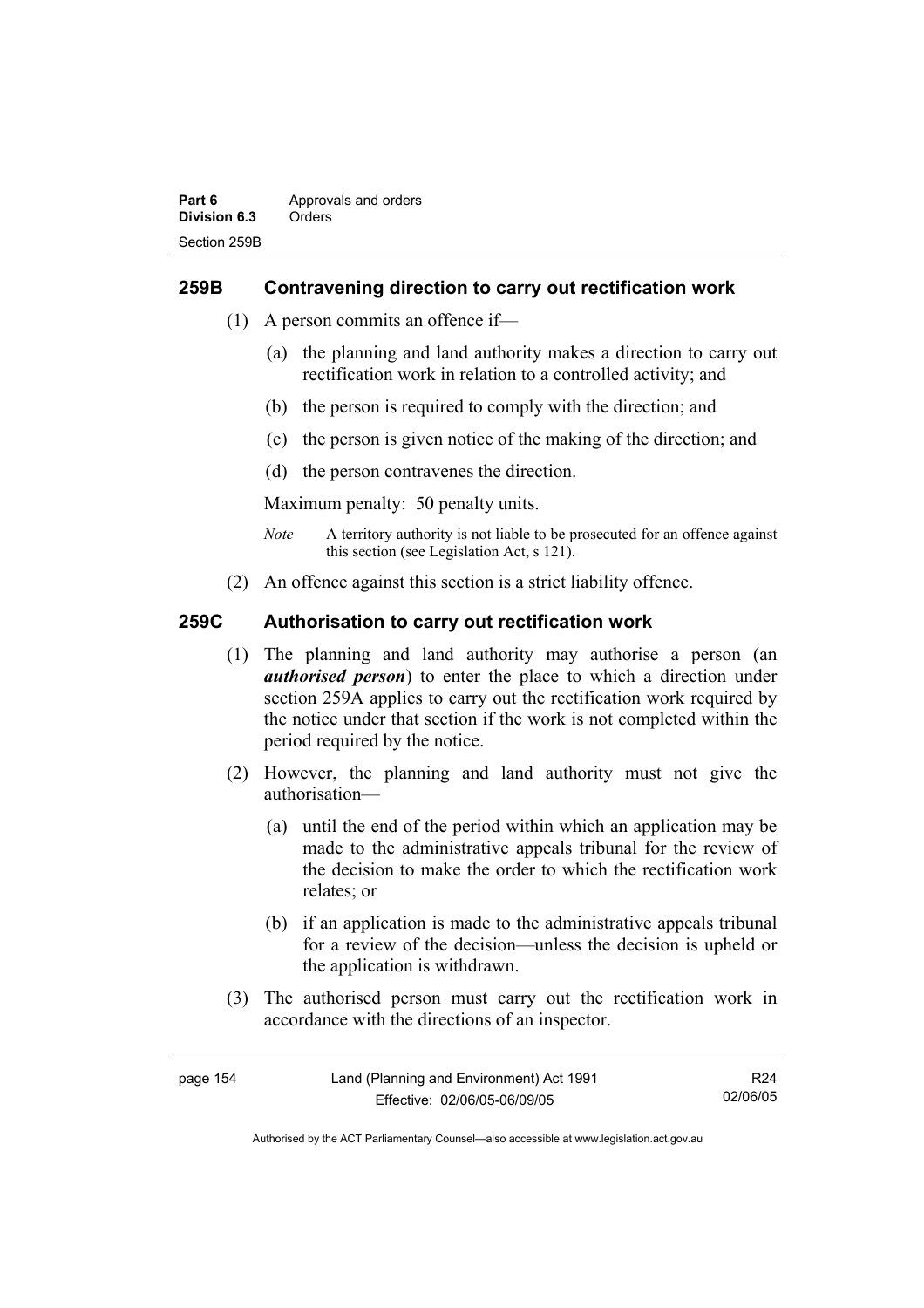### **259D Obstructing etc authorised people**

- (1) A person commits an offence if—
	- (a) the person knows that, or is reckless about the fact that, a person is an authorised person; and
	- (b) the person obstructs, hinders, intimidates or resists the authorised person in the exercise of the person's functions.

Maximum penalty: 50 penalty units, imprisonment for 6 months or both.

(2) Strict liability applies to subsection (1) (b).

## **259E Liability for cost of rectification work**

The person who is required to comply with a direction under section 259A (Direction to carry out rectification work) must pay to the Territory the reasonable cost of any rectification work carried out by an authorised person to which the direction related.

*Note* An amount owing under a law may be recovered as a debt in a court of competent jurisdiction (see Legislation Act, s 177).

## **259F Determination of criteria for deferral of rectification work cost**

- (1) The planning and land authority may, in writing, determine circumstances when the payment of all or part of the cost of rectification work carried out by an authorised person on a lessee's leasehold may be deferred by the lessee.
- (2) A determination under subsection (1) is a notifiable instrument.

*Note* A notifiable instrument must be notified under the Legislation Act.

#### **259G Application for deferral of rectification work cost**

 (1) A lessee who is required to pay the cost of rectification work carried out on the lessee's leasehold may, in writing, apply to the planning

| R24      | Land (Planning and Environment) Act 1991 | page 155 |
|----------|------------------------------------------|----------|
| 02/06/05 | Effective: 02/06/05-06/09/05             |          |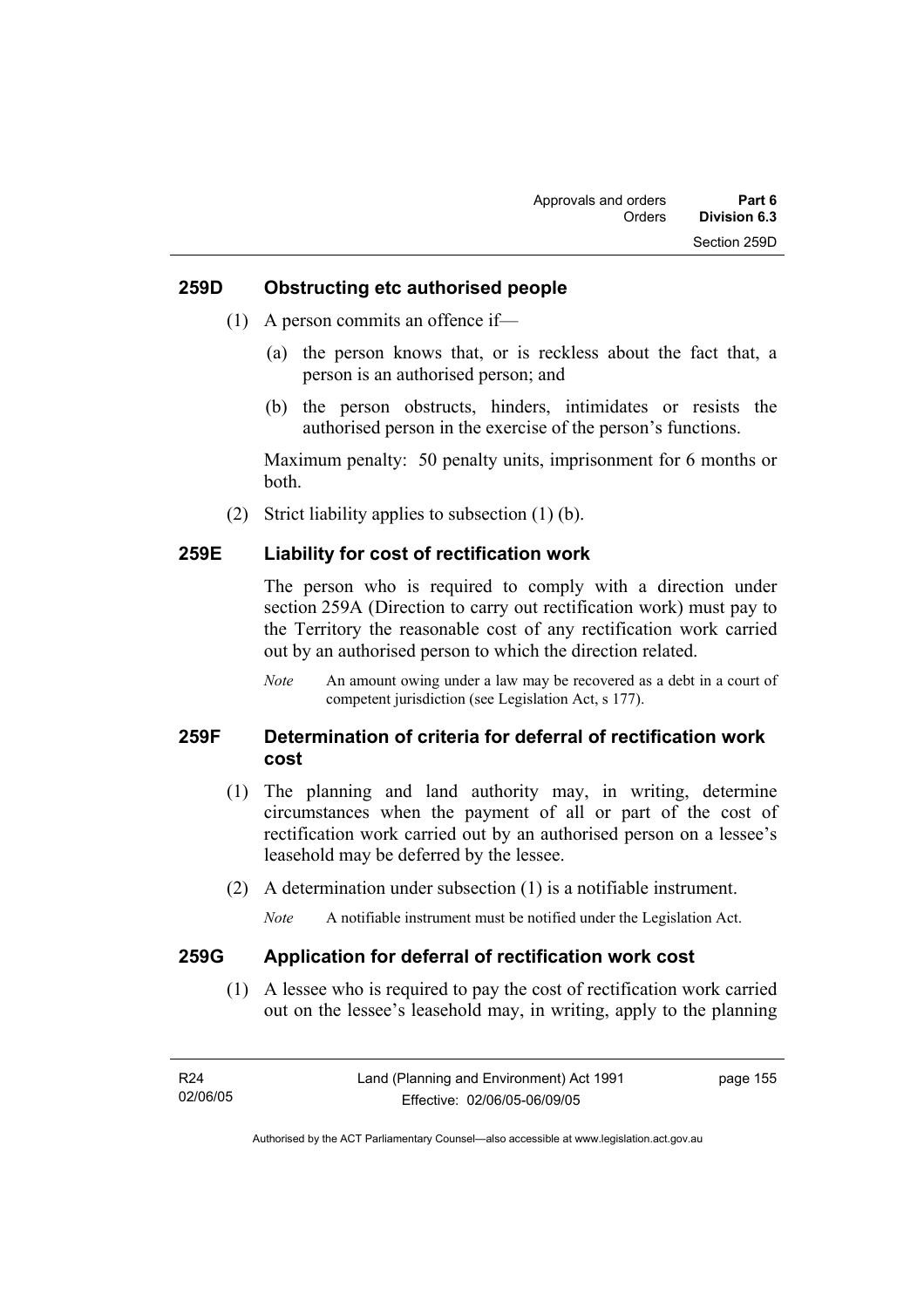| Part 6       | Approvals and orders |  |
|--------------|----------------------|--|
| Division 6.3 | Orders               |  |
| Section 259H |                      |  |

and land authority for the deferment of payment of all or part of the cost of the rectification work.

- (2) The application must state the grounds for the application.
	- *Note* If a form is approved under s 287A for an application, the form must be used.

### **259H Deferral of rectification work cost**

 (1) The planning and land authority may, in writing, declare that all or part of the cost of rectification work payable by a lessee is deferred if satisfied that a circumstance determined under section 259F (1) applies to the lessee.

*Note* Interest is payable on the deferred amount, see s 259I.

- (2) The declaration must state—
	- (a) the leasehold to which the declaration relates; and
	- (b) the amount of the cost of the rectification work deferred.

## **259I Security for deferred rectification work cost**

- (1) The planning and land authority must—
	- (a) lodge a copy of a declaration under section 259H with the registrar-general for registration under the *Land Titles Act 1925*; and
	- (b) give a copy of the declaration to the lessee of the leasehold to which the declaration relates and anyone else who has an interest in the leasehold.
- (2) For the *Land Titles Act 1925*, section 104 (1) (Lodging of caveat), the Territory is taken to be a person claiming an interest in the leasehold to which the declaration relates.
- (3) The registration under the *Land Titles Act 1925* of the copy of a declaration under section 259H creates a charge over the leasehold to which the declaration relates for—

| page 156 | Land (Planning and Environment) Act 1991 | R24      |
|----------|------------------------------------------|----------|
|          | Effective: 02/06/05-06/09/05             | 02/06/05 |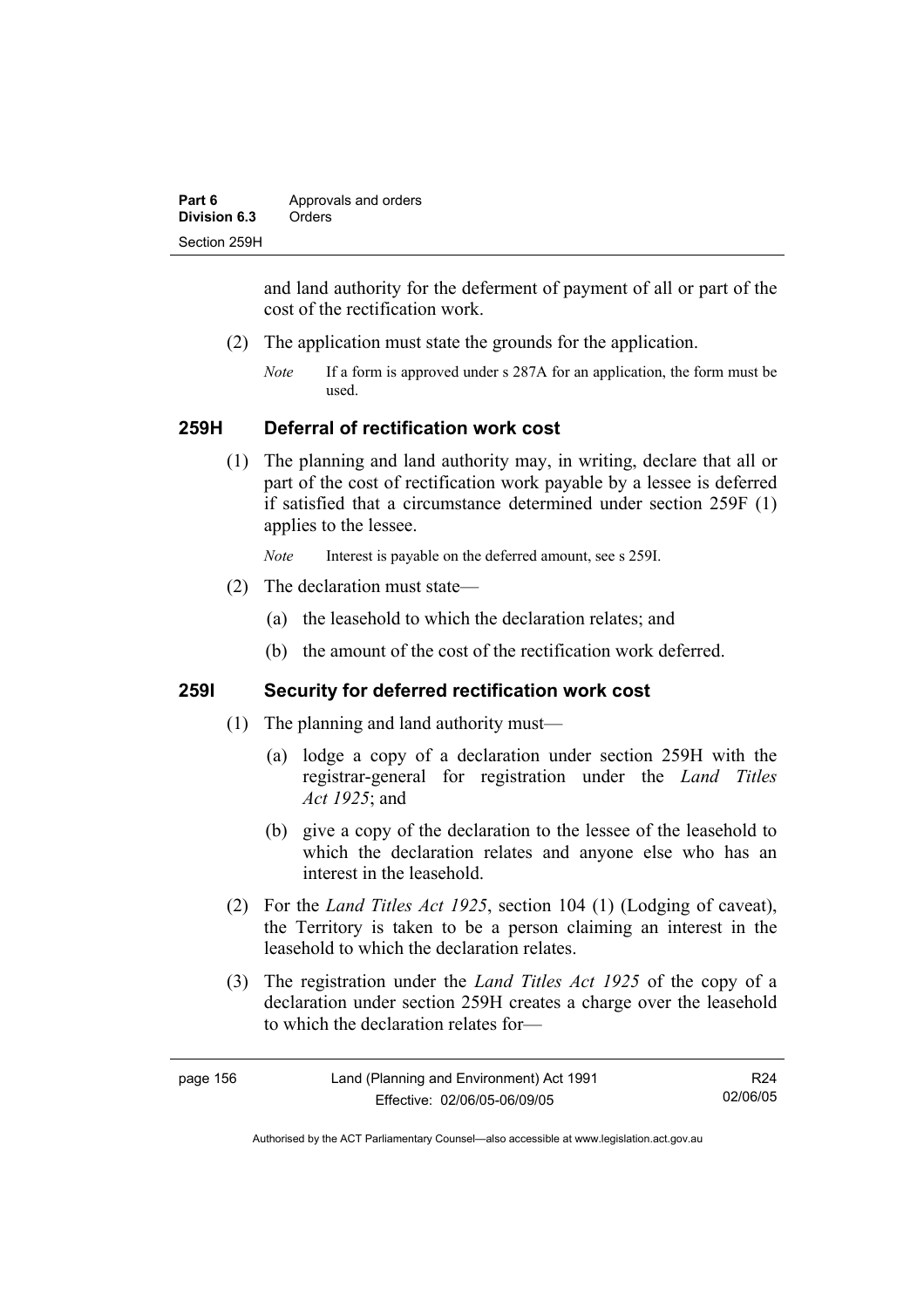- (a) the amount stated in the declaration; and
- (b) interest on the amount calculated on a daily basis at the interest rate applying from time to time under the *Taxation Administration Act 1999*, section 26 (Interest rate).

## **259J Payment of deferred rectification work cost**

- (1) If the full amount of the charge mentioned in section 259I (3) is paid to the Territory, the planning and land authority must—
	- (a) revoke the declaration to which the charge relates; and
	- (b) lodge a copy of the revocation with the registrar-general for registration under the *Land Titles Act 1925*; and
	- (c) give a copy of the revocation to the lessee of the charged leasehold and anyone else who has an interest in the leasehold.
- (2) The charge is discharged on the registration under the *Land Titles Act 1925* of the copy of the revocation of the declaration.
- (3) The lessees of a charged leasehold are liable separately and together for the payment to the Territory of the full amount of the charge.
- (4) A registered charge under this section does not give a power of sale over the leasehold to which it relates.

# **Subdivision 6.3.3 Prohibition notices and injunctions**

## **260 Prohibition notices—making**

- (1) This section applies if the planning and land authority believes, on reasonable grounds, that the giving of a notice under this section (a *prohibition notice*) is necessary to prevent or lessen a significant threat or likelihood of irreversible damage to a thing because of the conduct, or likely conduct, of a controlled activity.
- (2) Also, this section applies whether or not—

page 157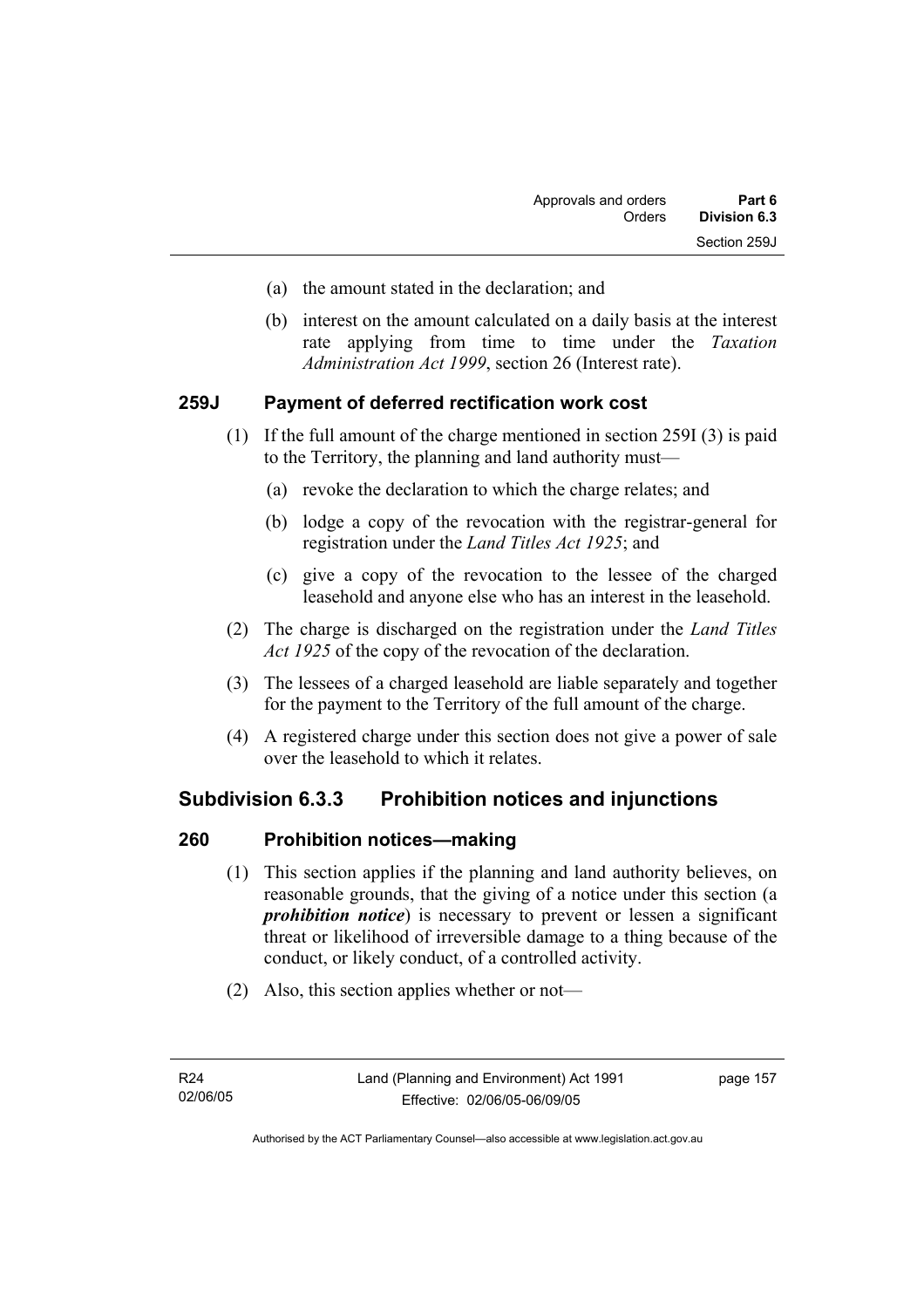- (a) an order has been made or is proposed to be made in relation to a controlled activity; or
- (b) a proceeding for an offence against this part has begun or is about to begin.
- (3) The planning and land authority may give a prohibition notice to 1 or more of the following:
	- (a) the lessee or occupier of a place to which the controlled activity relates;
	- (b) anyone by whom or on whose behalf the activity—
		- (a) was, is being, or is to be, conducted; or
		- (b) is likely to be conducted.
	- *Note* For how documents may be given, see the Legislation Act, pt 19.5.
- (4) The prohibition notice must state—
	- (a) that it is a prohibition notice under this Act; and
	- (b) each person to whom it is directed; and
	- (c) that the notice takes effect when it is given to a person to whom it is directed; and
	- (d) the grounds on which the notice is given; and
	- (e) the activity, and the place, in relation to which the notice applies; and
	- (f) that the activity—
		- (i) must not be carried on by the person; or
		- (ii) must not be carried on by the person except in accordance with the notice; and

R24 02/06/05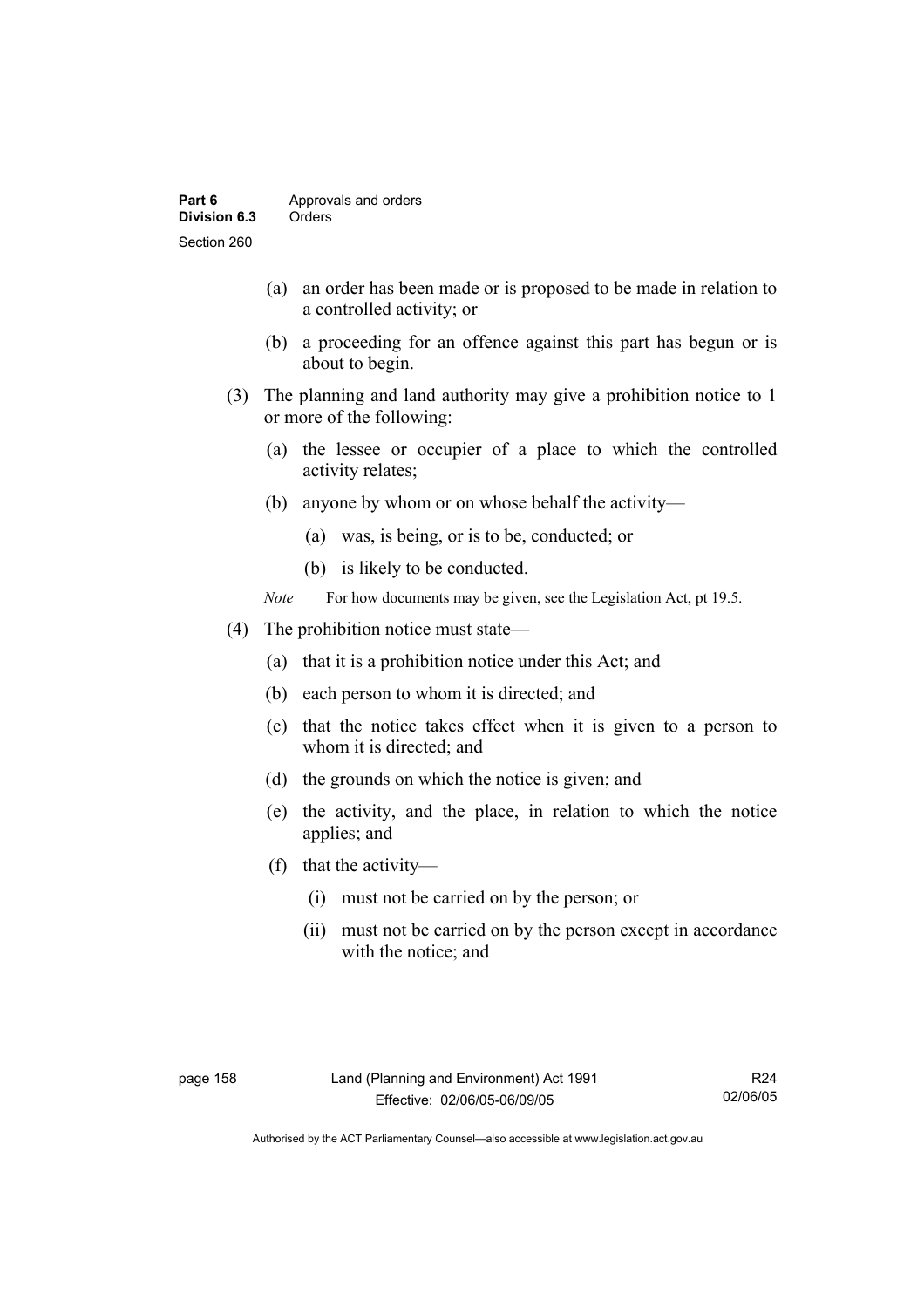- (g) when the notice ends (including, for example, on the happening of an event stated in the notice).
- *Note* An example is part of the Act, is not exhaustive and may extend, but does not limit, the meaning of the provision in which it appears (see Legislation Act, s 126 and s 132).
- (5) A prohibition notice takes effect when it is given to a person to whom it is directed.
- (6) To remove any doubt, 2 or more prohibition notices may be given in relation to the same activity.

# **260A Contravening prohibition notices**

- (1) A person commits an offence if—
	- (a) the planning and land authority gives a prohibition notice to the person; and
	- (b) the notice is directed to the person; and
	- (c) the notice states that a controlled activity must not be carried on by the person in relation to a place; and
	- (d) the person carries on the activity in relation to the place.

Maximum penalty: 50 penalty units, imprisonment for 6 months or both.

- *Note* A territory authority is not liable to be prosecuted for an offence against this section (see Legislation Act, s 121).
- (2) A person commits an offence if—
	- (a) the planning and land authority gives a prohibition notice to the person; and
	- (b) the notice is directed to the person; and
	- (c) the notice states that a controlled activity must not be carried on by the person in relation to a place except in accordance with the notice; and

page 159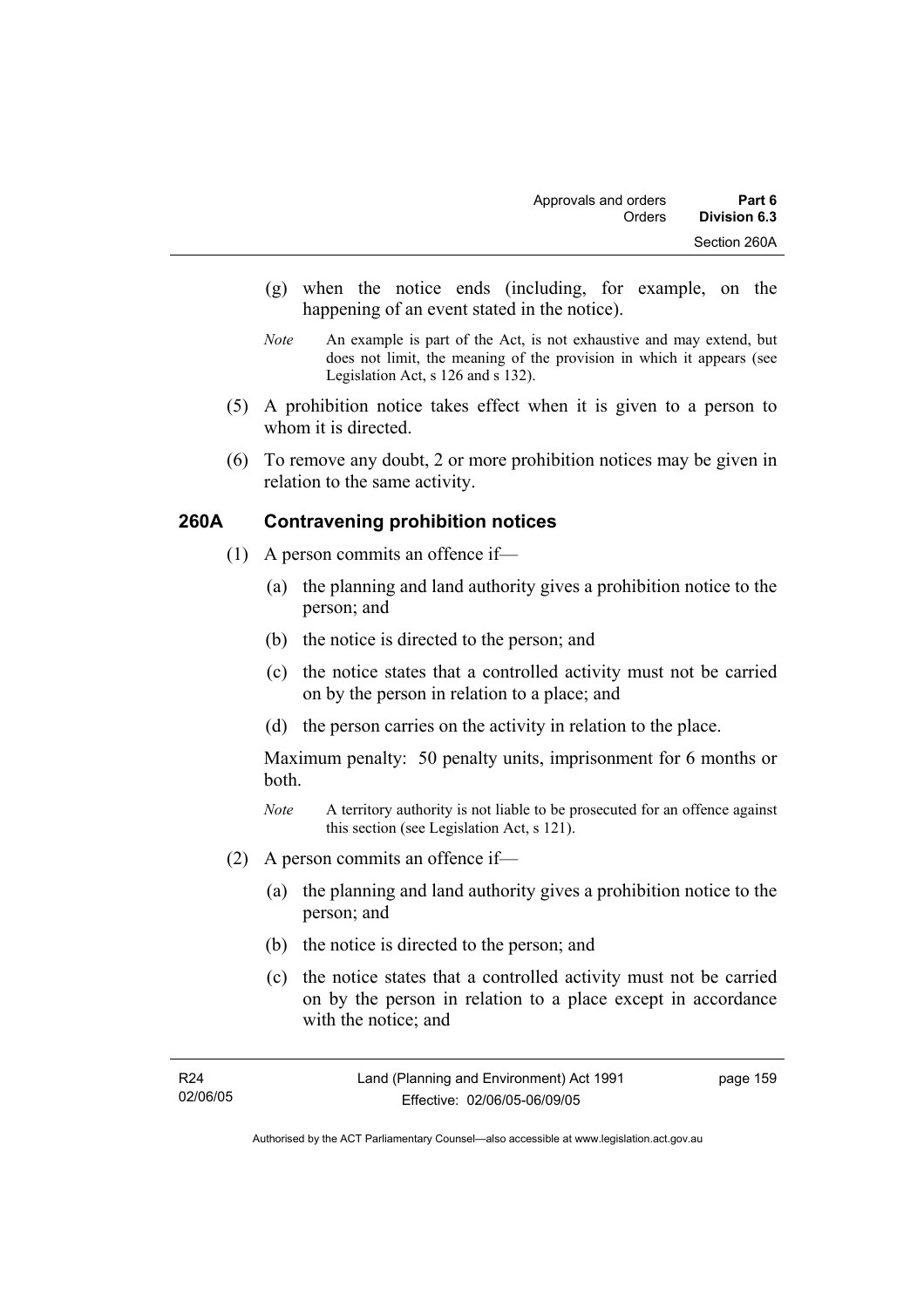| Part 6       | Approvals and orders |  |
|--------------|----------------------|--|
| Division 6.3 | Orders               |  |
| Section 260B |                      |  |

 (d) the person carries on the activity in relation to the place otherwise than in accordance with the notice.

Maximum penalty: 50 penalty units, imprisonment for 6 months or both.

(3) An offence against this section is a strict liability offence.

## **260B Prohibition notices—ending**

- (1) A prohibition notice remains in force until it ends in accordance with this section
- (2) A prohibition notice ends on the earlier of the following:
	- (a) 60 days after the day it is given to a person to whom the notice is directed:
	- (b) the notice ends in accordance with the notice;
	- (c) the notice is revoked.
- (3) A person to whom a prohibition notice is directed may, in writing, apply to the planning and land authority for the revocation of the notice.
- (4) The application must state the grounds on which the revocation of the prohibition notice is sought.
- (5) The planning and land authority may revoke the prohibition notice if satisfied, on reasonable grounds, that the notice is no longer necessary or appropriate.

## **260C Injunctions to restrain contravention of orders or prohibition notices**

 (1) This section applies if a person (the *relevant person*) has engaged, is engaging, or proposes to engage, in conduct that was, is, or would be, a contravention of an order or a prohibition notice.

R24 02/06/05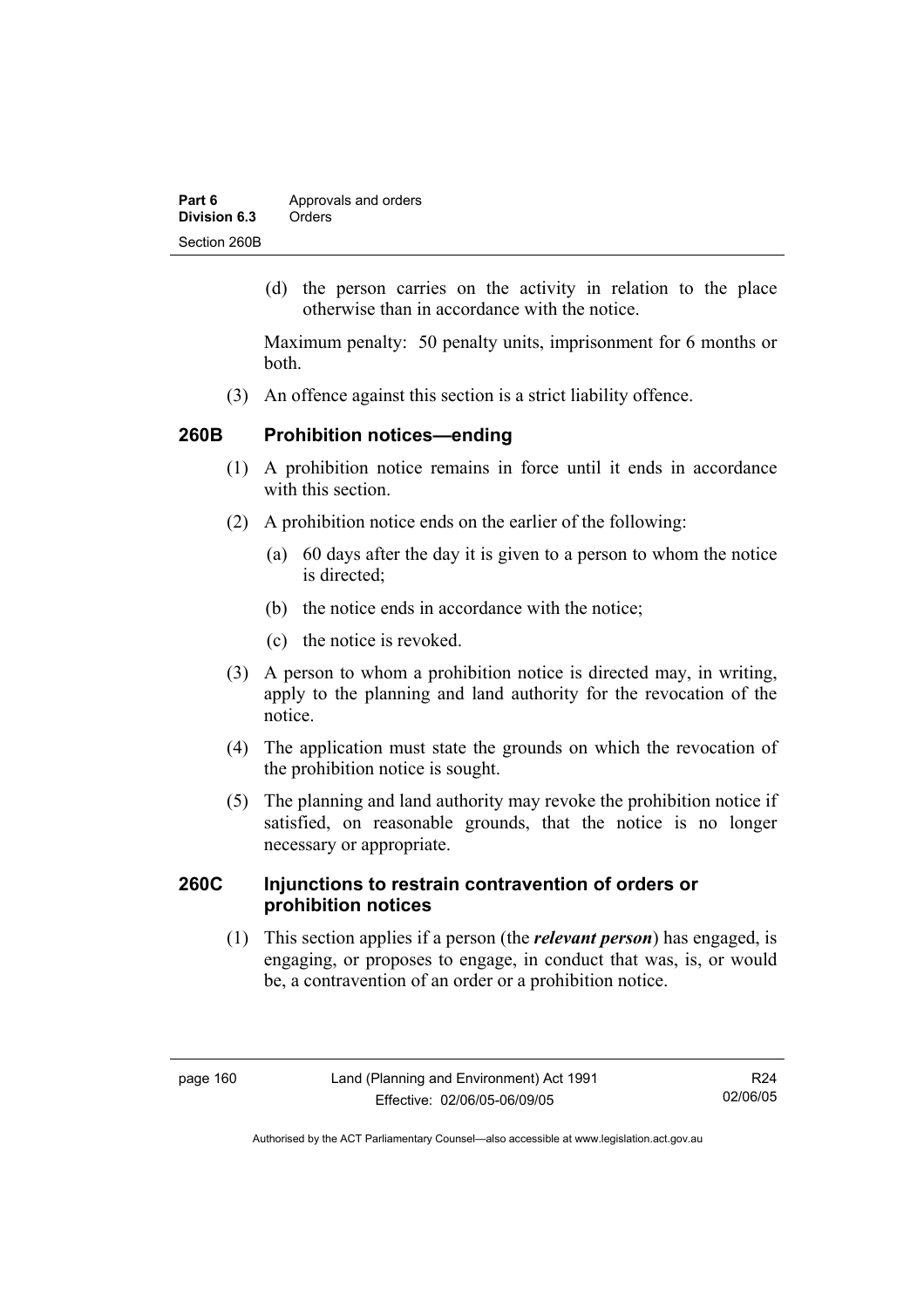- (2) The planning and land authority or anyone else may apply to the Supreme Court for an injunction.
- (3) On application under subsection (2), the Supreme Court may grant an injunction—
	- (a) restraining the relevant person from engaging in the conduct; and
	- (b) if, in the court's opinion, it is desirable to do so, requiring the relevant person to do anything.
- (4) The Supreme Court may grant an injunction restraining a relevant person from engaging in conduct of a particular kind—
	- (a) if satisfied that the person has engaged in conduct of that kind, whether or not it appears to the court that the person intends to engage again, or to continue to engage, in conduct of that kind; or
	- (b) if it appears to the court that, if an injunction is not granted, it is likely the person will engage in conduct of that kind, whether or not the person has previously engaged in conduct of that kind and whether or not there is an imminent danger of substantial damage to someone else if the person engages in conduct of that kind.
- (5) This section applies whether or not a proceeding for an offence against this part has begun or is about to begin.

# **U Subdivision 6.3.4 Other matters**

# **U 261 Declaration of pest animal or pest plant**

- (1) The Environment Minister may, in writing, declare—
	- (a) an animal to be a pest animal; or
	- (b) a plant to be a pest plant.

R24 02/06/05 page 161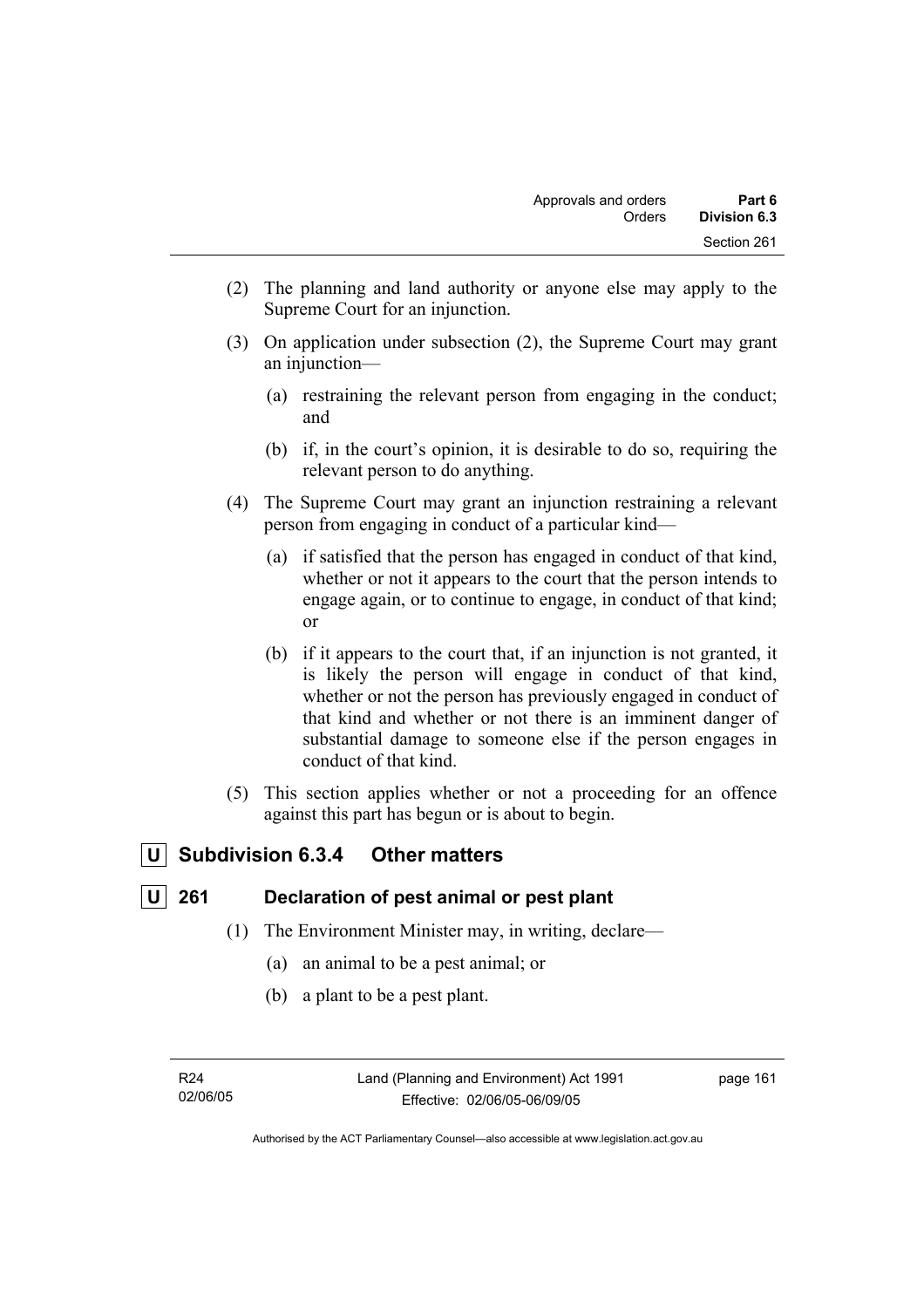- (2) The Environment Minister must not make a declaration unless the Minister has consulted with—
	- (a) the flora and fauna committee under the *Nature Conservation Act 1980*; and
	- (b) for a proposed declaration under subsection  $(1)$  (a)—the animal welfare advisory committee under the *Animal Welfare Act 1992*.
- (3) After making a declaration, the Environment Minister—
	- (a) must arrange for the preparation of a plan for the control of the propagation of the pest animal or plant; and
	- (b) if the declaration was made under subsection (1) (a)—may arrange for the preparation of a code of practice under the *Animal Welfare Act 1992* for the pest animal.
- (4) A declaration is a disallowable instrument.
	- *Note* A disallowable instrument must be notified, and presented to the Legislative Assembly, under the Legislation Act.
- (5) In subsection (1):

*animal* means any live vertebrate, but does not include a human being.

# **Division 6.4 Inspection and seizure powers**

# **Subdivision 6.4.1 Preliminary**

### **262 Definitions for div 6.4**

In this division:

*connected*—a thing is *connected* with an offence if—

- (a) the offence has been committed in relation to it; or
- (b) it will provide evidence of the commission of the offence; or

| page 162 | Land (Planning and Environment) Act 1991 | R <sub>24</sub> |
|----------|------------------------------------------|-----------------|
|          | Effective: 02/06/05-06/09/05             | 02/06/05        |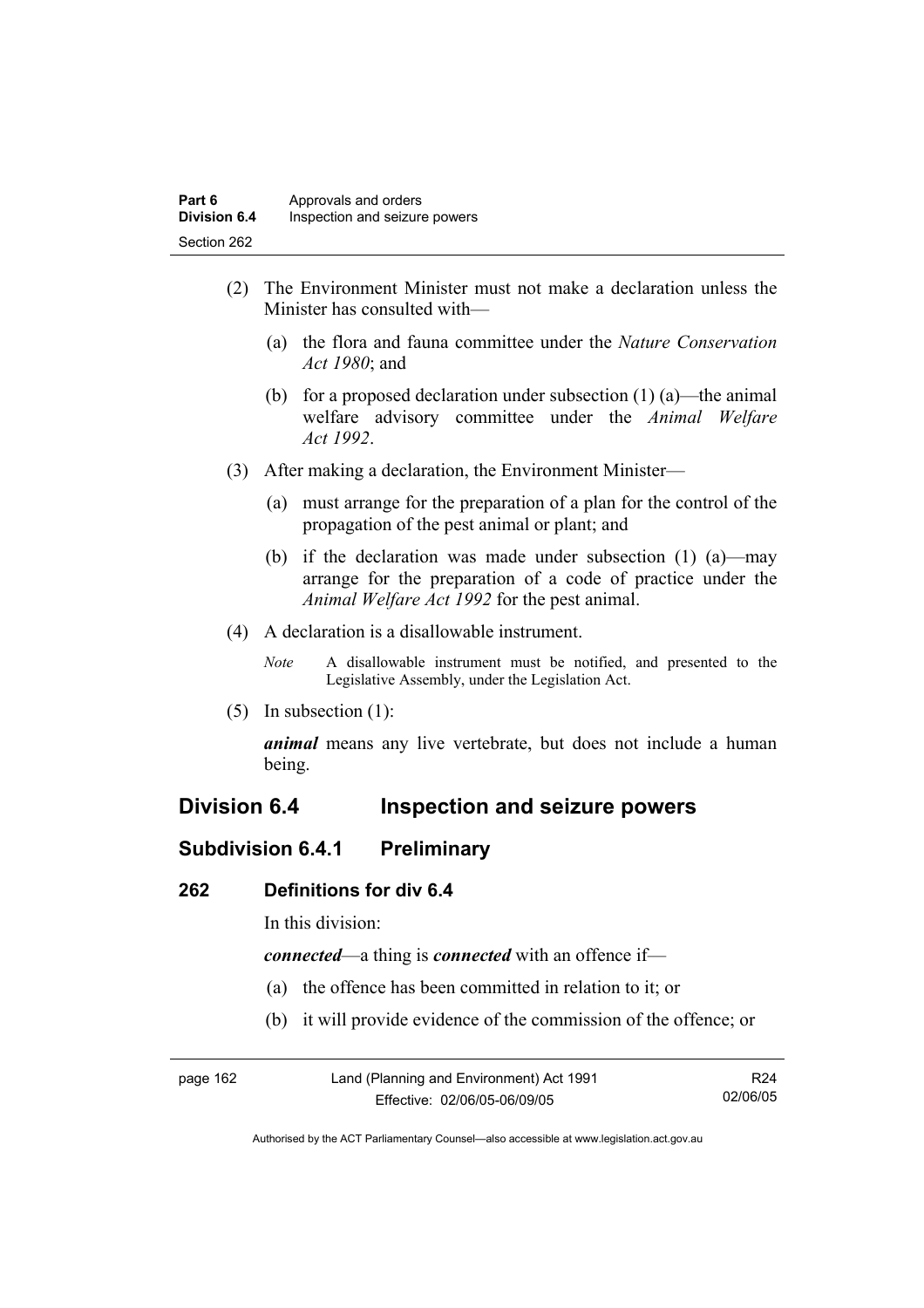(c) it was used, is being used, or is intended to be used, to commit the offence.

*occupier*, of premises, includes—

- (a) a person believed, on reasonable grounds, to be an occupier of the premises; and
- (b) a person apparently in charge of the premises.

*offence* includes an offence that there are reasonable grounds for believing has been, is being, or will be committed.

# **263 Appointment of inspectors**

- (1) The planning and land authority may appoint a person as an inspector for this part.
	- *Note 1* For the making of appointments (including acting appointments), see the Legislation Act, div 19.3.
	- *Note 2* In particular, a person may be appointed for a particular provision of a law (see Legislation Act, s 7 (3)) and an appointment may be made by naming a person or nominating the occupant of a position (see s 207).
- (2) An inspector has the functions that the planning and land authority directs.

# **264 Identity cards**

- (1) The planning and land authority must give an inspector an identity card stating the person's name and that the person is a compliance auditor.
- (2) The identity card must show—
	- (a) a recent photograph of the person; and
	- (b) the card's date of issue and expiry; and
	- (c) anything else prescribed by regulation.

page 163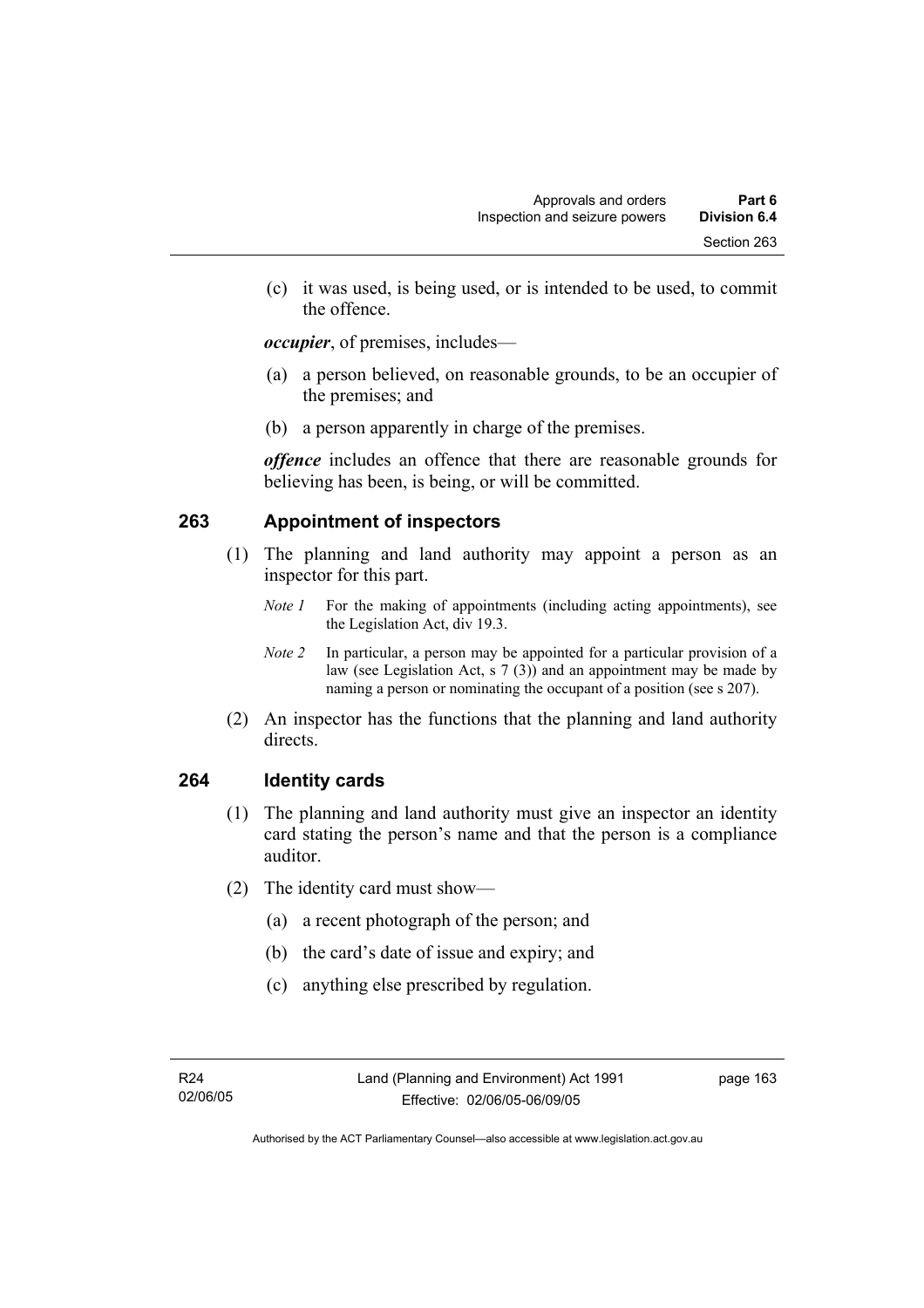- (3) A person commits an offence if—
	- (a) the person ceases to be an inspector; and
	- (b) the person does not return the person's identity card to the chief executive as soon as practicable (but within 7 days) after the day the person ceases to be an inspector.

Maximum penalty: 1 penalty unit.

(4) An offence against this section is a strict liability offence.

# **265 Power not to be exercised before identity card shown**

An inspector may exercise a power under this Act in relation to a person only if the inspector first shows the person his or her identity card.

# **Subdivision 6.4.2 Inspection**

## **266 Inspections etc**

For the purposes of ascertaining whether or not a controlled activity is being conducted in or on any place—

- (a) in accordance with an approval; or
- (b) without an approval; or
- (c) contrary to the conditions of an approval; or
- (d) in accordance with, or in contravention of, an order;

an inspector may enter the place—

- (e) with the consent of the occupier of the place; or
- (f) under a warrant issued under section 273; or
- (g) with the assistance and by the force that is reasonable, if the inspector believes on reasonable grounds that the circumstances are of such seriousness and urgency as to

R24 02/06/05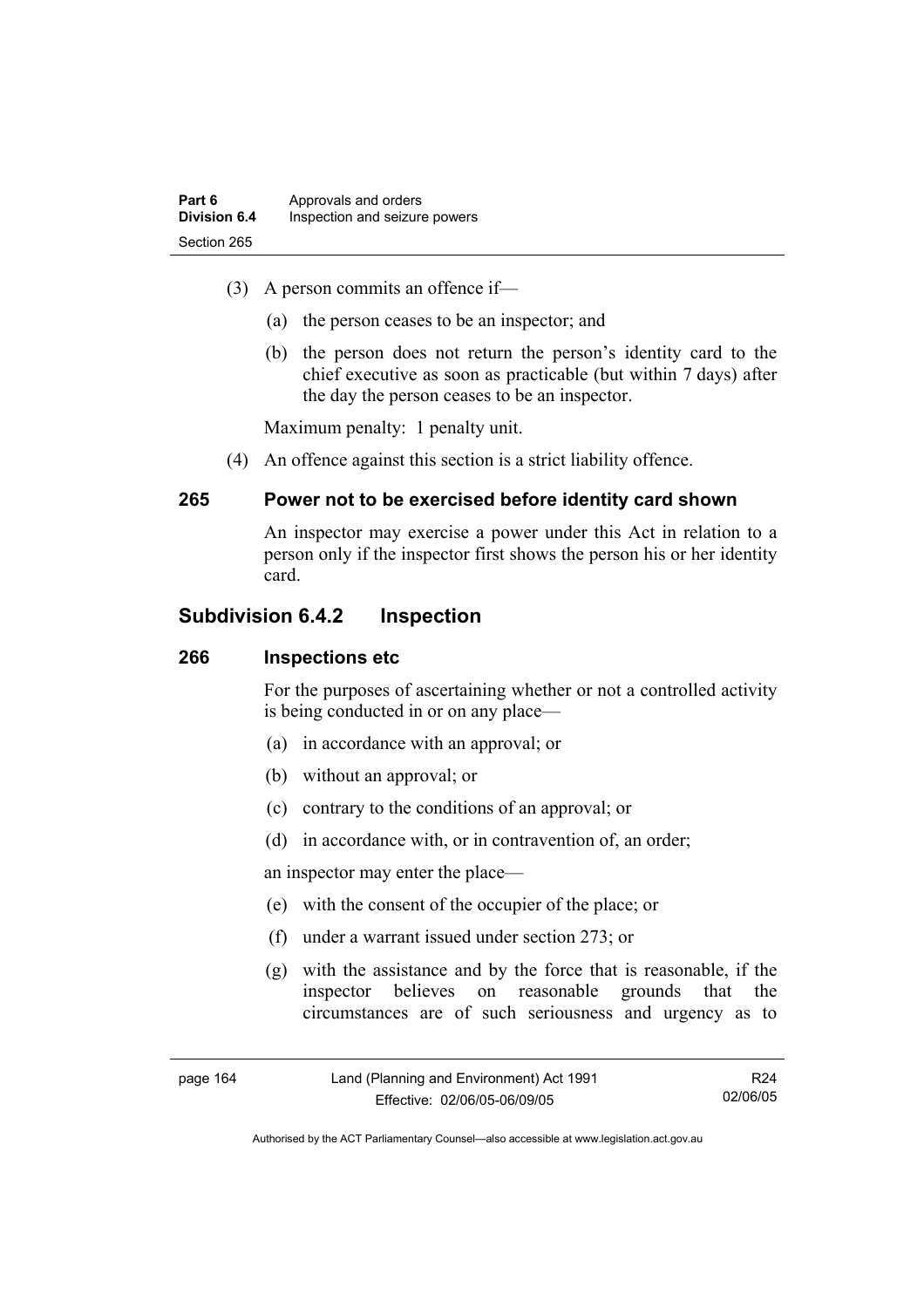require the immediate exercise of those powers without the authority of a warrant issued under section 273;

and, subject to section 268, exercise any power mentioned in section 269 if the inspector believes on reasonable grounds that a controlled activity is, or is intended to be, conducted in or on that place.

# **267 Consent to entry**

- (1) Before seeking the consent of the occupier of a place for section 266, an inspector must inform the occupier that the occupier may refuse to give that consent.
- (2) If an inspector obtains the occupier's consent for those purposes, the inspector must ask the occupier to sign a written acknowledgment—
	- (a) that the occupier has been informed that the occupier may refuse to give consent, for section 266, for the inspector to enter the place and to exercise any power under section 269; and
	- (b) that the occupier has given the inspector that consent; and
	- (c) of the day and time when the consent was given.
- (3) If it is material, in any proceedings, for a court to be satisfied that an occupier has consented for section 266 and an acknowledgment, in accordance with subsection (2), signed by the occupier, is not produced in evidence, it must be presumed that the occupier did not consent, but that presumption is rebuttable.

## **269 Powers of inspection**

- (1) Subject to this part, an inspector who enters a place under section 266 may—
	- (a) inspect, examine, take measurements of, or conduct tests relating to, the premises or a controlled activity conducted in or on that place; and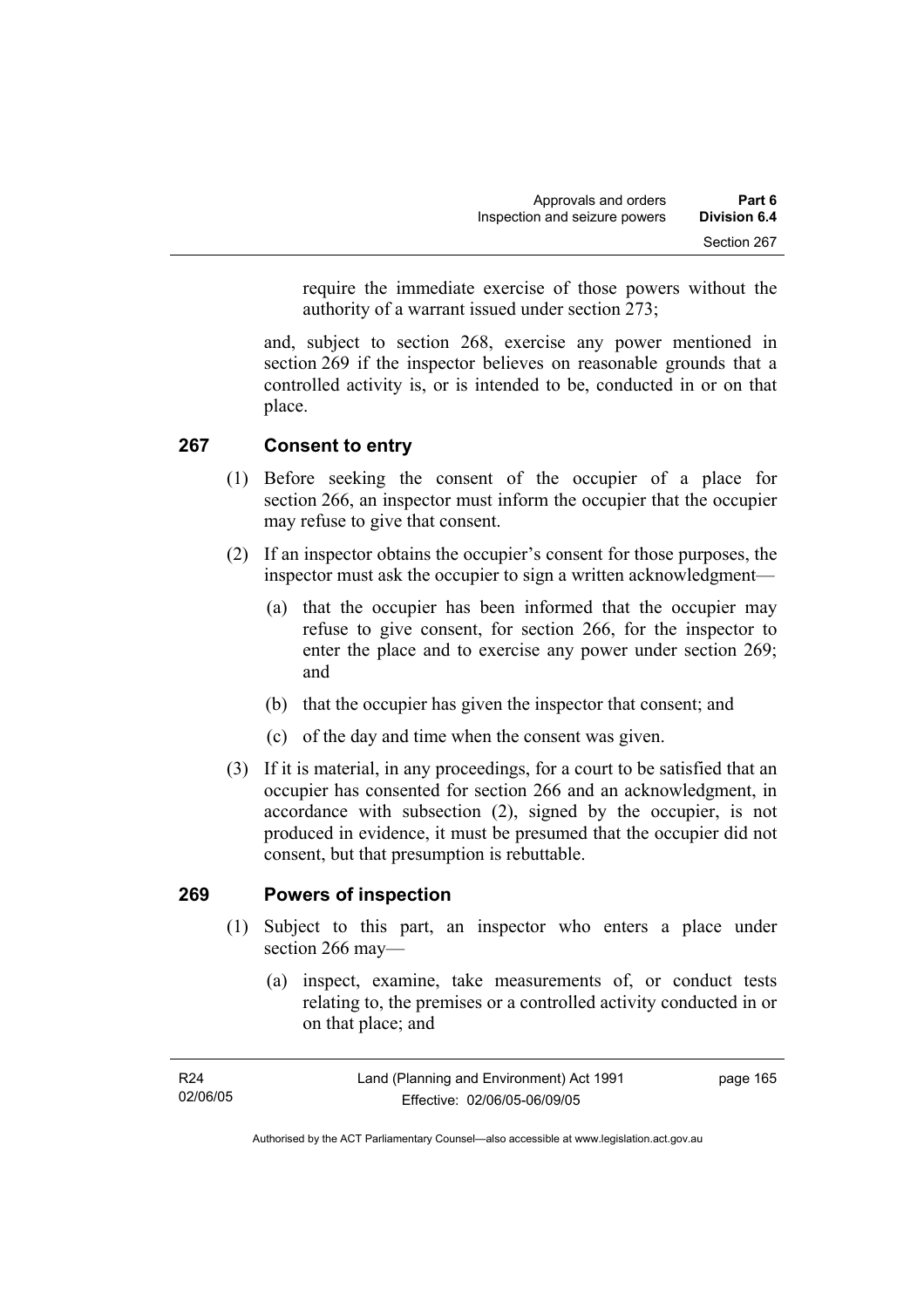- (b) take the photographs, video recordings, or make the sketches or other recordings, that the inspector believes on reasonable grounds to be necessary; and
- (c) take samples of anything that the inspector believes on reasonable grounds is connected with an offence against this part; and
- (d) seize anything that the inspector believes on reasonable grounds to be connected with an offence against this part; and
- (e) inspect, make copies of, or take extracts from, any document in or on that place that the inspector believes on reasonable grounds is connected with an offence against this part; and
- (f) require any person in or on the place—
	- (i) to give the inspector such information; or
	- (ii) to produce to the inspector any document containing such information;

relating to the use of the place in relation to the conduct of a controlled activity; and

- (g) require any person in or on the place to answer questions; and
- (h) require any person on the premises to give the inspector the assistance that is reasonable to enable the inspector to exercise his or her powers under this section.
- (2) A person shall not, without reasonable excuse, fail to comply with a requirement made of the person under subsection  $(1)$   $(f)$ ,  $(g)$  or  $(h)$ .

Maximum penalty: 50 penalty units.

# **271 Taking samples**

An inspector who takes samples under section 269 (1) (c) must—

 (a) ensure that the sample permits paragraph (c) to be complied with; and

| page 166 | Land (Planning and Environment) Act 1991 | R <sub>24</sub> |
|----------|------------------------------------------|-----------------|
|          | Effective: 02/06/05-06/09/05             | 02/06/05        |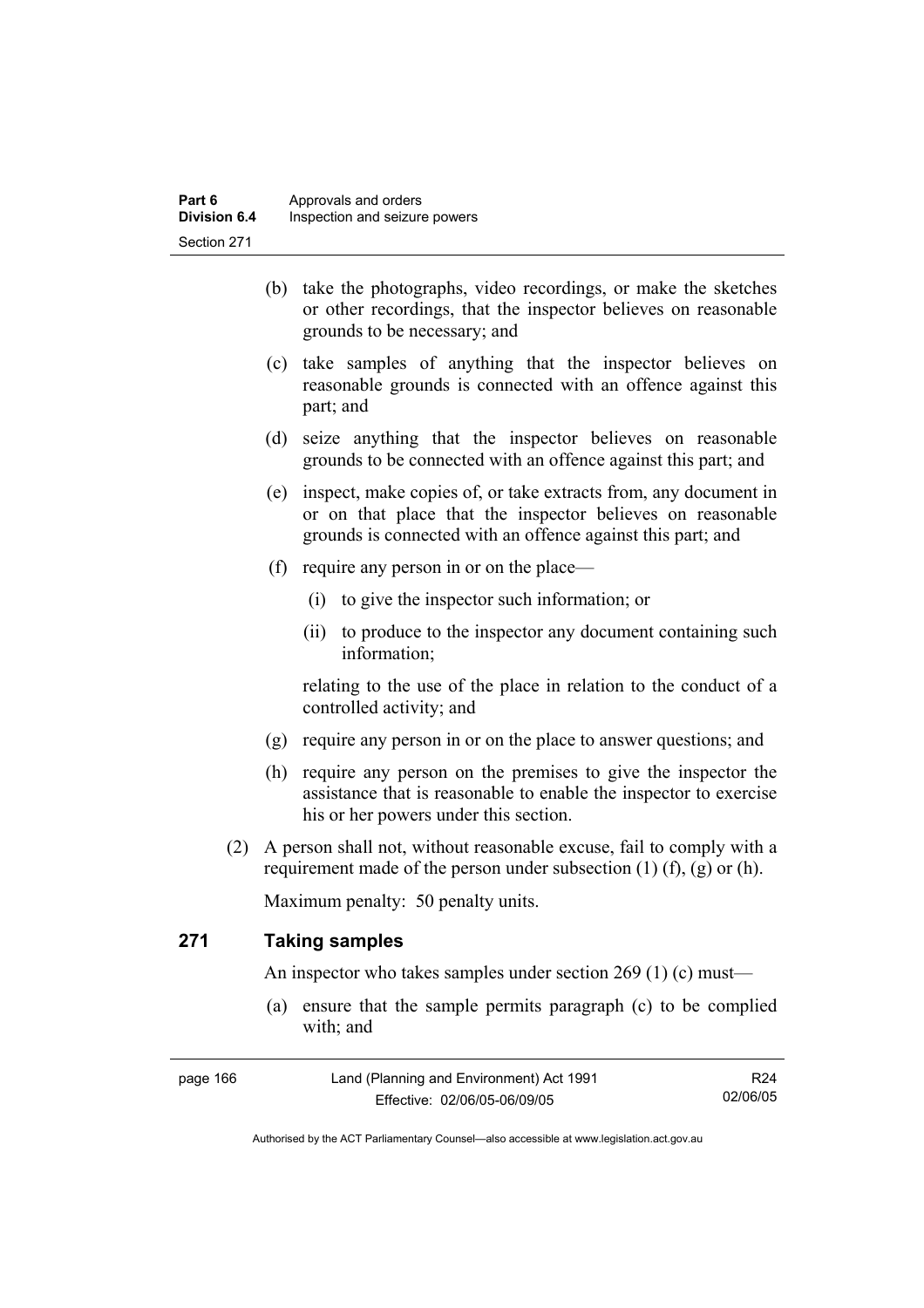- (b) give a receipt for the sample to the occupier of the place from where the sample was taken; and
- (c) divide the sample into 2 parts as nearly as practicable identical in size and composition to each other and each suitable for the purpose of analysis; and
- (d) place each of those parts in a separate container and seal each container; and
- (e) attach to each container a label bearing the signature of the inspector and particulars of the date and time when, and the place where, the sample was taken; and
- (f) give 1 container to the occupier of the place.

#### **272 Disposal of seized items**

- (1) If a thing has been seized under section 269 (1) (d) and—
	- (a) a prosecution for an offence against this part in relation to that thing has not been instituted within 90 days after the day of seizure; or
	- (b) a person is so charged but is not convicted;

subject to subsection (2), the planning and land authority must take all reasonably practical steps to give the thing to the person whom the authority reasonably believes to be entitled to it.

- (2) If a person is—
	- (a) convicted of an offence against this part; or
	- (b) dealt with under the *Crimes Act 1900*, section 402 in relation to an offence against this Act;

the court may order that anything seized under section 269 (1) (d) and connected with the offence—

 (c) be given to the person who appears to the court to be entitled to it; or

| R <sub>24</sub> | Land (Planning and Environment) Act 1991 | page 167 |
|-----------------|------------------------------------------|----------|
| 02/06/05        | Effective: 02/06/05-06/09/05             |          |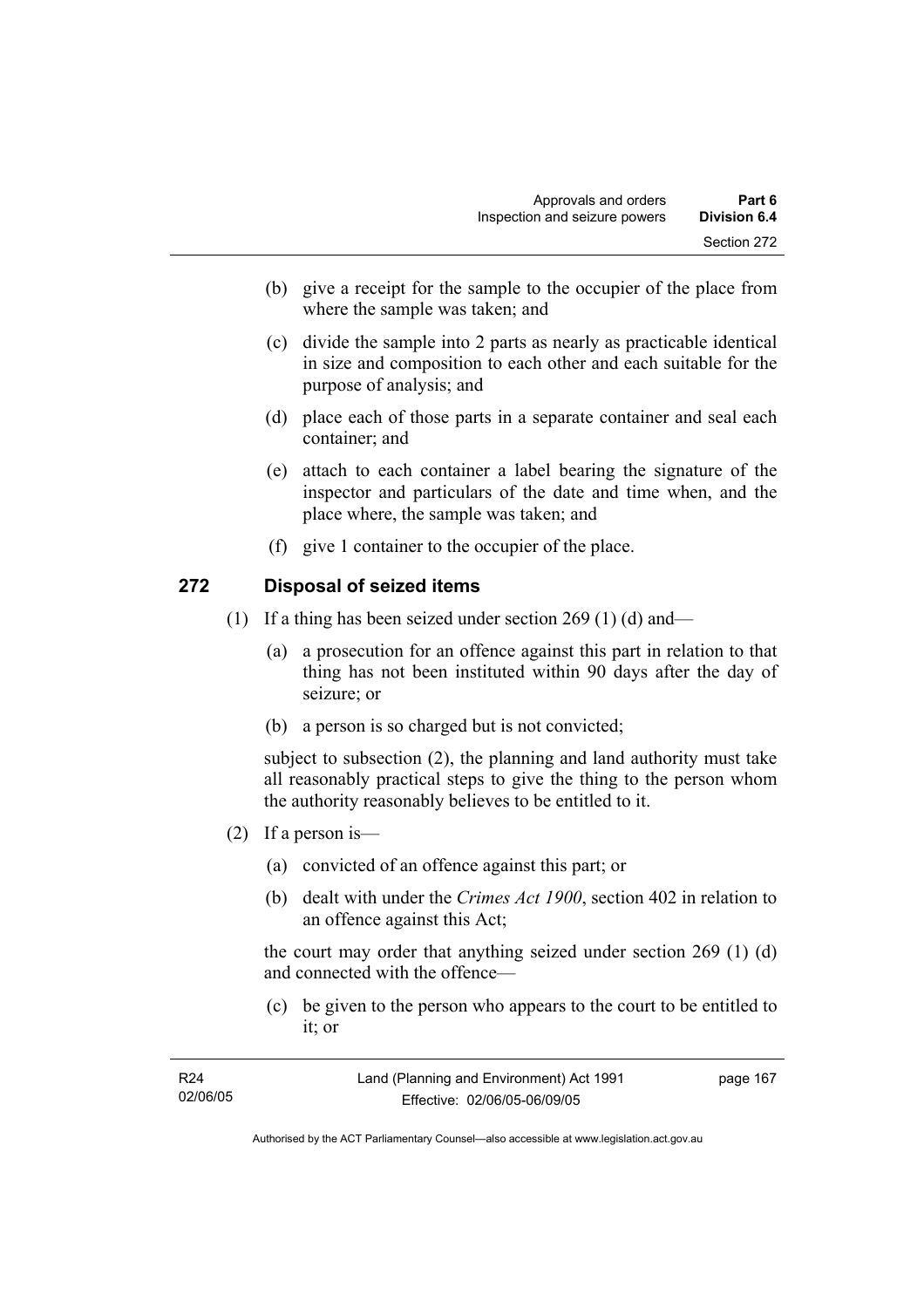(d) be forfeited to the Territory.

#### **273 Search warrants**

- (1) If an inspector suspects on reasonable grounds that there is in or on any place a thing of a particular kind connected with a particular offence against this part or a regulation, the inspector may—
	- (a) lay before a magistrate an information on oath setting out those grounds; and
	- (b) apply for the issue of a warrant to search the place for things of that kind.
- (2) If an application is made under subsection (1) for a warrant to search a place, a magistrate may, subject to subsection (3), issue a warrant authorising an inspector named in the warrant, with the assistance and by the force that is necessary and reasonable—
	- (a) to enter the place; and
	- (b) to ascertain whether or not a controlled activity is being conducted in or on the place; and
	- (c) to search the place for things of the kind specified in the warrant; and
	- (d) to seize anything found in the course of the search that the inspector believes on reasonable grounds to be a thing of that kind connected with the relevant offence.
- (3) A magistrate shall not issue a warrant under subsection (2) unless—
	- (a) the informant or another person has given the magistrate, either orally or by affidavit, any further information that the magistrate requires about the grounds on which the issue of the warrant is being sought; and
	- (b) the magistrate is satisfied that there are reasonable grounds for issuing the warrant.

R24 02/06/05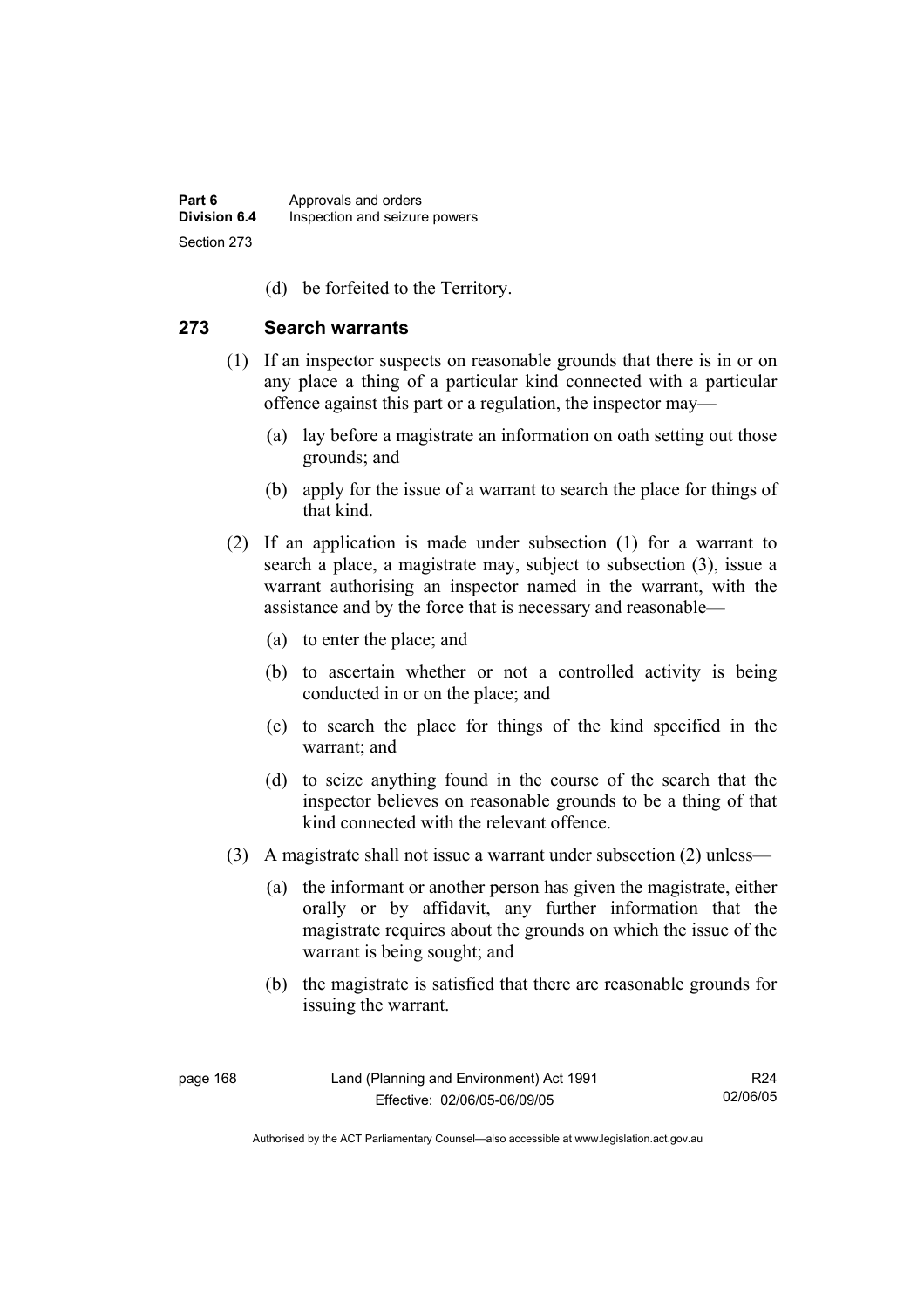- (4) A warrant must—
	- (a) state the purpose for which it is issued; and
	- (b) specify the nature of the relevant offence; and
	- (c) specify particular hours during which the entry is authorised, or state that the entry is authorised at any time of the day or night; and
	- (d) include a description of the kinds of things in relation to which the powers under the warrant may be exercised; and
	- (e) specify the date (not later than 28 days after the date of issue of the warrant) when the warrant ceases to have effect.

## **Division 6.6 Miscellaneous**

## **Subdivision 6.6.1 Review of decisions**

### **275 AAT review—general**

- (1) A person whose interests are affected by a decision mentioned in schedule 4, part 4.1, column 4 may apply to the AAT for review of the decision.
- (2) To remove any doubt, the heritage council may apply to the AAT for review of a decision mentioned in subsection (1).
- (3) A person mentioned in schedule 4, part 4.1, column 2 who makes a decision mentioned in column 4 of the item mentioning the person must give written notice to people whose interests the person believes are affected by the decision.
- (4) The notice under subsection (3) must comply with the requirements of the code of practice in force under the *Administrative Appeals Tribunal Act 1989*, section 25B (1).

page 169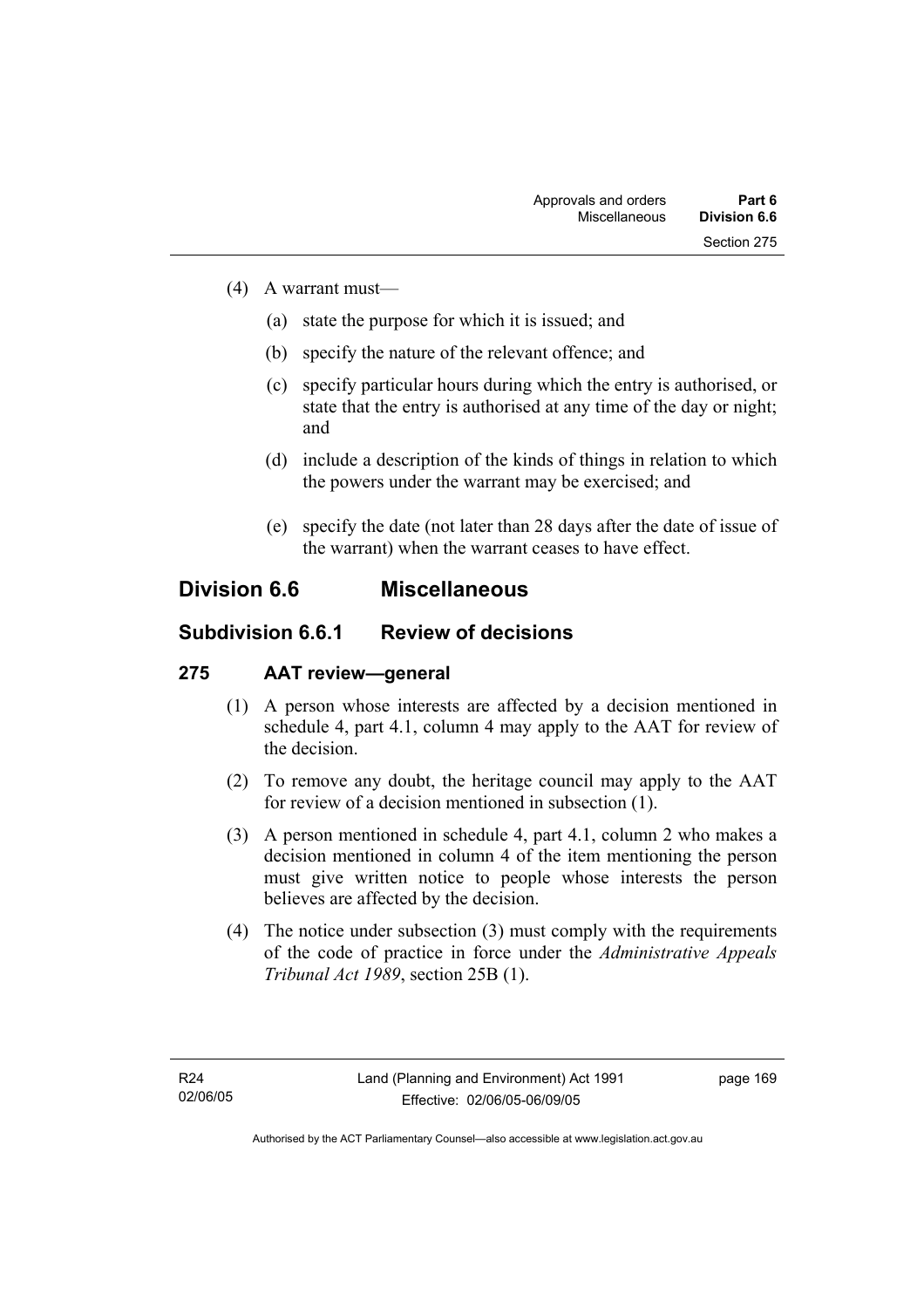### **275A Approvals subject to entity's satisfaction**

- (1) This section applies if—
	- (a) an approval given to a person contains a condition that a development is to be carried out to the satisfaction of an entity mentioned in the approval; and
	- (b) the entity decides that the development has not been carried out to its satisfaction.
	- *Note* Section 245 (3) (a) allows a relevant authority to impose a condition of the kind mentioned in  $s(1)(a)$ .
- (2) The entity must give the person written notice of the decision.
- (3) The notice must be in accordance with the requirements of the code of practice in force under the *Administrative Appeals Tribunal Act 1989*, section 25B (1).
- (4) A person whose interests are affected by a decision mentioned in subsection (1) (b) may apply to the AAT for review of the decision.

#### **276 Review of decisions—objectors and third parties to approvals**

- (1) A person who is qualified under subsection (2) may apply to the AAT for review of a decision of the relevant authority to—
	- (a) approve an application under section 230 or section 246A; or
	- (b) include a condition in an approval.
	- *Note* Section 245 deals with inclusion of conditions.
- (2) A person is qualified to make an application under subsection (1) if—
	- (a) the person objected to the grant of the approval of the relevant application to undertake development under section 237; or
	- (b) the AAT is satisfied that the person had reasonable grounds for not objecting within the prescribed period.

| page 170 | Land (Planning and Environment) Act 1991 | R <sub>24</sub> |
|----------|------------------------------------------|-----------------|
|          | Effective: 02/06/05-06/09/05             | 02/06/05        |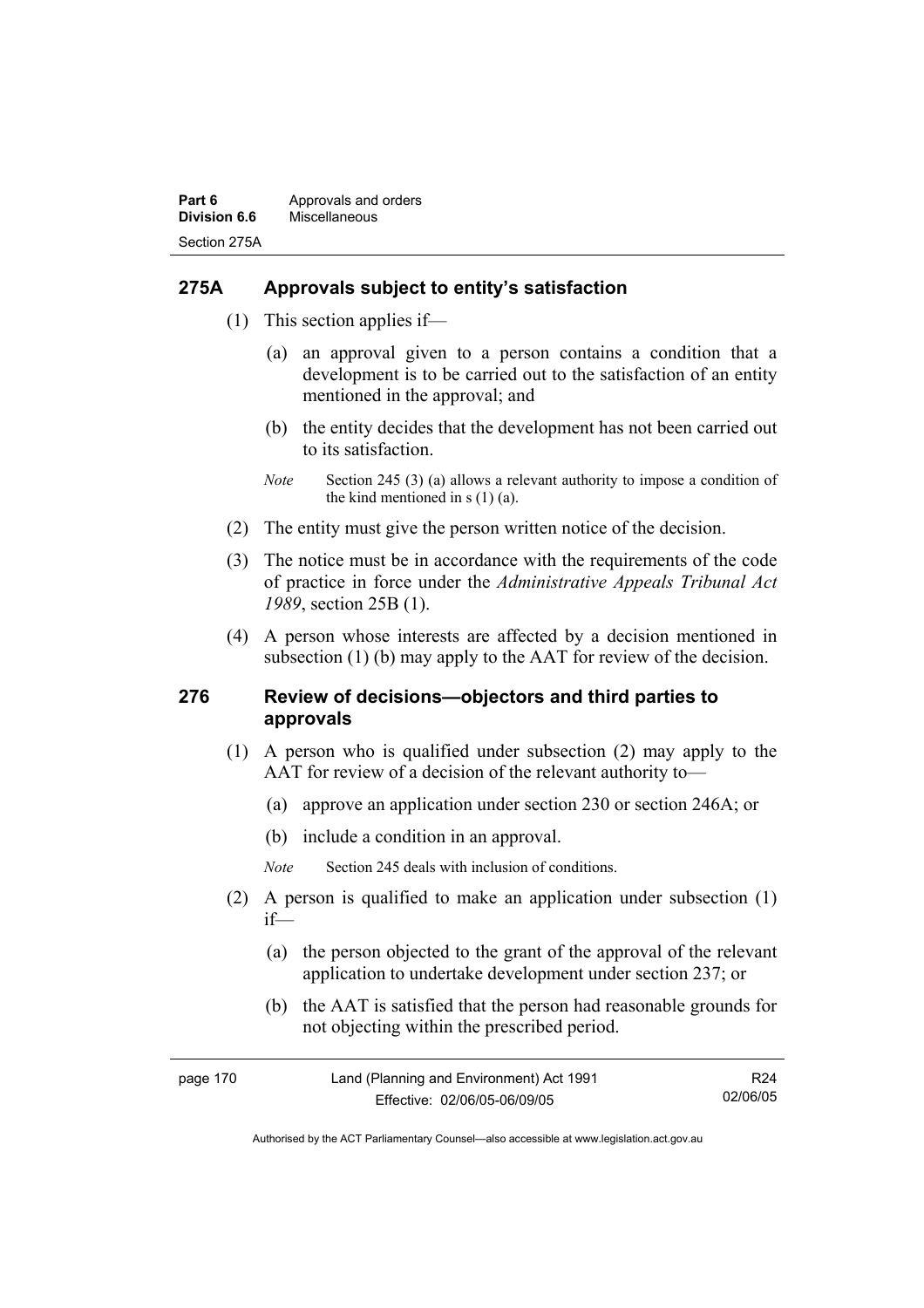- (3) An application under subsection (1) must be made within 4 weeks after the day the person was notified of the decision.
- (4) A notice given under section 243 to a person who objected under section 237 must be in accordance with the requirements of the code of practice in force under the *Administrative Appeals Tribunal Act 1989*, section 25B (1)*.*
- (5) At the hearing of a proceeding before the administrative appeals tribunal, the tribunal must have regard to—
	- (a) any decisions or recommendations of a committee of the Legislative Assembly in relation to; and
	- (b) any environmental impact statement made, or inquiry conducted into;

a matter that is in issue in the hearing.

(6) In this section:

*person* includes an unincorporated association.

 (7) For this section, an organisation or association of people, whether incorporated or not, must be taken to have interests that are affected by a decision if the decision relates to a matter included in the objects or purposes of the organisation or association.

#### **277 Review of decisions—orders and prohibition notices**

- (1) Application may be made to the administrative appeals tribunal for review of a decision of the planning and land authority—
	- (a) to make an order under section 254A (2) (Decision on application to planning and land authority for order) or section 256 (2) (Decision on proposed order on planning and land authority's own initiative); or
	- (b) not to make an order under section 254A (2); or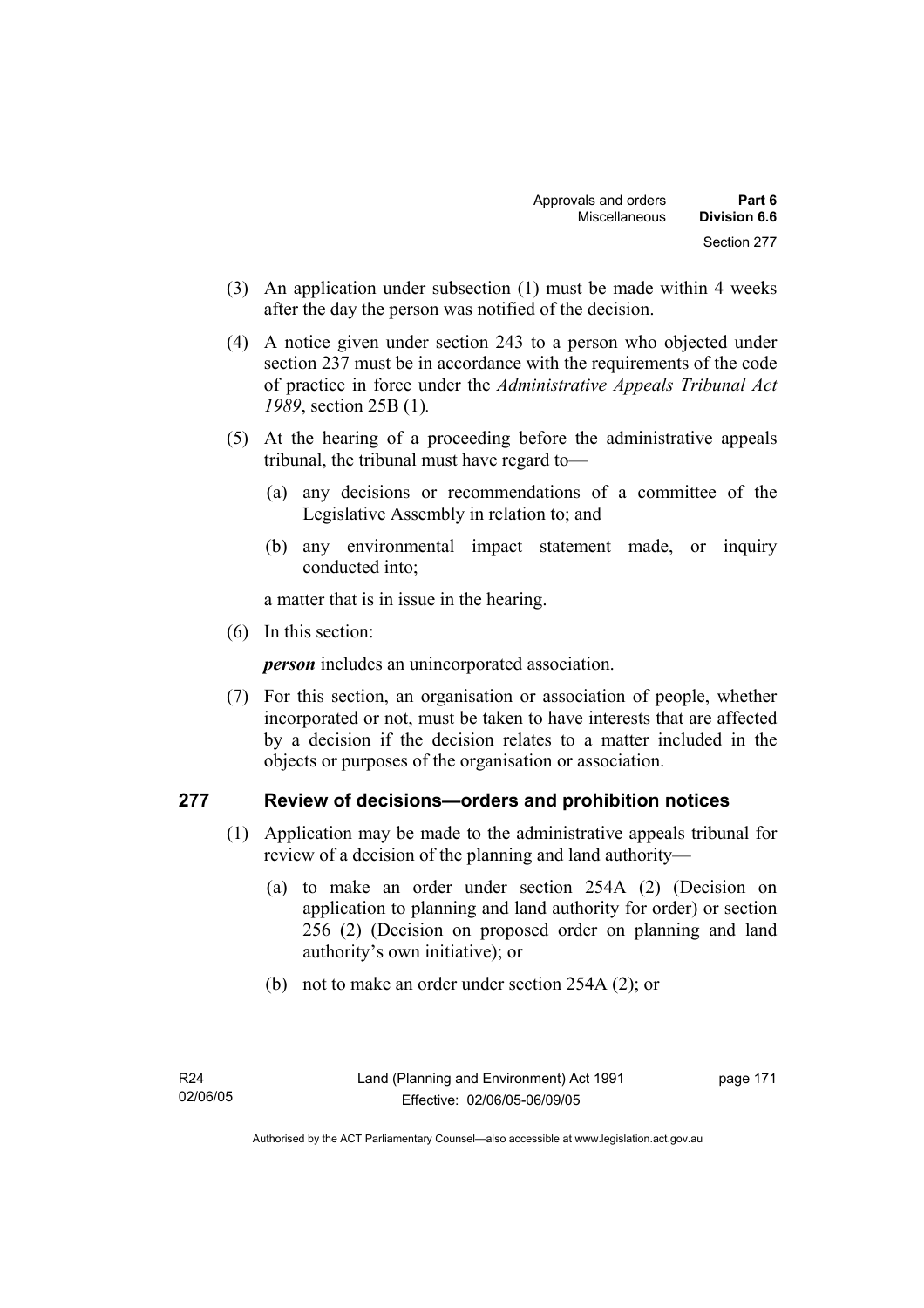| Part 6       | Approvals and orders |
|--------------|----------------------|
| Division 6.6 | Miscellaneous        |
| Section 278  |                      |

- (c) to include in an order under section 254A (2) or section 256 (2) a direction of a kind mentioned in section 257 (3); or
- (d) to refuse, under section 258A (4) (Ending of orders), to revoke an order; or
- (e) to give a prohibition notice under section 260 (3) (Prohibition notices—making); or
- (f) to refuse, under section 260B (5) (Prohibition notices ending), to revoke a prohibition notice.
- (2) A notice given by the planning and land authority to a person in accordance with section  $257A$  (a), (b), (c) or (g) (Notice of making of orders) must be in accordance with the requirements of the code of practice under the *Administrative Appeals Tribunal Act 1989*, section 25B (1).

#### **278 Notification of objectors**

- (1) This section applies in relation to a decision mentioned in schedule 4, part 4.1.
- (2) The person who made the decision must, as soon as practicable, tell each person who, under section 237, objected to the application in relation to which the decision was made, in writing, about the application to the tribunal.
- (3) A notice under subsection (1) must include a statement to the effect that the person to whom it is given is entitled, on application to the administrative appeals tribunal, to be made a party to the proceedings for the review.
- (4) In this section:

#### *applicant* means—

(a) for a decision mentioned in schedule 4, part 4.1, items 1 to  $7$ the applicant for the decision; or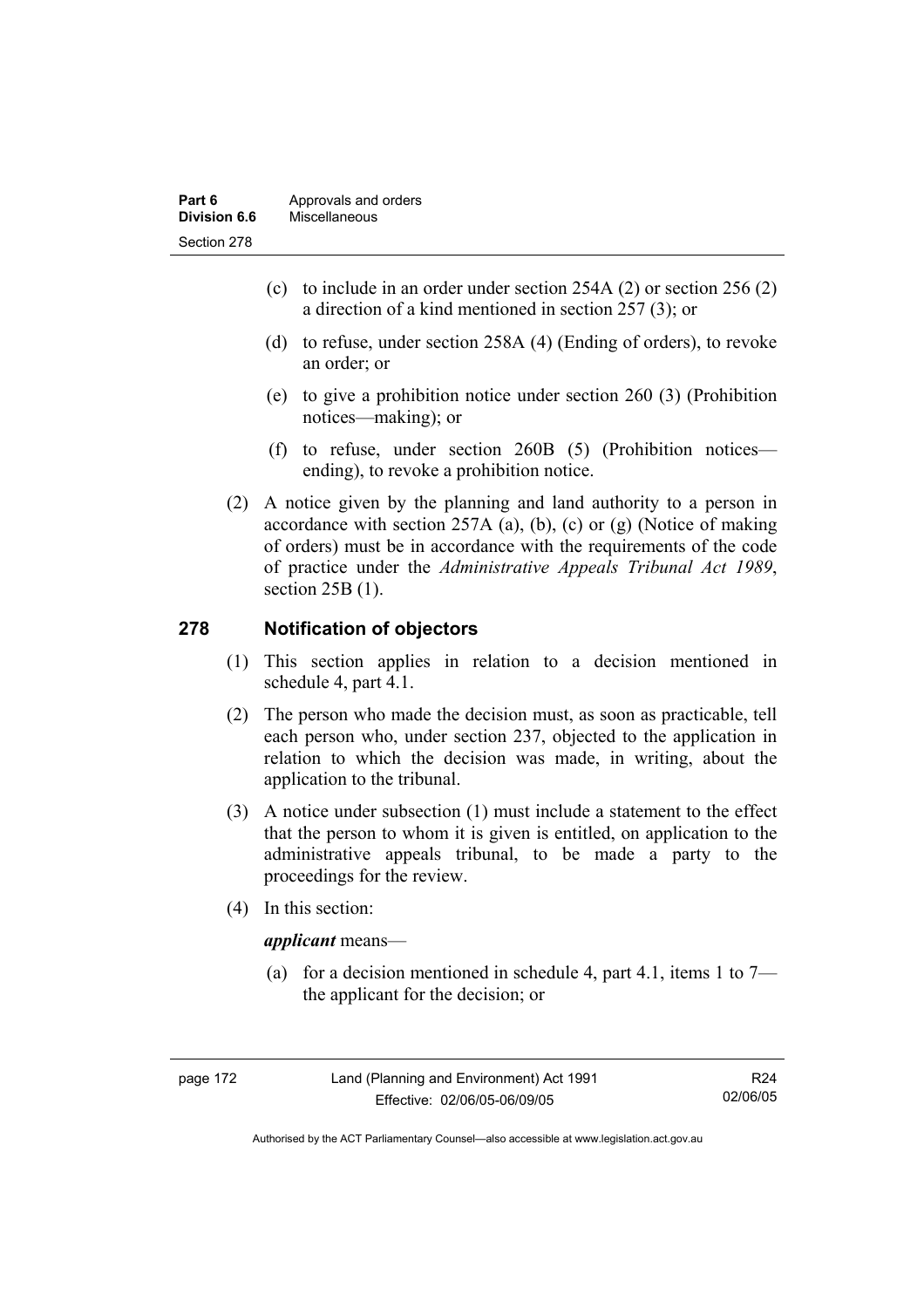(b) for a decision mentioned in schedule 4, part 4.1 item 8—the person to whom the approval was granted.

### **279 Application for review by objectors—notification to applicants**

- (1) If an objector makes an application under section 276 for the review of a decision, the objector must, at the same time, give notice to the person who made the application for approval of the decision in relation to which the objector has applied for review.
- (2) A notice under subsection (1) must include a statement to the effect that the person to whom it is given is entitled, on application to the administrative appeals tribunal, to be made a party to the proceedings for the review.
- (3) In subsection (1):

*objector* means a person mentioned in section 276 (2).

### **279A Challenge to validity of certain decisions**

- (1) The validity of a decision made by the Minister on an application to which section 229B (6) applies may not be questioned in any legal proceedings except those begun within 28 days after the date of the decision.
- (2) In this section:

*legal proceedings* does not include an application to the administrative appeals tribunal.

## **Subdivision 6.6.2 General**

### **282 Regulations for pt 6**

- (1) A regulation may make provision for—
	- (a) the lodging of applications; and

page 173

Authorised by the ACT Parliamentary Counsel—also accessible at www.legislation.act.gov.au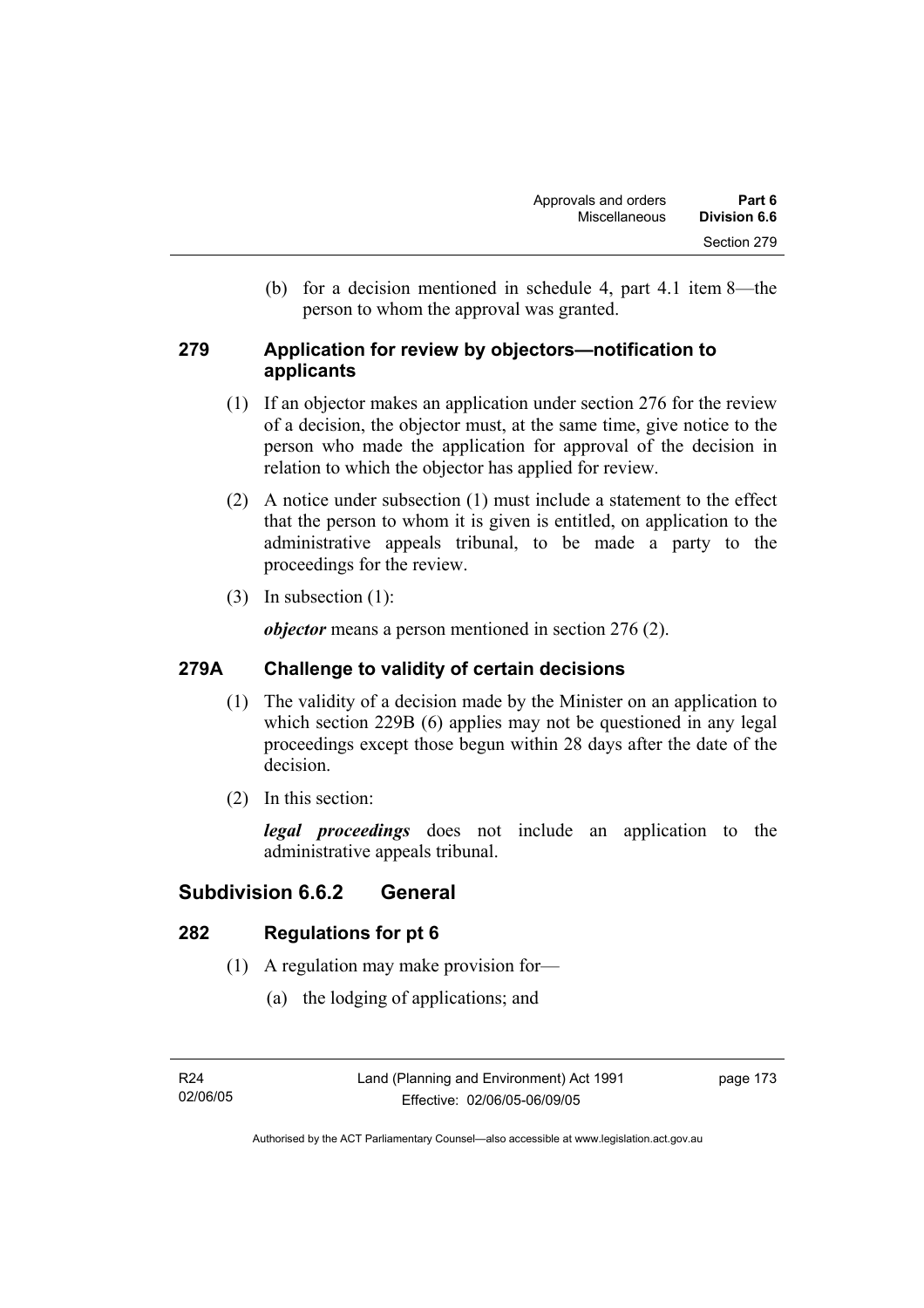| Part 6       | Approvals and orders |
|--------------|----------------------|
| Division 6.6 | Miscellaneous        |
| Section 282  |                      |

- (b) the form and conditions of a bond mentioned in section 245 (3) (f), including the method of calculating the amount of the bond and the conditions of payment under the bond; and
- (c) the exemption of the Territory or a territory authority from the requirements of all or any of the provisions of this part; and
- (d) the circumstances, whether generally or in a particular case, in which an exemption under paragraph (c) applies; and
- (e) exempting a development of a kind specified by regulation, either absolutely or subject to conditions, from the application of this part or any provision of this part; and
- (f) exempting a controlled activity of a kind specified by regulation, either absolutely or subject to conditions, from the application of this part or any provision of this part; and
- (g) the extension of any period within which action is taken by the Minister, the planning and land authority or anyone else, under this part or a regulation.
- (2) A regulation may authorise the Minister to exempt from this part or any provision of this part a development that consists of the erection, fixing or displaying of a sign or advertising material on the land, otherwise than in accordance with a right to do so expressly given by a current licence granted under this Act or a current lease.
- (3) An exemption under a regulation mentioned in subsection (2) is a disallowable instrument.
	- *Note* A disallowable instrument must be notified, and presented to the Legislative Assembly, under the Legislation Act.
- (4) An exemption under subsection (1) or (2) that relates to a development mentioned in subsection (2) may be conditional.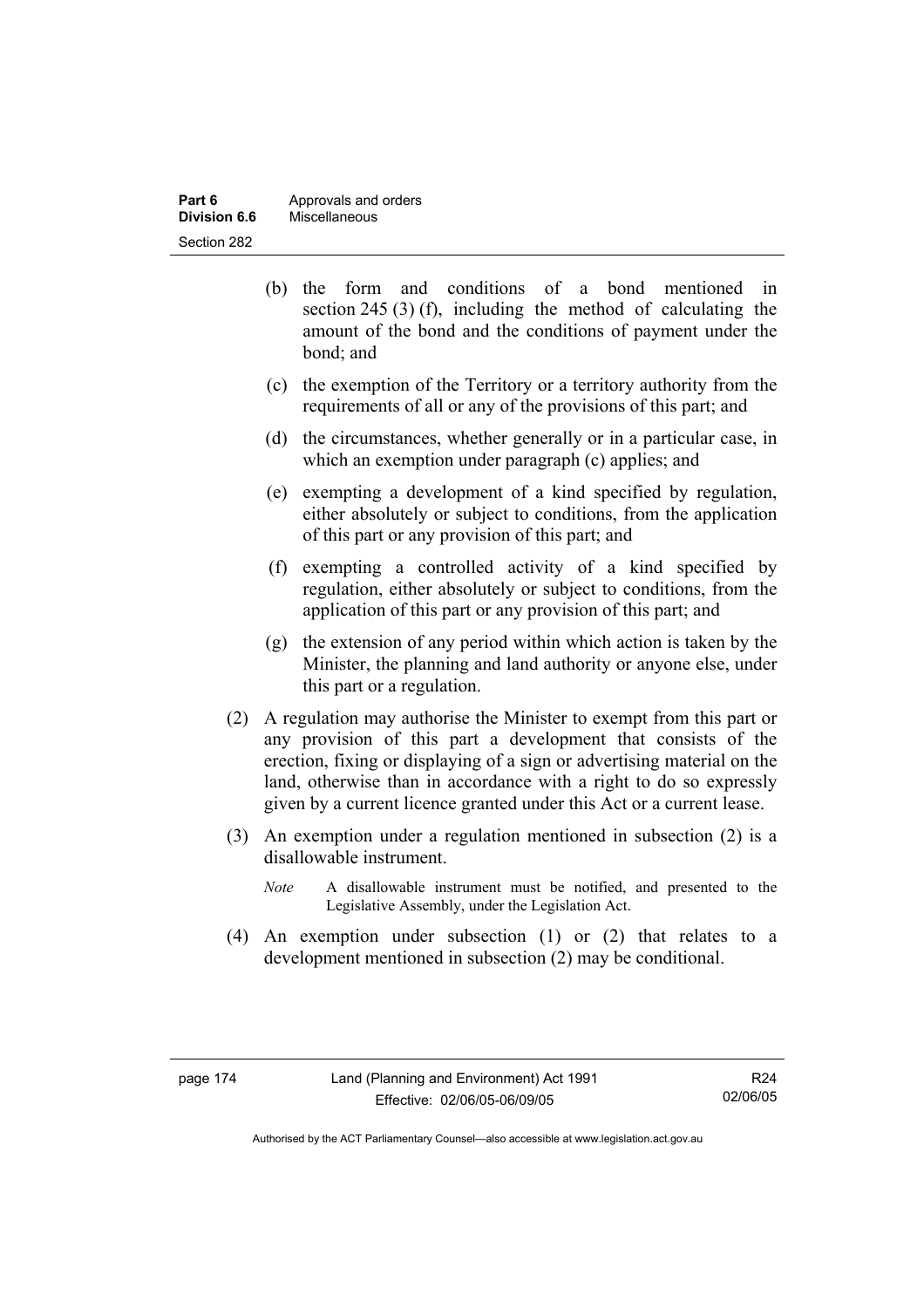## **Part 7 Administrative appeals**

#### **282A AAT review of decisions**

- (1) Application may be made to the AAT for review of the following decisions:
	- (a) a decision mentioned in subsection (3) or (4);
	- (b) a decision mentioned in schedule 4, part 4.2, column 4.
- (2) A person mentioned in schedule 4, part 4.2, column 2, who makes a decision mentioned in column 4 of the item in which the person is mentioned must give written notice to people whose interests the person believes are affected by the decision.
- (3) If the Environment Minister, under section 125 (5), fixes a maximum price for the sale by a proponent of a copy of a draft environmental impact statement, the Environment Minister must give written notice of the decision to the proponent.
- (4) If the conservator decides to vary a land management agreement under a provision of the agreement mentioned in section 186C (3), the conservator must give written notice of the decision to the other party to the agreement.
- (5) A notice under subsection (2), (3) or (4) must comply with the requirements of the code of practice in force under the *Administrative Appeals Tribunal Act 1989*, section 25B (1).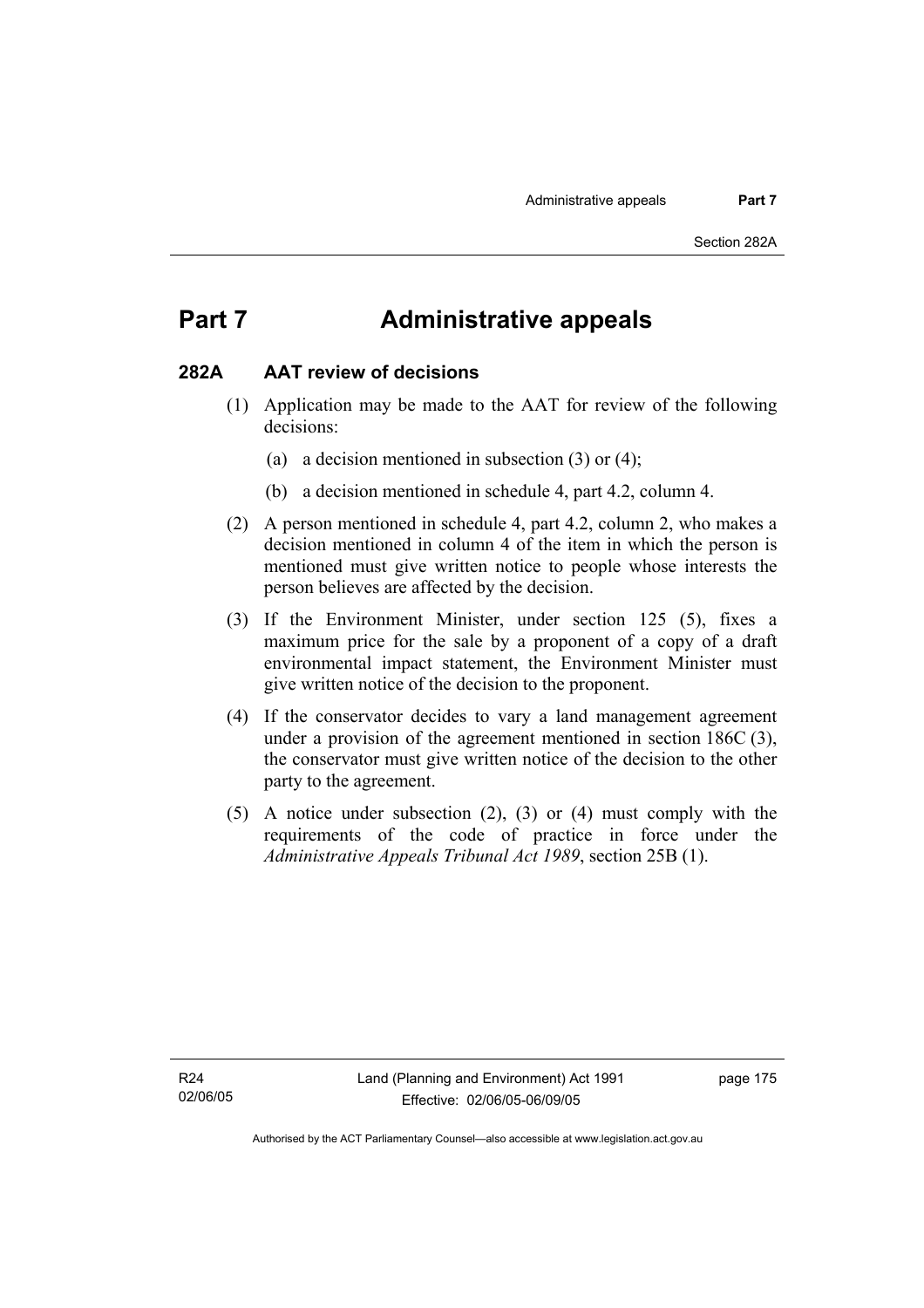#### **Part 8** Miscellaneous

Section 283

## **Part 8 Miscellaneous**

#### **283 Delegation by Executive**

- (1) The Executive may delegate to a person a function under part 2 (Planning) or part 5 (Land administration), other than a function under the following provisions:
	- section 163 (4) (Leases to community organisations)
	- section 164 (3) (Special leases)
	- section 167 (1) (Eligibility for certain classes of leases).

- (2) If, immediately before the commencement of this section, a person was authorised to act on the Executive's behalf in the exercise of a function mentioned in subsection (1), then, on the commencement of this section, the Executive is taken to have delegated the function to the person.
- (3) Subsection (2) is a law to which the Legislation Act, section 88 (Repeal does not end effect of transitional laws etc) applies.
- (4) Subsections (2) and (3) and this subsection expire 1 year after the day this section commences.

#### **284 Power of administrative appeals tribunal and Supreme Court**

If a person appeals, or purports to appeal, under this Act—

- (a) to the administrative appeals tribunal; or
- (b) against a determination or decision of the administrative appeals tribunal to the Supreme Court;

and it appears to the tribunal or court—

page 176 Land (Planning and Environment) Act 1991 Effective: 02/06/05-06/09/05

R24 02/06/05

*Note* For the making of delegations and the exercise of delegated functions, see the Legislation Act, pt 19.4.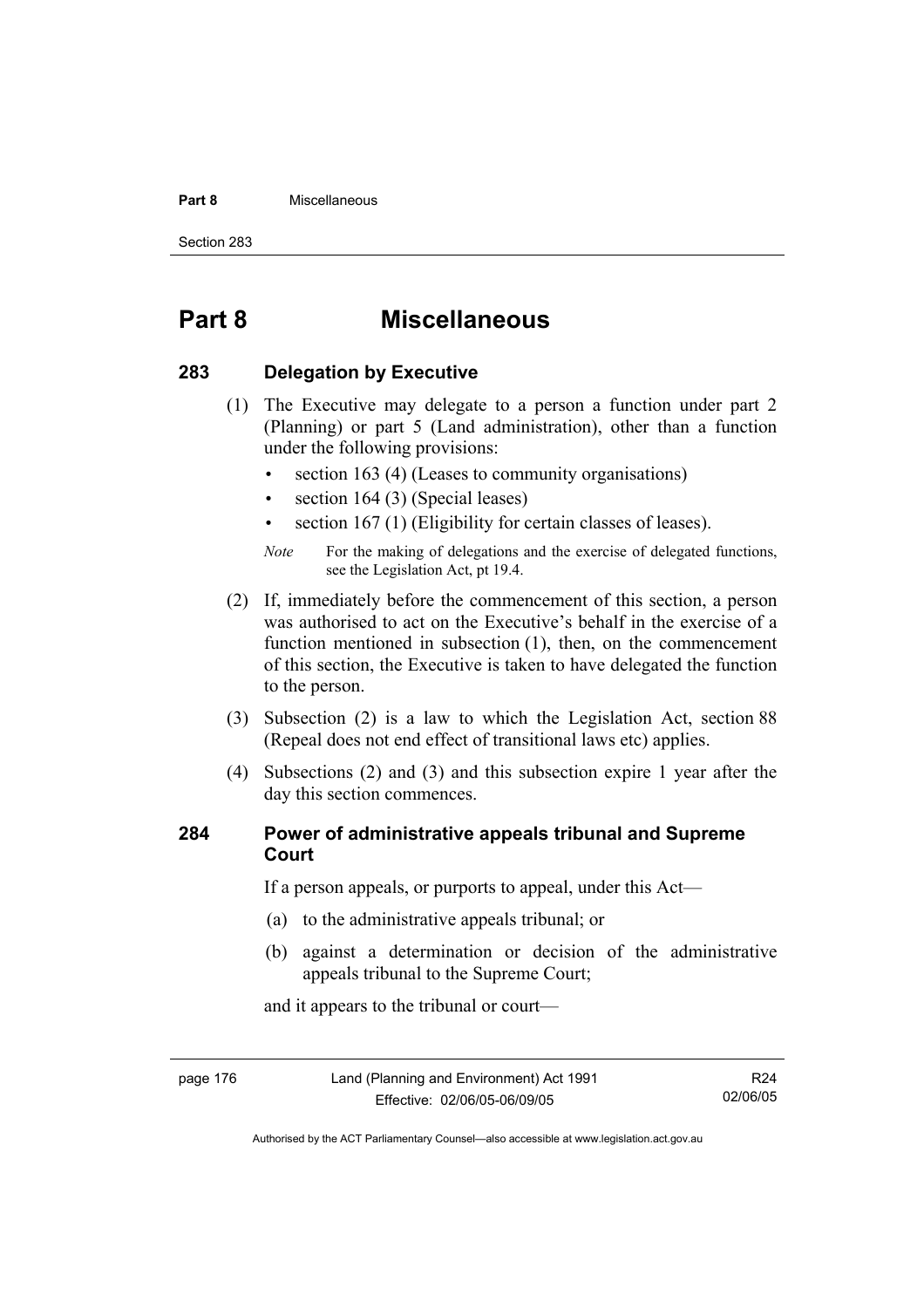- (c) that the appeal, or purported appeal, or the decision, or the purported decision, against which the appeal, or purported appeal, has been brought is affected by a failure to comply with a requirement of this Act; and
- (d) that to exercise the powers given by this section would not be unjust or inequitable;

the tribunal or court may order that, subject to any specified conditions, the requirement concerned be dispensed with to the necessary extent.

#### **286 Acts and omissions of representatives**

(1) In this section:

*person* means an individual.

*Note* See the Criminal Code, pt 2.5 for provisions about corporate criminal responsibility.

*representative*, of a person, means an employee or agent of the person.

*state of mind*, of a person, includes—

- (a) the person's knowledge, intention, opinion, belief or purpose; and
- (b) the person's reasons for the intention, opinion, belief or purpose.
- (2) This section applies to a prosecution for any offence against this Act.
- (3) If it is relevant to prove a person's state of mind about an act or omission, it is enough to show—
	- (a) the act was done or omission made by a representative of the person within the scope of the representative's actual or apparent authority; and

page 177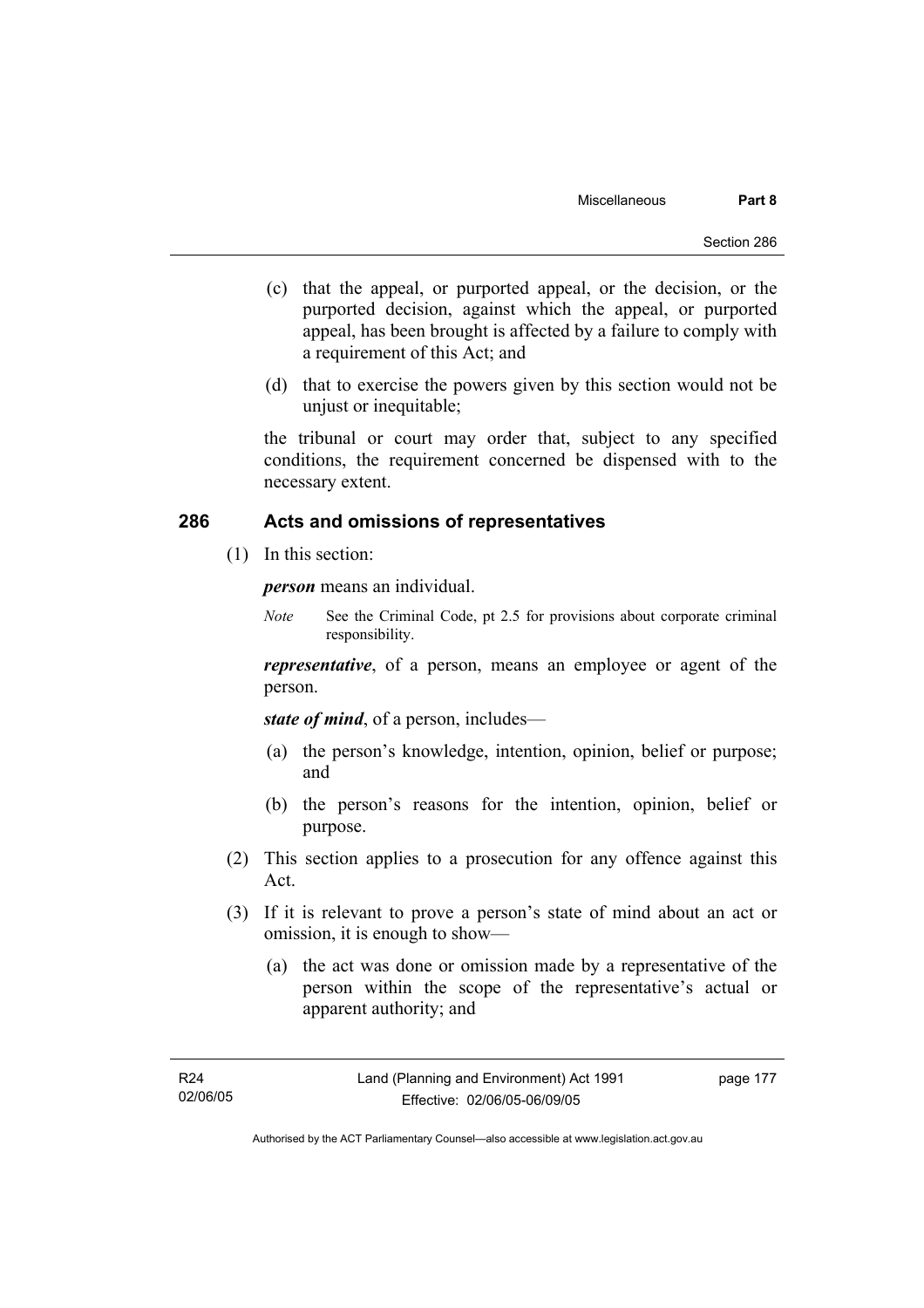#### **Part 8** Miscellaneous

#### Section 287

- (b) the representative had the state of mind.
- (4) An act done or omitted to be done on behalf of a person by a representative of the person within the scope of the representative's actual or apparent authority is also taken to have been done or omitted to be done by the person.
- (5) However, subsection (4) does not apply if the person establishes that reasonable precautions were taken and appropriate diligence was exercised to avoid the act or omission.
- (6) A person who is convicted of an offence cannot be punished by imprisonment for the offence if the person would not have been convicted of the offence without subsection (3) or (4).

#### **287 Determination of fees**

- (1) The Minister may, in writing, determine fees for this Act.
	- *Note* The Legislation Act contains provisions about the making of determinations and regulations relating to fees (see pt 6.3).
- (2) A determination is a disallowable instrument.
	- *Note* A disallowable instrument must be notified, and presented to the Legislative Assembly, under the Legislation Act.

#### **287A Approved forms**

- (1) The Minister may, in writing, approve forms for section 186C (Land management agreements).
- (2) The planning and land authority may approve forms for any other provision of this Act.
- (3) If a form is approved for a particular purpose, the form must be used for that purpose.
	- *Note* For other provisions about forms, see Legislation Act, s 255.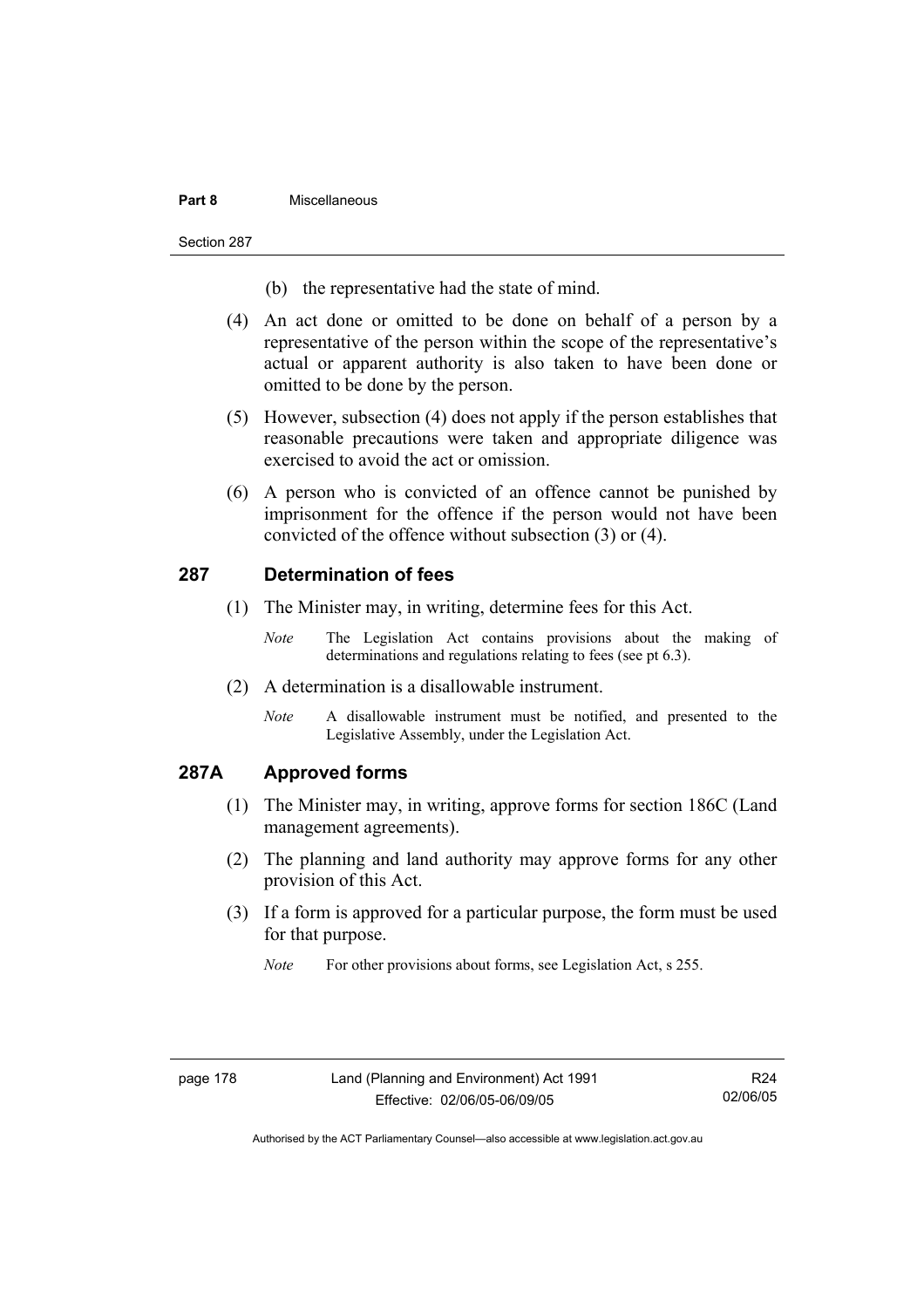- (4) A form approved for section 186C is a disallowable instrument.
	- *Note* A disallowable instrument must be notified, and presented to the Legislative Assembly, under the Legislation Act.
- (5) A form approved for any other provision is a notifiable instrument.
	- *Note* A notifiable instrument must be notified under the Legislation Act.

#### **288 Regulation-making power**

- (1) The Executive may make regulations for this Act.
	- *Note* A regulation must be notified, and presented to the Legislative Assembly, under the Legislation Act.
- (2) A regulation may prescribe offences for contraventions of a regulation and prescribe maximum penalties of not more than 10 penalty units for offences against a regulation.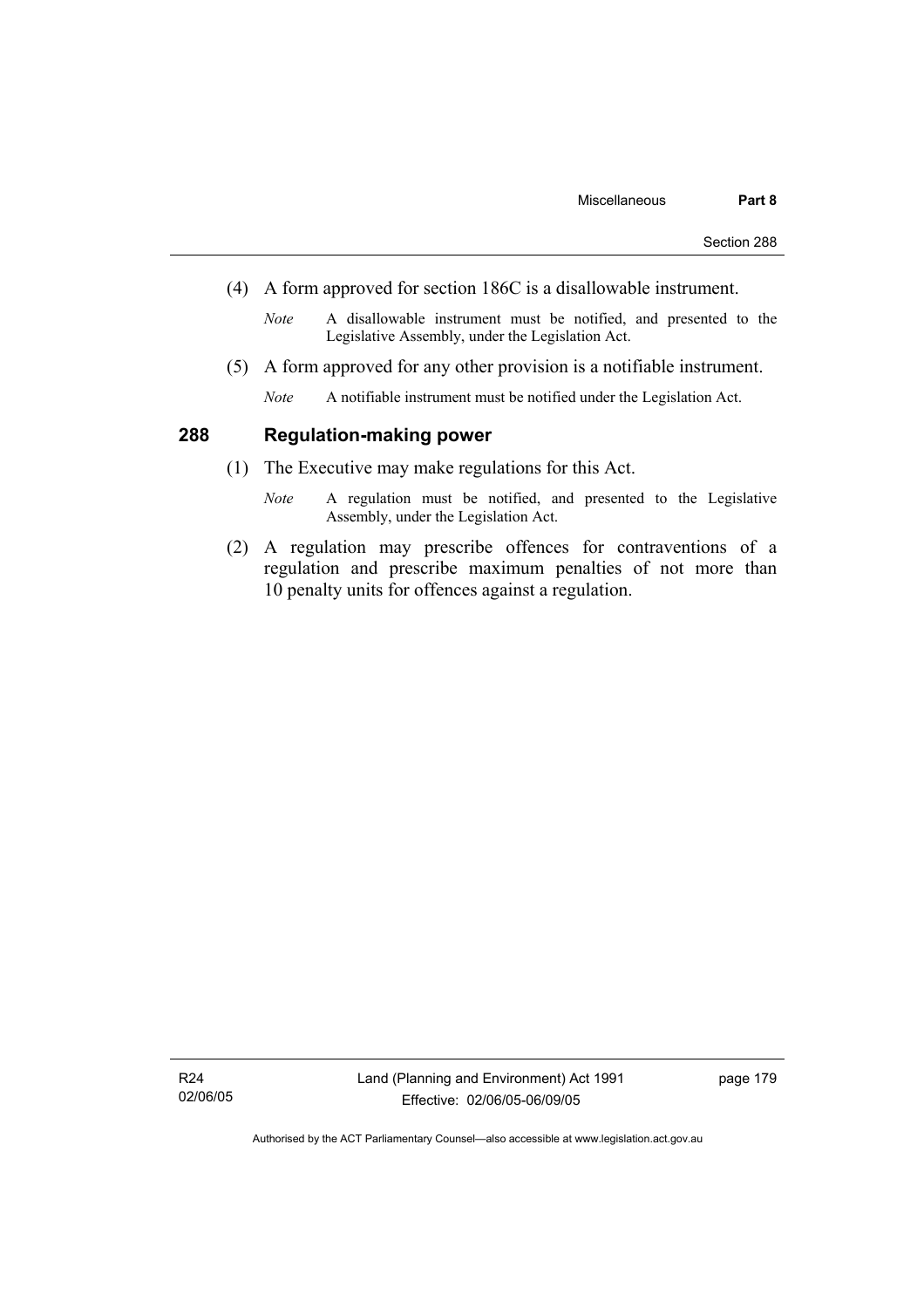#### **Part 9 Transitional**

Section 289

## **Part 9 Transitional**

#### **289 Status of leases and licences**

- (1) Subject to section 290, a lease or licence granted or continued, or purported to have been granted or continued, under a repealed Act and in force immediately before 2 April 1992 is taken, on and after that day, to have been granted under this Act.
- (2) In this section:

*repealed Act* means any of the following Acts:

- (a) the *Leases Act 1918* No 2;
- (b) the *Leases (Special Purposes) Act 1925* No 11;
- (c) the *City Area Leases Act 1936* No 31.

#### **290 Continued application of certain repealed Acts and provisions**

- (1) Despite the repeal of the *Australian National University (Leases) Act 1967*, that Act continues to apply in relation to a lease granted under, or continued in force by, that Act and in force immediately before 2 April 1992.
- (2) Despite the repeal of the *Canberra College of Advanced Education (Leases) Act 1977* and subject to subsection (3), that Act continues to apply in relation to a lease granted under that Act and in force immediately before 2 April 1992.
- (3) For subsection (2), the *Canberra College of Advanced Education (Leases) Act 1977*, section 5 is taken to apply as if that section had been amended by omitting 'in perpetuity'.
- (4) Despite the repeal of the *Church Lands Leases Act 1924*, that Act, sections 5, 6, 8 and 10 continue to apply in relation to a lease

R24 02/06/05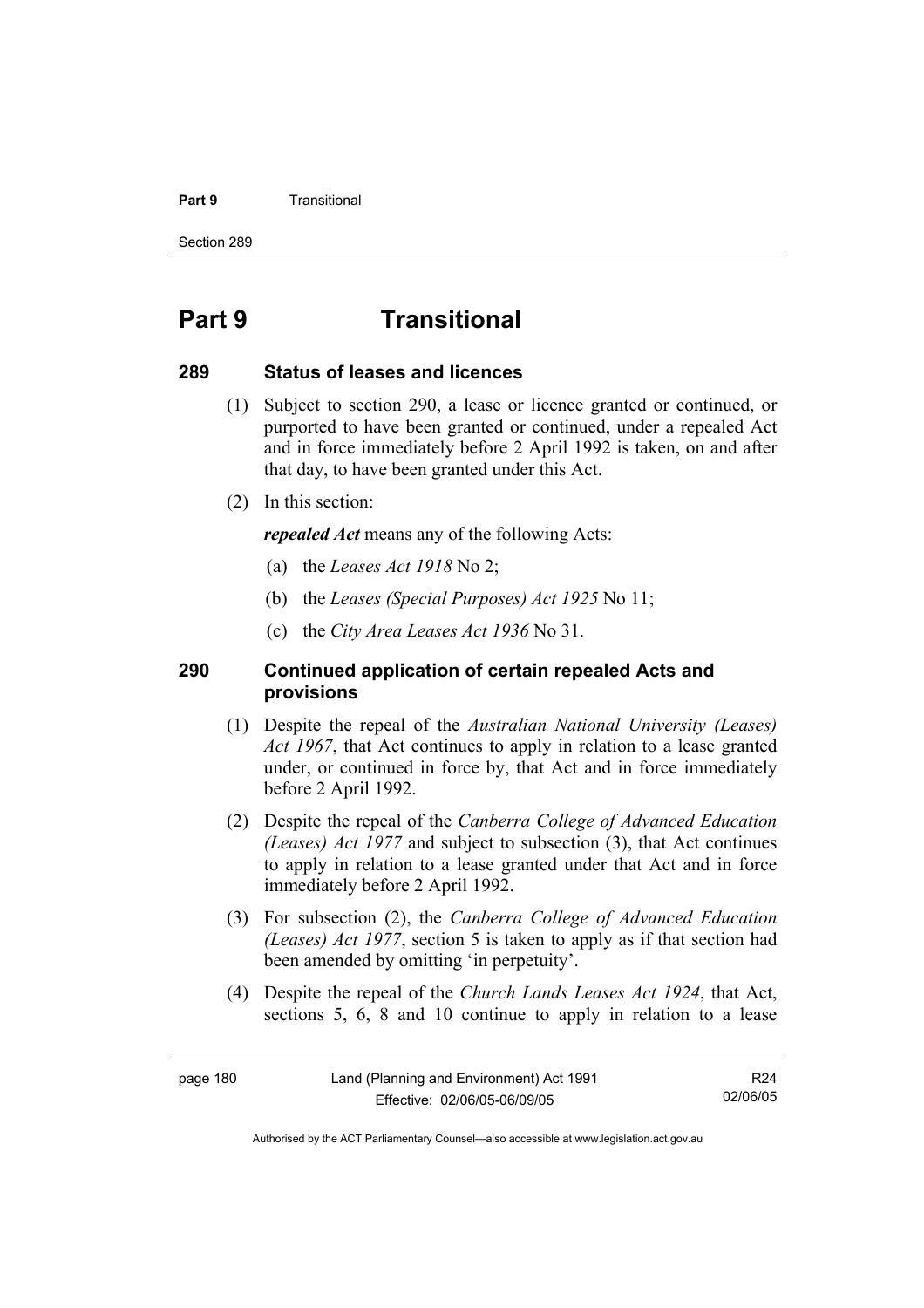granted under that Act and in force immediately before 2 April 1992.

- (5) In a continuing lease, a reference to *improvements* is a reference to improvements other than improvements by way of clearing, draining, grading, filling, excavating or levelling made by the Territory or the Commonwealth or the cost of which the Territory or the Commonwealth has paid.
- (6) Despite the repeal of the *City Area Leases Act 1936*, the following sections of that Act continue to apply:
	- (a) so far as the section relates to a continuing lease in which provision is made for the land comprised in the lease to be used for a purpose specified in that Act, section 8A (1)—section 8A;
	- (b) so far as the section relates to a variation of a continuing lease in relation to which notice under that Act, section 18A of that Act was given before the commencement day—section 18B;
	- (c) so far as the section relates to a continuing lease in relation to which notice under the section was given before the commencement day—section 22;
	- (d) so far as the section relates to a continuing lease specified in that Act, section 28A (1)—section 28A;
	- (e) so far as the section relates to a continuing lease specified in that Act, section 28DA (1)—section 28DA;
	- (f) so far as the section relates to a sublease specified in that Act, section 30A (2) and in force immediately before 2 April 1992—section 30A.
- (7) Despite the repeal of the *Leases (Special Purposes) Act 1925*, that Act, sections 5AC, 5AD, 5A and 5B continue to apply in relation to a lease of territory Land—
	- (a) granted under that Act, section 3 (2) as in force immediately before 11 May 1989; and

page 181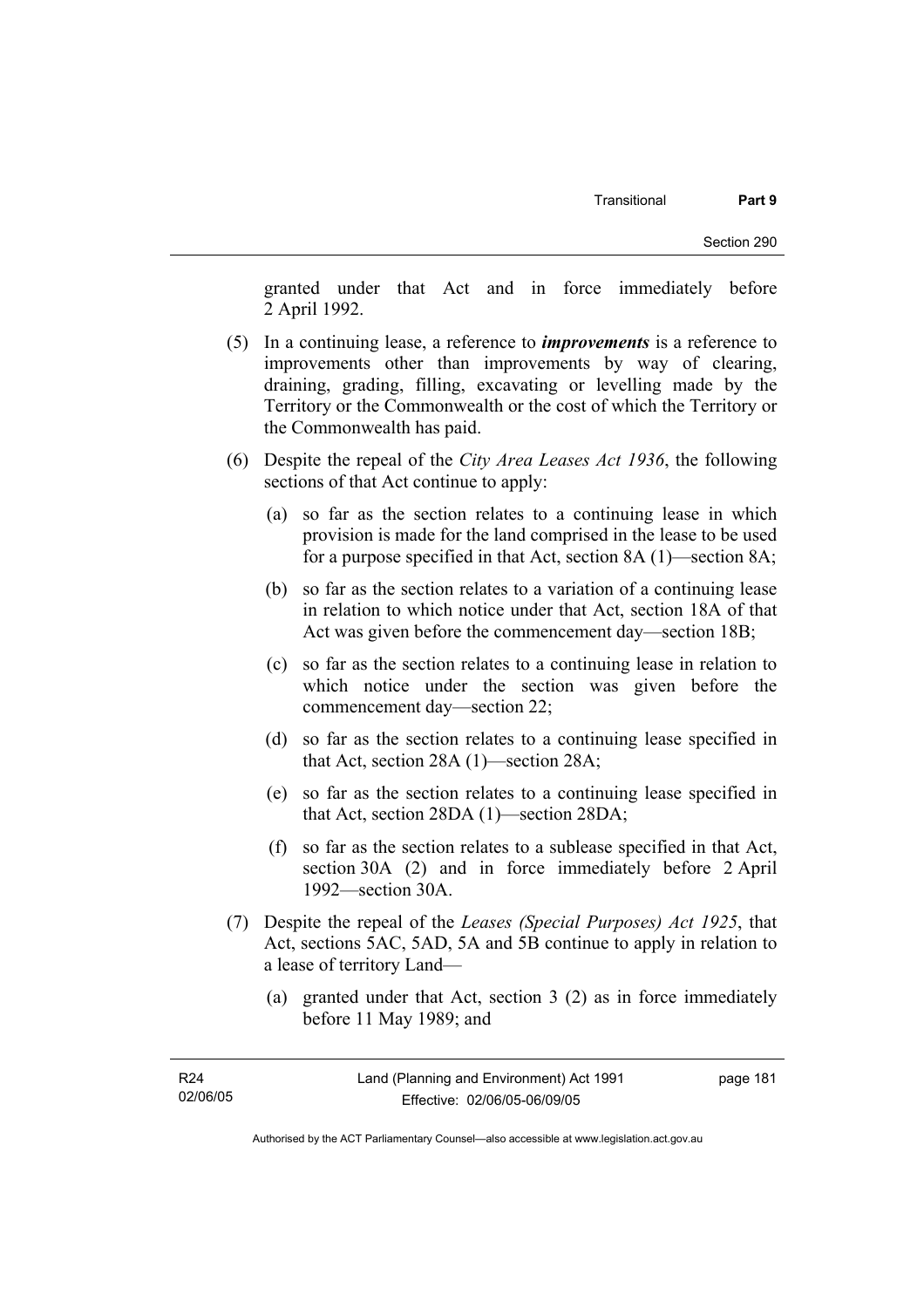#### **Part 9** Transitional

Section 291

- (b) in force immediately before 2 April 1992.
- (8) Despite the repeal of the *Leases (Special Purposes) Act 1925*, that Act, section 5BA (6) continues to apply in relation to a lease granted under that Act and in force immediately before 2 April 1992.
- (9) In this section:

*continuing lease* means a lease granted or continued, or purported to have been granted or continued, under the *City Area Leases Act 1936* and to which this Act, section 289 applies.

#### **291 Conversion of Commonwealth leases**

- (1) This section applies if—
	- (a) a declaration under the *Australian Capital Territory (Planning and Land Management) Act 1988* (Cwlth), section 27 (1) has been rescinded, revoked, amended or varied and as a consequence land that had been national land has ceased to be national land; and
	- (b) a lease had been granted under a prescribed law over all or part of that land and the lease was in force immediately before the rescission, revocation, amendment or variation of the declaration.
- (2) The lease is taken to have been granted under this Act from the day of the rescission, revocation, amendment or variation of the declaration.
- (3) In this section:

*prescribed law* means any of the following laws:

- (a) the *Leases Ordinance 1918*;
- (b) the *Leases (Special Purposes) Ordinance 1925*;
- (c) the *City Area Leases Ordinance 1936*;

Authorised by the ACT Parliamentary Counsel—also accessible at www.legislation.act.gov.au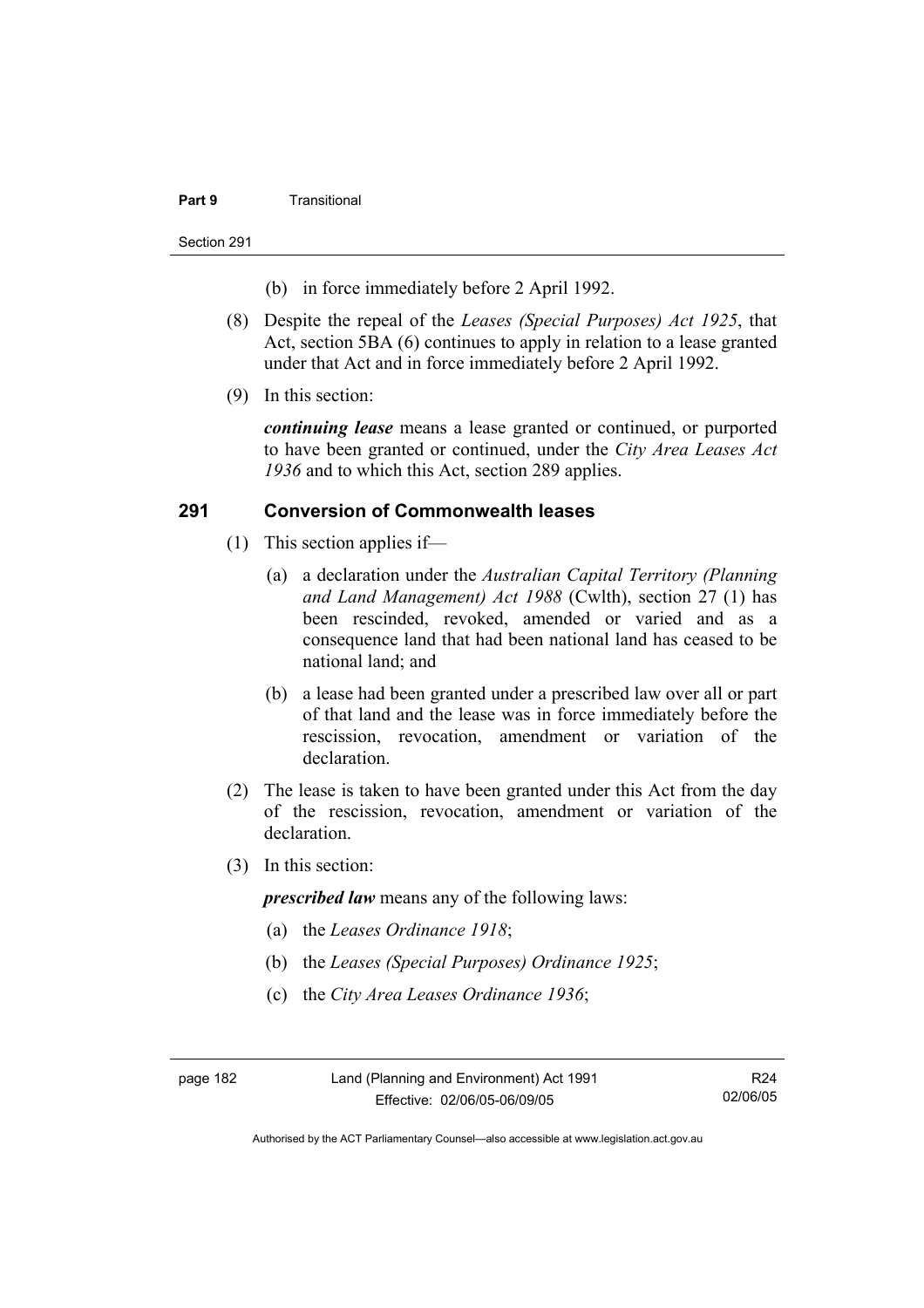(d) the provisions of a law mentioned in paragraph (a), (b) or (c) as in effect under the *National Land Ordinance 1989*.

#### **294 Territory plan variation—omission of heritage places register**

- (1) The planning and land authority must, in writing, make amendments of the plan that are necessary or convenient because of the omission of the heritage places register by the *Heritage Act 2004*.
- (2) An instrument under subsection (1) is a disallowable instrument.
	- *Note* A disallowable instrument must be notified, and presented to the Legislative Assembly, under the Legislation Act.

R24 02/06/05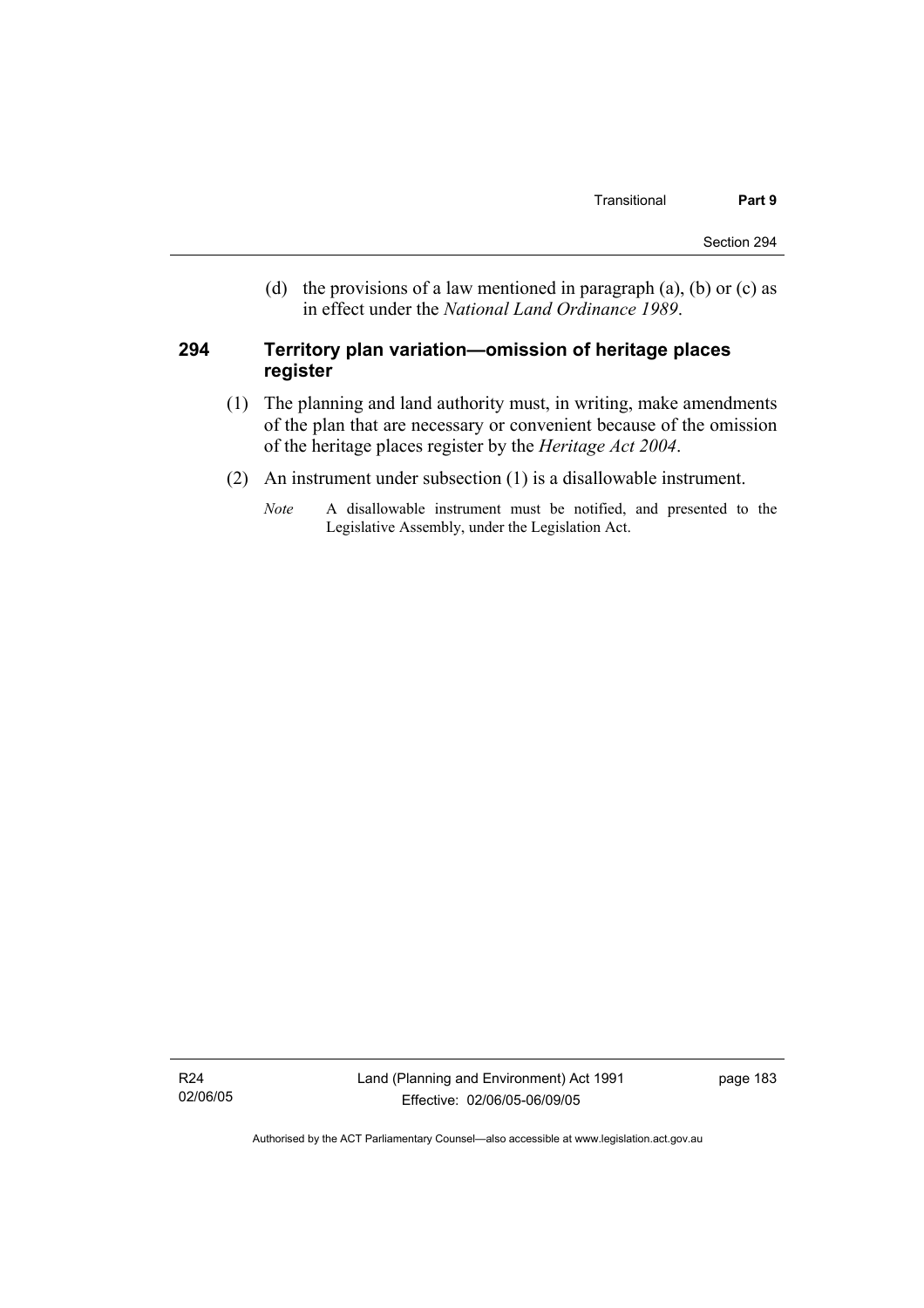# **Schedule 1 Management objectives for public land**

| (see s 195)    |                         |                |                                                                                                                                                                                                                 |
|----------------|-------------------------|----------------|-----------------------------------------------------------------------------------------------------------------------------------------------------------------------------------------------------------------|
| column 1       | column <sub>2</sub>     | column 3       |                                                                                                                                                                                                                 |
| item           | reserve                 |                | management objectives                                                                                                                                                                                           |
| $\mathbf{1}$   | wilderness area         | 1              | to conserve the natural<br>environment in a way<br>ensuring that disturbance to<br>that environment is minimal                                                                                                  |
|                |                         | 2              | to provide for the use of the<br>area (other than by vehicles<br>or other mechanised<br>equipment) for recreation by<br>limited numbers of people,<br>to ensure that opportunities<br>for solitude are provided |
| $\overline{2}$ | national park           | 1              | to conserve the natural<br>environment                                                                                                                                                                          |
|                |                         | $\overline{2}$ | to provide for public use of<br>the area for recreation,<br>education and research                                                                                                                              |
| 3              | nature reserve          | 1              | to conserve the natural<br>environment                                                                                                                                                                          |
|                |                         | $\overline{2}$ | to provide for public use of<br>the area for recreation,<br>education and research                                                                                                                              |
| $\overline{4}$ | special purpose reserve | 1              | to provide for public and<br>community use of the area<br>for recreation and education                                                                                                                          |

| aace |  |
|------|--|
|------|--|

Land (Planning and Environment) Act 1991 Effective: 02/06/05-06/09/05

R24 02/06/05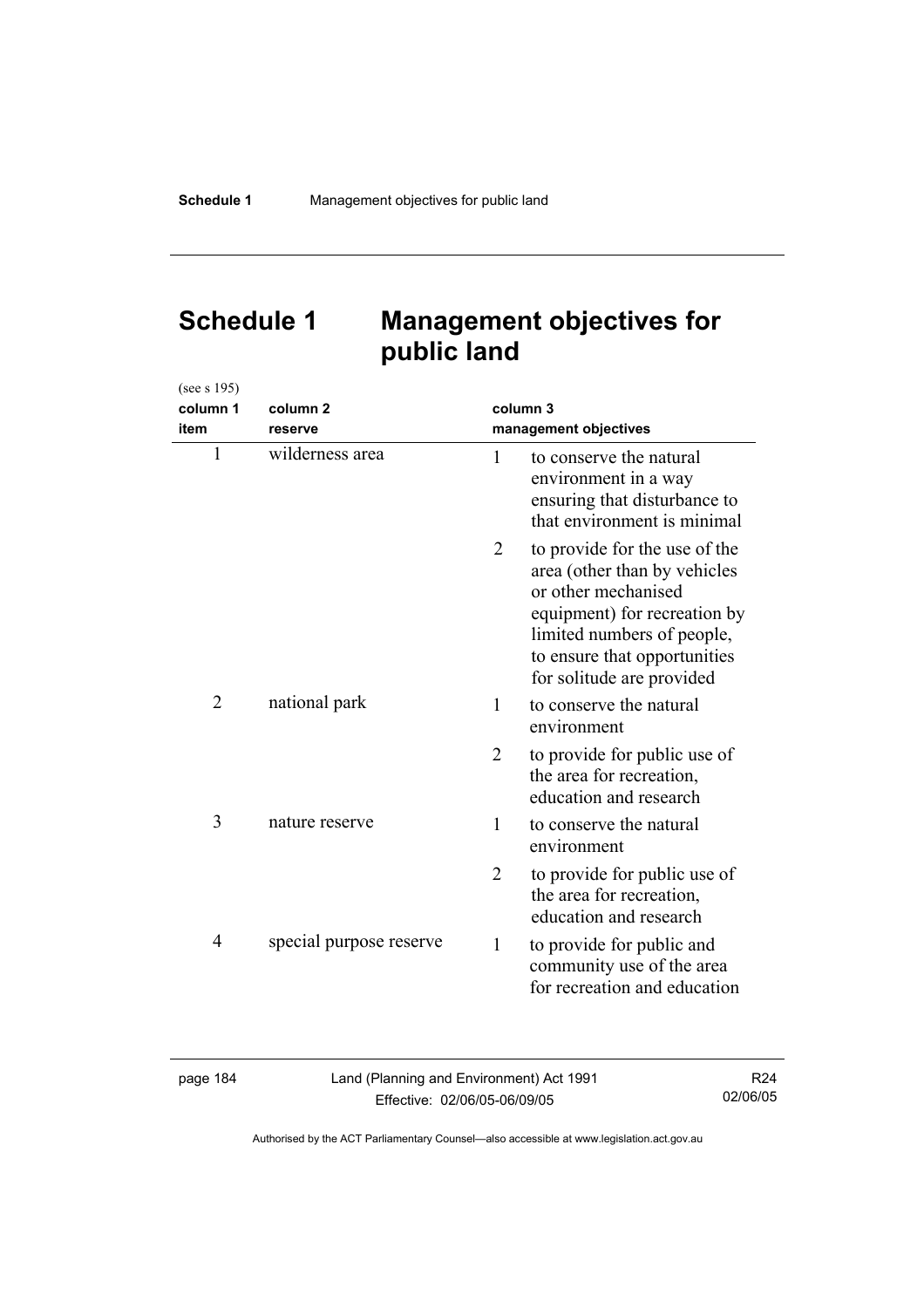## Management objectives for public land **Schedule 1**

| column 1<br>item | column 2<br>reserve          | column 3       | management objectives                                                                                                   |
|------------------|------------------------------|----------------|-------------------------------------------------------------------------------------------------------------------------|
| 5                | cemetery or burial ground    | $\mathbf{1}$   | to provide for the interment<br>or cremation of human<br>remains and the interment of<br>the ashes of human remains     |
| 6                | sport and recreation reserve | -1             | to provide for public and<br>community use of the area<br>for sport and recreation                                      |
| 7                | urban open space             | 1              | to provide for public and<br>community use of the area                                                                  |
|                  |                              | $\overline{2}$ | to develop the area for public<br>and community use                                                                     |
| 8                | lake                         | $\mathbf{1}$   | to prevent and control floods<br>by providing a reservoir to<br>receive flows from rivers,<br>creeks and urban run-offs |
|                  |                              | $\overline{2}$ | to prevent and control<br>pollution of waterways                                                                        |
|                  |                              | 3              | to provide for public use of<br>the lake for recreation                                                                 |
|                  |                              | 4              | to provide a habitat for fauna<br>and flora                                                                             |

R24 02/06/05

 $\overline{\phantom{0}}$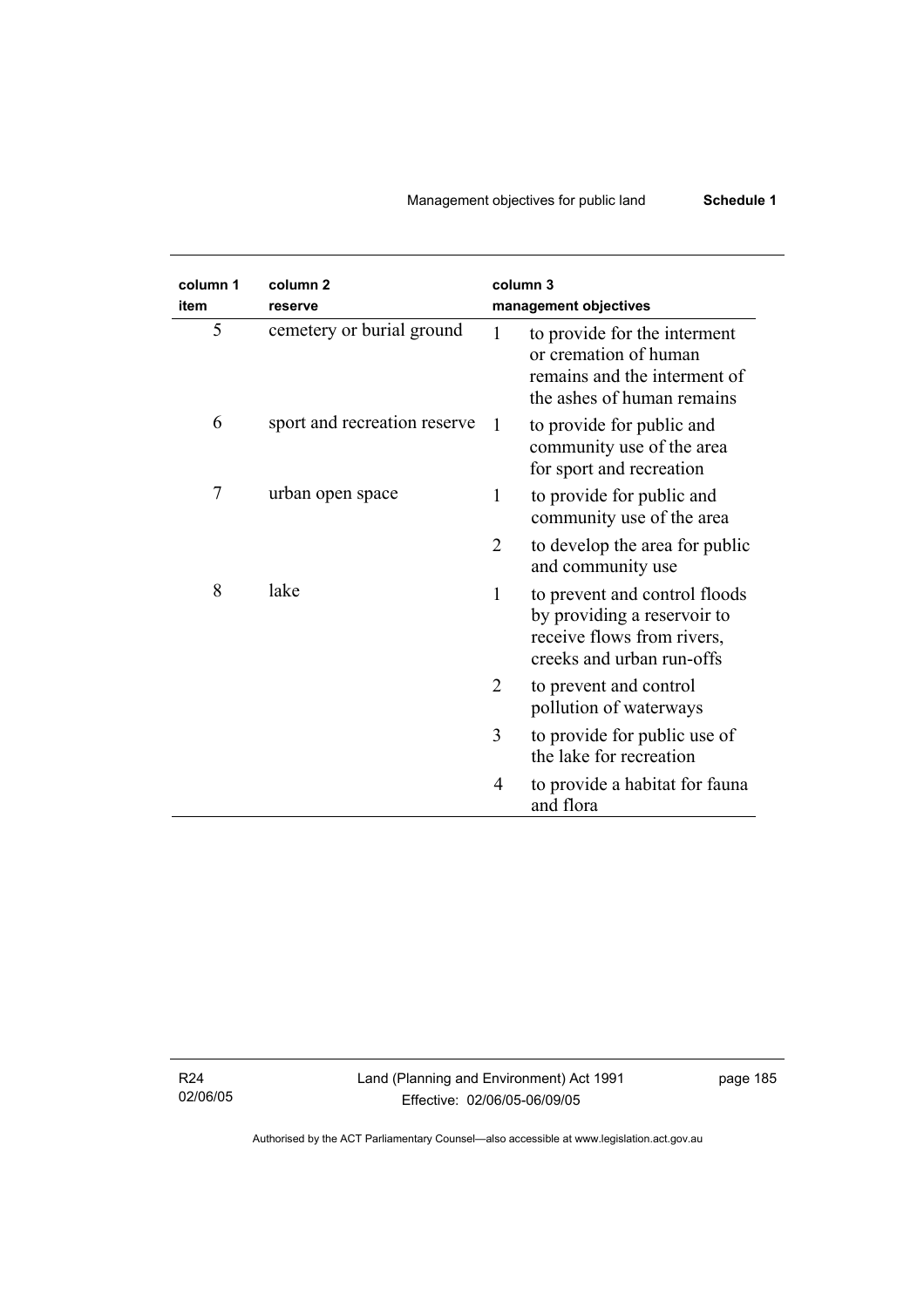## **Schedule 3 Content of preliminary assessments**

(see s 115)

- **1** The following format is to be used for a preliminary assessment required under section 115.
	- 1. **General Information**
	- 1.1 **Name and address of proponent** This is to include the details of any ACT government authority or agency.
	- 1.2 **Details of the contact** This is to include the contact officer within any ACT government authority or agency.
	- 1.3 **Status of the project** Advise the current position on the planning of the project, studies begun or planned and the proposed targets for planning, development or construction.

#### 1.4 **Location of the project**

- (a) project site description sufficient for precise location on a map or a map included to show the exact site location;
- (b) information on possible future extensions.

#### 1.5 **Description of the project**

- (a) the type and form of the project including supporting developments including those not the responsibility of the proponent;
- (b) the purpose and need for the project, intended utilisation and operation of the facilities;
- (c) the relationship of the project with surrounding development, to connected facilities and services or to other proposed projects.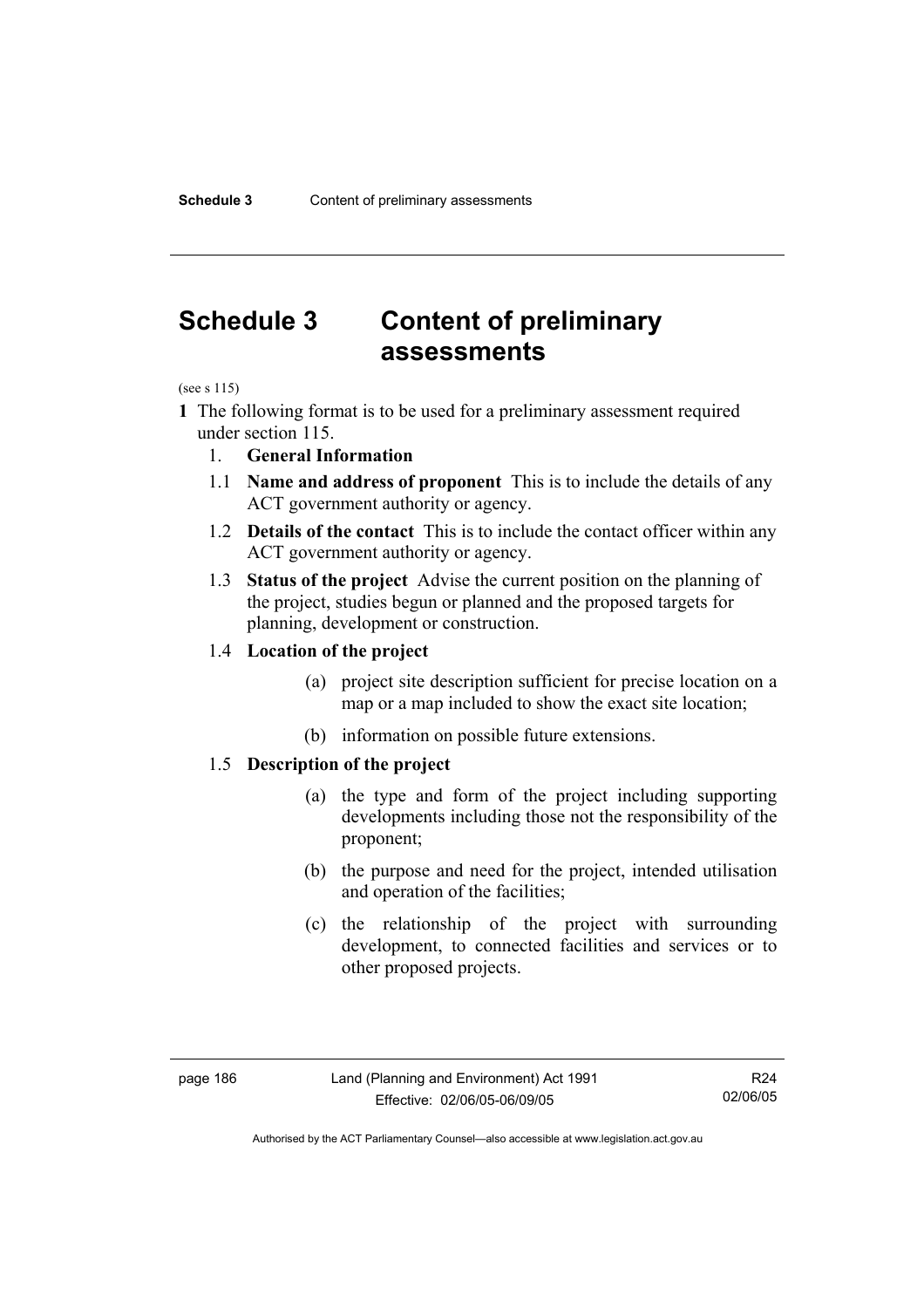## **2 Existing Environmental Conditions**

- 2.1 **Description of project site** A brief description of the overall appearance and current land use with mention made of any special features including the built and natural heritage factors (if any) of the site.
- 2.2 **Description of region surrounding the project site** Significant differences between the site and surrounding areas should be noted eg variation in population density, watershed, proximity to watercourses and water bodies.
- 2.3 **Current land use policy and lease conditions of the site**
- **3 Potential Impact of the Project on the Environment** 
	- 3.1 **On the physical environment**
	- 3.2 **On the human environment**
	- 3.3 **On the non-human biological environment**
	- 3.4 **Potentially beneficial impacts**
- **4 Summary and Conclusions** 
	- 4.1 A summary of the potential benefits and disadvantages of the project. Can the benefits to the community be said to offset any unavoidable permanent or temporary adverse effects?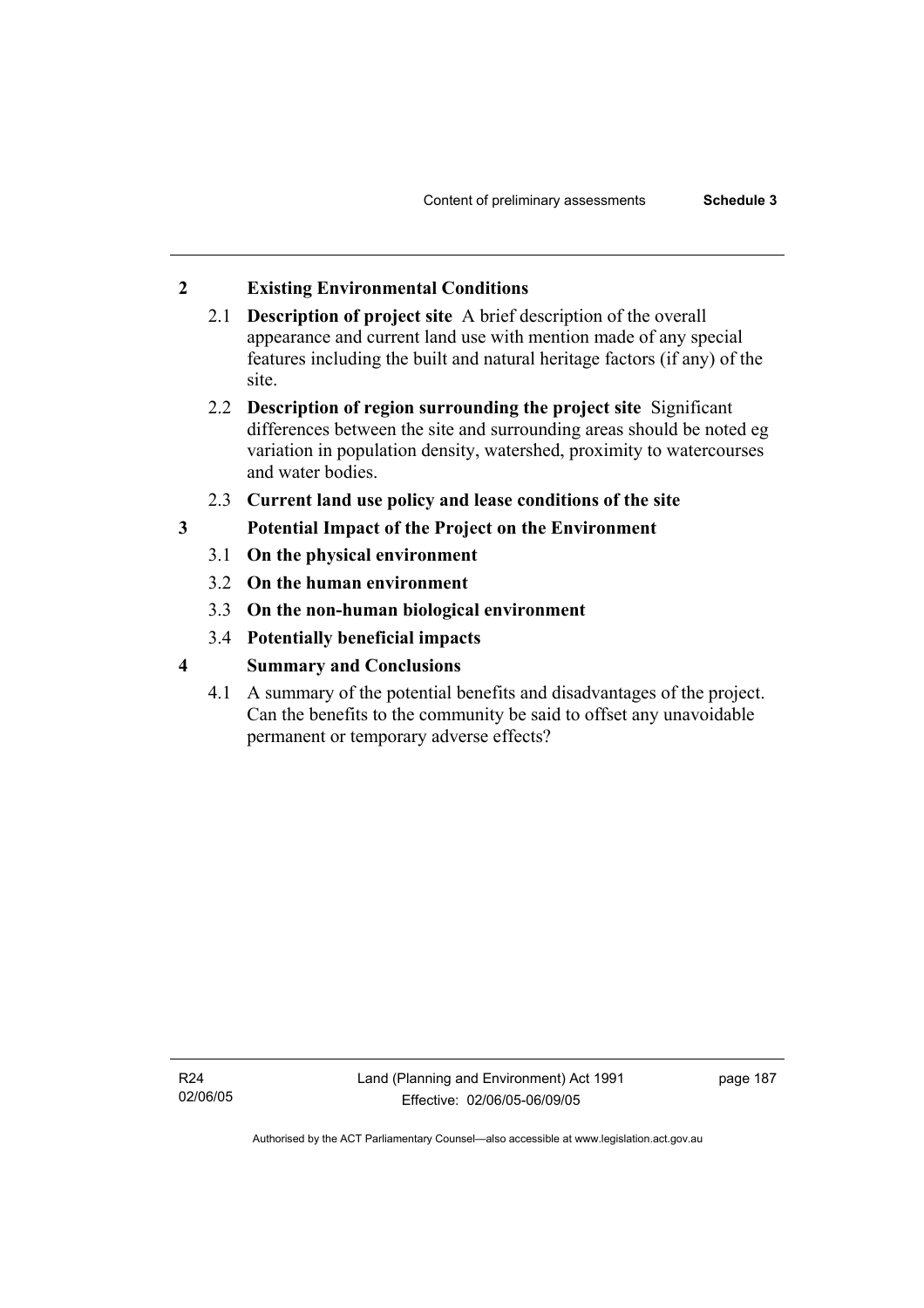# **Schedule 4 Decisions reviewable by AAT**

(see s 275, 282A)

## **Part 4.1 Reviewable decisions under part 6**

| column 1       | column <sub>2</sub>            | column 3            | column 4                                 |
|----------------|--------------------------------|---------------------|------------------------------------------|
| item           | decision-maker                 | provision of<br>Act | decision                                 |
| 1              | planning and land<br>authority | 228(2)              | refusing to approve<br>application       |
| $\overline{2}$ | relevant authority             | 230                 | refusing to approve<br>application       |
| 3              | planning and land<br>authority | 233(3)              | refusing to grant extension of<br>period |
| 4              | relevant authority             | 245                 | giving approval subject to<br>condition  |
| 5              | planning and land<br>authority | 245(4)              | refusing to approve<br>amendment         |
| 6              | planning and land<br>authority | 246A                | refusing to approve<br>application       |
| 7              | planning and land<br>authority | 246A                | giving approval subject to<br>condition  |
| 8              | planning and land<br>authority | 247(2)              | refusing to amend approval               |
| 9              | planning and land<br>authority | 252(2)              | refusing to extend period                |

page 188 Land (Planning and Environment) Act 1991 Effective: 02/06/05-06/09/05

R24 02/06/05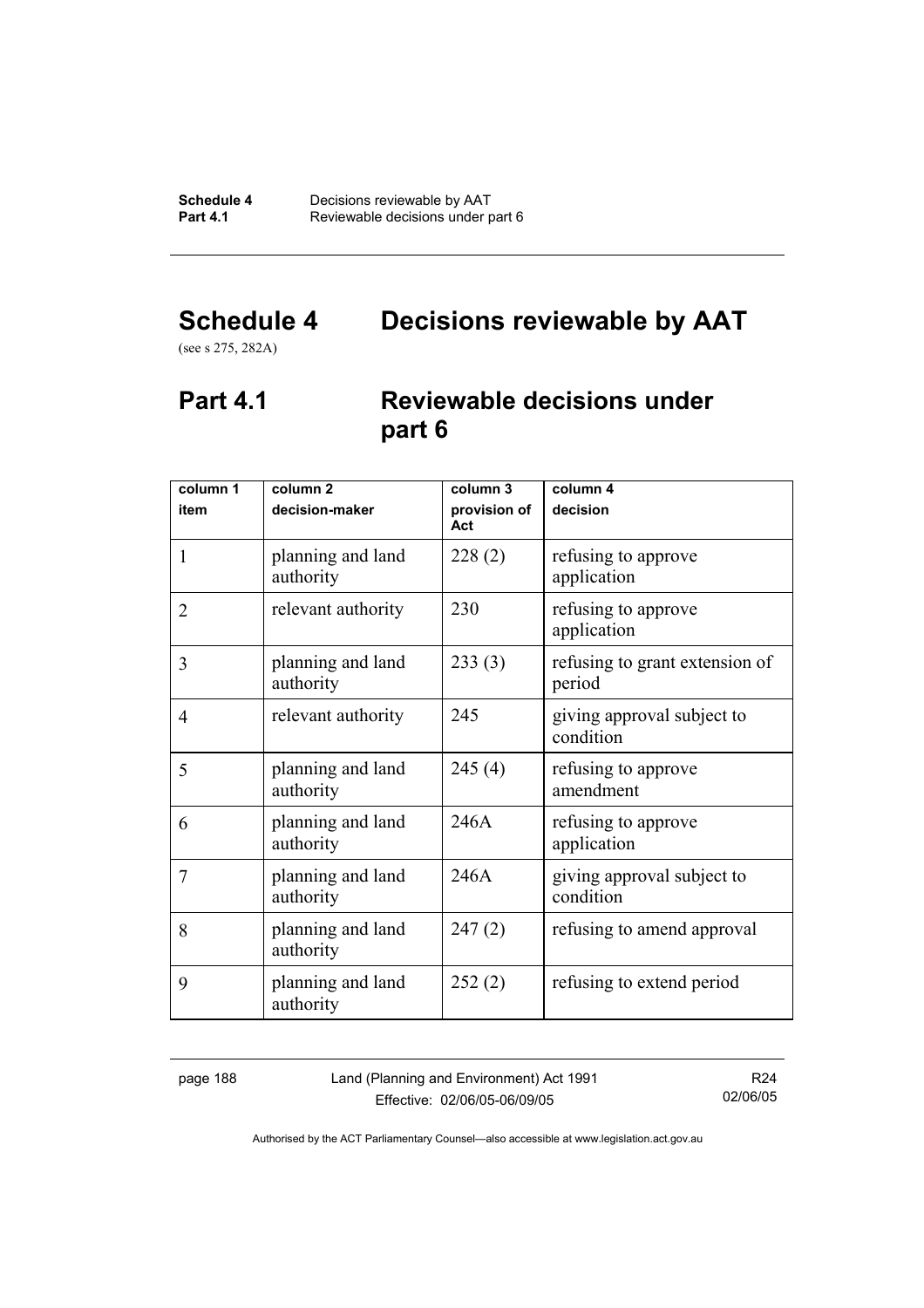| column 1<br>item | column 2<br>decision-maker | column 3<br>provision of<br>Act | column 4<br>decision |
|------------------|----------------------------|---------------------------------|----------------------|
|                  | relevant authority         | 253                             | revoking approval    |

# **Part 4.2 Other reviewable decisions**

| column 1<br>item | column <sub>2</sub><br>decision-maker | column 3<br>provision of | column 4<br>decision                                                                                              |
|------------------|---------------------------------------|--------------------------|-------------------------------------------------------------------------------------------------------------------|
|                  |                                       | Act                      |                                                                                                                   |
| $\mathbf{1}$     | planning and land<br>authority        | 167(3)                   | deciding that person not<br>eligible for grant of lease of<br>specified class                                     |
| $\overline{2}$   | planning and land<br>authority        | 167(5)                   | refusing to consent to<br>assignment, transfer or<br>subletting of lease or parting<br>of possession of leasehold |
| 3                | planning and land<br>authority        | 170(1)                   | terminating person's right to<br>grant of lease                                                                   |
| 4                | planning and land<br>authority        | 171(2)                   | refusing to grant further<br>residential lease                                                                    |
| 5                | planning and land<br>authority        | 171A(1)                  | refusing to grant further rural<br>lease                                                                          |
| 6                | planning and land<br>authority        | 172(2)                   | refusing to grant further lease<br>other than residential or rural<br>lease                                       |
| 7                | planning and land<br>authority        | 174(2)                   | deciding market value of<br>improvements                                                                          |
| 8                | planning and land<br>authority        | 177(3)                   | confirming variation of rent                                                                                      |

R24 02/06/05 Land (Planning and Environment) Act 1991 Effective: 02/06/05-06/09/05

page 189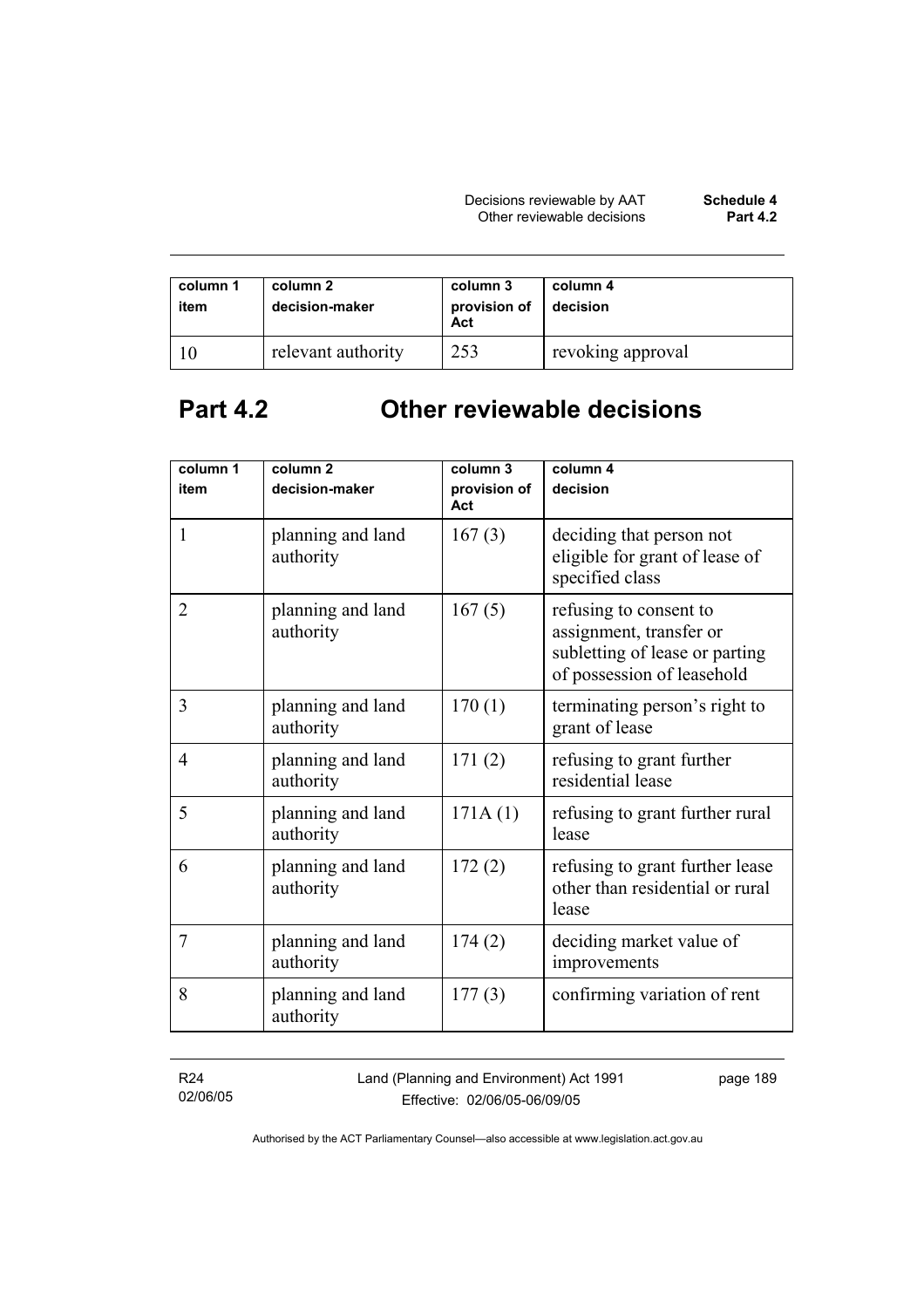#### **Schedule 4** Decisions reviewable by AAT **Part 4.2 Other reviewable decisions**

| column 1<br>item | column <sub>2</sub><br>decision-maker | column 3<br>provision of<br>Act | column 4<br>decision                                                                                                                                          |
|------------------|---------------------------------------|---------------------------------|---------------------------------------------------------------------------------------------------------------------------------------------------------------|
| 9                | planning and land<br>authority        | 177(3)                          | on review of variation of rent,<br>substituting other variation                                                                                               |
| 10               | planning and land<br>authority        | 178(1)                          | refusing to authorise payment<br>of amount                                                                                                                    |
| 11               | planning and land<br>authority        | 179(1)                          | refusing to issue certificate of<br>compliance                                                                                                                |
| 12               | planning and land<br>authority        | 179(2)                          | on application for certificate of<br>compliance under s 179 (1)-<br>issuing certificate that building<br>and development condition<br>partially complied with |
| 13               | planning and land<br>authority        | 179(2)                          | refusing to issue certificate<br>that building and development<br>condition partially complied<br>with                                                        |
| 14               | planning and land<br>authority        | 179(2)                          | issuing certificate of<br>compliance subject to<br>condition under s 179 (3)                                                                                  |
| 15               | planning and land<br>authority        | 180(2)                          | refusing to consent to<br>assignment or transfer of lease<br>or interest in lease                                                                             |
| 16               | planning and land<br>authority        | 184A(2)                         | deciding change of use charge<br>for variation of nominal rent<br>lease                                                                                       |
| 17               | planning and land<br>authority        | 184C(1)                         | refusing to remit change of use<br>charge for variation of<br>nominal rent lease                                                                              |

page 190 Land (Planning and Environment) Act 1991 Effective: 02/06/05-06/09/05

R24 02/06/05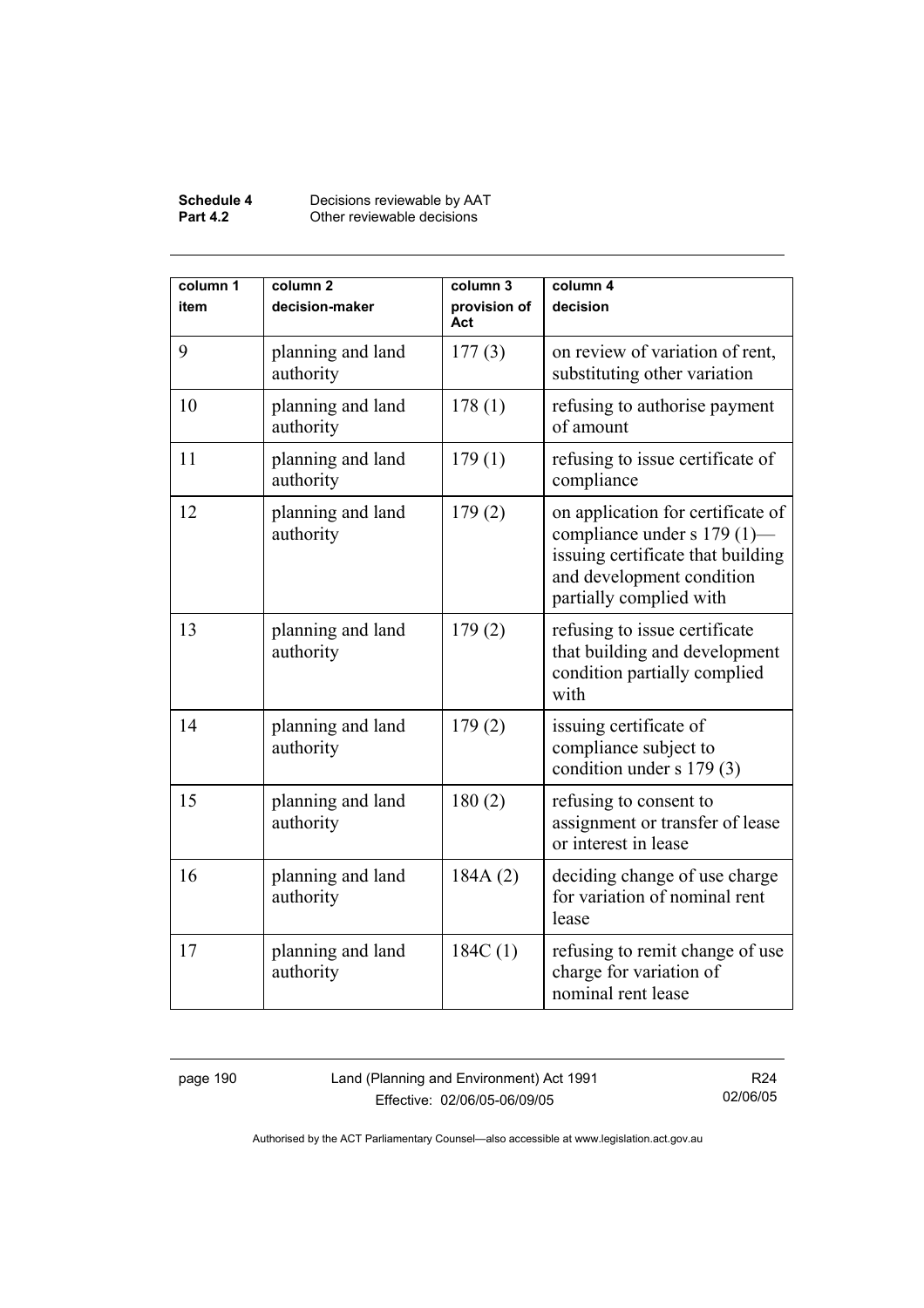Decisions reviewable by AAT **Schedule 4** Other reviewable decisions **Part 4.2** 

| column 1 | column <sub>2</sub>            | column 3            | column 4                                                                                                           |
|----------|--------------------------------|---------------------|--------------------------------------------------------------------------------------------------------------------|
| item     | decision-maker                 | provision of<br>Act | decision                                                                                                           |
| 18       | planning and land<br>authority | 184C(1)             | remitting change of use charge<br>for variation of nominal rent<br>lease by amount less than<br>amount applied for |
| 19       | planning and land<br>authority | 184C(2)             | increasing change of use<br>charge for variation of<br>nominal rent lease                                          |
| 20       | planning and land<br>authority | 184D(2)             | reappraising rent payable<br>under rental lease                                                                    |
| 21       | planning and land<br>authority | 186(1)(d)           | deciding amount payable to<br>reduce lease rent to nominal<br>rent                                                 |
| 22       | planning and land<br>authority | 187A(2)             | deciding change of use charge<br>for consolidation or<br>subdivision                                               |
| 23       | planning and land<br>authority | 187C(1)             | refusing to remit change of use<br>charge for consolidation or<br>subdivision                                      |
| 24       | planning and land<br>authority | 187C(1)             | remitting change of use charge<br>for consolidation or<br>subdivision by amount less<br>than amount applied for    |
| 25       | planning and land<br>authority | 187C(2)             | increasing change of use<br>charge for consolidation or<br>subdivision                                             |
| 26       | planning and land<br>authority | 188(1)              | terminating lease                                                                                                  |

R24 02/06/05 Land (Planning and Environment) Act 1991 Effective: 02/06/05-06/09/05

page 191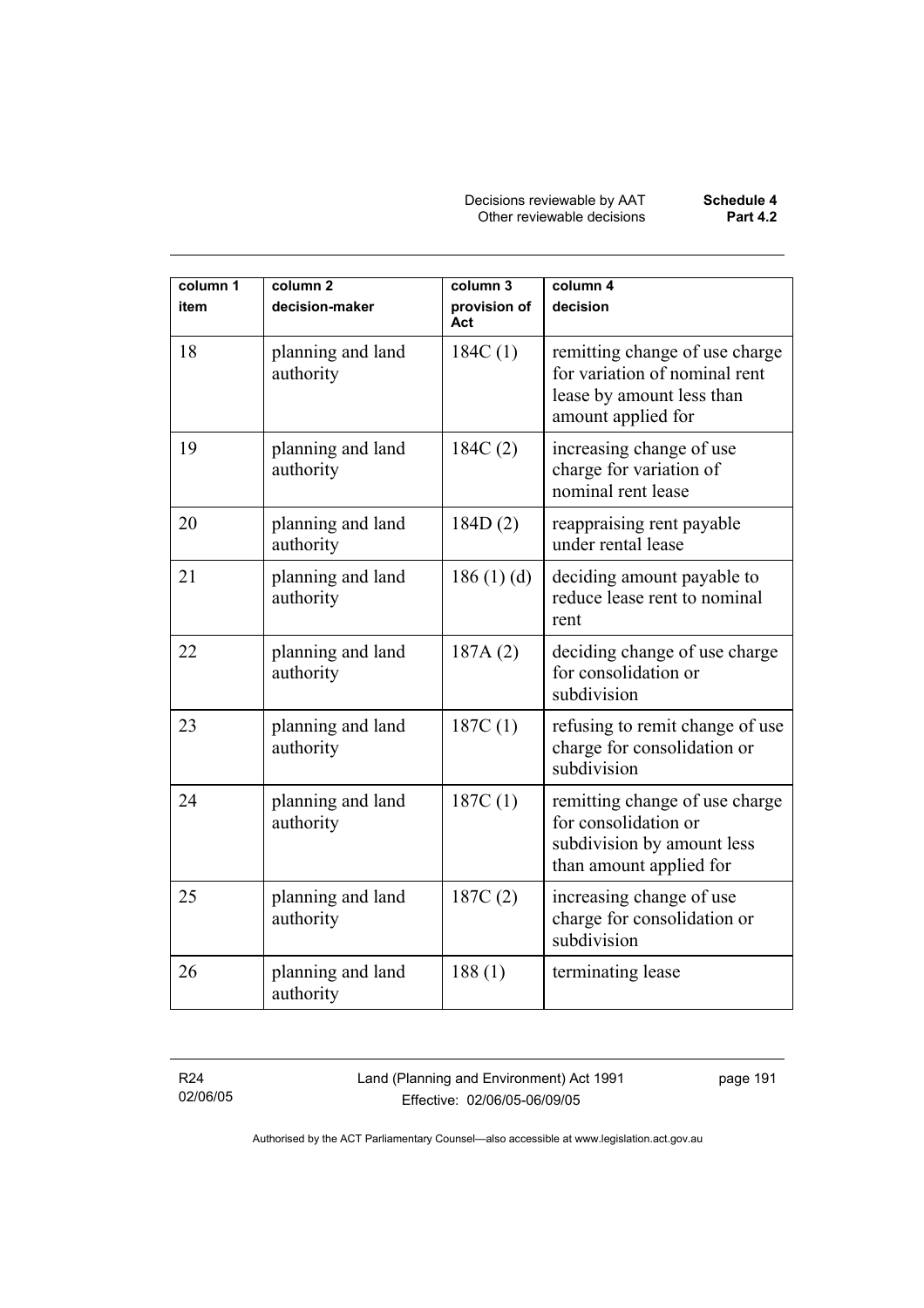| Schedule 4      | Decisions reviewable by AAT |
|-----------------|-----------------------------|
| <b>Part 4.2</b> | Other reviewable decisions  |

| column 1<br>item | column 2<br>decision-maker     | column 3<br>provision of<br>Act | column 4<br>decision                                                         |
|------------------|--------------------------------|---------------------------------|------------------------------------------------------------------------------|
| 27               | planning and land<br>authority | 188(4)                          | terminating licence                                                          |
| 28               | planning and land<br>authority | 214(1)                          | refusing consent to surrender<br>of lease or part of leasehold               |
| 29               | planning and land<br>authority | 214(2)                          | accepting surrender of lease or<br>part of leasehold subject to<br>condition |
| 30               | planning and land<br>authority | 219(1)                          | refusing to grant right to<br>extract minerals                               |

page 192 Land (Planning and Environment) Act 1991 Effective: 02/06/05-06/09/05

R24 02/06/05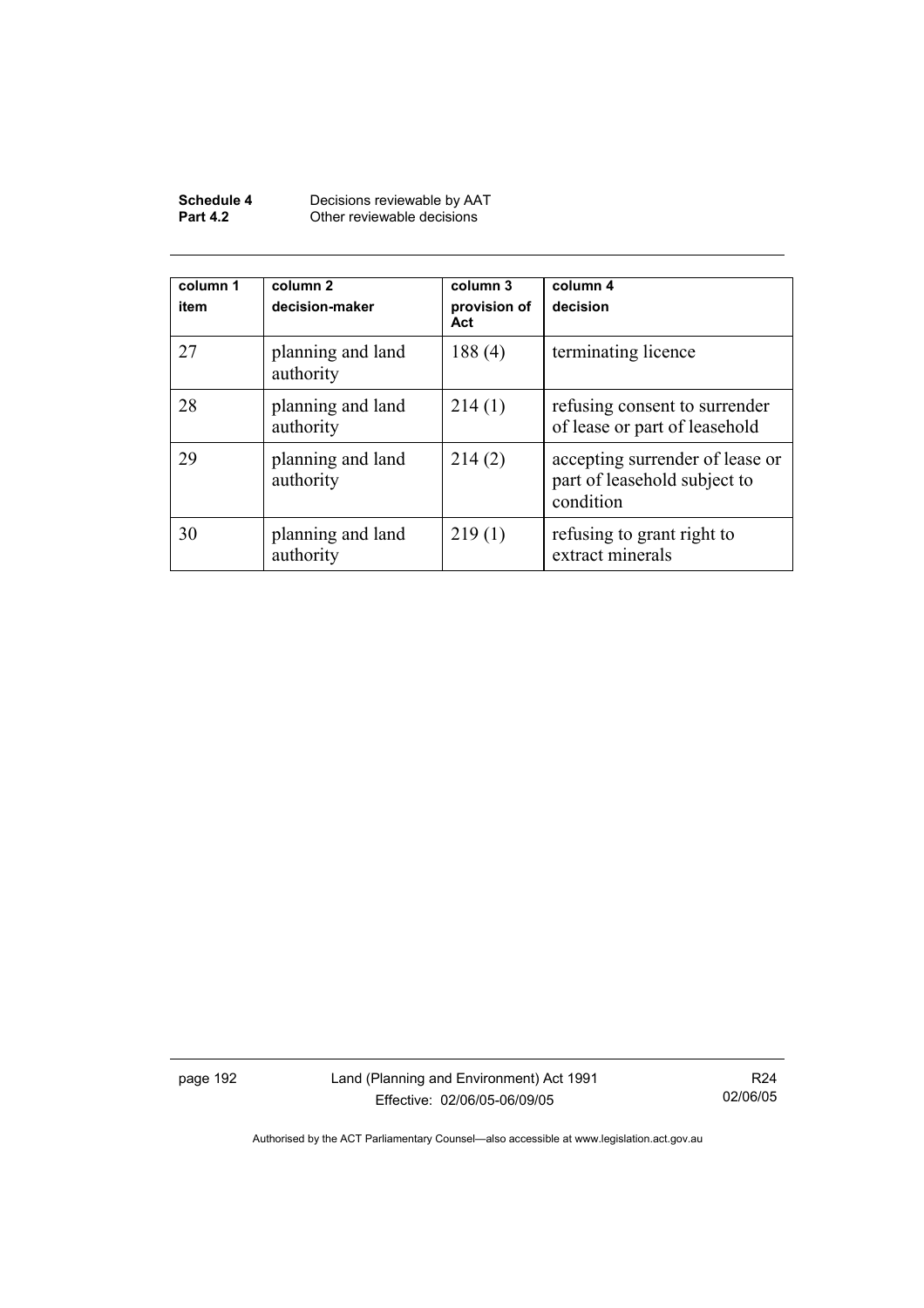# **U Schedule 5 Activities subject to orders**

| (see s 4, s 258) |                                                                                                                                                                                                                                |                      |
|------------------|--------------------------------------------------------------------------------------------------------------------------------------------------------------------------------------------------------------------------------|----------------------|
| column 1         | column <sub>2</sub>                                                                                                                                                                                                            | column 3             |
| item             | activities                                                                                                                                                                                                                     | penalty              |
| $\mathbf{1}$     | work affecting a conservation<br>requirement under a heritage direction<br>conducted otherwise than in<br>accordance with an approval                                                                                          | 200 penalty<br>units |
| $\overline{2}$   | failure to comply with-<br>(a) a lease; or<br>(b) if a lease is granted subject to<br>the lessee entering into a<br>development agreement and<br>the lessee has entered into such<br>an agreement-the<br>development agreement | 50 penalty<br>units  |
| $\overline{4}$   | failure to keep a leasehold clean                                                                                                                                                                                              | 50 penalty<br>units  |
| 5                | undertaking a development                                                                                                                                                                                                      | 50 penalty<br>units  |
| 6                | having a building or structure that was<br>constructed or erected without<br>approval required by-<br>(a) this Act, division 6.2; or<br>the Buildings (Design and<br>(b)<br>Siting) Act 1964                                   | 50 penalty<br>units  |
| 9                | permitting a tree, sapling, plant or<br>shrub to overhang a public place so as<br>to obstruct or inconvenience a person<br>in that place                                                                                       | 5 penalty units      |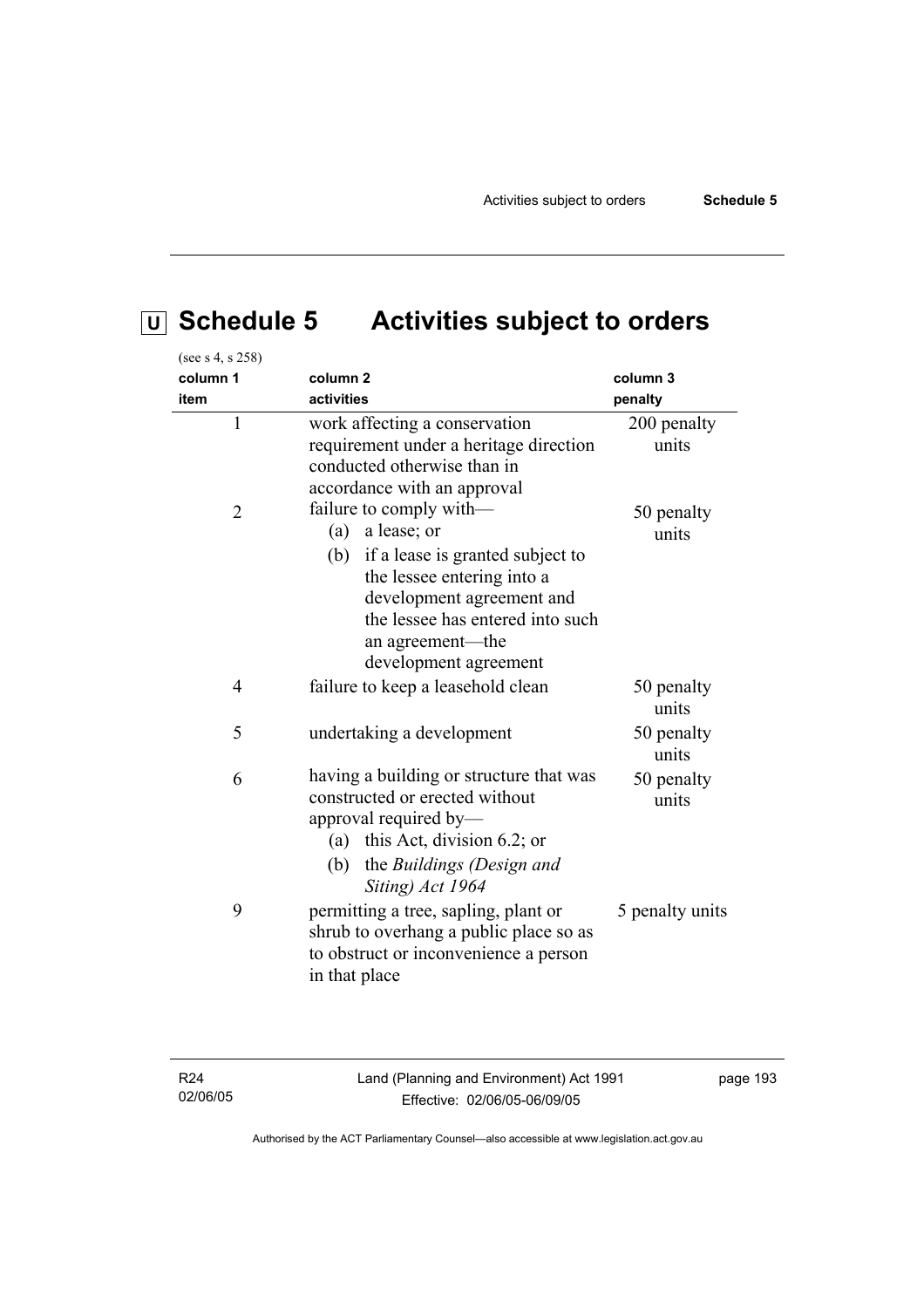## **Schedule 5** Activities subject to orders

| column 1<br>item | column <sub>2</sub><br>activities                                                                                                                                                                                                                                                                                                             | column 3<br>penalty  |
|------------------|-----------------------------------------------------------------------------------------------------------------------------------------------------------------------------------------------------------------------------------------------------------------------------------------------------------------------------------------------|----------------------|
| 10               | an activity that is likely to cause soil<br>erosion, or an activity that involves<br>destroying, damaging, removing or<br>otherwise interfering with vegetation<br>(living or dead) or soil between the<br>banks, or within 20m of the bank, of a<br>watercourse, or on land with a slope of<br>more than 18 <sup>°</sup> from the horizontal | 100 penalty<br>units |
| 11               | using or managing land in a way that<br>fails to control the propagation of a<br>pest animal or pest plant                                                                                                                                                                                                                                    | 50 penalty<br>units  |
| 12               | parking a heavy vehicle on residential<br>land in contravention of a code of<br>practice under the <i>Road Transport</i><br>(Safety and Traffic Management)<br>Regulation 2000, division 3.1.3 about<br>the parking of heavy vehicles                                                                                                         | 20 penalty<br>units  |
| 13               | managing land held under a rural lease<br>other than in accordance with the land<br>management agreement that applies to<br>it                                                                                                                                                                                                                | 50 penalty<br>units  |

page 194 Land (Planning and Environment) Act 1991 Effective: 02/06/05-06/09/05

R24 02/06/05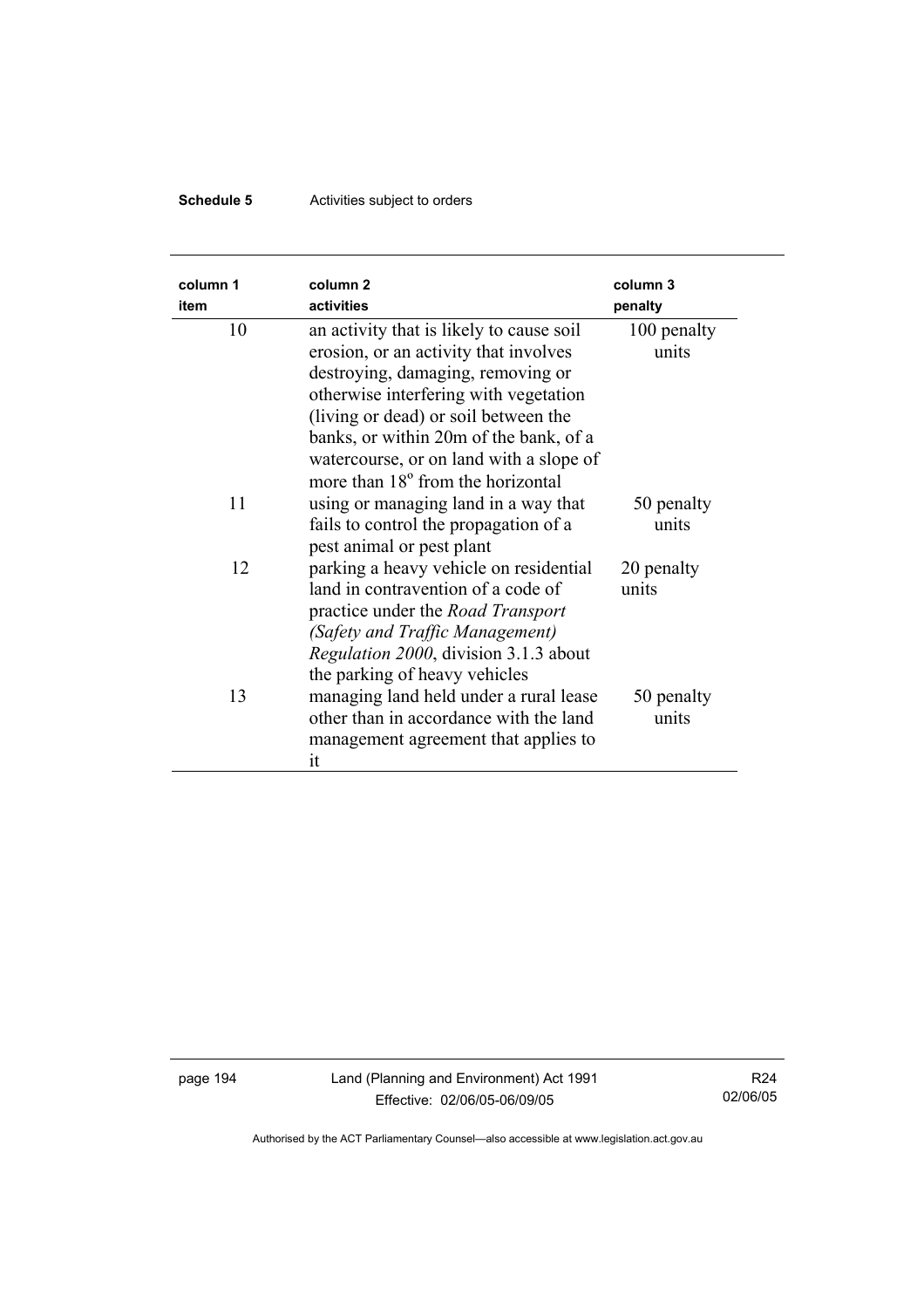# **U Dictionary**

(see s 2)

*Note 1* The Legislation Act contains definitions and other provisions relevant to this Act.

*Note 2* For example, the Legislation Act, dict, pt 1, defines the following terms:

- ΑΑΤ
	- administrative appeals tribunal
	- amend
	- appoint
	- change
	- conservator of flora and fauna
- contravene
- document
- domestic partner (see s 169)
- entity
- exercise
- function
- month
- national capital authority
- penalty unit (see s 133)
- the Territory.

*application*, for part 6 (Approvals and orders)—see section 222.

*approval*, for part 6 (Approvals and orders)—see section 222.

*assessment* means an assessment made under division 4.3

#### *authorised person*—

- (a) for subdivision 4.4.3 (Procedures and powers)—see section 143; and
- (b) for subdivision 6.3.2 (Rectification work)—see section 259C (1).

#### *background papers*, for part 2 (Planning)—see section 5.

| R24      | Land (Planning and Environment) Act 1991 | page 195 |
|----------|------------------------------------------|----------|
| 02/06/05 | Effective: 02/06/05-06/09/05             |          |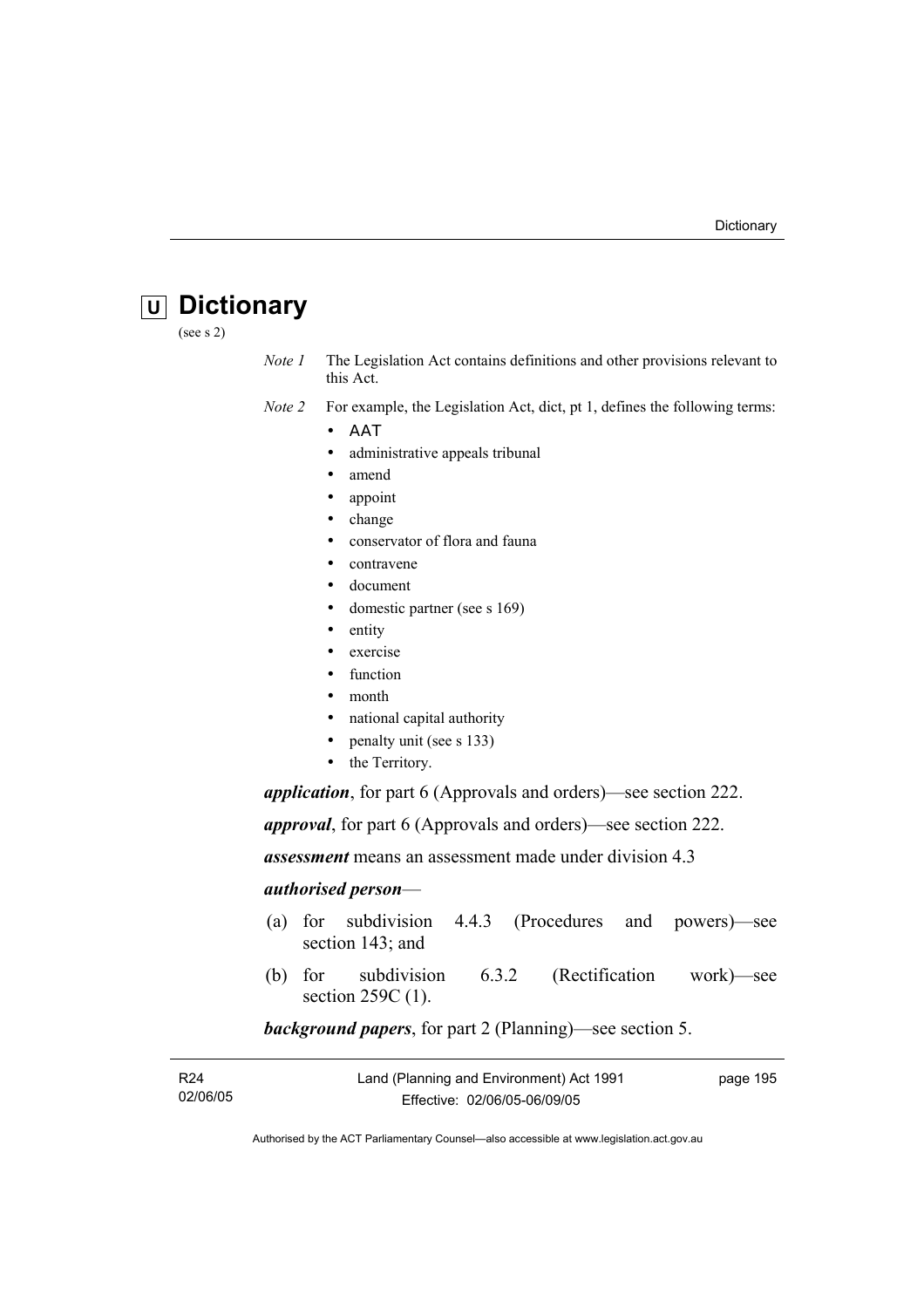*building*, for part 6 (Approvals and orders)—see section 222.

*building and development provision*, for part 5 (Land administration)—see section 159.

*building work*, for part 6 (Approvals and orders)—see section 222.

*cemetery* includes crematorium.

*connected*, with an offence, for division 6.4 (Enforcement)—see section 262.

*conservator* means the conservator of flora and fauna*.*

#### *consolidation—*

- (a) for part 5 (Land administration)—see section 159; and
- (b) for part 6 (Approvals and orders)—see section 222.

*consultation notice*, for part 2 (Planning)—see section 19.

*controlled activity* means—

- (a) an activity of a kind mentioned in schedule 5; or
- (b) an activity under another Act that is declared by that Act to be a controlled activity for schedule 5.

*dealing*, for division 5.4 (Restrictions on rural leases)—see section 186B.

*defined decision*, for part 4 (Environmental assessments and inquiries)—see section 111.

*development*, in relation to land—

- (a) for part 2 (Planning)—see section 5; and
- (b) for part 6 (Approvals and orders)—see section 222.

*discharge amount*, for division 5.4 (Restrictions on rural leases) see section 186B.

*draft plan variation*, for part 2 (Planning)—see section 5.

| page 196 | Land (Planning and Environment) Act 1991 |          |
|----------|------------------------------------------|----------|
|          | Effective: 02/06/05-06/09/05             | 02/06/05 |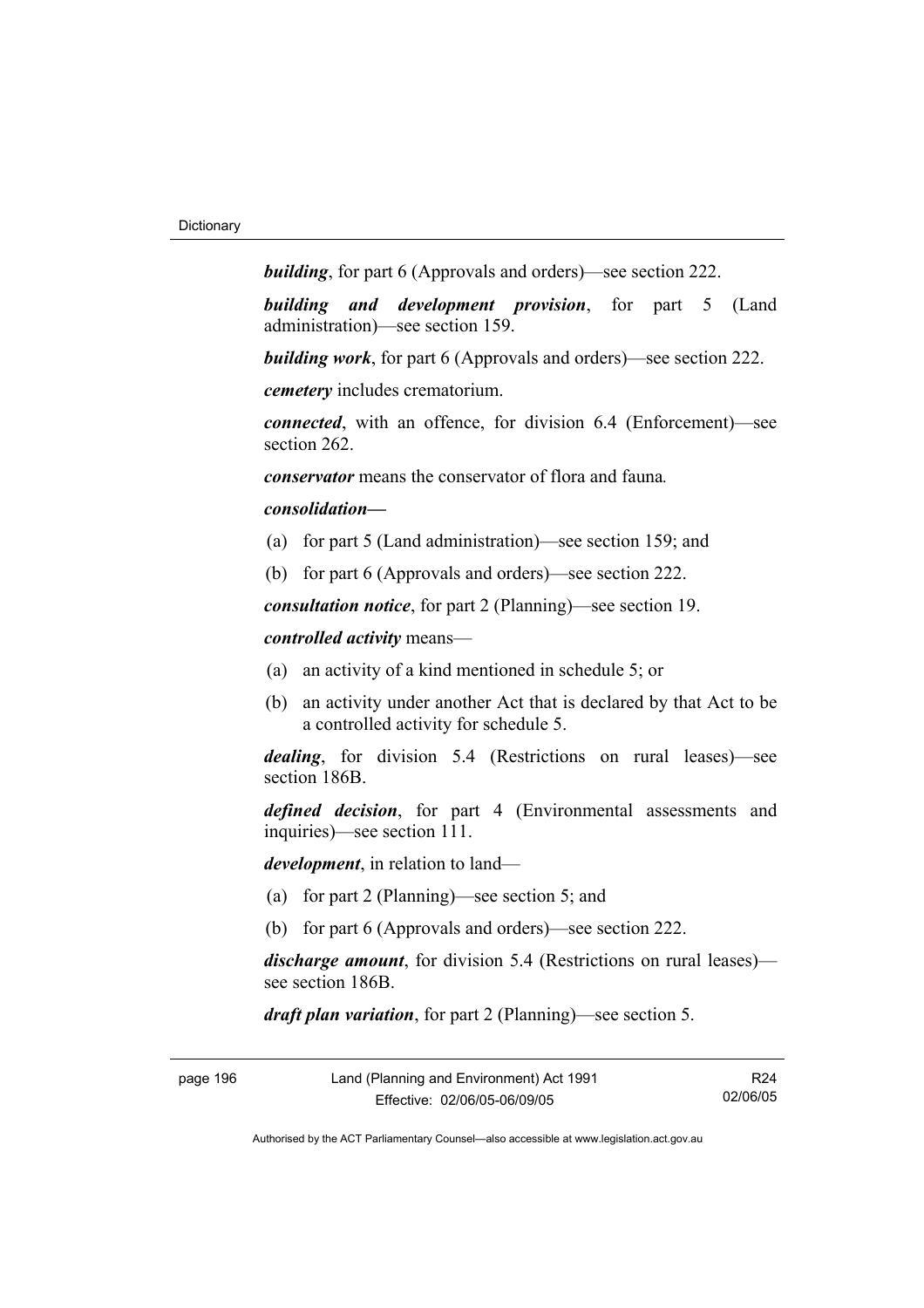*earlier index number*, for division 5.4 (Restrictions on rural leases)—see section 186B.

*environmental impact*, for part 4 (Environmental assessments and inquiries)—see section 111.

*environmental impact statement*, for part 4 (Environmental assessments and inquiries)—see section 111.

*environmental report*, for part 2 (Planning)—see section 5.

*Environment Minister* means the Minister administering part 4 (Environmental assessments and inquiries).

*Executive*, for part 6 (Approvals and orders)—see section 222.

*formal error* means—

- (a) a clerical error; or
- (b) an error arising from an accidental slip or omission; or
- (c) a defect of form.

*heritage direction*—see the *Heritage Act 2004*, section 62.

*heritage significance*—see the *Heritage Act 2004*, section 62.

*holding period*, for division 5.4 (Restrictions on rural leases)—see section 186B.

*index number*, for division 5.4 (Restrictions on rural leases)—see section 186G.

*inquiry* means an inquiry conducted under division 4.4 (Inquiries).

*inspector*, for part 6 (Approvals and orders), means a person appointed as an inspector under section 263 (1).

*land*—

- (a) for part 2 (Planning)—see section 5; and
- (b) for part 4 (Environmental assessments and inquiries)—see section 111

| R <sub>24</sub> | Land (Planning and Environment) Act 1991 | page 197 |
|-----------------|------------------------------------------|----------|
| 02/06/05        | Effective: 02/06/05-06/09/05             |          |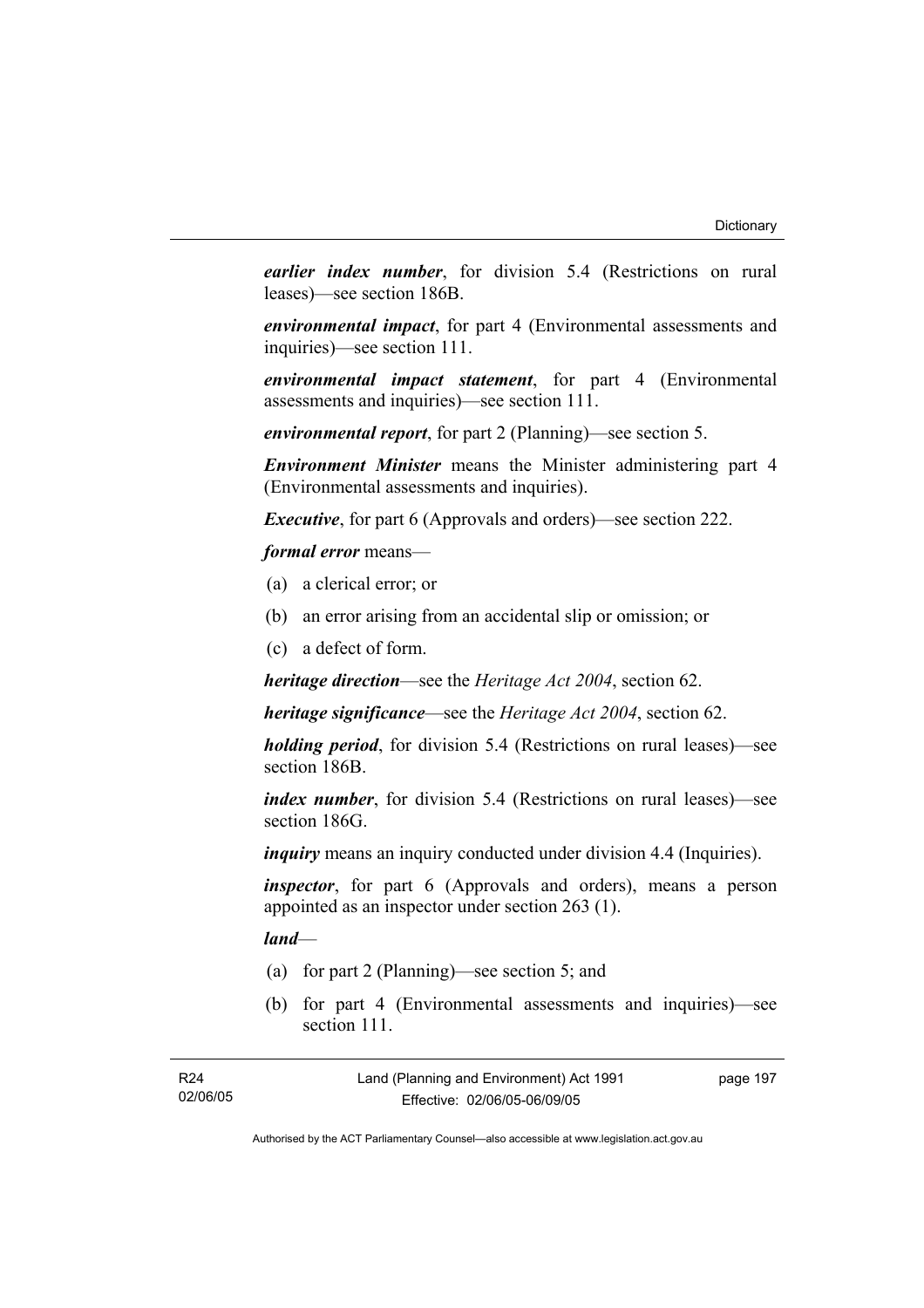*land management agreement* means an agreement under section 186C.

*Note* A reference to an instrument (including a land management agreement) includes a reference to the instrument as originally made and as amended (see Legislation Act, s 102).

*later index number*, for division 5.4 (Restrictions on rural leases) see section 186B.

*lease—*

- (a) for part 5 (Land administration)—see section 159; and
- (b) for part 6 (Approvals and orders)—see section 222.

*lessee—*

- (a) for part 5 (Land administration)—see section 159; and
- (b) for part 6 (Approvals and orders)—see section 222.

*long lease*, for division 5.4 (Restrictions on rural leases)—see section 186B.

*market value*, for part 5 (Land administration)—see section 159.

*national capital plan*, for part 2 (Planning)—see section 5.

*natural environment*, for schedule 1 (Management objectives for public land)—see section 195 (6).

*new application*, for subdivision 6.2.4 (Reconsideration of applications for approval)—see section 245A.

*newspaper* means a newspaper published and circulating in the ACT.

*nominal rent lease*, for part 5 (Land administration)—see section 159.

*objection*, for part 6 (Approvals and orders)—see section 222.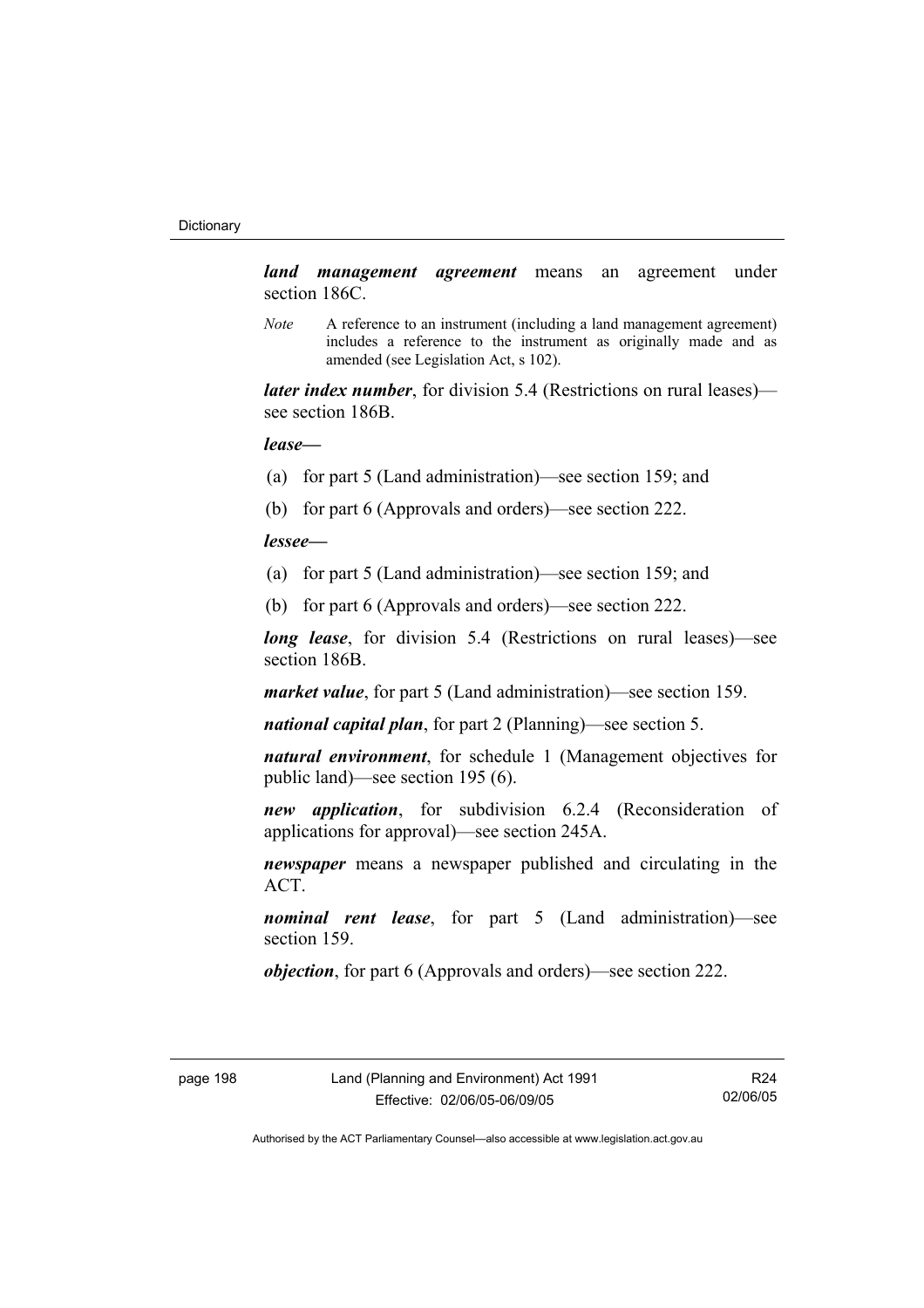*occupier*—

- (a) for subdivision 4.4.3 (Procedures and powers)—see section 143; and
- (b) for division 6.4 (Enforcement)—see section 262.

*offence*, for division 6.4 (Enforcement)—see section 262.

*order*, for part 6 (Approvals and orders)—see section 222.

*original application*, for subdivision 6.2.4 (Reconsideration of applications for approval)—see section 245A.

*original decision*, for subdivision 6.2.4 (Reconsideration of applications for approval)—see section 245A.

*panel*, for part 4 (Environmental assessments and inquiries)—see section 111.

*pest animal* means an animal declared to be a pest animal under section 261.

*pest plant* means a plant declared to be a pest plant under section 261

*place*, for subdivision 4.4.3 (Procedures and powers)—see section 143.

*plan* means the territory plan.

*Note* A reference to an instrument (including the plan) includes a reference to the instrument as originally made and as amended (see Legislation Act, s 102).

*plan of management*, for division 5.7 (Public land)—see section 191.

*preliminary assessment*, for part 4 (Environmental assessments and inquiries)—see section 111.

*prescribed period*, for part 6 (Approvals and orders)—see section 222.

page 199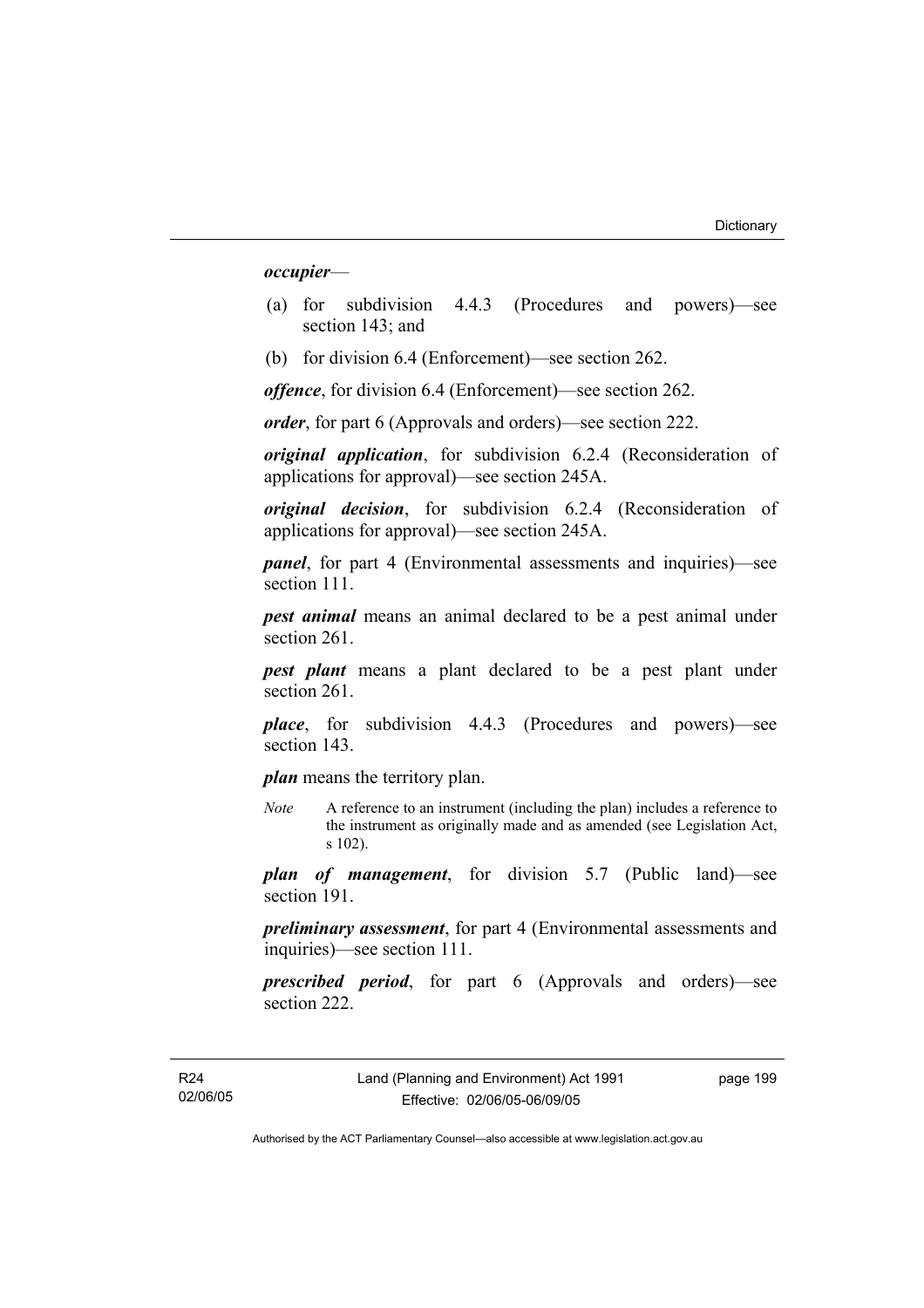*prohibition notice*, for part 6 (Approvals and orders)—see section 260 (1).

*proponent*, for part 4 (Environmental assessments and inquiries) see section 111.

*provision*, of a lease, for part 5 (Land administration)—see section 159.

*public car park*, for part 5 (Land administration)—see section 159.

*public environment report*, for part 4 (Environmental assessments and inquiries)—see section 111.

*public land* means land identified by the plan as public land.

*rectification work*, for subdivision 6.3.2 (Rectification work)—see section 259.

*registered lease*, for part 5 (Land administration)—see section 159.

*registered proprietor*, for part 5 (Land administration)—see section 159.

*relevant authority*, for part 6 (Approvals and orders)—see section 222.

*relevant Minister*, for part 4 (Environmental assessments and inquiries)—see section 111.

*rental lease*, for part 5 (Land administration)—see section 159.

*residential lease*, for part 5 (Land administration)—see section 159.

*rural lease*, for part 5 (Land administration)—see section 159.

*short lease*, for division 5.4 (Restrictions on rural leases)—see section 186B.

*special Pialligo lease*, for division 5.4 (Restrictions on rural leases)—see section 186B.

*structure*, for part 6 (Approvals and orders)—see section 222.

page 200 Land (Planning and Environment) Act 1991 Effective: 02/06/05-06/09/05

R24 02/06/05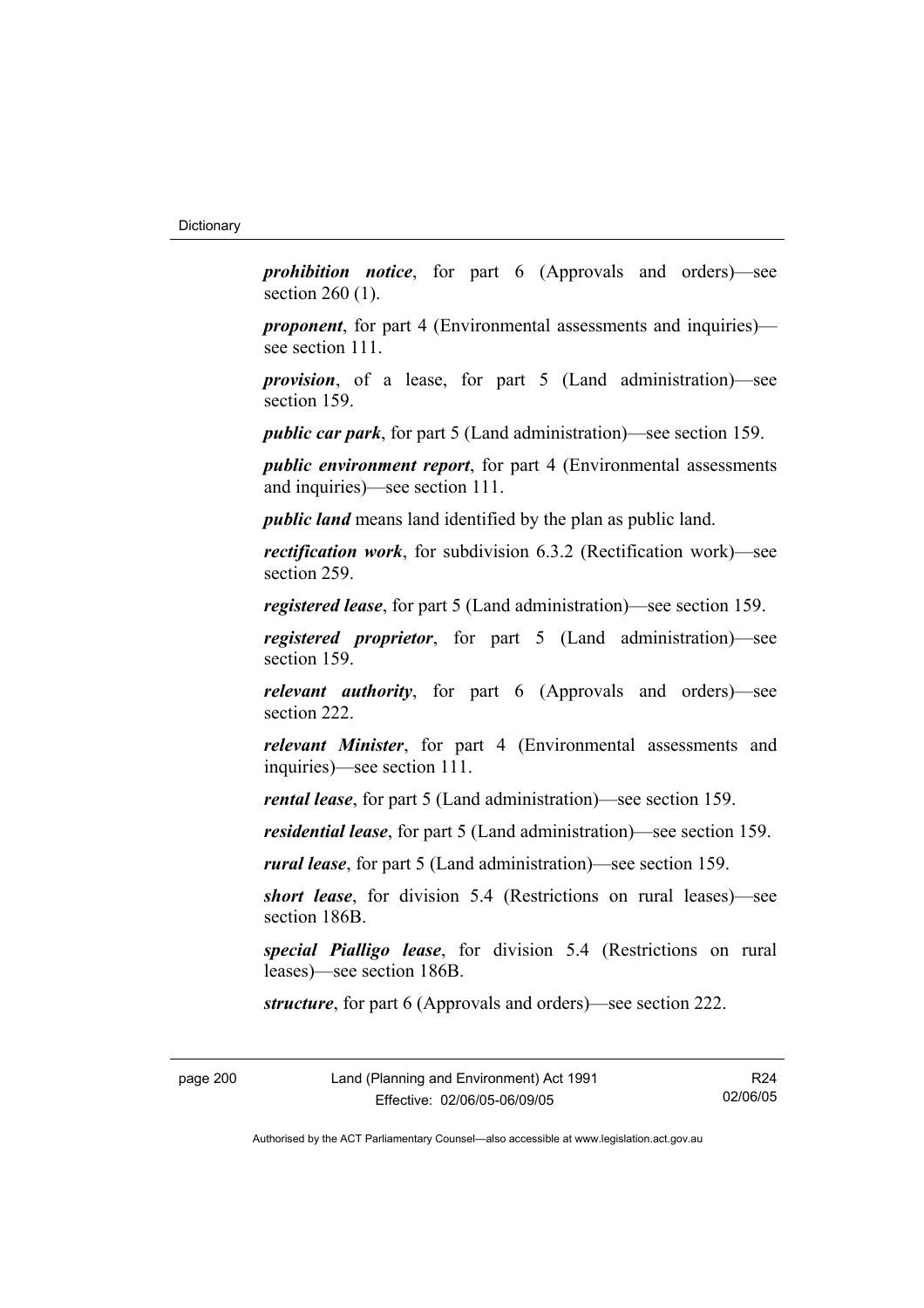#### *subdivision—*

- (a) for part 5 (Land administration)—see section 159; and
- (b) for part 6 (Approvals and orders)—see section 222.

*sublease*, for part 5 (Land administration)—see section 159.

*sublessee*, for part 5 (Land administration)—see section 159.

*territory authority* means—

- (a) a body (whether or not incorporated) established by the Executive; or
- (b) the holder of a position established under an Act or by the Executive.

*variation*, of a lease—

- (a) for division 5.3 (Variation of leases)—see section 184; and
- (b) for part 6 (Approvals and orders)—see section 223.

*variation*, of the plan, for part 2 (Planning)—see section 5.

*variation*, of a plan of management, for division 5.7 (Public land) see section 191.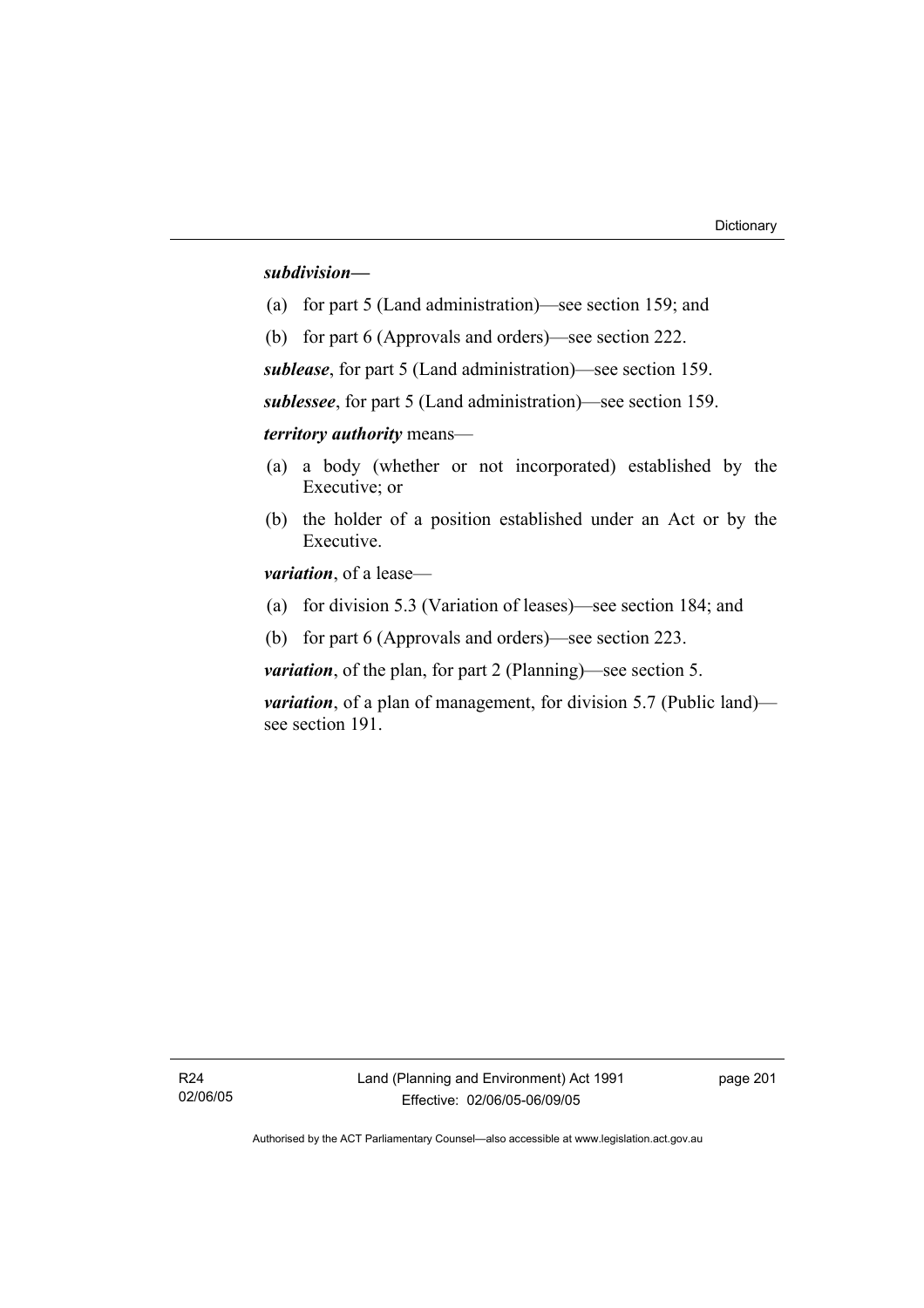#### **Endnotes**

1 About the endnotes

### **Endnotes**

## **1 About the endnotes**

Amending and modifying laws are annotated in the legislation history and the amendment history. Current modifications are not included in the republished law but are set out in the endnotes.

Not all editorial amendments made under the *Legislation Act 2001*, part 11.3 are annotated in the amendment history. Full details of any amendments can be obtained from the Parliamentary Counsel's Office.

Uncommenced amending laws and expiries are listed in the legislation history and the amendment history. These details are underlined. Uncommenced provisions and amendments are not included in the republished law but are set out in the last endnote.

If all the provisions of the law have been renumbered, a table of renumbered provisions gives details of previous and current numbering.

The endnotes also include a table of earlier republications.

#### **2 Abbreviation key**

page 202 Land (Planning and Environment) Act 1991 Effective: 02/06/05-06/09/05

R24 02/06/05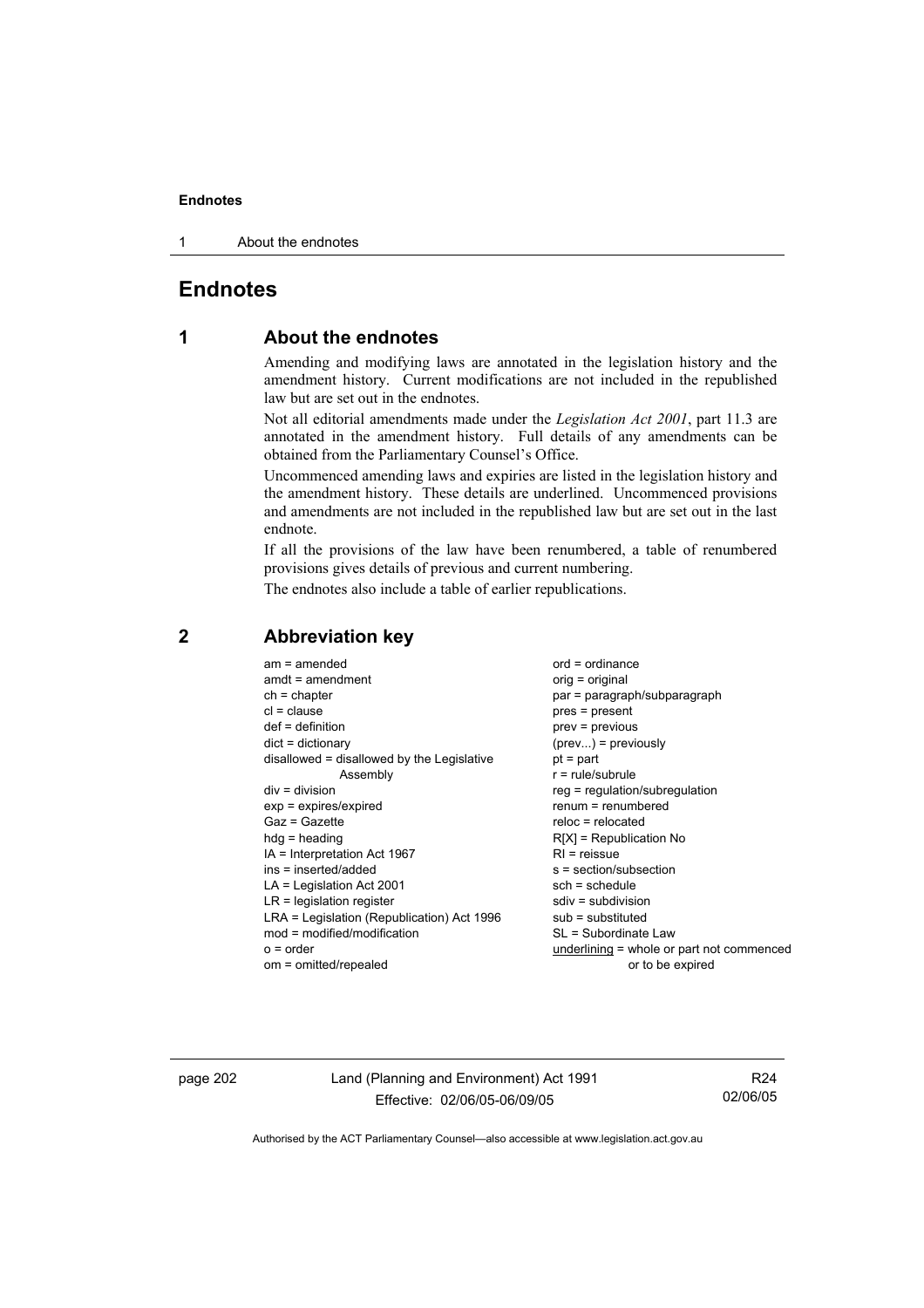# **3 Legislation history Land (Planning and Environment) Act 1991 No 100**  notified 15 January 1992 s 1 and s 2 commenced 15 January 1992 remainder commenced 2 April 1992 as amended by **Land (Planning and Environment) (Amendment) Act 1992 No 32**  notified 3 July 1992 commenced 3 July 1992 **Land (Planning and Environment) (Amendment) Act 1993 No 11**  notified 1 March 1993 commenced 1 March 1993 **Acts Revision (Position of Crown) Act 1993 No 44 sch 2**  notified 27 August 1993 (Gaz 1993 No S165) sch 2 commenced 27 August 1993 (s 2) **Registrar-General (Consequential Provisions) Act 1993 No 64**  notified 6 September 1993 s 1, s 2 commenced 6 September 1993 remainder commenced 1 October 1993 (s 2 (2) and Gaz 1993 No S207) **Land (Planning and Environment) (Amendment) Act (No 2) 1993 No 75**  notified 2 November 1993 s 1, s 2 commenced 2 November 1993 remainder commenced 1 December 1993 (Gaz 1993 No S247) **Land (Planning and Environment) (Amendment) Act (No 3) 1993 No 77**  notified 2 November 1993 s 1, s 2 commenced 2 November 1993 remainder commenced 1 December 1993 (Gaz 1993 No S243)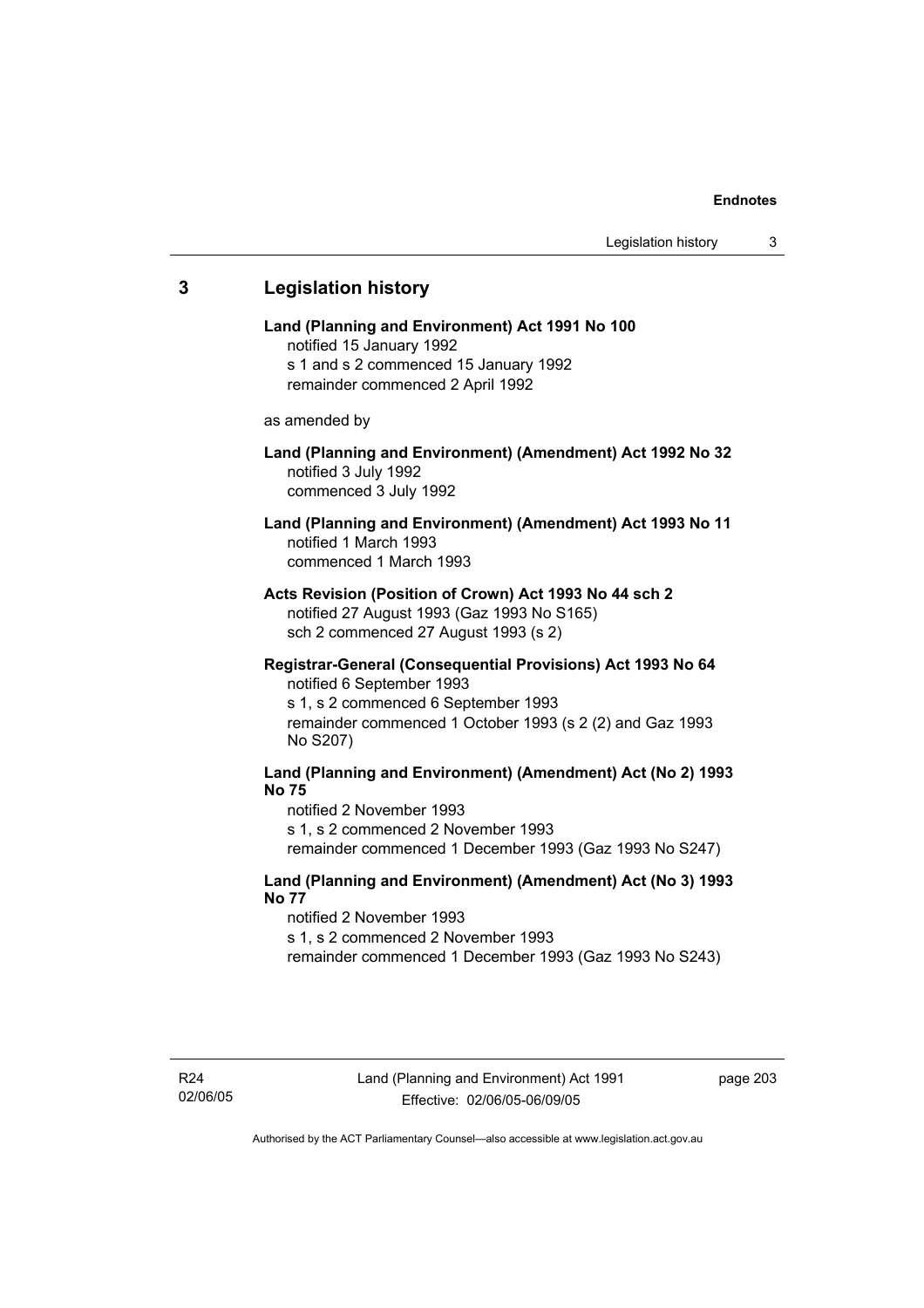3 Legislation history

# **Real Property (Consequential Provisions) Act 1993 No 90**  notified 17 December 1993 s 1, s 2 commenced 17 December 1993 remainder commenced 1 January 1994 (s 2 (2) and Gaz 1993 No S270) **Statute Law Revision Act 1994 No 26**  notified 31 May 1994 commenced 31 May 1994 **Public Sector Management (Consequential and Transitional Provisions) Act 1994 No 38**  notified 30 June 1994 s 1, s 2 commenced 30 June 1994 remainder commenced 1 July 1994 (Gaz 1994 No S142) **Administrative Appeals (Consequential Amendments) Act 1994 No 60**  notified 11 October 1994 s 1, s 2 commenced 11 October 1994 remainder commenced 14 November 1994 (s 2 (2) and Gaz 1994 No S250) **Statute Law Revision (Penalties) Act 1994 No 81**  notified 29 November 1994 s 1, s 2 commenced 29 November 1994 remainder commenced 29 November 1994 (Gaz 1994 No S269) **Statutory Offices (Miscellaneous Provisions) Act 1994 No 97**  notified 15 December 1994 s 1, s 2 commenced 15 December 1994 remainder commenced 15 December 1994 (Gaz 1994 No S293) **Land (Planning and Environment) (Amendment) Act 1995 No 20**  notified 5 September 1995 commenced 5 September 1995 **Land (Planning and Environment) (Amendment) Act (No 2) 1995 No 21**  notified 5 September 1995 ss 1-3 commenced 5 September 1995 remainder commenced 1 January 1996 (Gaz 1995 No S316)

page 204 Land (Planning and Environment) Act 1991 Effective: 02/06/05-06/09/05

R24 02/06/05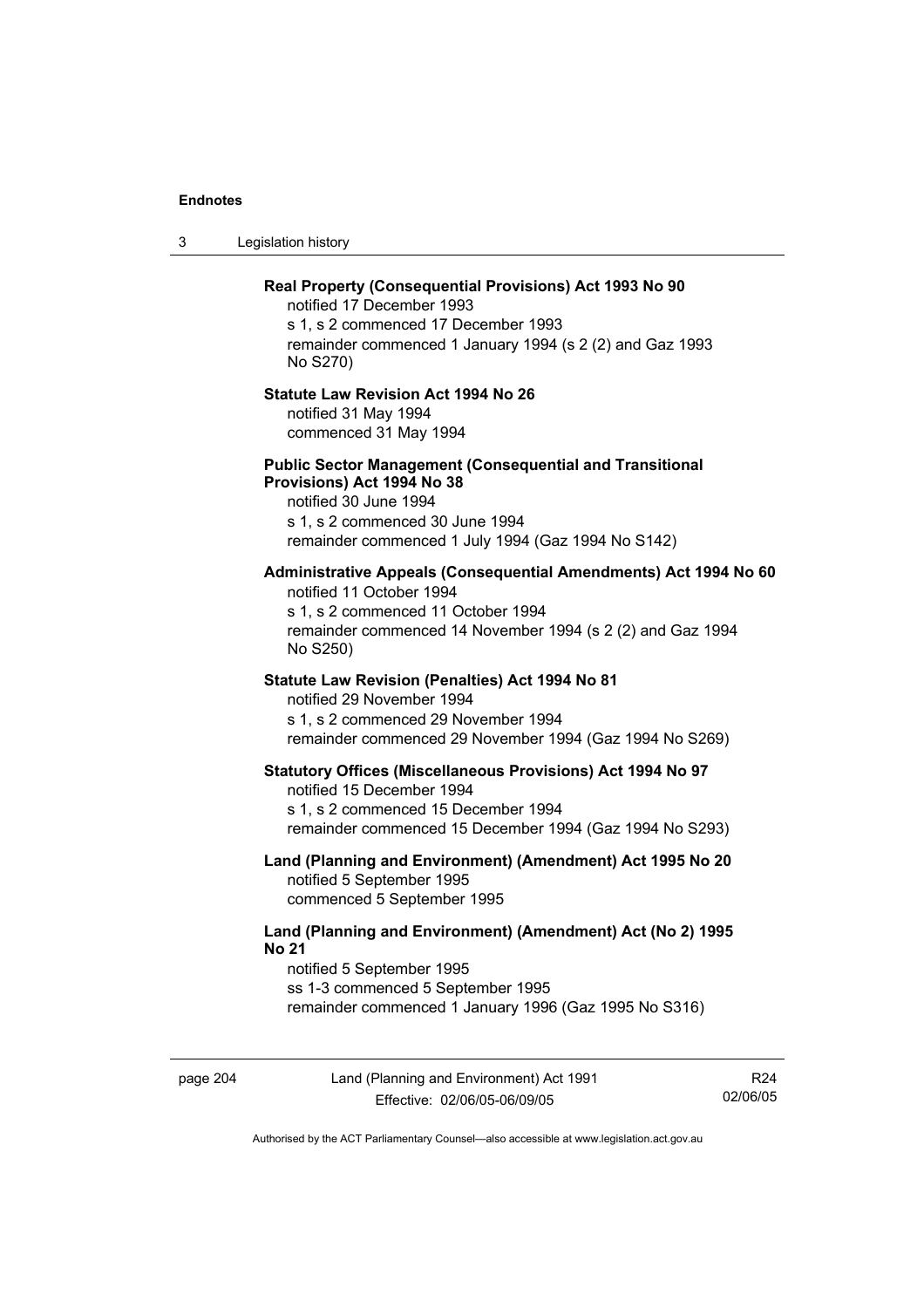## **Annual Reports (Government Agencies) (Consequential Provisions) Act 1995 No 25**

notified 5 September 1995 commenced 5 September 1995

## **Land Titles (Consequential Amendments) Act 1995 No 54**

notified 20 December 1995 commenced 20 June 1996 (s 2)

## **Remuneration Tribunal (Consequential and Transitional Provisions) Act 1995 No 56**

notified 20 December 1995 commenced 21 December 1995 (s 2 and Gaz 1995 No S315)

#### **Gungahlin Development Authority (Consequential Provisions) Act 1996 No 39**

notified 10 July 1996 commenced 19 August 1996 (s 2 and Gaz 1996 No S212)

#### **Land (Planning and Environment) (Amendment) Act 1996 No 62**  notified 3 December 1996 commenced 3 December 1996

#### **Land (Planning and Environment) (Amendment) Act (No 2) 1996 No 71**

notified 20 December 1996 ss 1-3 commenced 20 December 1996 remainder commenced 1 January 1997 (Gaz 1996 No S352)

#### **Motor Traffic (Amendment) Act (No 3) 1996 No 83**

notified 20 December 1996 ss 1-3 commenced 20 December 1996 remainder commenced 1 January 1997 (Gaz 1996 No S353)

## **Land (Planning and Environment) (Amendment) Act (No 3) 1996 No 85**

notified 24 December 1996 s 1, s 2 commenced 24 December 1996 remainder commenced 24 June 1997

R24 02/06/05 page 205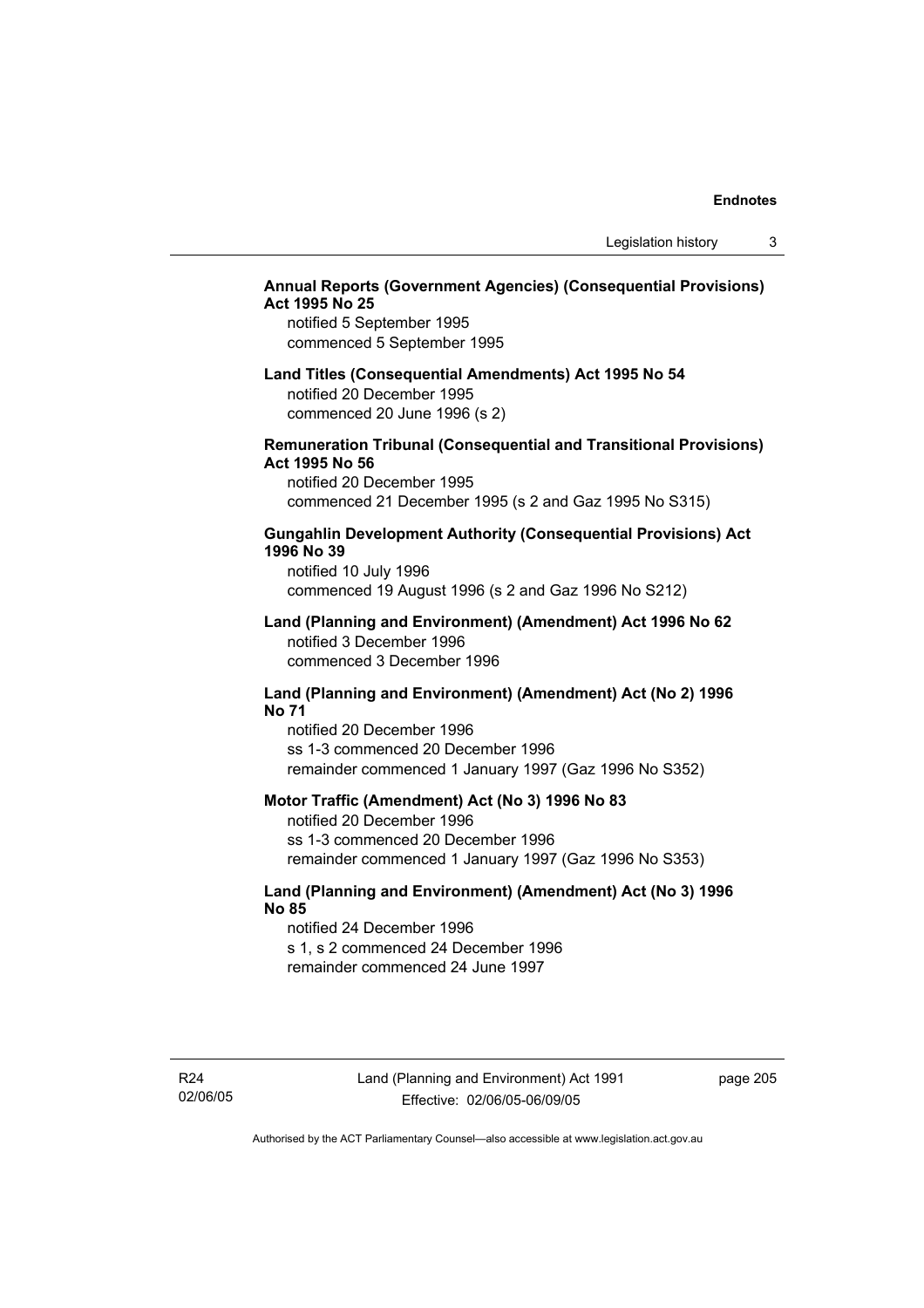| Legislation history<br>3 |  |
|--------------------------|--|
|--------------------------|--|

## **Land (Planning and Environment) (Amendment) Act 1997 No 7**

notified 22 April 1997 ss 1-3 commenced 22 April 1997 remainder commenced 24 June 1997 (s 2 (2))

## **Remuneration Tribunal (Consequential Amendments) Act 1997 No 41 (as am by Act 2002 No 49 amdt 3.222)**

notified 19 September 1997 commenced 24 September 1997 (s 2 as am by Act 2002 No 49 amdt 3.222)

## **Environment Protection (Consequential Provisions) Act 1997 No 93**

notified 1 December 1997 s 1, s 2 commenced 1 December 1997 remainder commenced 1 June 1998

## **Land (Planning and Environment) (Amendment) Act (No 2) 1997 No 116**

notified 24 December 1997 commenced 24 December 1997

#### **Statute Law Revision (Penalties) Act 1998 No 54**

notified 27 November 1998 s 1, s 2 commenced 27 November 1998 remainder commenced 9 December 1998 (Gaz 1998 No 49)

# **Water Resources Act 1998 No 63 s 83**

notified 11 December 1998 (Gaz 1998 No S209) s 83 commenced 11 December 1998

#### **Land (Planning and Environment) (Amendment) Act 1998 No 65**  notified 23 December 1998 commenced 23 December 1998

## **Land (Planning and Environment) (Amendment) Act 1999 No 40**  notified 16 July 1999 commenced 16 July 1999

## **Land Planning and Environment Amendment Act (No 2) 1999 No 73**  notified 15 December 1999 commenced 15 December 1999

page 206 Land (Planning and Environment) Act 1991 Effective: 02/06/05-06/09/05

R24 02/06/05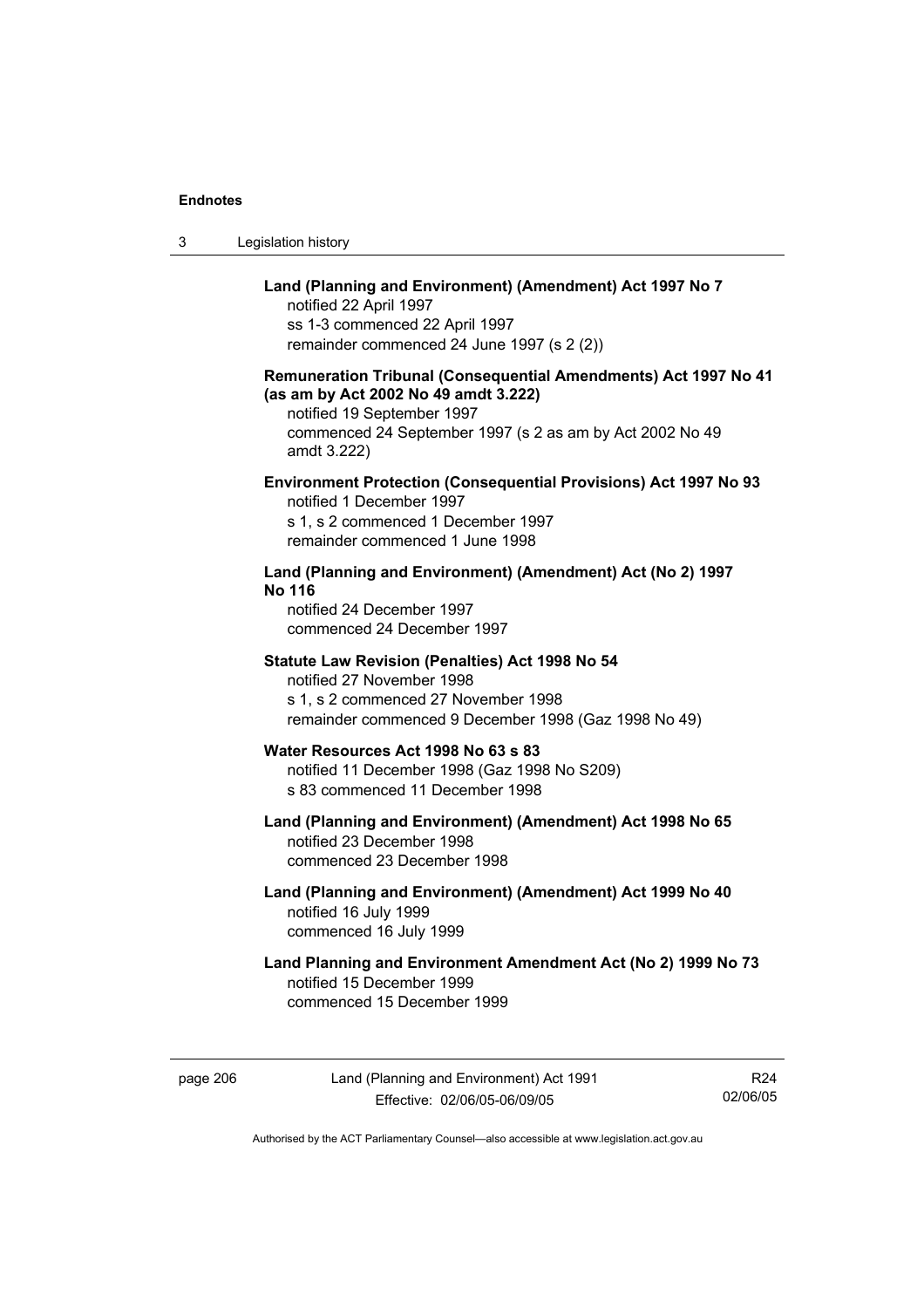#### **Road Transport Legislation Amendment Act 1999 No 79**

notified 23 December 1999 commenced 1 March 2000 (s 2 and Gaz 2000 No S5)

#### **Land (Planning and Environment) Amendment Act (No 3) 1999 No 87**  notified 23 December 1999 commenced 23 December 1999

**Land (Planning and Environment) Amendment Act 2000 No 14**  notified 31 March 2000 commenced 31 March 2000

#### **Land (Planning and Environment) Amendment Act 2000 (No 2) 2000 No 15**  notified 20 April 2000

commenced 20 April 2000

#### **Land (Planning and Environment) Amendment Act 2000 (No 3) 2000 No 37**  notified 20 July 2000

s 1, s 2 commenced 20 July 2000 remainder commenced 24 July 2000 (Gaz 2000 No S39)

## **Land (Planning and Environment) Amendment Act 2000 (No 4) 2000 No 49**

notified 28 September 2000 commenced 28 September 2000

## **Statute Law Amendment Act 2000 No 80**

notified 21 December 2000 commenced 21 December 2000

## **Land (Planning and Environment) Amendment Act 2001 No 1**

notified 19 February 2001 (Gaz 2001 No S7) s 1, s 2 commenced 19 February 2001 (IA s 10B) remainder commenced 31 May 2001 (Gaz 2001 No 22)

## **Unit Titles Consequential Amendments Act 2001 No 17 sch 2**

notified 5 April 2001 (Gaz 2001 No 14) s 1, s 2 commenced 5 April 2001 (IA s 10B) sch 2 commenced 5 October 2001 (s 2)

R24 02/06/05 page 207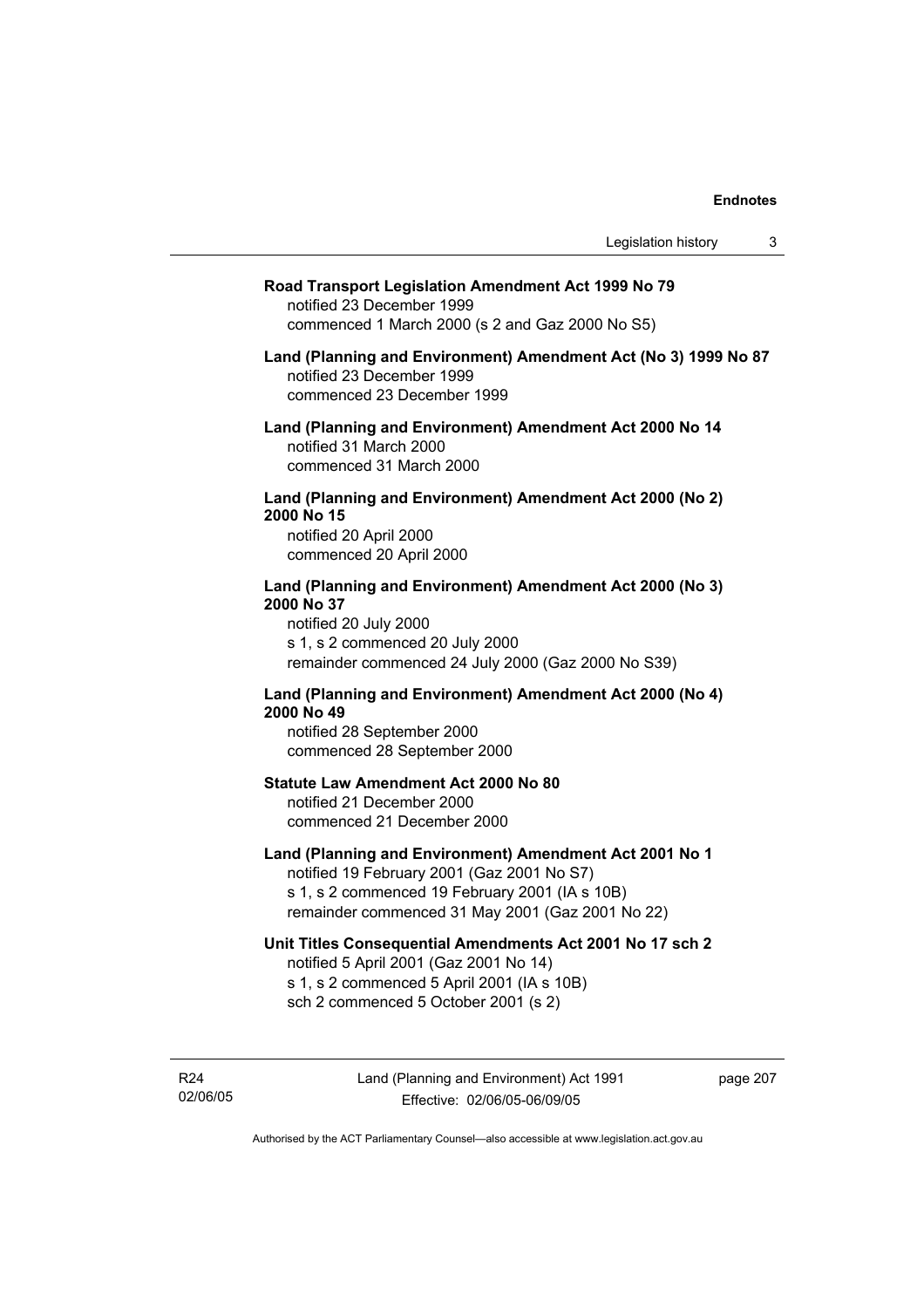| ు | Legislation history |  |
|---|---------------------|--|
|---|---------------------|--|

#### **Tree Protection (Interim Scheme) Act 2001 No 20 s 54**

notified 3 April 2001 (Gaz 2001 No S16) s 1, s 2 commenced 3 April 2001 (IA s 10B)

s 54 taken to have commenced 29 March 2001 (s 2)

## **Land (Planning and Environment) Amendment Act 2001 (No 2) 2001 No 32**

notified 21 June 2001 (Gaz 2001 No S33) taken to have commenced 15 June 2001 (s 2)

#### **Legislation (Consequential Amendments) Act 2001 No 44 pt 207**

notified 26 July 2001 (Gaz 2001 No 30) s 1, s 2 commenced 26 July 2001 (IA s 10B) pt 207 commenced 12 September 2001 (s 2 and see Gaz 2001 No S65)

#### **Statute Law Amendment Act 2001 (No 2) 2001 No 56 pt 3.29**

notified 5 September 2001 (Gaz 2001 No S65) amdt 3.436 taken to have commenced 21 December 2000 (s 2 (2)) pt 3.29 remainder commenced 5 September 2001 (s 2 (1))

#### **Community Title Act 2001 No 58 s 101, s 102**

notified 10 September 2001 (Gaz 2001 No S66) s 1, s 2 commenced 10 September 2001 (IA s 10B) s 101, s 102 commenced 10 March 2002 (s 2 and LA s 79)

#### **Land (Planning and Environment) Amendment Act 2001 (No 3) 2001 No 73**

notified LR 12 September 2001 commenced 12 September 2001 (s 2)

## **Land (Planning and Environment) Amendment Act 2001 (No 4) 2001 No 80**

notified 10 September 2001 (Gaz 2001 No S66) s 1, s 2 commenced 10 September 2001 (IA s 10B) s 3, s 4 commenced 10 September 2001 (s 2 (1))

remainder commenced 12 September 2001 (s 2 (2))

## **Legislation Amendment Act 2002 No 11 pt 2.32**

notified LR 27 May 2002

s 1, s 2 commenced 27 May 2002 (LA s 75)

pt 2.32 commenced 28 May 2002 (s 2 (1))

## page 208 Land (Planning and Environment) Act 1991 Effective: 02/06/05-06/09/05

R24 02/06/05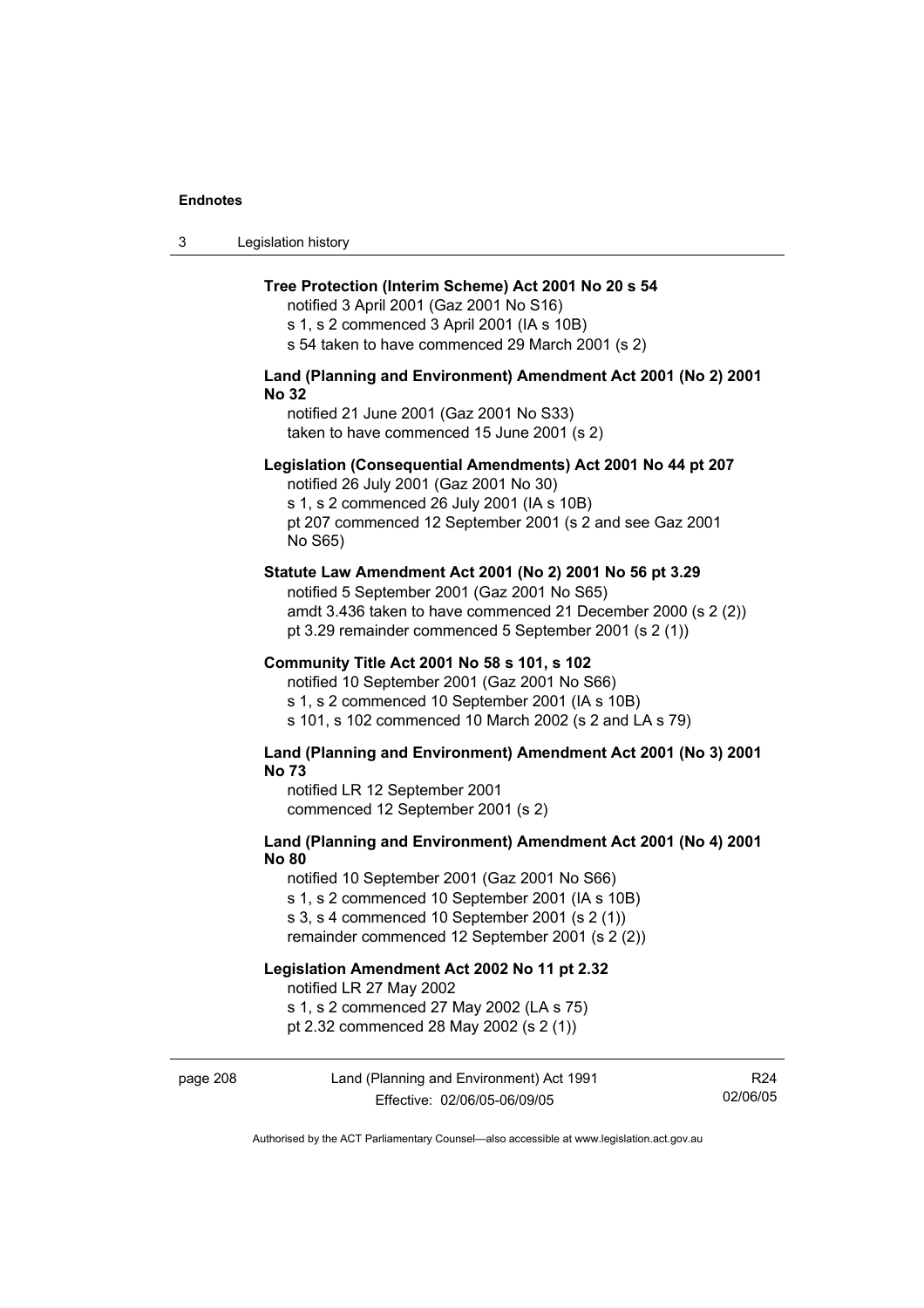## **Statute Law Amendment Act 2002 No 30 pt 3.38**

notified LR 16 September 2002

s 1, s 2 commenced 16 September 2002 (LA s 75) pt 3.38 commenced 17 September 2002 (s 2 (1))

#### **Land (Planning and Environment) Amendment Act 2002 No 37**

notified LR 10 October 2002

s 1, s 2 commenced 10 October 2002 (LA s 75 (1)) remainder commenced 11 October 2002 (s 2)

## **Districts Act 2002 No 39 pt 1.4**

notified LR 10 October 2002

s 1, s 2 commenced 10 October 2002 (LA s 75 (1))

pt 1.4 commenced 11 October 2002 (s 2)

## **Statute Law Amendment Act 2002 (No 2) No 49 amdt 3.222**

notified LR 20 December 2002

s 1, s 2 taken to have commenced 7 October 1994 (LA s 75 (2))

amdt 3.222 commenced 24 September 1997 (s 2 (3))

*Note* This Act only amends the Remuneration Tribunal (Consequential Amendments) Act 1997 No 41.

#### **Planning and Land (Consequential Amendments) 2002 A2002-56 sch 1**

notified LR 20 December 2002 s 1, s 2 commenced 20 December 2002 (LA s 75 (1)) sch 1 commenced 1 July 2003 (s 2 and see Planning and Land Act 2002 A2002-55, s 2)

## **Cemeteries and Crematoria Act 2003 A2003-11 sch 1 pt 1.1**

notified LR 27 March 2003 s 1, s 2 commenced 27 March 2003 (LA s 75 (1)) sch 1 pt 1.1 commenced 27 September 2003 (s 2 and LA s 79)

## **Legislation (Gay, Lesbian and Transgender) Amendment Act 2003 A2003-14 sch 1 pt 1.20**

notified LR 27 March 2003 s 1, s 2 commenced 27 March 2003 (LA s 75 (1)) sch 1 pt 1.20 commenced 28 March 2003 (s 2)

R24 02/06/05 page 209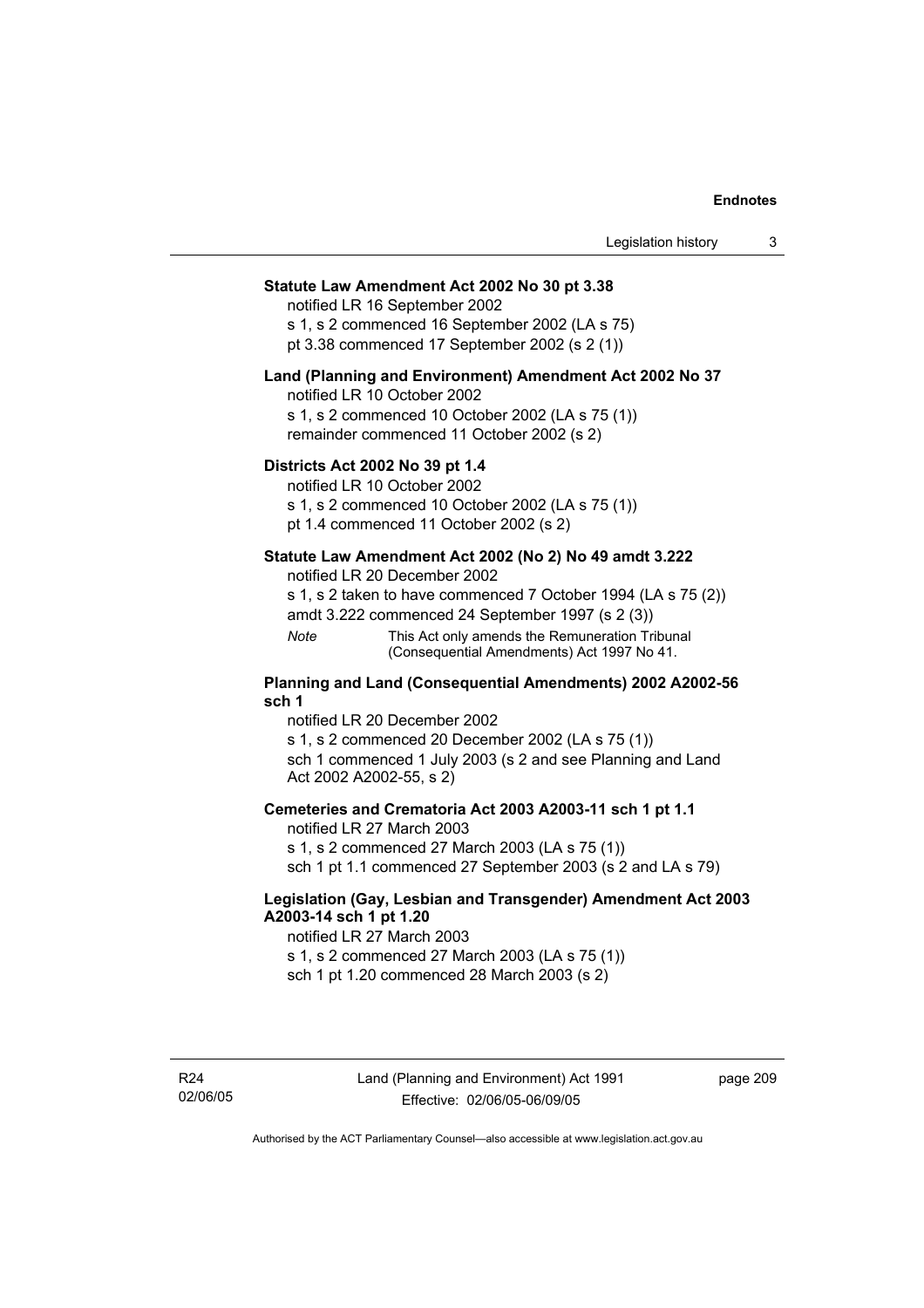3 Legislation history

## **Planning and Land Legislation Amendment Act 2003 A2003-30 sch 1 pt 1.1**

notified LR 30 June 2003

s 1, s 2 commenced 30 June 2003 (LA s 75 (1))

sch 1 pt 1.1 commenced 1 July 2003 (s 2 and see Planning and Land Act 2002 A2002-55, s 2)

#### **Land (Planning and Environment) (Compliance) Amendment Act 2003 A2003-34 pt 2, sch 1 pt 1.2, sch 2**

notified LR 7 July 2003

s 1, s 2 commenced 7 July 2003 (LA s 75 (1))

pt 2, sch 1 pt 1.2, sch 2 commenced 1 September 2003 (s 2 and CN2003-8)

## **Sexuality Discrimination Legislation Amendment Act 2004 A2004-2 sch 1 pt 1.9**

notified LR 18 February 2004

s 1, s 2 commenced 18 February 2004 (LA s 75 (1))

sch 1 pt 1.9 commenced 22 March 2004 (s 2 and CN2004-4)

#### **Construction Occupations Legislation Amendment Act 2004 A2004-13 sch 2 pt 2.16**

notified LR 26 March 2004

s 1, s 2 commenced 26 March 2004 (LA s 75 (1)) sch 2 pt 2.16 commenced 1 September 2004 (s 2 and see Construction Occupations (Licensing) Act 2004 A2004-12, s 2 and CN2004-8)

## **Criminal Code (Theft, Fraud, Bribery and Related Offences) Amendment Act 2004 A2004-15 sch 1 pt 1.27, sch 2 pt 2.48**

notified LR 26 March 2004

s 1, s 2 commenced 26 March 2004 (LA s 75 (1))

sch 1 pt 1.27, sch 2 pt 2.48 commenced 9 April 2004 (s 2 (1))

## **Gungahlin Drive Extension Authorisation Act 2004 A2004-27 s 16, s 17**

notified LR 26 May 2004

s 1, s 2 commenced 26 May 2004 (LA s 75 (1))

s 16, s 17 commenced 27 May 2004 (s 2)

R24 02/06/05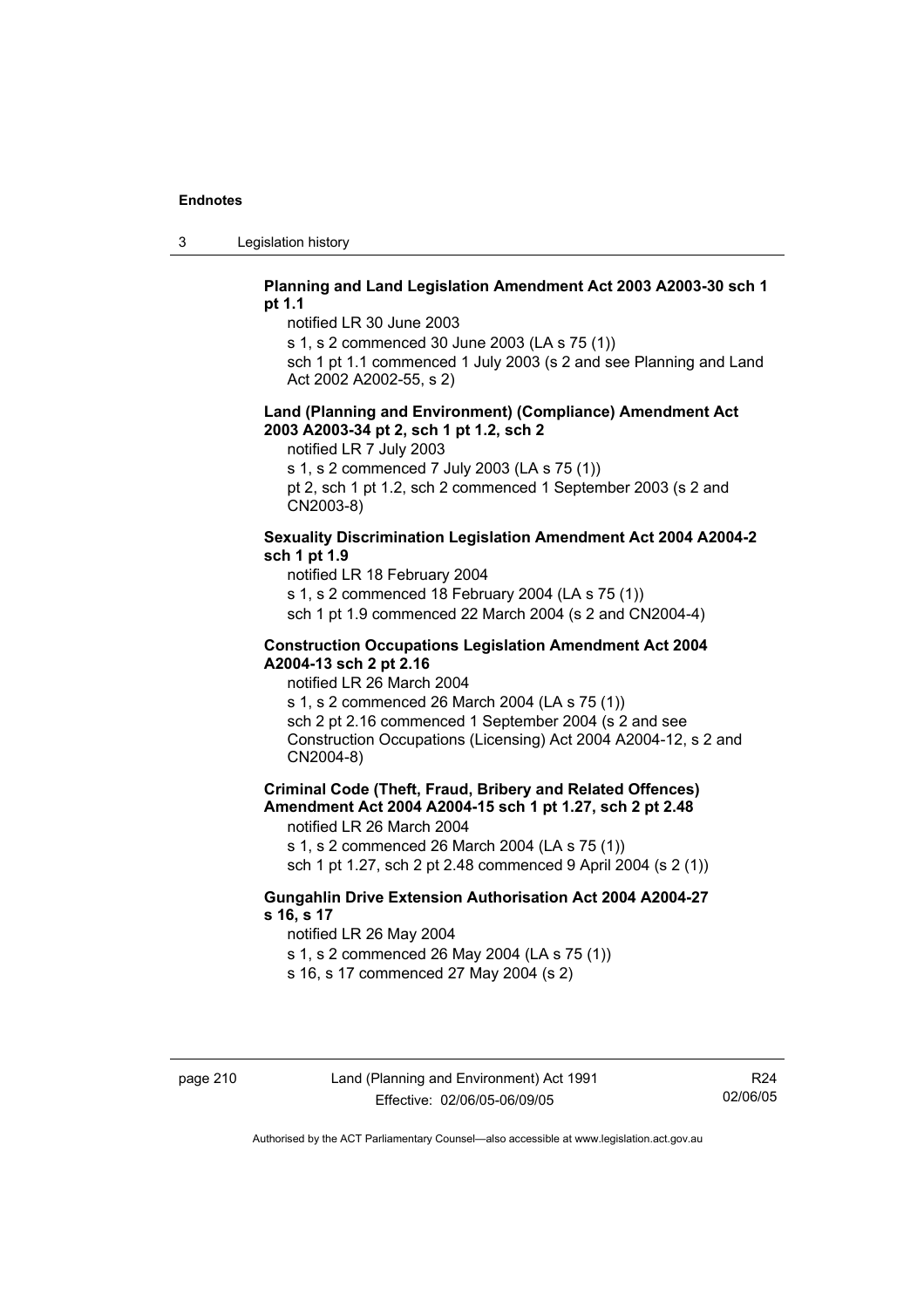|   |                                     | Amendment history                                                                                                                                                                                                                     | 4 |
|---|-------------------------------------|---------------------------------------------------------------------------------------------------------------------------------------------------------------------------------------------------------------------------------------|---|
|   |                                     | Statute Law Amendment Act 2004 A2004-42 sch 1 pt 1.3<br>notified LR 11 August 2004<br>s 1, s 2 commenced 11 August 2004 (LA s 75 (1))<br>sch 1 pt 1.3 commenced 25 August 2004 (s 2 (1))                                              |   |
|   |                                     | Heritage Act 2004 A2004-57 sch 1 pt 1.5<br>notified LR 9 September 2004<br>s 1, s 2 commenced 9 September 2004 (LA s 75 (1))<br>sch 1 pt 1.5 commenced 9 March 2005 (s 2 and LA s 79)                                                 |   |
|   |                                     | Land (Planning and Environment) Amendment Act 2004 A2004-64<br>notified LR 25 August 2004<br>s 1, s 2 commenced 25 August 2004 (LA s 75 (1))<br>remainder commenced 1 November 2004 (s 2 and CN2004-16)                               |   |
|   |                                     | Statute Law Amendment Act 2005 A2005-20 sch 3 pt 3.31<br>notified LR 12 May 2005<br>s 1, s 2 taken to have commenced 8 March 2005 (LA s 75 (2))<br>sch 3 pt 3.31 commenced 2 June 2005 (s 2 (1))                                      |   |
|   | Note                                | Pest Plants and Animals Act 2005 A2005-21 sch 1 pt 1.1<br>notified LR 12 May 2005<br>s 1, s 2 commenced 12 May 2005 (LA s 75 (1))<br>sch 1 pt 1.1 awaiting commencement (s 2)<br>default commencement under LA s 79: 12 November 2005 |   |
| 4 | <b>Amendment history</b>            |                                                                                                                                                                                                                                       |   |
|   | <b>Short title</b><br>title         | am R23 LA                                                                                                                                                                                                                             |   |
|   | <b>Name of Act</b><br>s 1           | sub 2002 No 30 amdt 3.404                                                                                                                                                                                                             |   |
|   | <b>Dictionary</b><br>s <sub>2</sub> | om 2001 No 44 amdt 1.2333<br>ins 2002 No 30 amdt 3.404                                                                                                                                                                                |   |
|   | <b>Notes</b><br>s 3                 | om 1993 No 44<br>ins 2002 No 30 amdt 3.404                                                                                                                                                                                            |   |
|   | s 4                                 | Offences against Act-application of Criminal Code etc<br>om 2002 No 30 amdt 3.404<br>def appeals board ins 1993 No 77 s 4                                                                                                             |   |

R24 02/06/05 Land (Planning and Environment) Act 1991 Effective: 02/06/05-06/09/05

page 211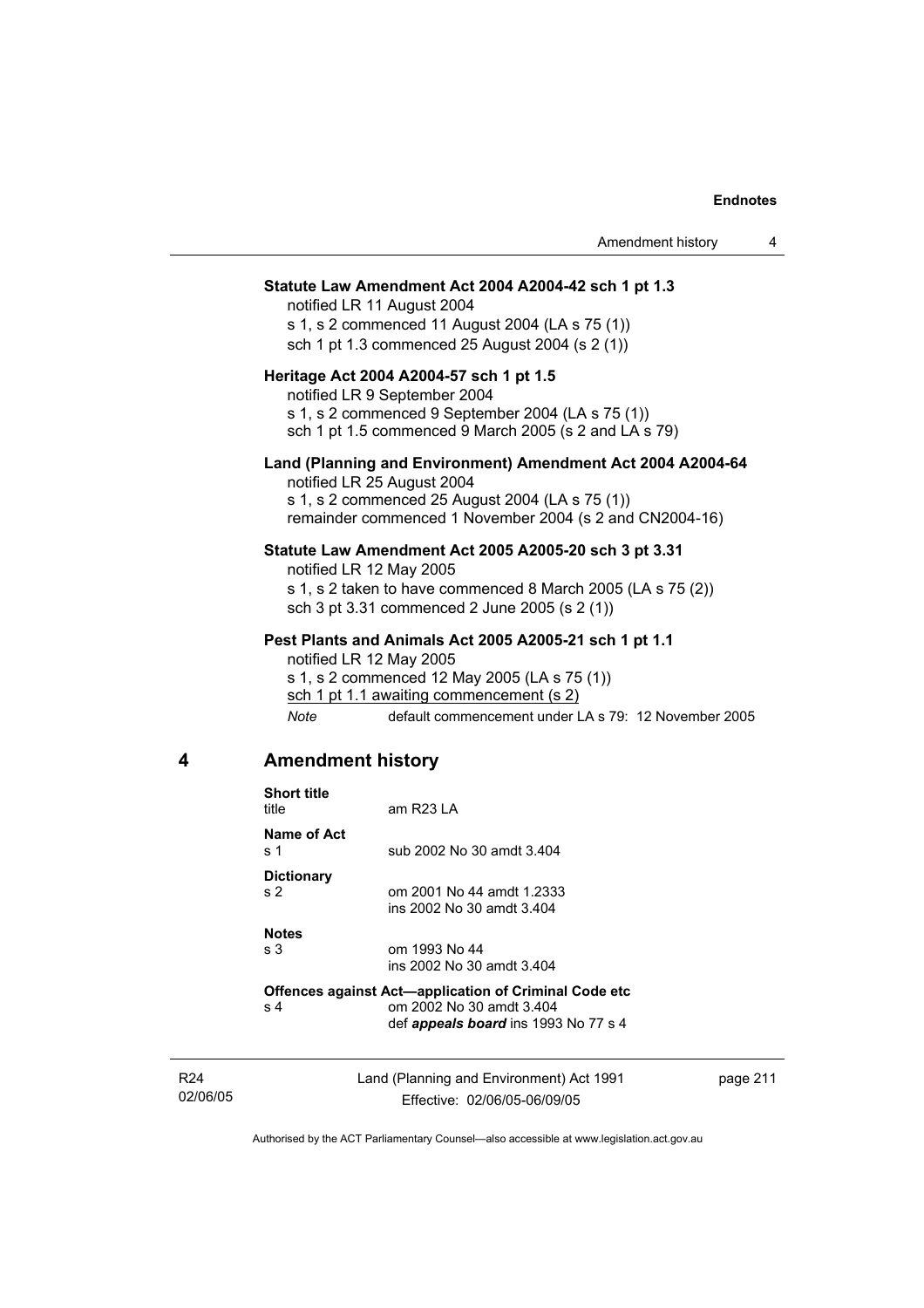4 Amendment history

|                                                   | def commissioner ins 1996 No 85 s 4<br>def conservator am 1994 No 97 sch<br>def controlled activity am 1996 No 85 s 4<br>def determined fee om 2001 No 44 amdt 1.2334<br>def <i>Environment Minister</i> ins 1996 No 71 s 4<br>def Gungahlin central area ins 1996 No 39 s 8<br>def land management agreement ins 1999 No 73 s 4<br>sub 2001 No 44 amdt 1.2335<br>def pest animal ins 1997 No 7 s 4<br>def pest plant ins 1997 No 7 s 4<br>def <i>plan</i> sub 2001 No 44 amdt 1.2335 |
|---------------------------------------------------|---------------------------------------------------------------------------------------------------------------------------------------------------------------------------------------------------------------------------------------------------------------------------------------------------------------------------------------------------------------------------------------------------------------------------------------------------------------------------------------|
|                                                   | def <i>public land</i> ins 1996 No 85 s 4<br>def <i>public</i> street ins 1996 No 85 s 4<br>om 1999 No 79 sch 3<br>def registrar ins 1993 No 77 s 4<br>def <i>public</i> works om 1993 No 75 s 4<br>pres s 4 ins A2003-34 amdt 2.1                                                                                                                                                                                                                                                    |
| <b>Preliminary</b><br>div 2.1 hdg                 | (prev pt 2 div 1 hdg) renum R6 LA                                                                                                                                                                                                                                                                                                                                                                                                                                                     |
| Definitions for pt 2                              |                                                                                                                                                                                                                                                                                                                                                                                                                                                                                       |
| s 5                                               | am 1996 Nos 71 and 85<br>def background papers am A2002-56 amdts 1.1-1.3,<br>amdt 1.24; A2004-57 amdts 1.8-1.11; pars renum R23 LA<br>(see A2004-57 amdt 1.12)<br>def Commonwealth Planning Act om 2002 No 30<br>amdt 3.405<br>def consultation notice ins 2002 No 30 amdt 3.406<br>def draft plan variation sub 2002 No 30 amdt 3.407,<br>A2002-56 amdt 1.4<br>def national authority om 2002 No 30 amdt 3.408<br>def national capital plan sub 2002 No 30 amdt 3.409                |
| Stages and parts of the plan<br>s 6               | om 2002 No 30 amdt 3.410                                                                                                                                                                                                                                                                                                                                                                                                                                                              |
| Territory plan-object and effect<br>div 2.2 hdg   | (prev pt 2 div 2 hdg) renum R6 LA                                                                                                                                                                                                                                                                                                                                                                                                                                                     |
| <b>Object of Territory plan</b><br>s 7 hdg<br>s 7 | sub A2004-57 amdt 1.13<br>am 1996 No 85; 2002 No 30 amdt 3.411; A2004-57 amdt 1.14;<br>pars renum R23 LA (see A2004-57 amdt 1.15)                                                                                                                                                                                                                                                                                                                                                     |
| <b>Effect of plan</b><br>s 8                      | am 1993 No 77; 1996 No 85                                                                                                                                                                                                                                                                                                                                                                                                                                                             |
|                                                   |                                                                                                                                                                                                                                                                                                                                                                                                                                                                                       |

| ĸ<br>$\cdot$ . |  |  |
|----------------|--|--|
|----------------|--|--|

page 212 Land (Planning and Environment) Act 1991 Effective: 02/06/05-06/09/05

R24 02/06/05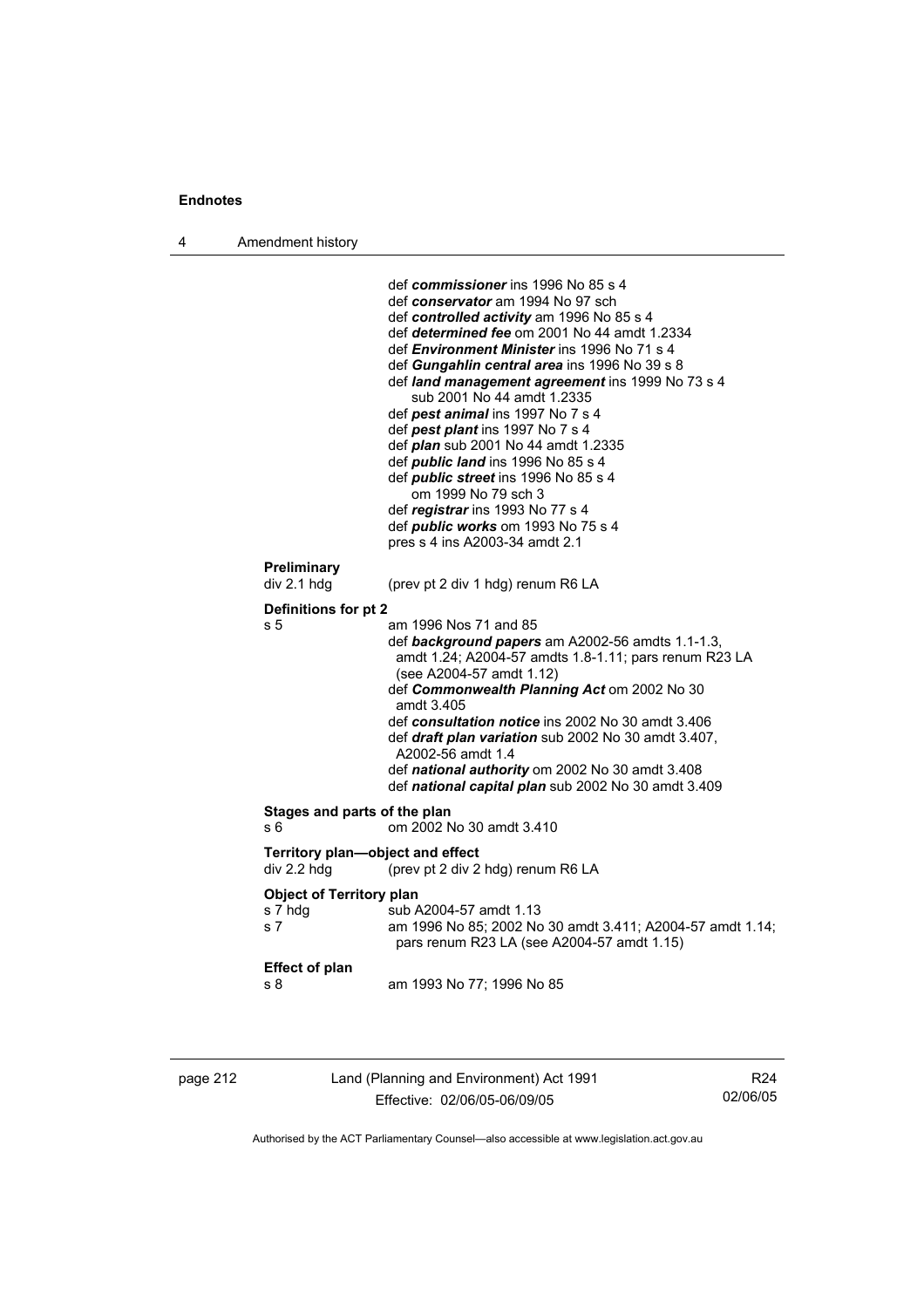#### **Effect of draft plan variation**

s 9 am 1996 No 85; 2000 No 37 s 4; 2001 No 44 amdt 1.2336; R6 LA (see 2001 No 44 amdt 1.2337); 2002 No 30 amdt 3.412, amdt 3.413; ss renum R9 LA (see 2002 No 30 amdt 3.414); A2002-56 amdt 1.5, amdt 1.6; pars renum R15 LA; A2004-57 amdt 1.16; ss renum R23 LA (see A2004-57 amdt 1.17) **Effect of interim heritage places register**  s 10 am A2002-56 amdt 1.23, amdt 1.24 om A2004-57 amdt 1.18 **Draft heritage places register and variations—lack of effect**  s 11 om A2004-57 amdt 1.18 **Territory plan—continuation and variation**  div 2.3 hdg (prev pt 2 div 3 hdg) renum R6 LA **Territory plan**  sdiv 2.3.1 hdg (prev pt 2 div 3 sdiv A hdg) renum R6 LA **Preparation of variations of Territory plan**  sdiv 2.3.2 hdg (prev pt 2 div 3 sdiv B hdg) renum R6 LA **Preparation of plan variations**  s 15 am 1996 No 85 sub A2002-56 amdt 1.7 **Consultation with conservator**  s 16 sub 1996 No 85 am A2002-56 amdt 1.24 **Consultation with heritage council**  s 17 am 2001 No 44 amdt 1.2338, amdt 1.2339; 2002 No 30 amdt 3.415, amdt 3.508; A2002-56 amdt 1.24 sub A2004-57 amdt 1.19 **Environmental reports and inquiries**  s 18 am 2002 No 30 amdt 3.416; A2002-56 amdt 1.24 **Public consultation—notification**  s 19 am 1993 No 75; 1996 No 85; 2000 No 37 s 5 sub 2001 No 44 amdt 1.2340 am 2002 No 30 amdt 3.417; A2002-56 amdt 1.8, amdt 1.23, amdt 1.24 **Public consultation—notice of interim effect etc**  s 19A ins 2001 No 44 amdt 1.2340 am 2002 No 30 amdt 3.418; A2004-57 amdt 1.20

R24 02/06/05 Land (Planning and Environment) Act 1991 Effective: 02/06/05-06/09/05

page 213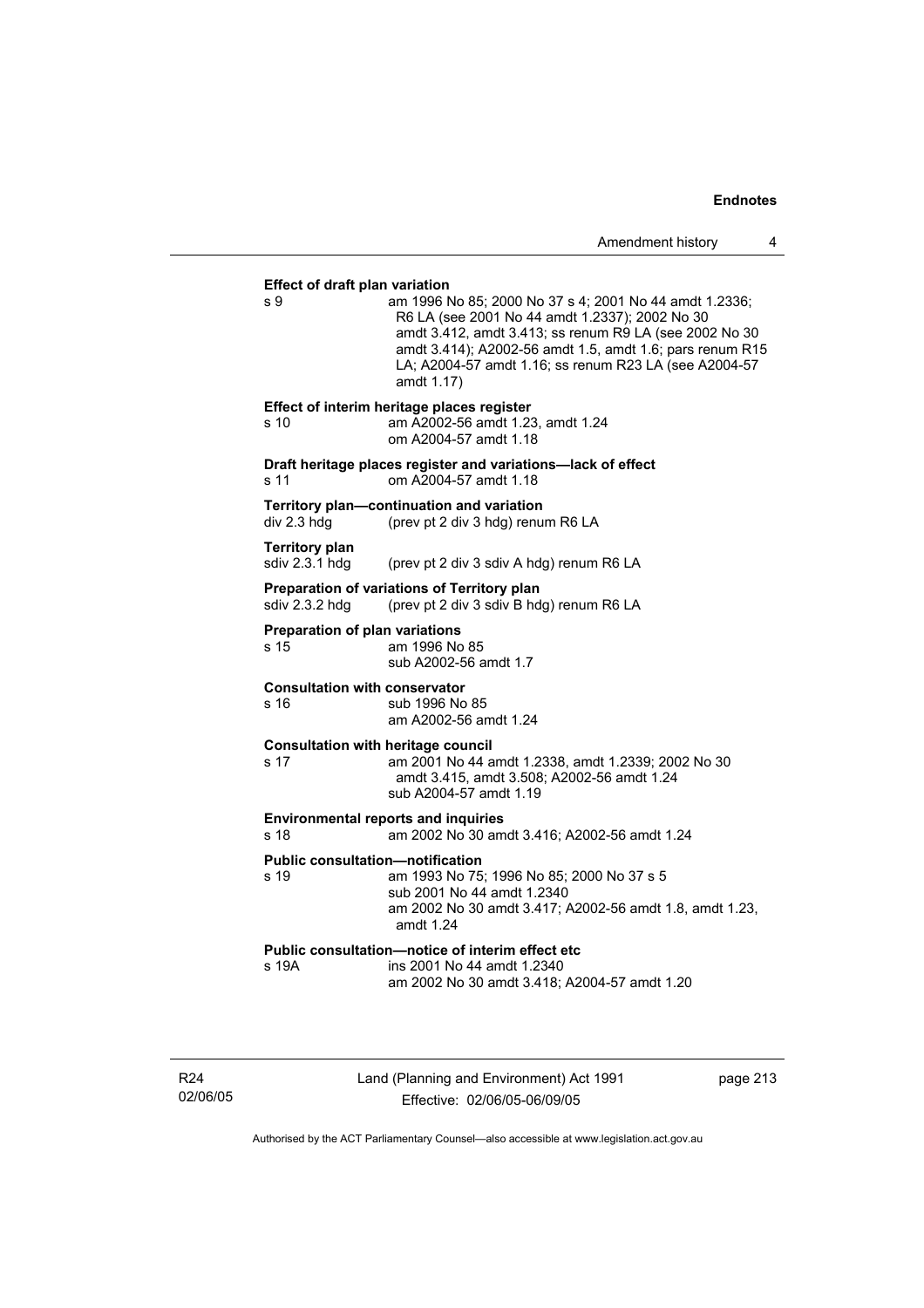| 4        | Amendment history                              |                                                                                                                                                                                                                                                     |                             |
|----------|------------------------------------------------|-----------------------------------------------------------------------------------------------------------------------------------------------------------------------------------------------------------------------------------------------------|-----------------------------|
|          | s 19B                                          | Public consultation-availability of draft plan variation etc<br>ins 2001 No 44 amdt 1.2340<br>am 2002 No 30 amdt 3.419; A2002-56 amdt 1.9, amdt 1.10,<br>amdt 1.24; ss renum R12 LA (see A2002-56 amdt 1.11)                                        |                             |
|          | s 19C                                          | Draft plan variations that do not affect rights<br>ins 2001 No 44 amdt 1.2340<br>sub A2002-56 amdt 1.12                                                                                                                                             |                             |
|          | s 20                                           | Consultation with national capital authority<br>am 2002 No 30 amdt 3.420<br>sub A2002-56 amdt 1.12                                                                                                                                                  |                             |
|          | <b>Public inspection of comments</b><br>s 21   | am 1996 No 85; 2002 No 30 amdt 3.421<br>sub A2002-56 amdt 1.13                                                                                                                                                                                      |                             |
|          | s 22                                           | Revision, deferral or withdrawal of draft plan variations<br>am 1996 No 85; 2001 No 44 amdts 1.2341-1.2345; R6 LA<br>(see 2001 No 44 amdt 1.2346); 2002 No 30 amdt 3.422;<br>A2002-56 amdt 1.23, amdt 1.24                                          |                             |
|          | sdiv 2.3.3 hdg                                 | <b>Executive approval and consideration by Legislative Assembly</b><br>(prev pt 2 div 3 sdiv C hdg) renum R6 LA                                                                                                                                     |                             |
|          | s 24                                           | Submission of draft plan variation to Executive<br>am 1996 No 85; 2001 No 44 amdt 1.2347; 2002 No 30<br>amdt 3.422, amdt 3.423; A2002-56 amdt 1.23, amdt 1.24;<br>A2003-30 amdt 1.1; ss renum R12 LA (see A2003-30<br>amdt 1.2); A2004-57 amdt 1.21 |                             |
|          | s 25                                           | <b>Consideration by Legislative Assembly committee</b><br>am A2002-56 amdt 1.23                                                                                                                                                                     |                             |
|          | <b>Minister's powers</b><br>$s$ 26 hdg<br>s 26 | sub A2002-56 amdt 1.14<br>am 1996 No 85; 2001 No 44 amdts 1.2348-1.2350; 2002 No<br>30 amdt 3.424; A2002-56 amdts 1.15-1.17, amdt 1.23,<br>amdt 1.24                                                                                                |                             |
|          | s 27                                           | Return of draft plan variation to authority<br>sub 2002 No 30 amdt 3.425<br>am A2002-56 amdt 1.18, amdt 1.19, amdt 1.23                                                                                                                             |                             |
|          | s 28                                           | Notice of revival of deferred draft plan variation<br>am 2001 No 44 amdt 1.2351, amdt 1.2352; A2002-56<br>amdt 1.20, amdt 1.23, amdt 1.24                                                                                                           |                             |
|          | s 29                                           | Consideration of plan variation by Legislative Assembly<br>am 1996 No 85; 2001 No 44 amdts 1.2353-1.2356, amdt<br>1.2358; R6 LA (see 2001 No 44 amdt 1.2357); 2002 No 30                                                                            |                             |
| page 214 |                                                | Land (Planning and Environment) Act 1991<br>Effective: 02/06/05-06/09/05                                                                                                                                                                            | R <sub>24</sub><br>02/06/05 |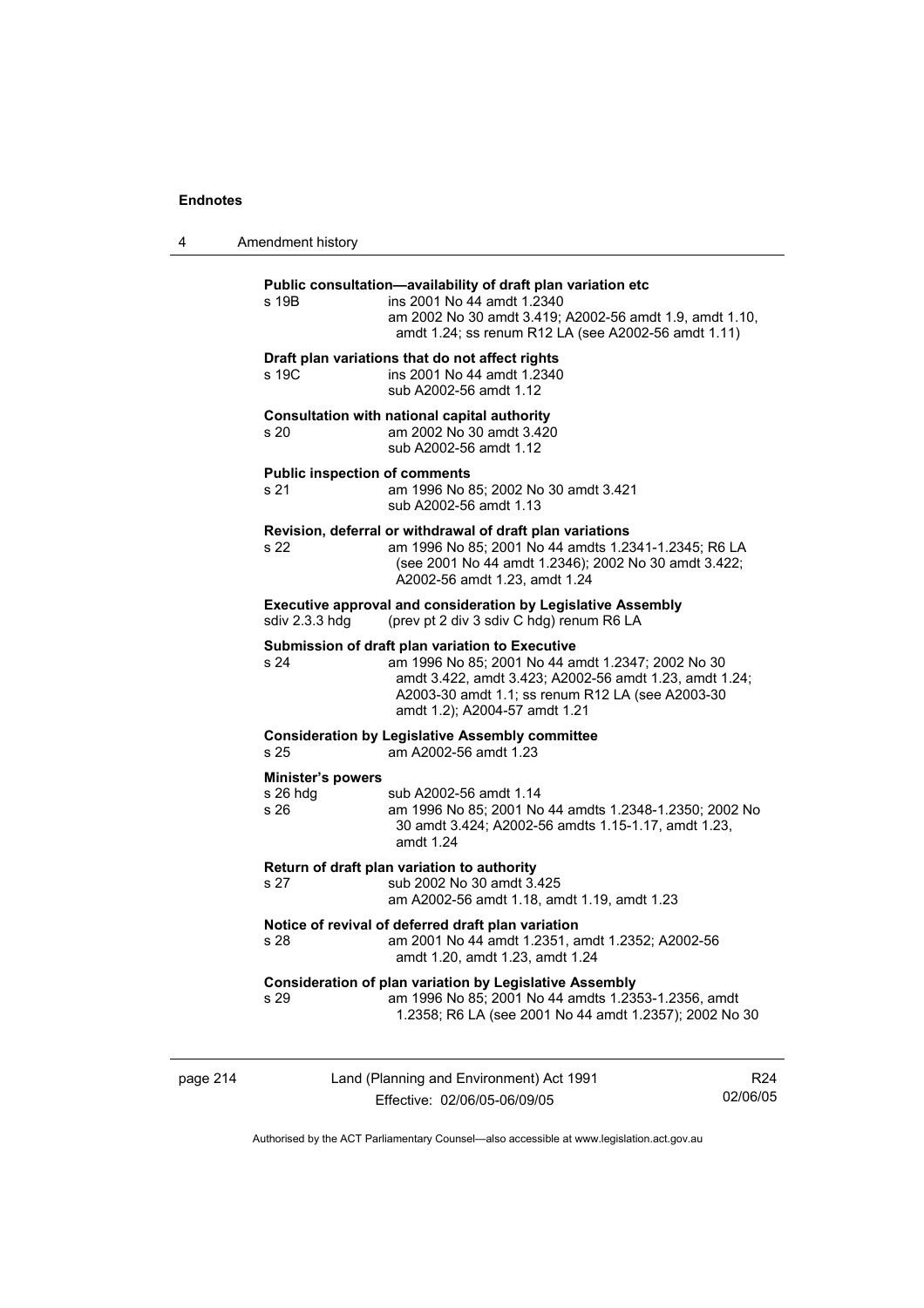| Amendment history |  |
|-------------------|--|
|-------------------|--|

amdts 3.426-3.430; ss renum R9 LA (see 2002 No 30 amdt 3.431); A2002-56 amdt 1.20, amdt 1.21, amdt 1.23 **Rejection of plan variation by Legislative Assembly**  s 30 om 2001 No 44 amdt 1.2359 ins 2001 No 44 amdt 1.2358 am A2002-56 amdt 1.21, amdt 1.24 **Partial rejection of plan variation by Legislative Assembly**  s 30A ins 2001 No 44 amdt 1.2358 am 2002 No 30 amdt 3.432 **Partial rejection of plan variation—newspaper publication etc**  s 30B ins 2001 No 44 amdt 1.2358 am A2002-56 amdt 1.21 **Plan variations—defined land**  sdiv 2.3.4 hdg (prev pt 2 div 3 sdiv D hdg) renum R6 LA **Plan variations in relation to defined land**  s 32 am 1996 No 85; 2001 No 44 amdts 1.2360-1.2366; R6 LA (see 2001 No 44 amdt 1.2367); am A2002-56 amdt 1.24 **Australian Capital Territory Planning Authority**  div 2.4 hdg (prev pt 2 div 4 hdg) renum R6 LA om A2002-56 amdt 1.22 **Establishment, constitution, functions and powers**  div 4 subdiv A hdg om 1996 No 85 **Establishment of authority**  s 33 am 1996 No 85 sub 2002 No 30 amdt 3.433 om A2002-56 amdt 1.22 **Constitution**  s 34 om 1996 No 85 **Functions**  s 36 am 2002 No 30 amdt 3.434, amdt 3.435 om A2002-56 amdt 1.22 **Executive policy directions**  s 37 am 1995 No 25; 1996 No 85; 2001 No 44 amdt 1.2368; R6 LA (see 2001 No 44 amdt 1.2369); 2002 No 30 amdt 3.436 om A2002-56 amdt 1.22 **Power to enter into contracts** s 38 am 1994 No 38 sub 2002 No 30 amdt 3.437 om A2002-56 amdt 1.22

R24 02/06/05 Land (Planning and Environment) Act 1991 Effective: 02/06/05-06/09/05

page 215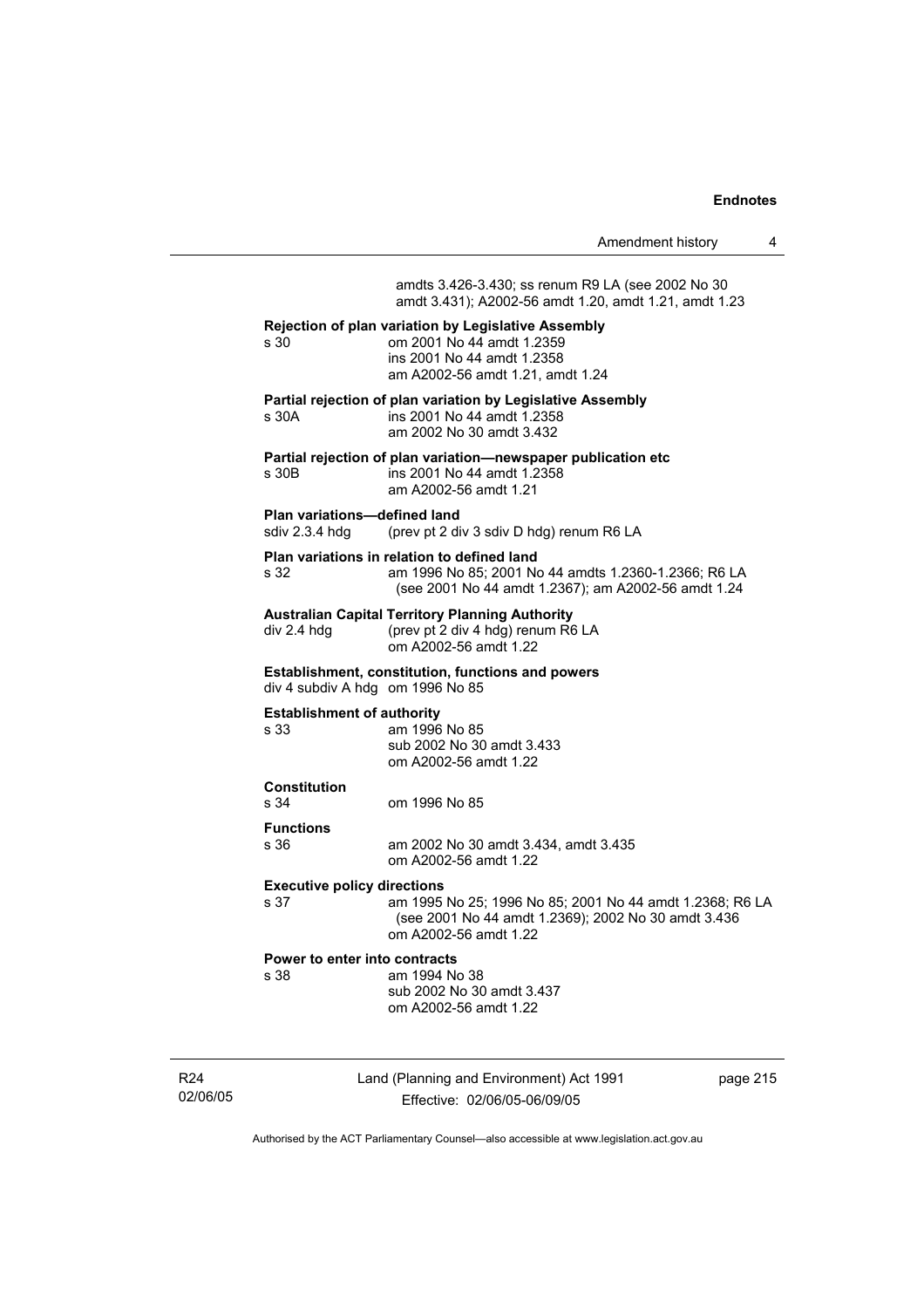4 Amendment history

**Annual report**  om 1995 No 25 **Delegation**  sub 2002 No 30 amdt 3.437 om A2002-56 amdt 1.22 **Staff**  s 41 am 2002 No 30 amdt 3.438 om A2002-56 amdt 1.22 **Effect of irregularity of appointment of chief planner**  s 42 om 1996 No 85 **Chief planner**  div 4 subdiv B hdg om 1996 No 85 **Chief planner**  s 43 om 1996 No 85 **Acting chief planner**  s 44 om 1996 No 85 **Remuneration and allowances**  am 1994 No 38 om 1995 No 56 **Leave of absence**  s 46 om 1996 No 85 **Disclosure of interests**  s 47 om 1996 No 85 **Other employment, remuneration, business etc**   $\sigma$  0m 1996 No 85 **Resignation**  s 49 om 1996 No 85 **Termination of appointment**  s 50 om 1996 No 85 **Miscellaneous**  div 2.5 hdg (prev pt 2 div 5 hdg) renum R6 LA **Heritage**  om A2004-57 amdt 1.22 **Preliminary**  div 3.1 hdg (prev pt 3 div 1 hdg) renum R6 LA om A2004-57 amdt 1.22

page 216 Land (Planning and Environment) Act 1991 Effective: 02/06/05-06/09/05

R24 02/06/05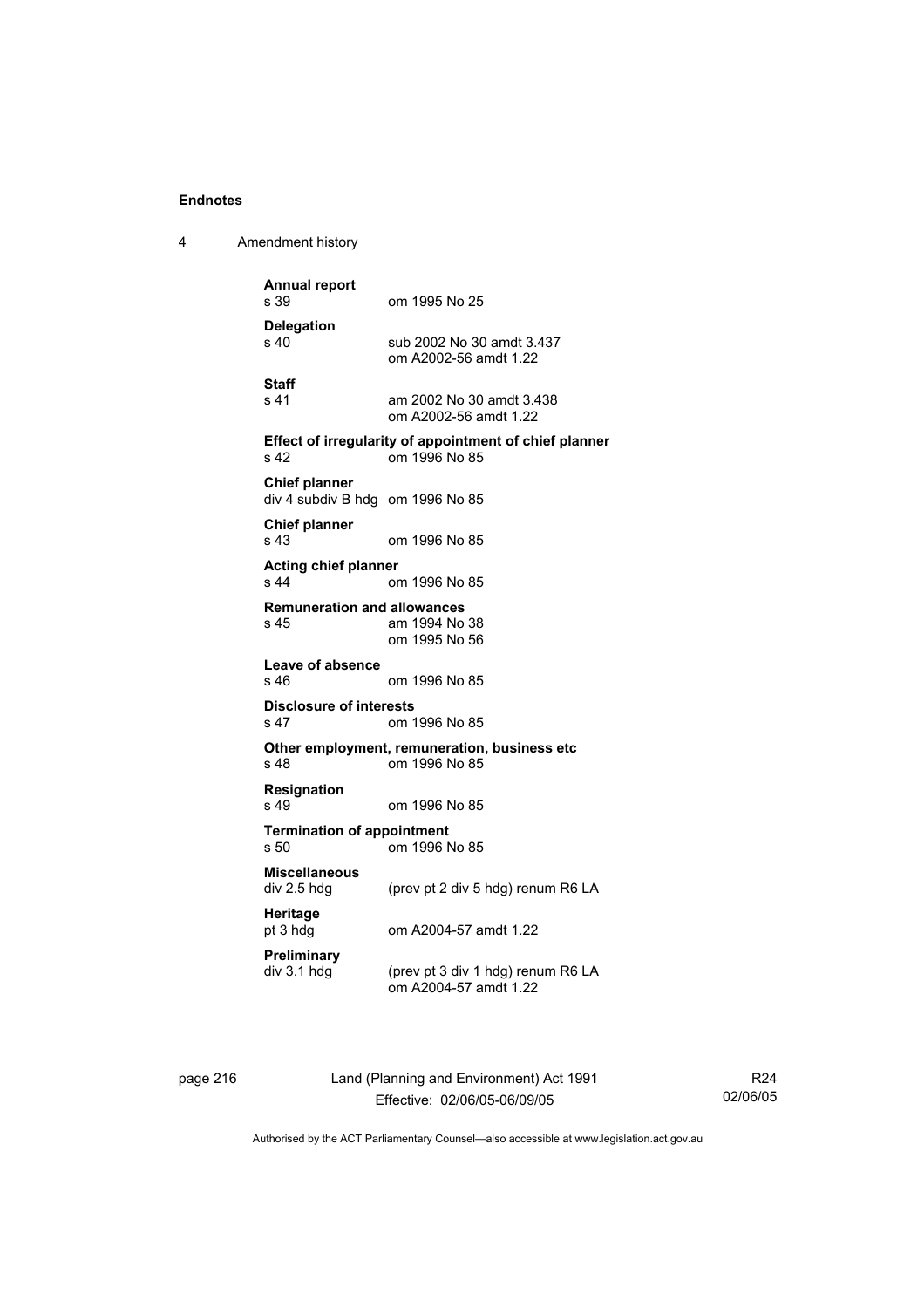#### **Definitions for pt 3**

| s 52 hdg<br>s 52                    | sub 2002 No 30 amdt 3.439<br>am 2002 No 30 amdt 3.440, amdt 3.442<br>om A2004-57 amdt 1.22<br>def interim heritage places register ins 2001 No 44<br>amdt 1.2370<br>am 2002 No 30 amdt 3.441<br>om A2004-57 amdt 1.22<br>def interim variation ins 2001 No 44 amdt 1.2371<br>om A2004-57 amdt 1.22 |
|-------------------------------------|----------------------------------------------------------------------------------------------------------------------------------------------------------------------------------------------------------------------------------------------------------------------------------------------------|
| s 53                                | Compliance with requirements for consultation or notification<br>om 2001 No 44 amdt 1.2372<br>ins 2002 No 30 amdt 3.443<br>om A2004-57 amdt 1.22                                                                                                                                                   |
| Heritages places register           | (prev pt 3 div 2 hdg) renum R6 LA                                                                                                                                                                                                                                                                  |
| div 3.2 hdg                         | om A2004-57 amdt 1.22                                                                                                                                                                                                                                                                              |
| Content of heritage places register | am 2002 No 30 amdt 3.444, amdt 3.445                                                                                                                                                                                                                                                               |
| s 54                                | om A2004-57 amdt 1.22                                                                                                                                                                                                                                                                              |
| Interim heritage places registers   | (prev pt 3 div 3 hdg) renum R6 LA                                                                                                                                                                                                                                                                  |
| div 3.3 hdg                         | om A2004-57 amdt 1.22                                                                                                                                                                                                                                                                              |
| <b>Effect</b>                       | (prev pt 3 div 3 sdiv A hdg) renum R6 LA                                                                                                                                                                                                                                                           |
| sdiv 3.3.1 hdg                      | om A2004-57 amdt 1.22                                                                                                                                                                                                                                                                              |
| <b>Effect of interim registers</b>  | am 2001 No 44 amdt 1.2373; 2002 No 30 amdt 3.446                                                                                                                                                                                                                                                   |
| s 55                                | om A2004-57 amdt 1.22                                                                                                                                                                                                                                                                              |
| sdiv 3.3.2 hdg                      | Preparation, notification and submission of registers<br>(prev pt 3 div 3 sdiv B hdg) renum R6 LA<br>om A2004-57 amdt 1.22                                                                                                                                                                         |
| s 59                                | Application for inclusion of places in interim register<br>am 1993 No 77; 1996 No 71; ss renum R15 LA<br>om A2004-57 amdt 1.22                                                                                                                                                                     |
| <b>Public notification</b><br>s 60  | am 1993 No 77; 1996 No 71; 2001 No 44 amdt 1.2374, amdt<br>1.2375; R6 LA (see 2001 No 44 amdt 1.2376); 2002 No 30<br>amdt 3.447, amdt 3.448<br>om A2004-57 amdt 1.22                                                                                                                               |

R24 02/06/05 Land (Planning and Environment) Act 1991 Effective: 02/06/05-06/09/05

page 217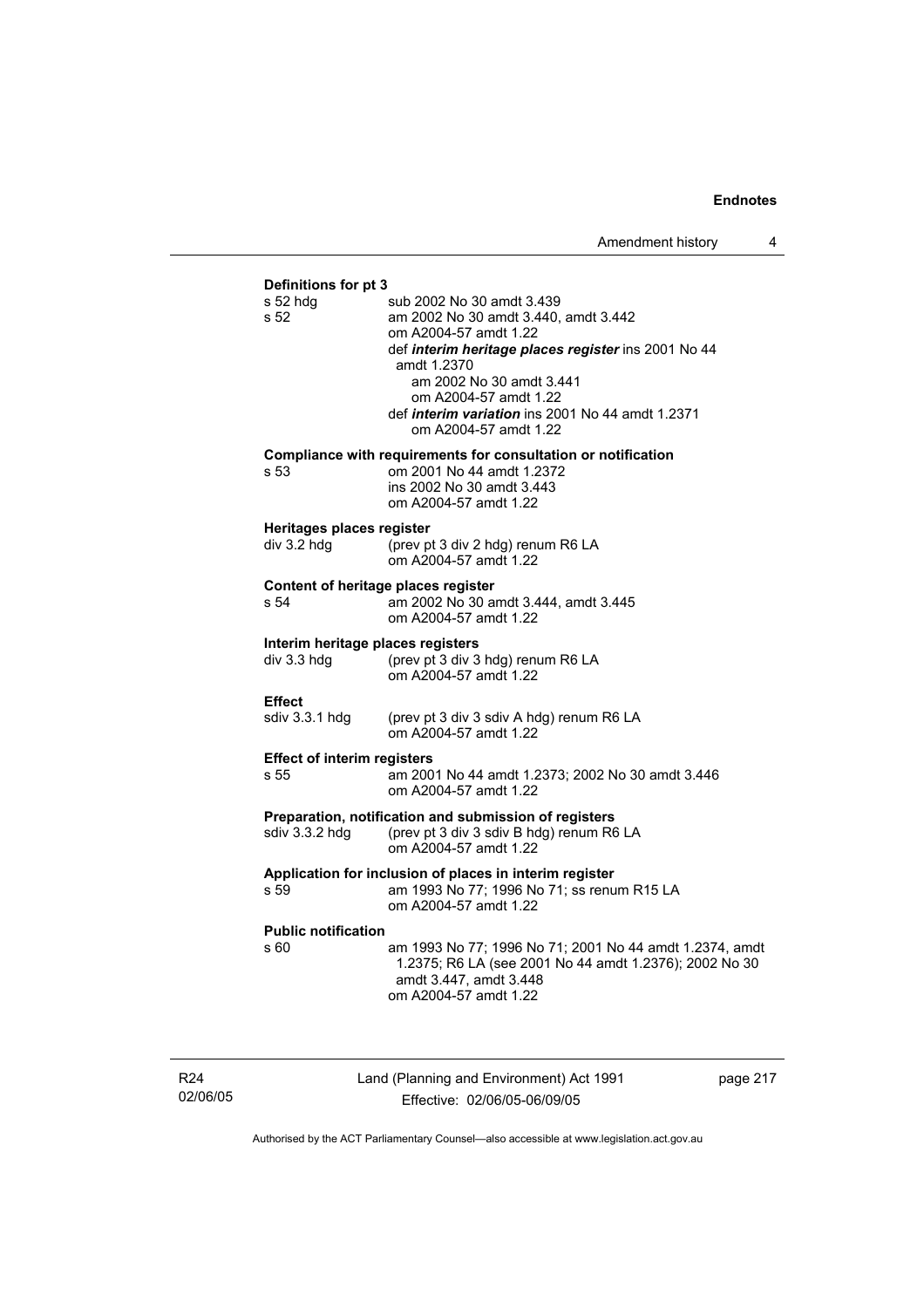4 Amendment history

| s 61                                        | am 2001 No 44 amdt 1.2377; 2002 No 30 amdt 3.508<br>om A2004-57 amdt 1.22                                                                                                                        |
|---------------------------------------------|--------------------------------------------------------------------------------------------------------------------------------------------------------------------------------------------------|
| <b>Revision of interim register</b><br>s 62 | am 1993 No 77; 1996 No 71; 2001 No 44 amdts 1.2378-<br>1.2381; R6 LA (see 2001 No 44 amdt 1.2382); 2002 No 30<br>amdt 3.449, amdt 3.508<br>om A2004-57 amdt 1.22                                 |
| s 63 hdg<br>s 63                            | Submission of interim register to planning and land authority<br>am A2002-56 amdt 1.25<br>am 1993 No 77; 1996 No 71; 2001 No 44 amdt 1.2383;<br>A2002-56 amdt 1.25-1.29<br>om A2004-57 amdt 1.22 |
| <b>Acquisition</b>                          | am A2002-56 amdt 1.30, amdt 1.31                                                                                                                                                                 |
| s 64                                        | om A2004-57 amdt 1.22                                                                                                                                                                            |
| div 3.4 hdg                                 | Acquisition of heritage places and objects<br>(prev pt 3 div 4 hdg) renum R6 LA<br>om A2004-57 amdt 1.22                                                                                         |
| Notice of acquistion                        | am 1993 No 77                                                                                                                                                                                    |
| s 65                                        | om 1996 No 71                                                                                                                                                                                    |
| <b>Aboriginal heritage</b>                  | (prev pt 3 div 5 hdg) renum R6 LA                                                                                                                                                                |
| div 3.5 hdg                                 | om A2004-57 amdt 1.22                                                                                                                                                                            |
| Preliminary                                 | (prev pt 3 div 5 sdiv A hdg) renum R6 LA                                                                                                                                                         |
| sdiv 3.5.1 hdg                              | om A2004-57 amdt 1.22                                                                                                                                                                            |
| Definitions for div 3.5                     | sub 2002 No 30 amdt 3.450                                                                                                                                                                        |
| s 66                                        | om A2004-57 amdt 1.22                                                                                                                                                                            |
|                                             | Reporting discoveries of unregistered Aboriginal places<br>sdiv 3.5.2 hdg (prev pt 3 div 5 sdiv B hdg) renum R6 LA<br>om A2004-57 amdt 1.22                                                      |
| <b>Reports</b>                              | am 1994 No 81                                                                                                                                                                                    |
| s 67                                        | om A2004-57 amdt 1.22                                                                                                                                                                            |
| s 68                                        | Aboriginal heritage discoveries-consideration of reports<br>am 2002 No 30 amdt 3.508<br>om A2004-57 amdt 1.22                                                                                    |

page 218 Land (Planning and Environment) Act 1991 Effective: 02/06/05-06/09/05

R24 02/06/05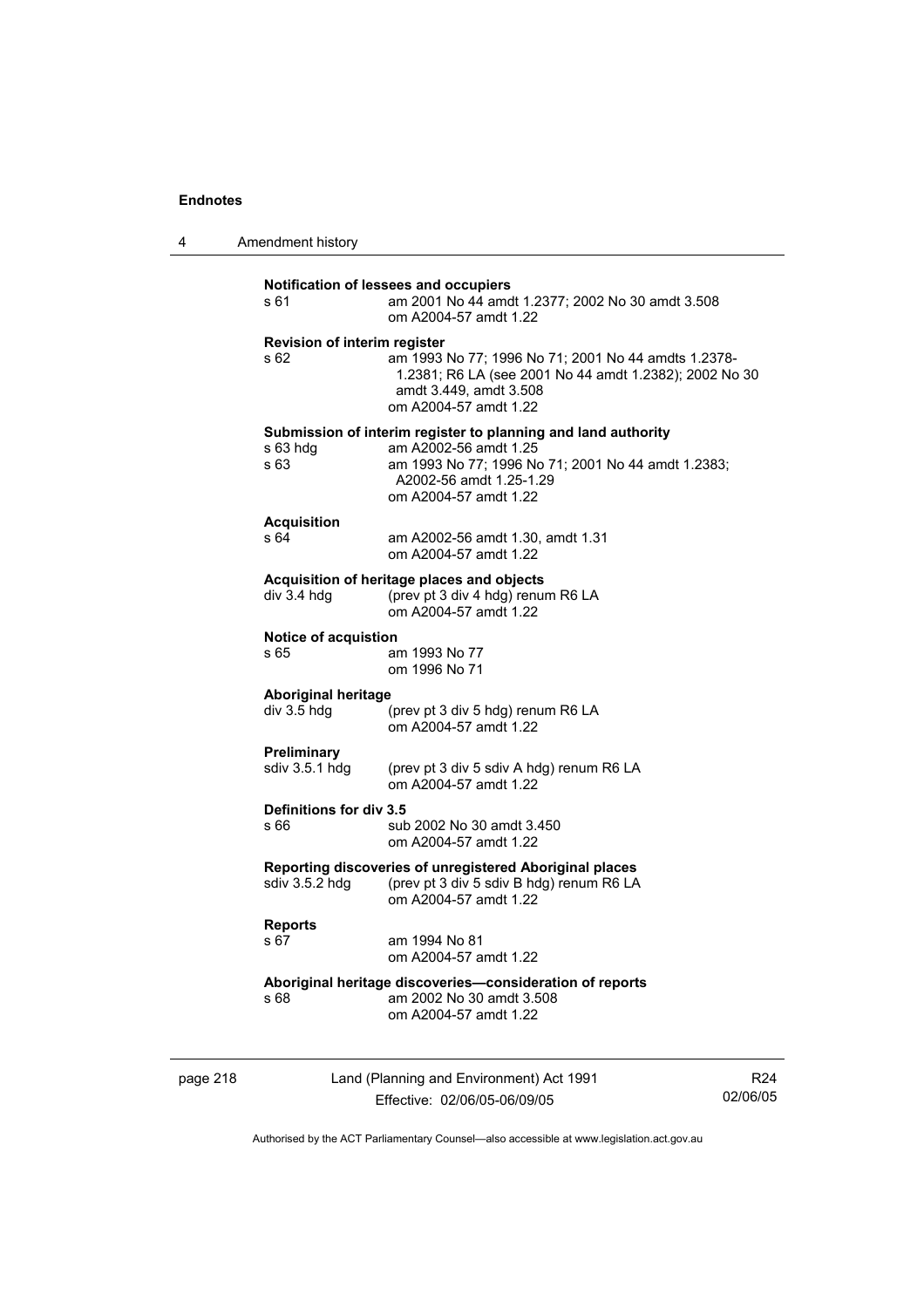Amendment history 4

**Aboriginal heritage discoveries—Ministerial directions and declarations**  s 69 **am 1993 No 77; 1996 No 71; 2001 No 44 amdts** 1.2384-1.2386; 2002 No 30 amdts 3.451-3.454 om A2004-57 amdt 1.22 **Protection of unregistered Aboriginal heritage**  subdiv 3.5.3 hdg (prev pt 3 div 5 subdiv C hdg) renum R6 LA om A2004-57 amdt 1.22 **Damaging unregistered Aboriginal places**  s 70 am 1994 No 81 om A2004-57 amdt 1.22

**Orders for protection of unregistered Aboriginal places—application of pt 6**  s 71 am 1993 No 77; A2002-56 amdt 1.31; A2003-34 amdt 1.3 om A2004-57 amdt 1.22

**Orders—reports by heritage council**  s 72 om A2004-57 amdt 1.22

#### **Orders—Ministerial directions and declarations**

s 73 am 1993 No 77; 1996 No 71; 2001 No 44 amdts 1.2387-1.2389; 2002 No 30 amdt 3.455, 3.456 om A2004-57 amdt 1.22

#### **Compensation claims**

sdiv 3.5.4 hdg (prev pt 3 div 5 sdiv D hdg) renum R6 LA om A2004-57 amdt 1.22

#### **Definitions for sdiv 3.5.4**

s 74 om A2004-57 amdt 1.22

#### **Application of sdiv 3.5.4**

s 75 am 2002 No 30 amdt 3.457 om A2004-57 amdt 1.22

#### **Right to compensation**

s 76 om A2004-57 amdt 1.22

#### **Loss for which compensation is recoverable**  s 77 am 2002 No 30 amdt 3.458 om A2004-57 amdt 1.22

## **Amount of compensation**

s 78 om A2004-57 amdt 1.22

## **Consultation with applicants**

s 79 am 1996 No 71 om A2004-57 amdt 1.22

#### **Notice of decisions about compensation**  s 80 am 1993 No 77

sub 1996 No 71

R24 02/06/05 Land (Planning and Environment) Act 1991 Effective: 02/06/05-06/09/05

page 219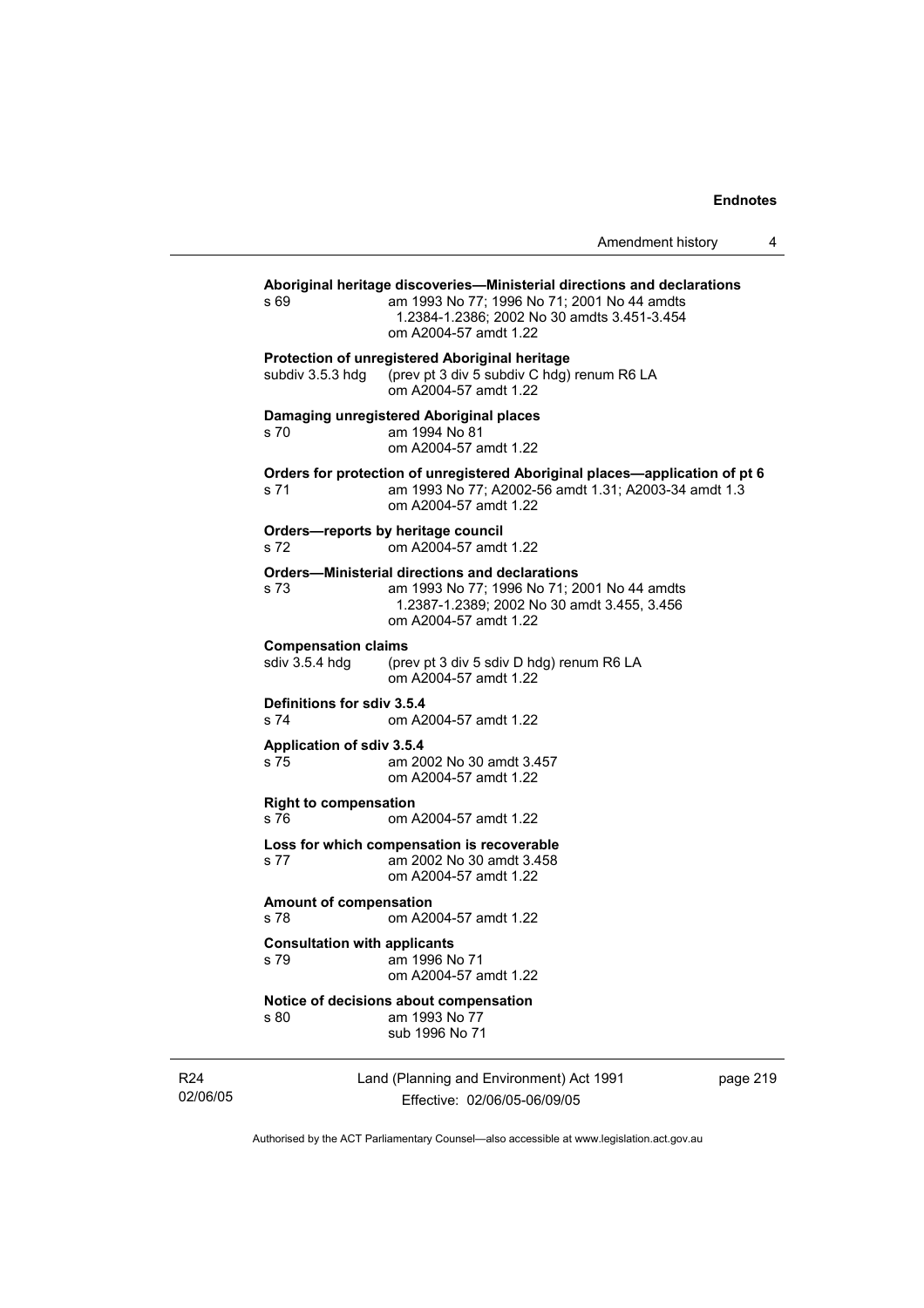| 4 | Amendment history |
|---|-------------------|
|---|-------------------|

om A2004-57 amdt 1.22

| <b>Consultation in relation to registers</b><br>sdiv 3.5.5 hdg | (prev pt 3 div 5 sdiv E hdg) renum R6 LA<br>om A2004-57 amdt 1.22                                                 |
|----------------------------------------------------------------|-------------------------------------------------------------------------------------------------------------------|
| s 81                                                           | <b>Consultation with Aboriginal organisations</b><br>am 2002 No 30 amdt 3.459<br>om A2004-57 amdt 1.22            |
| <b>Restricted information</b><br>sdiv 3.5.6 hdg                | (prev pt 3 div 5 sdiv F hdg) renum R6 LA<br>om A2004-57 amdt 1.22                                                 |
| <b>Restricted information</b><br>s 82                          | am 1993 No 77; 1996 No 71; 2001 No 56 amdt 3.432; 2002<br>No 30 amdt 3.508<br>om A2004-57 amdt 1.22               |
| s 83                                                           | Publication of restricted information by public officials<br>om A2004-57 amdt 1.22                                |
| s 84                                                           | Publication of restricted information generally<br>am 1993 No 77; 1994 No 81; 1996 No 71<br>om A2004-57 amdt 1.22 |
| Access to restricted information<br>s 85                       | am 1996 No 71<br>om A2004-57 amdt 1.22                                                                            |
| <b>Administrative review</b><br>pt 3 div 6 hdg om 1996 No 71   |                                                                                                                   |
| <b>Review of decisions</b><br>s 86                             | am 1993 No 77<br>om 1996 No 71                                                                                    |
| div 3.6 hda                                                    | Public access to heritage information<br>(prev pt 3 div 7 hdg) renum R6 LA<br>om A2004-57 amdt 1.22               |
| sdiv 3.6.1 hdg                                                 | Information about administrative action<br>(prev pt 3 div 7 sdiv A hdg) renum R6 LA<br>om A2004-57 amdt 1.22      |
| <b>Application of sdiv 3.6.1</b><br>s 87                       | om A2004-57 amdt 1.22                                                                                             |
| Searching administrative records<br>s 88                       | am 2001 No 44 amdt 1.2390, amdt 1.2391<br>om A2004-57 amdt 1.22                                                   |
|                                                                |                                                                                                                   |

page 220 Land (Planning and Environment) Act 1991 Effective: 02/06/05-06/09/05

R24 02/06/05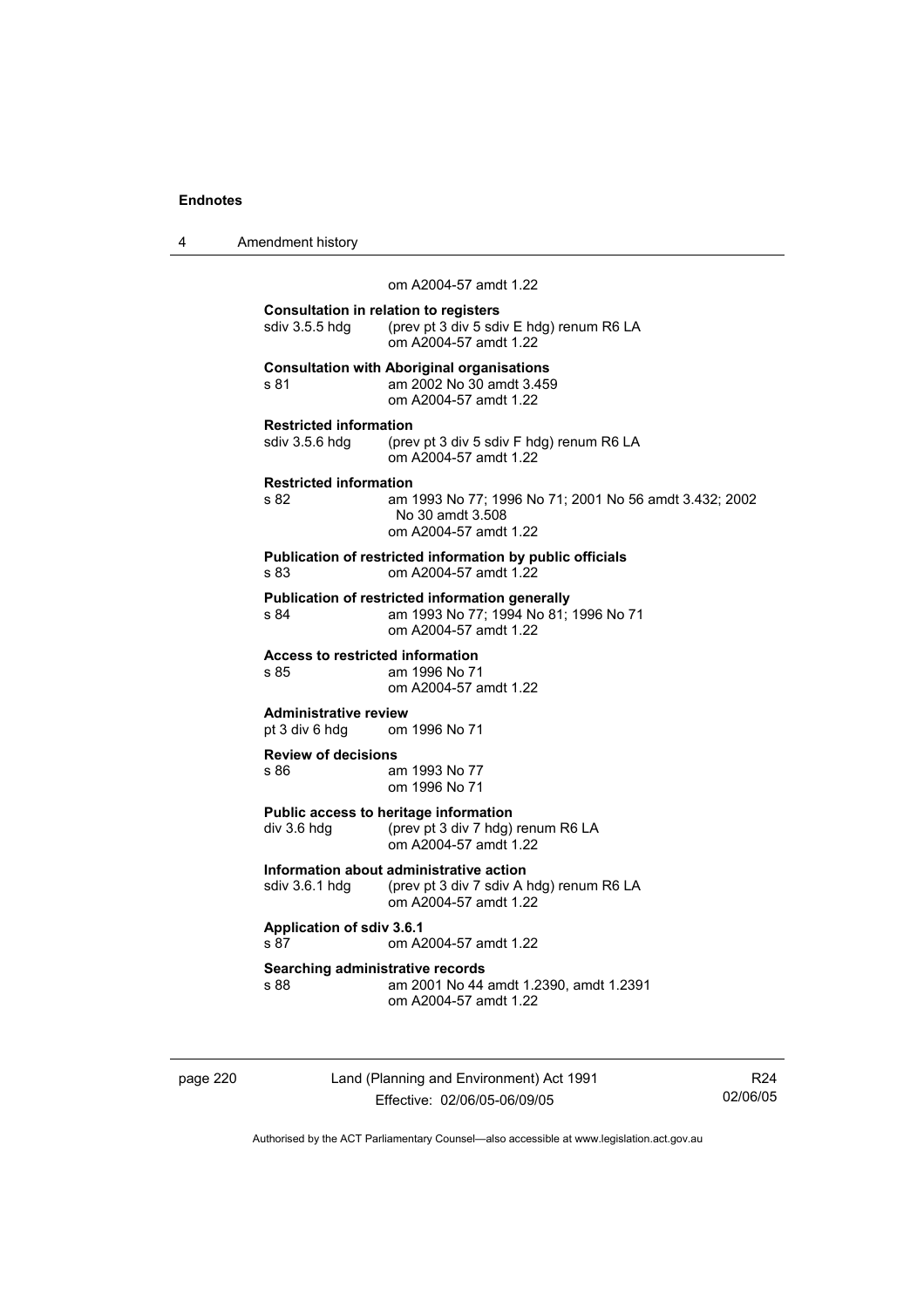| sdiv 3.6.2 hdg                               | (prev pt 3 div 7 sdiv B hdg) renum R6 LA<br>om A2004-57 amdt 1.22                                                                               |
|----------------------------------------------|-------------------------------------------------------------------------------------------------------------------------------------------------|
| Searching heritage registers<br>s 89         | am 2001 No 44 amdt 1.2392, amdt 1.2393<br>sub 2002 No 30 amdt 3.460<br>om A2004-57 amdt 1.22                                                    |
| div 3.7 hdg                                  | <b>Australian Capital Territory Heritage Council</b><br>(prev pt 3 div 8 hdg) renum R6 LA<br>sub 2002 No 30 amdt 3.461<br>om A2004-57 amdt 1.22 |
| <b>Preliminary</b><br>sdiv 3.7.1 hdg         | (prev pt 3 div 8 sdiv A hdg) renum R6 LA<br>om 2002 No 30 amdt 3.461                                                                            |
| Definitions for div 3.7<br>s 90              | sub 2002 No 30 amdt 3.461<br>om A2004-57 amdt 1.22                                                                                              |
| sdiv 3.7.2 hdg                               | <b>Establishment, functions and powers</b><br>(prev pt 3 div 8 sdiv B hdg) renum R6 LA<br>om 2002 No 30 amdt 3.461                              |
| s 91                                         | <b>Establishment of heritage council</b><br>sub 2002 No 30 amdt 3.461<br>om A2004-57 amdt 1.22                                                  |
| Constitution<br>s 92                         | sub 2002 No 30 amdt 3.461<br>am A2002-56 amdt 1.32<br>om A2004-57 amdt 1.22                                                                     |
| <b>Functions of heritage council</b><br>s 93 | am 1995 No 25; 2001 No 44 amdt 1.2394<br>sub 2002 No 30 amdt 3.461<br>om A2004-57 amdt 1.22                                                     |
| <b>Ministerial directions</b><br>s 94        | sub 2002 No 30 amdt 3.461<br>om A2004-57 amdt 1.22                                                                                              |
| s 95                                         | <b>Deputies of permanent members</b><br>om 1995 No 25<br>ins 2002 No 30 amdt 3.461<br>om A2004-57 amdt 1.22                                     |
| s 96                                         | <b>Appointment of expert members</b><br>sub 2002 No 30 amdt 3.461<br>om A2004-57 amdt 1.22                                                      |

R24 02/06/05

Effective: 02/06/05-06/09/05

page 221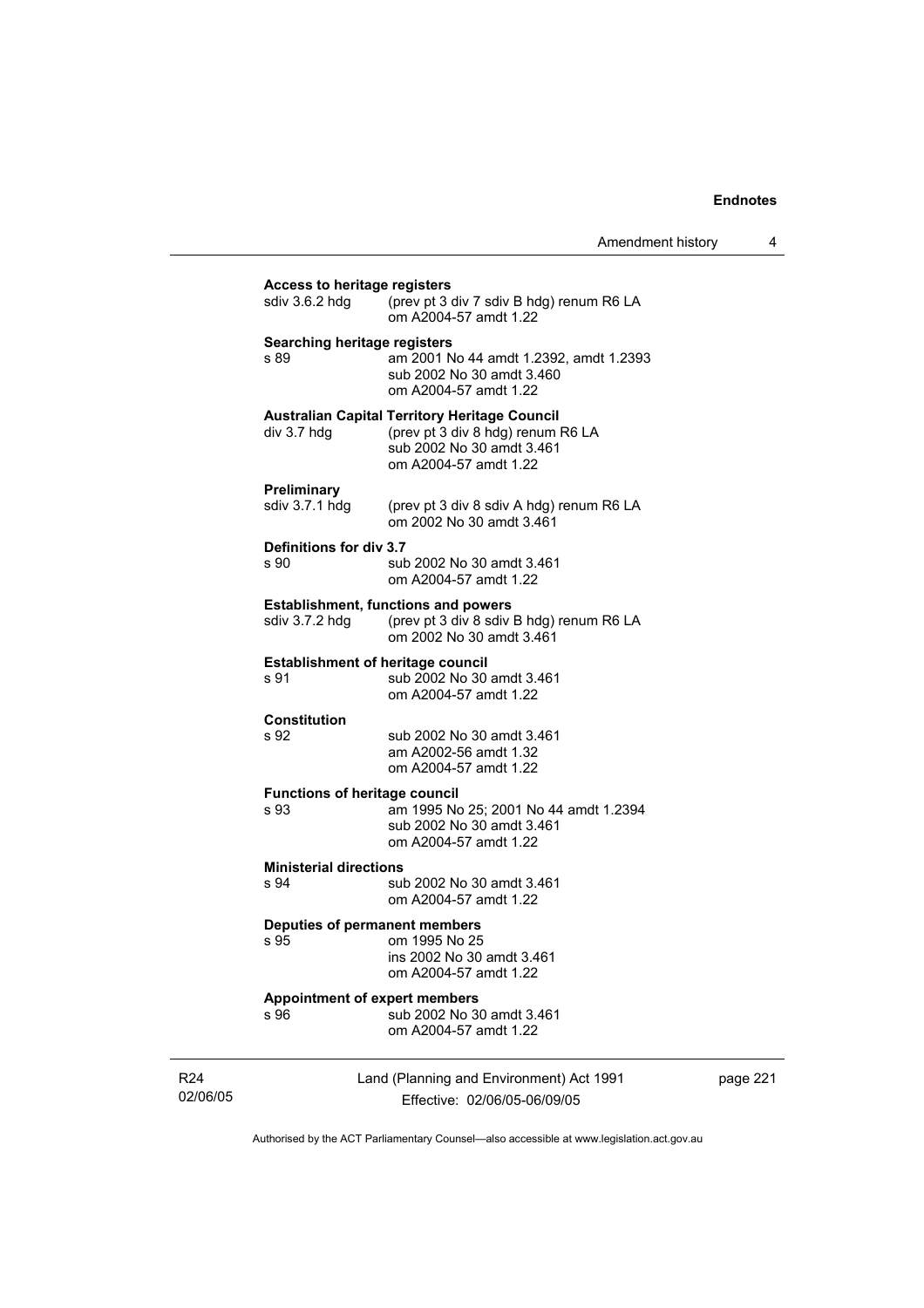|  | Amendment history |
|--|-------------------|
|--|-------------------|

| <b>Constitution and meetings</b><br>sdiv 3.7.3 hdq    | (prev pt 3 div 8 sdiv C hdg) renum R6 LA<br>om 2002 No 30 amdt 3.461                                         |
|-------------------------------------------------------|--------------------------------------------------------------------------------------------------------------|
| s 97                                                  | Term of appointment of expert members<br>am 1996 No 85<br>sub 2002 No 30 amdt 3.461<br>om A2004-57 amdt 1.22 |
| s 98                                                  | Conditions of appointment of expert members generally<br>sub 2002 No 30 amdt 3.461<br>om A2004-57 amdt 1.22  |
| s 99                                                  | Chairperson, deputy chairperson and secretary<br>sub 2002 No 30 amdt 3.461<br>om A2004-57 amdt 1.22          |
| Leave of absence<br>s 100                             | sub 2002 No 30 amdt 3.461<br>om A2004-57 amdt 1.22                                                           |
| <b>Disclosure of interests</b><br>s 101               | sub 2002 No 30 amdt 3.461<br>om A2004-57 amdt 1.22                                                           |
| <b>Ending of appointments</b><br>s 102                | om 1997 No 41<br>ins 2002 No 30 amdt 3.461<br>om A2004-57 amdt 1.22                                          |
| <b>Calling meetings</b><br>s 103                      | am 1997 No 41<br>sub 2002 No 30 amdt 3.461<br>om A2004-57 amdt 1.22                                          |
| <b>Procedure at meetings</b><br>s 104                 | sub 2002 No 30 amdt 3.461<br>om A2004-57 amdt 1.22                                                           |
| <b>Delegation to secretary</b><br>$s$ 105             | sub 2002 No 30 amdt 3.461<br>om A2004-57 amdt 1.22                                                           |
| <b>Termination of appointment</b><br>s <sub>106</sub> | om 2002 No 30 amdt 3.461                                                                                     |
| <b>Acting members</b><br>s 107                        | om 2002 No 30 amdt 3.461                                                                                     |
| <b>Convening meetings</b>                             |                                                                                                              |

page 222 Land (Planning and Environment) Act 1991 Effective: 02/06/05-06/09/05

R24 02/06/05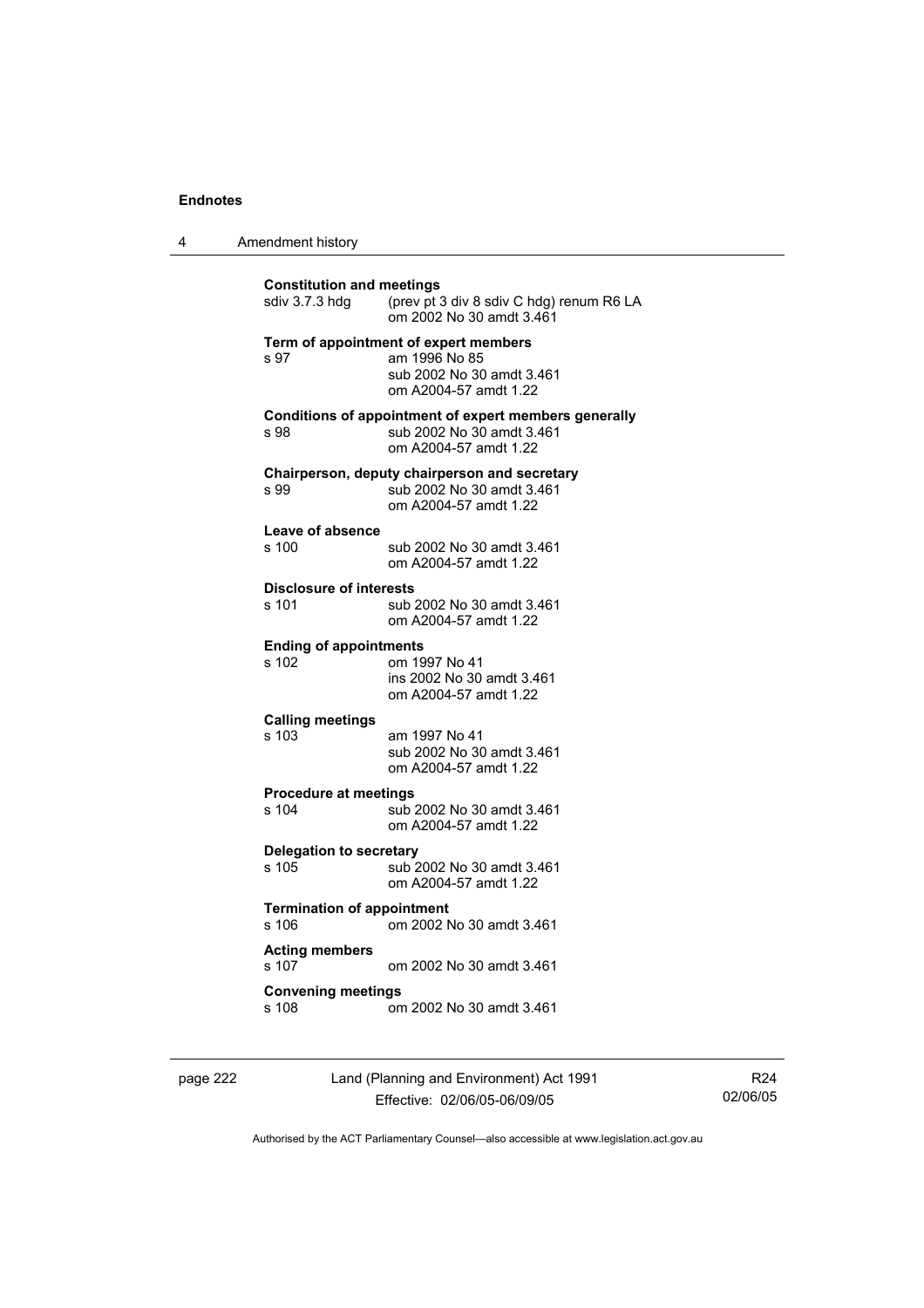|                             |                                                                                                                                 | Amendment history                                                                                                                                                                                                                        | 4        |
|-----------------------------|---------------------------------------------------------------------------------------------------------------------------------|------------------------------------------------------------------------------------------------------------------------------------------------------------------------------------------------------------------------------------------|----------|
|                             | <b>Procedure at meetings</b><br>s 109                                                                                           | om 2002 No 30 amdt 3.461                                                                                                                                                                                                                 |          |
|                             | Quorum<br>s 110                                                                                                                 | om 2002 No 30 amdt 3.461                                                                                                                                                                                                                 |          |
|                             | Preliminary<br>div 4.1 h dg<br>div 4.1 note                                                                                     | (prev pt 4 div 1 hdg) renum R6 LA<br>ins A2002-56 amdt 1.33                                                                                                                                                                              |          |
|                             | Definitions for pt 4<br>s 111                                                                                                   | am 1996 No 71                                                                                                                                                                                                                            |          |
|                             | <b>Preliminary assessments</b><br>div 4.2 hdg                                                                                   | (prev pt 4 div 2 hdg) renum R6 LA                                                                                                                                                                                                        |          |
|                             | <b>Directions</b><br>s 113                                                                                                      | am 1996 No 85                                                                                                                                                                                                                            |          |
|                             | <b>Submission to Minister</b><br>s 116                                                                                          | am 1996 No 85; 2001 No 44 amdt 1.2395, amdt 1.2396                                                                                                                                                                                       |          |
|                             | <b>Public inspection</b><br>s 117                                                                                               | am 1993 No 77; 1996 No 71<br>sub 1996 No 85<br>am 2000 No 37 s 6; 2001 No 44 amdts 1.2397-1.2400; R6 LA<br>(see 2001 No 44 amdt 1.2401); A2002-56 amdt 1.34                                                                              |          |
|                             | <b>Assessments</b><br>div 4.3 hdg                                                                                               | (prev pt 4 div 3 hdg) renum R6 LA                                                                                                                                                                                                        |          |
|                             | Form and content<br>sdiv 4.3.1 hdg                                                                                              | (prev pt 4 div 3 sdiv A hdg) renum R6 LA                                                                                                                                                                                                 |          |
|                             | <b>Direction of assessments</b><br>sdiv 4.3.2 hdg                                                                               | (prev pt 4 div 3 sdiv B hdg) renum R6 LA                                                                                                                                                                                                 |          |
|                             | Decisions to direct assessments<br>s 121                                                                                        | am 2000 No 37 s 7; ss renum R15 LA                                                                                                                                                                                                       |          |
|                             | <b>Directions</b><br>s 123                                                                                                      | am 1996 No 85; 2001 No 44 amdt 1.2402, amdt 1.2403; R6<br>LA (see 2001 No 44 amdt 1.2404)                                                                                                                                                |          |
|                             | Preparation, evaluation and consideration by Legislative Assembly<br>sdiv 4.3.3 hdg<br>(prev pt 4 div 3 sdiv C hdg) renum R6 LA |                                                                                                                                                                                                                                          |          |
|                             | s 125                                                                                                                           | Environmental impact statements-consultation and public inspection<br>am 1993 No 77; 1996 No 71; 2000 No 37 s 8; 2001 No 44<br>amdt .2405, amdt 1.2406; 2001 No 56 amdt 3.433; R6 LA<br>(see 2001 No 44 amdt 1.2407); A2002-56 amdt 1.35 |          |
|                             | <b>Consultation</b><br>s 128                                                                                                    | am 2001 No 44 amdts 1.2408-1.2410                                                                                                                                                                                                        |          |
| R <sub>24</sub><br>02/06/05 |                                                                                                                                 | Land (Planning and Environment) Act 1991<br>Effective: 02/06/05-06/09/05                                                                                                                                                                 | page 223 |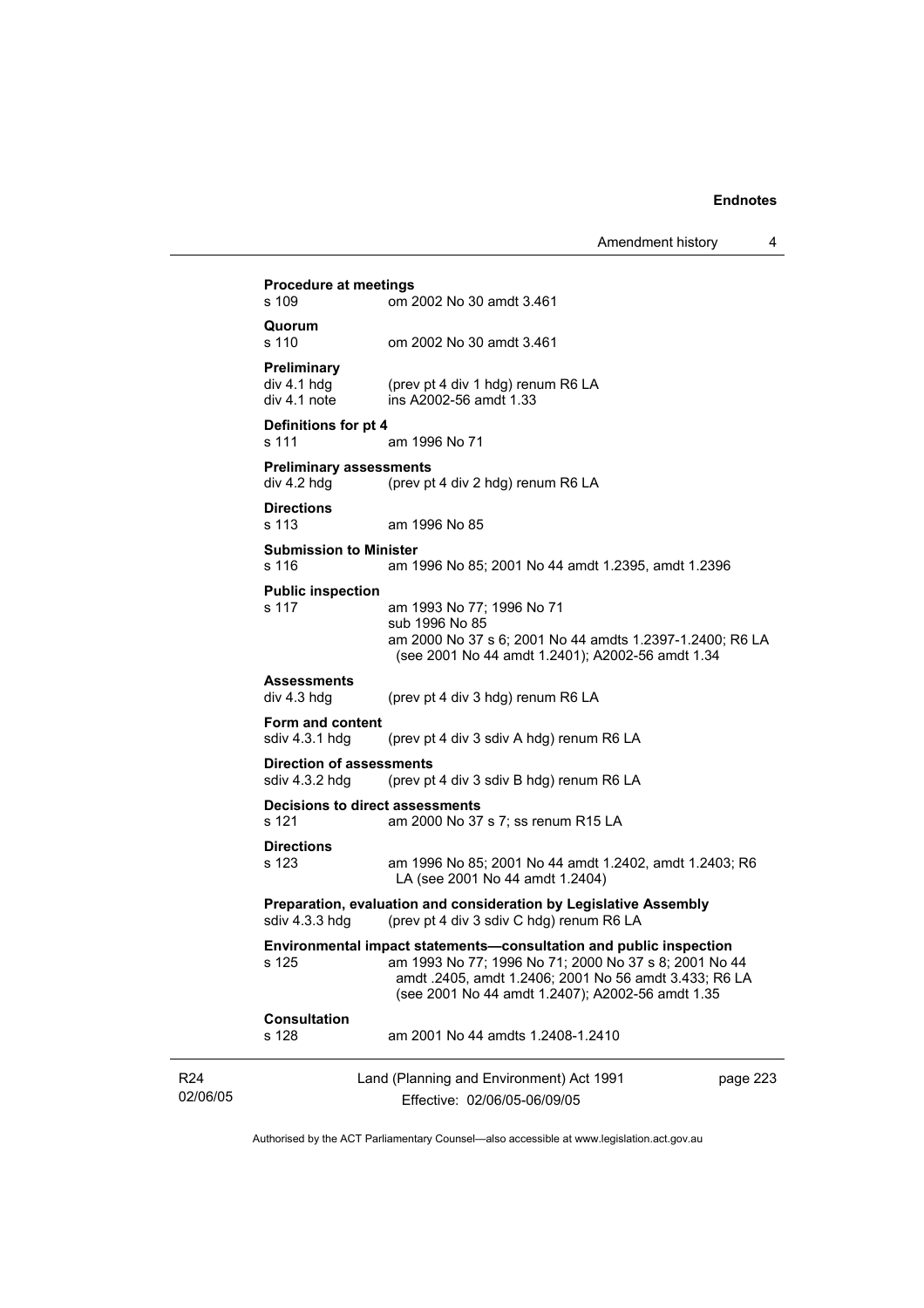| 4 | Amendment history |
|---|-------------------|
|---|-------------------|

| s 132                                          | Presentation to Legislative Assembly and public inspection<br>am 2001 No 44 amdt 1.2411; 2002 No 30 amdt 3.462                                                              |
|------------------------------------------------|-----------------------------------------------------------------------------------------------------------------------------------------------------------------------------|
| <b>Exclusion of material</b><br>s 133          | am 2002 No 30 amdt 3.463                                                                                                                                                    |
| <b>Exemptions</b><br>s 134                     | am 2001 No 44 amdts 1.2412-1.2414                                                                                                                                           |
| <b>Inquiries</b><br>div 4.4 hdg                | (prev pt 4 div 4 hdg) renum R6 LA                                                                                                                                           |
| sdiv 4.4.1 hdg                                 | <b>Establishment of panels and terms of reference</b><br>(prev pt 4 div 4 sdiv A hdg) renum R6 LA                                                                           |
| <b>Remuneration</b><br>s 137                   | om 1997 No 41                                                                                                                                                               |
| <b>Terms of reference</b><br>s 138             | am 2001 No 44 amdt 1.2415, amdt 1.2416                                                                                                                                      |
| <b>Notification</b><br>s 139                   | am 2001 No 44 amdt 1.2417, amdt 1.2418                                                                                                                                      |
| Inquiry reports<br>sdiv 4.4.2 hdg              | (prev pt 4 div 4 sdiv B hdg) renum R6 LA                                                                                                                                    |
| s 141                                          | Presentation to Legislative Assembly and public inspection<br>am 2001 No 44 amdt 1.2419; 2002 No 30 amdt 3.464                                                              |
| <b>Exclusion of material</b><br>s 142          | am 2002 No 30 amdt 3.465, amdt 3.466                                                                                                                                        |
| <b>Procedures and powers</b><br>sdiv 4.4.3 hdg | (prev pt 4 div 4 sdiv C hdg) renum R6 LA                                                                                                                                    |
| Definitions for sdiv 4.4.3<br>s 143            | sub 2002 No 30 amdt 3.467<br>def <b>authorised person</b> sub 2002 No 30 amdt 3.467<br>def occupier ins 2002 No 30 amdt 3.467<br>def <i>place</i> sub 2002 No 30 amdt 3.467 |
| Notice of inquiry hearings<br>s 144            | am 2001 No 44 amdts 1.2420-1.2422                                                                                                                                           |
| <b>General procedure</b><br>s 146              | am 2002 No 30 amdt 3.468                                                                                                                                                    |
| s 147                                          | Special hearings—consultation with interested persons<br>am 2002 No 30 amdt 3.508                                                                                           |
| s 148                                          | Assessments for purpose of inquiries<br>am 2002 No 30 amdt 3.469                                                                                                            |
|                                                |                                                                                                                                                                             |

| page 224 |  |
|----------|--|
|----------|--|

page 224 Land (Planning and Environment) Act 1991 Effective: 02/06/05-06/09/05

R24 02/06/05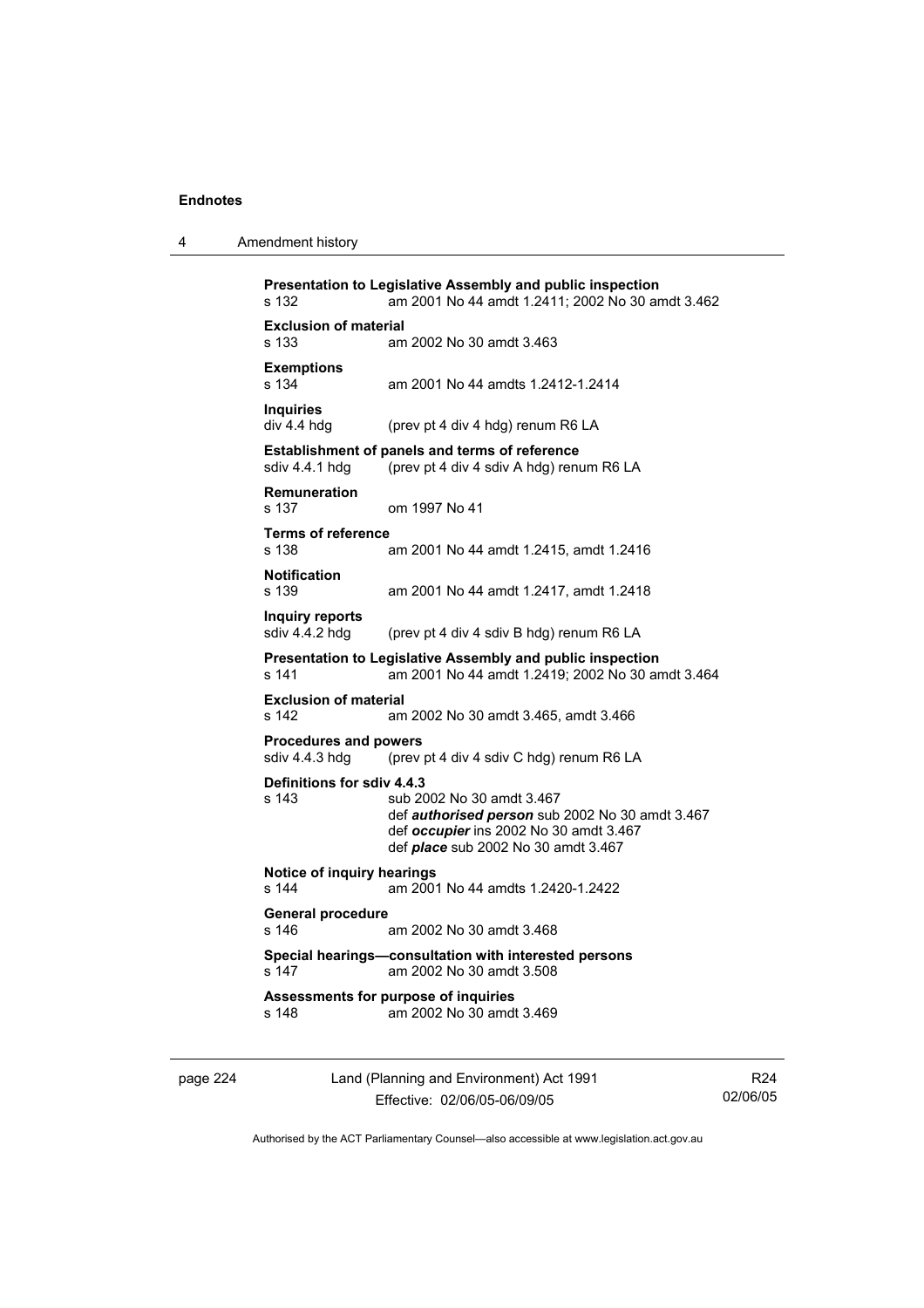Amendment history 4

**Witnesses—summons to appear**  s 149 am 1994 No 81 **Victimisation of witnesses**  s 150 am 1994 No 81 **Powers of search and inspection**  s 154 am 1994 No 81 **Obstructing or resisting authorised person**  s 155 am 1994 No 81 om A2004-15 amdt 2.105 **Contempt**  s 156 am 1994 No 81; 2002 No 30 amdt 3.470 **Protection of panel members and witnesses**  s 157 am 2002 No 30 amdt 3.471 **Administrative review**  pt 4 div 5 hdg om 1996 No 71 **Review of decisions**  am 1993 No 77 om 1996 No 71 **Preliminary**  div 5.1 hdg (prev pt 5 div 1 hdg) renum R6 LA **Definitions for pt 5**  s 159 hdg sub 2002 No 30 amdt 3.472<br>s 159 s 159 am 1993 No 90; 1995 No 54 am 1993 No 90; 1995 No 54; 1996 No 85; 1999 No 79 sch 3; 2001 No 17 amdt 2.9; 2002 No 30 amdt 3.473, amdt 3.477 def *lease* sub 2002 No 30 amdt 3.474 def *market value* ins 2002 No 30 amdt 3.475 def *provision* ins 2002 No 30 amdt 3.475 def *repealed Act* om 2002 No 30 amdt 3.476 **Application of pt 5**  am A2002-56 amdt 1.36 **Leases**  div 5.2 hdg (prev pt 5 div 2 hdg) renum R6 LA **Effect qualified**  s 160A ins 1999 No 73 s 5 **Planning and land authority may grant leases**  ins A2002-56 amdt 1.37

R24 02/06/05 Land (Planning and Environment) Act 1991 Effective: 02/06/05-06/09/05

page 225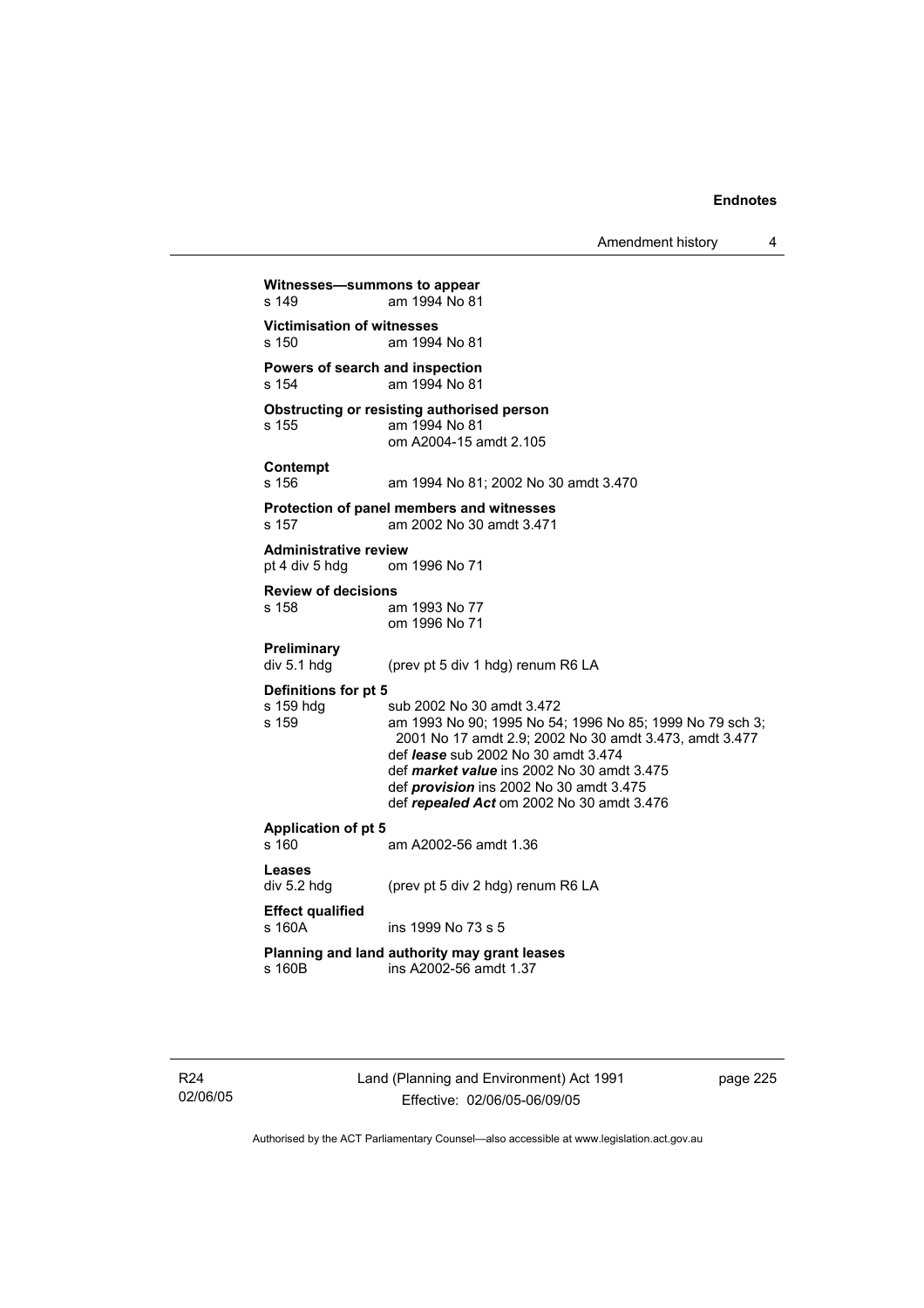4 Amendment history

**Granting of leases**  s 161 am 1993 No 11; 1996 No 85; 2001 No 44 amdts 1.2423- 1.2425; R6 LA (see 2001 No 44 amdt 1.2426); A2002-56 amdt 1.38, amdt 1.78 **Fees for granting leases**  s 162 om 2001 No 44 amdt 1.2427 **Leases to community organisations**  s 163 am 1993 No 11; 2001 No 44 amdt 1.2428, amdt 1.2429; 2002 No 30 amdt 3.478; A2002-56 amdt 1.39, amdt 1.78; ss renum R15 LA **Special leases**  s 164 am 1993 No 11; 2001 No 44 amdt 1.2428, amdt 1.2429; A2002–56 amdt 1.40, amdt 1.78; ss renum R15 LA **Authority to consider proposed leases**  s 165 am 1993 No 11; 1996 No 39 om 1996 No 85 **Inquiries and assessments in relation to granting of leases**  s 166 am A2002-56 amdt 1.41, amdt 1.42 **Grants of leases after inquiries or assessments**  s 166A ins A2002-56 amdt 1.42 **Eligibility for certain classes of leases**  s 167 am 1996 No 85; 2001 No 44 amdt 1.2428, amdt 1.2429; A2002–56 amdt 1.78 **Authority need not grant lease**  s 168 sub A2002-56 amdt 1.43 **Payment for leases**  s 169 am 2000 No 37 s 9; A2002-56 amdt 1.78 **Failure to accept and execute lease**  s 170 am 2002 No 30 amdt 3.479; A2002-56 amdt 1.78 **Grant of further residential leases**  s 171 am 1996 No 85; 2001 No 44 amdt 1.2429, amdt 1.2430 sub A2002-56 amdt 1.44 **Grant of further rural leases**  s 171A ins 1996 No 85 am 1999 No 73 s 6; 2001 No 32 s 4, s 5; 2001 No 44 amdt 1.2429, amdt 1.2430; R6 LA (see 2001 No 32 s 6); A2002-56 amdt 1.45, amdt 1.46, amdt 1.78; pars, ss renum R15 LA

page 226 Land (Planning and Environment) Act 1991 Effective: 02/06/05-06/09/05

R24 02/06/05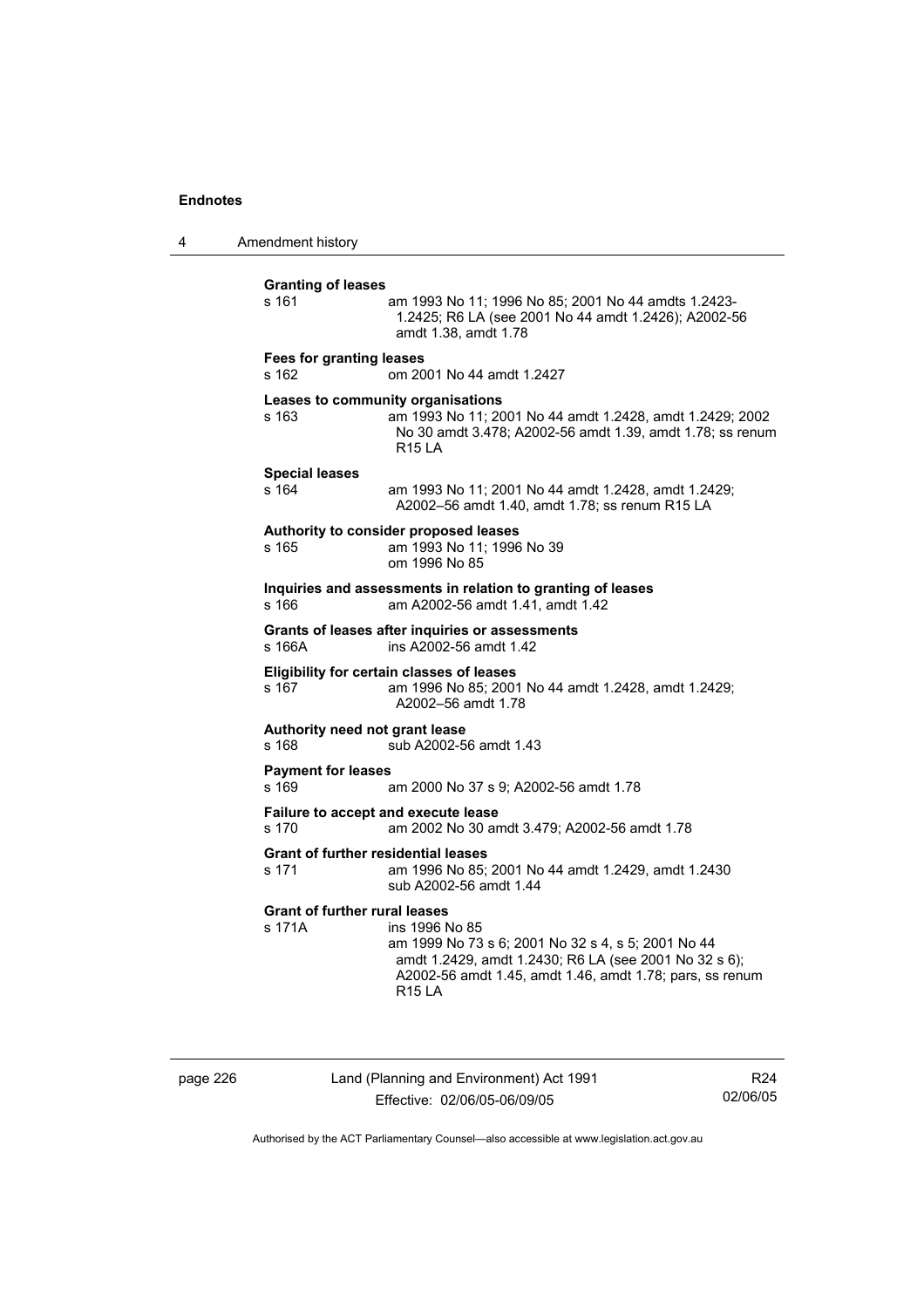| s 172                                               | Grant of further leases for purposes other than residential or rural<br>am 1996 No 85; 2001 No 44 amdt 1.2429; amdt 1.2430<br>sub A2002-56 amdt 1.47                                                                                            |
|-----------------------------------------------------|-------------------------------------------------------------------------------------------------------------------------------------------------------------------------------------------------------------------------------------------------|
| <b>Grant of further lease-unit titles</b><br>s 172A | ins 1996 No 85<br>sub 2001 No 17 amdt 2.10<br>am A2002-56 amdt 1.48, amdt 1.78; A2005-20 amdt 3.181                                                                                                                                             |
| s 172B                                              | Grant of further lease-community title<br>ins 2001 No 58 s 102<br>am A2002-56 amdt 1.49, amdt 1.78                                                                                                                                              |
| s 172C                                              | No right to use, flow and control of water<br>(prev s 172B) ins 1998 No 63<br>renum 2001 No 58 s 101                                                                                                                                            |
| s 173                                               | Lessee's rights in relation to improvements<br>am 1996 No 85; A2002-56 amdts 1.50-1.54, amdt 1.78,<br>amdt 1.79; ss renum R12 LA (see A2002-56 amdt 1.55)                                                                                       |
| Deciding value of improvements<br>s 174             | am 1996 No 85; A2002-56 amdt 1.79                                                                                                                                                                                                               |
| Use of land for leased purpose<br>s 175             | am 1996 No 85                                                                                                                                                                                                                                   |
| <b>Variation of rent</b><br>s 176                   | am A2002-56 amdt 1.79                                                                                                                                                                                                                           |
| <b>Review of variations of rent</b><br>s 177        | am A2002-56 amdt 1.56, amdt 1.79                                                                                                                                                                                                                |
| s 178                                               | Refund on lease surrender or termination<br>am 2001 No 44 amdt 1.2428, amdt 1.2429; A2002-56<br>amdt 1.79<br>sub A2004-64 s 4                                                                                                                   |
| <b>Certificates of compliance</b><br>s 179          | am 1996 No 85; 2001 No 17 amdt 2.11; 2001 No 44<br>amdt 1.2431, amdt 1.2432; R6 LA (see 2001 No 44<br>amdt 1.2433); A2002-56 amdt 1.57, amdt 1.79                                                                                               |
| s 180                                               | Transfer of land subject to building and development provision<br>am 1996 No 85; 2001 No 44 amdt 1.2434, amdt 1.2435;<br>A2002-56 amdt 1.58, amdt 1.59, amdt 1.79; A2004-2<br>amdt 1.31; A2004-64 ss 5-7; ss renum R22 LA (see<br>A2004-64 s 8) |
|                                                     | Mortgage of leasehold subject to building and development provision<br>am 1996 No 85                                                                                                                                                            |

R24 02/06/05 Land (Planning and Environment) Act 1991 Effective: 02/06/05-06/09/05

page 227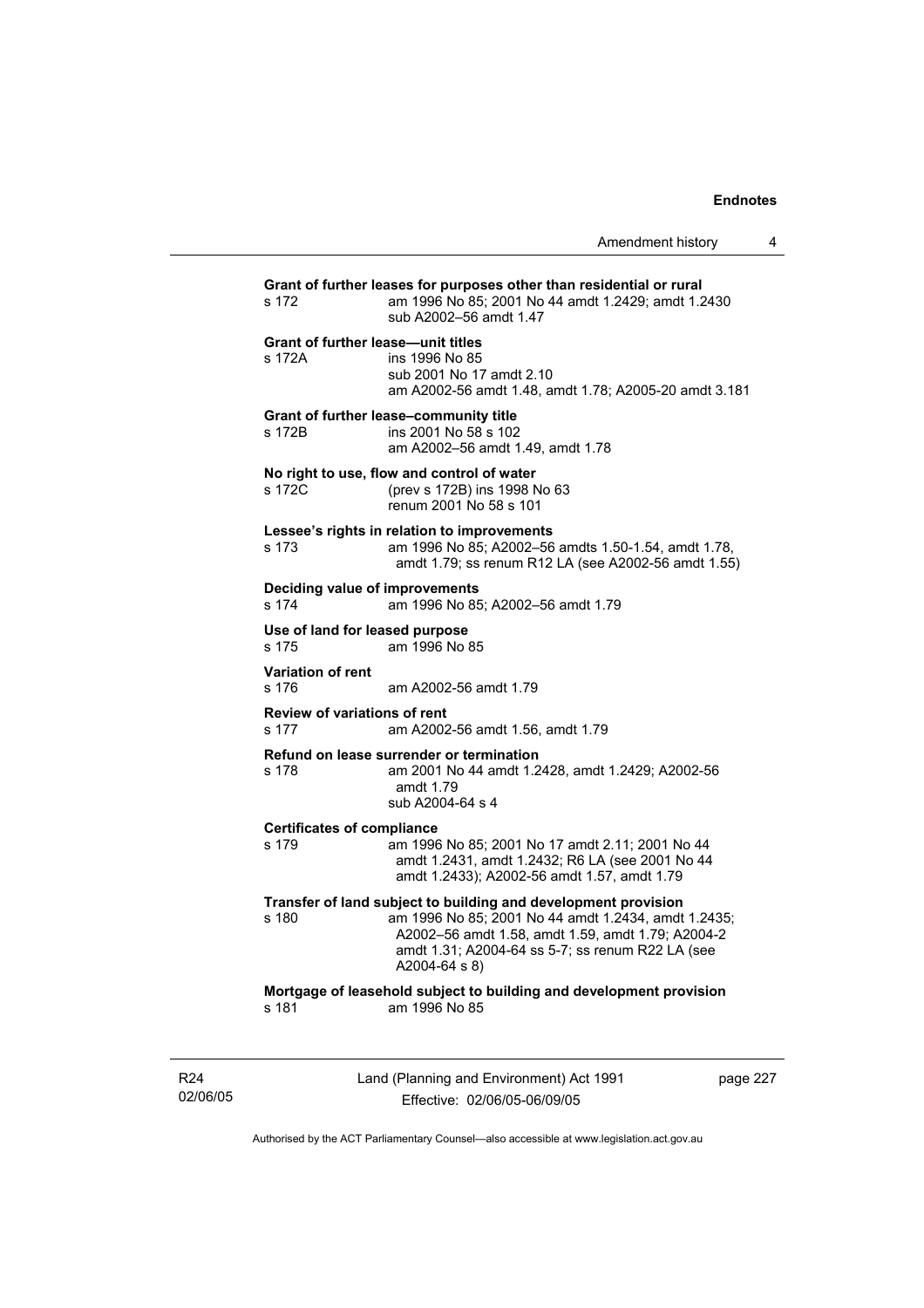| 4 | Amendment history                                                                                                                                                              |
|---|--------------------------------------------------------------------------------------------------------------------------------------------------------------------------------|
|   | Power of lessee to sublet part of building or land in certain cases<br>s 183<br>am 1995 No 20                                                                                  |
|   | <b>Variation of leases</b><br>div 5.3 hdg<br>(prev pt 5 div 3 hdg) renum R6 LA                                                                                                 |
|   | <b>Effect qualified</b><br>s 183A<br>ins 1999 No 73 s 7                                                                                                                        |
|   | Application to surrender and regrant of leases<br>am 1996 No 62<br>s 184<br>sub 1996 No 85                                                                                     |
|   | Variation of nominal rent lease-change of use charge<br>s 184A<br>ins 1996 No 85<br>am 2001 No 1 s 4; A2002–56 amdt 1.60, amdt 1.79; ss renum<br><b>R15 LA</b>                 |
|   | New change of use charge formula<br>s 184B<br>ins 1996 No 85<br>am 1998 No 65; 1999 No 40 s 4; 2000 No 14 s 4; 2000 No 49<br>s <sub>4</sub><br>om 2001 No 1 s 5                |
|   | Change of use charge for variations of nominal rent leases<br>$s$ 184 $C$<br>ins 1996 No 85<br>am 2000 No 49 s 5; 2001 No 1 s 6<br>sub 2001 No 80 s 3<br>am A2002-56 amdt 1.79 |
|   | <b>Variation of rental leases</b><br>s 184D<br>ins 1996 No 85<br>am A2002-56 amdt 1.61, amdt 1.78                                                                              |
|   | Advice of rent payable on variation of lease<br>s 185<br>am A2002-56 amdt 1.62, amdt 1.78                                                                                      |
|   | Variation of lease to pay out rent<br>s 186<br>am 1996 No 85; 2001 No 44 amdt 1.2436, amdt 1.2437;<br>A2002-56 amdt 1.79; ss renum R15 LA                                      |
|   | No variations to extend term<br>ins 1996 No 85<br>s 186A<br>am A2002-56 amdt 1.78                                                                                              |
|   | <b>Restrictions on rural leases</b><br>div 5.4 hdg<br>(prev pt 5 div 3AA hdg) ins 1999 No 73 s 8<br>renum R6 LA                                                                |
|   |                                                                                                                                                                                |

page 228 Land (Planning and Environment) Act 1991 Effective: 02/06/05-06/09/05

R24 02/06/05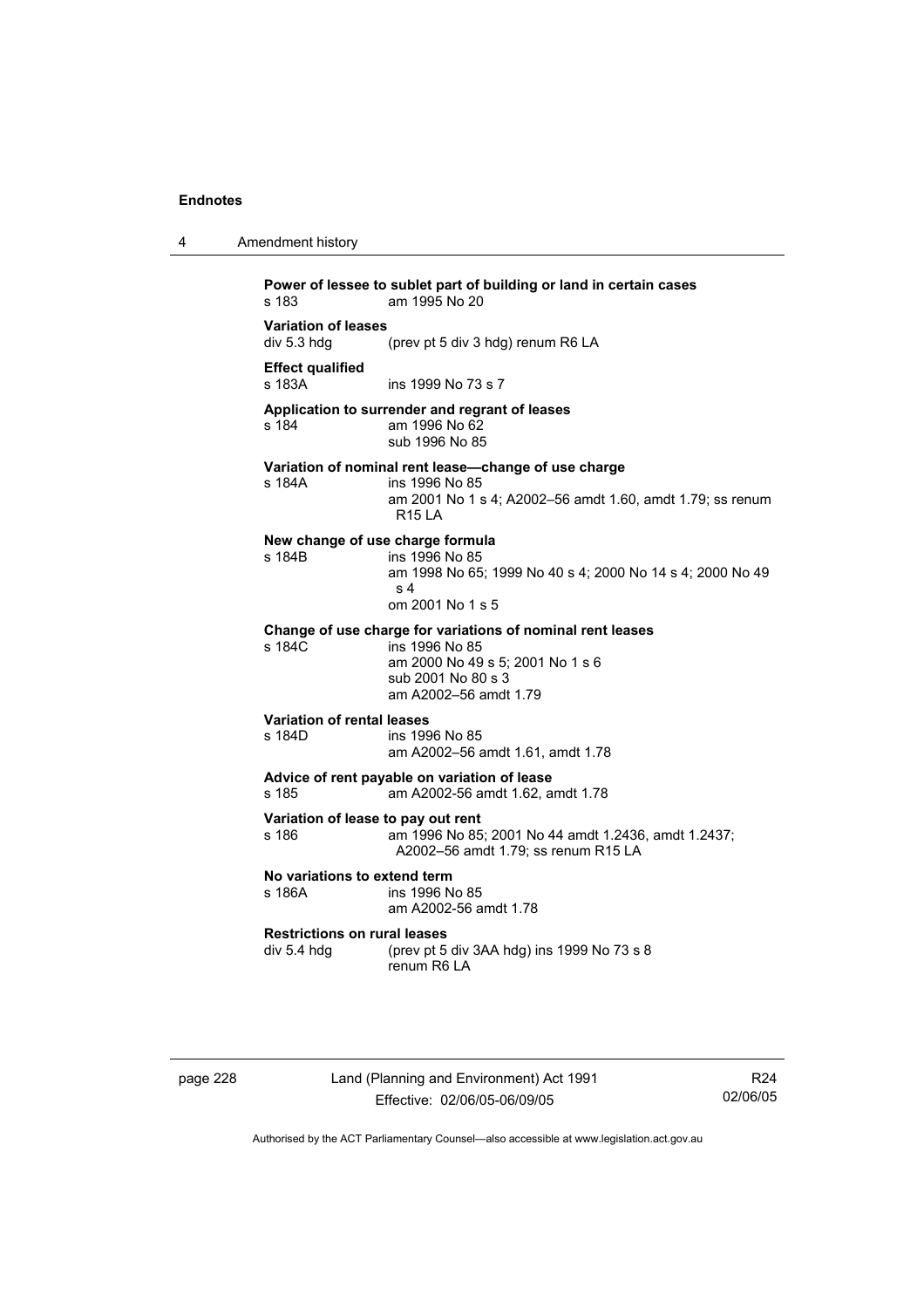**Definitions for div 5.4**  ins 1999 No 73 s 8

- def *dealing* ins 1999 No 73 s 8
- def *discharge amount* ins 1999 No 73 s 8
- def *earlier index number* ins 1999 No 73 s 8
- def *holding period* ins 1999 No 73 s 8
- def *index number* ins 1999 No 73 s 8
- def *later index number* ins 1999 No 73 s 8
- def *long lease* ins 1999 No 73 s 8
- def *short lease* ins 1999 No 73 s 8
- def *special Pialligo lease* ins 1999 No 73 s 8

#### **Land management agreements**

| s 186C | ins 1999 No 73 s 8                                 |
|--------|----------------------------------------------------|
|        | am 2001 No 44 amdt 1.2438. amdt 1.2439: A2002-56   |
|        | amdt 1.63, amdt 1.64, amdt 1.78; A2004-42 amdt 1.6 |

#### **Dealings with rural leases**

| s 186D. | ins 1999 No 73 s 8                                      |
|---------|---------------------------------------------------------|
|         | am 2001 No 32 s 7; R6 LA (see 2001 No 32 s 8); A2002-56 |
|         | amdt 1.65, amdt 1.78; A2003-14 amdt 1.67, amdt 1.68     |

#### **Discharge amount**

s 186E ins 1999 No 73 s 8 am A2003-34 amdt 2.2

#### **Discharge amount—special Pialligo leases**  s 186F ins 1999 No 73 s 8

am 2001 No 56 amdt 3.434

**Index numbers** 

s 186G ins 1999 No 73 s 8

# **No subdivision or consolidation**

ins 1999 No 73 s 8 am A2002-56 amdt 1.78

**Consolidation and subdivision** 

div 5.5 hdg (prev pt 5 div 3A hdg) ins 1996 No 85 renum R6 LA

#### **Effect qualified**

s 187AA ins as s 187A 1999 No 73 s 9 renum 2000 No 80 amdt 3.8

#### **Application—nominal rent leases of territory land**  om 1993 No 75

ins 1996 No 85

R24 02/06/05 Land (Planning and Environment) Act 1991 Effective: 02/06/05-06/09/05

page 229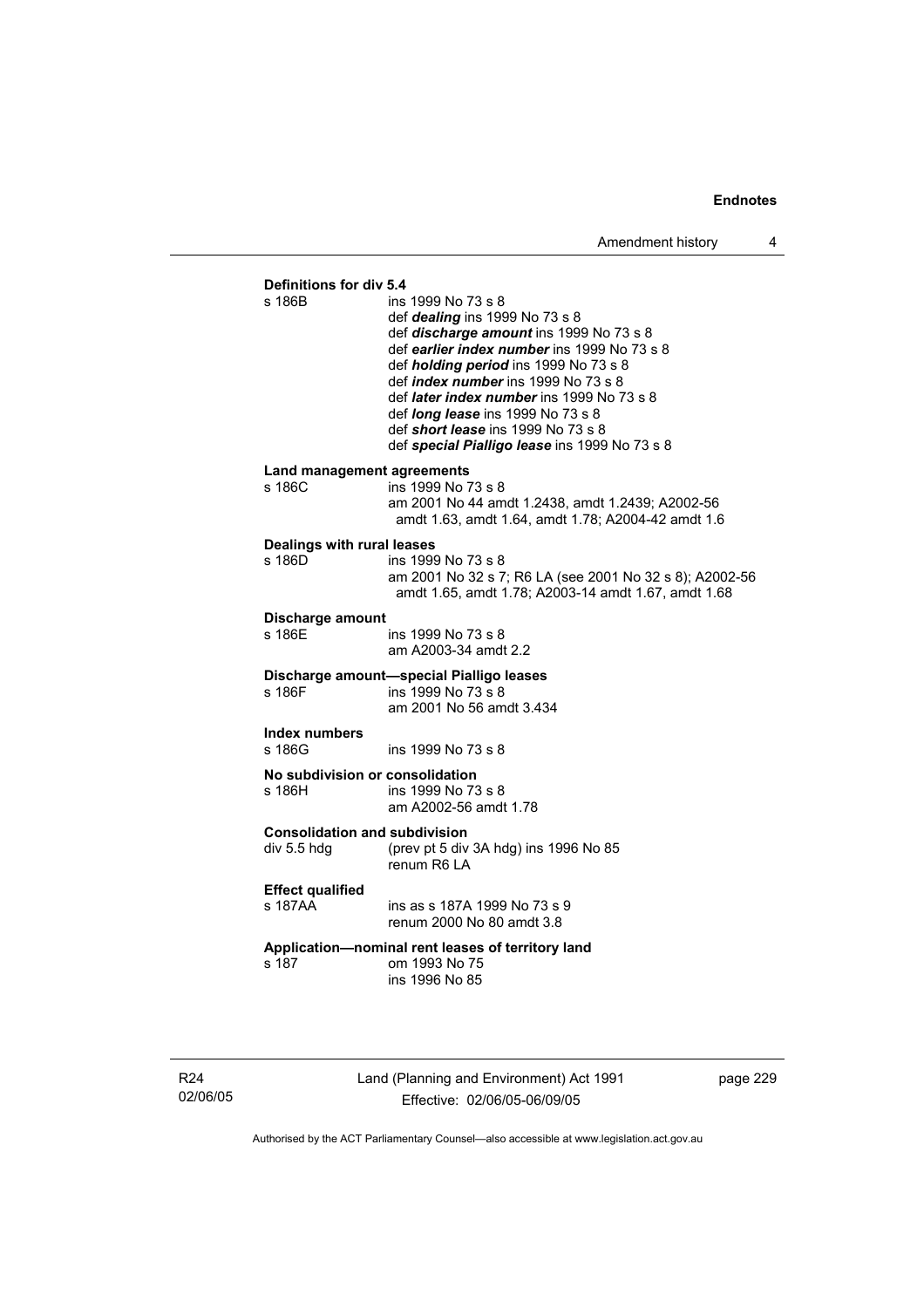4 Amendment history

| s 187A                                             | Consolidation and subdivision-change of use charge<br>ins 1996 No 85<br>am 2001 No 1 s 7; A2002-56 amdt 1.66, amdt 1.79; ss renum<br><b>R15 LA</b> |
|----------------------------------------------------|----------------------------------------------------------------------------------------------------------------------------------------------------|
|                                                    | New change of use charge formula                                                                                                                   |
| s 187B                                             | ins 1996 No 85<br>am 1998 No 65; 1999 No 40 s 5; 2000 No 14 s 5; 2000 No 49<br>s 6                                                                 |
|                                                    | om 2001 No 1 s 8                                                                                                                                   |
| s 187C                                             | Change of use charge for consolidations and subdivisions<br>ins 1996 No 85                                                                         |
|                                                    | am 2000 No 49 s 7; 2001 No 1 s 9<br>sub 2001 No 80 s 4<br>am A2002-56 amdt 1.79                                                                    |
| Recovery of land                                   |                                                                                                                                                    |
| div 5.6 hdg                                        | (prev pt 5 div 4 hdg) renum R6 LA                                                                                                                  |
| <b>Termination of leases</b><br>s 188              | am 1996 No 85; A2002-56 amdt 1.67, amdt 1.78, amdt 1.79;<br>ss renum R15 LA                                                                        |
| How land may be recovered<br>s 189                 | sub A2002-56 amdt 1.68                                                                                                                             |
| <b>Evidence of ending of lease</b><br>s 190        | sub A2002-56 amdt 1.68                                                                                                                             |
| <b>Public land</b><br>div 5.7 hdg                  | (prev pt 5 div 5 hdg) renum R6 LA                                                                                                                  |
| Preliminary<br>sdiv 5.7.1 hdg                      | (prev pt 5 div 5 sdiv A hdg) renum R6 LA                                                                                                           |
| Definitions for div 5.7<br>s 191 hdg               | sub 2002 No 30 amdt 3.480                                                                                                                          |
| <b>Public land</b><br>sdiv 5.7.2 hdg               | (prev pt 5 div 5 sdiv B hdg) renum R6 LA                                                                                                           |
| s 192 hdg                                          | Recommendations to planning and land authority<br>am A2002-56 amdt 1.69                                                                            |
| s 192                                              | am 1996 No 85; A2002-56 amdt 1.70                                                                                                                  |
| <b>Management of public land</b><br>sdiv 5.7.3 hdg | (prev pt 5 div 5 sdiv C hdg) renum R6 LA                                                                                                           |
|                                                    |                                                                                                                                                    |

page 230 Land (Planning and Environment) Act 1991 Effective: 02/06/05-06/09/05

R24 02/06/05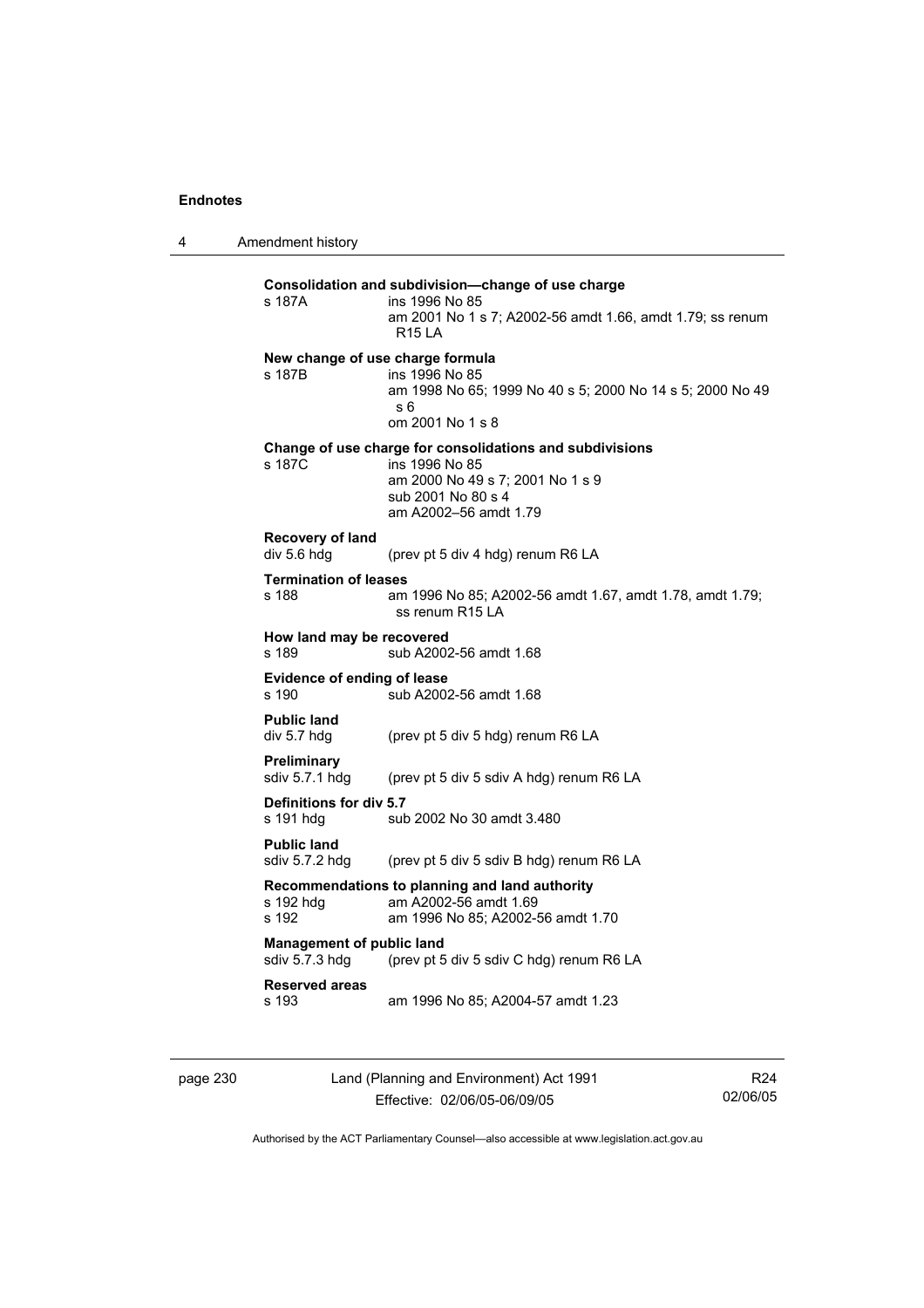**Management objectives**  s 195 am 2001 No 44 amdt 1.2440; 2002 No 30 amdt 3.481 **Plans of management**  sdiv 5.7.4 hdg (prev pt 5 div 5 sdiv D hdg) renum R6 LA **Public consultation**  s 200 am 2001 No 44 amdt 1.2441, amdt 1.2442 **Minister's powers**  s 204 am 2001 No 44 amdts 1.2443-1.2446 **Referral back to conservator**  s 205 am 2001 No 44 amdt 1.2447, amdt 1.2448 **Notice of revival of deferred draft plan of management**  s 206 sub 2001 No 44 amdt 1.2449 **Notification, presentation, disallowance and date of effect**  s 207 am 2001 No 44 amdt 1.2450, amdt 1.2451 **Leases and licences**  sdiv 5.7.5 hdg (prev pt 5 div 5 sdiv E hdg) renum R6 LA **Leases—generally**  s 208 am A2002-56 amdt 1.78 **Grant of leases**  am 1993 No 11, A2002-56 amdt 1.71 **Licences**  s 210 am 1992 No 32; 1996 No 71; 2001 No 44 amdts 1.2452- 1.2454; A2002-56 amdt 1.78; A2003-34 s 4, s 5 **Miner's rights in relation to public land**<br>s 211 am 2002 No 30 amdt am 2002 No 30 amdt 3.482 **Administrative review**  pt 5 div 6 hdg om 1996 No 71 **Notice of decisions**  s 212 am 1993 No 77 om 1996 No 71 **Review by appeals board**  s 213 sub 1993 No 77 om 1996 No 71 **Notice of decisions under s 174, s 177, s 178 or s 184**  s 213A ins 1993 No 77 am 1994 No 60 om 1996 No 71

R24 02/06/05 Land (Planning and Environment) Act 1991 Effective: 02/06/05-06/09/05

page 231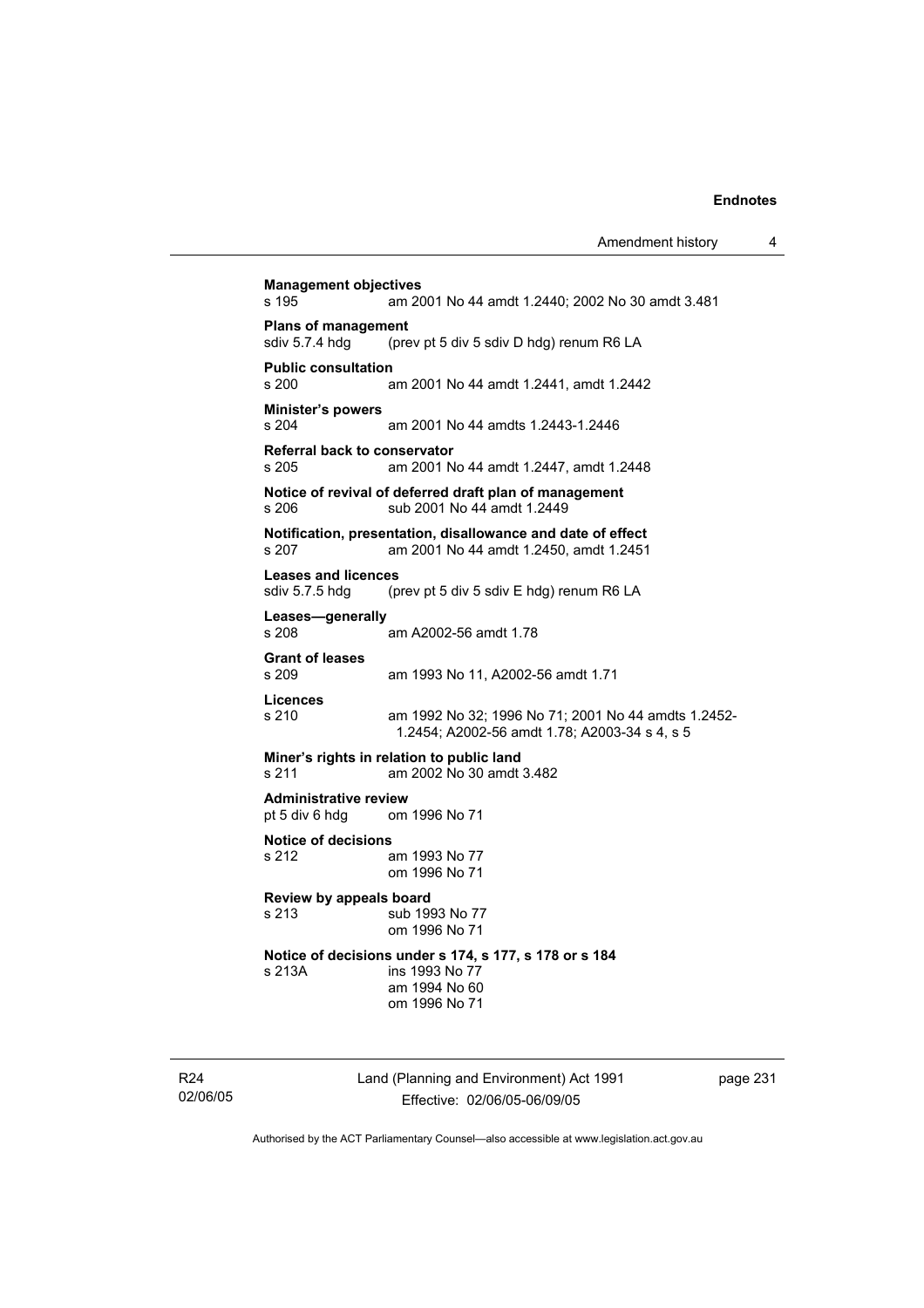4 Amendment history

| Review by administrative appeals tribunal<br>ins 1993 No 77<br>om 1996 No 71                                                                                                                                                                                               |  |  |
|----------------------------------------------------------------------------------------------------------------------------------------------------------------------------------------------------------------------------------------------------------------------------|--|--|
| Lessee may surrender lease or part of lease<br>am A2002-56 amdt 1.72, amdt 1.78                                                                                                                                                                                            |  |  |
| (prev pt 5 div 7 hdg) renum R6 LA                                                                                                                                                                                                                                          |  |  |
| Reduction of rent and relief from provisions of lease<br>sub 2002 No 30 amdt 3.483<br>am A2002-56 amdt 1.78                                                                                                                                                                |  |  |
| Access to leased land from roads and road related areas<br>am 1996 No 85<br>sub 1999 No 79 sch 3<br>am A2002-56 amdt 1.73, amdt 1.74, amdt 1.78; ss renum R12<br>LA (see A2002-56 amdt 1.75)                                                                               |  |  |
| Notification of certain leases<br>ins 1993 No 11<br>am 1996 No 85<br>sub 2002 No 30 amdt 3.484<br>am 2002 No 39 amdt 1.4<br>sub A2002-56 amdt 1.76                                                                                                                         |  |  |
| Licences in relation to land that is not public land<br>am 2001 No 44 amdts 1.2455-1.2457<br>am A2002-56 amdt 1.78; A2003-34 s 6, s 7                                                                                                                                      |  |  |
| <b>Rights to extract minerals</b><br>am A2002-56 amdt 1.78                                                                                                                                                                                                                 |  |  |
| False or misleading statements in relation to leases<br>am 1994 No 81<br>sub A2002-56 amdt 1.77<br>om A2004-15 amdt 2.105                                                                                                                                                  |  |  |
| (prev pt 6 div 1 hdg) renum R6 LA                                                                                                                                                                                                                                          |  |  |
| Definitions for pt 6                                                                                                                                                                                                                                                       |  |  |
| sub 2002 No 30 amdt 3.485<br>am 1996 No 85; 1997 No 116; 2000 No 37 s 10; 2002 No 30<br>amdt 3.486, amdt 3.491<br>def approval sub A2002-56 amdt 1.80<br>def building work sub 2002 No 30 amdt 3.487; A2004-13<br>amdt 2.73<br>def consolidation sub 2002 No 30 amdt 3.487 |  |  |
|                                                                                                                                                                                                                                                                            |  |  |

page 232 Land (Planning and Environment) Act 1991 Effective: 02/06/05-06/09/05

R24 02/06/05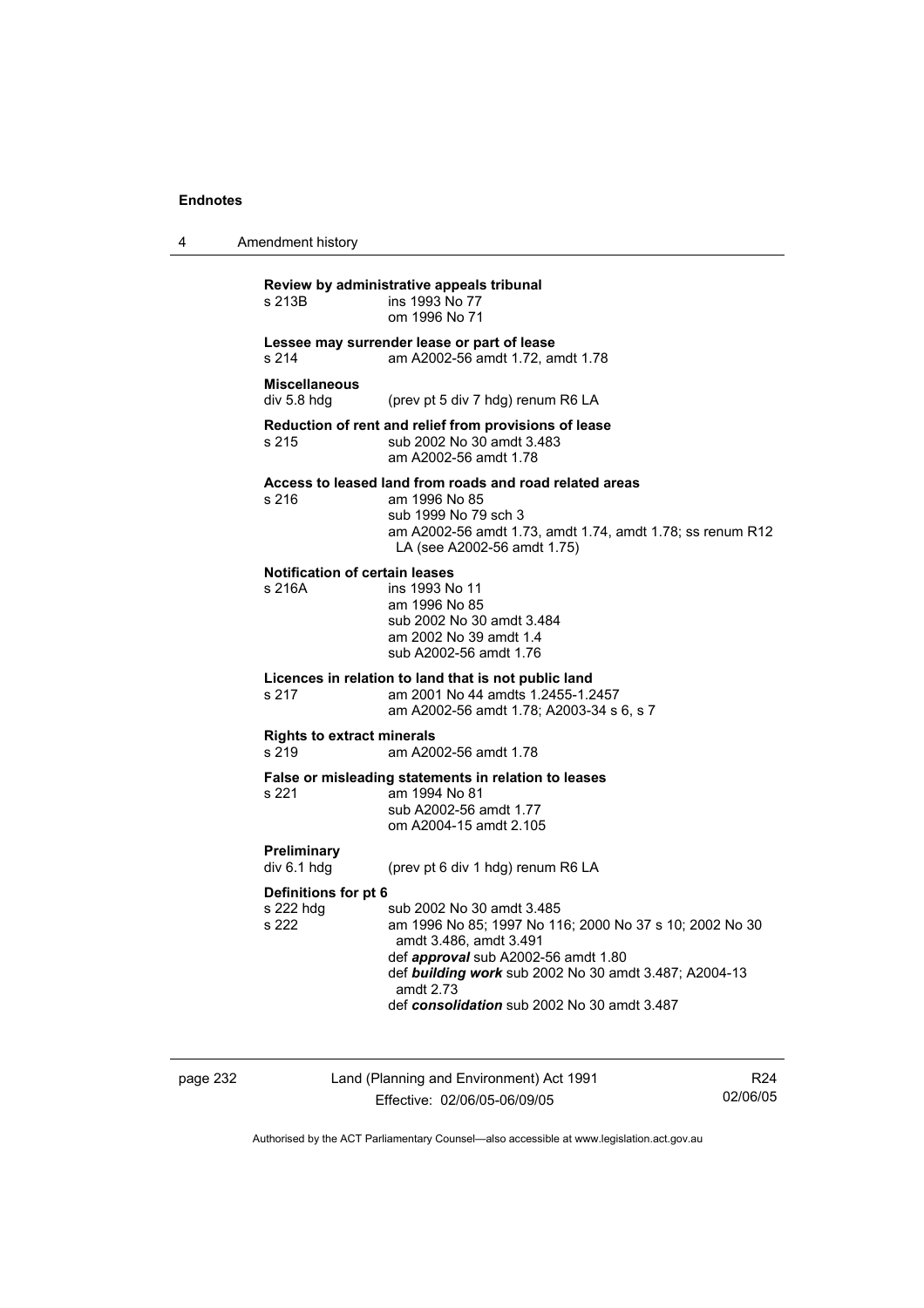def *development* am A2003-34 amdt 1.4; pars renum R15 LA; A2004-57 amdt 1.24 def *Executive* ins 2002 No 30 amdt 3.488 def *inspector* ins A2003-34 amdt 2.3 def *lease* sub 2002 No 30 amdt 3.489 def *lessee* sub 2002 No 30 amdt 3.489 def *order* sub A2003-34 amdt 1.5 def *original decision* ins A2002-56 amdt 1.81 def *prohibition notice* ins A2003-34 amdt 1.6 def *relevant authority* sub A2002-56 amdt 1.82 def *subdivision* sub 2002 No 30 amdt 3.489 def *variation* ins 2002 No 30 amdt 3.490 **Meaning of** *variation* **for pt 6**  s 223 om 1996 No 85 ins 2002 No 30 amdt 3.492 **Approvals**  div 6.2 hdg (prev pt 6 div 2 hdg) renum R6 LA **Preliminary**  pt 6 div 2 sdiv A hdg om 1996 No 85 **Interpretation**  s 224 om 1996 No 85 **General**  sdiv 6.2.1 hdg (prev pt 6 div 2 sdiv B hdg) renum R6 LA **Offence—development**  s 225 am 1996 No 85 **Application to undertake development**  s 226 am 1996 No 85; 1999 No 73 s 10; 2001 No 44 amdts 1.2458- 1.2460; 2001 No 73 s 4, s 5; 2001 No 80 ss 5-7; R6 LA (see 2001 No 44 amdt 1.2461 and 2001 No 73 s 6); A2002-56 amdts 1.83-1.85, amdt 1.133, amdt. 1.134 **Register of applications, approvals, orders and lease and development conditions**  s 227 hdg sub 2000 No 37 s 11 s 227 am 2000 No 37 s 11; 2001 No 44 amdt 1.2462, amdt 1.2463; R6 LA (see 2001 No 44 amdt 1.2464); A2002-56 amdt 1.86, amdt 1.87, amdt 1.134; A2004-57 amdt 1.25; pars renum R23 LA (see A2004-57 amdt 1.26) **Restrictions on inspection of applications**  s 228 am 1996 No 85; A2002-56 amdt 1.88, amdt 1.134

R24 02/06/05 Land (Planning and Environment) Act 1991 Effective: 02/06/05-06/09/05

page 233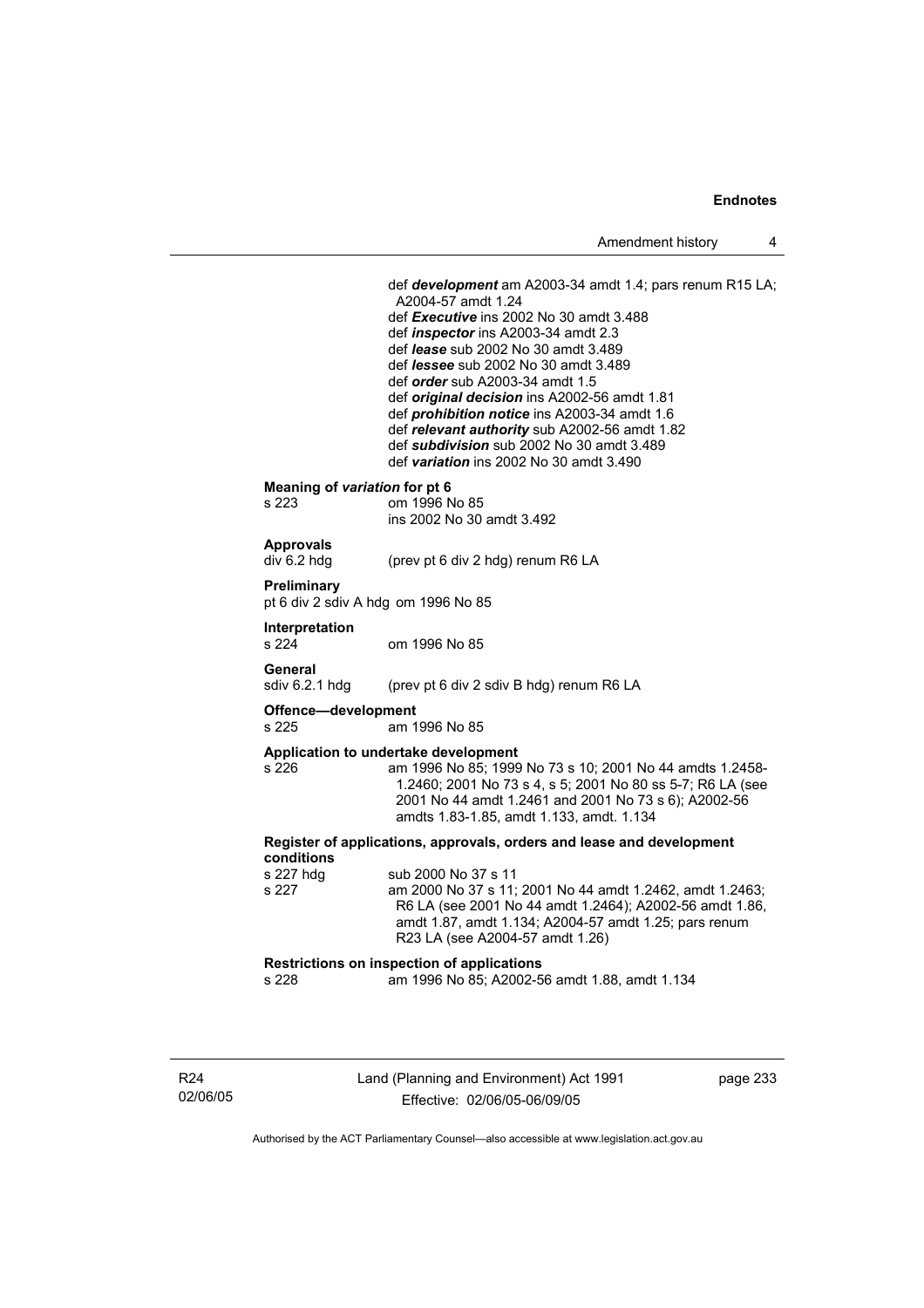4 Amendment history

| s 229                               | am 1993 No 90; 1995 No 54; 1996 No 71; 1996 No 85; 1997<br>No 93; 2000 No 37 s 12; 2001 No 20 s 54; 2002 No 30<br>amdt 3.508; A2002-56 amdt 1.89, amdt 1.134; A2003-30<br>amdt 1.3; ss renum R15 LA; A2004-57 amdt 1.27                                                                                                                              |
|-------------------------------------|------------------------------------------------------------------------------------------------------------------------------------------------------------------------------------------------------------------------------------------------------------------------------------------------------------------------------------------------------|
| s 229A hdg<br>s 229A                | Direction that applications to be submitted to Minister<br>sub 2001 No 44 amdt 1.2465<br>ins 1996 No 85<br>am 1999 No 87 s 3; 2001 No 44 amdts 1.2466-1.2472; R6 LA<br>(see 2001 No 44 amdt 1.2473); 2002 No 30 amdt 3.493,<br>amdt 3.494<br>sub A2002-56 amdt 1.90<br>am A2004-57 amdt 1.28, amdt 1.29; ss renum R23 LA (see<br>A2004-57 amdt 1.30) |
| s 229B                              | Minister may decide some applications<br>ins A2002-56 amdt 1.90<br>am A2004-27 s 16; A2004-57 amdt 1.31                                                                                                                                                                                                                                              |
| <b>Approvals</b><br>s 230           | am 1993 No 77; 1996 No 71<br>sub 1996 No 85<br>am 2000 No 37 s 13                                                                                                                                                                                                                                                                                    |
| s 231                               | Matters to be considered by relevant authority<br>am 1996 No 85; 2002 No 30 amdt 3.495; A2002-56 amdt 1.91,<br>amdt 1.134, amdt 1.135; A2004-27 s 17<br>sub A2004-57 amdt 1.32                                                                                                                                                                       |
| Duty of applicants<br>s 232         | am 2001 No 44 amdt 1.2474, amdt 1.2475; 2002 No 30<br>amdt 3.508; A2002-56 amdt 1.92-1.94, amdt 1.134; ss renum<br>R12 La (see A2002-56 amdt 1.95)                                                                                                                                                                                                   |
| <b>More information</b><br>s 233    | am 1996 No 85; A2002-56 amdt 1.135                                                                                                                                                                                                                                                                                                                   |
| s 234                               | Effect of failure to give further information<br>am 1996 No 85; A2002-56 amdt 1.135                                                                                                                                                                                                                                                                  |
| s 235                               | Duties of concurring authorities<br>am 1996 No 39<br>om 1996 No 85                                                                                                                                                                                                                                                                                   |
| <b>Objections</b><br>sdiv 6.2.2 hdg | (prev pt 6 div 2 sdiv C hdg) renum R6 LA                                                                                                                                                                                                                                                                                                             |

page 234 Land (Planning and Environment) Act 1991 Effective: 02/06/05-06/09/05

R24 02/06/05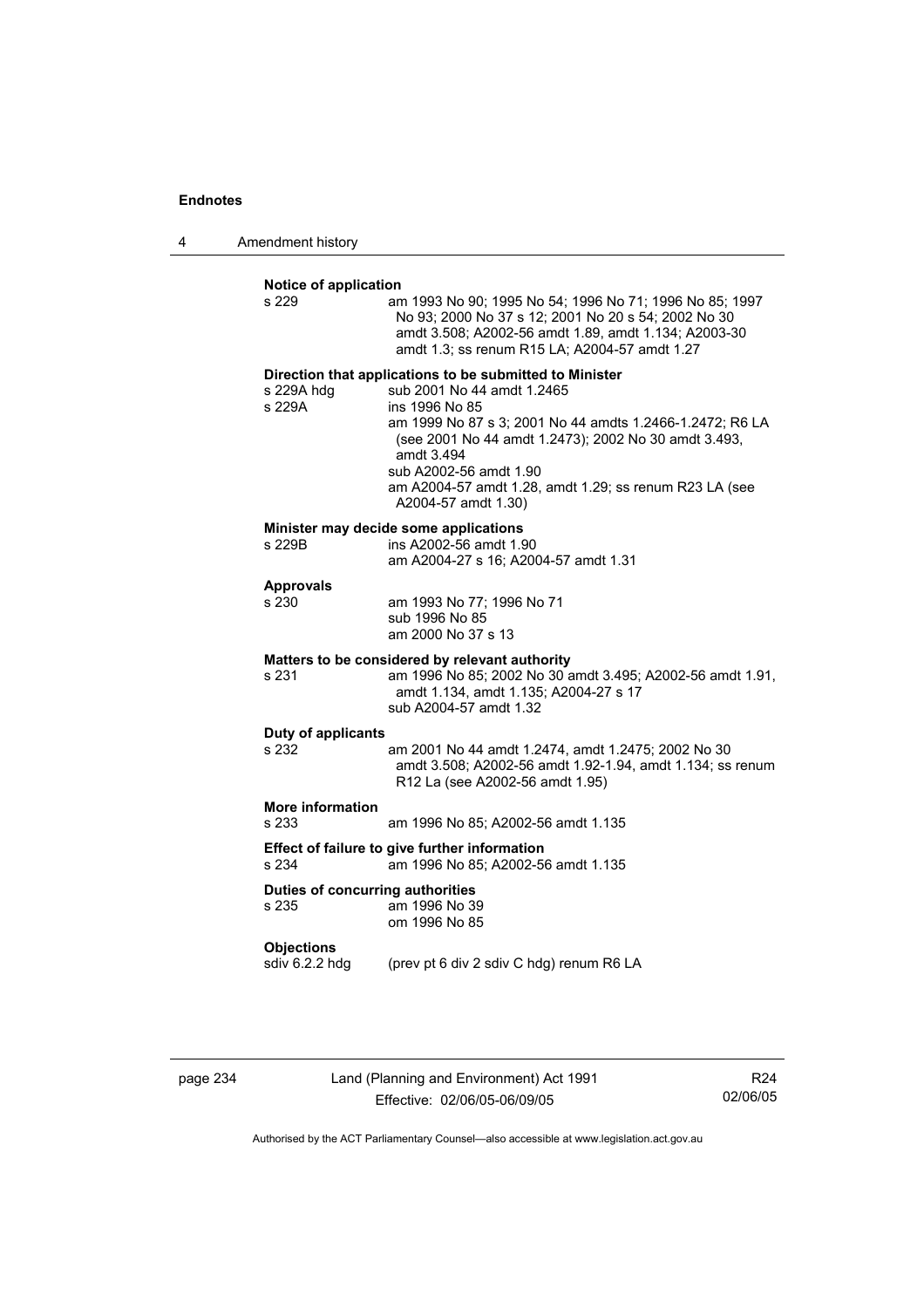| Amendment history |  |
|-------------------|--|
|-------------------|--|

**Objections—general**  s 237 am 1996 No 85; 1997 No 116; 2000 No 37 s 14; A2002-56 amdt 1.96, amdt 1.134; ss renum R12 LA (see A2002-56 amdt 1.97) **Inspection of objections**  s 238 am 1993 No 77; 1996 No 71; A2002-56 amdt 1.134 **Identity of objectors**  s 239 am A2002-56 amdt 1.98, amdt 1.134 **Circumstances in which Executive approves applications, other than lease variations, subdivisions, consolidations**  s 240 om 1996 No 85 **Circumstances in which Executive approves applications for lease variations, subdivisions, consolidations**  s 241 om 1996 No 85 Approvals<br>sdiv 6.2.3 hdg (prev pt 6 div 2 sdiv D hdg) renum R6 LA **Approvals—notices to applicants and registrar-general**  s 242 am 1992 No 32; 1993 No 64 sub 1996 No 85; A2002-56 amdt 1.99 **Notification of approval or refusal of application**<br>s 243 am 1993 No 77; 1996 Nos 71 ar am 1993 No 77; 1996 Nos 71 and 85; 2000 No 37 s 15; A2002-56 amdt 1.100, amdt 1.101, amdt 1.135; ss renum R12 LA (see A2002-56 amdt 1.102) **Notification if more than 1 objector**  s 244 am 1996 No 85; A2002-56 amdt 1.103, amdt 1.134 **Notice of decision to heritage council**  s 244A ins A2004-57 amdt 1.33 **Conditional approvals**  s 245 am 1996 No 85; 2001 No 80 s 8, s 9; A2002-56 amdt 1.104-1.106, amdt 1.134; pars renum R15 LA; A2004-57 amdt 1.34 **Reconsideration of applications for approval**  sdiv 6.2.4 hdg ins A2002-56 amdt 1.107 **Definitions for sdiv 6.2.4**  ins A2002-56 amdt 1.107 def *new application* ins A2002-56 amdt 1.107 def *original application* ins A2002-56 amdt 1.107 def *original decision* ins A2002-56 amdt 1.107

R24 02/06/05 Land (Planning and Environment) Act 1991 Effective: 02/06/05-06/09/05

page 235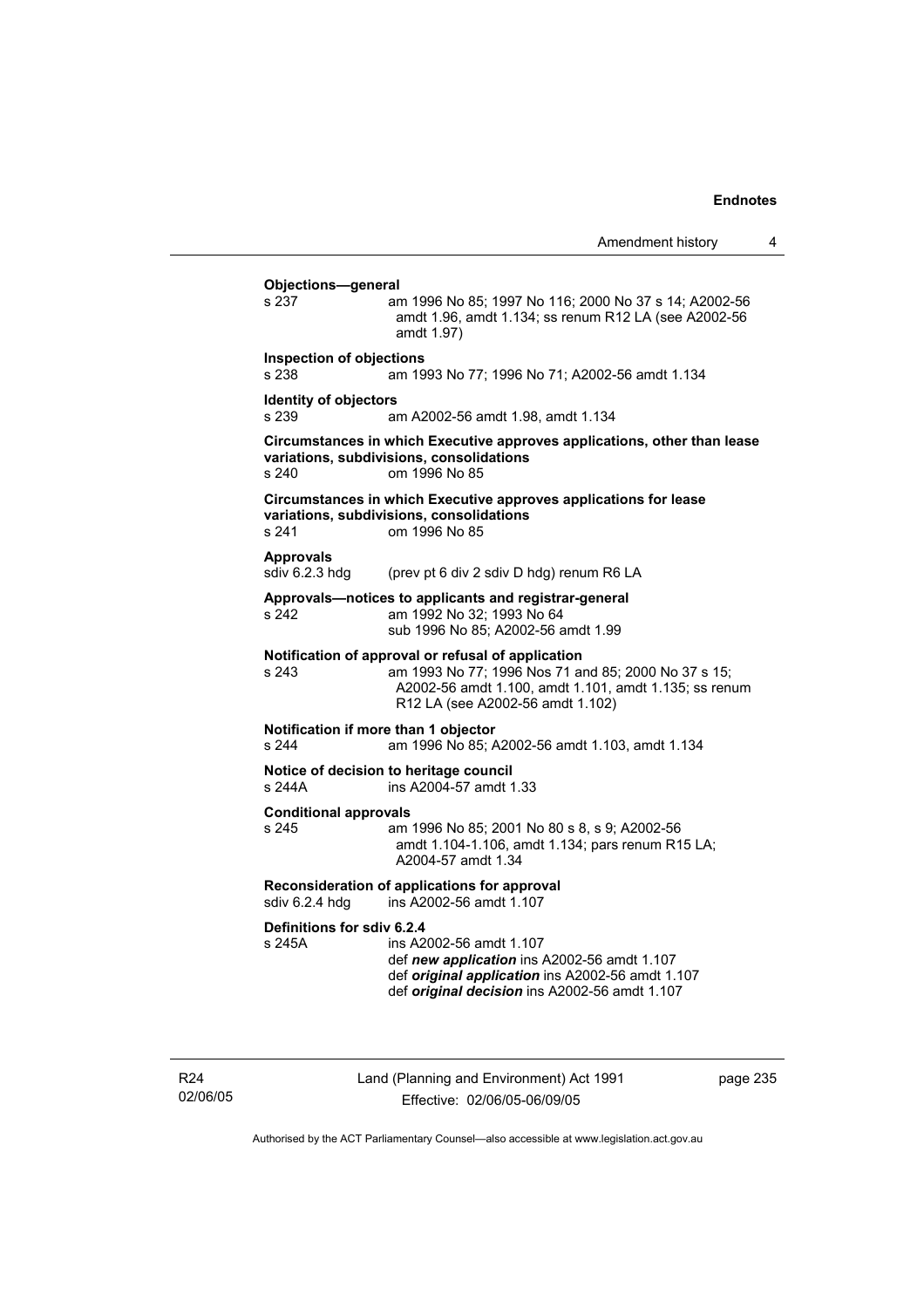4 Amendment history

**Applications for reconsideration**  s 246 om 1996 No 85 ins A2002-56 amdt 1.107 am A2003-30 amdt 1.4 **Reconsideration of decisions**  s 246A ins A2002-56 amdt 1.107 **No action by planning and land authority within time**  s 246B ins A2002-56 amdt 1.107 **Notice of decision on reconsideration**  s 246C ins A2002-56 amdt 1.107 **Approvals—miscellaneous**  ins A2002-56 amdt 1.107 **Minor amendments**  s 247 am 1996 No 85; 2002 No 30 amdt 3.508; 2002 No 37 ss 4-6; ss (4), (5) om R10 LA; pars renum R10 LA; A2002-56 amdt 1.108, amdt 1.135 **Corrections**  s 248 am 1996 No 85; A2002-56 amdt 1.109 **When approvals take effect**<br>s 249 **Sub** 1993 sub 1993 No 77 am 1996 No 71; 1996 No 85; 2002 No 30 amdt 3.496 sub A2002-56 amdt 1.110 **Execution of approvals for variations of leases**  s 250 sub 1996 No 85 am A2002-56 amdt 1.133 **End of approvals**  s 251 am 1996 No 85; A2002-56 amdt 1.111 **Extension of time**  s 252 am 1996 No 85; A2002-56 amdt 1.134 **Revocation of approval**  s 253 am A2002-56 amdt 1.112; A2004-57 amdt 1.35 **Powers of Supreme Court**<br>sdiv 6.2.6 hdg ins A200 ins A2003-34 amdt 1.7 **Injunctions to require compliance with approvals**  ins A2003-34 amdt 1.7 **Orders**  (prev pt 6 div 3 hdg) renum R6 LA sub A2003-34 s 8

page 236 Land (Planning and Environment) Act 1991 Effective: 02/06/05-06/09/05

R24 02/06/05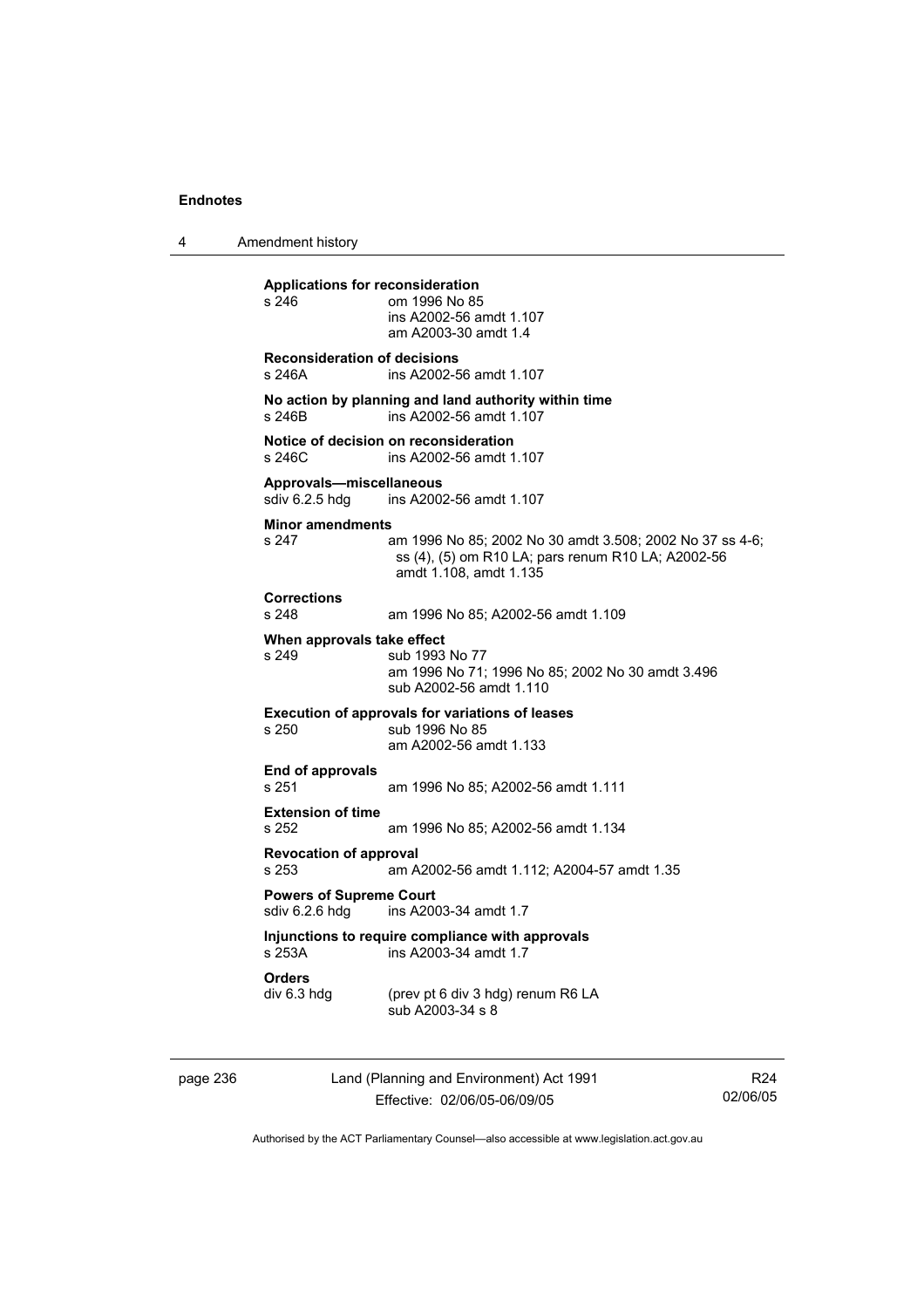## Land (Planning and Environment) Act 1991 page 237 **Making of orders**  ins A2003-34 s 8 **Applications to planning and land authority for orders**  s 254 om 1996 No 85 ins 1997 No 7 am 2001 No 44 amdt 1.2476-1.2478; A2002-56 amdt 1.113 sub A2003-34 s 8 am A2004-57 amdt 1.36; pars renum R23 LA (see A2004-57 amdt 1.37); A2005-21 amdt 1.1 **Decision on application to planning and land authority for order**  s 254A ins A2003-34 s 8 am A2005-21 amdt 1.3 **Proposed orders on planning and land authority's own initiative**  s 255 sub A2003-34 s 8 am A2004-57 amdt 1.38; pars renum R23 LA (see A2004-57 amdt 1.39) ; A2005-21 amdt 1.4 **Decision on proposed order on planning and land authority's own initiative**  s 256 am 1993 No 77; 1996 No 71; 1996 No 83; 1996 No 85; 1997 No 7; 1999 No 73 s 11; 1999 No 79 sch 3; 2001 No 44 amdt 1.2479; 2002 No 30 amdt 3.508; A2002-56 amdts 1.114-1.117, amdt 1.134 sub A2003-34 s 8 **Effect of certain orders**  s 256A ins 1997 No 7 om A2003-34 s 8 **Content of orders**  am 1993 Nos 64 and 77; 1996 No 71; 2002 No 30 amdt 3.508; A2002-56 amdt 1.118, amdt 1.119, amdt 1.134 sub A2003-34 s 8 **Notice of making orders**  s 257A ins A2003-34 s 8 am A2005-21 amdt 1.6 **Who is bound by an order?**  s 257B ins A2003-34 s 8 **Contravening orders**  s 258 am 1993 No 77; 1996 No 71; A2002-56 amdt 1.120 sub A2003-34 s 8 **Ending of orders**  s 258A ins A2003-34 s 8 **Notice ending orders**  ins A2003-34 s 8

R24 02/06/05

Effective: 02/06/05-06/09/05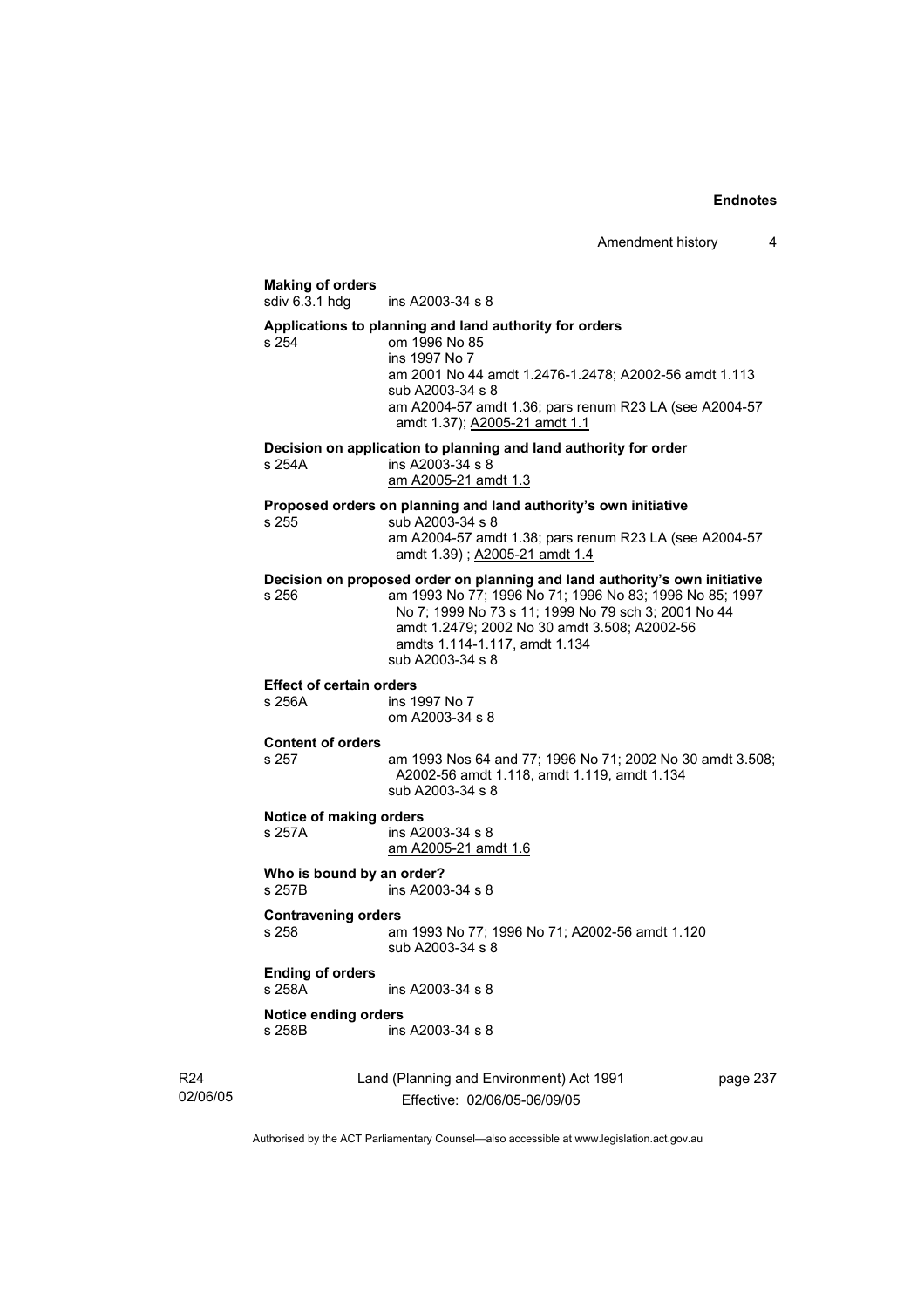4 Amendment history

**Effect of orders about pest animals or plants**   $ins$  A2003-34 s 8 am A2005-21 amdt 1.8 **Rectification work**  ins A2003-34 s 8 **Definitions for sdiv 6.3.2**  s 259 am 1993 No 77; 1996 No 71; A2002-56 amdt 1.121, amdt 1.134 sub A2003-34 s 8 **Direction to carry out rectification work**  s 259A ins A2003-34 s 8 **Contravening direction to carry out rectification work**  s 259B ins A2003-34 s 8 **Authorisation to carry out rectification work**  s 259C ins A2003-34 s 8 **Obstructing etc authorised people**  s 259D ins A2003-34 s 8 **Liability for cost of rectification work**  s 259E ins A2003-34 s 8 **Determination of criteria for deferral of rectification work cost**  s 259F ins A2003-34 s 8 **Application for deferral of rectification work cost**  s 259G ins A2003-34 s 8 **Deferral of rectification work cost**  s 259H ins A2003-34 s 8 **Security for deferred rectification work cost**  s 259I ins A2003-34 s 8 **Payment of deferred rectification work cost**  s 259J ins A2003-34 s 8 **Prohibition notices and injunctions**  sdiv 6.3.3 hdg ins A2003-34 s 8 **Prohibition notices—making**  s 260 am 1993 Nos 64 and 77; 1996 No 71; A2002-56 amdt 1.122 sub A2003-34 s 8 **Contravening prohibition notices**  s 260A ins A2003-34 s 8 **Prohibition notices—ending**   $ins A2003-34 s 8$ 

page 238 Land (Planning and Environment) Act 1991 Effective: 02/06/05-06/09/05

R24 02/06/05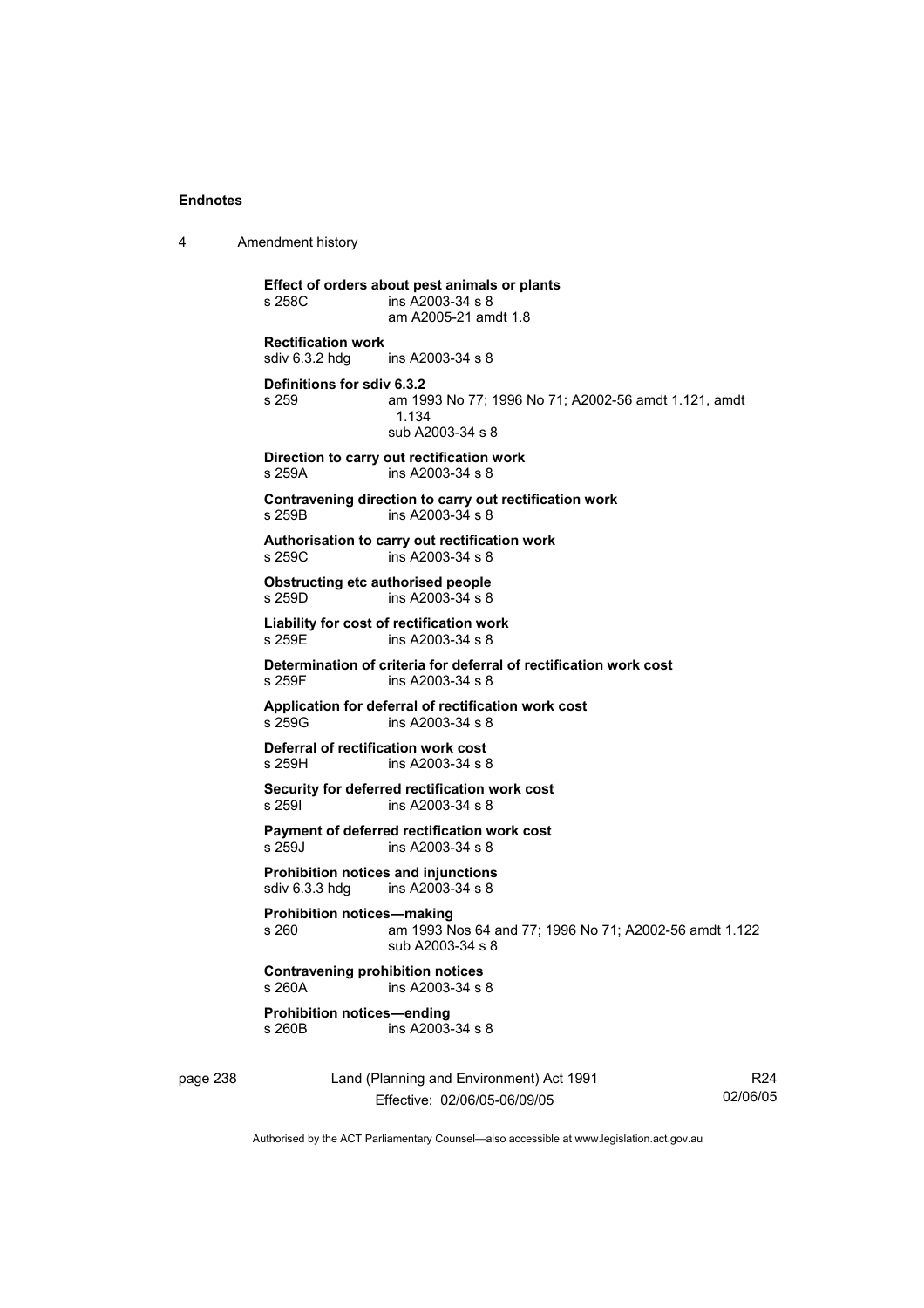|                                  | Injunctions to restrain contravention of orders or prohibition notices |          |
|----------------------------------|------------------------------------------------------------------------|----------|
| s 260C                           | ins A2003-34 s 8                                                       |          |
| <b>Other matters</b>             |                                                                        |          |
| sdiv 6.3.4 hdg                   | ins A2003-34 s 8<br>om A2005-21 amdt 1.9                               |          |
|                                  | Declaration of pest animal or pest plant                               |          |
| s 261                            | sub A2003-34 s 8                                                       |          |
|                                  | om A2005-21 amdt 1.9                                                   |          |
| Inspection and seizure powers    |                                                                        |          |
| div 6.4 hdg                      | (prev pt 6 div 4 hdg) renum R6 LA<br>sub A2003-34 amdt 2.4             |          |
| Preliminary                      |                                                                        |          |
| sdiv 6.4.1 hdg                   | (prev pt 6 div 4 sdiv A hdg) renum R6 LA                               |          |
| Definitions for div 6.4          |                                                                        |          |
| s 262                            | sub 2002 No 30 amdt 3.497<br>def connected ins 2002 No 30 amdt 3.497   |          |
|                                  | def occupier ins 2002 No 30 amdt 3.497                                 |          |
|                                  | def <i>offence</i> ins 2002 No 30 amdt 3.497                           |          |
| <b>Appointment of inspectors</b> |                                                                        |          |
| s 263                            | am A2002-56 amdt 1.134                                                 |          |
|                                  | sub A2003-34 amdt 2.5                                                  |          |
| <b>Identity cards</b><br>s 264   | am A2002-56 amdt 1.134                                                 |          |
|                                  | sub A2003-34 amdt 1.8                                                  |          |
|                                  | am A2005-20 amdt 3.182; ss renum R24 LA (see A2005-20                  |          |
|                                  | amdt 3.183)                                                            |          |
|                                  | Power not to be exercised before identity card shown                   |          |
| s 265                            | am 1994 No 81; A2002-56 amdt 1.134<br>sub A2003-34 amdt 1.8            |          |
|                                  |                                                                        |          |
| Inspection<br>sdiv 6.4.2 hdg     | (prev pt 6 div 4 sdiv B hdg) renum R6 LA                               |          |
| Display of identity cards        |                                                                        |          |
| s 268                            | om A2003-34 amdt 1.9                                                   |          |
| <b>Powers of inspection</b>      |                                                                        |          |
| s 269                            | am 1994 No 81                                                          |          |
| s 270                            | Work carried out at direction of inspector<br>om A2003-34 amdt 1.9     |          |
| <b>Disposal of seized items</b>  |                                                                        |          |
| s 272                            | am A2002-56 amdt 1.123, amdt 1.134                                     |          |
|                                  |                                                                        |          |
|                                  |                                                                        |          |
|                                  | Land (Planning and Environment) Act 1991                               | page 239 |

R24 02/06/05

Effective: 02/06/05-06/09/05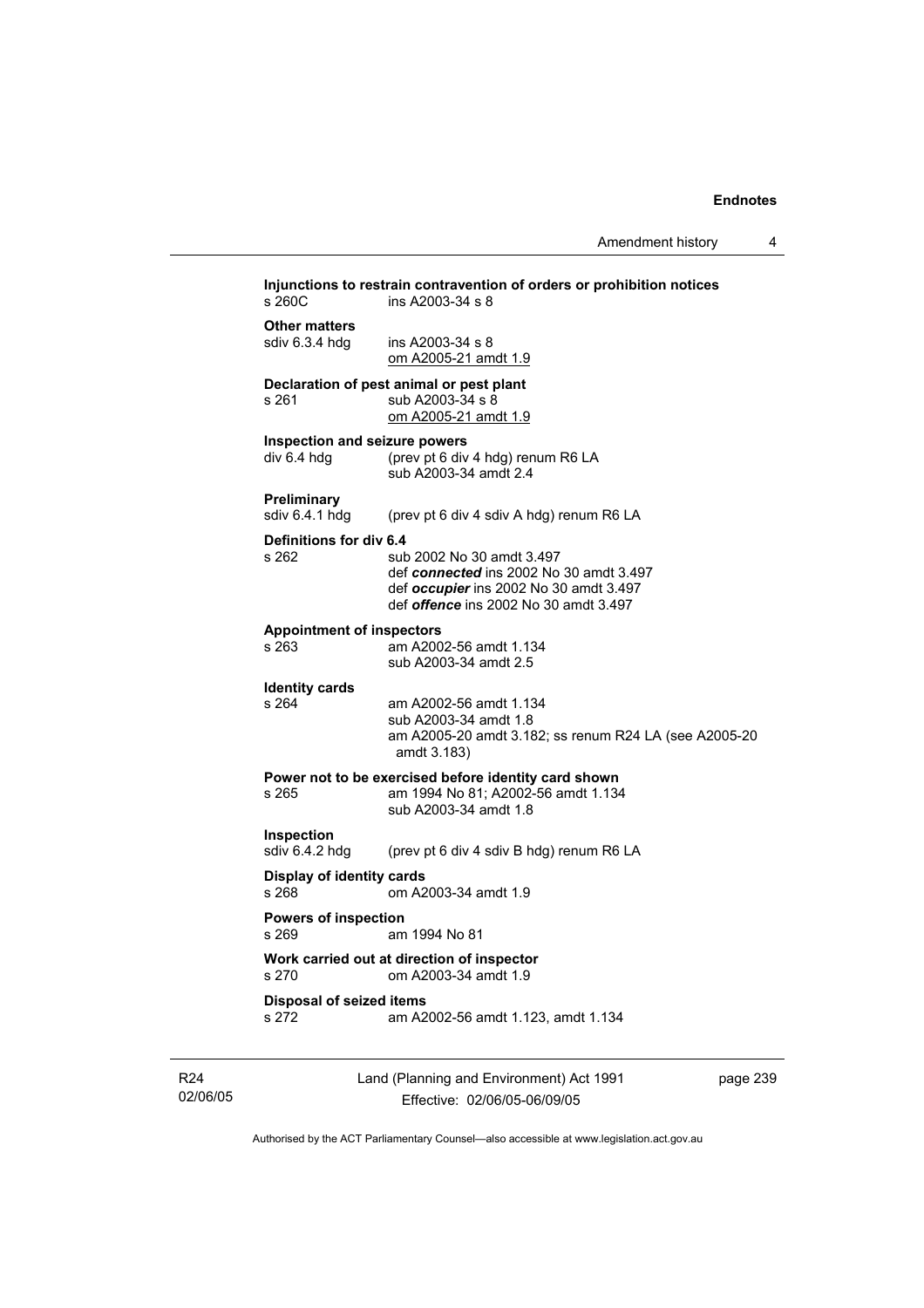4 Amendment history

| <b>Obstruction of inspectors</b><br>s 274 | am 1994 No 81<br>om A2004-15 amdt 2.105                                                                                                       |
|-------------------------------------------|-----------------------------------------------------------------------------------------------------------------------------------------------|
| div 6.5 hdg                               | <b>Commissioner for land and planning</b><br>(prev pt 6 div 4A hdg) ins 1996 No 85<br>renum R6 LA<br>om A2002-56 amdt 1.124                   |
| s 274A                                    | <b>Commissioner for land and planning</b><br>ins 1996 No 85<br>am 2002 No 11 amdt 2.66<br>sub 2002 No 30 amdt 3.498<br>om A2002-56 amdt 1.124 |
| <b>Term of office</b><br>s 274B           | ins 1996 No 85<br>sub 2002 No 30 amdt 3.498<br>om A2002-56 amdt 1.124                                                                         |
| Leave of absence<br>s 274C                | ins 1996 No 85<br>sub 2002 No 30 amdt 3.498<br>om A2002-56 amdt 1.124                                                                         |
| Leave of absence<br>s 274D                | ins 1996 No 85<br>om 2002 No 30 amdt 3.498                                                                                                    |
| <b>Acting appointments</b><br>s 274F      | ins 1996 No 85<br>om 2002 No 30 amdt 3.498                                                                                                    |
| Resignation<br>s 274F                     | ins 1996 No 85<br>om 2002 No 30 amdt 3.498                                                                                                    |
| s 274G                                    | Suspension and removal of commissioner<br>ins 1996 No 85<br>am 2002 No 30 amdts 3.499-3.501<br>om A2002-56 amdt 1.124                         |
| <b>Retirement</b><br>s 274H               | ins 1996 No 85                                                                                                                                |
|                                           | om A2002-56 amdt 1.124                                                                                                                        |
| <b>Delegation</b><br>s 2741               | ins 1996 No 85<br>sub 2002 No 30 amdt 3.502<br>om A2002-56 amdt 1.124                                                                         |

page 240 Land (Planning and Environment) Act 1991 Effective: 02/06/05-06/09/05

R24 02/06/05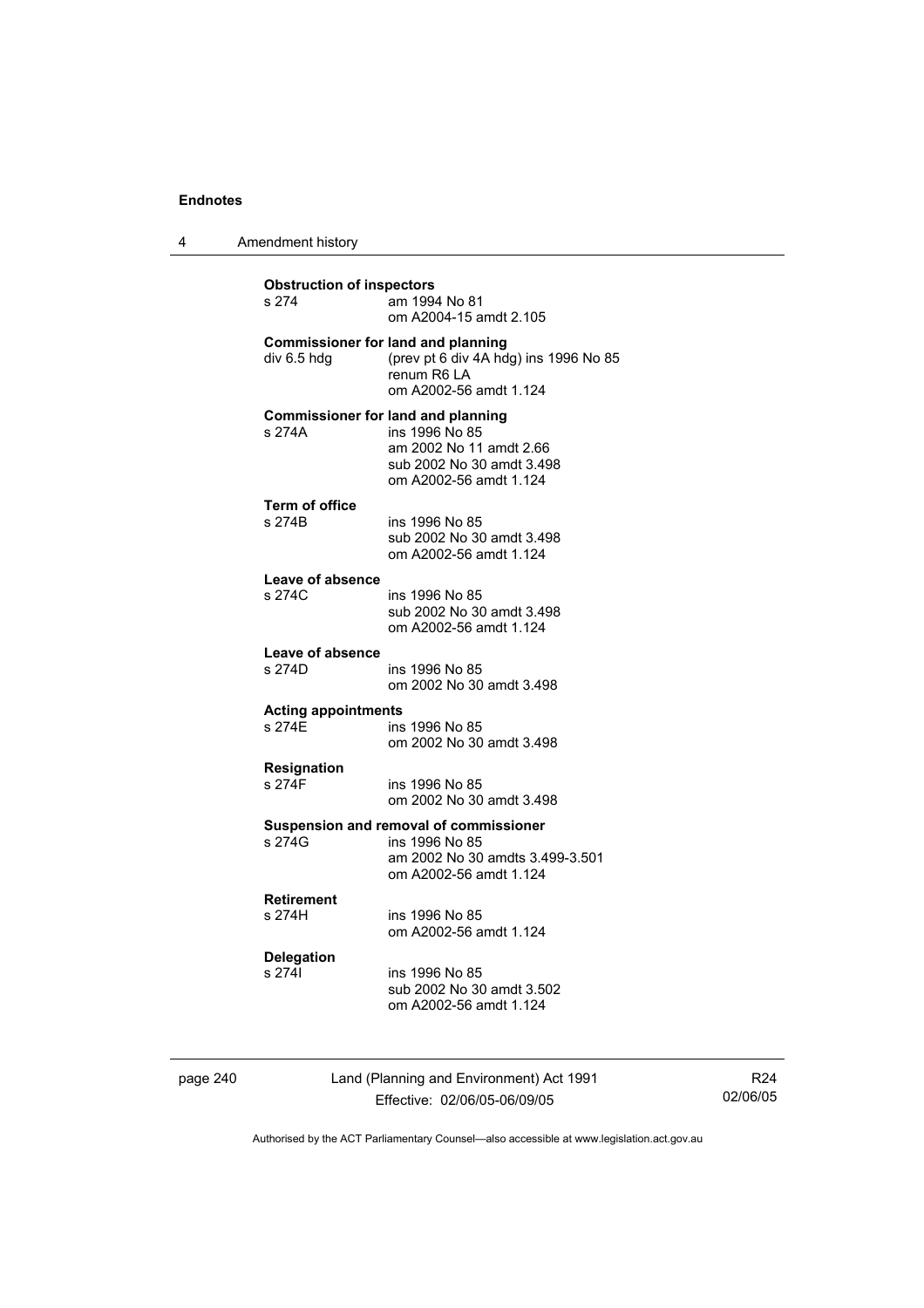# **Protection from suit**

ins 1996 No 85 am 2002 No 30 amdt 3.503 om A2002-56 amdt 1.124

# **Miscellaneous**

div 6.6 hdg (prev pt 6 div 5 hdg) renum R6 LA

### **Review of decisions**

sdiv 6.6.1 hdg (prev pt 6 div 5 sdiv A hdg) renum R6 LA

#### **AAT review—general**

s 275 am 1993 No 77 sub 1996 No 71 am 1996 No 85 sub A2002-56 amdt 1.125 am A2004-57 amdt 1.40; ss renum R23 LA (see A2004-57 amdt 1.41)

#### **Approvals subject to entity's satisfaction**

s 275A ins A2002-56 amdt 1.125

#### **Review of decisions—objectors and third parties to approvals**

| s 276 hdg | sub A2003-34 amdt 2.6                                     |
|-----------|-----------------------------------------------------------|
| s 276     | am 1993 No 77; 1996 No 71; 1996 No 85; 1997 No 116; 2000  |
|           | No 15 s 4: 2000 No 37 s 16: A2002-56 amdt 1.126: ss renum |
|           | R12 LA (see A2002-56 amdt 1.127)                          |

#### **Review of decisions—orders and prohibition notices**

# s 277 am 1993 No 77

sub 1996 No 7; A2003-34 amdt 1.10

### **Notification of objectors**

s 278 am 1993 No 77; 1996 No 71; 1996 No 85; 2002 No 30 amdt 3.508; A2002-56 amdt 1.128, amdt 1.129; ss renum R12 LA (see A2002-56 amdt 1.130)

# **Application for review by objectors—notification to applicants**

| s 279 hdg | sub A2003-34 amdt 2.7                 |  |
|-----------|---------------------------------------|--|
| s 279     | am 1993 No 77; 1996 No 71; 1996 No 85 |  |

### **Challenge to validity of certain decisions**

s 279A ins 1999 No 87 s 4

am A2002-56 amdt 1.131

### **Applicants and objectors may be made parties to proceedings**  s 280 sub 1993 No 77

| om 1996 No 71 |
|---------------|
|               |

# **Failure to comply with certain notification requirements**

om 1996 No 71

R24 02/06/05 Land (Planning and Environment) Act 1991 Effective: 02/06/05-06/09/05

page 241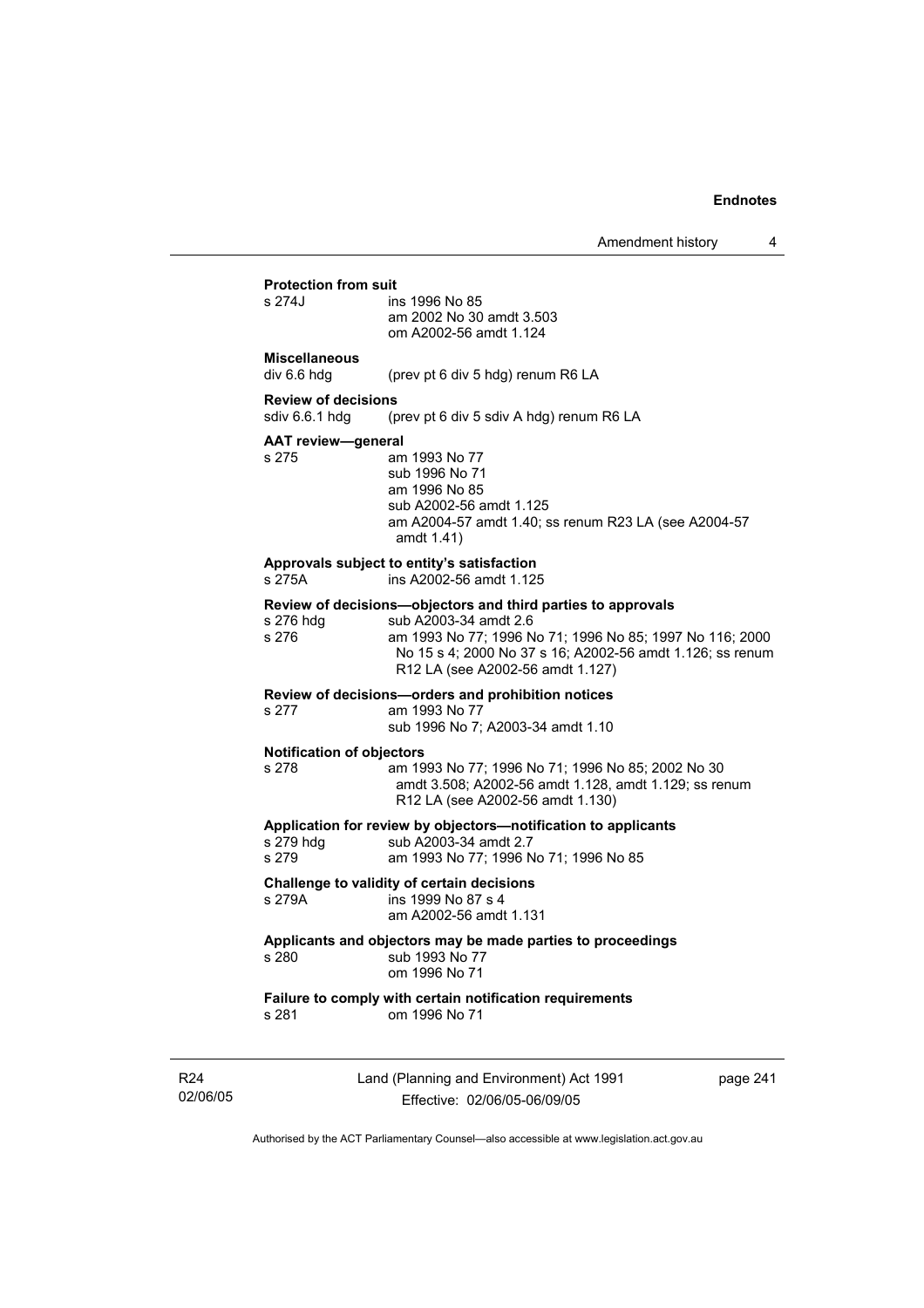# **General**<br>sdiv 6.6.2 hdg

(prev pt 6 div 5 sdiv B hdg) renum R6 LA

**Regulations** 

s 282 am 1992 No 32; 1996 No 85; 2000 No 37 s 17; 2001 No 44 amdts 1.2480-1.2482; A2002-56 amdt 1.132; pars renum R15 LA

#### **Administrative appeals**

pt 7 hdg (prev pt 6A hdg) ins 1993 No 77 sub 1996 No 71 renum R6 LA

**Preliminary** 

pt 6A div 1 hdg ins 1993 No 77 om 1996 No 71

# **AAT review of decisions**

ins 1993 No 77 sub 1996 No 71 am 1996 No 85; 1999 No 73 s 12; 2000 No 15 s 5; 2001 No 56 amdt 3.435 sub A2002-56 amdt 1.136 am A2004-42 amdt 1.7; A2004-57 amdt 1.42

### **Establishment of land planning and appeals board** pt 6A div 2 hdg ins 1993 No 77 pt 6A div 2 hdg

om 1996 No 71

# **Establishment of board**<br>**a** 282B **ins** 19

ins 1993 No 77 om 1996 No 71

#### **Appointment of members**

s 282C ins 1993 No 77 om 1996 No 71

# **Remuneration and allowances**

ins 1993 No 77 om 1996 No 71

# **Acting appointments**

ins 1993 No 77 om 1996 No 71

# **Deputy chairperson to act for chairperson**

ins 1993 No 77 om 1996 No 71

# **Delegation**

ins 1993 No 77 om 1996 No 71

# page 242 Land (Planning and Environment) Act 1991 Effective: 02/06/05-06/09/05

R24 02/06/05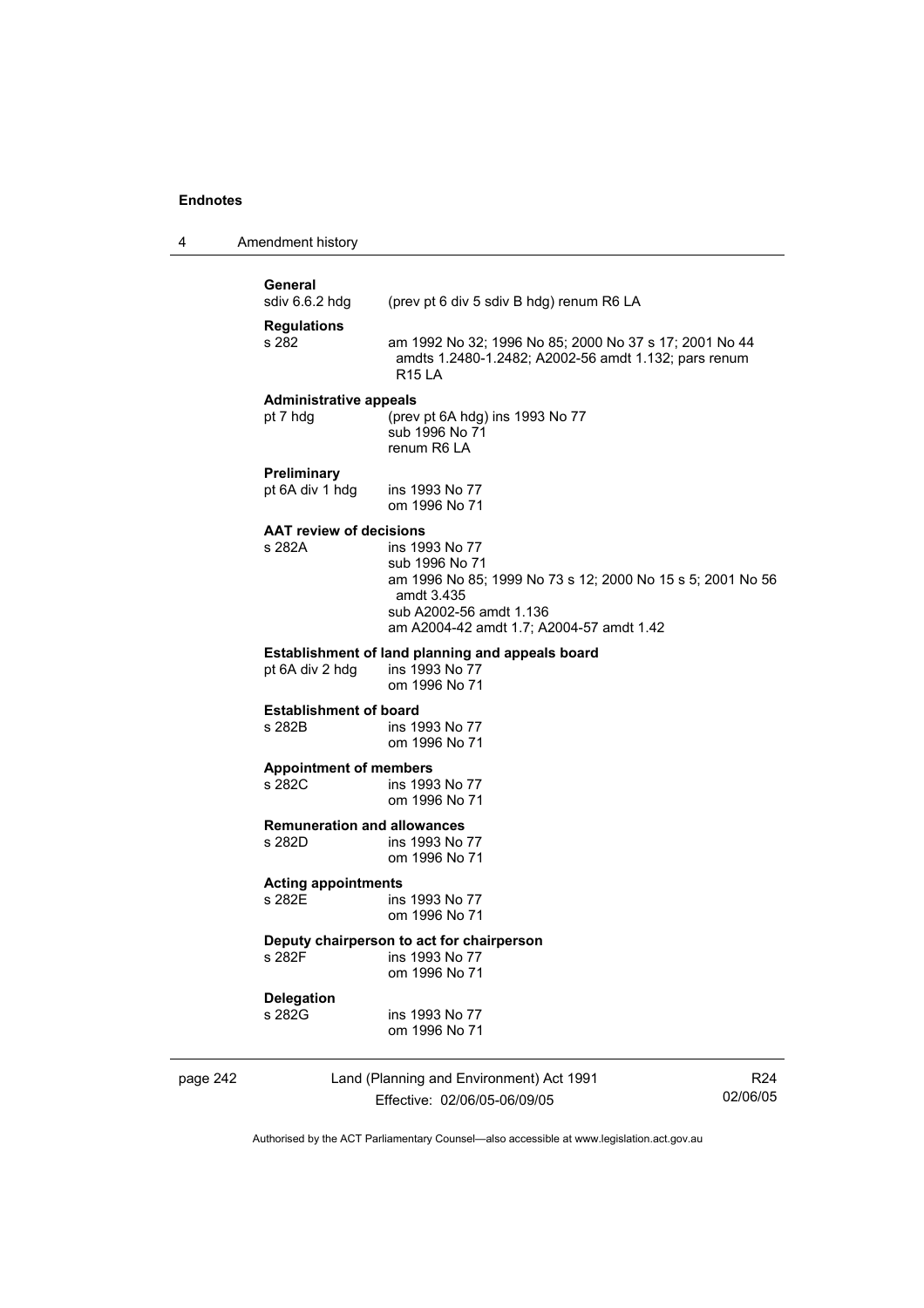Amendment history 4

| Leave of absence                                                       | ins 1993 No 77                                                                     |
|------------------------------------------------------------------------|------------------------------------------------------------------------------------|
| s 282H                                                                 | om 1996 No 71                                                                      |
| Other terms and conditions                                             | ins 1993 No 77                                                                     |
| s 282I                                                                 | om 1996 No 71                                                                      |
| <b>Resignation</b>                                                     | ins 1993 No 77                                                                     |
| s 282J                                                                 | om 1996 No 71                                                                      |
| <b>Removal from office</b>                                             | ins 1993 No 77                                                                     |
| s 282K                                                                 | om 1996 No 71                                                                      |
| <b>Organisation of appeals board</b><br>pt 6A div 3 hdg ins 1993 No 77 | om 1996 No 71                                                                      |
| <b>Disclosure of interests</b>                                         | ins 1993 No 77                                                                     |
| s 282L                                                                 | om 1996 No 71                                                                      |
| <b>Arrangement of business</b>                                         | ins 1993 No 77                                                                     |
| s 282M                                                                 | om 1996 No 71                                                                      |
| <b>Constitution of appeals board</b>                                   | ins 1993 No 77                                                                     |
| s 282N                                                                 | om 1996 No 71                                                                      |
| <b>Member presiding</b>                                                | ins 1993 No 77                                                                     |
| s 282P                                                                 | om 1996 No 71                                                                      |
| s 2820                                                                 | Member of appeals board ceasing to be available<br>ins 1993 No 77<br>om 1996 No 71 |
| <b>Places of sitting</b>                                               | ins 1993 No 77                                                                     |
| s 282R                                                                 | om 1996 No 71                                                                      |
| pt 6A div 4 hdg ins 1993 No 77                                         | Review by the appeals board of decisions<br>om 1996 No 71                          |
| <b>Reviewable decisions</b>                                            | ins 1993 No 77                                                                     |
| s 282S                                                                 | om 1996 No 71                                                                      |
|                                                                        |                                                                                    |

R24 02/06/05 Land (Planning and Environment) Act 1991 Effective: 02/06/05-06/09/05

page 243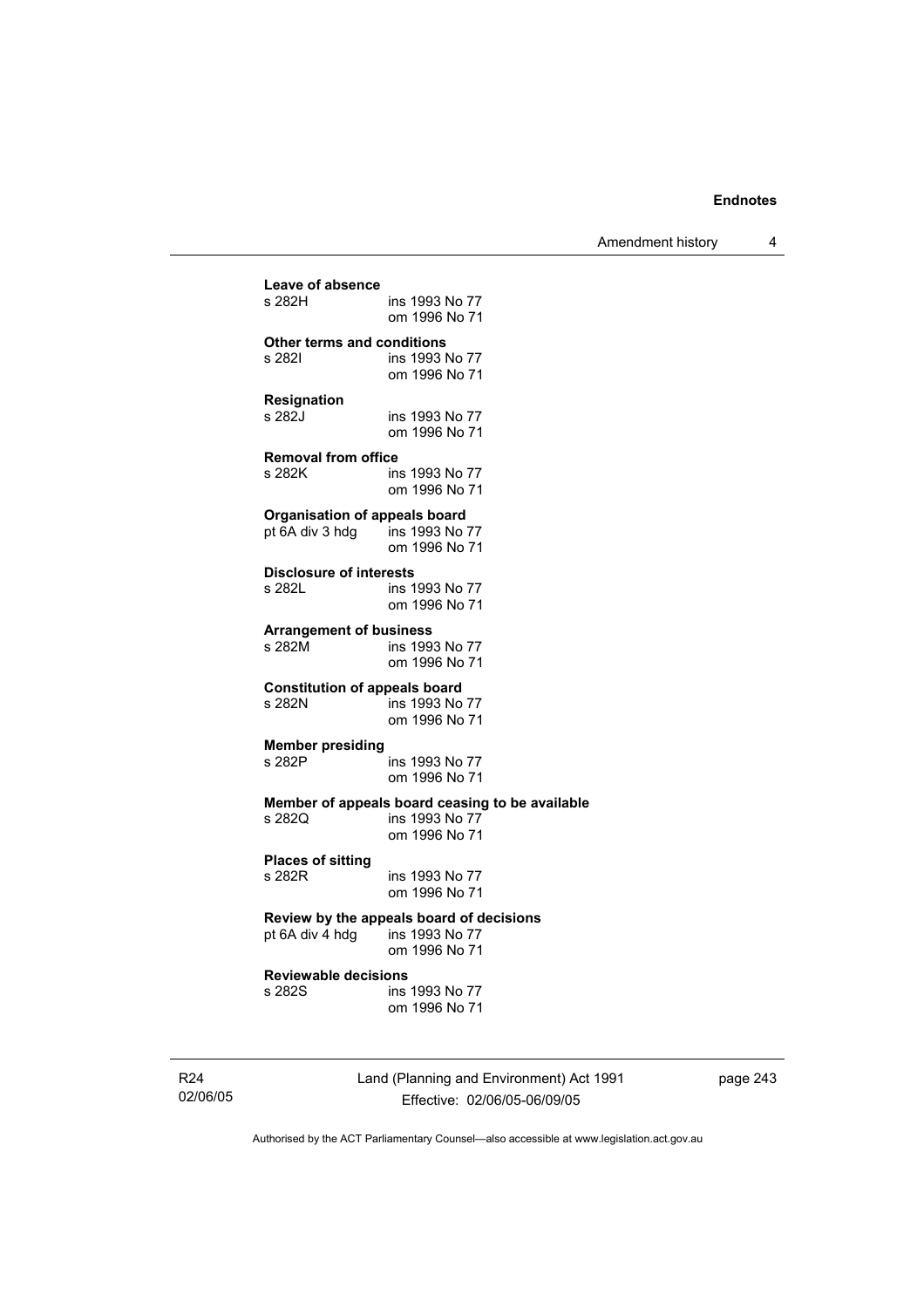4 Amendment history

**Persons who may apply to appeals board**  ins 1993 No 77 om 1996 No 71 **Manner of applying for review**  s 282U ins 1993 No 77 om 1996 No 71 **Parties to proceedings before appeals board**  s 282V ins 1993 No 77 om 1996 No 71 **Representation before appeals board**  s 282W ins 1993 No 77 om 1996 No 71 **Procedure of appeals board**  s 282X ins 1993 No 77 om 1996 No 71 **Conferences**  ins 1993 No 77 om 1996 No 71 **Hearings to be in public**  s 282Z **ins 1993** No 77 om 1996 No 71 **Lodging of material documents with appeals board**  ins 1993 No 77 om 1996 No 71 **Power of appeals board to obtain additional statements**  ins 1993 No 77 om 1996 No 71 **Opportunity to make submissions**  s 282ZC ins 1993 No 77 om 1996 No 71 **Powers of appeals board**  ins 1993 No 77 om 1996 No 71 **Operation and implementation of a decision that is subject to review**  ins 1993 No 77 om 1996 No 71 **Power of appeals board to dismiss application or strike out party**  s 282ZF ins 1993 No 77 om 1996 No 71

page 244 Land (Planning and Environment) Act 1991 Effective: 02/06/05-06/09/05

R24 02/06/05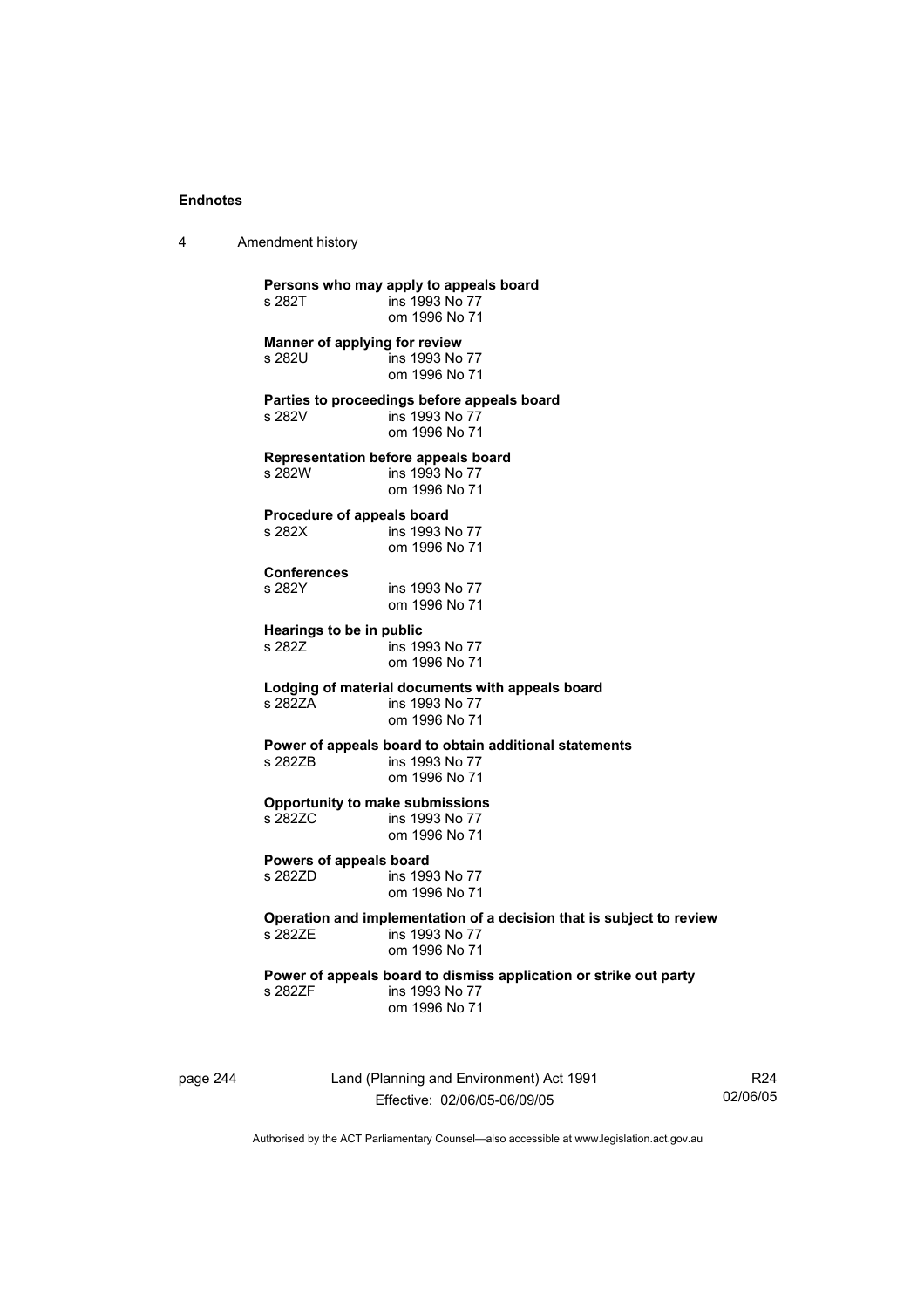| <b>Review by appeals board</b>                 |                                                                                                         |
|------------------------------------------------|---------------------------------------------------------------------------------------------------------|
| s 282ZG                                        | ins 1993 No 77<br>om 1996 No 71                                                                         |
| s 282ZH                                        | Return of documents etc at completion of proceeding<br>ins 1993 No 77<br>om 1996 No 71                  |
| s 282ZI                                        | Appeals to Supreme Court from decisions of the appeals board<br>ins 1993 No 77<br>om 1996 No 71         |
| s 2827J                                        | Operation and implementation of a decision that is subject to appeal<br>ins 1993 No 77<br>om 1996 No 71 |
| s 282ZK                                        | Reference of questions of law to Supreme Court<br>ins 1993 No 77<br>om 1996 No 71                       |
| Court                                          | Sending of documents to, and disclosure of documents by, the Supreme                                    |
| s 282ZL                                        | ins 1993 No 77<br>om 1996 No 71                                                                         |
| <b>Miscellaneous</b><br>pt 6A div 5 hdg        | ins 1993 No 77<br>om 1996 No 71                                                                         |
| s 282ZM                                        | Protection of members, representatives and witnesses<br>ins 1993 No 77<br>om 1996 No 71                 |
| <b>Failure of witness to attend</b><br>s 282ZN | ins 1993 No 77<br>om 1996 No 71                                                                         |
| <b>Refusal to answer questions</b><br>s 282ZP  | ins 1993 No 77<br>om 1996 No 71                                                                         |
| False or misleading evidence<br>s 282ZQ        | ins 1993 No 77<br>om 1996 No 71                                                                         |
| Contempt of appeals board<br>s 282ZR           | ins 1993 No 77<br>om 1996 No 71                                                                         |
| Registry<br>s 282ZS                            | ins 1993 No 77<br>om 1996 No 71                                                                         |

R24 02/06/05 Land (Planning and Environment) Act 1991 Effective: 02/06/05-06/09/05

page 245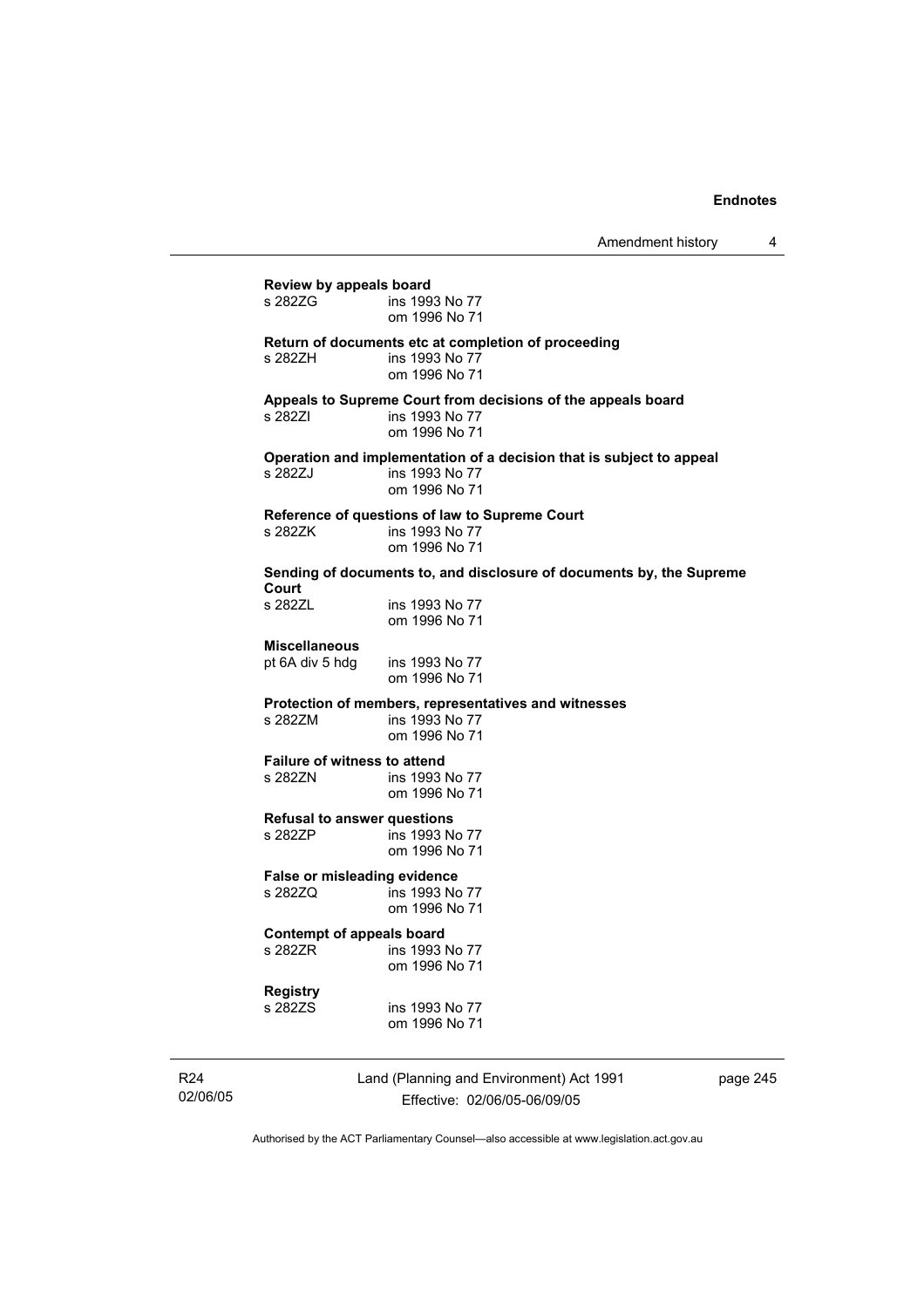4 Amendment history

| om 1996 No 71                                                                                                                                                                                      |
|----------------------------------------------------------------------------------------------------------------------------------------------------------------------------------------------------|
| ins 1993 No 77<br>am 1994 No 38<br>om 1996 No 71                                                                                                                                                   |
| <b>Lodging of documents</b><br>ins 1993 No 77<br>om 1996 No 71                                                                                                                                     |
| (prev pt 7 hdg) renum R6 LA                                                                                                                                                                        |
| <b>Delegation by Executive</b><br>am 1996 No 39; 2002 No 30 amdt 3.504; A2002-56<br>amdt 1.137; A2003-30 amdt 1.5, amdt 1.6<br>sub A2005-20 amdt 3.184<br>$(2)-(4)$ exp 2 June 2006 (s 283 $(4)$ ) |
| Power of administrative appeals tribunal and Supreme Court<br>sub 1993 No 77: 1996 No 71                                                                                                           |
| <b>Corporations-penalites</b><br>am 1994 No 26<br>om R5 LRA                                                                                                                                        |
| Acts and omissions of representatives<br>sub A2004-15 amdt 1.31                                                                                                                                    |
| <b>Determination of fees</b><br>sub 2001 No 44 amdt 1.2483                                                                                                                                         |
| ins 2001 No 44 amdt 1.2483<br>am 2002 No 30 amdt 3.505<br>sub A2002-56 amdt 1.138                                                                                                                  |
| <b>Regulation-making power</b><br>am 1994 No 81<br>sub 2001 No 44 amdt 1.2483                                                                                                                      |
| (prev pt 8 hdg) ins 2000 No 80 amdt 3.9<br>renum R6 LA                                                                                                                                             |
| <b>Status of leases and licences</b><br>ins 2000 No 80 amdt 3.9<br>am 2002 No 30 amdt 3.506                                                                                                        |
|                                                                                                                                                                                                    |

page 246 Land (Planning and Environment) Act 1991 Effective: 02/06/05-06/09/05

R24 02/06/05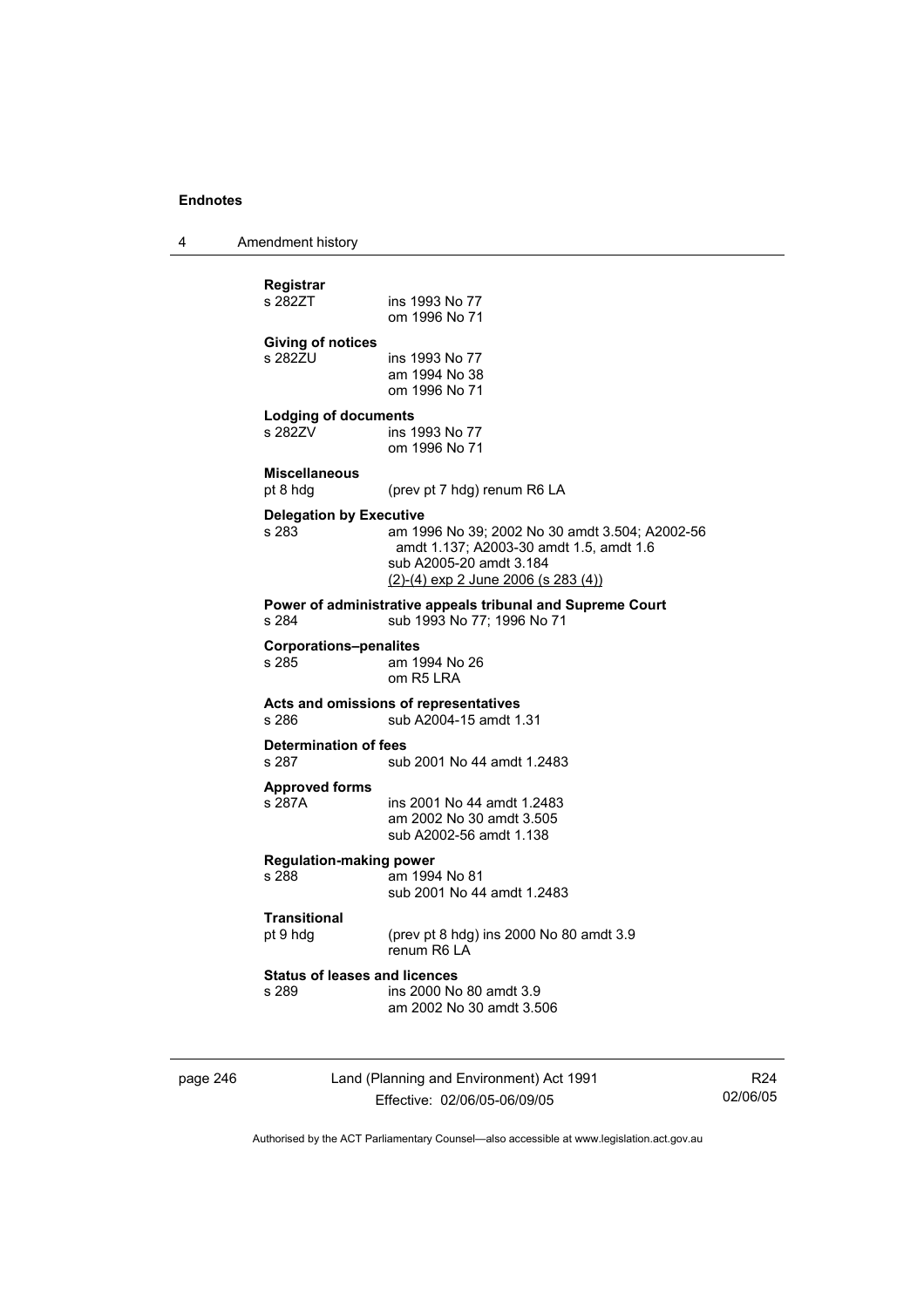Amendment history 4

| s 290                                                                | Continued application of certain repealed Acts and provisions<br>ins 2000 No 80 amdt 3.9                                                                                                                                                                                                                                             |
|----------------------------------------------------------------------|--------------------------------------------------------------------------------------------------------------------------------------------------------------------------------------------------------------------------------------------------------------------------------------------------------------------------------------|
| s 291                                                                | <b>Conversion of Commonwealth leases</b><br>ins 2001 No 56 amdt 3.436<br>am A2003-34 s 9<br>(4), (5) exp 1 December 2003 (s 291 (5))                                                                                                                                                                                                 |
| s 292                                                                | Consent under City Area Leases Ordinance 1936, s 28<br>ins A2002-56 amdt 1.139<br>exp 1 July 2004 (s 292 (3))                                                                                                                                                                                                                        |
| Proceedings and evidence<br>s 293                                    | ins A2003-30 amdt 1.7<br>exp 1 July 2004 (s 293 (9))                                                                                                                                                                                                                                                                                 |
| s 294                                                                | Territory plan variation-omission of heritage places register<br>ins A2004-57 amdt 1.43                                                                                                                                                                                                                                              |
| sch 1                                                                | Management objectives for public land<br>am A2003-11 amdt 1.1                                                                                                                                                                                                                                                                        |
| sch 2                                                                | Criteria for assessment of heritage significance of places<br>ss renum R23 LA<br>om A2004-57 amdt 1.44                                                                                                                                                                                                                               |
| Decisions reviewable by AAT<br>sch 4                                 | am 1993 No 75; 1996 No 39<br>om 1996 No 85<br>ins A2002-56 amdt 1.140<br>am A2004-57 amdt 1.45; items renum R23 LA (see A2004-57<br>amdt 1.46)                                                                                                                                                                                       |
| <b>Activities subject to orders</b><br>sch 5 hdg<br>sch <sub>5</sub> | am A2003-34 amdt 1.11<br>am 1993 No 75; 1995 No 21; 1996 No 85; 1997 No 7; 1998<br>No 54; 1999 No 73 s 13; 1999 No 79 sch 3; 2000 No 37 s 18;<br>R6 LA; A2003-34 amdt 2.8; A2004-57 amdt 1.47; A2005-21<br>amdt 1.10                                                                                                                 |
| <b>Dictionary</b><br>dict                                            | ins 2002 No 30 amdt 3.507<br>am A2002-56 amdt 1.141; A2003-14 amdt 1.69<br>def Aboriginal object om A2004-56 amdt 1.48<br>def Aboriginal project ins 2002 No 30 amdt 3.507<br>def Aboriginal place ins 2002 No 30 amdt 3.507<br>om A2004-56 amdt 1.48<br>def Aboriginal tradition ins 2002 No 30 amdt 3.507<br>om A2004-56 amdt 1.48 |

R24 02/06/05 Land (Planning and Environment) Act 1991 Effective: 02/06/05-06/09/05

page 247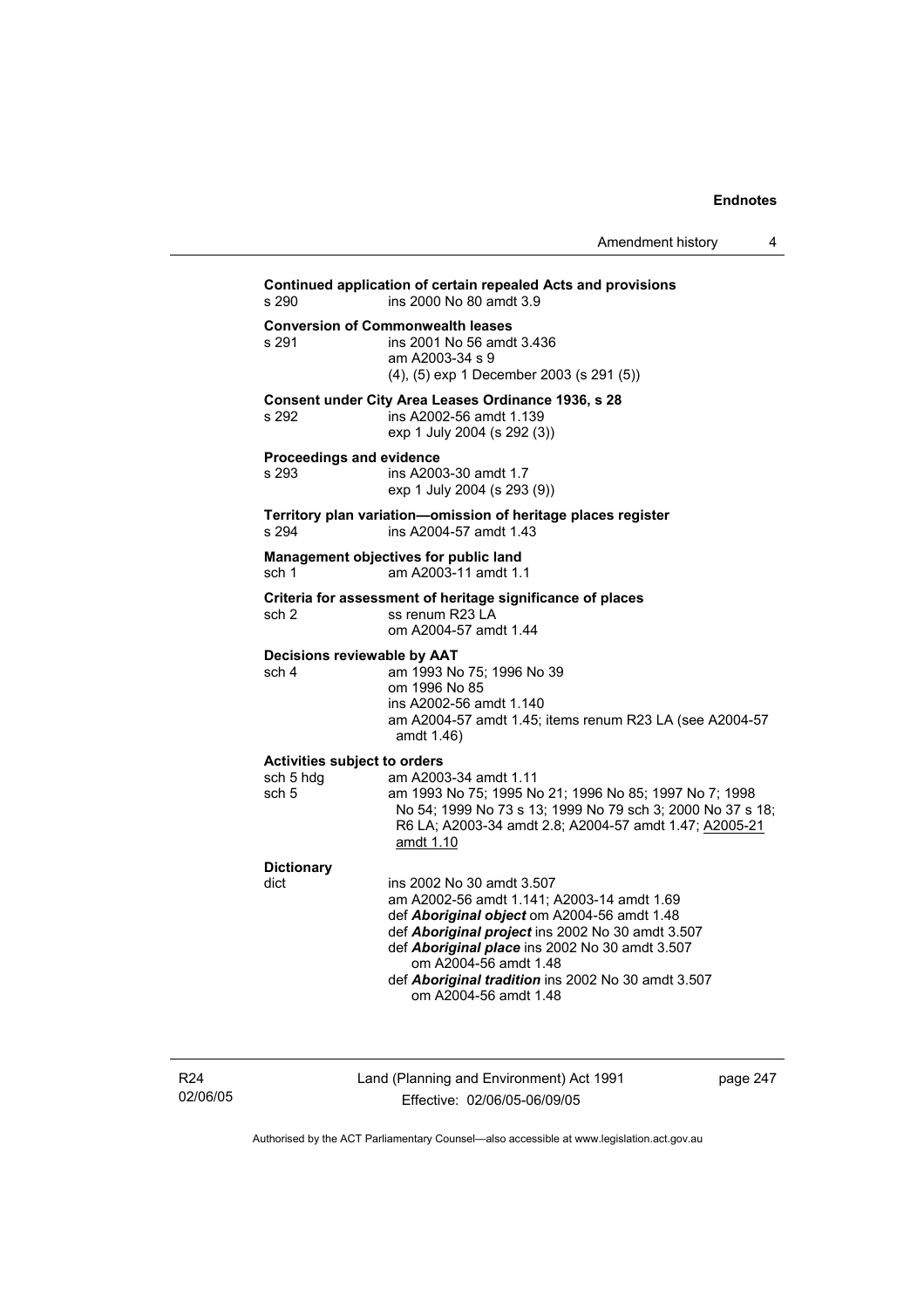4 Amendment history

 def *application* ins 2002 No 30 amdt 3.507 def *approval* ins 2002 No 30 amdt 3.507 def *assessment* ins 2002 No 30 amdt 3.507 def *authorised person* ins 2002 No 30 amdt 3.507 sub A2003-34 amdt 1.12 def *authority* ins 2002 No 30 amdt 3.507 om A2002-56 amdt 1.142 def *background papers* ins 2002 No 30 amdt 3.507 def *building* ins 2002 No 30 amdt 3.507 def *building and development provision* ins 2002 No 30 amdt 3.507 def *building work* ins 2002 No 30 amdt 3.507 def *cemetery* ins A2003-11 amdt 1.2 def *chairperson* ins 2002 No 30 amdt 3.507 om A2004-56 amdt 1.48 def *commissioner* ins 2002 No 30 amdt 3.507 om A2002-56 amdt 1.143 def *compensation* ins 2002 No 30 amdt 3.507 om A2004-56 amdt 1.48 def *connected* ins 2002 No 30 amdt 3.507 def *conservation* ins 2002 No 30 amdt 3.507 om A2004-56 amdt 1.48 def *conservator* ins 2002 No 30 amdt 3.507 def *consolidation* ins 2002 No 30 amdt 3.507 def *consultation notice* ins 2002 No 30 amdt 3.507 def *controlled activity* ins 2002 No 30 amdt 3.507 def *dealing* ins 2002 No 30 amdt 3.507 def *defined decision* ins 2002 No 30 amdt 3.507 def *deputy chairperson* ins 2002 No 30 amdt 3.507 om A2004-56 amdt 1.48 def *development* ins 2002 No 30 amdt 3.507 def *discharge amount* ins 2002 No 30 amdt 3.507 def *draft plan variation* ins 2002 No 30 amdt 3.507 def *earlier index number* ins 2002 No 30 amdt 3.507 def *environmental impact* ins 2002 No 30 amdt 3.507 def *environmental impact statement* ins 2002 No 30 amdt 3.507 def *environmental report* ins 2002 No 30 amdt 3.507 def *Environment Minister* ins 2002 No 30 amdt 3.507 def *Executive* ins 2002 No 30 amdt 3.507 def *expert member* ins 2002 No 30 amdt 3.507 om A2004-56 amdt 1.48 def *formal error* ins 2002 No 30 amdt 3.507 def *Gungahlin central area* ins 2002 No 30 amdt 3.507 om A2003-30 amdt 1.8 def *heritage direction* ins A2004-57 amdt 1.49

page 248 Land (Planning and Environment) Act 1991 Effective: 02/06/05-06/09/05

R24 02/06/05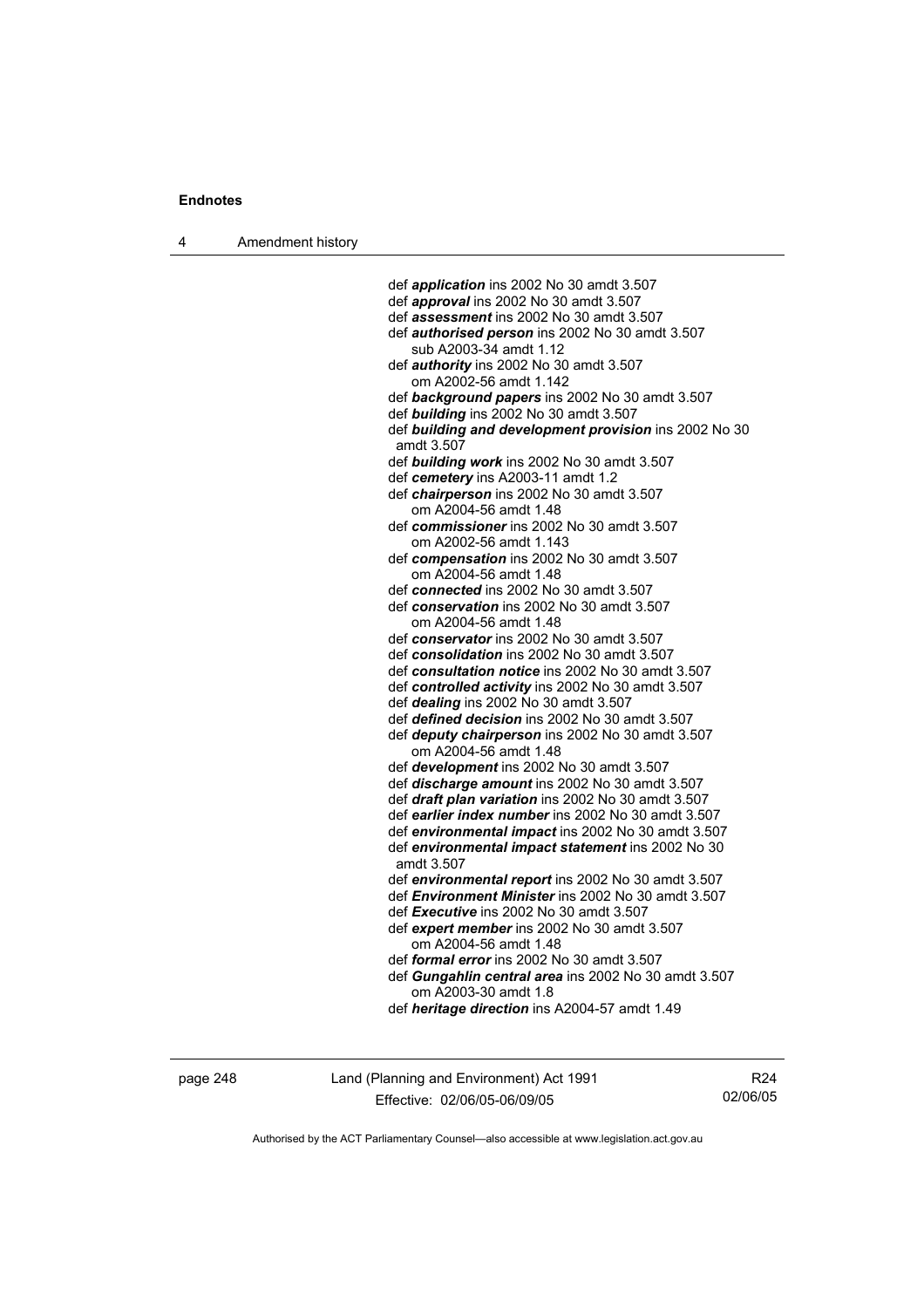def *heritage council* ins 2002 No 30 amdt 3.507 om A2004-56 amdt 1.49 def *heritage object* ins 2002 No 30 amdt 3.507 om A2004-56 amdt 1.49 def *heritage objects register* ins 2002 No 30 amdt 3.507 om A2004-56 amdt 1.49 def *heritage place* ins 2002 No 30 amdt 3.507 om A2004-56 amdt 1.49 def *heritage places register* ins 2002 No 30 amdt 3.507 om A2004-56 amdt 1.49 def *heritage significance* ins 2002 No 30 amdt 3.507 sub A2004-56 amdt 1.49 def *holding period* ins 2002 No 30 amdt 3.507 def *index number* ins 2002 No 30 amdt 3.507 def *inquiry* ins 2002 No 30 amdt 3.507 def *inspector* ins A2003-34 amdt 2.9 def *interim heritage places register* ins 2002 No 30 amdt 3.507 om A2004-56 amdt 1.50 def *interim variation* ins 2002 No 30 amdt 3.507 om A2004-56 amdt 1.50 def *land* ins 2002 No 30 amdt 3.507 def *land management agreement* ins 2002 No 30 amdt 3.507 def *later index number* ins 2002 No 30 amdt 3.507 def *lease* ins 2002 No 30 amdt 3.507 def *lessee* ins 2002 No 30 amdt 3.507 def *long lease* ins 2002 No 30 amdt 3.507 def *market value* ins 2002 No 30 amdt 3.507 def *member* ins 2002 No 30 amdt 3.507 om A2004-56 amdt 1.50 def *national capital plan* ins 2002 No 30 amdt 3.507 def *natural environment* ins 2002 No 30 amdt 3.507 def *new application* ins A2002-56 amdt 1.144 def *newspaper* ins 2002 No 30 amdt 3.507 def *nominal rent lease* ins 2002 No 30 amdt 3.507 def *objection* ins 2002 No 30 amdt 3.507 def *occupier* ins 2002 No 30 amdt 3.507 def *offence* ins 2002 No 30 amdt 3.507 def *order* ins 2002 No 30 amdt 3.507 def *original application* ins A2002-56 amdt 1.144 def *original decision* ins A2002-56 amdt 1.144 def *panel* ins 2002 No 30 amdt 3.507 def *permanent member* ins 2002 No 30 amdt 3.507 om A2004-56 amdt 1.50 def *pest animal* ins 2002 No 30 amdt 3.507 sub A2003-34 amdt 1.13 om A2005-21 amdt 1.12

R24 02/06/05 Land (Planning and Environment) Act 1991 Effective: 02/06/05-06/09/05

page 249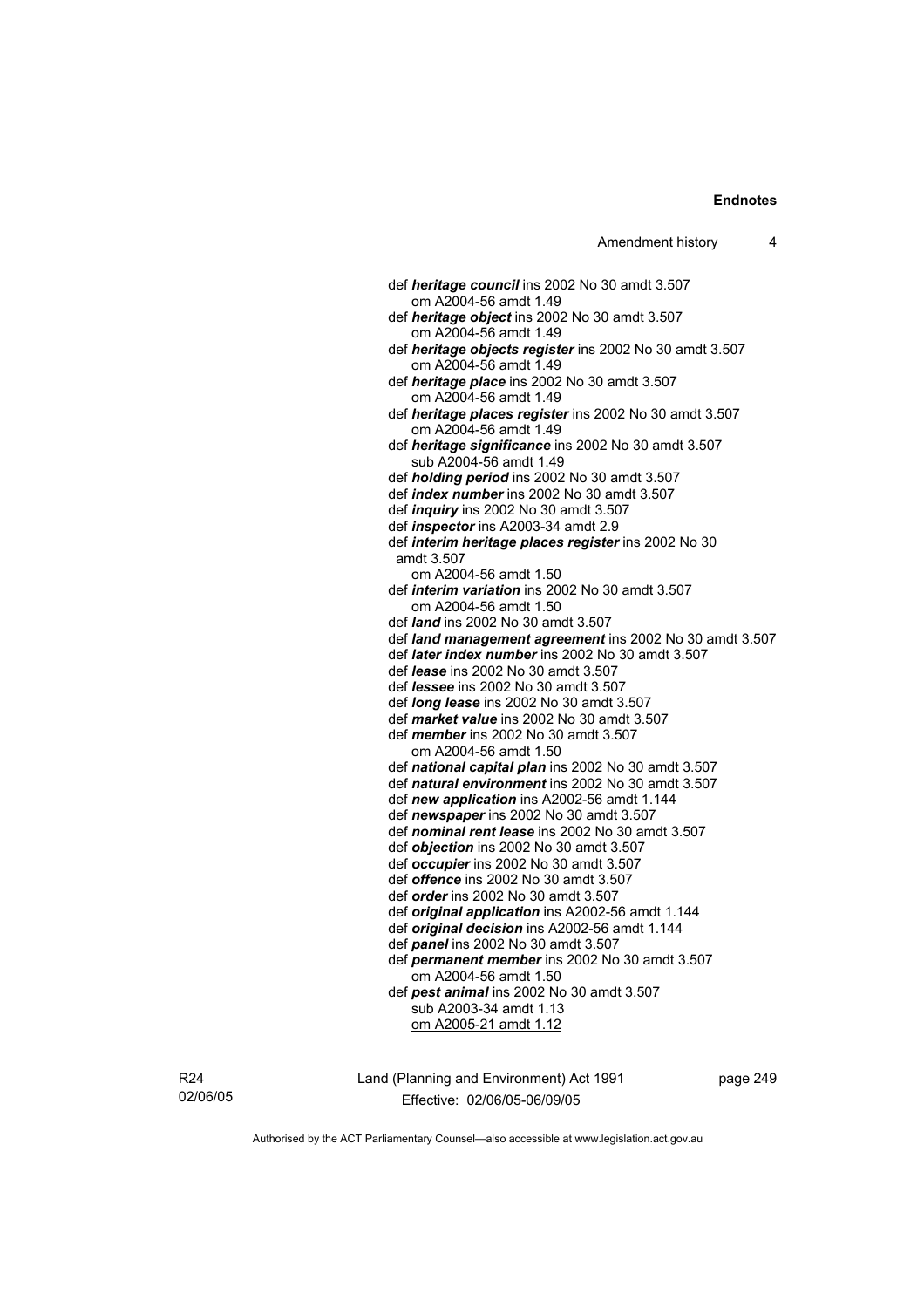4 Amendment history

 def *pest plant* ins 2002 No 30 amdt 3.507 sub A2003-34 amdt 1.14 om A2005-21 amdt 1.12 def *place* ins 2002 No 30 amdt 3.507 def *plan* ins 2002 No 30 amdt 3.507 def *plan of management* ins 2002 No 30 amdt 3.507 def *preliminary assessment* ins 2002 No 30 amdt 3.507 def *prescribed period* ins 2002 No 30 amdt 3.507 def *prohibition notice* ins A2003-34 amdt 1.15 def *proponent* ins 2002 No 30 amdt 3.507 def *provision* ins 2002 No 30 amdt 3.507 def *public car park* ins 2002 No 30 amdt 3.507 def *public environment report* ins 2002 No 30 amdt 3.507 def *public land* ins 2002 No 30 amdt 3.507 def *rectification work* ins A2003-34 amdt 1.15 def *registered* ins 2002 No 30 amdt 3.507 om A2004-56 amdt 1.50 def *registered lease* ins 2002 No 30 amdt 3.507 def *registered proprietor* ins 2002 No 30 amdt 3.507 def *registration* ins 2002 No 30 amdt 3.507 om A2004-56 amdt 1.50 def *relevant Aboriginal organisation* ins 2002 No 30 amdt 3.507 om A2004-56 amdt 1.50 def *relevant authority* ins 2002 No 30 amdt 3.507 def *relevant Minister* ins 2002 No 30 amdt 3.507 def *rental lease* ins 2002 No 30 amdt 3.507 def *residential lease* ins 2002 No 30 amdt 3.507 def *restricted information* ins 2002 No 30 amdt 3.507 om A2004-56 amdt 1.50 def *rural lease* ins 2002 No 30 amdt 3.507 def *secretary* ins 2002 No 30 amdt 3.507 om A2004-56 amdt 1.50 def *short lease* ins 2002 No 30 amdt 3.507 def *special Pialligo lease* ins 2002 No 30 amdt 3.507 def *structure* ins 2002 No 30 amdt 3.507 def *subdivision* ins 2002 No 30 amdt 3.507 def *sublease* ins 2002 No 30 amdt 3.507 def *sublessee* ins 2002 No 30 amdt 3.507 def *territory authority* ins 2002 No 30 amdt 3.507 def *unregistered* ins 2002 No 30 amdt 3.507 om A2004-56 amdt 1.50 def *variation***, for part 3 (Heritage)** ins 2002 No 30 amdt 3.507 om A2004-56 amdt 1.50 def *variation***, of a lease** ins 2002 No 30 amdt 3.507 def *variation***, of a plan** ins 2002 No 30 amdt 3.507

page 250 Land (Planning and Environment) Act 1991 Effective: 02/06/05-06/09/05

R24 02/06/05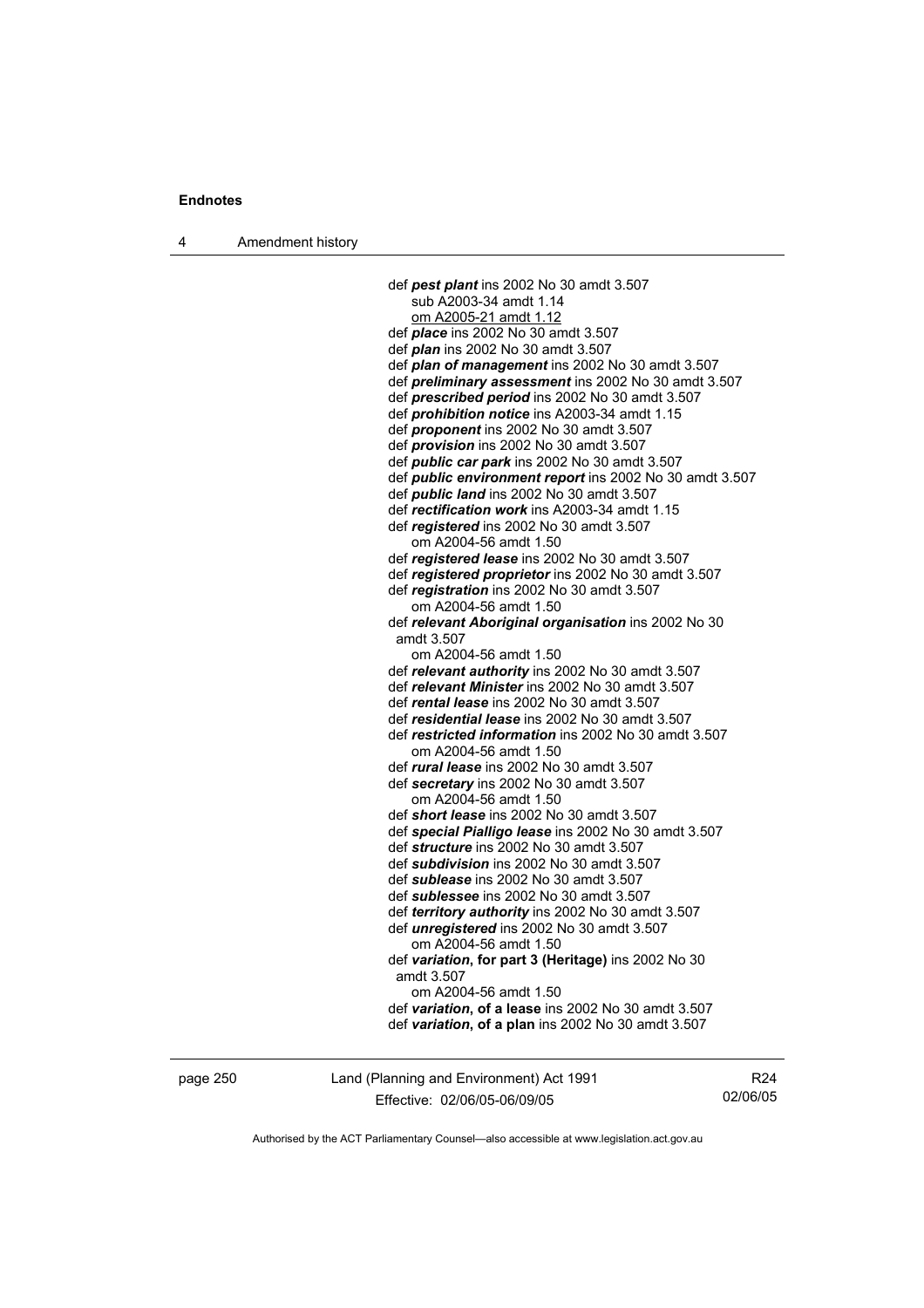def *variation***, of a plan of management** ins 2002 No 30 amdt 3.507

# **5 Earlier republications**

Some earlier republications were not numbered. The number in column 1 refers to the publication order.

Since 12 September 2001 every authorised republication has been published in electronic pdf format on the ACT legislation register. A selection of authorised republications have also been published in printed format. These republications are marked with an asterisk (\*) in column 1. Electronic and printed versions of an authorised republication are identical.

| <b>Republication No Amendments to</b> |                  | <b>Republication date</b> |
|---------------------------------------|------------------|---------------------------|
| 1                                     | Act 1993 No 90   | 31 January 1994           |
| $\overline{2}$                        | Act 1994 No 97   | 28 February 1995          |
| 3                                     | Act 1997 No 7    | 24 June 1997              |
| 4                                     | Act 1998 No 65   | 28 February 1999          |
| 5                                     | Act 2000 No 15   | 30 May 2000               |
| $6*$                                  | Act 2001 No 80   | 5 October 2001            |
| 7                                     | Act 2001 No 80   | 11 March 2002             |
| 8                                     | Act 2002 No 11   | 28 May 2002               |
| 9                                     | Act 2002 No 30   | 17 September 2002         |
| 10                                    | Act 2002 No 39   | 11 October 2002           |
| 10(RI)                                | Act 2002 No 39 + | 11 October 2002           |
| 11                                    | A2003-14         | 28 March 2003             |
| 12                                    | A2003-30         | 1 July 2003               |
| 13                                    | A2003-34         | 1 September 2003          |
| $14*$                                 | A2003-34         | 27 September 2003         |
| 15                                    | A2003-34         | 2 December 2003           |
| 16                                    | A2004-2          | 22 March 2004             |
| 17                                    | A2004-15         | 9 April 2004              |
| 18                                    | A2004-27         | 27 May 2004               |
|                                       |                  |                           |

R24 02/06/05 Land (Planning and Environment) Act 1991 Effective: 02/06/05-06/09/05

page 251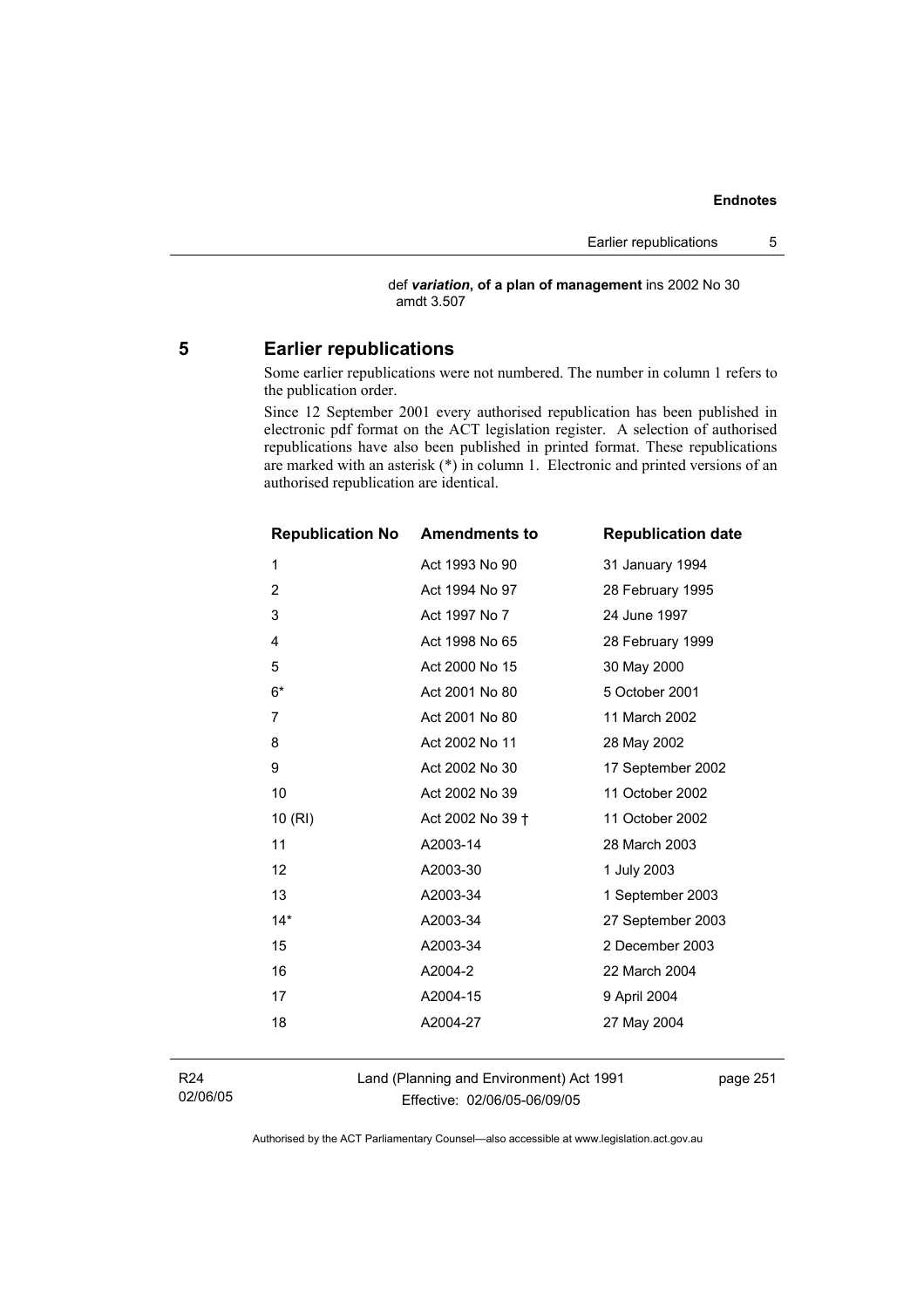| 6 | Uncommenced amendments |
|---|------------------------|
|---|------------------------|

| <b>Republication No</b> | <b>Amendments to</b> | <b>Republication date</b> |
|-------------------------|----------------------|---------------------------|
| 19                      | A2004-27             | 2 July 2004               |
| 20                      | A2004-42             | 25 August 2004            |
| 21                      | A2004-42             | 1 September 2004          |
| 22 (RI)                 | A2004-64             | 18 January 2005           |
| 23 (RI)                 | A2004-64             | 1 April 2005              |
|                         |                      |                           |

† includes retrospective amendments by Act 2002 No 49

# **6 Uncommenced amendments**

The following amendments have not been included in this republication because they were uncommenced at the republication date:

| Pest Plants and Animals Act 2005 A2005-21 sch 1 pt 1.1 |  |
|--------------------------------------------------------|--|
|--------------------------------------------------------|--|

# **Part 1.1 Land (Planning and Environment) Act 1991**

| [1.1]    | Section 254 (3) (c)                                                      |                             |
|----------|--------------------------------------------------------------------------|-----------------------------|
|          | omit                                                                     |                             |
| [1.2]    | <b>Section 254 (3)</b>                                                   |                             |
|          | renumber paragraphs when Act next republished under Legislation<br>Act   |                             |
| [1.3]    | <b>Section 254A (5)</b>                                                  |                             |
|          | omit                                                                     |                             |
| [1.4]    | Section 255 (2) (c)                                                      |                             |
|          | omit                                                                     |                             |
|          |                                                                          |                             |
| page 252 | Land (Planning and Environment) Act 1991<br>Effective: 02/06/05-06/09/05 | R <sub>24</sub><br>02/06/05 |